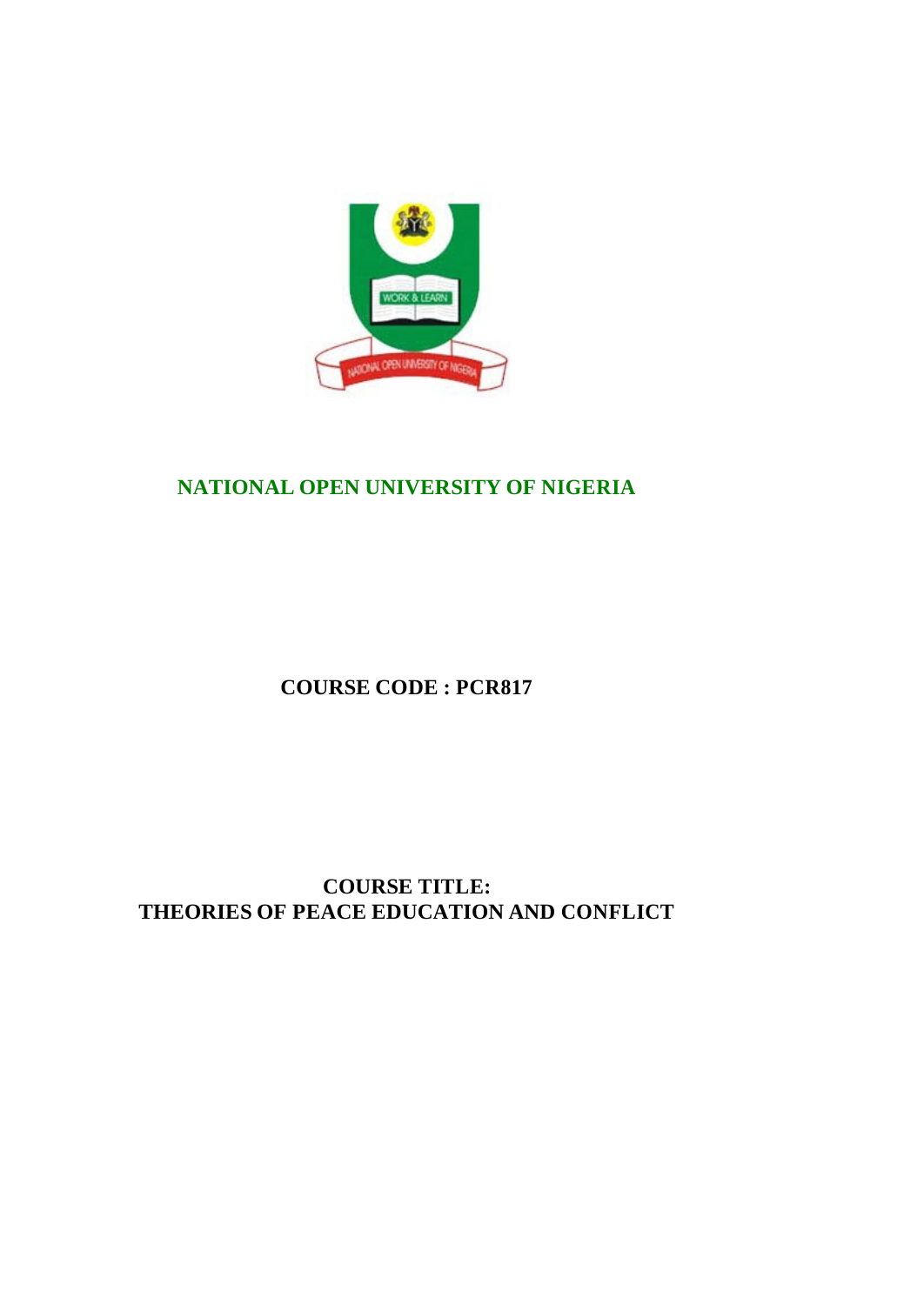**COURSE GUIDE**

## **PCR817 THEORIES OF PEACE EDUCATION AND CONFLICT**

| Course Team | Aderibigbe, N. O. (Developer/Writer) – UAA        |
|-------------|---------------------------------------------------|
|             | Dr. P. O. Olapegba (Editor) - UI                  |
|             | Prof. Abdul R. Yesufu, (Programme Leader) - NOUN  |
|             | Oyedolapo Babatunde Durojaye (Coordinator) - NOUN |

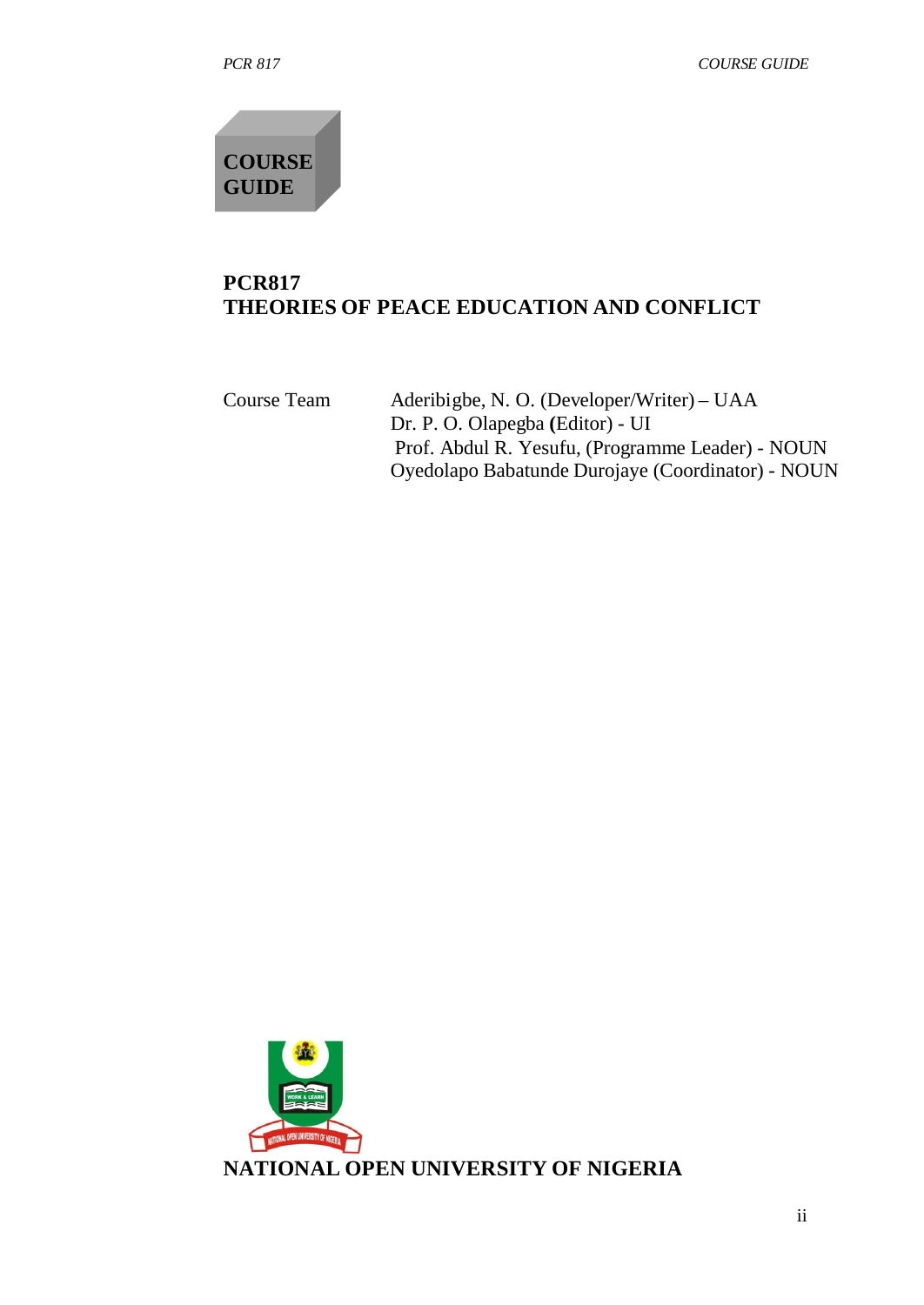National Open University of Nigeria **Headquarters** 14/16 Ahmadu Bello Way Victoria Island Lagos

Abuja Office No. 5 Dar es Salam Street Off Aminu Kano Crescent Wuse II, Abuja Nigeria

e-mail: [centralinfo@nou.edu.ng](mailto:centralinfo@nou.edu.ng) URL: [www.nou.edu.ng](http://www.nou.edu.ng/)

Published by: National Open University of Nigeria

First Printed 2010

ISBN: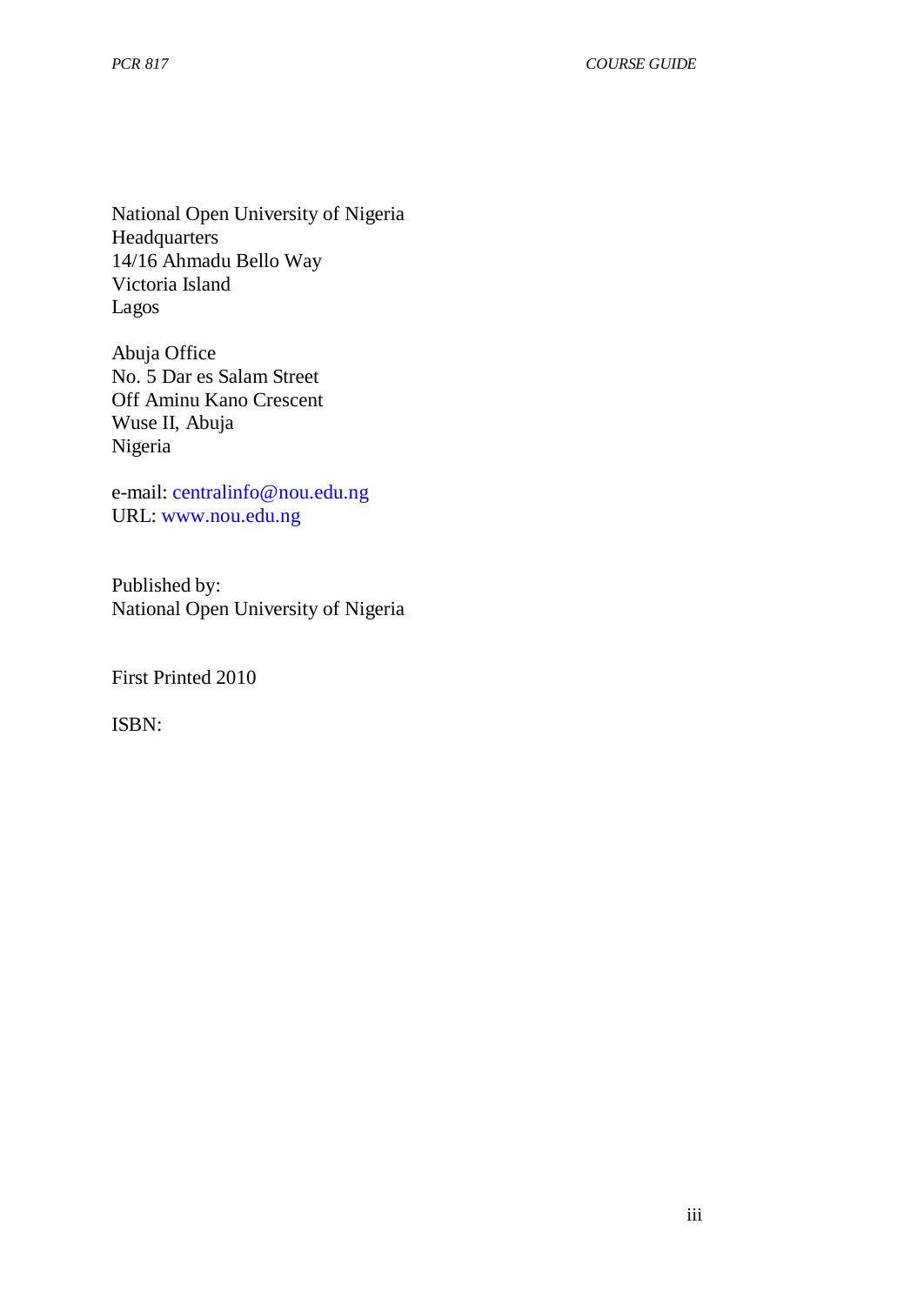# **CONTENTS PAGE**

| 2                           |
|-----------------------------|
| $\mathcal{D}_{\mathcal{L}}$ |
| 2                           |
| 4                           |
| 5                           |
| 5                           |
| 6                           |
| 6                           |
| 7                           |
| 8                           |
| 10                          |
| 10                          |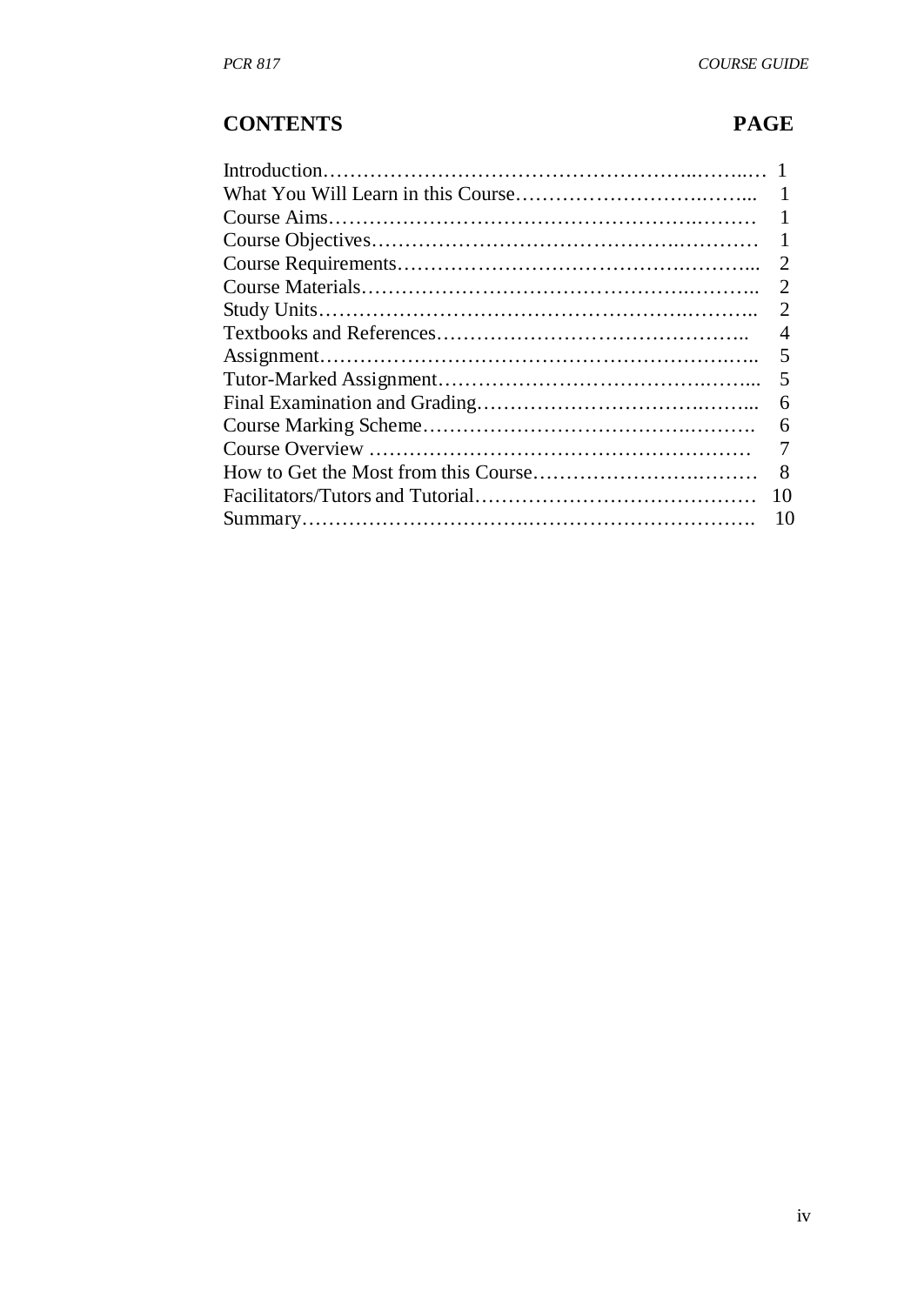## **Introduction**

PCR817: Theories of Peace education and conflict is a one–semester 3credit units course. It is available for students as a prerequisite towards a M.Sc in Peace Studies and Conflict Resolution.

This course will consist of 4 modules, and it has been developed using both global and local examples.

This Course Guide will tell you what this course is all about, what materials will be relevant, and how to use them. It will also provide you a guide on how much time to use in order to successfully complete the course. It will also give you some guidance on your tutor-marked assignment, and other details, which will be found in a separate ''Assignment File''.

## **What You Will Learn in This Course**

The general aim of this course is to give you an insight into how peace education operates in various global contexts. What does it mean in globalization and particularly regional interests? How can insights gleaned from these different contexts be used to help each other. The course will provide a wider view of issues relevant to peace education theory and practice, through the lens of peace studies, with the sole aim of providing the right tools and the necessary level of commitment to effect a change for the better in terms peace and conflict on all levels.

#### **Course Aims**

The major aims of the course are to:

- Introduce theories of peace education and conflict as curricula that teach concepts of peace, ways of bringing about peace , or ways to change violent attitudes and behaviours to the use of nonviolent methods of showing personal and social problems.
- Analyse the purpose of peace education as moving from a culture of non to a culture of peace.
- Examine some theoretical background that supports its fundamental insights, questions and the ethics of war and peace.
- Review some of the approaches to peace, including missions activities of UN, International Organisations and human rights.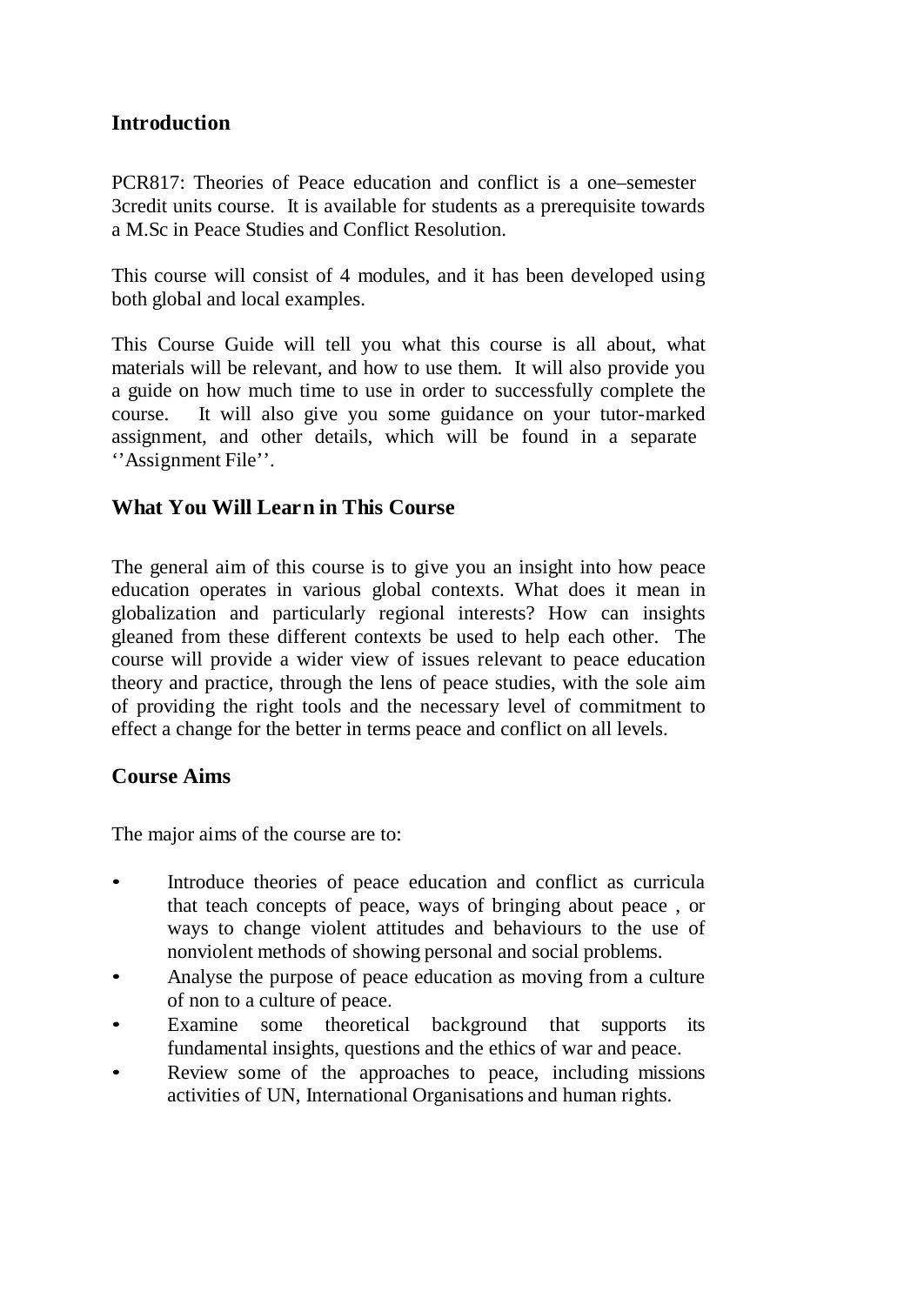# **Course Objectives**

At the end of this Course, you should be able to: explain theories in relation to peace education.

- Know and understand the power of education
- Discuss educational curriculum in peace and Justice education
- State some method and processes in peace and Justice education
- Know and understand conflict theories in peace education
- Differentiate between a culture of peace and a culture of war
- Explain peace as holistic paradigm
- Discuss value formation as a theme of peace education
- Known and understand intercultural harmony in peace education theory and
- Discuss conscientisation in relation to peace promotion.
- Explain empowerment

## **Course Requirement**

To complete this course, you are expected to read all the study units, suggested books and other relevant materials to achieve the objectives. Each unit contains tutored marked assignment, and you are required to submit assignments for assessment purposes. There will be an examination at the end of the course. The course should take you a total of 15 weeks to complete. Please find below a list of the major components of the course.

## **Course Materials**

Major of the course components are:

- Course Guide
- 4 Modules
- Reference/Further Readings
- Assignment Files

## **Study Units**

There are 4 Modules in this course. Each module has 5 Units. The modules are designed to cover the four major aims of the course and arranged accordingly:-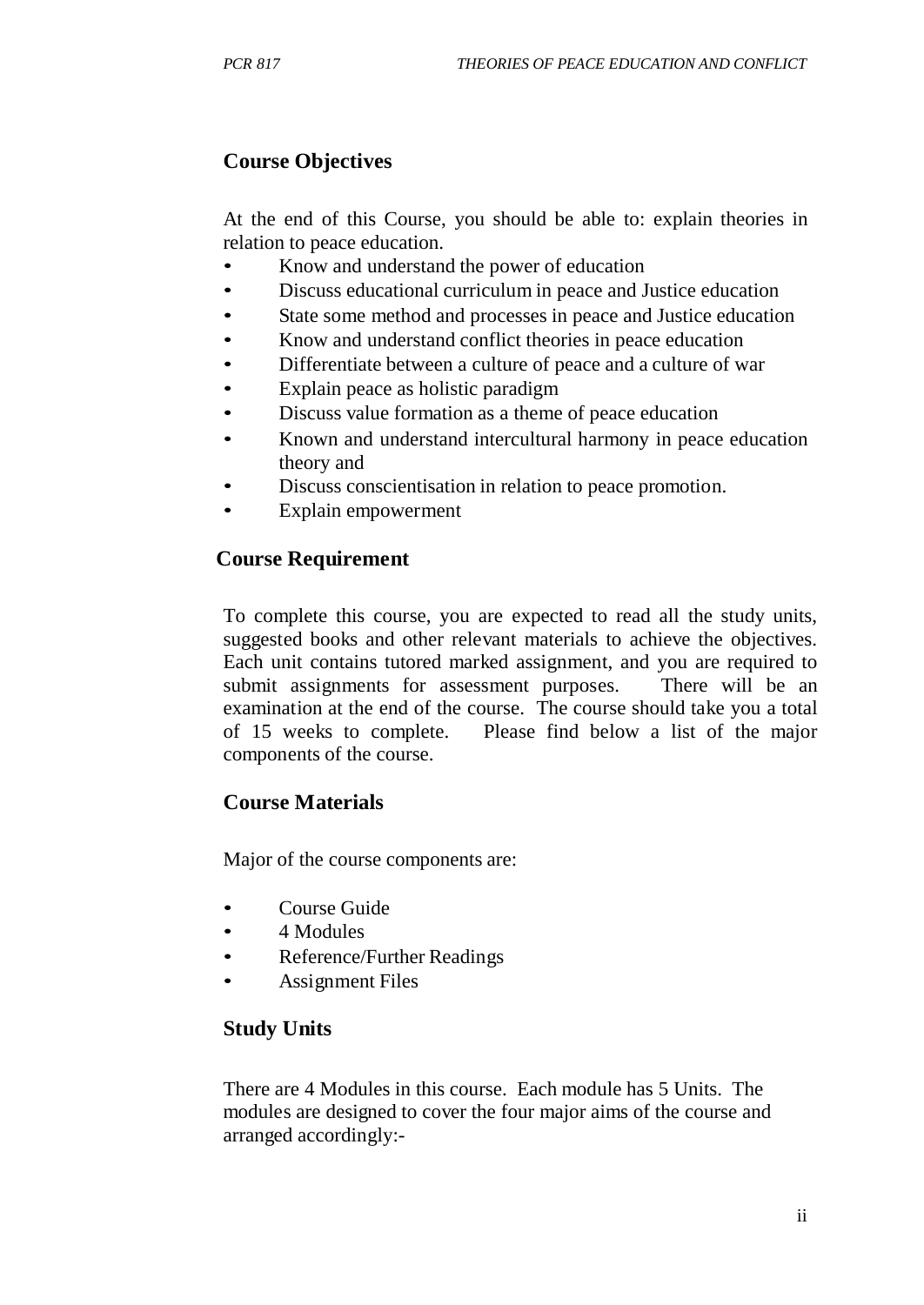## **Module 1**

| Unit 1                                                  | Definition of concepts such as: Theory, Peace and                                                               |
|---------------------------------------------------------|-----------------------------------------------------------------------------------------------------------------|
|                                                         | Education                                                                                                       |
| Unit 2<br>Unit 3<br>Unit 4<br>Unit 5<br><b>Module 2</b> | Conflicts and peace education<br>Conflict theories<br>Theory and practice of peace education<br>Peace Operation |
| Unit 1                                                  | Peacekeeping and Peacemaking                                                                                    |
| Unit 2                                                  | Peace Enforcement and Peace Building                                                                            |
| Unit 3                                                  | The Visions, Paradigms and Conceptual Frameworks of                                                             |

| ັບ 111 ບ | The vibroing, I drawighted and Conceptual Frame worked of |
|----------|-----------------------------------------------------------|
|          | Peace Education                                           |
| Unit 4   | Educational Movement for Peace at all Levels, Holism,     |
|          | Dialogue and Value Formation                              |
|          |                                                           |

Unit 5 Critical Empowerment or Conscientisation

## **Module 3**

| Unit 1 | Educating for Dismantling a Culture of War              |
|--------|---------------------------------------------------------|
| Unit 2 | Educating for Human Rights and Responsibilities         |
| Unit 3 | Educating for Living with Justice and Compassion        |
| Unit 4 | Educating for Intercultural Solidarity Whereby Cultural |
|        | Diversity is respected                                  |
| Unit 5 | <b>Educating for Environmental Care</b>                 |

## **Module 4**

| Unit 1 | <b>Educating for Personal Peace</b>                                          |
|--------|------------------------------------------------------------------------------|
| Unit 2 | Range Of Creative and Participatory Teaching Learning                        |
| Unit 3 | Strategies and Curriculum Material Development Project<br>in Peace Education |
| Unit 4 | Inter-Faith Dialogue for Religions Education and<br><b>Harmony</b>           |
| Unit 5 | <b>Worldview Peace Education and Power</b>                                   |

# **Textbooks and References**

These books are recommended for further reading. There are more references at the end of each unit: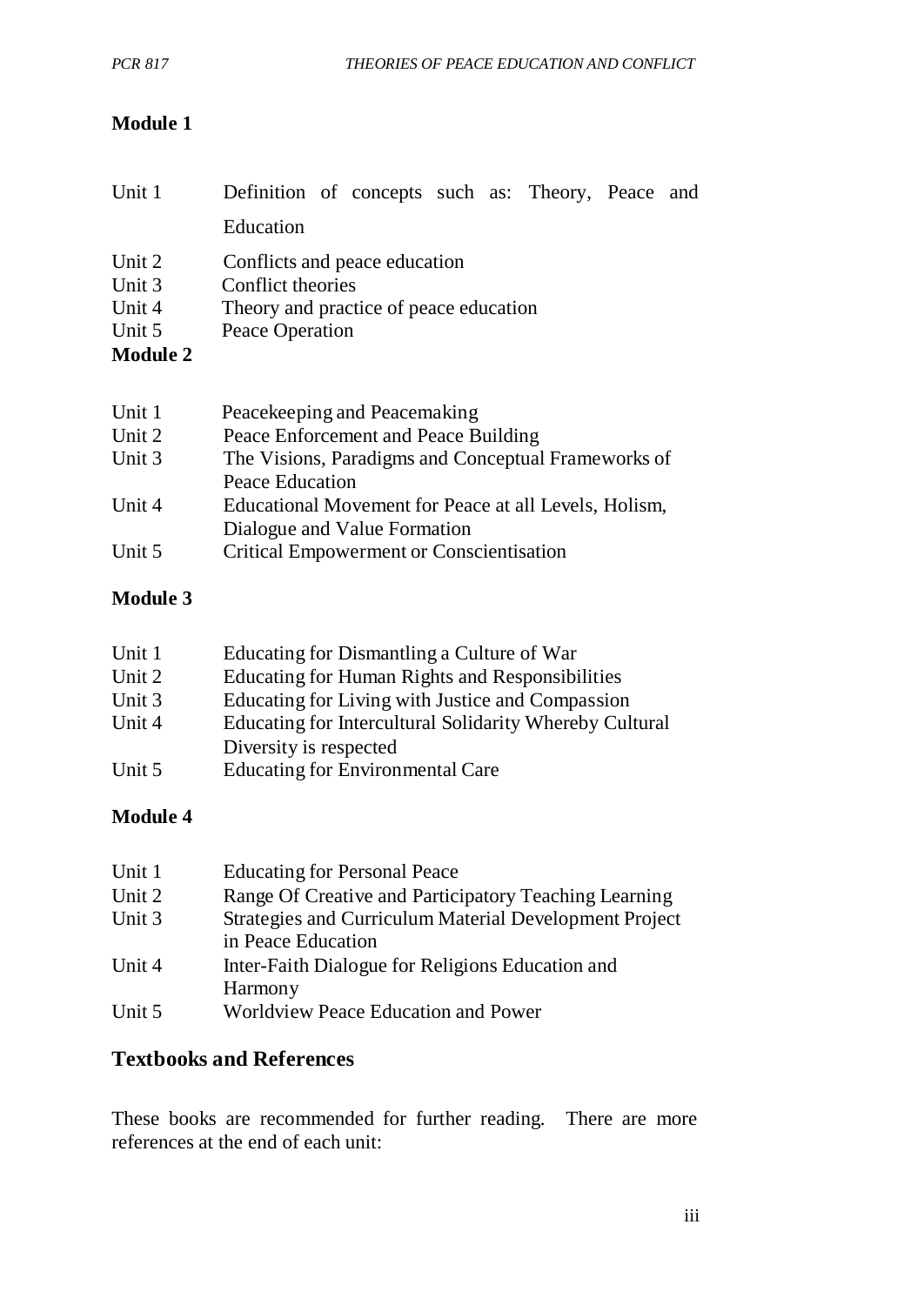- Wood, J. T (1998), Gendered Lives: Communication, Gender and Culture. Belmont; Wadswoth.
- Bartlett, S., Burton, D., Peim, N. (2001). Education Studies London: Paul Chapman.
- Gould, C.C.(2004) Globalizing Democracy and Human Rights. New York: Cambridge
- Imobighe, T. A (2003), Civil Society, Ethnic Nationalism and Nation Building in Nigeria (Imobighe, T. A. Ed.). Ibadan: Spectrum books Ltd.
- Campbell, A (1997), Western Primitivism; African Ethnicity. A. Study in Cultural Relations. London: Cassell.
- Ujomu, P.O. (2001) Language Attitude and Language Conflict in West Africa (Igboanusi, H.Ed). Ibadan: Enicrownfit.
- Hocker, J.L., Wilmot, W.W(1985). Interpersonal Conflict, Dubuque: Wcb.
- Isumonah, V.A (2005). Problems of peacemaking and peacekeeping In Albert, I. O. (Ed.), Perspectives on Peace and Conflict in Africa (pp.198-216). Ibadan: Peace and Conflict Studies Programme.
- Oyesola, D.(2005). Environmental Degradation and Peace Studies. In Albert, I. O.(Ed.), Perspectives on Peace and Conflict in Africa (pp.253-267). Ibadan: Peace and Conflict Studies Programme.
- Onoja, L (1996). Peacekeeping and International Security in a Changing World. Jos: Mono Expressions Ltd.
- Boutros –Ghali, B(1992). An Agenda for Peace. New York: United Nations.
- James, Alan (1990), Peacekeeping in International Politics. London: Macmillian
- Miller, Christopher A. (2004). A. Glossary of Terms and Concepts and Conflict Prevention Terms, Forum on Early Warning and Early Response.
- Zartman and J.L. Rasmussen (eds.), Peacemaking in International Conflicts, methods and Techniques., Washington DC: US Institute of Peace press.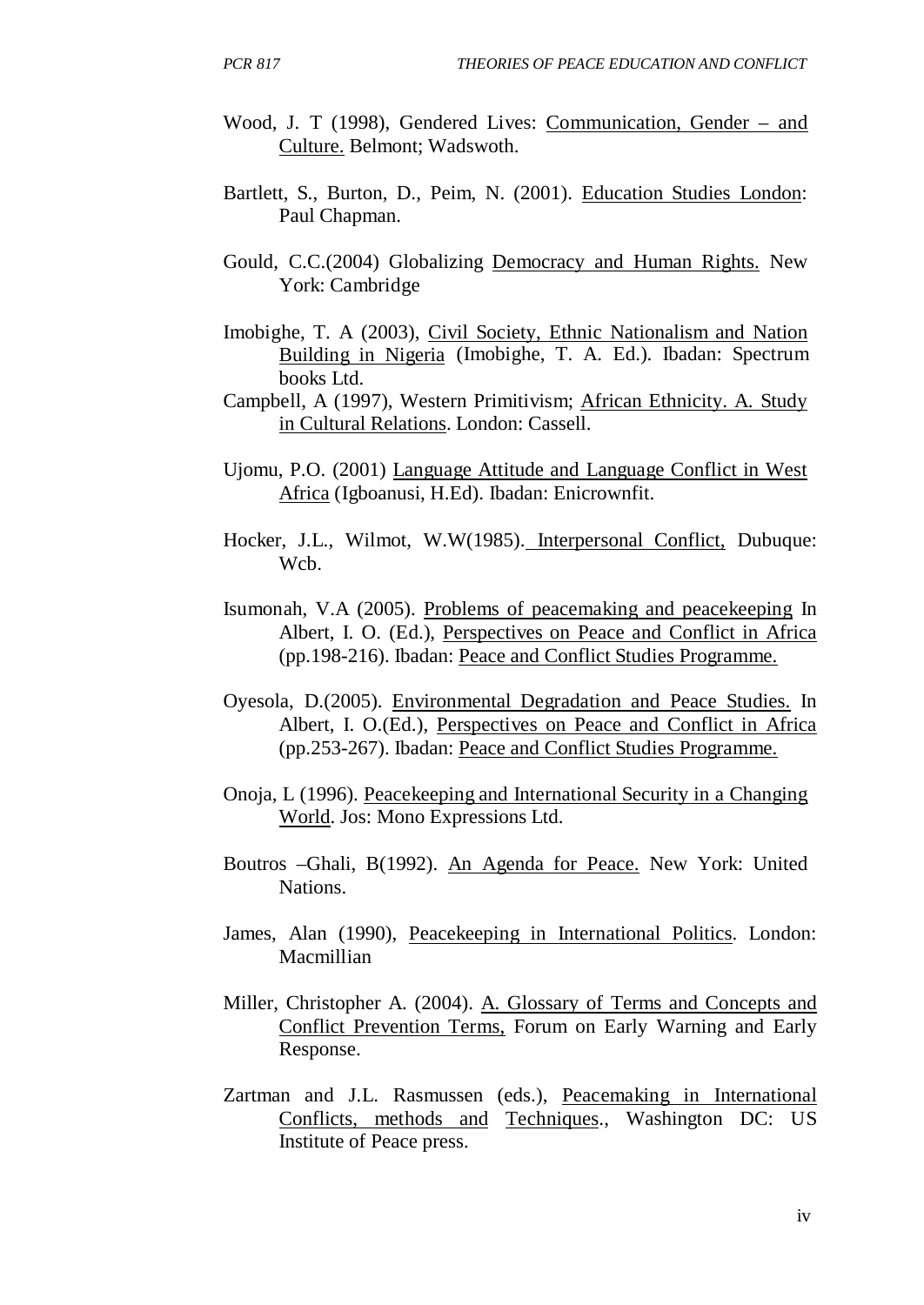- Amoo Sam G. (1997) The Challenge of Ethnicity And Conflicts In Africa: The Need For A New Paradigm. Emergency Response Division United Nations Development Programme. New York.
- Otite O and Olawale I. (ed) (1999) Community Conflicts in Nigeria: Management, Resolution, and Transformation. Ibadan Spectrum Books, Nigeria Lagos: National Open University of Nigeria.
- Hausa. C(2001). International Conflict resolution. New York: continuum.
- Animasawun G. A. (2008) PCR 274: Introduction to Conflict Transformation.
- Faleti, S. A. (2006) 'Theories of social conflict in Introduction to peace and conflict studies in West Africa. Best, S.G. (ed). Ibadan: Spectrum.

Galtung J. (1990). 'Cultural violence: Journal of Peace Research 27:3

#### **Assignment File**

There are two aspects to the assessment of this course. In this file, you will find all the details of the work you must submit to your tutor for marking. The marks you obtain for these assignments will count towards the final mark you obtain for this course. Further information on assignment will be found in the Assignment File itself, and latter in this Course Guide in the section on assessment.

There are many assignments for this course, with each unit having at least one assignment. These assignments are basically meant as assist you to understand the course.

#### **Assessment**

There are two aspects to the assessment of this course. First, are the tutor-marked assignments; second, it is a written examination.

In tackling these assignments, you are expected to apply the information, knowledge and experience acquired during the course. The assignments must be submitted to your tutor for formal assessment in accordance with the deadlines stated in the Assignment File. The work you submit to your tutor for assessment will account for 30 per cent of your total course mark.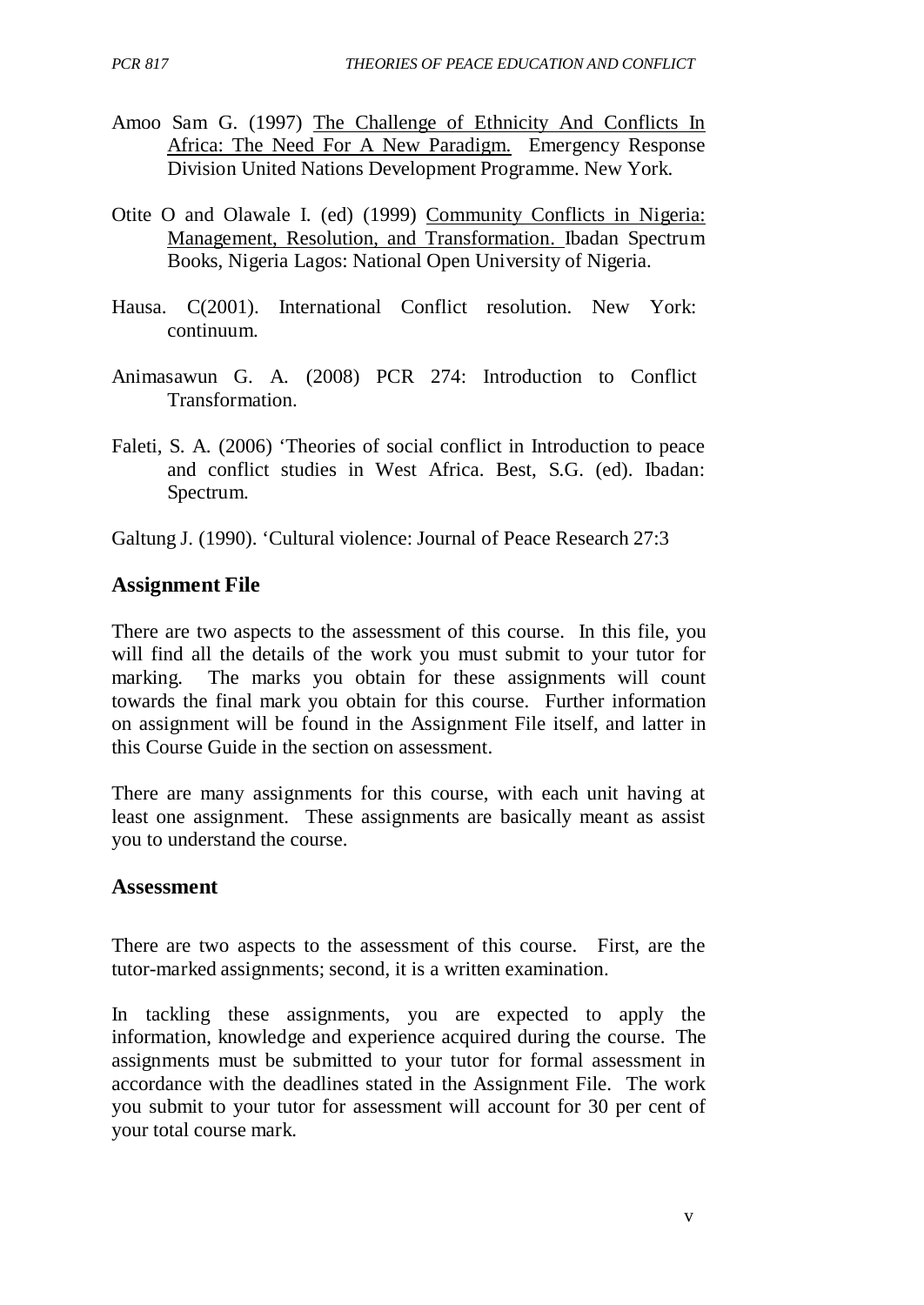At the end of the course, you will need to sit for a final examination of three hours duration. This examination will account for the other 70 per cent of your total course mark.

## **Tutor-Marked Assignments (TMAS)**

There are 20 tutor-marked assignments in this course. You only need to submit all the assignment. The best four (i.e. the higher four of the 20 marks) will be counted. Each assignment counts for 20 marks but on the average when the four assignment are put together, then each assignment will count 10% towards your total course mark. This implies that the local marks for the best four (4) assignments which would have been 100 marks will now be 30% of your total course mark.

The Assignments for the units in this course are contained in the Assignment File. You will be able to complete your assignments from the information and materials contained in your books, reading and study units. However, it is always desirable at this level of your education to research more widely, and demonstrate that you have a very broad and in-dept knowledge of the subject matter.

When each assignment is completed, send it together with a TMA (tutor-marked assignment) form to your tutor. Ensure that each assignment reaches your tutor on or before the deadline given in the Assignment File. If, for any reason you cannot complete your work on time, contact your tutor before the assignment is due to discuss the possibility of an extension. Extensions will not be granted after the due date unless there are exceptional circumstances warranting such.

## **Final Examination and Grading**

The final examination for **PCR817: Theories of Peace Education and Conflicts** will be of three hours' duration and have a value of 70% of the total course grade. The examination will consist of questions which reflect the practice exercise and tutor-marked assignments you have previously encountered. All areas of the course will be assessed.

Use the time between the completion of the last unit and sitting for the examination, to revise the entire course. You may find it useful to review your tutor-marked assignments and comment on them before the examination. The final examination covers information from all aspects of the course.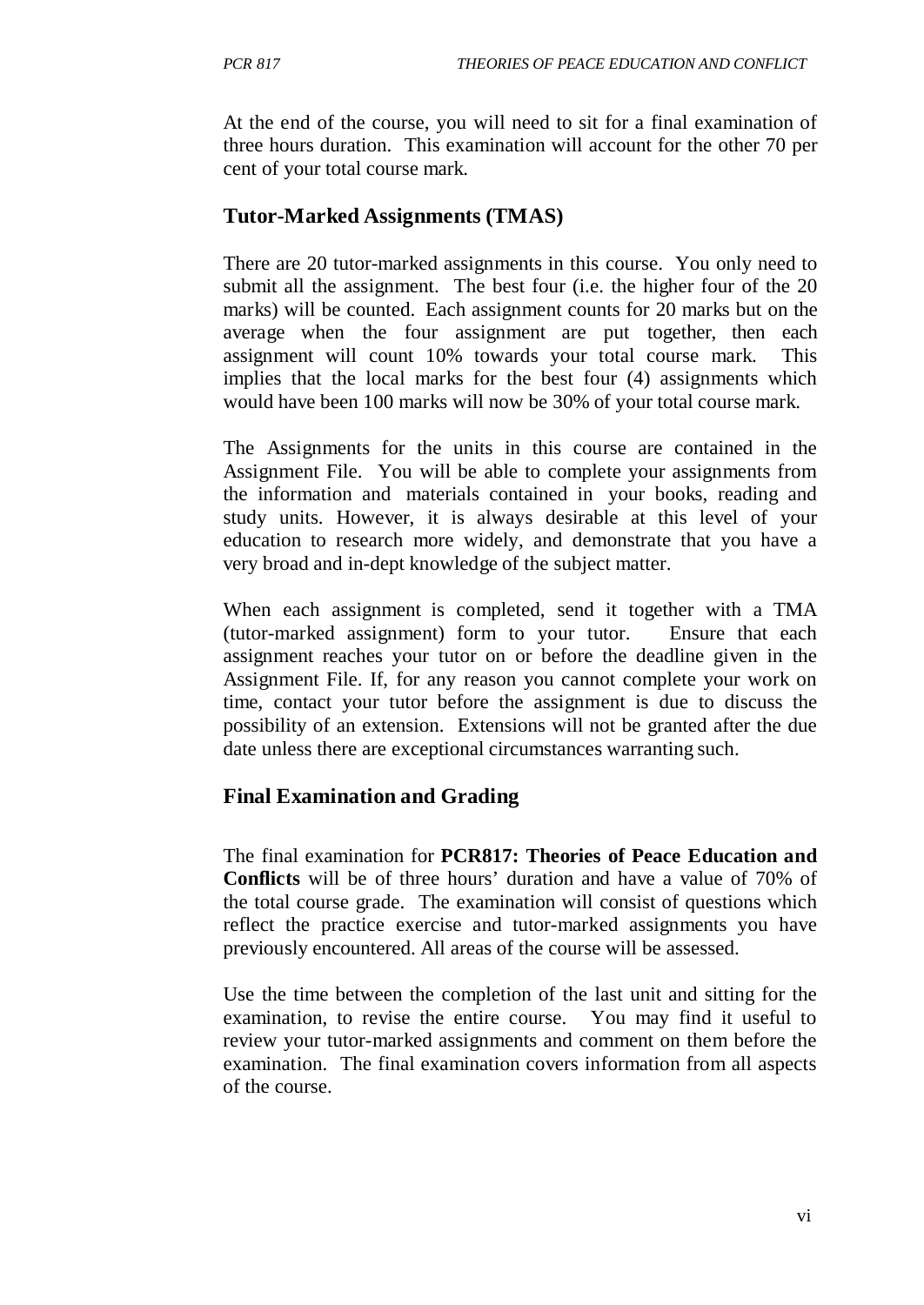## **Course Marking Scheme**

**Table 1**: *Course Marking Scheme*

| <b>ASSESSMENT</b> | <b>MARKS</b>                       |
|-------------------|------------------------------------|
| Assignments       | Four assignments, best three marks |
|                   | of the four counts at 30% course   |
|                   | marks.                             |
| Final             | 70% of overall course marks        |
| examination       |                                    |
| <b>Total</b>      | 100% of course marks               |

## **Course Overview**

This table brings together the entire units contained in this course, the number of weeks you should take to complete them, and the assignments that follow them.

| Unit           | <b>Course Guide</b>                      | Week's          | <b>Assessment</b> |
|----------------|------------------------------------------|-----------------|-------------------|
|                |                                          | <b>Activity</b> | (end of Unit)     |
|                | Module 1                                 |                 |                   |
| $\mathbf{1}$   | Definition of Concepts such as:          | 1               | Assignment 1      |
|                | Theory, Peace and Education              |                 |                   |
| $\overline{2}$ | <b>Conflicts and Peace Education</b>     | $\overline{2}$  | Assignment 2      |
| $\overline{3}$ | <b>Conflict Theories</b>                 | 3               | Assignment 3      |
| $\overline{4}$ | Theory and Practice of Peace             | $\overline{4}$  | Assignment 4      |
|                | Education                                |                 |                   |
| 5              | Peace Operation                          | 5               | Assignment 5      |
|                | <b>Module 2</b>                          |                 |                   |
| $\mathbf{1}$   | Peacekeeping and Peacemaking             | 6               | Assignment 1      |
| $\overline{2}$ | enforcement<br>Peace<br>and<br>peace     | 7               | Assignment 2      |
|                | building                                 |                 |                   |
| 3              | The visions, paradigms and               | 8               | Assignment 3      |
|                | conceptual frameworks of peace           |                 |                   |
|                | education                                |                 |                   |
| $\overline{4}$ | <b>Educational Movement for Peace at</b> | 9               | Assignment 4      |
|                | all Levels, Holism, Dialogue and         |                 |                   |
|                | <b>Value Formation</b>                   |                 |                   |
| 5              | <b>Critical Empowerment or</b>           | 10              | Assignment 5      |
|                | conscientisation                         |                 |                   |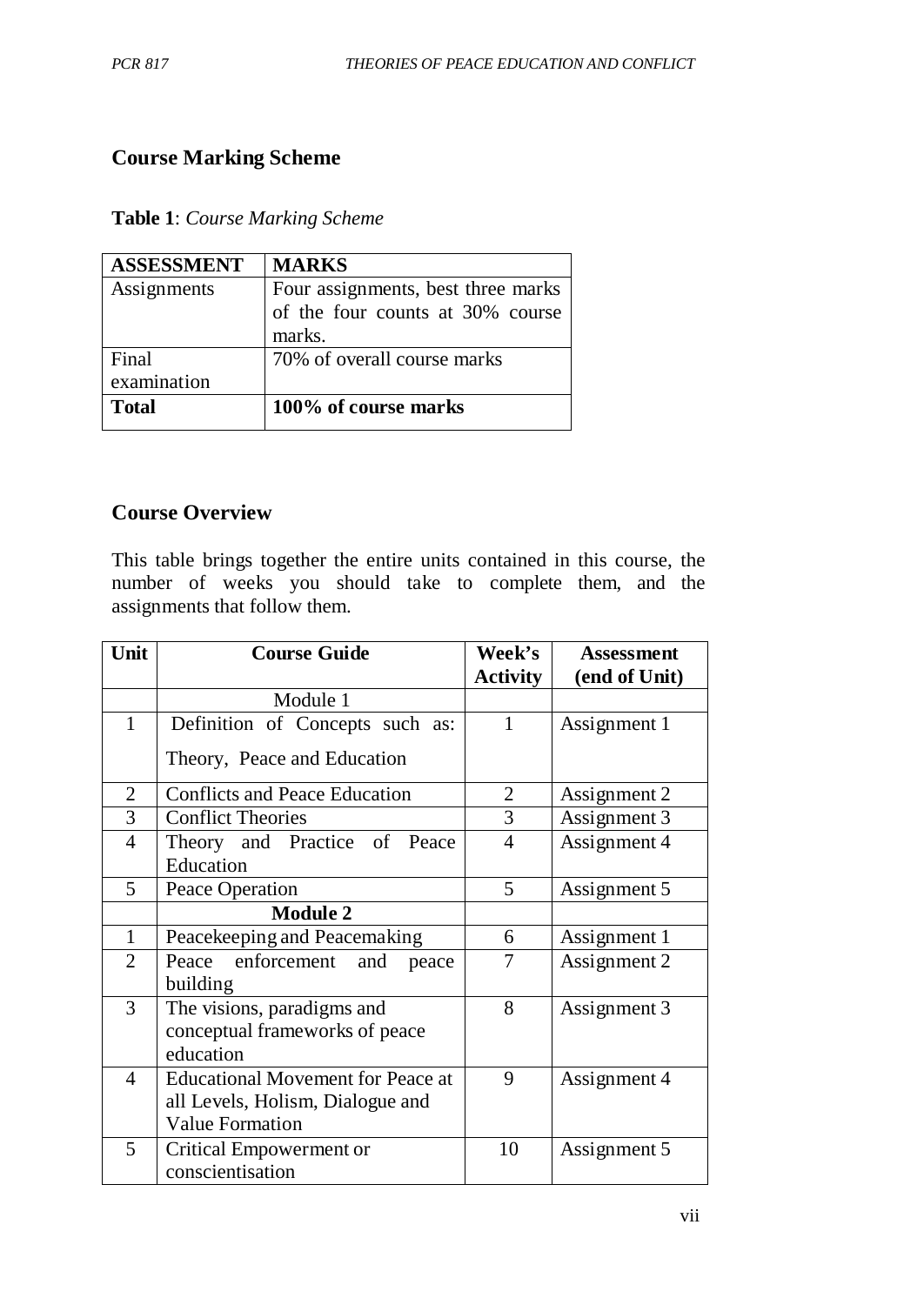|                | <b>Module 3</b>                           |    |              |
|----------------|-------------------------------------------|----|--------------|
| $\mathbf{1}$   | Educating for Dismantling a               | 11 | Assignment 1 |
|                | Culture of War                            |    |              |
| $\overline{2}$ | Educating for Human Rights and            | 12 | Assignment 2 |
|                | Responsibilities                          |    |              |
| $\overline{3}$ | Educating for Living with Justice         | 13 | Assignment 3 |
|                | and Compassion                            |    |              |
| $\overline{4}$ | <b>Educating for Intercultural</b>        | 14 | Assignment 4 |
|                | Solidarity whereby Cultural               |    |              |
|                | Diversity is respected                    |    |              |
| 5              | <b>Educating for Environmental Care</b>   | 15 | Assignment 5 |
|                | <b>Module 4</b>                           |    |              |
| $\mathbf{1}$   | <b>Educating for Personal Peace</b>       | 16 | Assignment 1 |
| $\overline{2}$ | Range of Creative and Participatory       | 17 | Assignment 2 |
|                | <b>Teaching Learning</b>                  |    |              |
| $\overline{3}$ | <b>Strategies and Curriculum Material</b> | 18 | Assignment 3 |
|                | Development Project in Peace              |    |              |
|                | Education                                 |    |              |
| $\overline{4}$ | Inter-Faith Dialogue for Religions        | 19 | Assignment 4 |
|                | <b>Education and Harmony</b>              |    |              |
| 5              | <b>Worldview Peace Education and</b>      | 20 | Assignment 5 |
|                | Power                                     |    |              |
| 21             | Revision                                  | 21 |              |
| 22             | Examination                               | 22 |              |

#### **How to Get the Most from this Course**

In distance learning, the study units replace the university lecture. This is one of the great advantages of distance learning; you can read and work through specially designed study materials at your own pace, and at a time and place that suits you best. Think of it as reading the lecture instead of listening to the lecturer. In the same way a lecturer might give you some reading to do, the study units tell you when to read, and which are your text materials or set books. You are provided exercises to do at appropriate points, just as a lecturer might give you an in-class exercise.

Each of the study units follows a common format. The first item is an introduction to the subject matter of the unit, and how a particular unit is integrated with that other units and the course as a whole. Next to this is a set of learning objectives. These objectives let you know what you should be able to do by the time you have completed the unit. These learning objectives are meant to guide your study. The moment a unit is finished, you must go back and check whether you have achieved the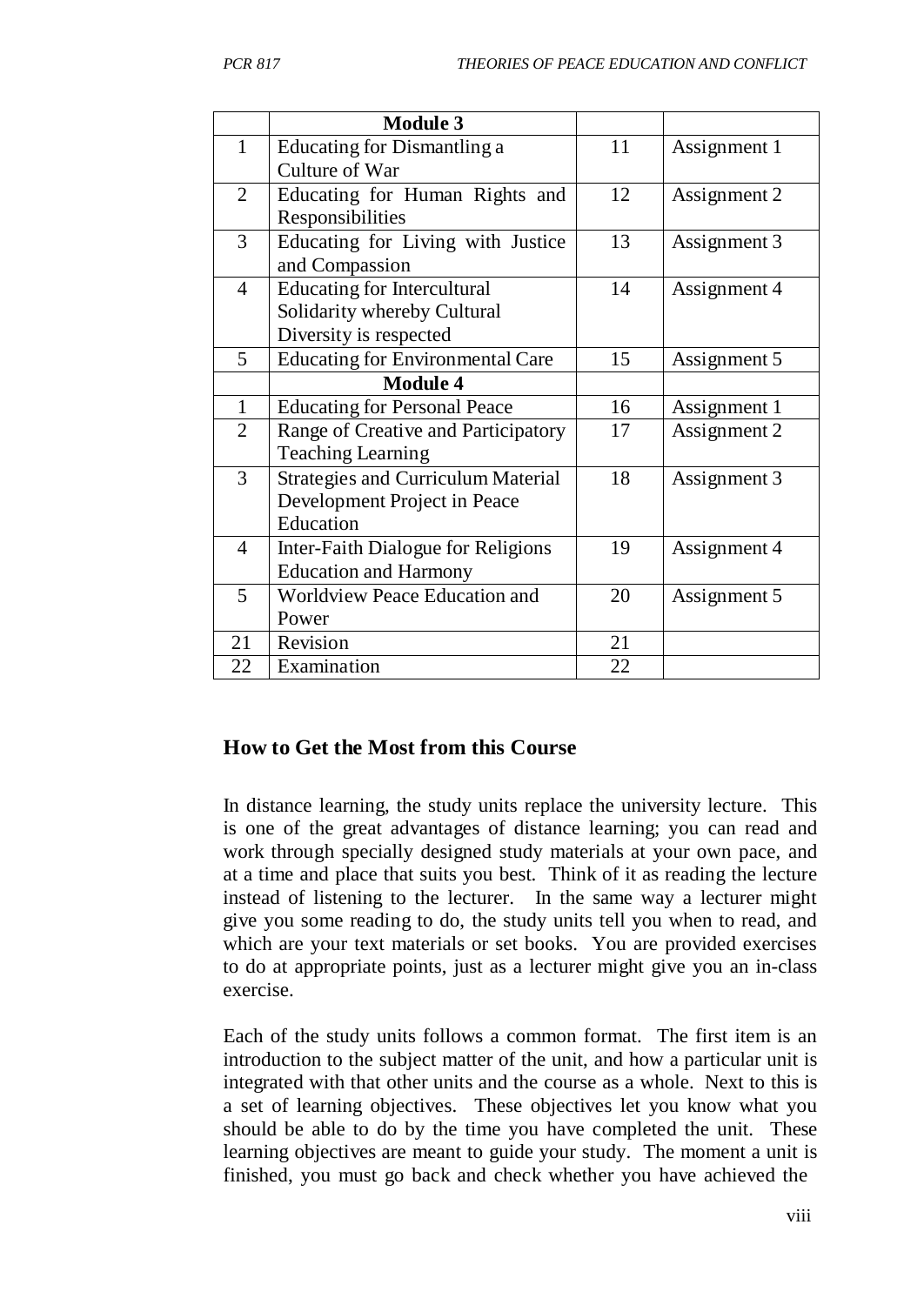objectives. If this is made a habit, then you will significantly improve your chances of passing the course.

The main body of the unit guides you through the required reading from other sources. This will usually be either from your set books or from a Reading section.

The following is a practical strategy for working through the course. If you run into any trouble, telephone your tutor. Remember that your tutor's job is to help you. When you need assistance, do not hesitate to call and ask your tutor to provide it.

- 1. Read this Course Guide thoroughly, it is your first assignment
- 2. Organize a Study Schedule. Design a 'Course Overview' to guide you through the Course. Note the time you are expected to spend on each unit and how the assignments relate to the units. You need to gather all the information into one place, such as your diary or a wall calendar. Whatever method you choose to use, you should decide on and write in your own dates and schedule of work for each unit.
- 3. Once you have created your own study schedule, do everything to stay faithful to it. The major reason that students fail is that they get behind with their course work. If you get into difficulties with your schedule, please, let your tutor know before it is too late for help.
- 4. Turn to Unit 1, and read the introduction and the objectives for the unit.
- 5. Assemble the study materials. You will need your set books and the unit you are studying at any point in time.
- 6. Work through the unit. As you work through the unit, you will know what sources to consult for further information.
- 7. Well before the relevant due dates (about 4 weeks before due dates). Keep in mind that you will learn a lot by doing the assignment carefully. They have been designed to help you meet the objectives of the course and, therefore, will help you pass the examination. Submit all assignments not later than the due date.
- 8. Review the objectives for each study unit to confirm that you have achieved them. If you feel unsure about any of the objectives, review the study materials or consult your tutor.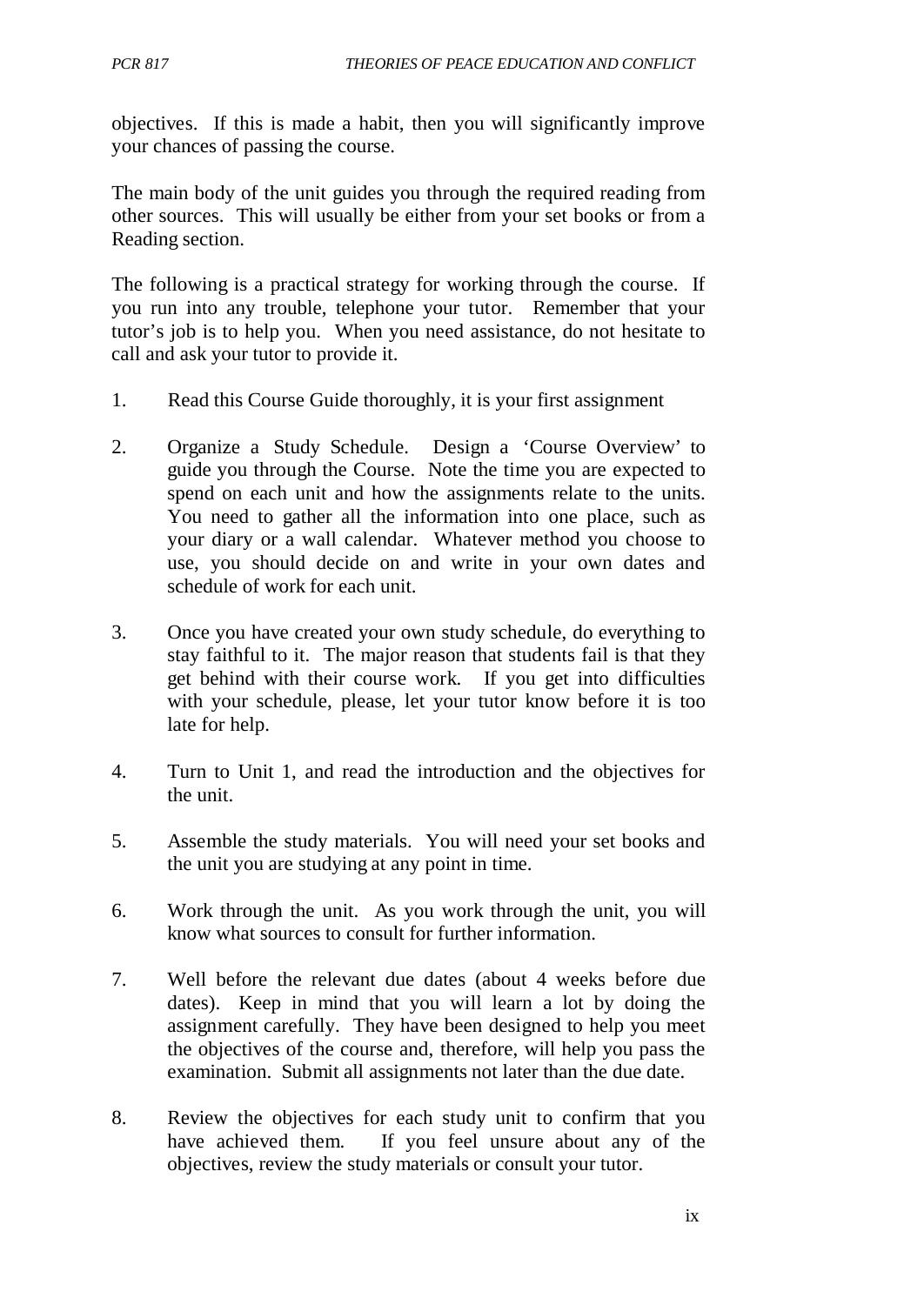- 9. When you are confident that you have achieved a unit's objectives, you can start on the next unit. Proceed unit by unit through the course and try to pace your study so that you keep yourself on schedule.
- 10. When you have submitted an assignment to your tutor for marking, do not wait for its return before starting on the next unit. Keep to your schedule. When the Assignment is returned, pay particular attention to your tutor's comments, both on the tutormarked assignment form and also the written comments on the ordinary assignments.
- 11. After completing the last unit, review the course and prepare yourself for the final examination. Check that you have achieved the unit objectives (listed at the beginning of each unit) and the course objectives (listed in the Course Guide).

### **Facilitators/Tutors and Tutorials**

There are 15 hours of tutorials provided in support of this course. You will be notified of the dates, times and location of these tutorials, together with the name and phone number of your tutor, as soon as you are allocated a tutorial group.

Your tutor will mark and comment on your assignments, keep a close watch on your progress and on any difficulties you might encounter and provide assistance to you during the course. You must mail your tutormarked assignments to your tutor well before the due date (at least two working days are required). They will be marked by your tutor and returned to you as soon as possible.

Do not hesitate to contact your tutor by telephone, e-mail, or discussion boar. The following might be circumstances in which you will find help necessary. Contact your tutor if-

- i. You do not understand any part of the study units or the assigned readings.
- ii. You have difficulties within the exercises
- iii. You have a question or problem with an assignment, with your tutor's comments on an assignment or with the grading of an assignment.

You should try your best to attend the tutorials. This is the only chance to have face to face contact with your tutor and ask questions which are answered instantly. You can raise any problem encountered in the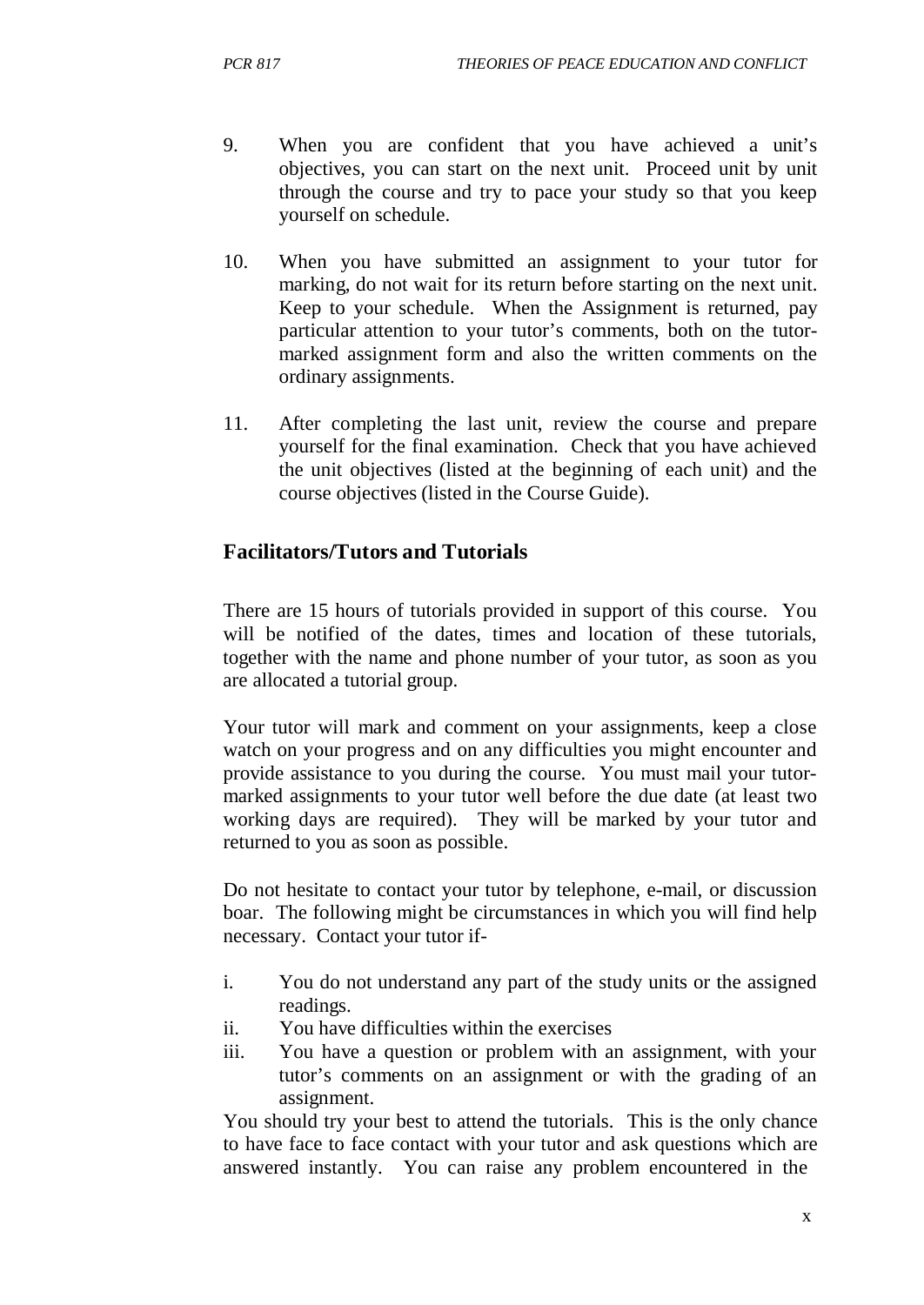course of your study. To gain the maximum benefits from course tutorials, prepare a question list before attending them. You will learn quite a lot from participating in the discussions.

## **Summary**

PCR817 aims to expose you to basic curricular and concepts of theories of peace education and conflict. The programs are generally intended for youth like you to help transform attitudes to reject a culture of war and pursue a culture of peace. As you complete this course, you should be able to answer the following questions:

- What are peace education, theory and Conflict?
- What are peacekeeping, peace enforcement and peace building?
- What are conflict theories?
- What are the impact of holism, dialogue and value formation to the study of theories of peace education and conflict?
- What is interfaith dialogue and how useful is it to religious harmony in Nigeria.

We wish you the best in this endeavor.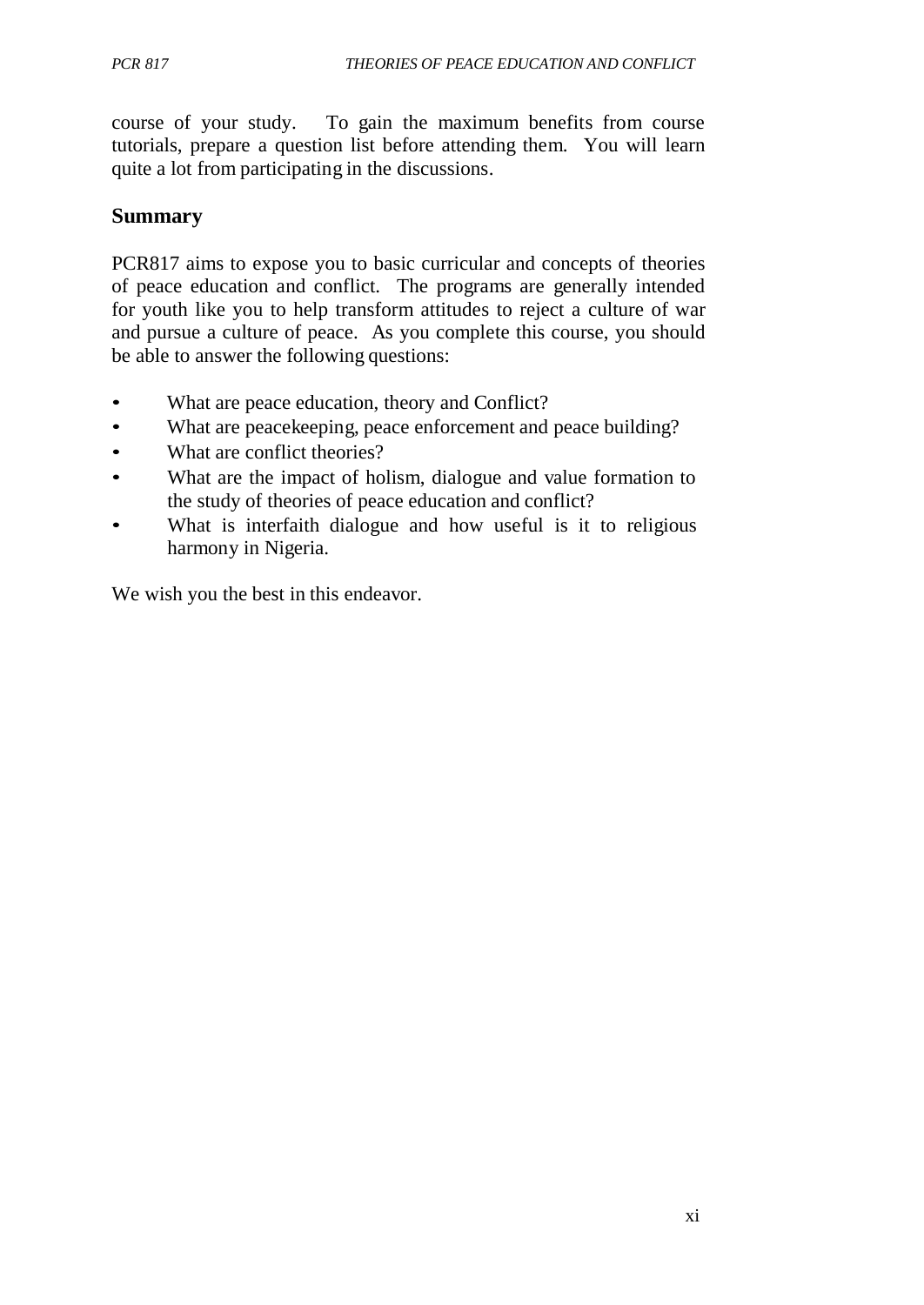| Course Code<br>Course Title | <b>PCR817</b><br>Theories of Peace Education and Conflict |  |  |
|-----------------------------|-----------------------------------------------------------|--|--|
|                             |                                                           |  |  |
| Course Team                 | Aderibigbe, N. O. (Developer/Writer) - UAA                |  |  |

| Aderibigbe, N. O. (Developer/Writer) - UAA        |
|---------------------------------------------------|
| Dr. P. O. Olapegba (Editor) - UI                  |
| Prof. Abdul R. Yesufu, (Programme Leader) - NOUN  |
| Oyedolapo Babatunde Durojaye (Coordinator) - NOUN |
|                                                   |

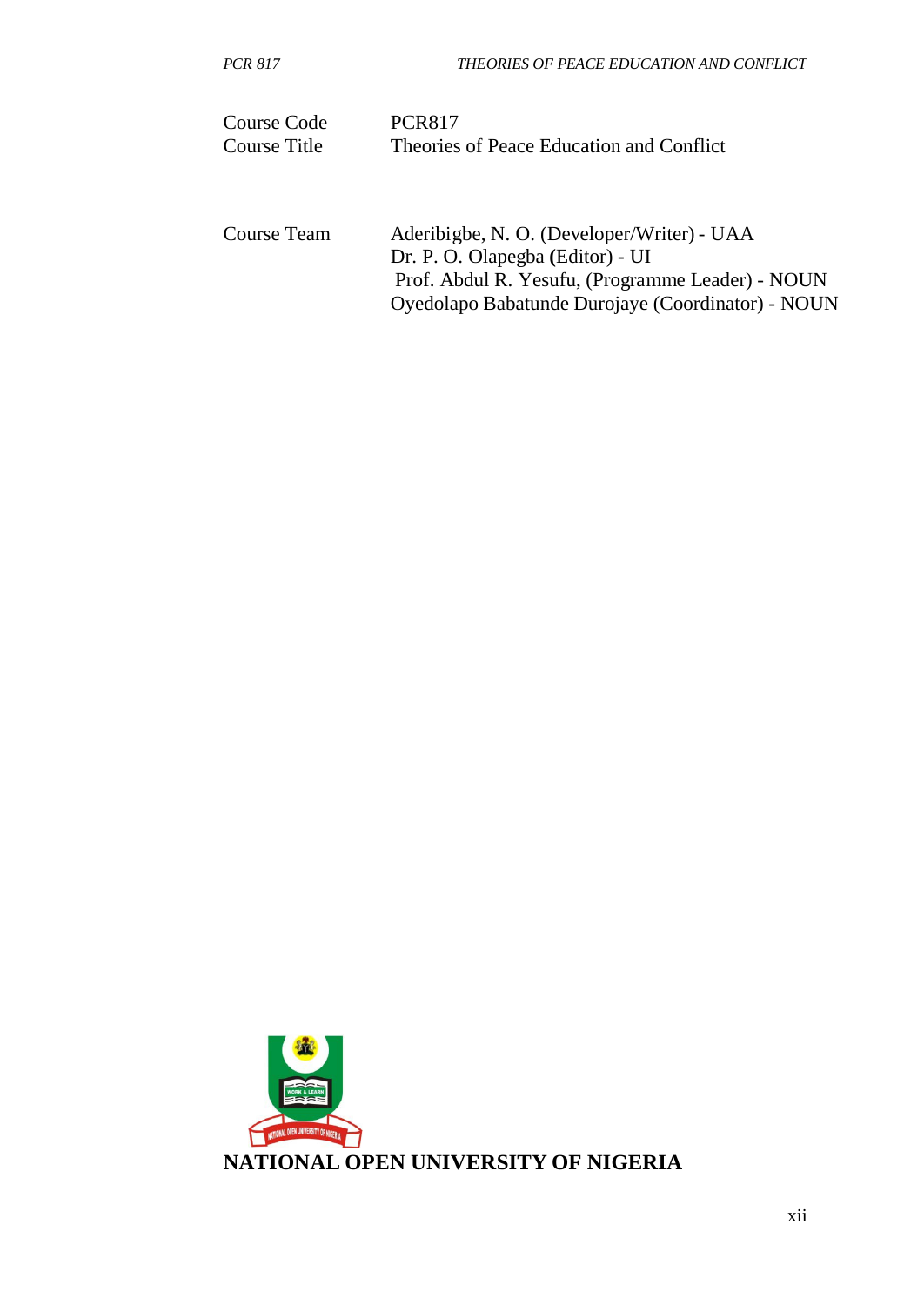National Open University of Nigeria **Headquarters** 14/16 Ahmadu Bello Way Victoria Island Lagos

Abuja Office No. 5 Dar es Salam Street Off Aminu Kano Crescent Wuse II, Abuja Nigeria

e-mail: [centralinfo@nou.edu.ng](mailto:centralinfo@nou.edu.ng) URL: [www.nou.edu.ng](http://www.nou.edu.ng/)

Published by: National Open University of Nigeria

First Printed 2010

ISBN: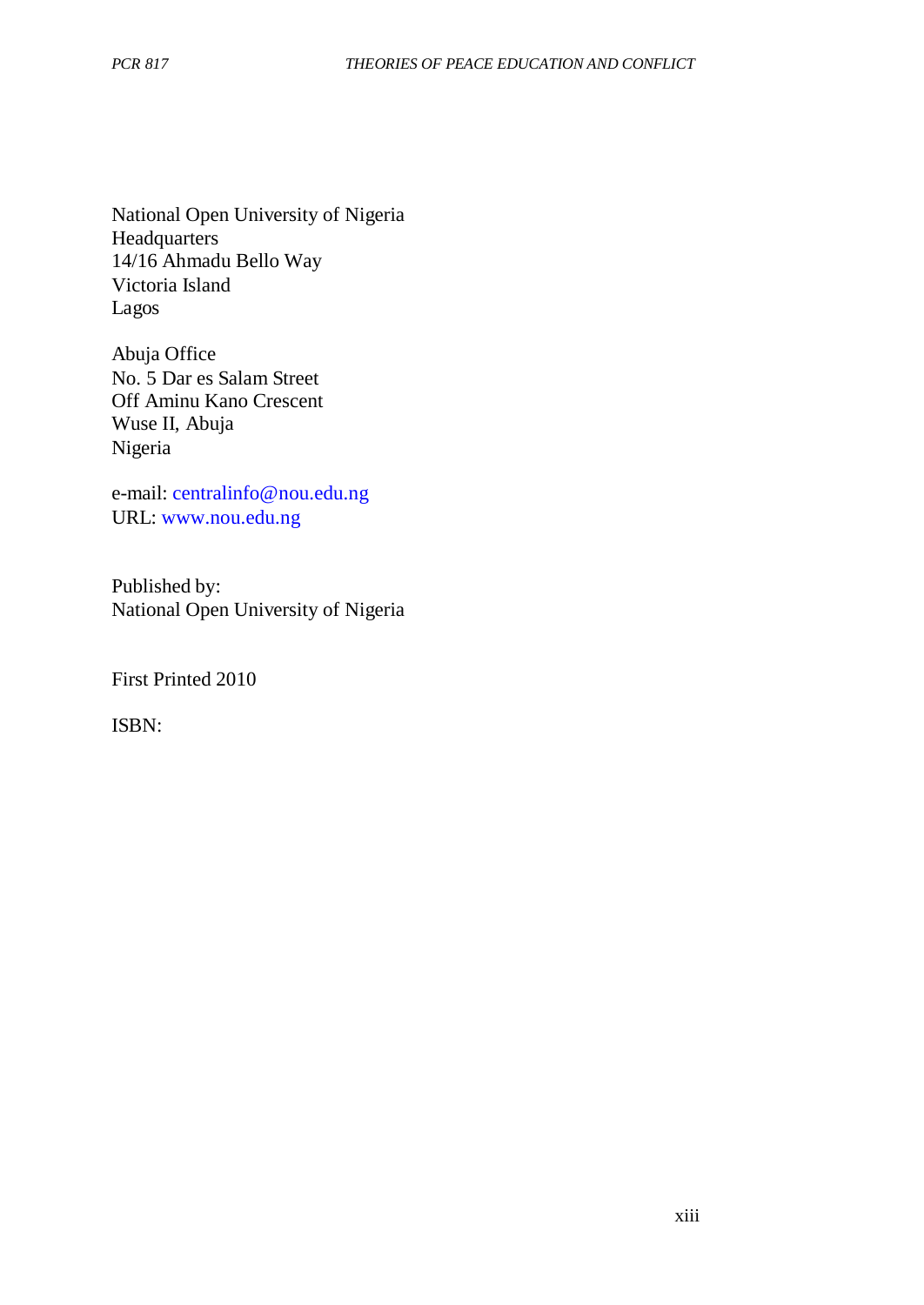# **CONTENTS PAGE**

| <b>Module 1</b> |                                                               |
|-----------------|---------------------------------------------------------------|
| Unit 1          | Definition of Concepts such as: Theory, Peace<br>$\mathbf{1}$ |
| Unit 2          | 10                                                            |
| Unit 3          | 21                                                            |
| Unit 4          | Theory and Practice of Peace Education<br>28                  |
| Unit 5          | 36                                                            |
| <b>Module 2</b> | 42                                                            |
| Unit 1          | 42                                                            |
| Unit 2          |                                                               |
| Unit 3          | The Visions, Paradigms and Conceptual Frameworks              |
| Unit 4          | Educational Movement for Peace at all Levels, Holism,         |
|                 | 63                                                            |
| Unit 5          |                                                               |
| <b>Module 3</b> |                                                               |
| Unit 1          | Educating for Dismantling a Culture of War 75                 |
| Unit 2          | Educating for Human Rights and Responsibility 80              |
| Unit 3          | Educating for Living with Justice and Compassion 90           |
| Unit 4          | Educating for Intercultural Solidarity whereby                |
|                 |                                                               |
| Unit 5          | Educating for Environmental Care104                           |
| <b>Module 4</b> |                                                               |
| Unit 1          |                                                               |
| Unit 2          | Range of Creative and Participatory Teaching Learning 125     |
| Unit 3          | <b>Strategies and Curriculum Material Development</b>         |
|                 |                                                               |
| Unit 4          | Inter-Faith Dialogue for Religions Education and              |
|                 |                                                               |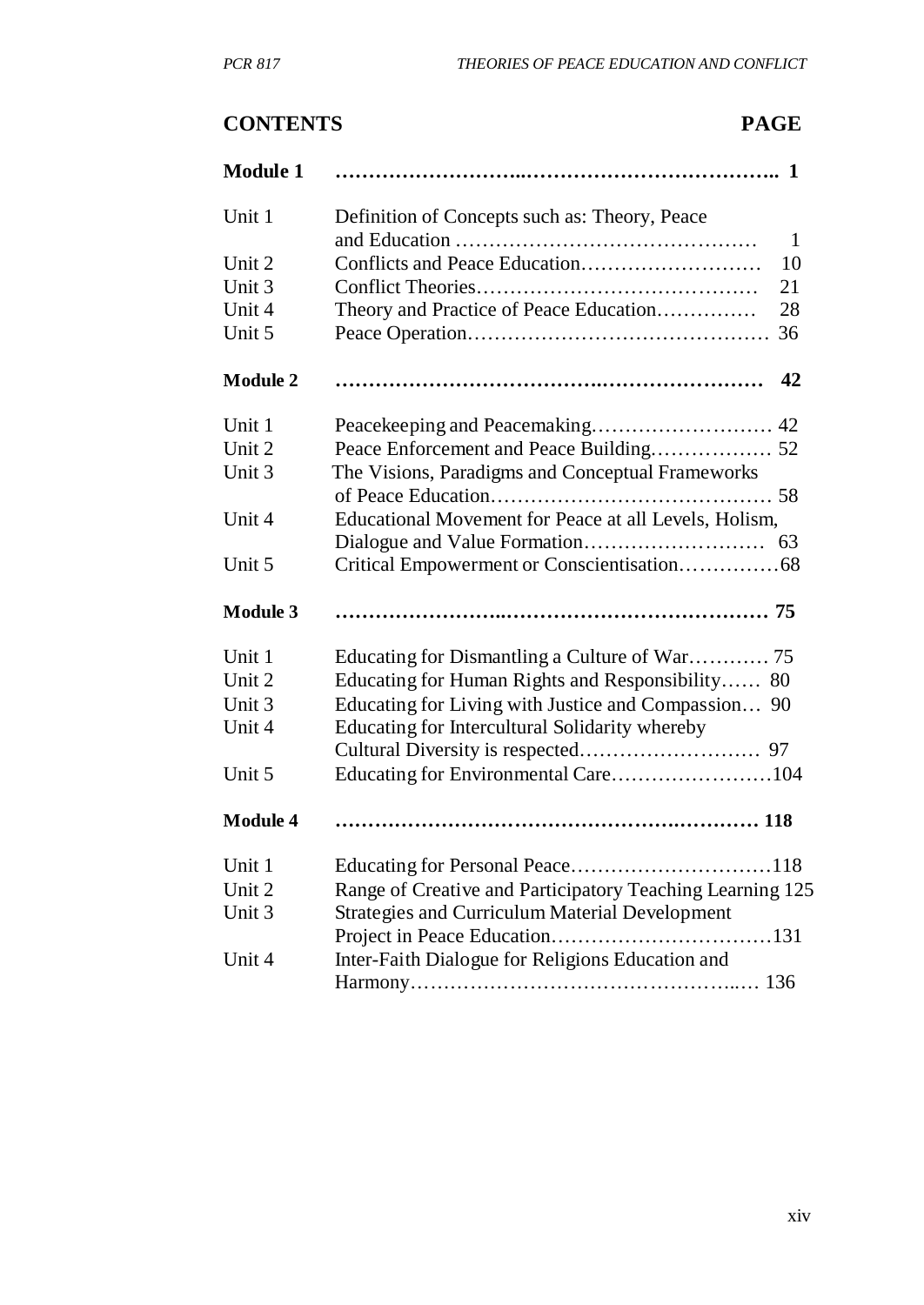## **MODULE 1 DEFINITION OF CONCEPTS PEACE AND EDUCATION**

- Unit 1 Definition of Concepts<br>
Unit 2 Conflicts and Peace Ed
- Conflicts and Peace Education
- Unit 3 Conflict Theories
- Unit 4 Theory and Practice of Peace Education
- Unit 5 Peace Operation

## **UNIT 1 DEFINITION OF CONCEPTS**

## **CONTENTS**

- 1.0 Introduction
- 2.0 Objectives
- 3.0 Main Content
	- 3.1 Peace
	- 3.2 Theory
	- 3.3 Education
- 4.0 Conclusion
- 5.0 Summary
- 6.0 Tutor-Marked Assignment
- 7.0 References/Further Reading

## **1.0 INTRODUCTION**

There is no absolute conception of peace that can be asserted to be better than another, but there is a general sense supported by a degree of consensus, of what constitutes peace, theory and education. Similarly, there will never be one optimal way to bring about peace; it requires a host of complementary concepts and strategies.

## **2.0 OBJECTIVES**

At the end of this unit, student should be able to:-

- define peace and it's attributes
- explain what is meant by theory in relation to peace studies
- explain the term education.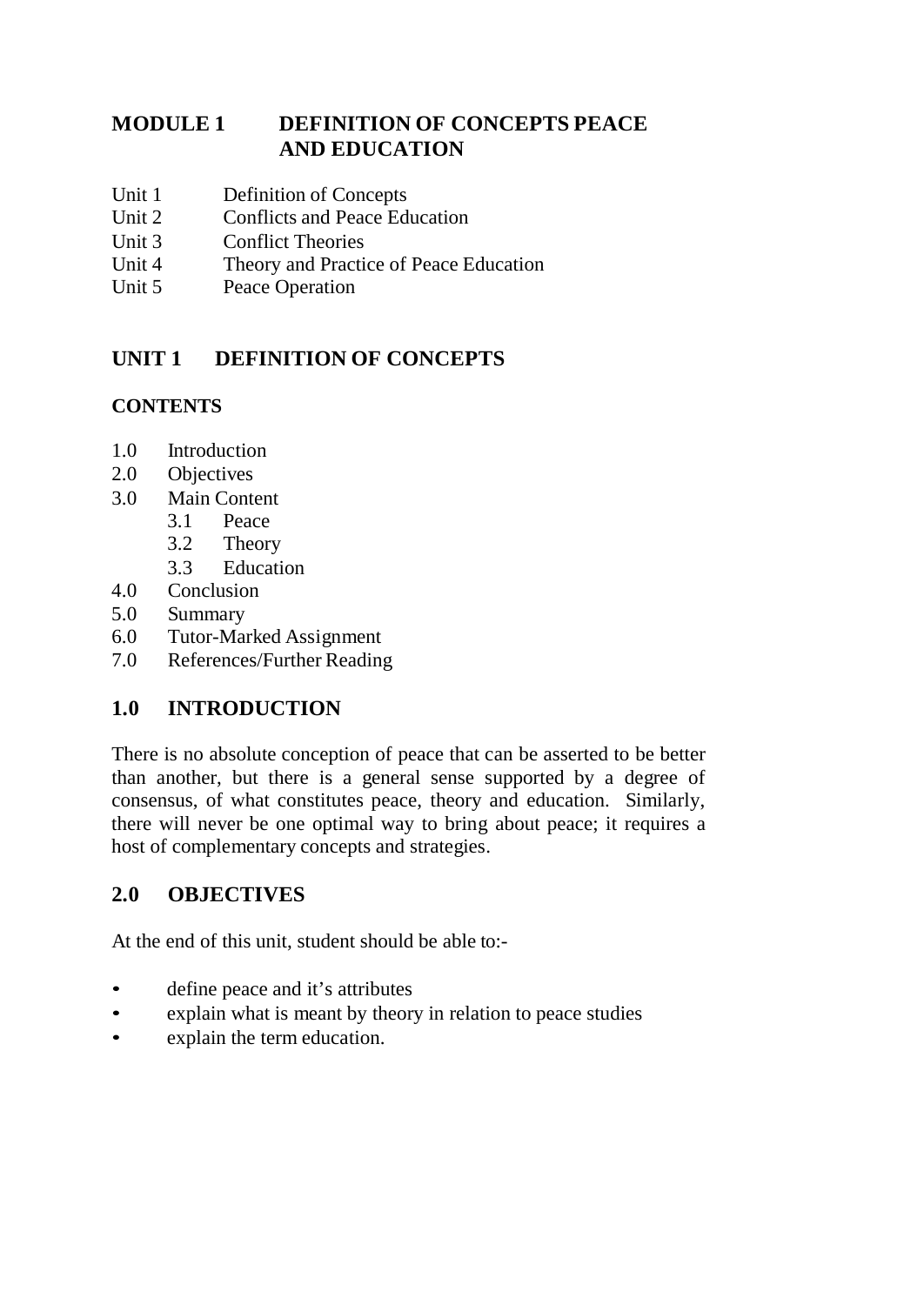#### **3.0 MAIN CONTENT**

#### **3.1 Peace**

Just as human nature is often portrayed as innately violent, peace is often portrayed as a tranquil, uncomplicated end state. This is a constricted and oversimplified view of peace. Peace is only partly the absence of war (*negative peace*) or a state of harmony and justice (*positive peace*).Fundamentally, peace is a long-term and gutsy project that seeks to bring about lasting and constructive change in institutions that maintain society (Haavelsrud, 1996). Said differently, peace is "a dynamic social process in which justice, equity, and respect for basic human rights are maximized, and violence, both physical and structural, is minimized" (Reardon & Cabezudo, 2002). To endure, peace requires social conditions that foster individual and societal well-being. Achieving and maintaining these social conditions, in turn, re quires grappling with the inevitable conflicts that challenge peace using processes that are nonviolent,collaborative, and life enhancing. Just as conflict surfaces differing perspectives and needs, peace building is an opportunity to rethink and reshape the prevailing status quo.

Peace is concerned with the elimination of violence where violence is an act or process which impedes people from realizing their potential (Baunet 2001 in Galtung 1969) so violence is much more than causing physical harm i.e. direct violence, it is also the absence of social justice and includes the monopolization and manipulation of knowledge. Achieving could be therefore said to have both a negative and a positive dimension. Negative peace refers to the absence of direct violence that causes physical harms, and positive peace refers to the absence of structural violence manifested as the uneven distribution of power and resources. Negative peace is reactive in nature in that it seeks the cessation of actual or impending conflict. This is most frequently understood as peace as the absence of war, enabling peace to be narrowly interpreted as 'anti-war' and creating a perverse logic of unreason whereby, through the idea of deterrence, military and strategic planners can refer to themselves as 'peace planners'. Positive peace, on the other hands, is proactive in nature. It seeks to remove the underlying structural imbalances that present risks and vulnerabilities to people in short as well as the long term. (Galtung 1969 in Barnet 2001) notes that negative and positive peace are contiguous with each other, at least in theory. However, the competing uses of the world 'peace' in the twentieth century have made its meaning ambiguous.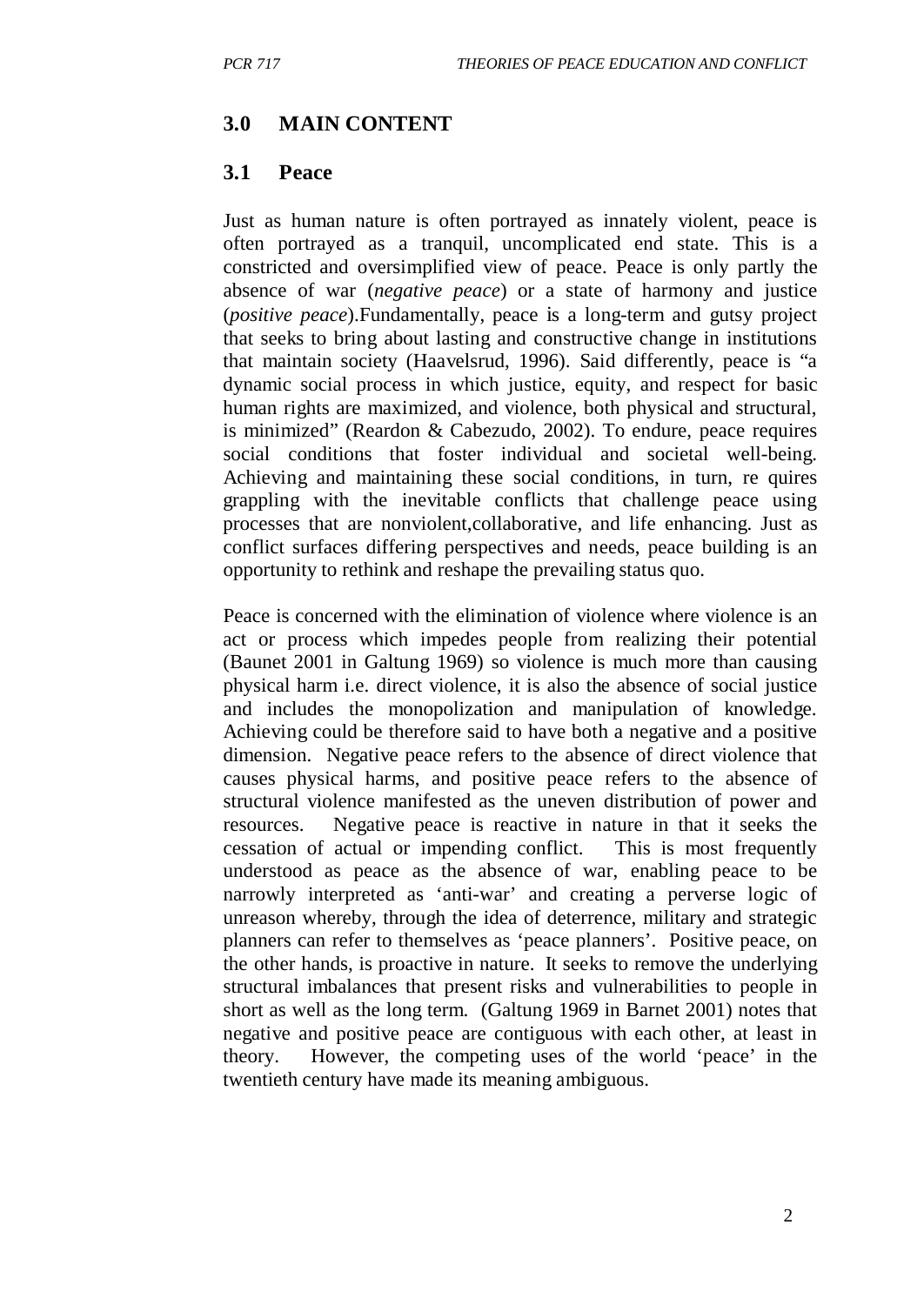### **Peace at the Macro Level**

The term 'macro' describes efforts toward peace at the international, multinational or national level. The term 'micro' refers to efforts toward peace at local social institutions such as schools, community centers, hospitals or religious centers within a country or community. Clarity about the terms 'peacekeeping', 'peacemaking' and 'peacebuilding' and their use at the macro-global and micro-school levels is needed.

Applied on a macro level, these concepts have been framed within the context of United Nations efforts. Whaley and Piazza-Georgi (1997) claim that the term' peacebuilding' gained international credibility as a result of the 1992 UN Secretary-General's 'An agenda for peace: preventive diplomacy, peacemaking and peacekeeping'.In that document, peacebuilding was defined as 'action to identify and support structures which will tend to strengthen and solidify peace in order to avoid a relapse into conflict' . Macro-peacebuilding efforts focus on comprehensive rehabilitation of social, political, economic and ideological structures (pro-human rights orientations) necessary to support and sustain both negative peace (absence of direct violence) and positive peace (absence of indirect violence) in a post-conflict community. In the context of the 1992 UN 'An agenda for peace', peacemaking was conceptualized as third-party action to mediate hostilities between two parties. Peacekeeping was defined as the deployment of UN troops in order to deter violence, to prevent conflict and to promote peace. These three peace concept frame UN efforts in conflict situations

#### **Peace at the Micro Level**

At the micro level, Berlowitz (1994) added three tools for thinking about peace education in schools: peacekeeping (peace through strength); peacemaking (peace through dialogue); and peacebuilding (peace through creating conditions necessary for peace: attitudes; dispositions; nonviolent interpersonal communication). Strategies for promoting peace can be structured in accordance with the previous three peace action-orientations. Harris (1999) maintains that peacekeeping in a school can be understood as peace through control; this mode of promoting peace may be problematic. Harris elaborates, 'This punitive approach blames youth for the dysfunctional behaviors they have adopted from the environment that surrounds them'(Harris, 1999, p. 30).8 Peace through strength follows the logic that in order to prevent violence in schools, control of student behaviour and threat of violence are reasonable, necessary approaches; students may resist this coercive environment. In essence, micro-peacekeeping is a control-oriented approach that attempts to deter and prevent violence with implicit and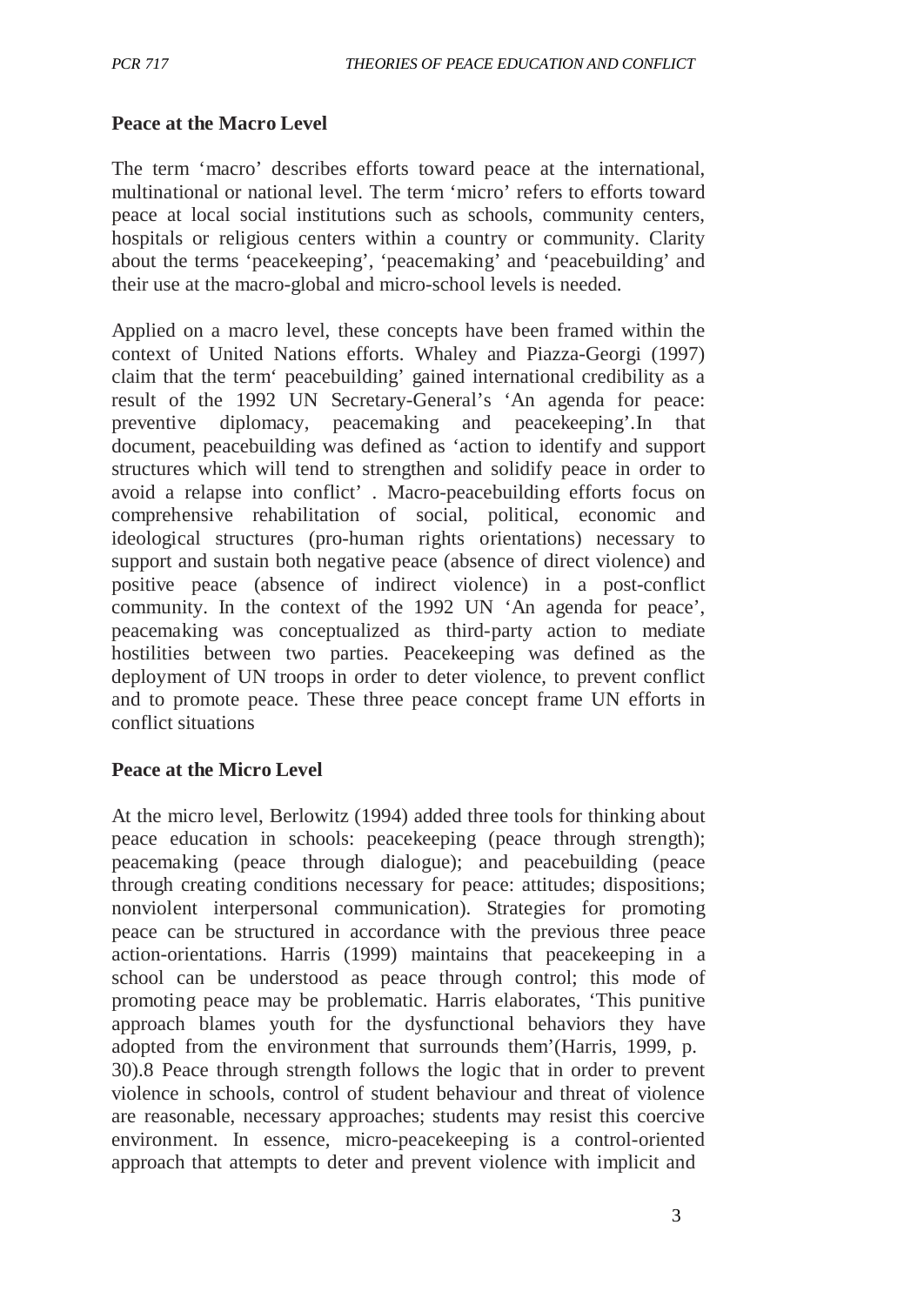explicit rules and regulations for steering conduct and behaviour. Micropeacemaking requires dialogue. Conflict management or mediation programmes in schools attempt to make peace by improving communication skills and by introducing third-party mediators to nonviolently resolve conflicts (Harris &Synott, 2002). An example of the latter would be a school-based peer mediation programme that has trained peer helpers who mediate interpersonal conflicts between or among students. Some elementary schools have a 'peace spot' in each classroom where students can go to resolve their conflicts nonviolentlythrough dialogue. 'I' statements that ask students to both own their own emotions and define their needs in a constructive manner during a conflict situation promote nonviolent, constructive resolution of conflict. The focus of micro-peacemaking efforts can serve the purpose of fostering communicative skills that help to resolve conflict in a win/win manner where both parties are satisfied with the outcome.

Micro-peacebuilding initiatives promote the building of the conditions for peace such as attitudes, habits/behaviours and dispositions for positive peace. Harris &Synott (2002) suggest mental violence should also be eliminated. For the purposes of this article, indirect violence can be understood as bullying, intimidation, and fear of harm. When indirect violence9 becomes the focus of peace education efforts, positive peace may be incrementally actualized by building 'soft infrastructure'-the values, beliefs and attitudes related to peaceful action orientations (Brantmeier,2005)Micro-peace building initiatives should build the soft infrastructure that will promote mutual understanding, trust and the diversity affirmation necessary to sustain positive relationships among people with diverse backgrounds.

Instrumentalist and functionalist interpretations. Interpretations from two perspective have arises from those who see peace as converse of war. Experts have identified them at the instrumentalist and the functionalists. Instrumentalist viewed peace as a means to an end. To them the absence of war serves the end of social progress and development while on the other hand in the functionalist interpretation peace is seen from one angle as playing a social function, and from another angle as the product of the function of other social structures and institutions. Consequently, peace is said to have the social function of integration and order. As such, for society and state to function properly peace is an essential ingredient, otherwise there would be a lot of stress on the social political systems.

Apart from peace as converse of war thesis and its instrumentalist and functionalist interpretations, one can also evaluate other conceptualization of peace as they appear in philosophical, sociological and political works.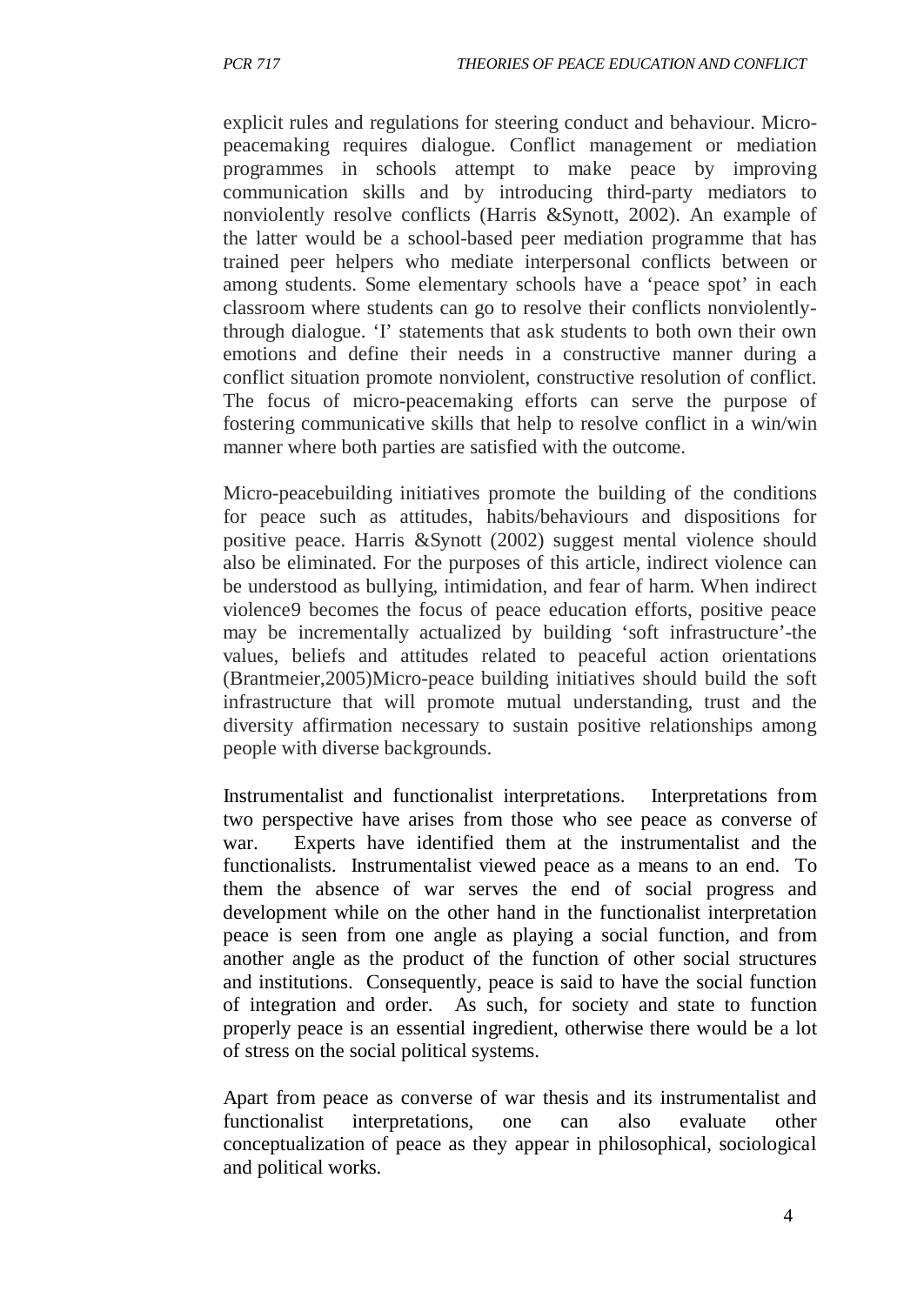#### **Philosophical, Definition of Peace**

Peace from philosophical standpoint is the presumption state of main in society, as God established it. .i.e. it is a divine state of perfection or an earthly expression of God's kingdom that is yet uncorrupted. Thus, St. Augustine of Hippo distinguished between ''two cities'' namely, the city of God, which is founded on perfect heavenly peace and spiritual salvation, and the earthly city of man, which is founded on appetitive and possessive impulses, is corrupt and torn by striate. John Jacques Rousseau on his own part conceptualizes a peaceful original state of existence of man in which there are no desires. In that state, man existed as a free, gentle savage. In this 'state of nature', man were naturally good. They were born free and had few desires. However this tranquil state subsequently became corrupted by human desire and greed, thus undermining the peaceful, pristine 'state of nature' He made a scathing attack on private property which he saw as a major reason for the depravity of man.

However, while these philosophical traditions relate peace to the original inclinations and desires of human beings, they do not address the social context of peace beyond the state of nature.

#### **Sociological Definition of Peace**

Sociological definition of peace addresses the social context. However, while normative philosophy addressed what ought to be, the sociological definition addresses what is sociologically, peace refers to a condition of social harmony in which there are no social hindrances. Peace here is a condition in which there is no social conflict and individuals and groups are able to meet their needs and expectations.

To achieve this there are two broad stylized sociological responses, structural-functionalist and dialectical materialist responses. Structuralfunctionalism as tradition of social analysis sees society as a mosaic of functions and structures for example, in order to survive a society need to educate its children, produce goods, govern its affairs and provide security for its members. These functions will necessitate a number of structures such as schools, industries, parliaments, courts and so on.

Structure means a set of interrelated roles that are necessary for performing a specific function. Thus, when structures perform their functions properly, there is order in society and in fact, society inherently moves in the direction of order and stability. Peace according to this group is achieved where existing social structures perform their functions adequately, supported by the requisite culture norms, and values.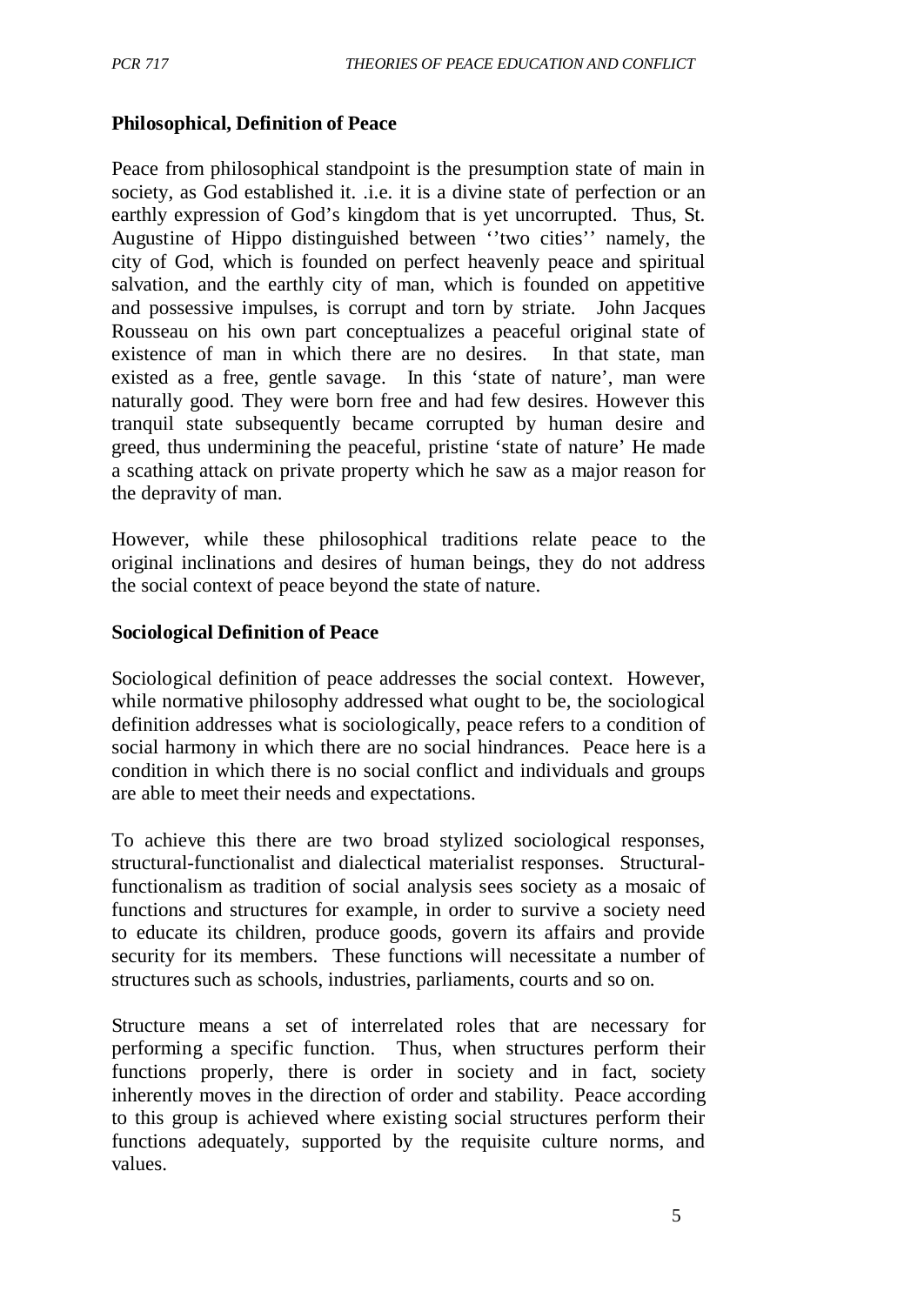On the other hand, dialectical materialism is a tradition of social analysis associated with Karl Marx. This position suggests that to understand society what we should work at are the processes through which society produces and distributes means of its material existence and struggles, usually among social classes, that are integral to the process in other words, it is about how human societies produce and how they distribute work and rewards. The society is divided into classes; the dominant classes do less work, but appropriate most of the rewards. This exploitative relation gives rise to the class struggle, which sometimes entails open/objective violence. Peace from this perspective may not be feasible insofar as society is divided into antagonistic classes and there is a persistence of objective, structural and revolutionary violence resulting from the consequence of these economic relations.

### **Political Definition of Peace**

Strictly out up by University for peace, peace is a political condition that makes justice possible .i.e. peace entails political order or institutionalization of political structures. According to Samuel P. Huntington in Ileana (2004) institutionalization means that political structures acquire value and stability. In the absence of institutionalization. There is a primary of politics. In that condition, every group uses its unique endowments to pursue and enforce its interest's mobs riot, students' demonstration, worker strike and soldiers organize coups. To create peace, in such environment politics must be mediated by stable structures and secular culture.

## **3.2 Theory**

A theory as defined by Encarta 2004 in Faleti (2006) is an idea or belief about something arrived at through assumption and in some cases a set of facts, propositions or principles analyzed in their relation to one another and used, especially in science to explain phenomena. However, even when scholars have agreed that whatever is described as theory needs to be more than a collection of facts, it is still the case that not all statements that go beyond facts are theories. A theory thus, would have little or no value if all it does is to provide facts which people believe to be true about particular past or current events. For a theory to have any value at all, it must explain or suggest ways of explaining why a subject matter has certain characteristic. In other words, a theory must have explanatory, predictive and problem solving values and not just an intellectual exercise that simply seeks to provide new sets of categories or paradigms. Faleti (2006) suggests that there are generally four types of theories, these are: analytic, normative, scientific and metaphysical.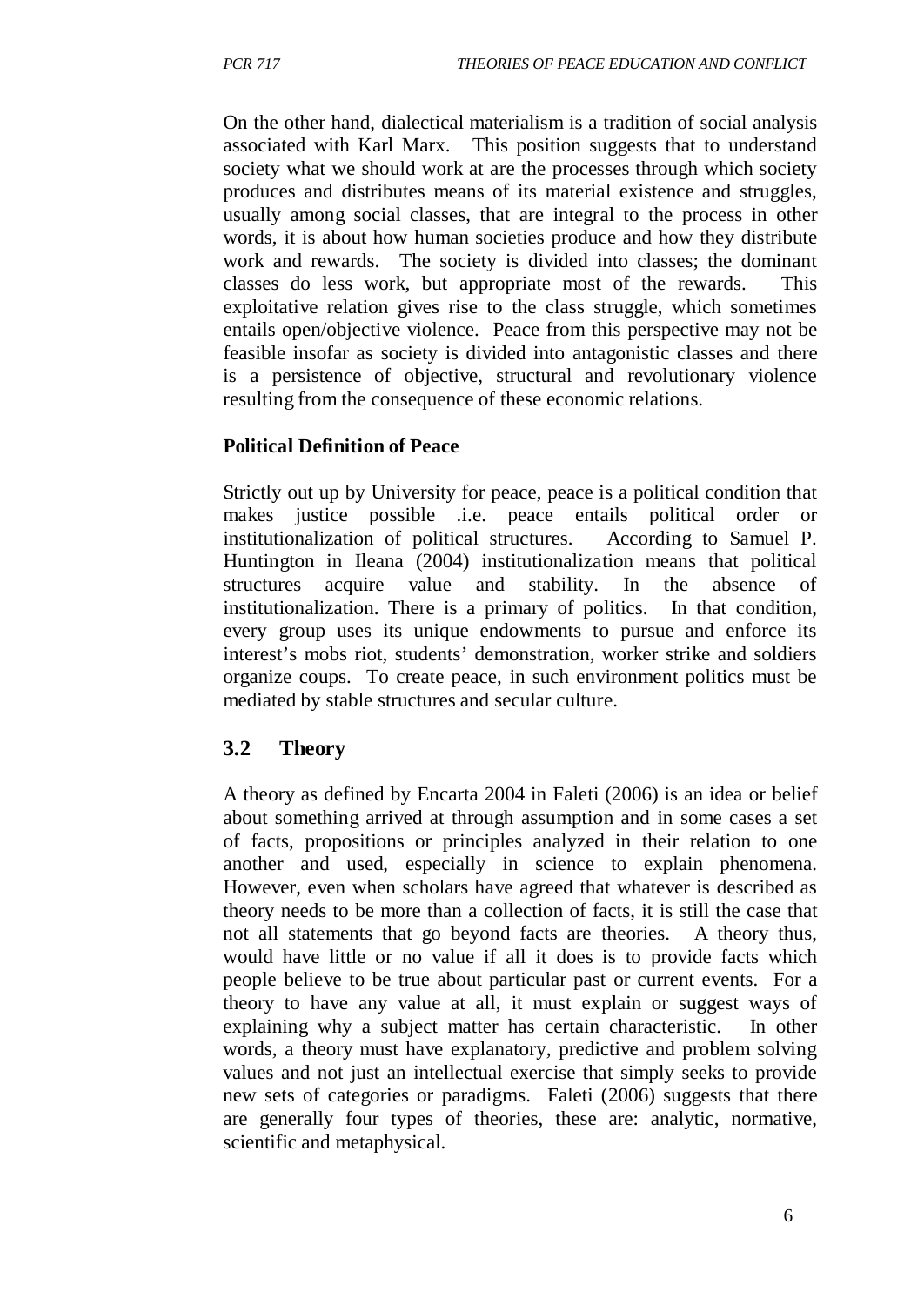- Analytical theories are found mostly in logic and mathematical sciences providing mostly statements of facts upon which other facts are based.
- Normative theories propound a set of ideals, which should be desired by human beings. These include ideologies, principles e.t.c.
- Scientific theories have universal applications: they are empirical, verifiable, observable and predictable because they explain the relationship among events and actions mostly in a causal manner.
- Metaphysical theories are not always testable or predictable, they rather rely more on rational judgment for testability and validity. Faleti (2006) in Animasahun (2008) illustrates this with the theory of natural selection a metaphysical theory, which state that: if the specie survives for long, then it must possess certain characteristic which are well adapted or are adaptable to a particular environment in which it thrives. If, on the other hand, the species fails to survive or thrive for long as other species within the same environment, then, it must possess characteristics that are not suitable for its adaptation.

The above quotation is not derived from any scientific test but simply based on rational inference. However, the inability to test most metaphysical theories does not render them invalid, because they can be combined with other theories in understanding and analyzing problems.

## **3.3 Education**

Education is an activity we all feel that we know something about, having had practical experience of it. In a systematic study of education, however, two fundamental questions will be posed: What do we mean by education? And why is education important? Finding answers to these two questions is a complex endeavor. As student of peace studies the answers we give are likely to vary over time. Thus the meaning of the term education and its purpose is not universally fixed and is not the same for everybody.

## **3.3.1 Meaning of Education**

Personal impression or view of the term education are shaped by a number of individual experiences. Coming top of the class, passing examinations having a successful carrier or going on school trips, being made fun of by pupils or teachers, or being in the bottom set or score. Various groups of people are usually positioned differently in relation to education and its purposes. Political leaders, parents, pupils at school,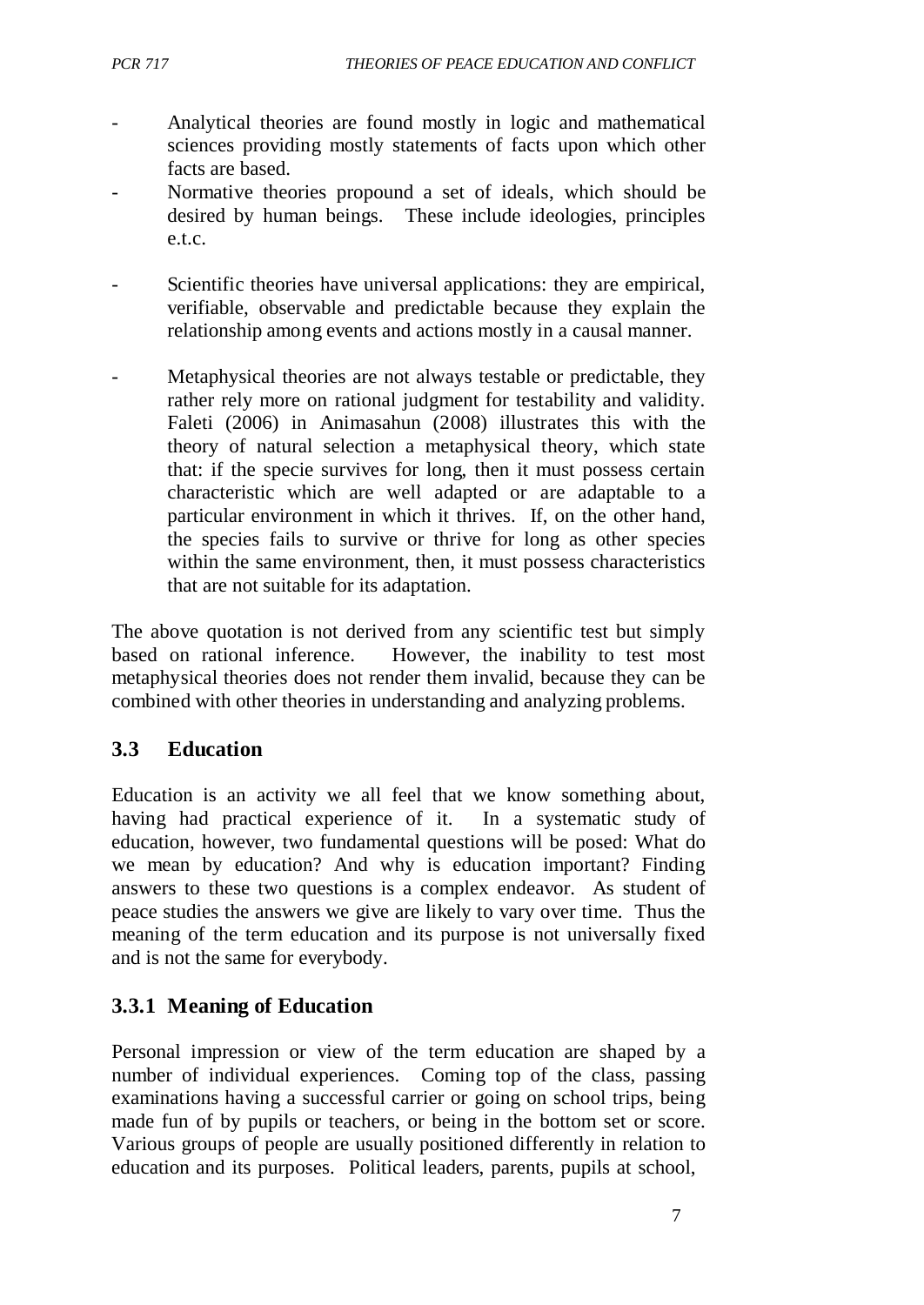university students, distance learners, teachers, the police and factory managers will espouse different views. These groups might themselves be differentiated, for instance, parents may be classified by income levels, age group, number of children in the family and so on. More specific question about education will help to elicit a deeper analysis.

- (a) Is education a process? Something, which we go through over a period of years? Does this process vary over time? For instance, how is education for 4 years olds in nursery different from that for 18-20 year olds at university.
- (b) Is education a product to be consumed? Can it be quantified? Is the product defined as what someone can do at the end of it. .i.e. a demonstration of competence at something, or is the product about examination passes? Where does the product vary? For instance, is the education of an unskilled worker different from that of a nation's leaders?
- (c) What does education involve? Is it about sitting at desks, learning important facts and answering questions? Does it mean being absorbed by interesting tasks or solving challenging problems?
- (d) Where does education take place? Is it mainly in schools, colleges and universities? Can we do it at home using information and communication technology (ICT) and learning packages delivered on line? Does it carry on throughout life beyond school, college or university?

It is interesting to analyze our perception of education using such questions. Yet the range of responses, when we compare our views with those of others, can also be disconcerting. The complexity of the area of study becomes very apparent. All the possible interpretation implies by the questions above are emphasized in various ways by different people when looking at the meaning of the term education.

In the broadest sense education is normally thought to be about acquiring and being able to use knowledge, and developing skills and understanding- cognitive capabilities. It can be claimed that, as humans, we are identified by our capacity to learn, communicate and reason. We are involved in these things throughout our lives and in all situations.

Listed below are some of the purposes of education.

- Development of basic academic skills
- For socialization
- For social control and maintaining social order
- Preparing for work e.t.c.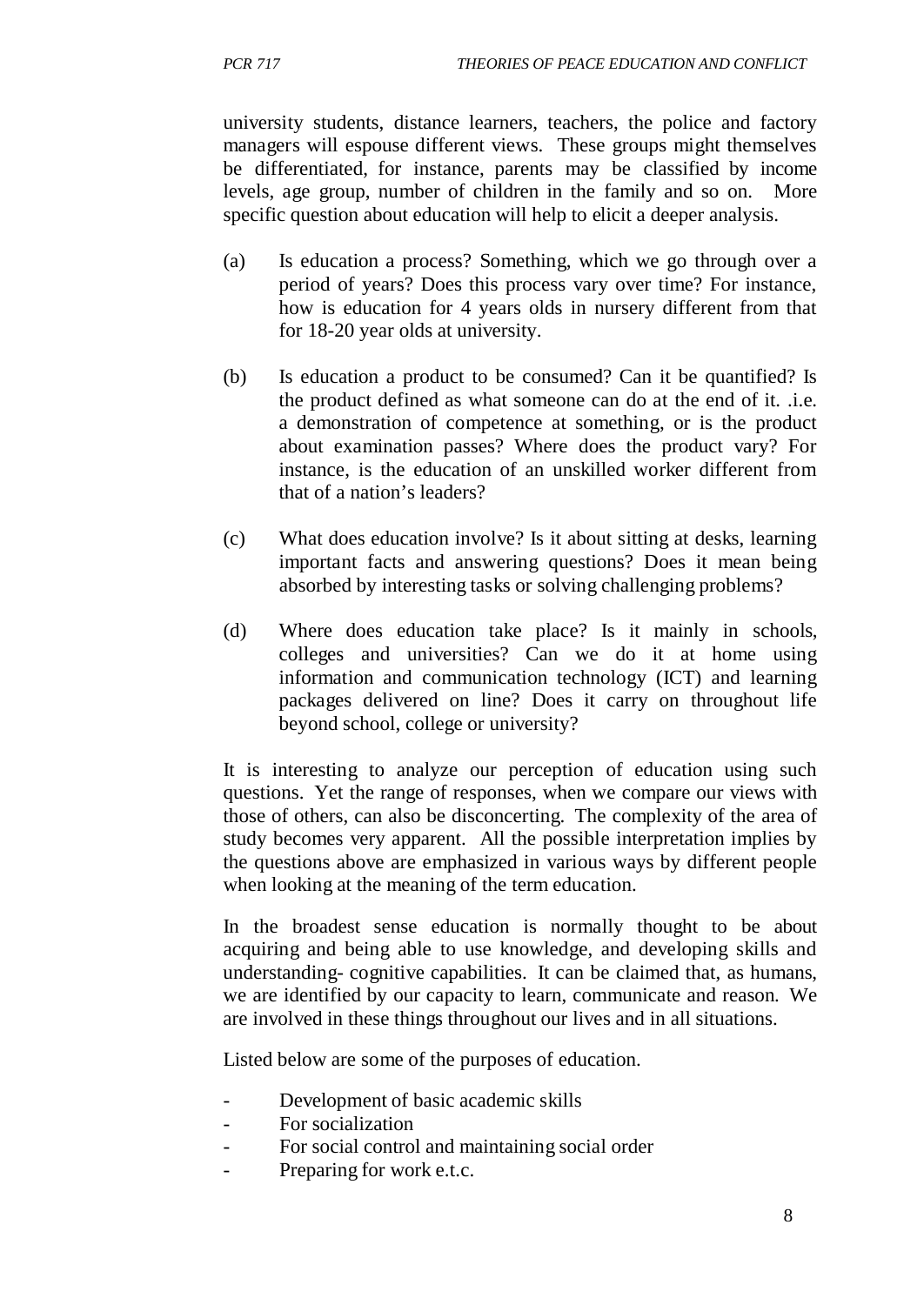## **4.0 CONCLUSION**

This unit has discussed issues that is germane to the overall body of this course PCR817: Theories of peace education and conflict. The main objective to make students have a grasp of the understanding of these concepts: Peace theory, and education in other to avoid misleading assumptions and generalizations in these concepts.

## **5.0 SUMMARY**

In this unit we have discussed peace and it various attributes we have equally given various definitions of the concepts from, Sociological philosophical and political perspectives. We equally discussed theory and various types of theories in their normative contexts before shifting focus to education and its meaning.

## **6.0 TUTOR-MARKED ASSIGNMENT**

- (1) Discuss peace and its various definition that you have come across in this unit?
- (2) What relationship, if there is any do you think the concepts: Peace theory and education have in the practice of conflict resolution.

## **7.0 REFERENCES/FURTHER READING**

- Animasawun G. A.(2008) PCR 271: introduction to conflict transformation. National Open University of Nigeria, Lagos.
- Faleti, S. A. (2006) 'Theories of Social Conflict'. In introduction to Peace and Conflict Studies in West Africa, Best, S.G. (ed). Ibadan; Spectrum books.
- Galtung J. (1990). 'Cultural Violence'. In Journal of Peace Research 27:3.
- Bertlett Steven (2002) Introduction to Education Studies. London, Paul Chapman Publisher.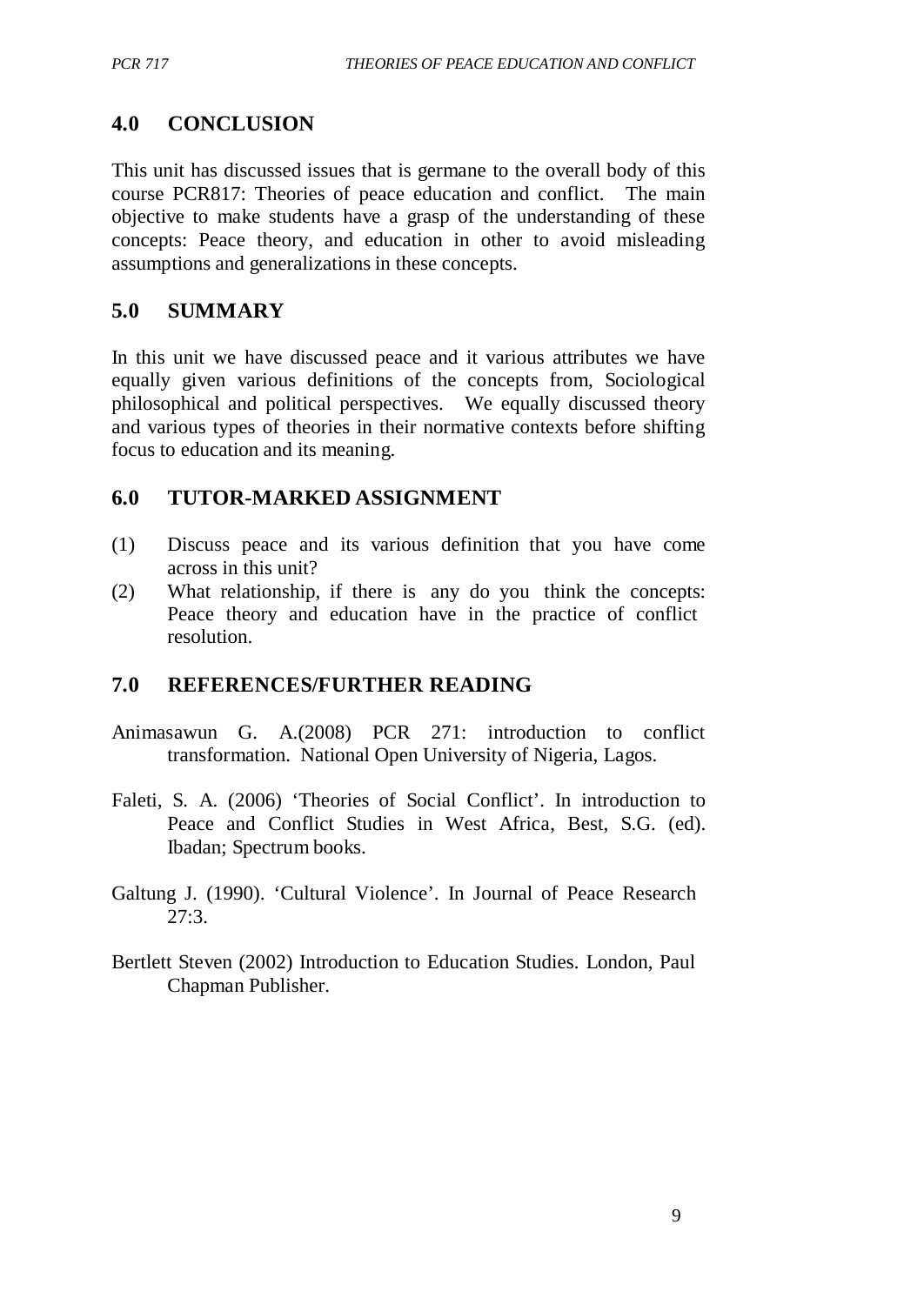## **UNIT 2 CONFLICTS AND PEACE EDUCATION**

#### **CONTENTS**

- 1.0 Introduction
- 2.0 Objectives
- 3.0 Main Content
	- 3.1 Conflict
		- 3.1.1 Conflict Resolution
		- 3.1.2 Benefit of Academic Work in Peace and Conflict Studies
		- 3.1.3 Objectives of Peace Studies
		- 3.2 Peace Education Historical Development
- 4.0 Conclusion
- 5.0 Summary
- 6.0 Tutor-Marked Assignment
- 7.0 References/Further Reading

## **1.0 INTRODUCTION**

The practice of conflict –resolution theory and skills is as old as human kind, formal study in this subject area is a phenomenon barely more than a decade old. One source for academic training in conflict resolution has been the emergency of peace and nonviolence studies programs.

#### **2.0 OBJECTIVES**

At the end of this unit you should be able to:

- Define Conflict
- Define conflict resolution
- Define Peace education
- State benefit of academic work in conflict resolution
- State relationship of conflict resolution to peace studies.
- Know and understand peace education historical development.

## **3.0 MAIN CONTENT**

#### **3.1 What is Conflict?**

Conflict is a ubiquitous and normal part of social living. Conflicts can be small or large, obvious or hidden, and brief or long lasting. They occur internationally, nationally, and locally. In schools, for example, conflicts occur in chronic or acute tensions among students, staff, and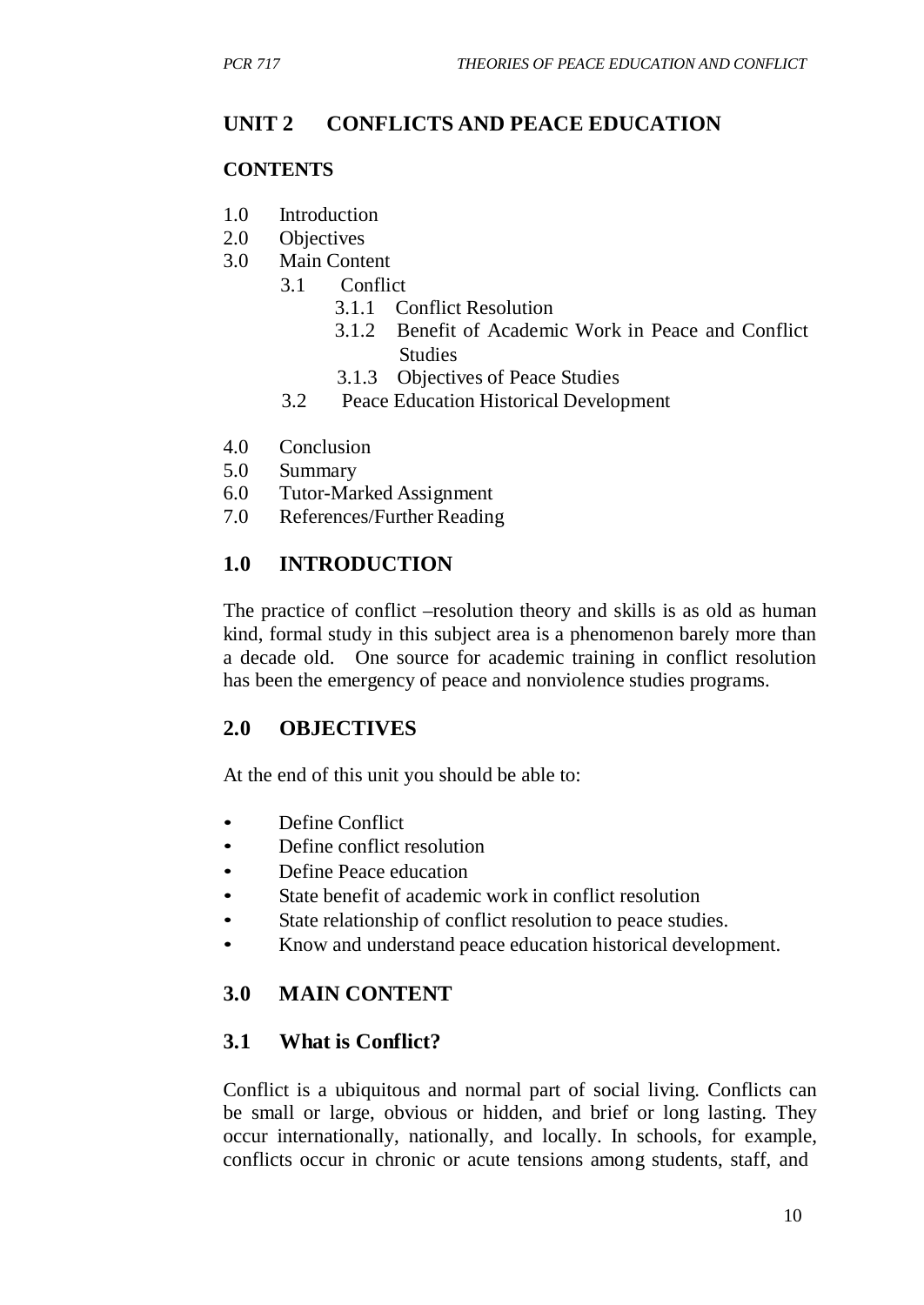community members. They can involve such intractable issues as bullying, tracking, and educational equity (Deutsch, 1993a, 1993b, for excellent papers on conflict in educational contexts).Although conflicts are inevitable in social relations, people can approach conflict constructively as well as destructively (Deutsch, 1973). When approached constructively and cooperatively, conflicts can surface important issues and challenge injustice. Conflicts do not invariably lead to violence (Opotow, 2000). Even when cooperative processes fail, people can still voice their concerns through individual or collective opposition, protest, and nonviolent non cooperation (Sharp, 1973). Although violence is sometimes described as innate, 20 scientists, authors of the *Seville Statement on Nonviolence* (UNESCO, 1986), argued that organized violence does not have biological roots: "Biology does not condemn humanity to war. … Just as 'wars begin in the minds of men,' peace also begins in our minds. The same species who invented war is capable of inventing peace. "Rules and technologies of war clearly change over time and vary between traditions, illustrating that social learning and culture influence how conflict is understood and enacted

## **3.1.1 Conflict Resolution**

There is a difference of opinion as to whether one should use the term "dispute settlement'' "Conflict resolution'' or "Conflict management'' to describe the set of theories, principles, and techniques that encompass communication skills and collaborative ways of handling disputes and differences, either as a conflict participant or a third party.

As former UNESCO Director-General Federico Mayor (1999) described, The United Nations initiatives for a culture of peace mark a new stage: Instead of focusing exclusively on rebuilding societies after they have been torn apart by violence, the emphasis is placed on preventing violence by fostering a culture where conflicts are transformed into cooperation before they can degenerate into war and destruction. The key to the prevention of violence is education for nonviolence. This requires the mobilization of education in its broadest sense—education throughout life and involving the mass media as much as traditional educational institutions.

Peace education should be designed to recognize, challenge, and change the thinking that has supported oppressive societal structures and, as we argue, moral exclusion. It should reveal conditions that trigger violence, ideological rivalries, and national policies that maintain arms races, military systems, and inequitable economic priorities (Reardon, 1988). The pedagogy of peace education should be "a philosophy and a process involving skills, including listening, reflection, problem-solving,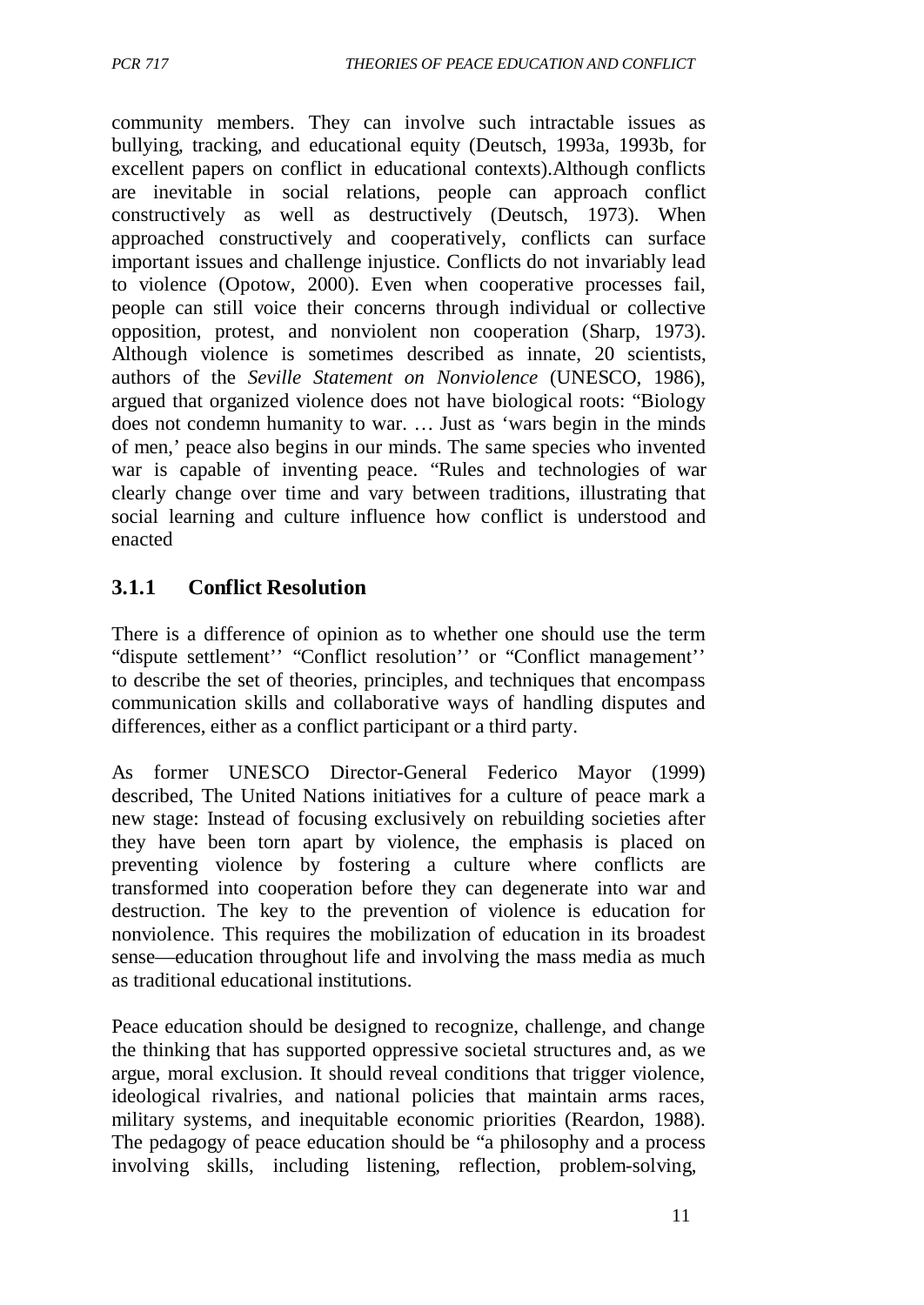cooperation and conflict resolution. The process involves empowering people with the skills, attitudes and knowledge to create a safe world and build a sustainable environment" (Harris& Morrison, 2003, p. 9).Peace education is not limited to children. It is relevant to K–12 schools, undergraduate and graduate education, professional workshops and in-service training, adult classes, and in community and faith-based programs. As the Balkan Action Agenda for Sustainable Peace (*Global Partnership for the Prevention of Armed Conflict News*, 2004) stated,

Peace education should be introduced into all sectors of society to strengthen the capacities of citizens and societies to deal with conflict non-violently, and to transform destructive conflict into dialogue. NGOs [non-governmental organizations] can be a strong partner to authorities and other stakeholders in developing peace education.

Peace education on its own involves the use of teaching tools designed to bring about a more peaceful society. Topics addressed many include philosophical and practical, issues such as human rights, conflict management, international relations, development, and the environment. Peace education has also been used in order to facilitate gender equality. In other word it emphasis's empowerment and nonviolence. It also involves building a democratic community, teaching cooperation, developing moral sensitivity, promoting self-esteem, and stimulating critical thinking.

## **3.2 Evolution of Peace Studies**

The origins of 'peace studies' (including conflict resolution, conflict studies)as an academic discipline can be traced to the late 1940s, and the field has-been developing steadily since then.1 By 2000, the number of academic peace studies and conflict resolution programmes numbered in the hundreds, located all over the world, and organized in professional frameworks such as the Peace Studies section of the International Studies Association and the Political Studies Association (UK).2 As of 2005, there were approximately250 such programmes in academic institutions in North America alone. The peace studies approach to international relations and conflict was founded by a group of scholars with backgrounds in economics and the social sciences, including Kenneth Boulding, Howard Raiffa, and Anatol Rapaport. The backdrop of the Cold War and the political reaction to the threat of nuclear war provided a major impetus for the growth of peace studies, which many people saw as an antidote to programmes in strategic and war studies that had been founded on many campuses during this period. This process was also reflected and amplified by the policies of the US government under the Kennedy Administration, through the creation of the US Arms Control and Disarmament Agency (ACDA). ACDA was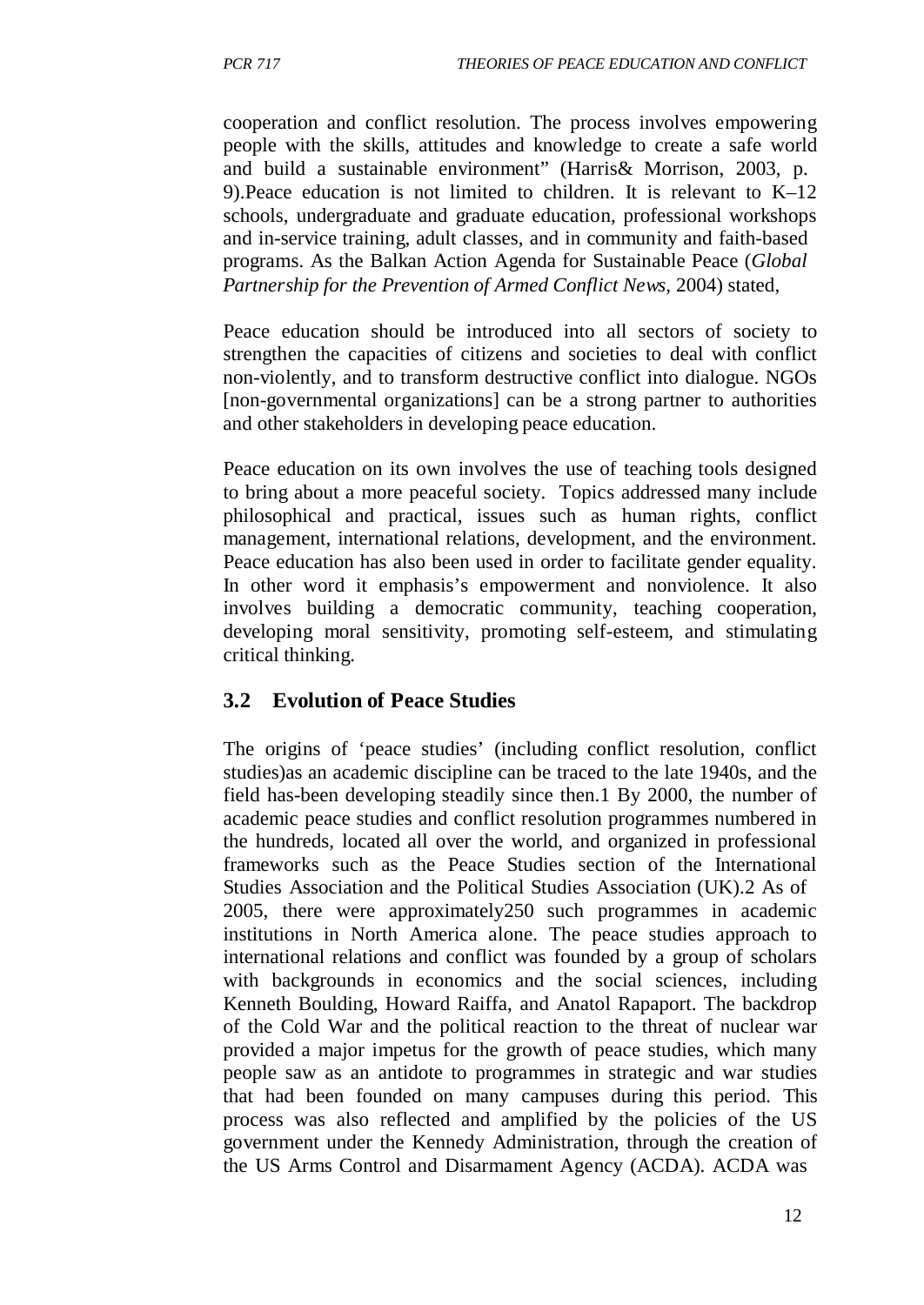seen as a means of 'balancing' the influence and power of the Defense Department and Pentagon. In the context of increasing emphasis on arms control negotiations, and the transformative game theory approach developed by influential academics (many of whom served as government advisors on these issues) such as Thomas Schelling and Roger Fischer, the links between government and academia in the area of peace studies were strengthened. The 1962 Cuban Missile Crisis, and the concern that the policies of strategic deterrence had brought the world to the brink of .nuclear annihilation, accelerated the growth of peace and conflict resolution studies in academic frameworks. In parallel, research on peace and disarmament was highlighted in Scandinavia through the establishment of the Stockholm International Peace Research Institute (SIPRI), the Peace Research Institute, Oslo (PRIO), and related programmes at a number of universities. Alva Myrdal, a prominent Swedish diplomat, who wrote The Game of Disarmament, played a central role in the founding of SIPRI and the promotion of this area of research and analysis. In addition, the controversies and political upheaval over the Vietnam War, including large-scale protests centered on university campuses contributed to the growing support for peace studies. The late 1960s and early 1970s saw a major increase in research projects and courses related to 'Problems of War and Peace', and these often evolved into full-fledged degree programmes. One of the first, at Colgate University, explicitly noted the link between the founding of a peace studies programme on campus and 'the continuing nuclear arms race and the protracted war inIndochina'.4 In other instances, the role of religious institutions in the development of academic programmes was central. For example, the Department of Peace Studies at Bradford University in England was established in the early 1970s, under the influence of the Quakers (Society of Friends).Funds from philanthropic organizations such as the Institute for World Order, and the Ford and McArthur foundations were allocated to the development of courses and research programmes on conflict resolution on many campuses, particularly in the United States. The dominant ideology that surrounded peace studies in this environment led to the promotion of an a priori approach that viewed international conflict largely in Marxist terms—the developed West exploiting the undeveloped Third World. On this basis, the next stage in the ideological development of peace studies—post colonialism and the a priori selection of favored victims(i.e., Vietnamese, Palestinians, people of colour) and hated oppressors(the West, and the United States in particular)—was within easy grasp, as will be demonstrated in detail below. This trend continued during the era of détente in the 1970s, including the SALT (Strategic Arms Limitation Talks) processes and agreements, as well as the Helsinki process, with its emphasis on confidence building measures (CBMs) and links between the three baskets—security, economic interdependence, and civil society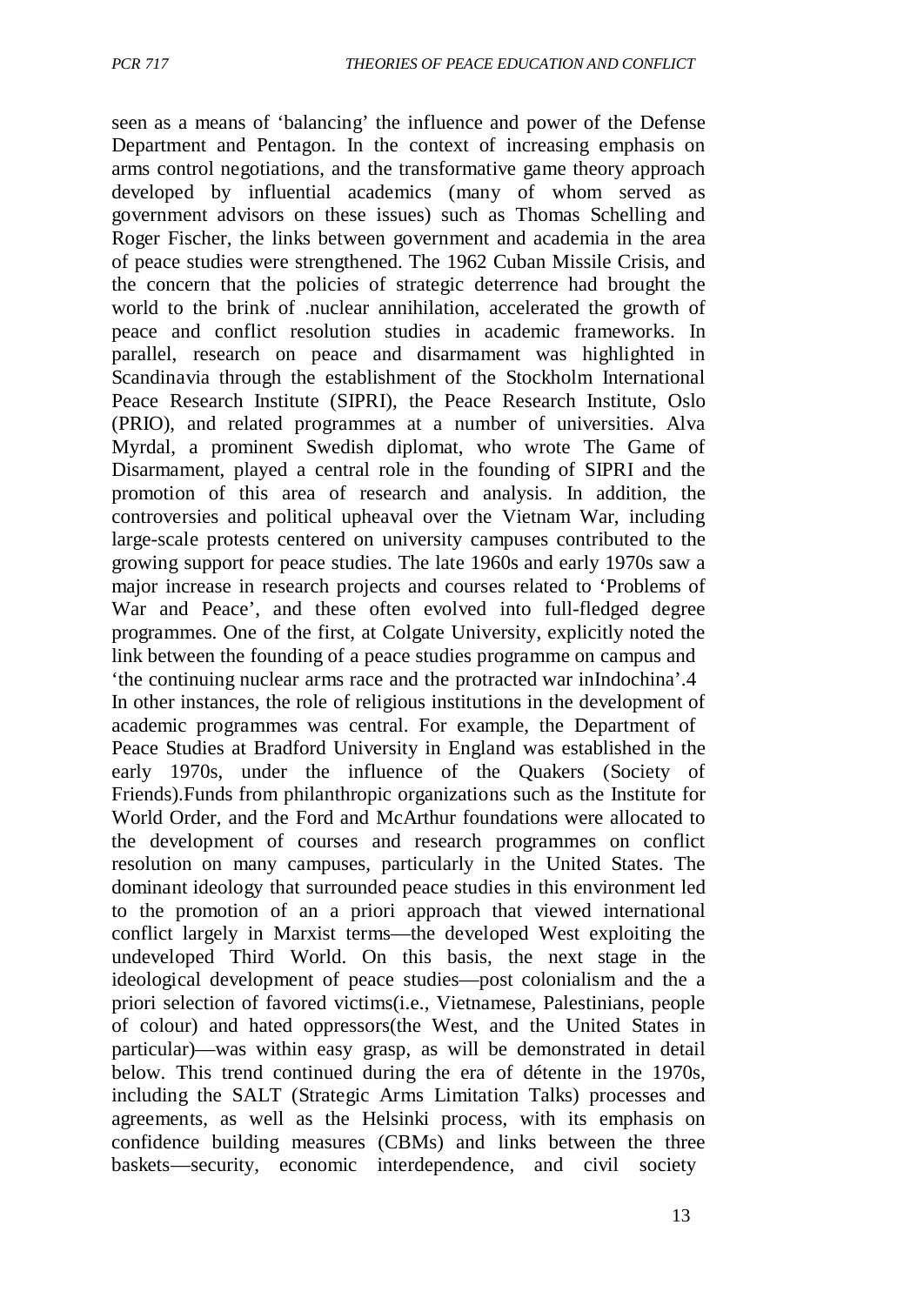(democracy, human rights, press freedom, etc.). In these processes, the level of academic involvement in the negotiations was quite significant, including participation in unofficial' track-two' meetings and publication of analyses. Quasi-academic peace groups such as Pug wash (involving scientists from different countries) provided informal and unofficial frameworks for discussions that were designed to influence public policy. At the same time, the research community published analyses, developed theories and held conferences based on these activities. Major universities in different countries opened such programmes; some based on the discipline of international relations or international law, others in the framework of political studies or psychology and yet others as interdisciplinary programmes. Over the years, these programmes became independent, offering advanced degrees and hiring specialized tenured faculty. In addition, a number of journals in this field have been established, such as the Journal of Conflict Resolution, the Journal of Peace Studies, and International Negotiation. The creation of the government-funded US Institute of Peace (USIP) in the 1980s, and the allocation of significant funds to support academic research, marked a further step in this process. During this period, a number of conflict resolution theories and peace studies models have been developed and are used widely in research activities. These research frameworks include approaches based on game theory, 'reconciliation', pre negotiation, 'ripeness', intercultural communication, and mediation. A vast literature has developed focusing on these frameworks and their applications. Many researchers have also sought to apply the models and analytical frameworks to examples of international conflict, such as Israeli–Palestinian conflict resolution, India and Pakistan, Cyprus, and Northern Ireland. However, as will be demonstrated below, many of most popular texts in these programmes are based on anecdotal use of evidence, as distinct from in-depth studies and falsifiable methodologies. References and claims are often based on anecdotes, unverifiable' eyewitness testimony' and small numbers of personal narratives, rather than standard academic documentation and references. Furthermore, the field of conflict resolution and peace studies is also characterized by the dominance of ideological positions that go far beyond the boundaries of careful and value-free discourse. As will be shown, these fields often reflect the central impact of subjective political positions and objectives, and, in particular, post colonialism.

#### **3.2.1 Peace Studies and Postcolonial Ideology**

#### **3.1.2 Benefit of Academic Work in Peace and Conflict Studies**

Interest in and hunger for conflict resolution theory and skills are exploding throughout the society University –trained experts in peace and conflict studies will find their knowledge to be in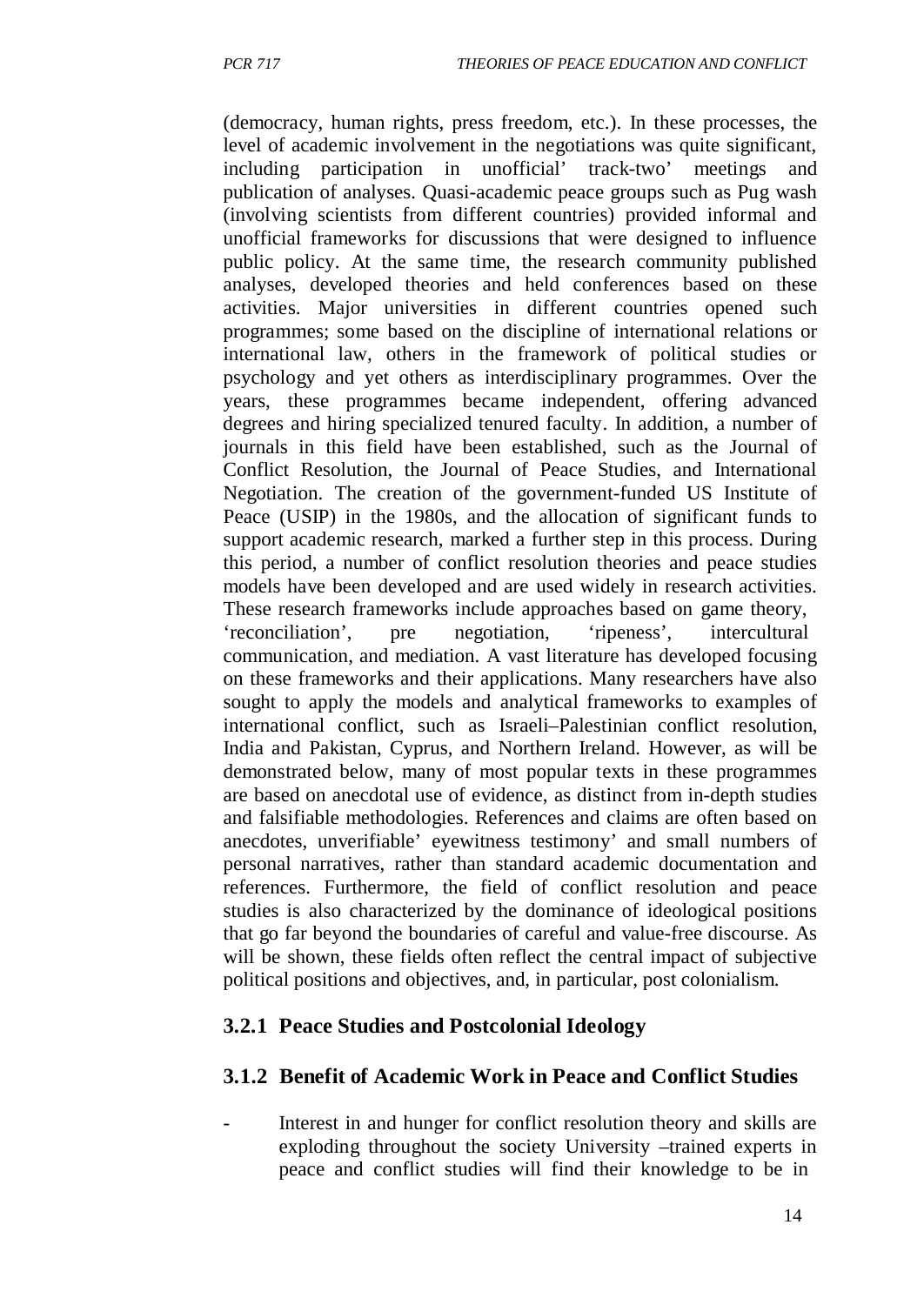general demand in industrial, governmental, ministry, community and educational settings.

- Students and other participants in seminary and workshops find the learning events highly applicable to and useful in their everyday professional and nonprofessional lives. Since most of the conflict resolution becomes focus on interpersonal or small group settings or both, participants can easily identify with the context of the disputes that are analyzed and discussed, and they have many opportunities to apply their new knowledge and skills outside the classroom. The eagerness with which participants apply academic learning to their own conflict situations certainly attests to the relevance and desirability of this body of knowledge.
- Peace and conflict studies are conductive settings for blending theory and practice and evaluation research. In fact, academic programs in conflict resolution need to stress continuity the interrelationship of the three components theory without practice or evaluation is ineffective in helping students understand the particular dynamics of conflict resolution processes and the impact of various method of dealing with conflict skill training without theory leads to a mechanical approach without a sound grasp of the rationale, philosophy or values behind the techniques offered.
- Classroom work in Peace and conflict studies can be augmented by valuable student involvement in internships and/or workshops and training for example, at University of Ibadan many student in their M.A. classes in peace and conflict Resolution are exposed to practical season in mediation workshops and in addition some graduate student have assisted in peace intervention in some ethnic or environmental conflict in their various Jeo-political zones.
- Conflict resolution programs is though primarily based in the liberal arts or social sciences, but it is presently attracting greater and support from students in professional fields and from leaders in civil society. For instance, enrollees in Open University peace and its programme come from management, land, the Military, Medicine, Education and or are professionals working in private or public organizations.
- Universities and ODL are proper and important institutions to initiate and develop conflict-resolution programs with the potential of greatly benefiting the individuals involved the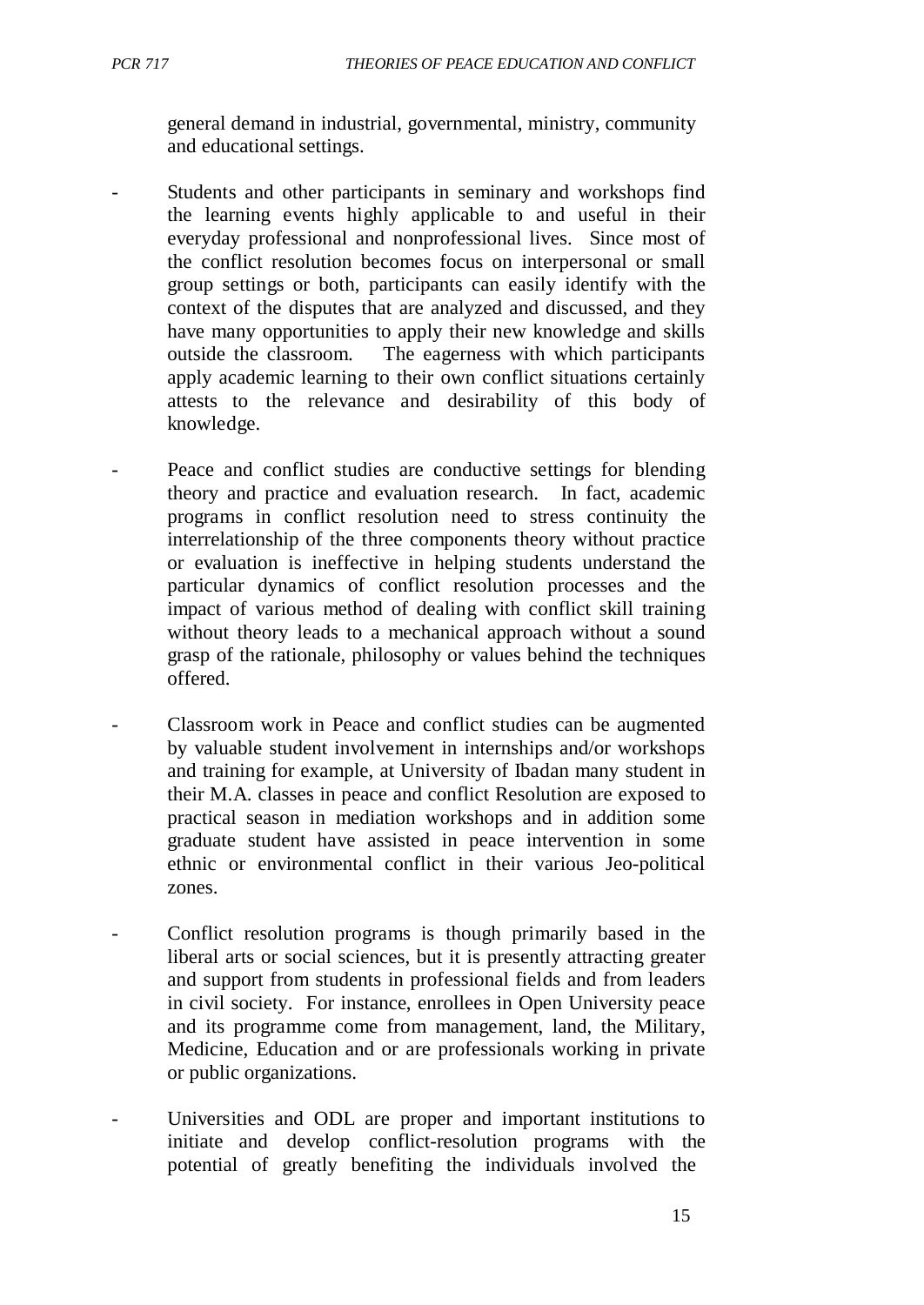campus and the surrounding community, and society at large. These benefits are witnessed in several communities in Nigeria in various conflict resolution initiatives and workshop of several NGOs.

Through education and training, conflict resolution experts can import critical knowledge and skills to many others-who will in turn highlight their unique talents and contributions and involve themselves with a broader audience

## **3.1.2 The Objective of Peace studies**

The objective of peace studies is to educate, that is to put the various issues fairly and squarely in order that, having taken a course, a student is better informed, more sensitive to the issues and perhaps motivated to do something about such issues. If it is the case that peace studies is occasionally biased, then the problem lies with the teaching of the subject, not the subject matter itself. The problem with subjects like political education and peace studies is that, unlike Mathematics, the issues do not always add up to a solution. The key issue in peace education is guidance coupled with sensitivity, perhaps the hallmarks of good teachers now as in the past (Oyesola 2005 in Dun, 1985)

College and University programmes leading to degrees in Peace studies have emerged in a growing number of institutions of higher education around the would (Wien 1984 in Oyesola 2005). There is to contribute significantly to the achievement if a peaceful and just world that can be sustained overtime. Evidence indicate that the content alone is not sufficient to maximize these programmes' effectiveness, but that the traditional structures and processes within which university education occurs need' to be transformed as well-individuals who have made, and who continue to make, the decisions that have created and our current crises are, by and large, honored graduates of prestigious universities especially in Europe and America Education, as we know it, is deeply implicated in our predicament of conflicts globally and locally.

## **3.2 Peace Education Historical Development**

As asserted earlier, there is no one definition of peace and justice education.

Scholars tends to define education for peace and justice from different angles such as religion, politics, economics, psychology, sociology, or education-flow there are some common principles concerning education for peace and justice that are approved by most scholars.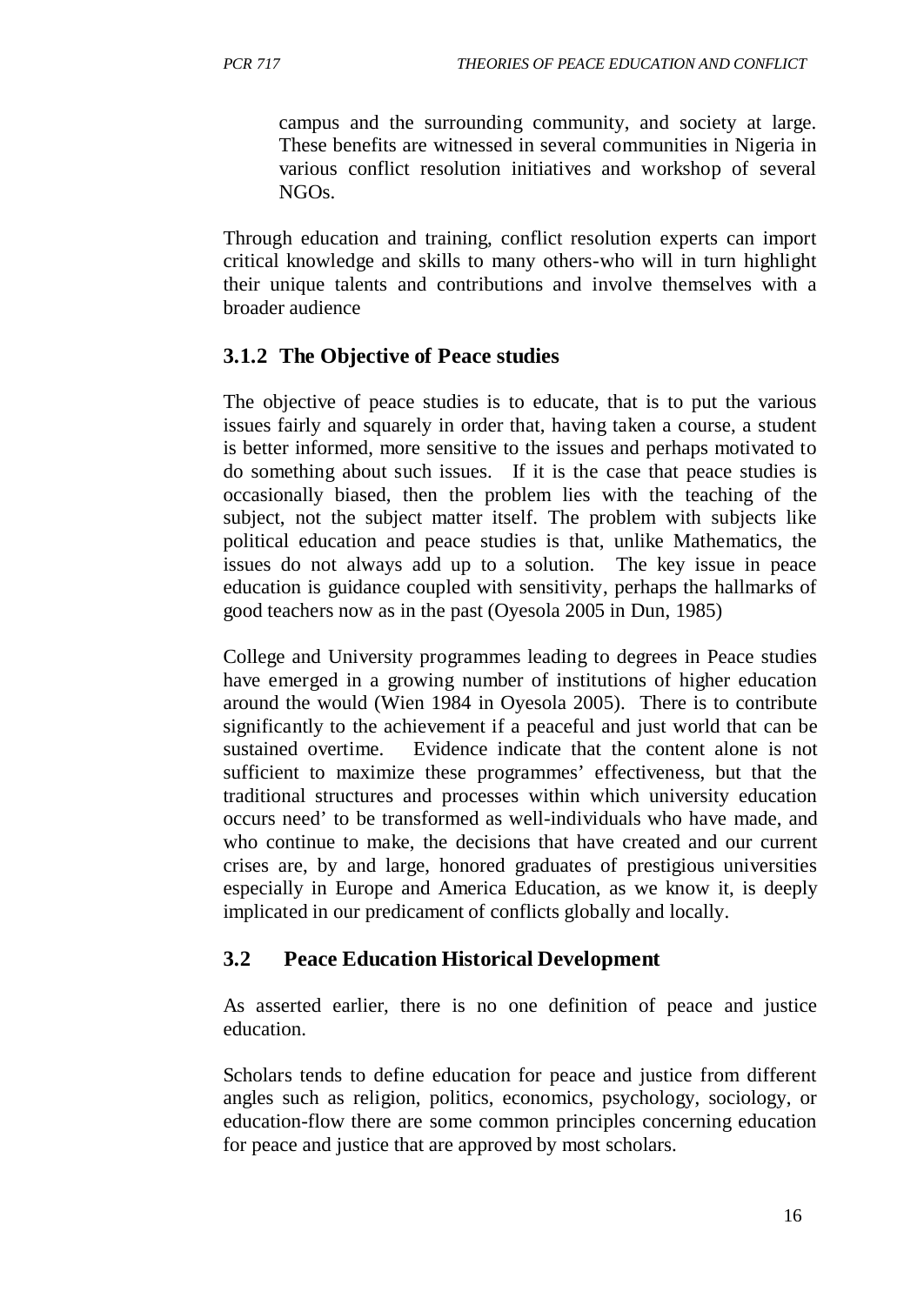For example, Birgit Brock-Utne defines peace education as a social process through which peace is achieved (Brock-Utne,1985,p.73). For Betty Reardon, peace education is 'learning intended to prepare the learners to contribute toward the achievement of peace'(Reardon, 1982. P.38). Its purpose, according to Reardon is to provide knowledge and skills, as well as capacities and commitment, to overcome obstacles to peace, and to build a global community which encompasses the entire human family and accords equal value and full dignity to all human beings. Another peace educator, T.B.Monez, describes the purpose of peace educator in this way: its basic purpose is to help students design strategies of action which can contribute to the shaping of a world order characterized by social justice and absence of exploitation: The ultimate aim of peace education, in the words of Suzanne.C. Toton, 'is 'to create a world of justice, peace and love to remove whatever breeds oppression, be it personal, structural, or systematic. It also aims to build structures that foster unity of people with people and people with God. These brief definitions and purpose of people of peace education are suiting but that of Nancy Shelly includes both a broad definition and description of peace education. She points out that peace education is concerned with respect for persons, personal relationships, conflict

resolution and social justice. It deals with oppression, sexism, racism and injustice. It is concerned for the planet, the environment and the connectedness of humans to other life. It makes a study of war and its causes and considers alternative ways of dealing with them internationally, naturally and personally. It involves a radical approach to curriculum, the structure of schools and the personal relationship within schools. It is not only confined to schools but involves the whole community (Reardon in Koyln 1993).

In short, education for peace and justice, in the words of Fahey (1986), is academic in nature, multi-disciplinary in method, global in perspective and oriented toward action that is intelligent, constructive, and creative.'

As to the historical development of peace education, although the origins of peace education are as ancient as humankind itself, it was only in the last century with its two world wars that the subject had become a systematic focus of attention. The first nucleolus bomb used against Japan and the treat of nuclear weapons were turning points in the field of peace education. This is why peace education first began in the USA, Canada, some European countries and Japan. Today hundreds of causes related to peace education have been offered at various universities in those countries.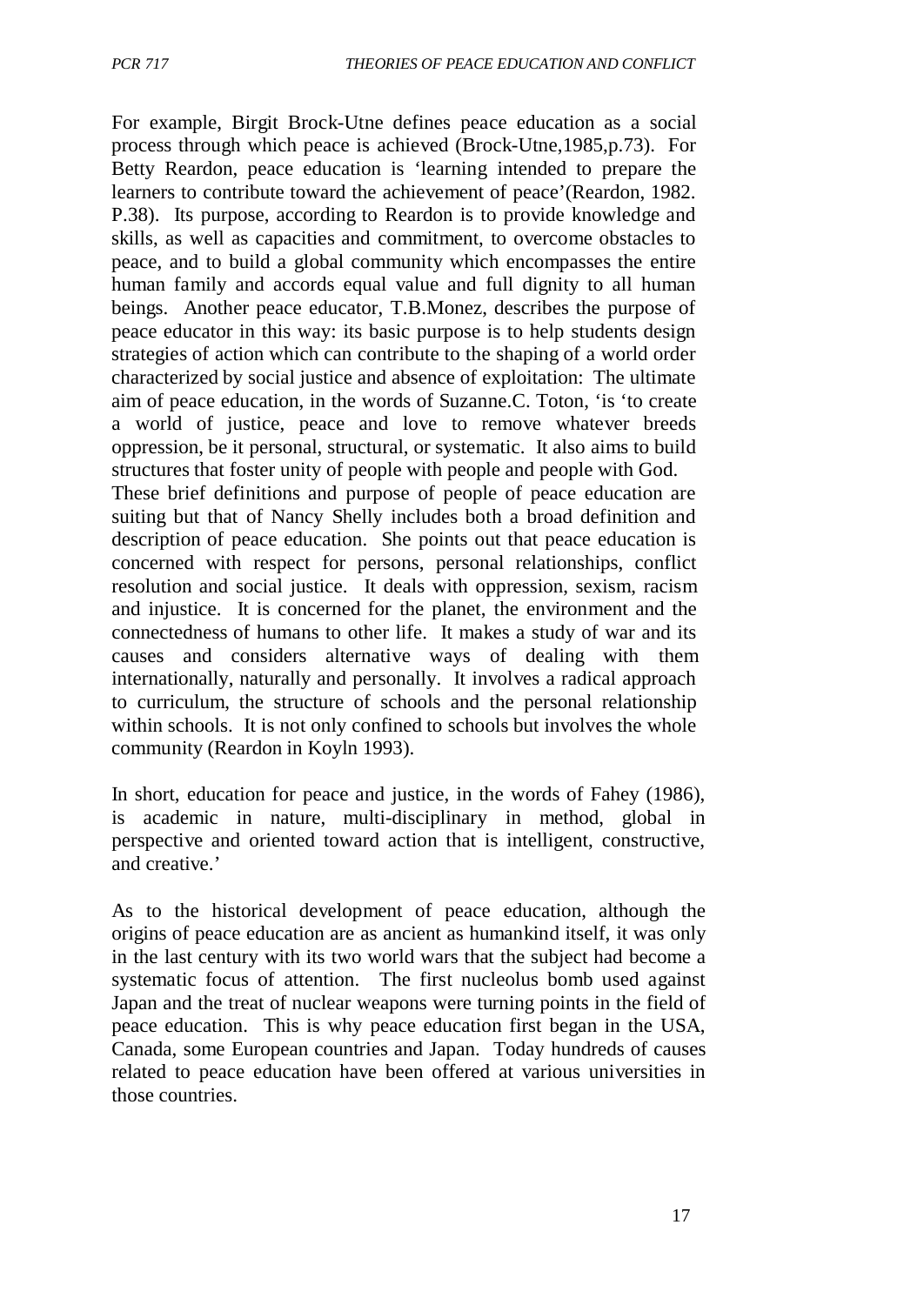# **3.2.1 An Outline for Peace Studies in Nigeria**

Peace studies is generally accepted as an inter-disciplinary enterprise and not taught in many places, including the University of Ibadan, National Open University of Nigeria and at various levels. I.e. (Postgraduate and Undergraduate).

The aim of the program is for students to study peace as a condition of social and political systems, in conjunction with attendant concepts such as justice, war, and dignity. The object of the study is an appreciation of the nature of peace, the achievement of it, the obstacles to it, the components of it, and the different social interpretations and evaluations of it.

As a discipline it is concerned with how to overcome violence and relate creatively with conflict in order to obtain peace. When suffering is caused by a wound inflicted by one part of the complex world system on another, one may talk about direct violence, but when the structure is made in such a way that one party suffers systematically time and avoidably, one may talk about structural violence. The guest for peace is concerned with reduction of both types of violence. This may constitute the negative side of peace studies, building peace in all angles may make up for the positive side.

Peace studies embraces primarily "peace research'', and 'peace education''. Peace research is concerned with the development of and discovery of knowledge about the causes of war and the conditions of peace, widely defined. Once sufficient knowledge has been accumulated, for some, the knowledge is to be used in the policymaking process, to improve the quality of and success in, decisionmaking. For others, it is to be distilled and spread into the wider society to which, It relates, in order to better understand peace and conflict in their different and varied forms. Peace education is concerned with the development of the processes of education in, and about peace.

There is no agreed methodology involved in peace studies, nor are there any precise limits, hence the term "Peace studies'' or "Peace and Conflict Studies''. Though the term might be imprecise, there is a sense in which "Peace Studies'' is structured around educational criteria and with clear objectives, which might involve people in going out to change their behaviour to entrance the prospects of peace at whatever level.

Peace Studies therefore makes contribution to peace in what might be termed a maximal way. That is, the study of peace is part of the process of its appreciation as a problem, and it's is enhancement as a value that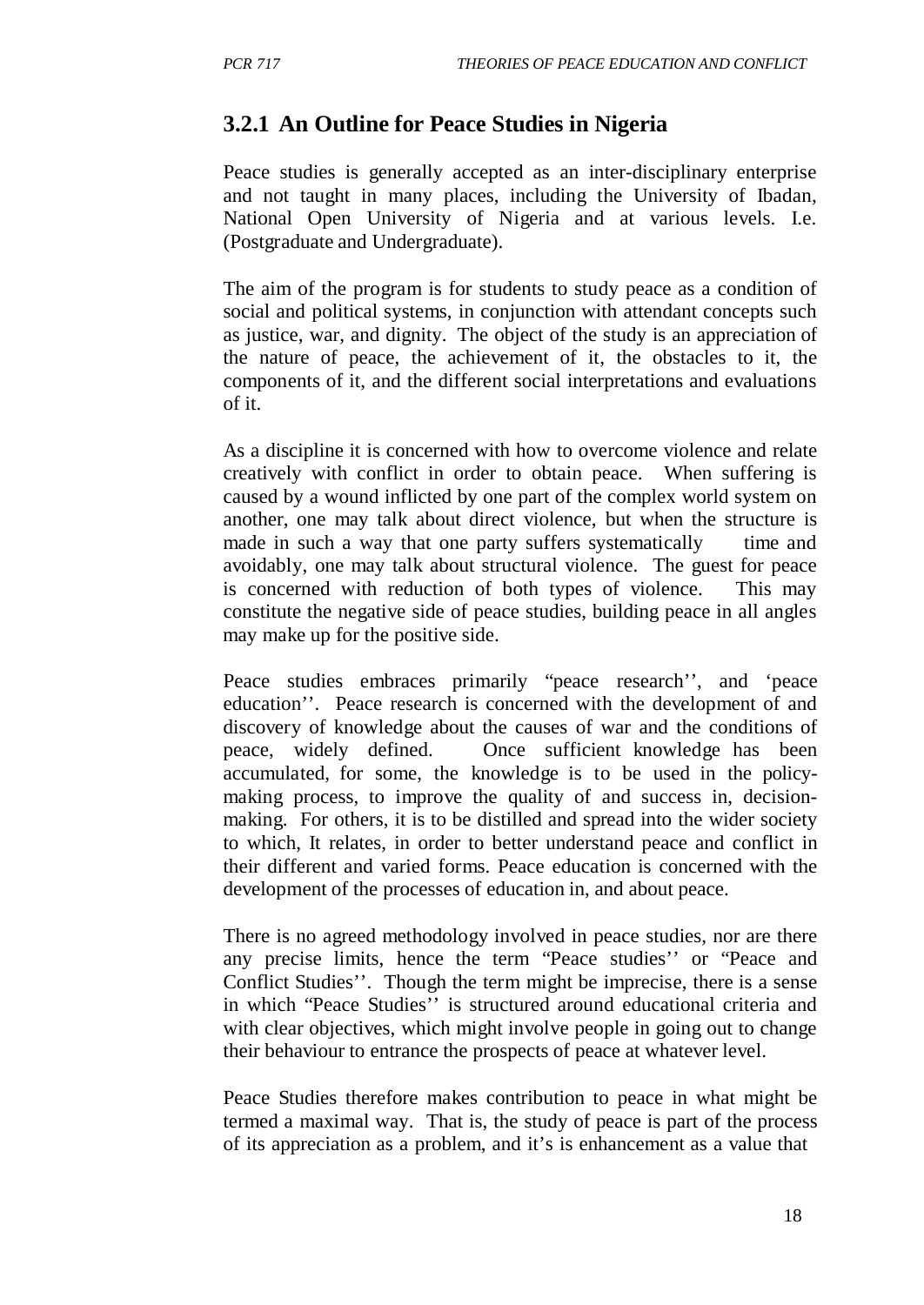pertains to personal behaviour and to socio-political that pertains to personal behaviour and to socio-political systems alike.

At the heart of a guest for an appropriate pedagogy for peace education or studies is the purposeful interpretation of knowledge from diverse sources in our experience. Students' experience must be an integral part of the programme, both coming to understand their own experiences and the intentional integration of new knowledge into how they live. They need to work with organizations that are attempting to effect social change in the direction of our shared visions, to break bread with the poor; and to toil, sweat, and share joy with people from different ethnic groups, culture, and lands all in the spirit of equality and reciprocity

# **4.0 CONCLUSION**

Peace and conflict studies or conflict and peace education involve and manifest in cultures, people and environment and as such may be, assumed that their inter-connectedness is indisputable. Peace and conflict studies represents a unique trans-disciplinary approach to key problems facing our species and our planet.

# **5.0 SUMMARY**

This unit has introduced you to relationship that exists between peace studies and conflict resolution and its various historical antecedents from inceptions. Some of the highlights of this unit are:

Peace education involves the use of teaching tools designed to bring about a

more peaceful society with topical issues like; human right, conflict management international relations, environmental education e.t.c.

- Universities and ODL programme are important institutions to initiate and develop conflict resolution programs.
- One of the basic designs of peace education is in its strategies and action at bringing about a world order that is characterized by social justice and absence of exploitation.

# **6.0 TUTOR-MARKED ASSIGNMENT**

- 1. What do conflict resolution and peace education have in common?
- 2. Make an analysis of the benefit of academic work in conflict resolution?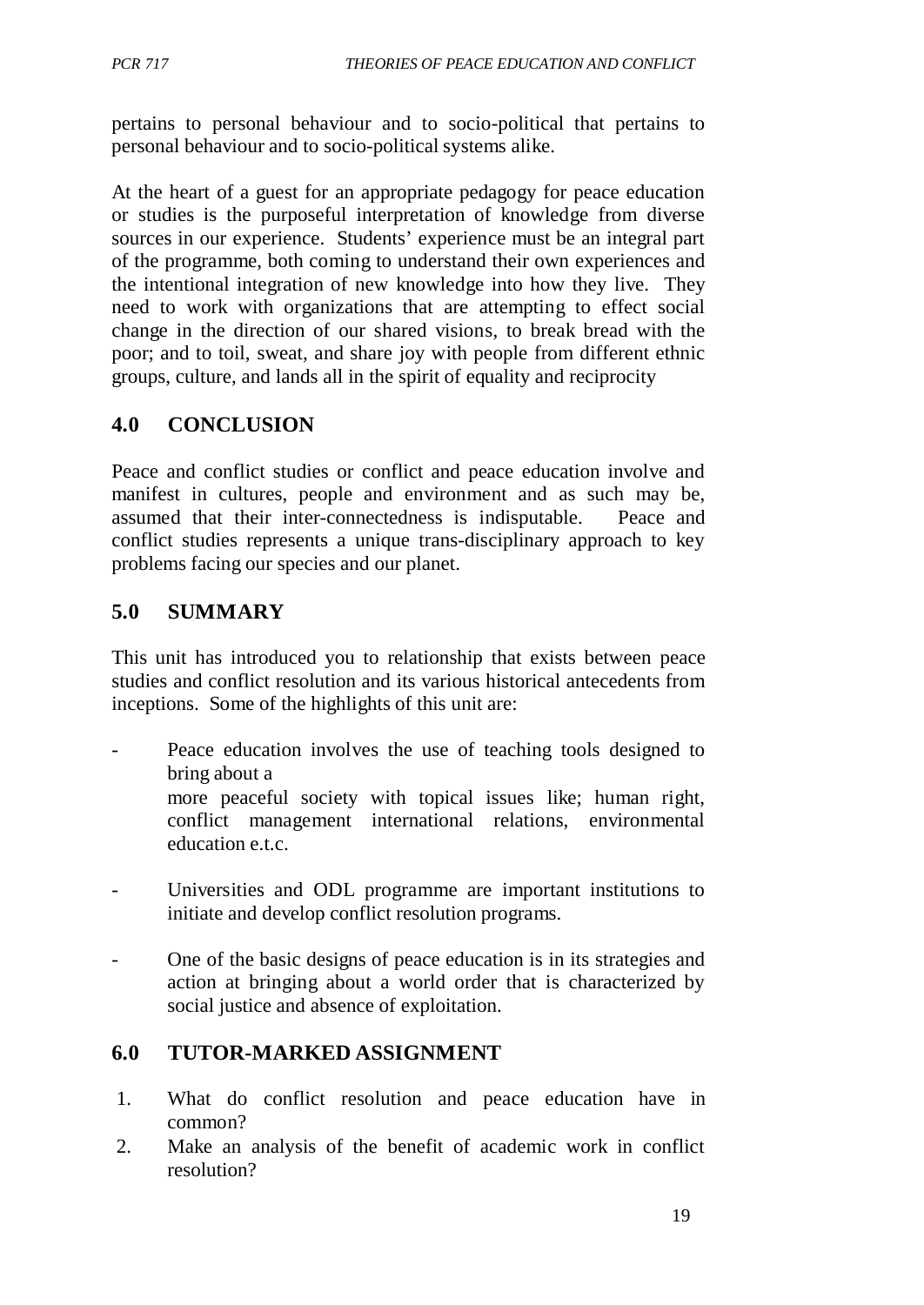#### **7.0 REFERENCES/FURTHER READING**

- Fisher, S, Ludin, J., Williams, S, Abdi, D.I., Smith R., and Williams, S. (2000).
- Working with conflict: skills and strategies for Action. London: Zed Books.
- Galtung, J. (1990). 'Cultura Violence'. In Journal of Peace Research, 27:3
- Ross, M. (1993). The Management of Conflict: Interpretations and Interests in Comparative Perspective. New Haven: Yale University Press.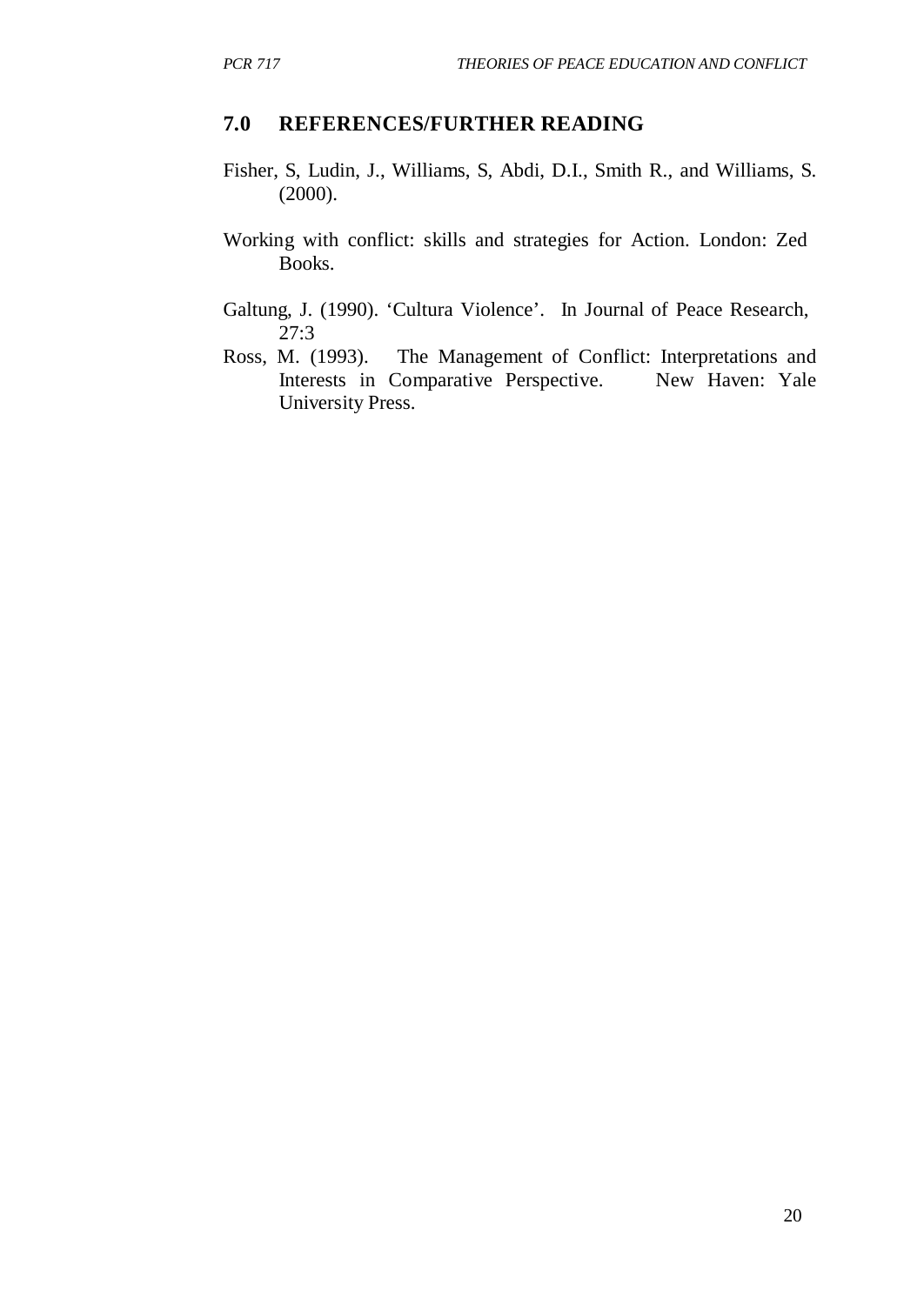## **UNIT 3 CONFLICT THEORIES**

#### **CONTENTS**

- 1.0 Introduction
- 2.0 Objectives
- 3.0 Main Content
	- 3.1 Conflict Theory in Education
	- 3.2 Theories of Conflict
- 4.0 Conclusion
- 5.0 Summary
- 6.0 Tutor-Marked Assignment
- 7.0 References/Further Reading

## **1.0 INTRODUCTION**

This unit is a sequel to our earlier discussion of the basic concepts; Peace, theory, education. Theories as earlier discussed are statements of facts that are often derived from a scientific process for the purpose of explaining phenomena, although theories are not peculiar to the sciences alone. However, not all facts are borne out of theories. The purpose of theory is to explain what has happened and to provide an insight into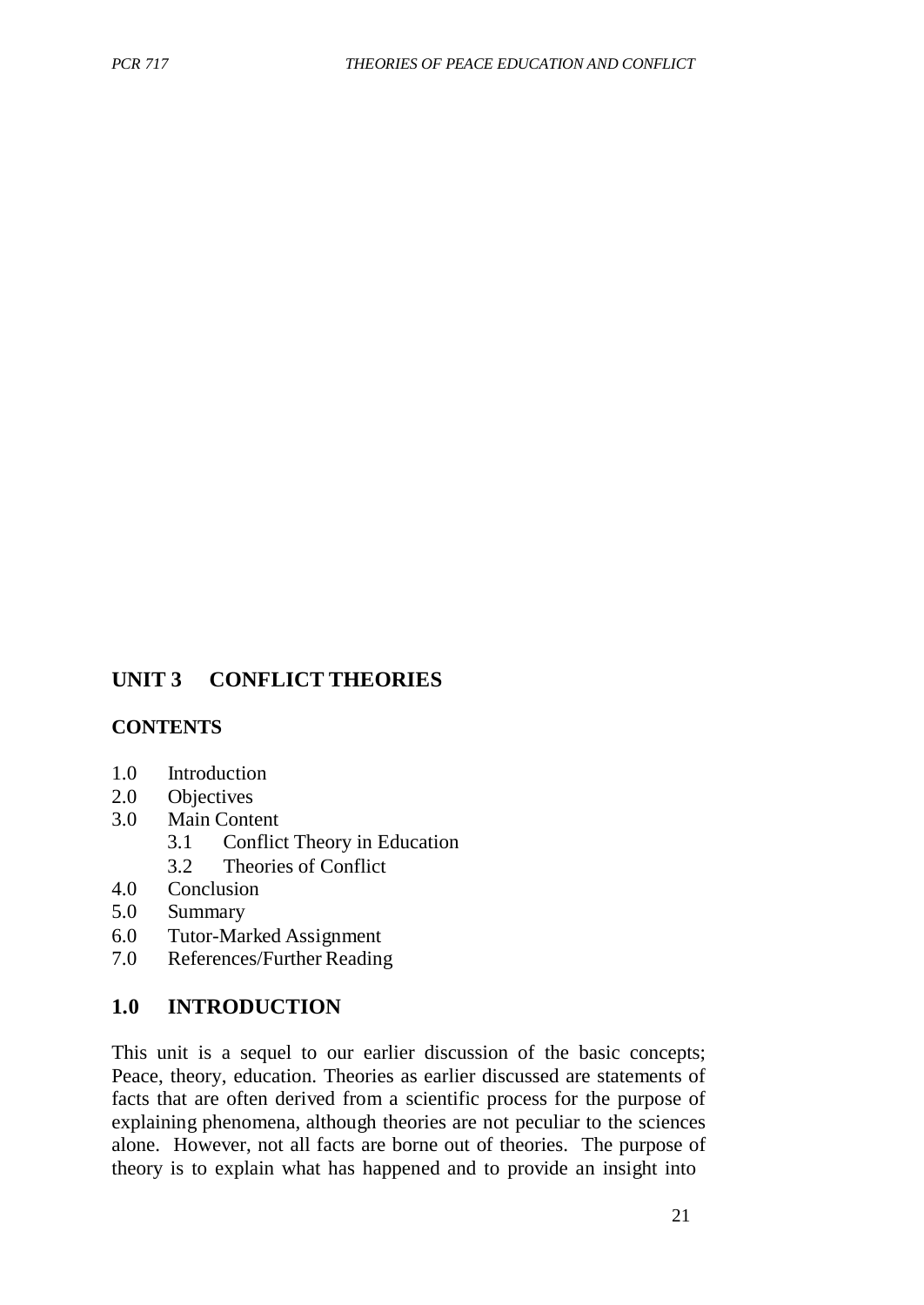how to address future occurrence of such happenings. This unit will attempts to present conflict theories and explain why conflict occur.

# **2.0 OBJECTIVES**

At the end of this unit you should be able to:

- Know conflict theories in education
- Understand different types of conflict theories.
- Use theory to explain any type of conflict

## **3.0 MAIN CONTENT**

### **3.1 Conflict Theories in Education**

Conflict theorist have viewed education as preparing people for a place in society. However, rather than the consensus envisaged by functionalism i.e. system must be maintained if society is to survive. Conflict theorists, Marxists for example, see education as reinforcing a class system. Marxism perceives a conflict of values in society. With those of the capitalist ruling class being dominant. The education system by reinforces these values. It helps to keep the working class in their place while preparing middle-class pupils to legitimately take over the powerful positions held by their class. Bowless and Gints (1976) saw a close correspondence between how schools treat pupils and the later experiences they can expect at work. This plays an important part in preparing working-class youth for menial form of unemployment.

Bourdien and Passeron (1977) used the concept of cultural capital to explain how the middle class are able to maintain their position in the process of social reproduction while making this inequality legitimate. By claiming to be a meritocracy the education system helps to keep social order and perpetuate the existing inequalities. This is, for the classic Marxist analyst, the purpose of formal education.

Many conflict theorists would consider if possible for subversive elements to work within the system to and some may hold an image of a young idealistic revolutionary teacher or lecturer but, generally, Marxists see capitalize as too powerful to be threatened by individuals. Idealists working within education to change society will, in the long term, become incorporated into the system themselves. In fact, by helping individual working-class to succeed, these features or lecturers may ultimately be perpetuating the myth of a meritocracy. They are in the end legitimate the very education system, which is helping to sustain the existing structure inequalities.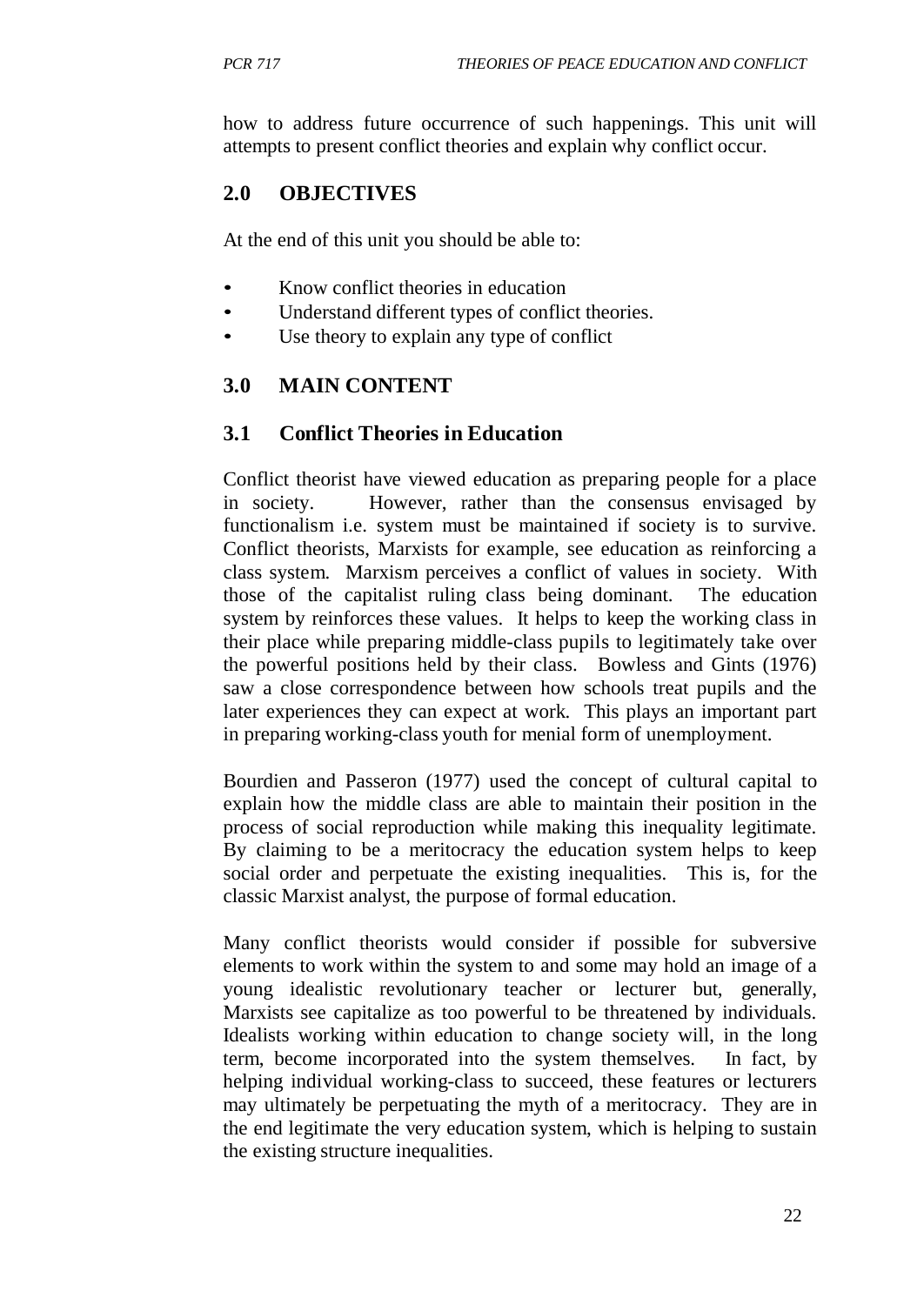## 3.2 **Theories of Conflicts**

A good number of scholars have proposed different theories of conflict from the level of the individual to the level of the society.

Conflict does not always start between two parties. Even within one individual, there can be conflict. This type of conflict theory is known as the Dilemma type of conflict i.e. ''one person, or actor pursuing two incompatible goals'' (Galtug, 1996:70). When two parties or actors pursue the same goal, this is described by Galtug (1996) as the Dispute theory of conflict formation. The later theory has a sharp semblance with a zero-sum game or fixed sum game according to Anatal Rapport (Nwolise, 2004). In this context, actors hold antithetical objectives or desires. What one party wins means defeat or loss to the other party. For example, in a world cup final, when two teams contest for a trophy, once a team wins, the other team loses completely.

Galtug (1996:73) also presents Actor conflict and structure conflict. The emphasis here is to show that there can be latent conflict and there can be manifest conflict. The fundamental difference between the two is the extent to which the conflict has become not only pronounced but also demonstrated.

In actor conflict, the actor or party is conscious of what he or she wants and this influences his or her relationship with the other part or actor. The structural conflict or indirect conflict is embedded in the subconscious. Articulating is often tasking and almost impossible, in such instances, there is a contradiction strong enough to cause conflicts, but there is no awareness or articulation of it. There is even no discernment of any clear-cut objective hence, no open demonstration of feelings, this is in the realm of Dilemma theory. The actor conflict and dispute conflict are also similar theoretically. Galtung (1996:76) submits that Actor conflicts are conscious, structural conflicts are not, they can both be of the dilemma or dispute types.

The conflict formation theory of Galtung (1996:80) explains basis of the emergence or manifestation of conflicts. A formation or setting can be harmonious or symbiotic (meaning co-life enhancing) so far as the attainment of a goal by a party is correlated with the goal attainment of the other party. A harmonious marriage should have this feature, the satisfaction of one party going together with the satisfaction of the other. However, if the reverse is the case, then there is disharmony. Nevertheless, we should not be blind to the cooperative and harmonious aspects that may actually be the foundation for conflict transformation.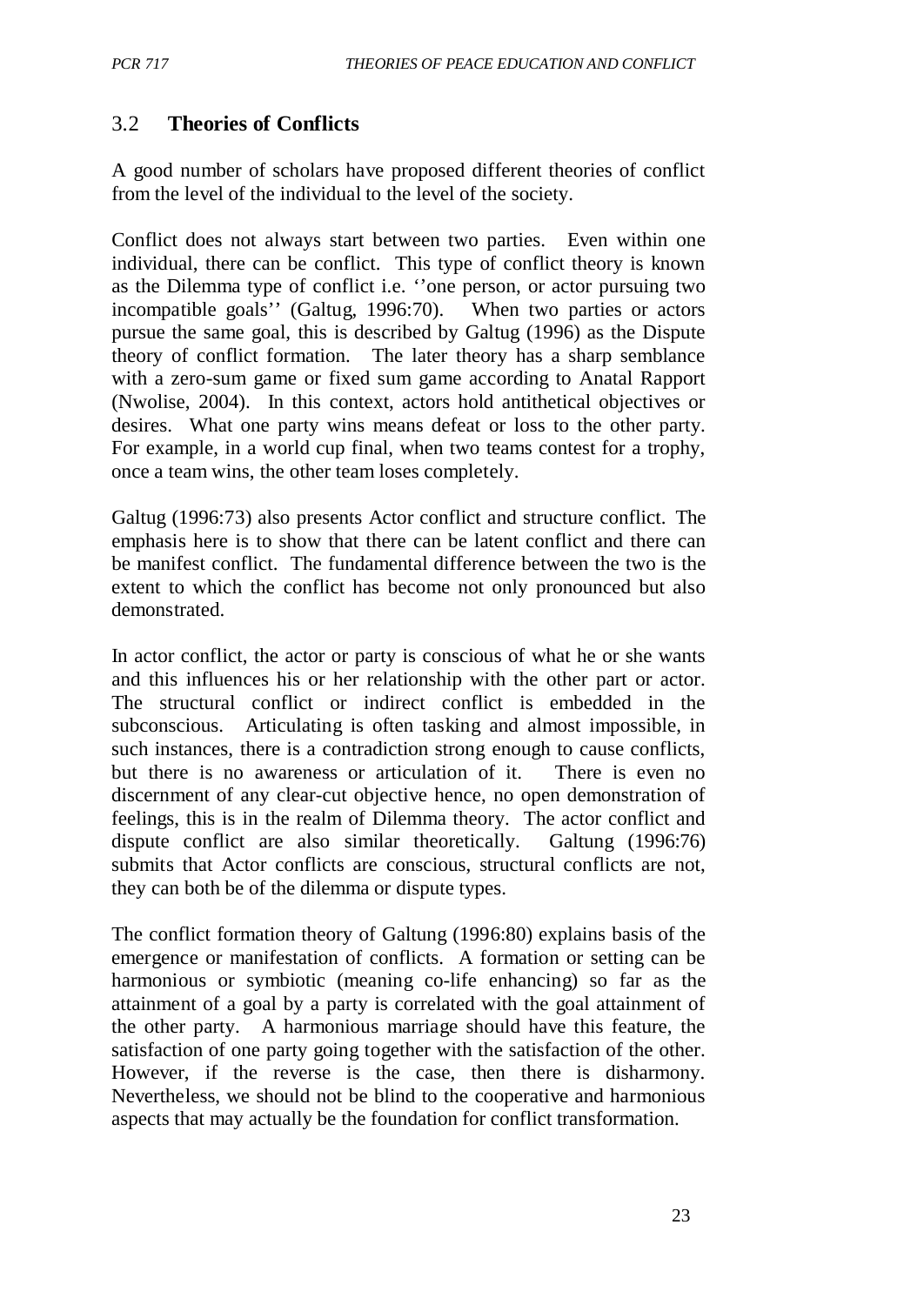Ayoade and Oloruntimehin (2002) provide theories on causation of conflicts. The first one is the additive theory, when the statements of the actors have no logical or intelligible link to the triggers of the conflict. The cumulative theory describes a situation where actors actions are delayed till the situation gets unbearable, most social unrests involving especially the urban poor fall into this category. The consecutive causation theory describes a situation where each perceived action is enough to spark social turmoil largely due to deep-seated real and imagined grievances though actors hardly accept these reasons as they feel they are obsolete. There is also the micro-macro causation theory of conflict. This is played out when minor disagreements that could have been settled amicably are used as an excuse to violently replay the hostility between or among larger ethnic groups or organizations by individuals at lower levels.

There is also the *community relations theory* that assumes that conflict is caused by continued polarization, mistrust and hostility between different groups within a community. The *principled negotiation theory*  posits that conflict is caused by incompatible positions and a fixed-sum or zero-sum view of conflict by the parties. *Human needs theory* opines that deep-rooted conflict is as a result of insatiable basic human needs physical, psychological and social. Security, identity, recognition, participation and autonomy cited in this context. *The identity theory*  assumes that conflict stems from feelings of threatened identity. This is usually rooted in unresolved past loss and suffering. Incompatibilities between different cultural communication styles had informed the *inter cultural miscommunication theory,* (Fisher at al, 2000)

The structural conflict theory with two branches comprising the radical structuralists and the liberal structuralists. According to Faleti (2006), the radical structuralists are mostly from the Marxist dialectical school comprising the likes of Marx, Engel and Lenin. The liberal struturalists include Ross (1993), Scarboroug (1998), and Galtung (1990). The structural theory of conflict assumes that social conflicts arise due to imbalance in the structure of social system in a given locale. This has strong leaning on Marxists' theory of historical materialism. The structuralist opine that societies with unjust and exploitative organization that makes one class subservient to another, especially when the subservient constitute the majority are prone to conflicts.

This has been traced to the discrimination and imbalance inherent in the access to The means of production, which favours the few at the expense of the majority. Most capitalist societies characterized by the exploitation of the proletariat are referred to by Marxists and radical structuralists as prone to social conflicts. They argue that such structural imbalance can only be solved through a revolution or a civil war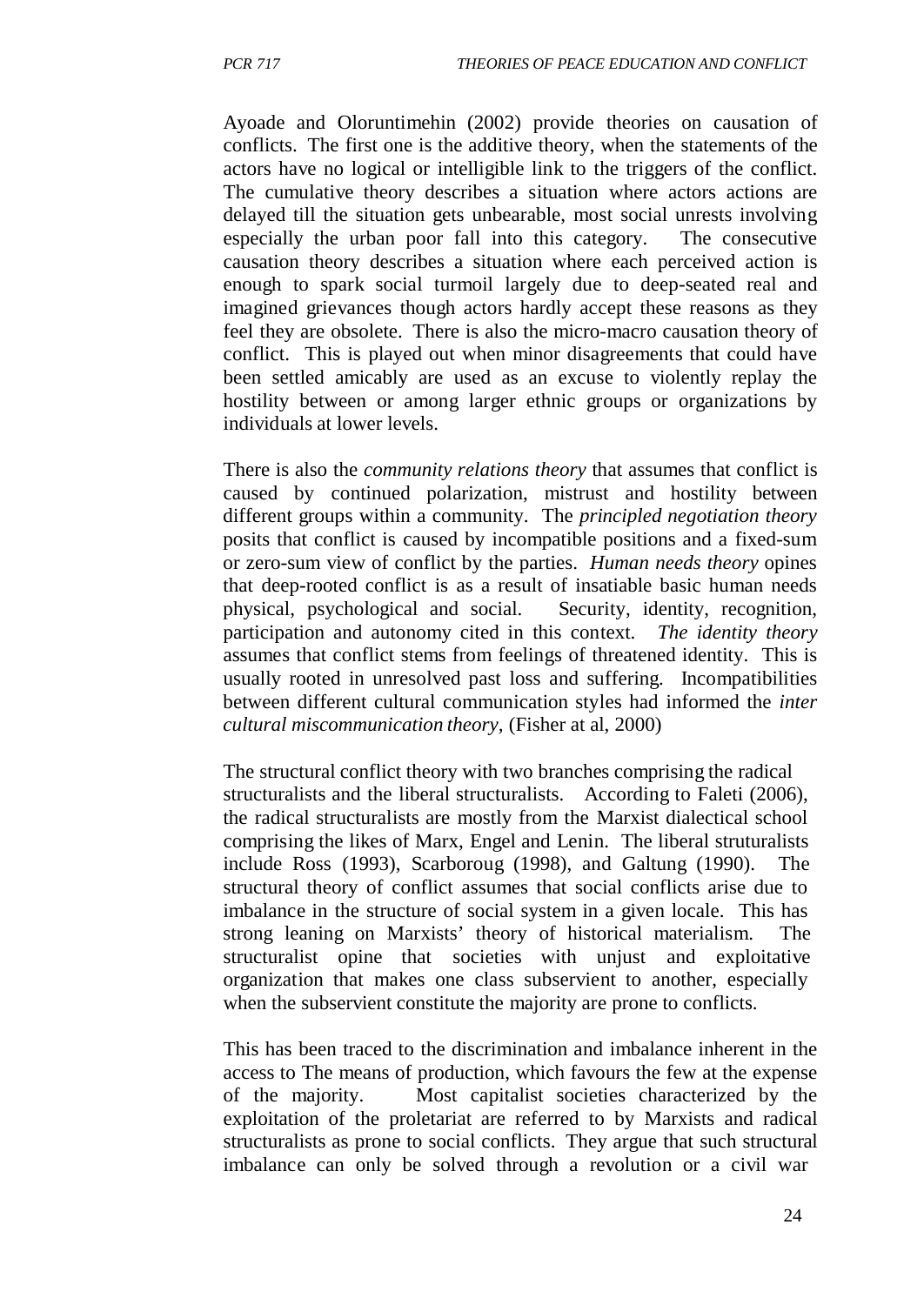spearheaded by the proletariat. The liberal structuralists advocate the removal of exploitative structure through new policies with human face.

The realists also theories on the cause of conflict based on strong reservation for the idealists. Morgenthau (1973) prominent realist flaws idealism for relying on rational political order hinged on universally valid abstract principles. The realist theory of conflict faults the idealist theory for believing that human nature is malleable and good (Faleti, 2006). The realists trace the cause of conflicts to the inherent flaws in human nature because the human nature is selfish, individualistic and naturally conflictive. At the inter-state level, the realists opine that in the pursuit of national interest therein lies the inevitability of conflicts among states.

In the global view of the realist, the wars or conflicts burst out among states not only because some states opt for war in preference for peace (such as Hitler's Germany in 1939) but because of the unenvisaged and unintended consequences of the actions of those who prefer peace to war as they try to improve on their security. This is because in trying to enhance their security some states threaten the security of other states. Levy (2001) describes World War I as an "inadvertent war'' between states that did not desire war but found themselves entangled in war because they could not constructively manage their differences.

Furthermore, Levy (2001) theories that there can be also be destructive conflicts among states based on what he described as; systemic-level sources, societal-level sources; and individual-level sources of international conflicts. At the systemic-level, the prevailing system regulating the conduct of international relations at any point in time at the international level can precipitate conflicts. This is illustrated by the description of the world-wars and the European war against Napoleon a century earlier as wars fought to achieve the balance of power which led to the birth of a military coalition to checkmate the aspiring leviathans. All these led to wars because of the prevailing system at the time that favoured the balanced of power concept.

At the societal-level, wars or conflicts break-out at the international scene because of attempts by one or some countries to impose or spread their own political or economic ideology though this also enhances peaceful relations amongst states. This illustrated with the concept of democratic peace, which assumes that democratic state hardly go to war against one another. According Levy (2001), the "democratic norm and culture model'' implies that democratic state are naturally opposed to war and have developed the attitude and the ability to constructively prevent the generation disputes into conflicts because of the norms of peaceful conflict resolution that evolves from such democratic political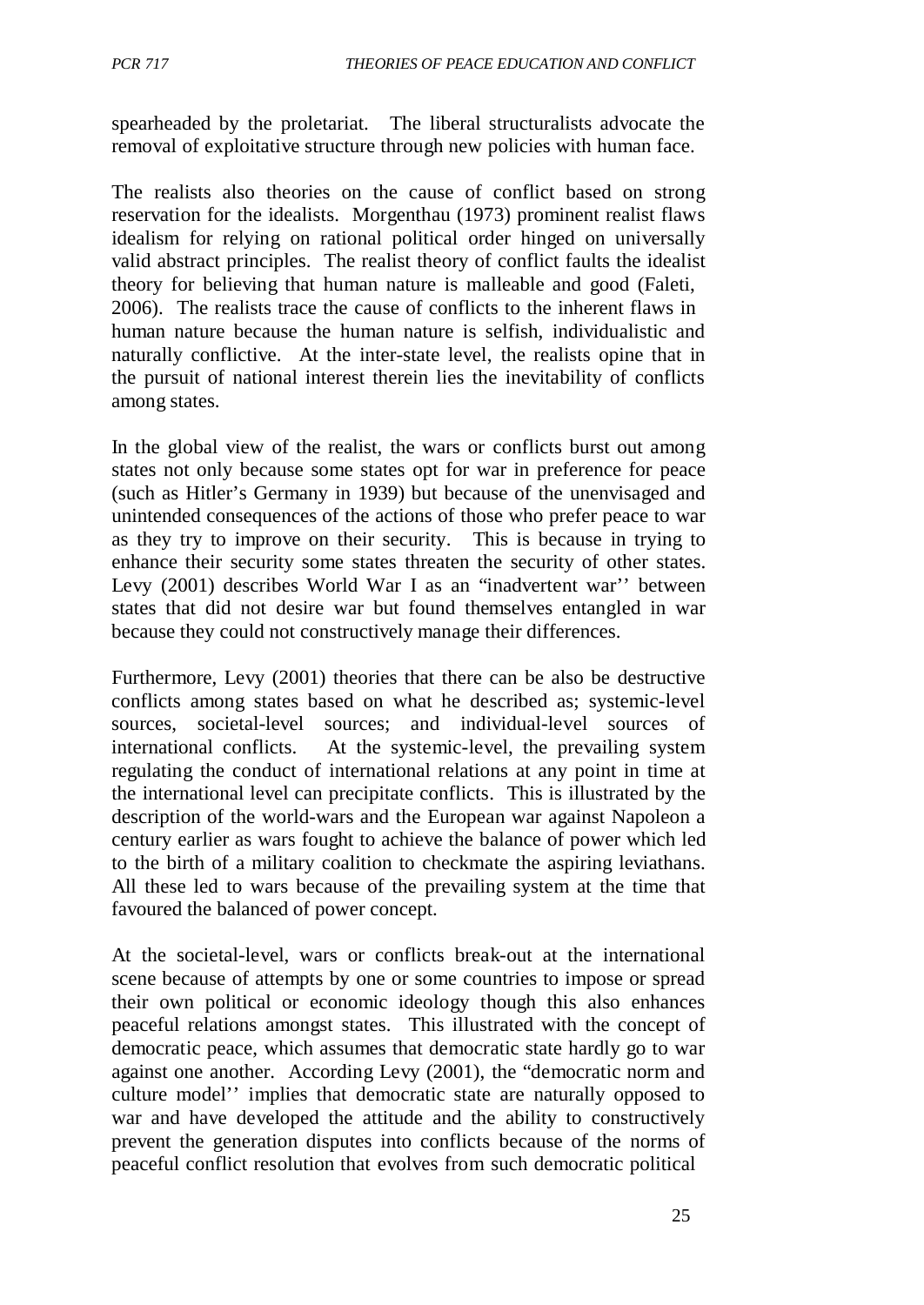culture. Empirical evidences, however, suggest that democratic states are prone to wars just like the authoritarian states. This is because some of them still fight imperial wars and worse-still they have been initiators of war in some cases even against the authoritarian states perhaps under the guise of spreading the frontiers of democracy. Therefore, it may be posited that the concept of democratic peace is still not a guarantee for global peace because it has not stopped wars between the democracies and the authoritarian states on one hand and neither has obliterated occasional tension and upheaval within the democracies.

Levy (2001) observes that international conflicts can also be explained by the theory of individual-level sources of international conflict. This theory argues that the belief system of individual political actors, their philosophies of world politics, their perception of information and decision making, and their emotional states and personalities can cause differently in the same situation due to the afore-mentioned features. Unlike in the systemic and societal-level theories, individuals also make the difference in the interpretation of state foreign policy behaviour. This is because these variables have differing effects on individual leaders in their preferences for foreign policy goals, their construction of the enemy, and their beliefs on the best strategies for achieving foreign policies including how to address threats.

# **4.0 CONCLUSION**

The unit like the previous units has discussed conflict theories in education and different types of conflict theories. This is with the view of exposing you as a student of peace and conflict to understand why conflict and war break out and the inequality that is inherent in the mode of conflict theory in education that we receive within this exiting superstructure.

# **5.0 SUMMARY**

In this unit we have discussed conflict theory opportunity in educational system as practices and ideas that have a determining influence on behaviour, identity and belief. At the center of this difference is the question posed by Marxism and neo-marxism of the relations between the material base of society and the ideological superstructure in society. We equally discussed various kinds of conflict theories i.e. from Galtung Actor and structure conflict theory to democratic norm and culture models.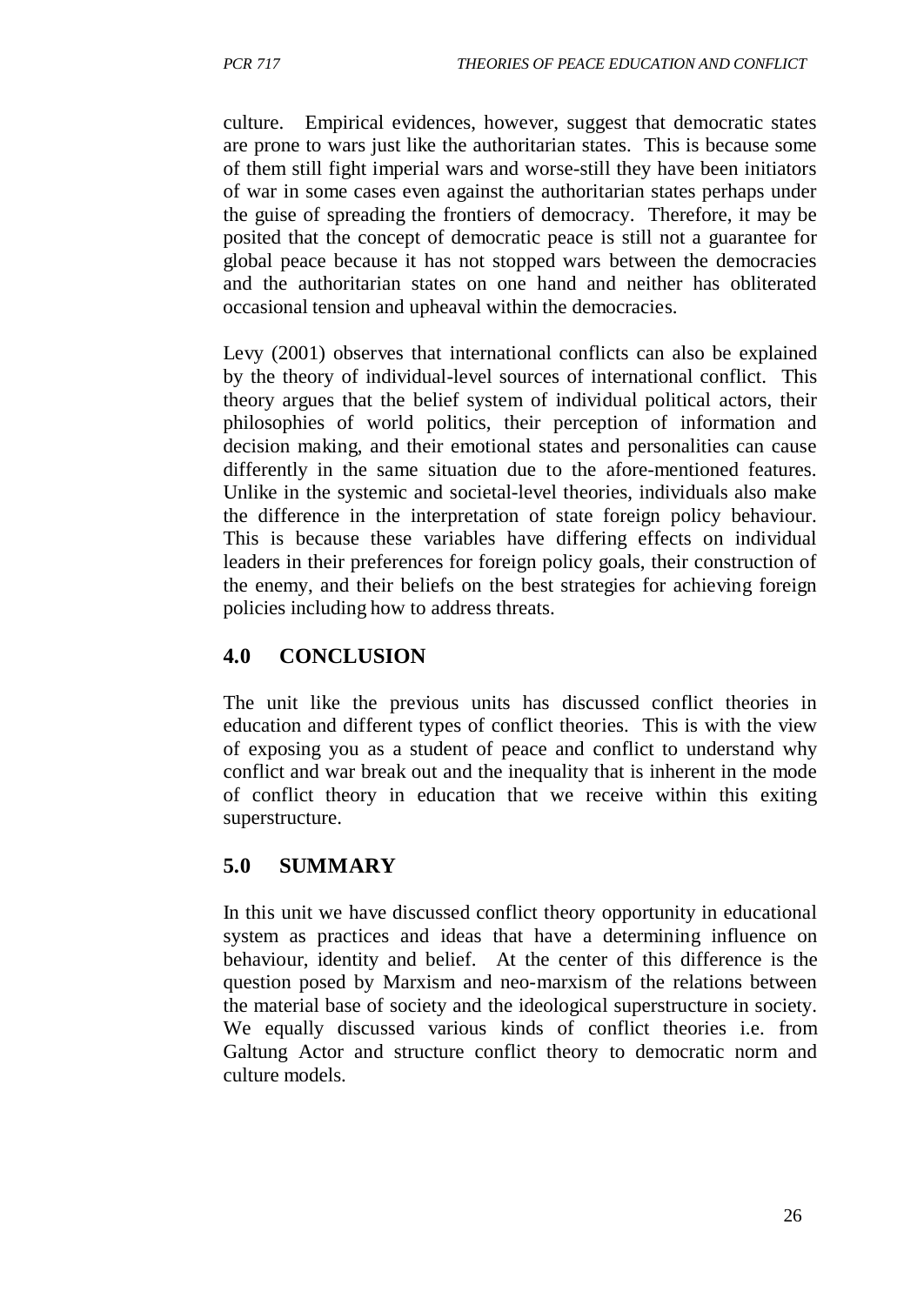### **6.0 TUTOR-MARKED ASSIGNMENT**

- (1) Discuss the influence of conflict theory on educational system?
- (2) Make a list and discus some conflict theories that you have studied in this unit?

### **7.0 REFERENCES/FURTHER READING**

- Faleti, S.A. (2006) 'Theories of Social Conflict'. In: Introduction to Peace and Conflict Studies in West African. Best, S. G. (ed). Ibadan: Spectrum Books.
- Fisher, S, Ludin, J., Williams, S, Abdi, D.I., Smith R., and Williams, S. (2000).
- Working with conflict: skills and strategies for Action. London: Zed Books.
- Galtung, J. (1990). 'Cultura Violence'. In Journal of Peace Research, 27:3 (1996). Peace by Peaceful Means: Peace and Conflict, Development and Civilisation, London, State Publications. Peace by Peaceful Means.
- Levy, J. S. (2001), 'Theories of Interstate and Intrastate War: A Levels of – Analysis Approach'. In Crocker, Hampson, F. O. and Aall, P (eds), Turbulent Peace The Challenges of Managing International Conflict Washington: United States Institute of Peace.
- Oloruntimehin, O. B. and Ayoade, J. A.A. (2002). An Overview of Conflicts in Nigeria 1984 – 2000. Ibadan Development Policy Centre Research Report Number 47.
- Ross, M. (1993). The Management of Conflict: Interpretations and Interests in Comparative Perspective. New Haven: Yale University Press.
- Scarborough, G. I. 1998. 'An Expert System for Assessing Vulnerability to Instability.' In Davies, J. and Gurr, T,R. (eds) Preventive Measures: Building Risk Assessment and Crisis Early Warning Systems. Lanham, MD: Rowan and Littlefield.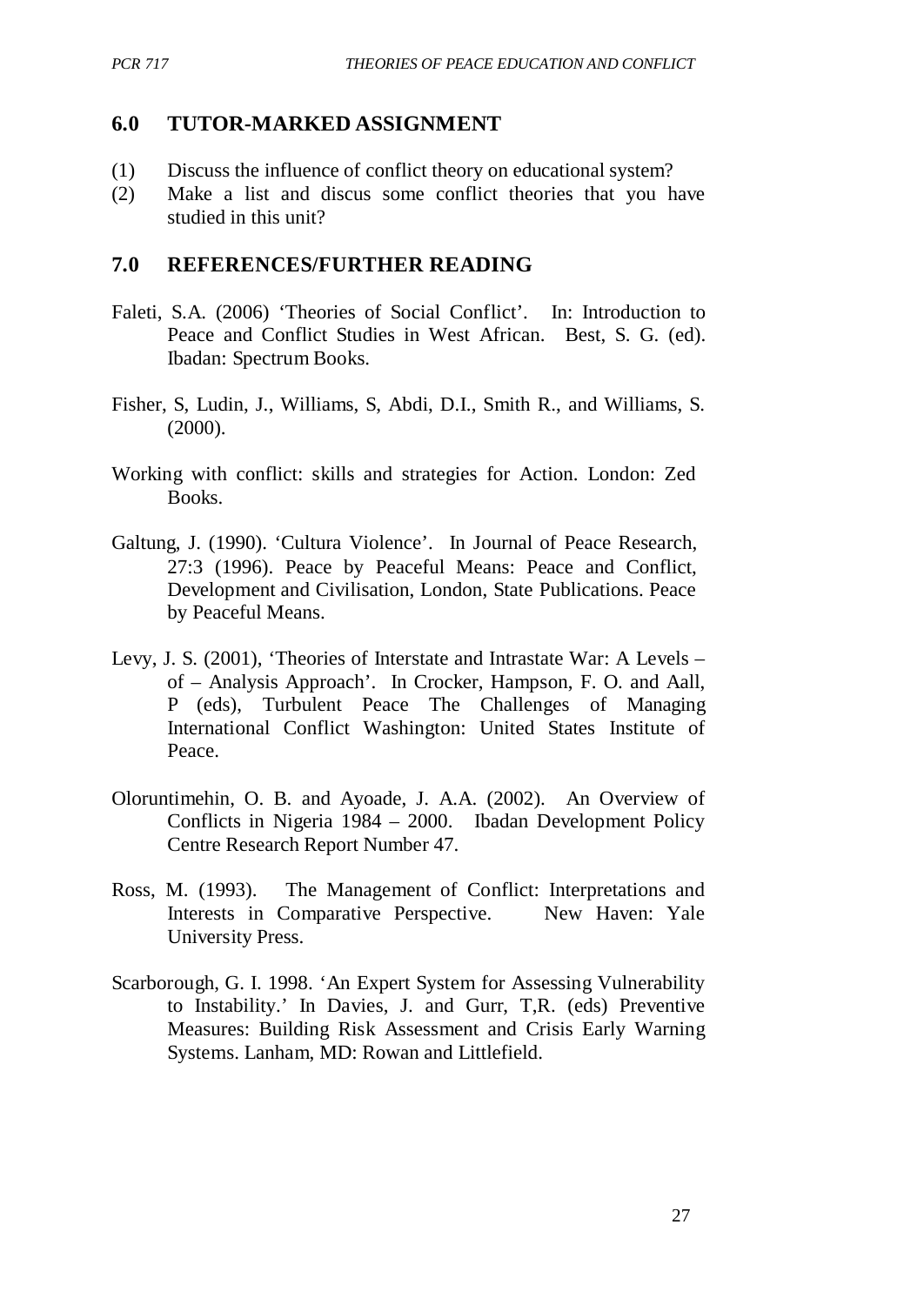# **UNIT 4 THEORY AND PRACTICE OF PEACE EDUCATION**

#### **CONTENTS**

- 1.0 Introduction
- 2.0 Objectives
- 3.0 Main Content
	- 3.1 Effective Peace Education only takes place in Context of a Unity-Based Worldview
	- 3.2 Peace Education can best take Place in the Context of a Culture of Peace
	- 3.3 Peace Education best takes place within the Context of a Culture of Healing
	- 3.4 Peace Education is Most Effective when it constitutes the Framework for all Educational Activities
- 4.0 Conclusion
- 5.0 Summary
- 6.0 Tutored-Marked Assignment
- 7.0 References/Further Reading

# **1.0 INTRODUCTION**

The term peace education generally refers to curricula that teach concepts of peace, ways of bringing about peace, or ways to change violent behaviors to the use of nonviolent methods of solving personal and social problems. In implementing peace education or education for peace, experts have identified four prerequisite conditions for effective practice of peace education. These prerequisites also constitute the main components of peace education. In other words the requirements and components of effective peace education are identical and give peace education a self-regenerative and organic quality. Peace is a requirement for effective peace education, and peace education creates higher states of peace.

## **2.0 OBJECTIVES**

At the end of this unit, student will be able to:

- State components of effective peace education
- Discuss components of effective peace education.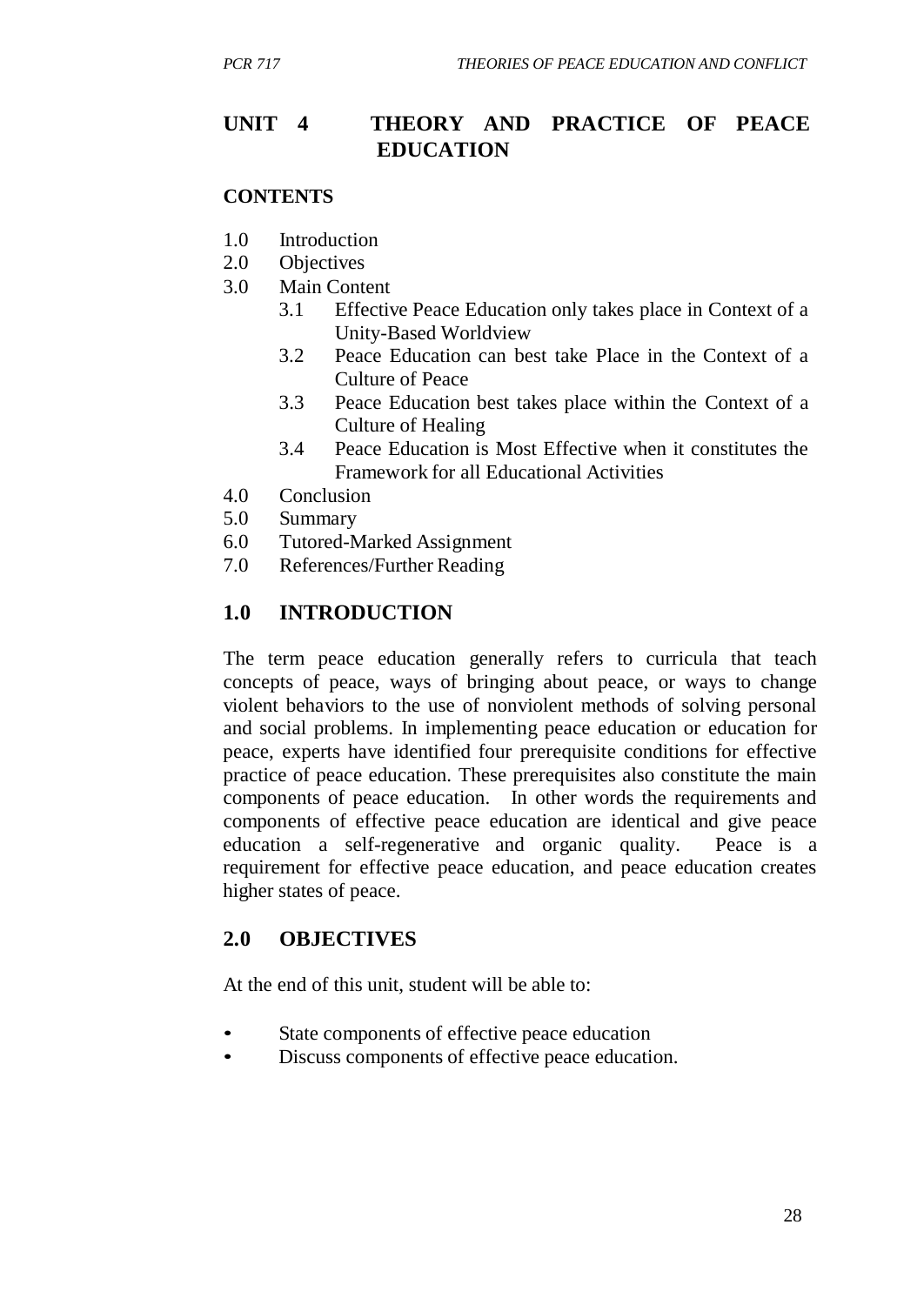# **3.0 MAIN CONTENT**

Based on the works of Danesh (2006) the followings are the requirements and components of effective peace education practice in any educational endeavour for peace building and development.

# **3.1 Effective Peace Education only takes place in Context of a Unity-Based Worldview**

Peace education and civilization are inseparable dimension of human progress.

Expressed differently, peace education is the only route to true civilization and true civilization is both peaceful and peace creating. However, in practice, nearly all segments of society ignore this fundamental fact and train every new generation of children and youth in accordance with conflict-based perspectives. The reason why peace education is 'such a difficult task', Ruth Firer (2002) observes, is "the continuous was education that youngsters and adults have been receiving since the beginning of mankind ''.Firer's observation is validated when we critically review the current underlying worldviews that shape and inform our pedagogical philosophies and practices and it becomes evident that most current approaches to education revolves around the issues of conflict, violence and war. This is equally true about education at home, in school, within the community. Through the example of ethnic and national heroes and leaders and through the mass media.

In the context of family, not infrequently, parents find themselves facing conflicts that they are after unable to resolve effectively and positively. Many parents also intentionally or inadvertently provide their children with the notion that the primary purpose of life is to ensure one's own survival, security and success in a dangerous, conflicted and violent world. Many teach their children that the most primal and powerful forces operating in life are those of competition and struggle. Children receive the same message from other influential sources of education in their homes, television.

In school, children once again are introduced to this conflict-based view through the actual experience of school life with its culture of otherness, conflict, competition, aggression, bullying and violence and through concepts provided by teachers and textbooks that further validate these conflict-oriented ideas and experiences.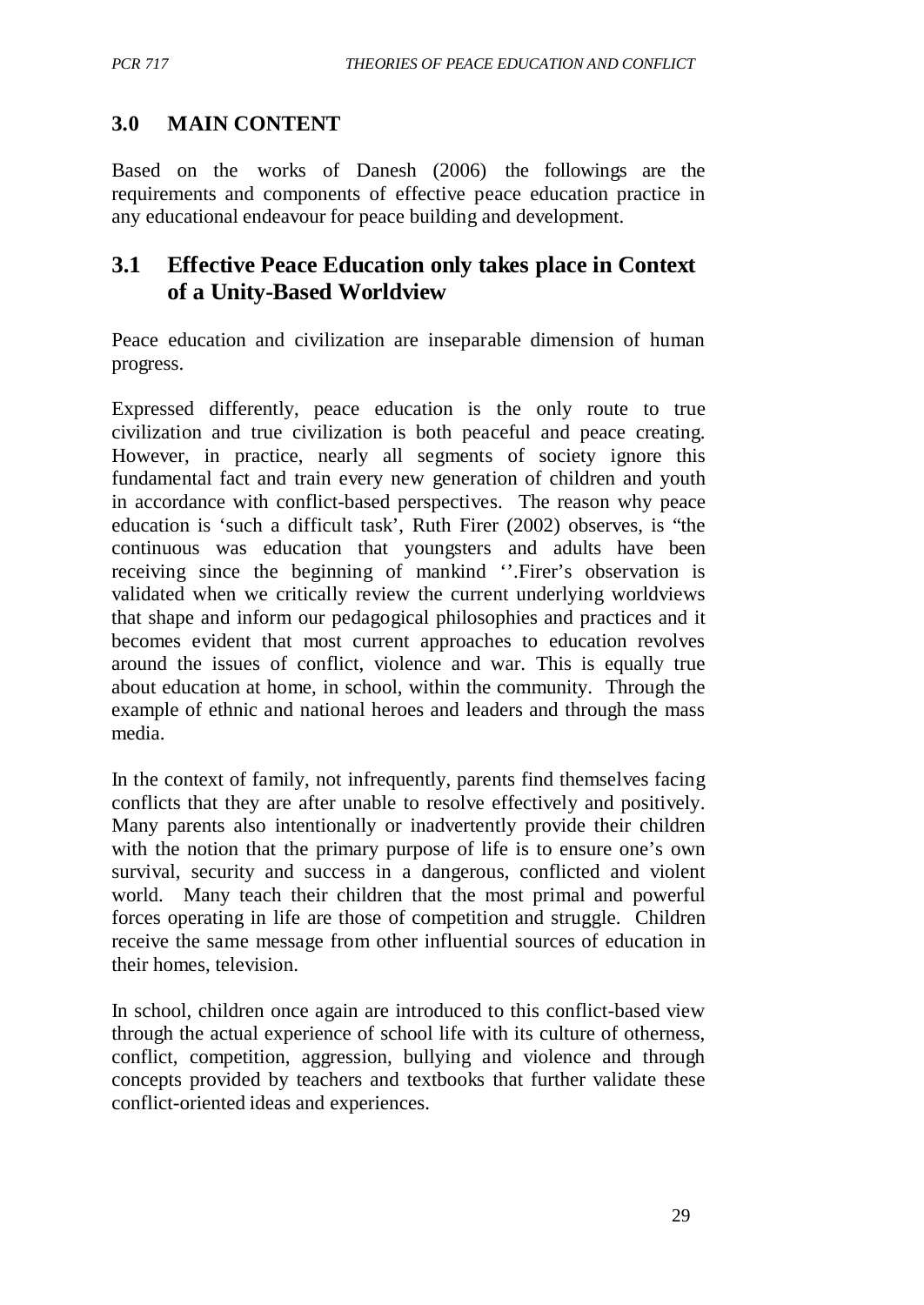However, issues of coexistence interdependence and cooperation factors that are at the core of both formation and maintenance of life and often given less attention and credence.

Truly effective peace education can only take place when the conflictbased worldviews which inform most of our educational endeavours are replaced with peace-based worldviews. Duffy (2000) in detailed view of peace education efforts aimed at creating a culture of peace in Northern Ireland, concludes that it is difficult to be optimistic about the long term possibilities of promoting change in conditions of conflict in Northern Ireland unless a dynamic model of education is introduced that will encourage young people in Northern Ireland to question the traditional sectarian values of their homes: In this review of various approaches to peace education in Northern Ireland, Duffy observes that no satisfactory approach has been found, despite considerable effort and expenditure of human and financial resources. Expert have maintained that nothing short of a comprehensive all-inclusive and sustained curriculum of education for peace could possible alter the current attitudes and worldviews that contribute so greatly to conflict, violence and war afflicting human societies worldwide. In fact, it is assented that a comprehensive programme of peace education should constitute the foundation and provides the framework for all curricula in schools everywhere. The long disturbing history of human conflict and education's role in promoting conflict-based worldviews demand a new approach to education delivered within the framework of peace principles.

Infact, there are some positive and hopeful signs that a new consciousness regarding the need for a change in our approach to education is emerging. An example is the work of the United Nations Education, Scientific and Cultural Organization (UNESCO,1998) that sees' education as the key means to spearhead the movement towards a culture of peace.

It becomes expedient for Nigerian education sector to create a school curriculum that will educate students in the principles of interethnic harmony, collaboration and peace, rather than the opposite, as has been the case. This attention to issues of education and peace is not surprising, because it is through education that our worldviews are profoundly influenced and shaped, and it is through the framework of our worldviews that we become suspicious or trusting, conflicted or united, peaceful or violent.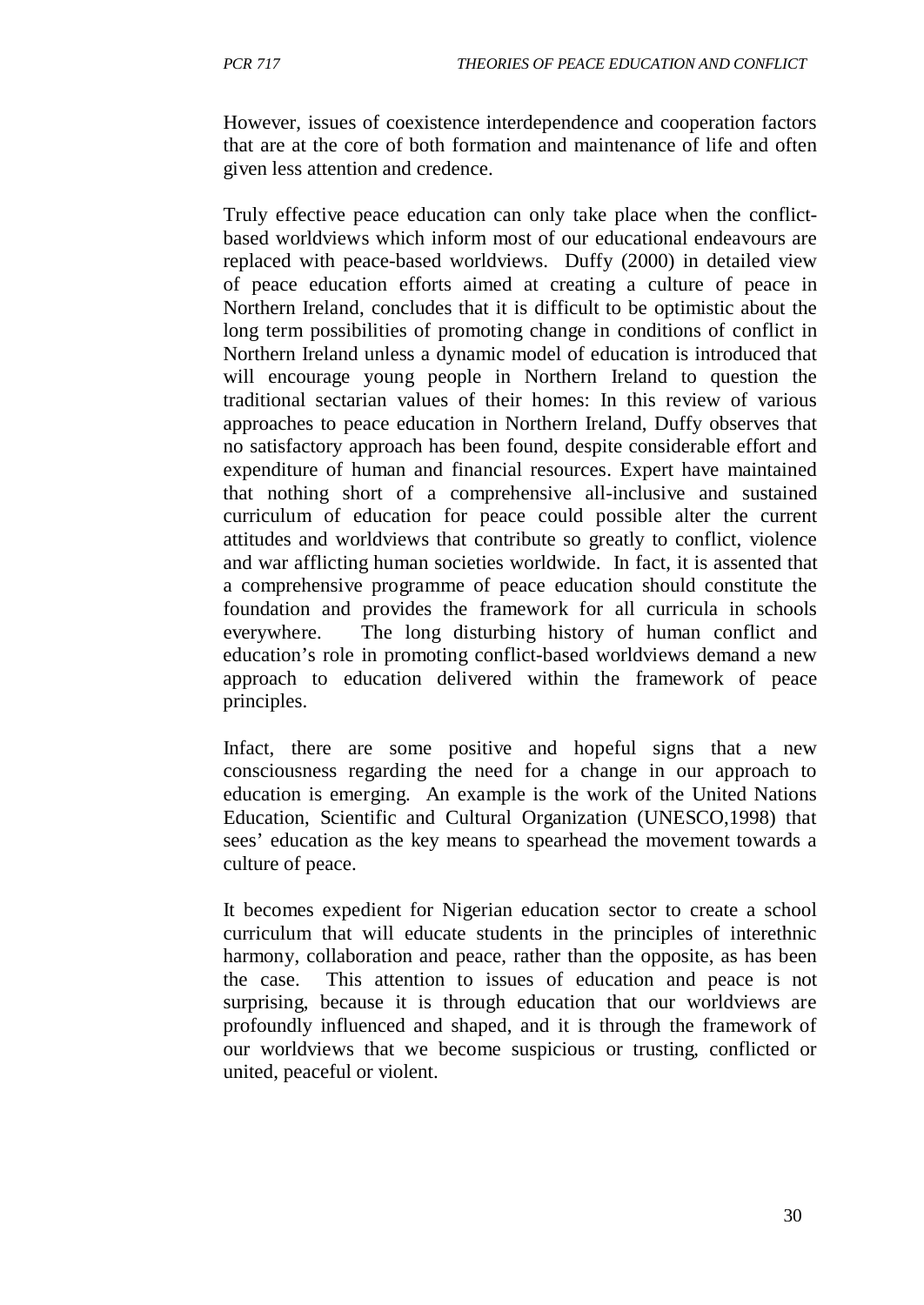# **3.2 Peace Education can best take Place in the Context of a Culture of Peace**

In review of 50 years of research on peace education Vriens (1990) finds that peace education is a difficult task even in a relatively more peaceful communities and concludes that although 'studies of children's conception of war and peace are very important for the realization of a balanced peace education strategy', nevertheless, research cannot tell us what peace education should be; Peace research has a better potential to tell us what should not be done, rather than what we need to do to create peace. However, common sense dictates that we cannot educate our children and youth about peace in an environment of conflict and war or violence.

An outlined parameters for peace education as noted by United Nations (1998) states.

The culture of peace is based on the principles established in the character of the United Nations and on respect for human rights, democracy and tolerance, the promotion of development, education for peace, the free flow of information and the wider participation of women as an integral approach to preventing violence and conflicts, and efforts aimed at the creation of conditions for peace and its consolidation.

The discrepancy between theory and practice always has a detrimental impact on students' learning processes as it places them in a state of conflict between what is said and what is done. It is for this reason that peace education needs to help the students to develop a worldview based on peace principles within a peace-based environment. As UNESCO states, 'first and foremost, a culture of peace implies a global effort to change how people think and act in order to promote peace (UNESCO, 1998, P.1).

The issue of the necessity of change of mindset and the behaviour emanating from it is not only a social and political necessity, but is also strongly needed in the religious thinking of people and their leaders. It is a fact that religions have always played, and continue to play, a cardinal role in the worldview and behaviour of their followers and not infrequently have been, and continue to be, the cause of conflict and war in human history. The following statement is of particular importance with regards to the role of religion in development of peace:

Religion should unite all hears and cause wars and disputes to vanish from the face of the earth; it should give birth to spirituality, and bring light and life to every soul. If religion becomes a cause of dislike,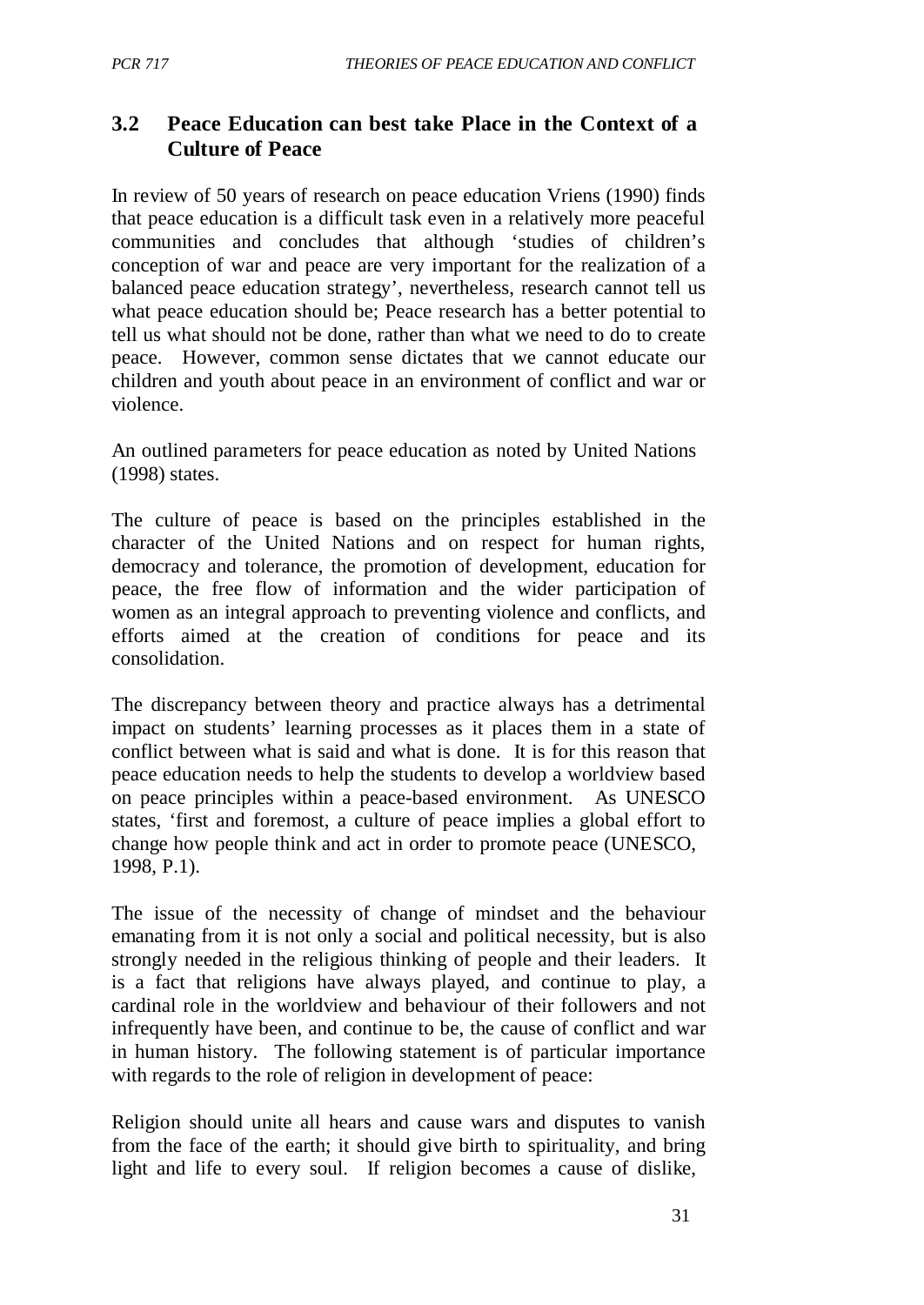hatred and division it would be better to be without it, and to withdraw from such a religion would be a truly religious act…Any religion which is not a cause of love and unity is no religion('Abdu'l-Baha,1961,p.130).

However, the task of worldview transformation is very difficult, even under normal conditions. But, under conditions of conflict, violence and war a new and more fundamental challenge to the goal of changing 'how people think' is encountered. Conflict and violence afflict and damage all aspect of human life. They destroy the physical habitat of people. They inflict physical and psychological injuries on people. They cause social dislocation, poverty and disease and weaken the moral and spiritual fabric of individual and community life. Conflict, violence and war negatively impact every aspect of life: environmental, medical, psychological, economic, social, moral and spiritual. These injuries make the task of creation of a culture of peace very difficult and point to yet another prerequisite condition for effective peace education – *a culture of healing*. Successful peace education can only take place in a peace-oriented milieu- *a culture of peace –* which in turn requires the opportunity for the participants to heal their conflict-inflicted injuries in the context of a healing environment.

## **3.3 Peace Education best takes place within the Context of a Culture Healing**

One wide-ranging review of peace education activities and research concludes that 'peace education is an extremely difficult task in war and post-war situations primarily because of the tremendous need for children to overcome the catastrophic impact of war on all aspects of their lives and grieve their monumental losses' (Vriens 1999, p.46). Ervin Staub(2002), reporting on his work in Rwanda, points to the importance of healing from trauma and states that 'without such healing, feeling vulnerable and seeing the world is dangerous, survivors of violence may feel that need to defend themselves from threat and danger. As they engage in what they see as self-defense, they can become perpetrators' (p. 83). Here Staub is describing the relationship between culture of healing and culture of peace.

An important aspect of healing is the process of reconciliation, which has received considerable attention in recent years through the institution of Truth and Reconciliation Commission in several different countries. Luc Huyse (2003) identifies three stages in the process of reconciliation: (1) replacing fear by non-violent coexistence; (2) creating conditions in which fear no longer rules and confidence and trust are being built; and (3) the involved community is moving towards 'empathy' (p. 19). He furthermore states 'all steps in the process [of reconciliation] entail the reconciling of not only individuals, but also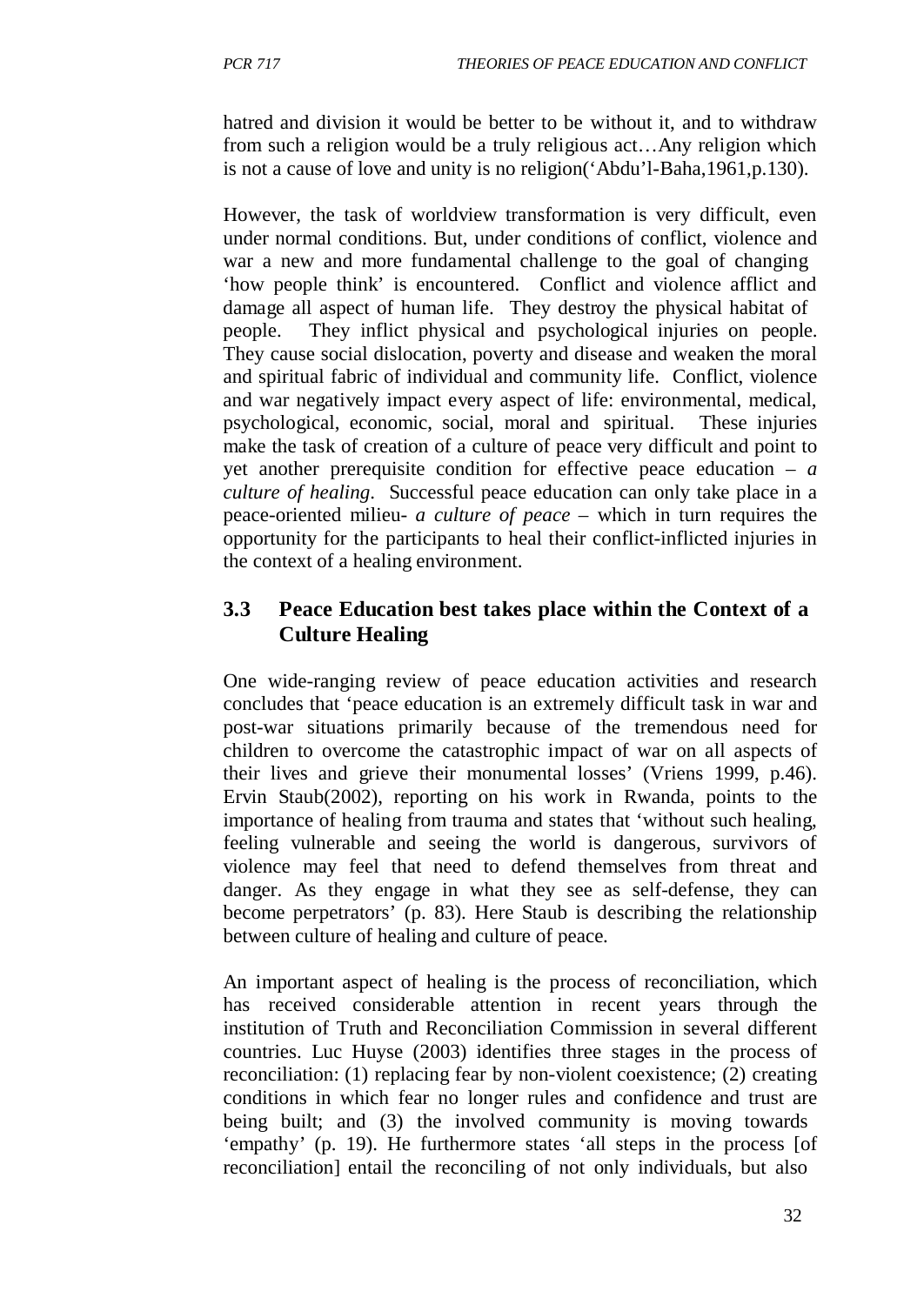groups and communities as a whole' (p. 22). These conclusions, drawn from recent experiments with truth and reconciliation commissions in South Africa and elsewhere, point to the need for the creation of special environments required for the process of healing the wounds of conflict and violence. The notion of creating a culture of healing includes the realization that 'healing is inevitably a lengthy and culturally-bound process' (Hamber, 2003, p. 78).

Cognizant of these challenges, who began the EFP programme in BiH by focusing on those issues that could help students, their teachers and, indirectly, their parents, to gradually free themselves from the immediate psychosocial conditions that were keeping them in a continuous state of considerable fear and mistrust, on the one hand, and deep resentment and anger, on the other. We need to create a safe and positive atmosphere of trust in and between the participating school communities whose populations came from all three ethnic group and who until recently had been at war with each other.

By the end of the first year of the implementation of EFP this objective was achieved at a very significant level through multiple modalities including: conceptual and cognitive instructions; creative and artistic presentations; meaningful, effective and sustained dialogue; complete transparency and openness; and full appreciation and profound respect for the rich and unique cultural heritage of all participants. Gradually, student and teachers began to discuss the impact of war on themselves and their families and communities in an environment characterized by mutual trust, optimism and a sense of empowerment and a culture of healing began to permeate these school communities.

# **3.4 Peace Education is Most Effective when it constitutes the Framework for all Educational Activities**

The first three prerequisite conditions for peace education- the need for unity-based worldview, a culture of peace and a culture of healingtogether point to the need for a peace-based curriculum. The notion of peace-based curriculum demands a total reorientation and transformation of our approach to education with the ultimate aim of creating a civilization of peace, which is at once a political, social, ethical and spiritual state. Political and social dimensions of peace have historically received considerable attention, and in recent decades, moral and ethical aspects of peace have also been incorporated in humanity's agenda, through national and international declarations of human rights and focus on the issue of nonviolence.

Integrative programme of peace education requires a multifaceted and multi-level approach. This curriculum needs to be formulated within the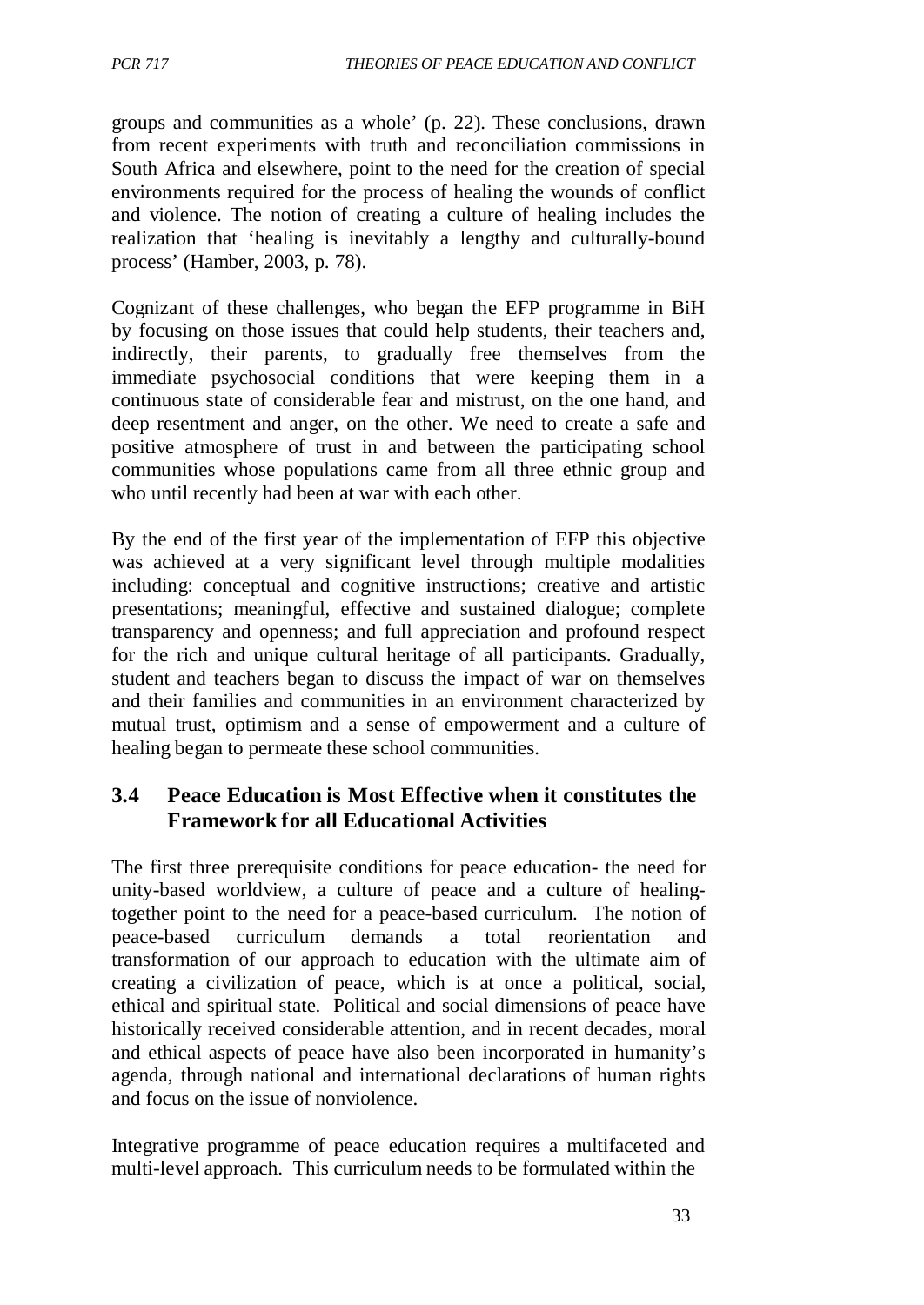framework of a peace-based worldview. It needs to take into consideration the developmental processes of human understanding and consciousness that shape the nature and quality of our responses to the challenges of life both at individual and collective levels. A comprehensive peace education must address the all-important issue of human relationships. At home, in school and within the community, children and youth are constantly learning about relationships, if not in a measured, thoughtful, systematic manner, then in a haphazard, careless and injurious manner. This curriculum must teach the children and youth not only the cause of conflict, violence and war and the ways of preventing and resolving them, but also the dynamic of love, unity and peace at individual, interpersonal, inter group and universal levels. In the words of Pierre Teilhard de Chardin (1961): 'Love alone is capable of uniting living beings in such a way as to complete and fulfill them, for it alone take them and joins them by what is deepest in themselves' (pp.291-292).

Figure 1 depicts the regenerative nature of the peace education model proposed in this paper. It shows that the prerequisites, components and the application of an effective peace education needs to have inherent qualities and focus that are in harmony with the principles, perspectives and practices of peace itself.

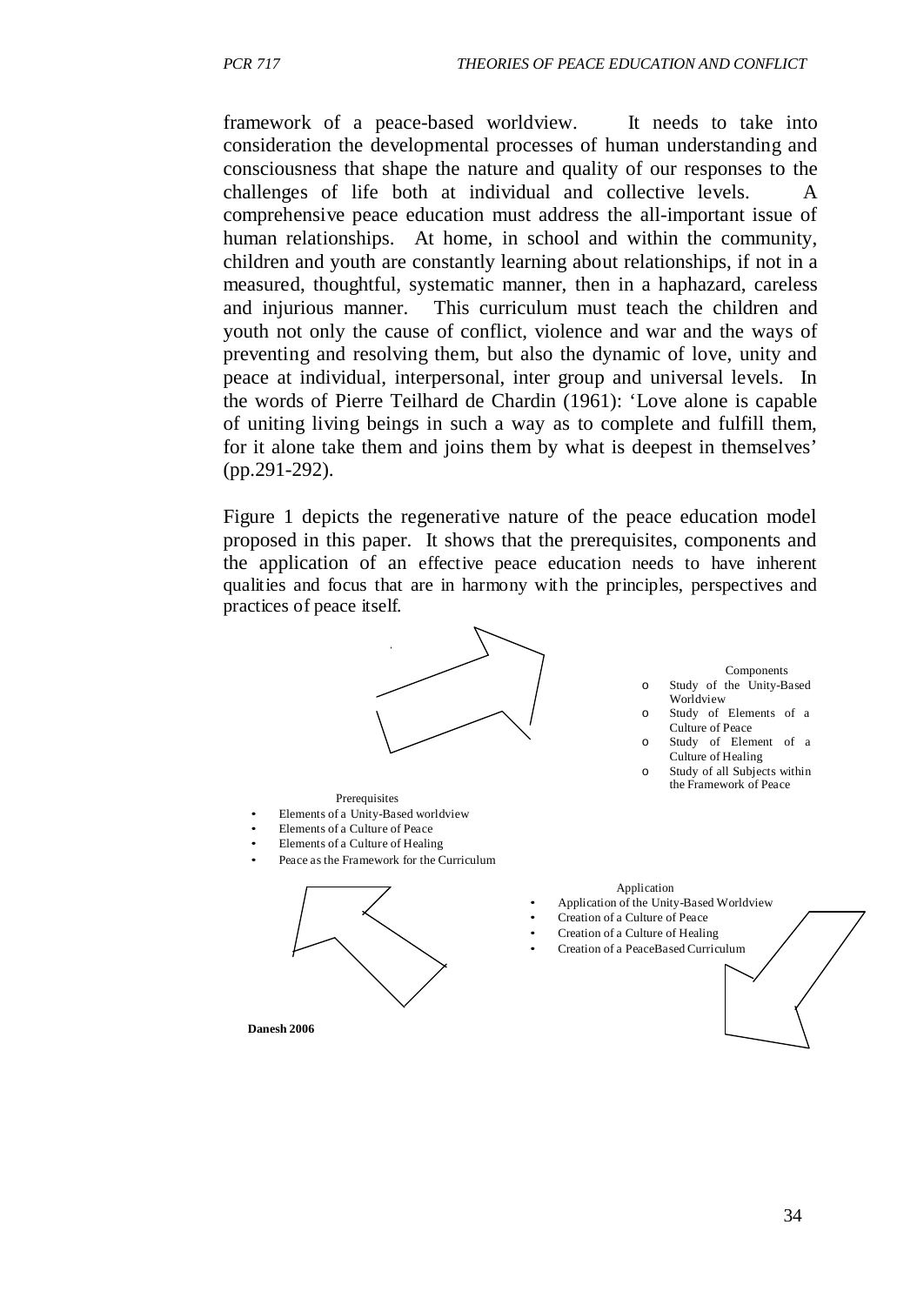#### **5.0 SUMMARY**

This unit war of the opinion that peace education can only take place in a peace –education mitieu or an environment that war imbibe a culture of peace where participants are required to heal their conflict-inflicted injuries in the context of a healing environment.

- An important aspect of theory and practice in peace education is the process of reconciliation through the institution of truth and reconciliation where involved creating conditions in which fear no longer rules and confidence and trust are being built and the involved community moved toward empathy. All these are achieving through meaningful effective and sustained dialogue, complete transparency.

### **6.0 TUTOR-MARKED ASSIGNMENT**

- 1. Components of effective peace education one succeful means at maintaining and achieving harmony at home and the larger society discus.
- 2. How does worldview affect our relationship and interpersonal conflict?

### **7.0 REFERENCES/FURTHER READING**

Danesh H. B. (2006). Towards an Integrative Theory of Peace Education. Journal of Peace Education. 3(1) 55-78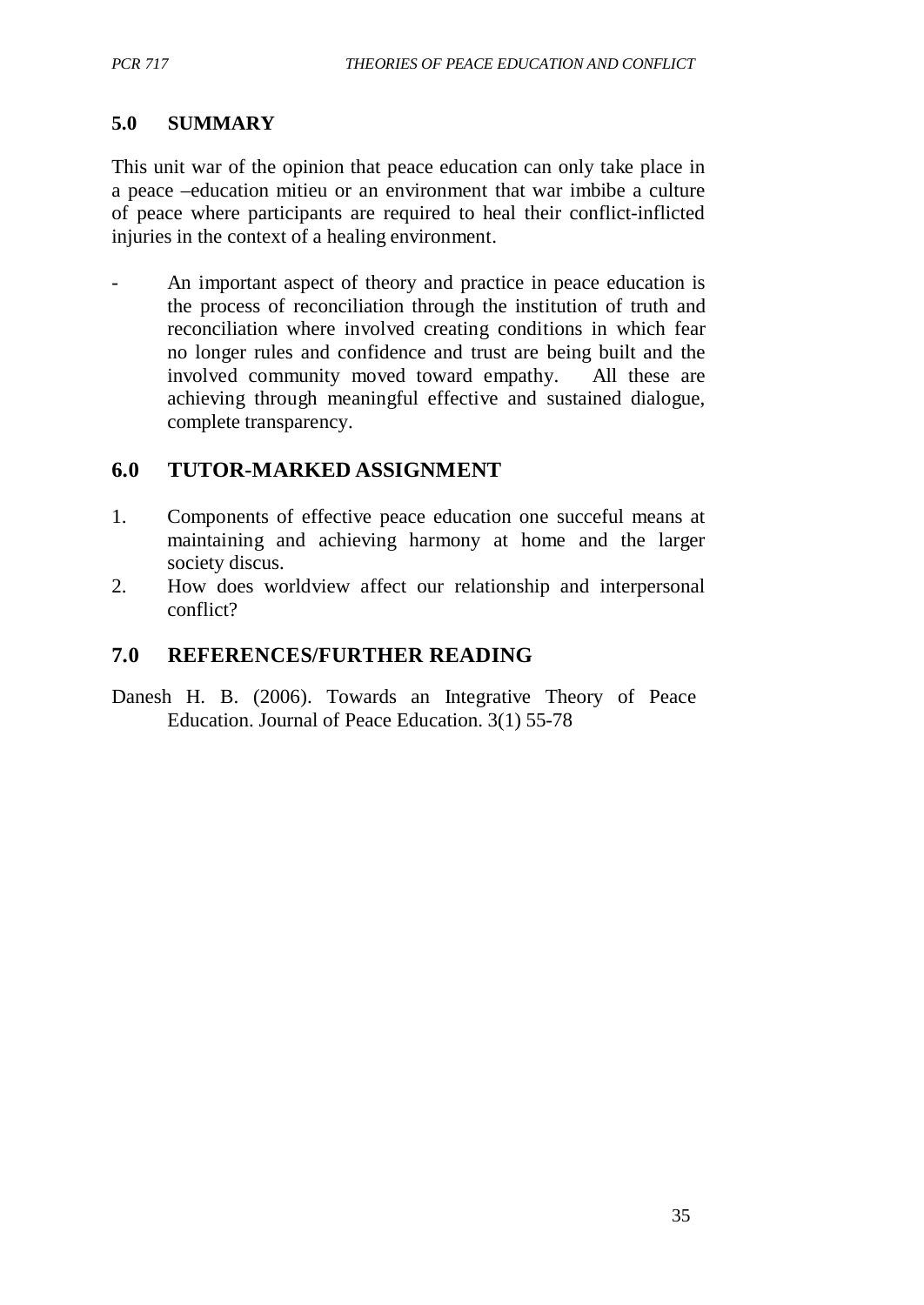# **UNIT 5 EXAMINATION OF THE CONCEPT: PEACE OPERATION**

#### **CONTENTS**

- 1.0 Introduction
- 2.0 Objectives
- 3.0 Main Content
	- 3.1 Definition of Concept: Peace Operation
	- 3.2 Fundamentals of Peace Operation
	- 3.3 Types of Peace Operation
- 4.0 Conclusion
- 5.0 Summary
- 6.0 Tutor-Marked Assignment
- 7.0 References/Further Reading

### **1.0 INTRODUCTION**

The evolution of U.N. peace operation since 1945 is frequently described in terms of generation with each successive generation of operations growing in complexity. Peace operation in this unit will be used to refer to all but the first generation of U.N. peacekeeping operations. Emphasising also the frequent inclusion of peace making, peace building peace enforcement components in most subsequent operations.

#### **2.0 OBJECTIVES**

At the end of this unit, student should be able to:

- technically understand what constitute peace operation.
- explain and define peace operation
- identify some fundamentals of peace operation

## **3.0 MAIN CONTENT**

#### **3.1 Peace Operation**

.

As with other types of military operation the character of peace operation is unique in which an impartial military activities are designed to create a secure environment that will facilitate the efforts of the civilian elements of the mission to create a self sustaining peace.(G 2007:295-327:Wilkinson 2000:63-69 Mac Kinlong, 1996) Most peace operations are reflections of the political, military, economic, social, information and infrastructure characteristics of the environment.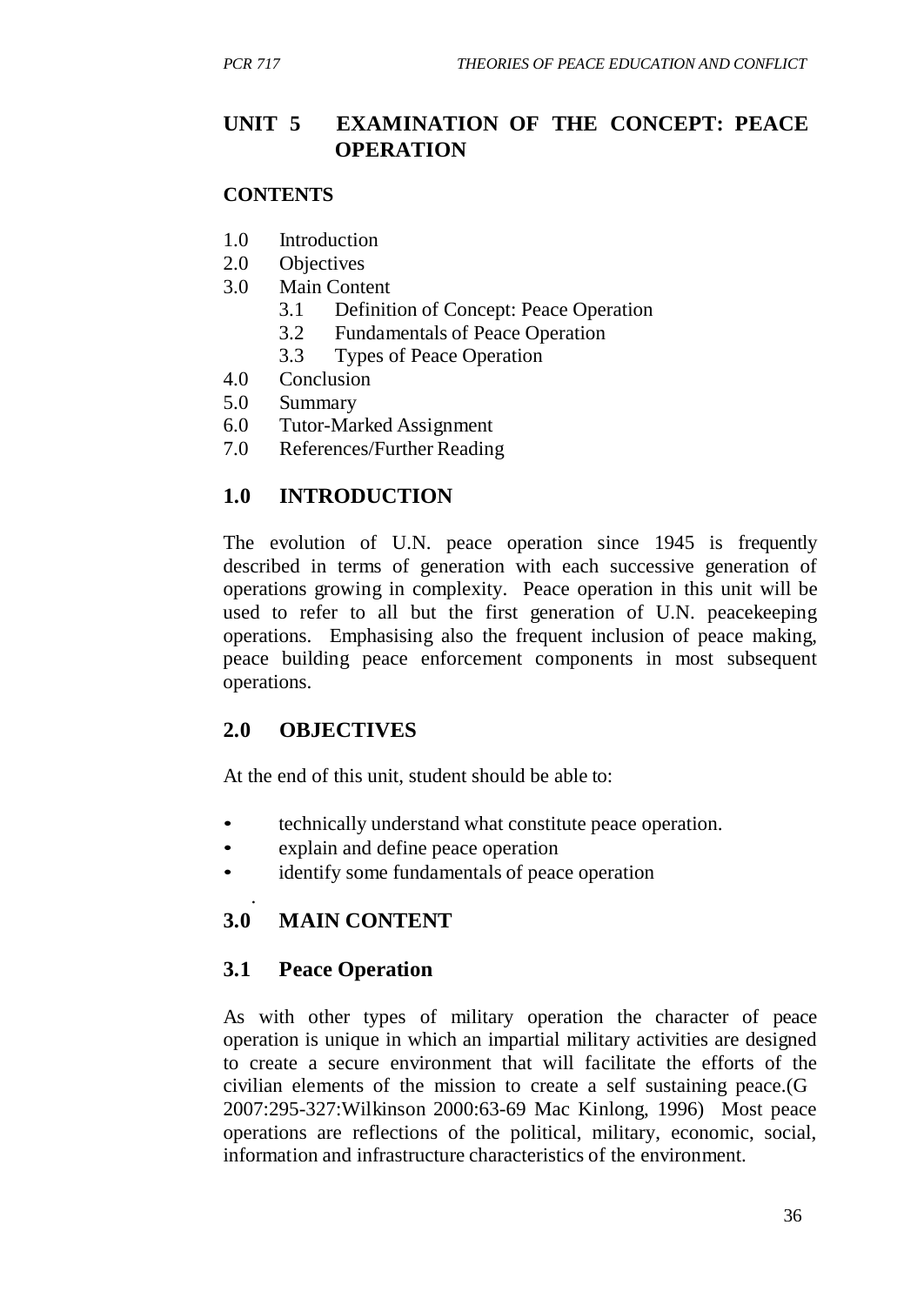Peace operations are crisis response and limited contingency operations, and normally include international efforts and military missions to contain conflict, redress the peace, and shape the environment to support reconciliation and rebuilding and to facilitate the transition to legitimate governance. Peace operation include as have earlier mentioned peace keeping operations, peace building, post conflict actions, peace making processes, conflict prevention, and military peace of enforcement operations. Peace operation may be conducted under the sponsorship of the United Nations. (U.N), another intergovernmental organisation (IGO), within a coalition of agreeing nations, or unilaterally.

# **3.2 Fundamentals of Peace Operation**

**Consent**. In peace operation, the level of consent determines the fundamentals. There may be consent at the strategic level among the party representatives signing an agreement however, renegade or reactionary local groups at the tactical level may disagree with their leaders and remain hostile to peace operation. By its nature, a peace operation force capable of conducting peace enforcement operation must be employed in peace operation when there is no general consent or when there is mentality regarding consent.

**Impartiality:** Impartiality distinguishes peace operation from other operations. Impartiality requires the peace operation force to act on behalf of the peace process and mandate, and not show preference for any faction or group over another. This fundamental applies to the belligerents or parties to the dispute, not to possible spoilers (e.g. terrorists, criminals, or other hostile elements outside the peace process). The peace operation force maintains impartiality by focusing on the current behaviour of the involved parties-employing force (i.e. peace enforcement operation) because of what is being done, not because of who is doing it.

**Transparency:** The peace operation force must make the parties and the populace aware of the operational mandate, mission, intentions and techniques used to ensure compliance. Transparency serves to reinforce legitimacy and impartiality.

**Credibility:** Credibility is essential to ensure mission accomplishment. Credibility reflects the belligerents assessment of the capability of the peace operation to accomplish its mission.

**Freedom of movement:** Freedom of movement equates to maintaining the initiative. As amplified in the mandate, no restrictions are allowed against movement of the peace operation force. Freedom of movement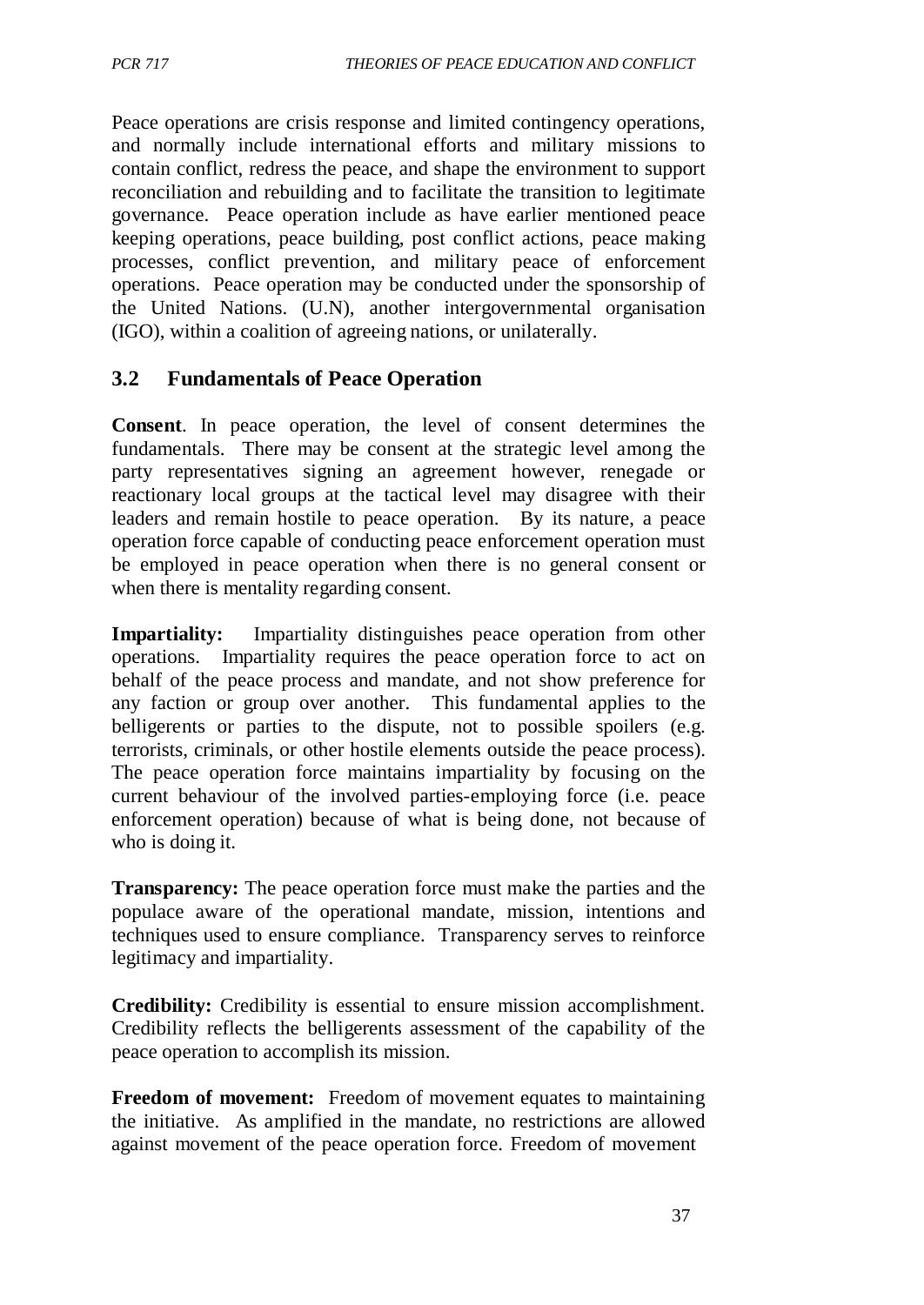for the civilian populations may be a necessary condition to maintain consent and allow the transition to peace to continue.

**Flexibility and Adaptability:** The complex multinational and interagency environment in which the peace operation force operates requires commanders at all levels to place a premium on initiative and flexibility. Commanders and staff must continually analyze their mission in the changing political context, and change tasks, missions and operations as appropriate.

**Civilian – Military Harmonization and Cooperation:** Civilian – Military harmonization and cooperation is a central feature of peace operation that enhances the credibility of the peace operation, promotes consent and legitimacy, and encourages the parties to the conflict to work toward a peaceful settlement, thereby facilitating the transition of civil control.

**Restraint and Minimum Force:** The peace operation force must apply military force prudently, judiciously, and with discipline. A single out could cause significant military and political consequences. Restraint requires the careful and discipline balancing of the need for security, achievement of military objectives and attainment of the end state.

**Objective/End State.** Direct every Peace operation towards clearly defined, decisive, and achievable objectives and the desired end state. The peace force commander should translate the strategic guidance into appropriate objectives through vigorous and continuous mission analyses.

Perseverance Nations involved in Peace operation must prepare for the measured protracted employment of the joint force and its capabilities in support of the peace operation mandate and directive. Some peace operation may require years to achieve desired results.

**Unity of Effort:** Unity of efforts emphasizes the need for ensuring that all means are directed to a common purpose. In peace operation, achieving unity of effort is often complicated by a variety of international, foreign, and domestic military and nonmilitary participants, the lack of definitive command arrangements, and varying views of the objective.

Legitimacy: In peace operation, legitimacy is perceived by interested audiences as the legality. Morality, or fairness of a set of actions. Such audiences may include foreign nations, civil populations in the operational area, and the participating forces. If a peace operation is perceived as legitimate by both the citizens of the nations contributing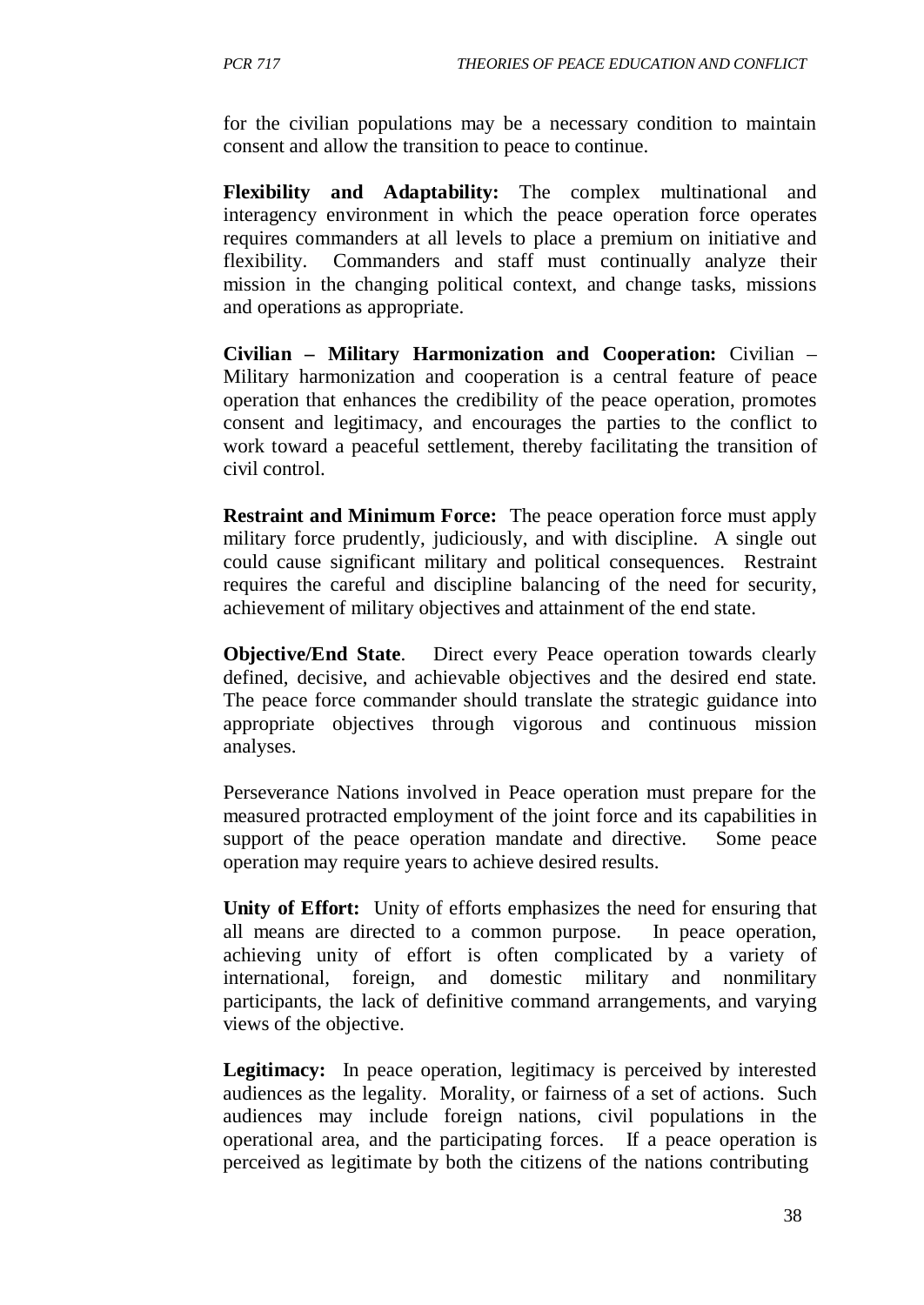the forces and the citizens of the country being entered, the peace operation will have a better chance of long-term success.

**Security:** The peace operation force may be given specific responsibilities for the protection of civilian components of the operation. If security of resources and mission capability is compromised, this can affect the ultimate success of peace operation. Mutual Respect and Cultural Awareness. Developing mutual respect, rapport, and cultural awareness among multinational partners takes time, patience, and the concerted efforts of leaders at all levels of the command in the peace process.

**Current and Sufficient Intelligence.** The intelligence requirements in support of peace operation are similar in nature, but may be much larger (by volume), to those required during major operations. Intelligence provides assessments that help the joint force commander (JFC) decide which forces to deploy: when how, and where to deploy them; and how to employ them in a manner that accomplishes the mission.

# **3.3 Types of Peace Operation**

Peace operation or crisis response and limited contingency operations conducted with combination of military and nonmilitary organizations includes five types:

#### **Peacekeeping Operations**

Peacekeeping operation consists of military operations undertaken with the consent of all major parties to a dispute, and are designed to monitor and facilitate implementation of an agreement to support diplomatic efforts to reach a long-term political settlement. Before peace keeping operation begins, a creditable truce or cease fire must be in effect and the parties to the dispute must consent to the operation. Peacekeeping operation takes place following diplomatic negotiation and agreement among the parties to a dispute, the sponsoring organization, and the potential troop-contributing nations.

#### **Peace Enforcement Operations**

Peace enforcement operations are generally coercive in nature and rely on the threat of or use of force: however, peace enforcement operation may also be co-optive in nature relying on the development of working relationships with locals. Peace enforcement operation may include the enforcement of sanctions and exclusion of zones, protection of personnel conducting foreign humanitarian assistance missions, restoration of order, and forcible separation of belligerent parties or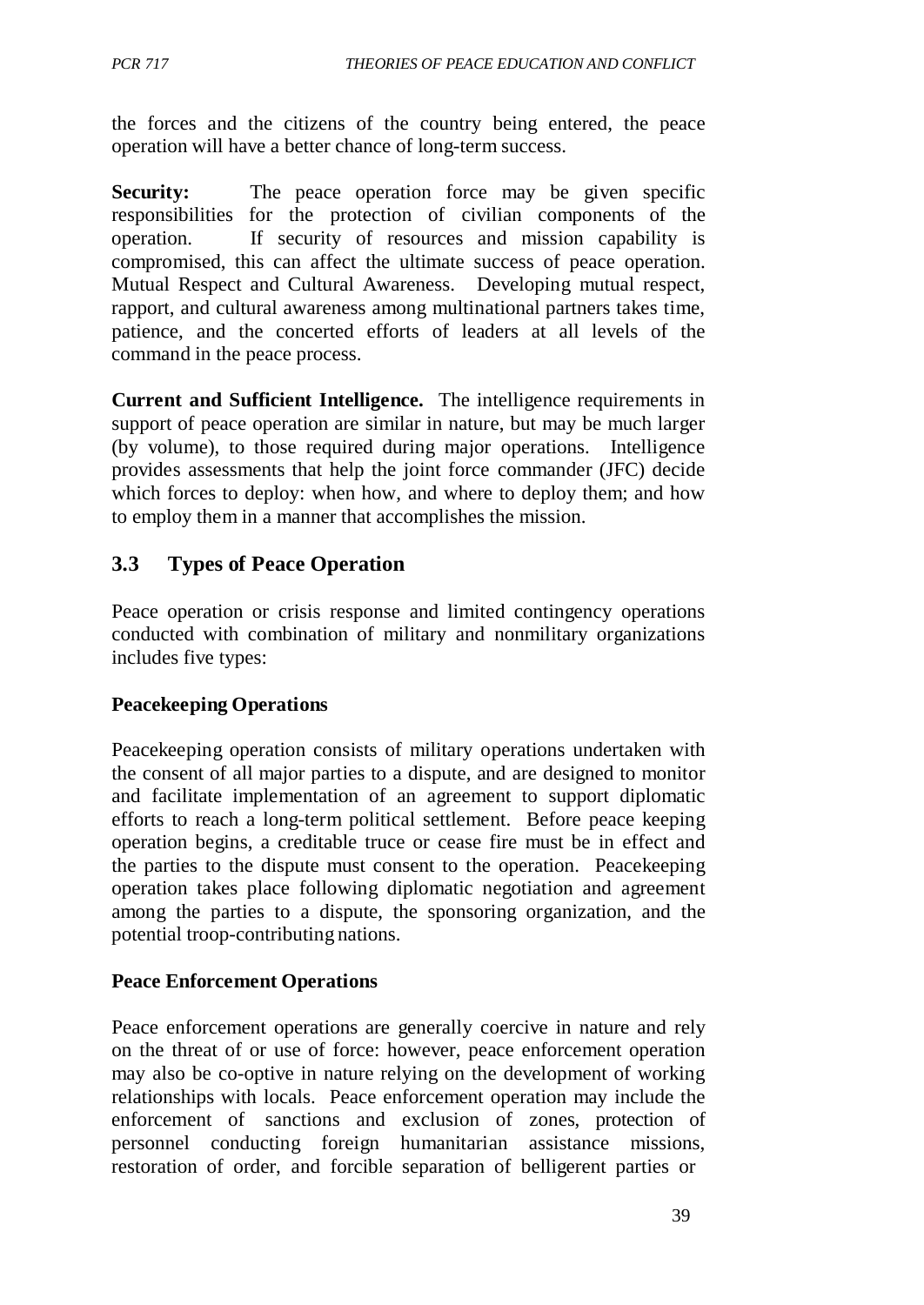parties to a dispute. However the impartiality with which the peace operation force treats all parties and the nature of its objectives separates peace enforcement from other major combat operations.

### **Peace Building**

Peace building covers post-conflict nations, predominantly Diplomatic, economic, legal, and security related that support political, social, and military measures aimed at strengthening political settlements and legitimate governance and rebuilding governmental infrastructure and institutions. Peace building begins while peace enforcement or peace keeping operation is underway and may continue for years.

### **Peace making**

Peacemaking is a diplomatic process aimed at establishing a cease five or an otherwise peaceful settlement of a conflict. Peacemaking is the least understood term. It is misunderstood primarily because it is not military-led. Military support to peacemaking include provision of military expertise to the peacemaking process, military-to-military relations, security assistance, peacetime deployments or other activities that influence the disputing parties to seek a diplomatic settlement.

### **Conflict Prevention**

The last on the activities of peace operation is conflict prevention which consists diplomatic and other actions taken in advance of a predictable crisis to prevent or limit violence, deter parties, and reach an agreement short of conflict. Military activities in this situation are tailored to meet the political and situational demands, but will generally fall within the following categories; early warning, surveillance, training and security section reform preventive deployment, and sanctions and embargoes.

## **4.0 CONCLUSION**

Peace support operations describe a range of activities including, conflict prevention, peacemaking peacekeeping, humanitarian end, peace enforcement and peace building. The distinction between these categories is often not clear.

Conflict prevention ranges from diplomatic initiatives to the preventive deployment of troops. Peacemaking includes the range of diplomatic actions aimed at establishing a peaceful settlement once conflict is in progress or has resumed.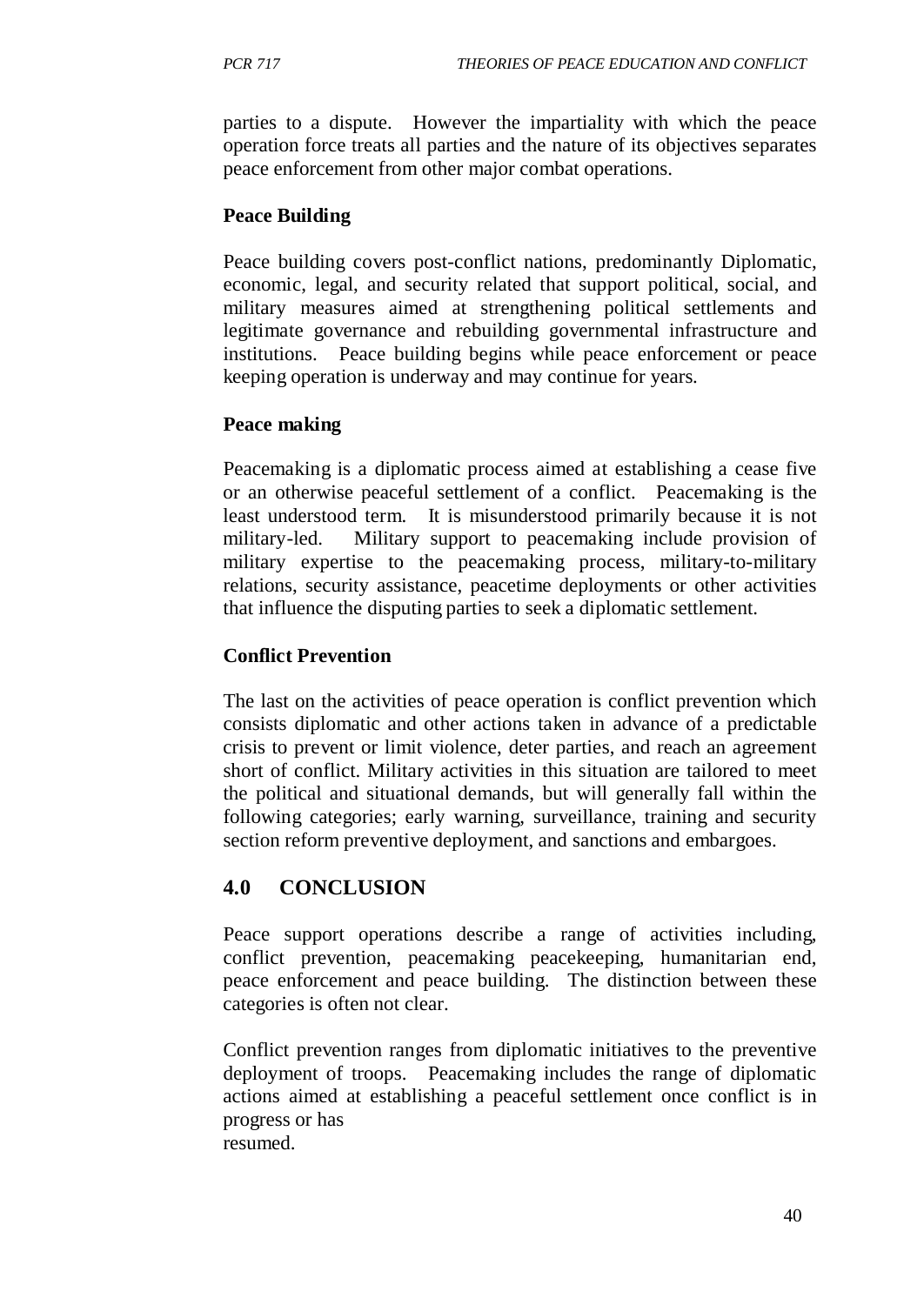# **5.0 SUMMARY**

The employment of peace support operations as a concept covering a wide field

or spectrum has covered in this unit has shown that: Peacekeeping has become more complex and it involves wide range of tasks, including protecting territory, people and aid operations, dishonoring belligerents, policy demilitarized sites and monitoring demobilization and running elections.

# **6.0 TUTOR-MARKED ASSIGNMENT**

- 1. What are peace support operations and how relevant are they to conflict resolution?
- 2. Define the following terms; peacekeeping, peace building, peace enforcement.

# **7.0 REFERENCES/FURTHER READING**

- Miller, Christopher A. (2004). A. Glossary of Terms and Concepts and Conflict Prevention Terms, Forum on Early Warning and Early Response.
- Zartman and J.L. Rasmussen (eds.), Peacemaking in International Conflicts, methods and Techniques., Washington DC: US Institute of Peace press
- Opoola, Murtala(1995). Proceedings from National seminar on the appraisal of the social and Moral image of the Nigeria Society jointly organizes by Kaduna State Government, Nigeria Television Authority and the New Nigerian Newspapers ltd. Isa. L.J. (Ed.) Kaduna: Baraka Press Ltd
- Boutros –Ghali, B(1992). An Agenda for Peace. New York: United **Nations**
- James, Alan (1990), Peacekeeping in International Politics. London: Macmillan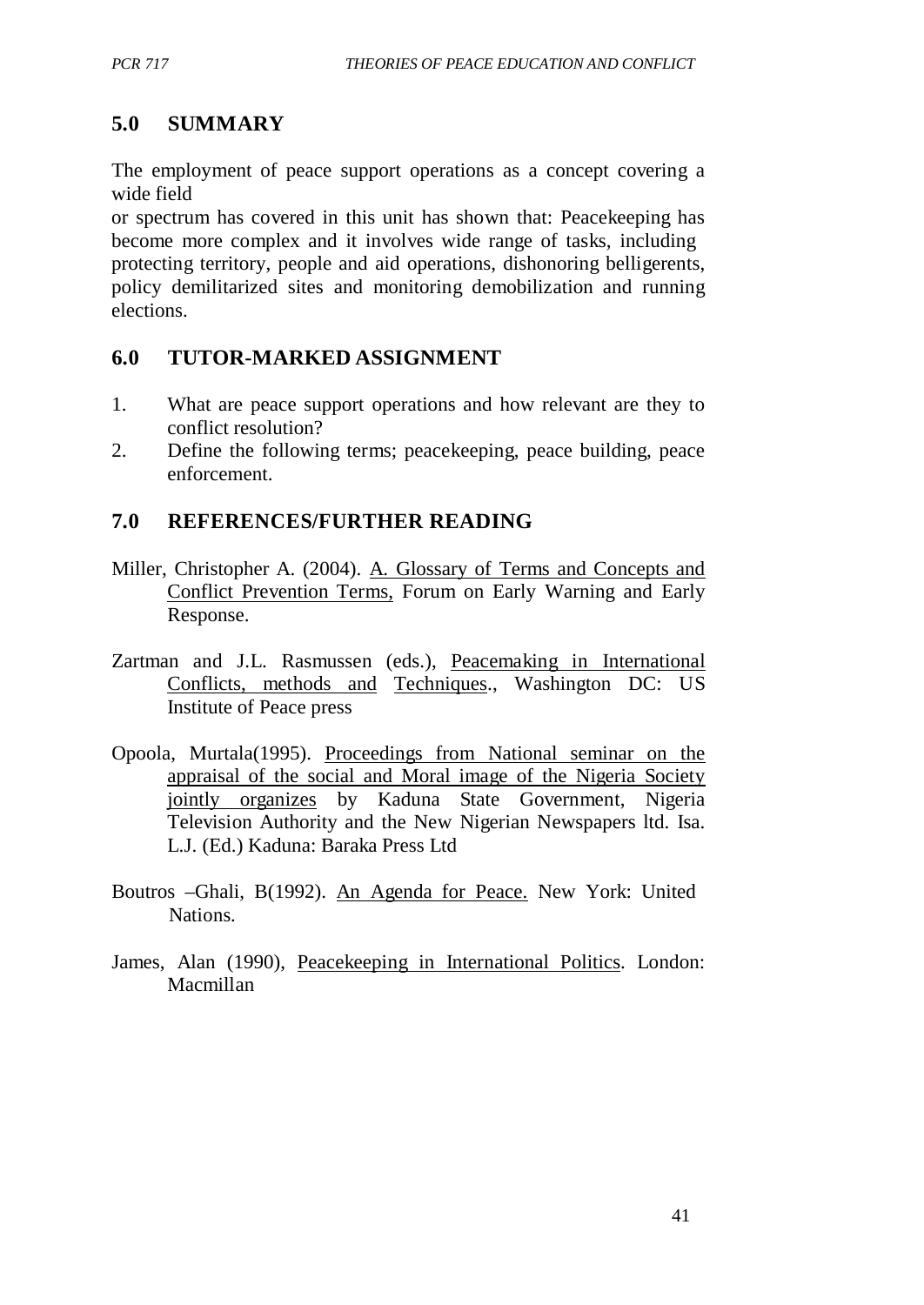# **MODULE 2**

| Unit 1 | Peacekeeping and Peacemaking                          |
|--------|-------------------------------------------------------|
|        |                                                       |
| Unit 2 | Peace Enforcement and Peace Building                  |
| Unit 3 | The Visions, Paradigms and Conceptual Frameworks of   |
|        | Peace Education                                       |
| Unit 4 | Educational Movement for Peace at all Levels, Holism, |
|        | Dialogue and Value Formation                          |
| Unit 5 | <b>Critical Empowerment or Conscientisation</b>       |
|        |                                                       |

# **UNIT 1 PEACEKEEPING AND PEACEMAKING**

### **CONTENTS**

- 1.0 Introduction
- 2.0 Objectives
- 3.0 Main Content
	- 3.1 Conceptualisation of Peacekeeping
	- 3.2 History of Nigeria's Involvement in Peacekeeping
	- 3.3 Peacemaking
	- 3.4 Mediation
	- 3.5 Negotiation.
- 4.0 Conclusion
- 5.0 Summary
- 6.0 Tutor-Marked Assignment
- 7.0 References/Further Reading

# **1.0 INTRODUCTION**

Handling of conflicts can not always be through civil means there are times when armed intervention becomes germane and necessary. In such cases, the intervention takes the form of military involvement largely comprising a combination of men and resources by the involved parties. This is why the term peacekeeping has emerged. It is not a new concept in international conflict management but it gained new currency due to the changes in the pattern of conflicts since the end of cold-war that has seen an increase in spate of intra-state conflict particularly in Africa.

Peacekeeping has however, assumed a topical attention in discourse about conflict management and resolution.

This unit and subsequent one will expose you to peacekeeping, peacemaking, peace enforcement and peace building, this may not be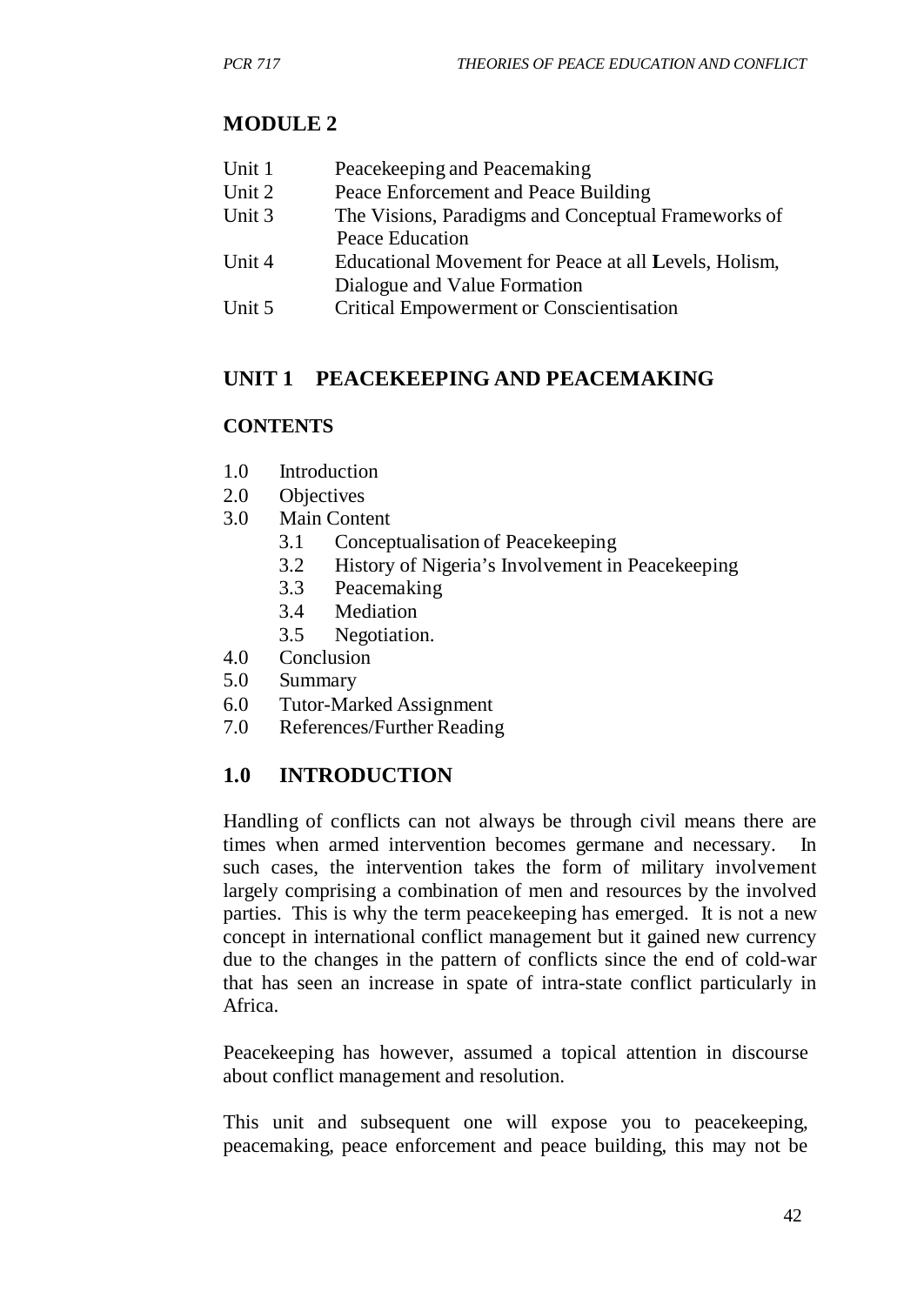with a view to examine their efficacy but to present these concepts as forms of conflict handling style in peace theory and practice.

# **2.0 OBJECTIVES**

At the end of this unit you should be able to:

- Understand and state what peacekeeping entails
- Explain the origin of peacekeeping
- Explain peacemaking and it attributes

## **3.0 MAIN CONTENT**

### **3.1 Conceptualisation of Peacekeeping**

Peacekeeping is an idea initiated and developed by the U.N, which defies a straight-jacket definition, this is because even the UN itself has no fixed definition of the concept as no definition of it is in the UN charter. Galodima reveals that the Dog flammar old, the late Secretary-General of the UN described it as located in the ''Chapter six and a half of the charter situating it between orthodox methods of resolving disputes peacefully, such mediation and fact-finding (Chapter VI) and more forceful action like embargoes and military intervention (ChapterVII).

In practice, peacekeeping entails the positioning of neutral, lightly armed troops as an interposition force after ceasefire to separate belligerents and ensure an atmosphere conducive for conflict resolution with the consent of the parties held as a fundamental condition. The international Academy of peace tries to give clarity to the concept by describing it as ''prevention, containment, moderation, and termination of hostilities through the medium of peaceful third party intervention, organized and directed internationally, using multi-national forces of soldiers, police and civilians to restore and maintain peace''s(Diew 1994: 5 Quoted in Galadion 2006)

However, since 1948 peacekeeping has been dynamic in description and use based on application and prevailing world orders. In contemporary times, it has been divided into three generational categories. These are first, second and third generation peacekeeping operations. This conception to a large extent determines the application of the concept of peacekeeping. According to Galadima (2006) the first generation or ''classic peacekeeping operation entailed the past interposition of peacekeeping force after obtaining the consent of the parties concerned. These were characteristic of the cold War era and were premised on the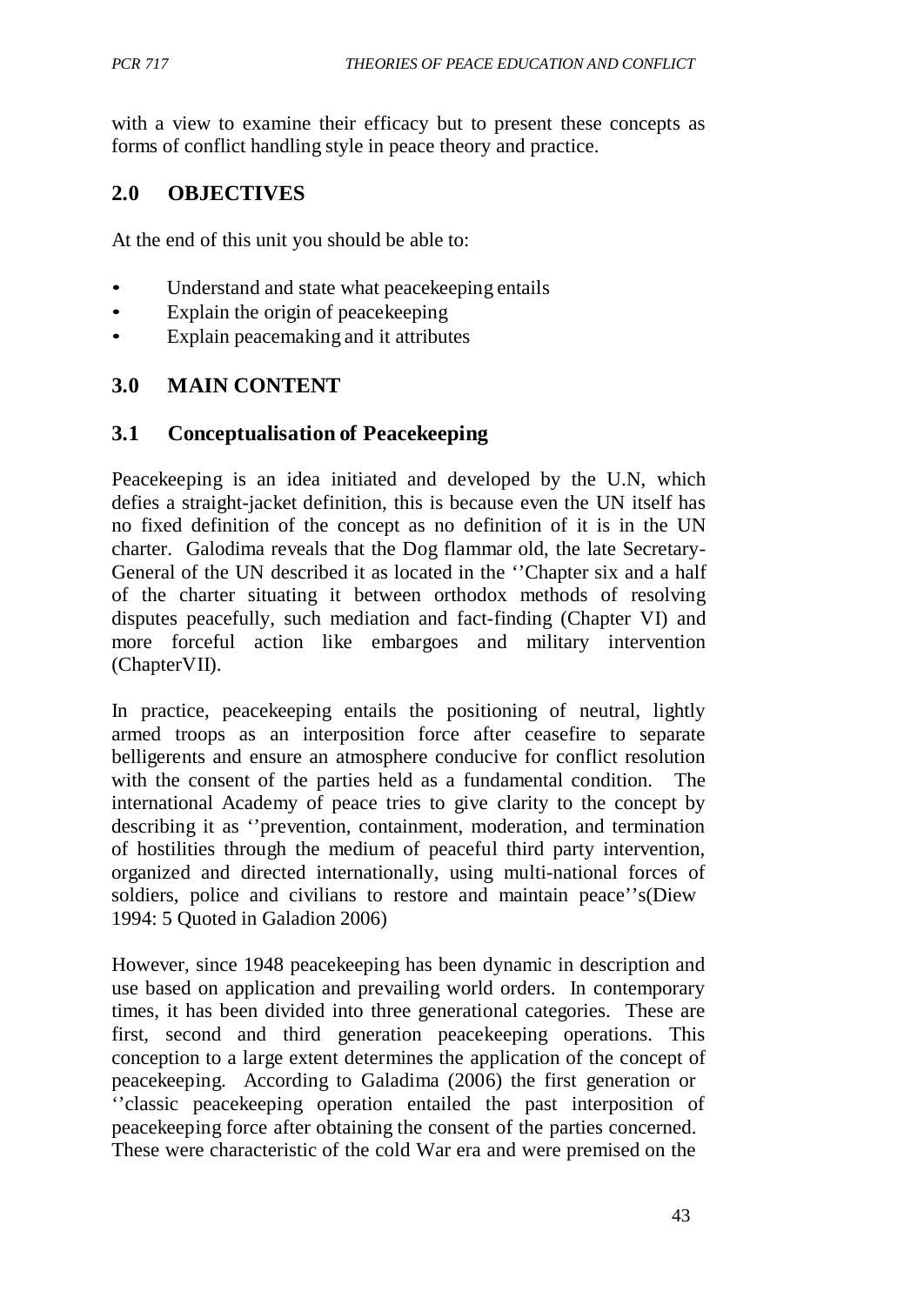principles of consent, impartiality and use of limited force and only in self defence that were the core orthodox principles of UN.

The second generation operations entailed the implementation of complex, multi-dimensional peace agreements. The UN Transition Assistance Group (UNTAG) in Namibia, the UN observer mission in EL-Salvador (UNUSAL) and the UN Transitional Authority in Cambodia (UNTAC) were all done under this arrangement. These were carried out by peacekeepers as part of negotiated political solutions and the responsibilities included non-military tasks disarmament demobilization and reintegration of erstwhile combatants, resettlement of refuges, police training and supervision, election monitoring and other activities that touch on transition (Galadima, 2006). This new mode of peace keeping was given rent poultry because of the activities of the second generation of peacekeepers shared operational similarities with the concept of peace building.

The third generation of peacekeeping operations have been primarily peace-enforcement operations done based on the auspices of Chapter VII of the UN Chapter not necessary with the consent of the parties and often in intra-state conflicts as done in Somalia and Bosmia (Galadima 2006). By intervening in internal affairs of a country without consent, the traditional concept of sovereighty was challenged although in the two cases cited, the security Council invoked Chapter vii to give legality to the action. The seemingly disastrous outing at Bosnia and Somalia led to a reduction in the contributions of the five permanent members of the UN in men and resources. However, with the coming of the three generations of peacekeeping, there has been paradigm shift in whole gamut of peace support operations.

Despite the authorizing instrument for the establishment of a peacekeeping mission, the approach to peacekeeping represents or different formulation of the United Nations role in the field of peace and security from those envisaged in Chapter VI and VII of the Chapter. In other words, it has added a new dimension to the traditional diplomatic instruments of negotiation, conciliation, and mediation. The peacekeeping approach has as its base ''series of assumptions bearing on distinctive conception of the nature of war' as in the policy of containment the introduction of UN forces into trouble spots helps to stabilize and prevent an explodinsg military situation until the atmosphere of a more durable settlement is established. As a confidence building mechanism, peacekeeping activities (or to used Dag Hummarskjold's categorization, 'Preventive diplomacy'') aim at removing all forms of mistrust mitigating tension as well as open the way for/to further explore possibilities of security cooperation between belligerent states.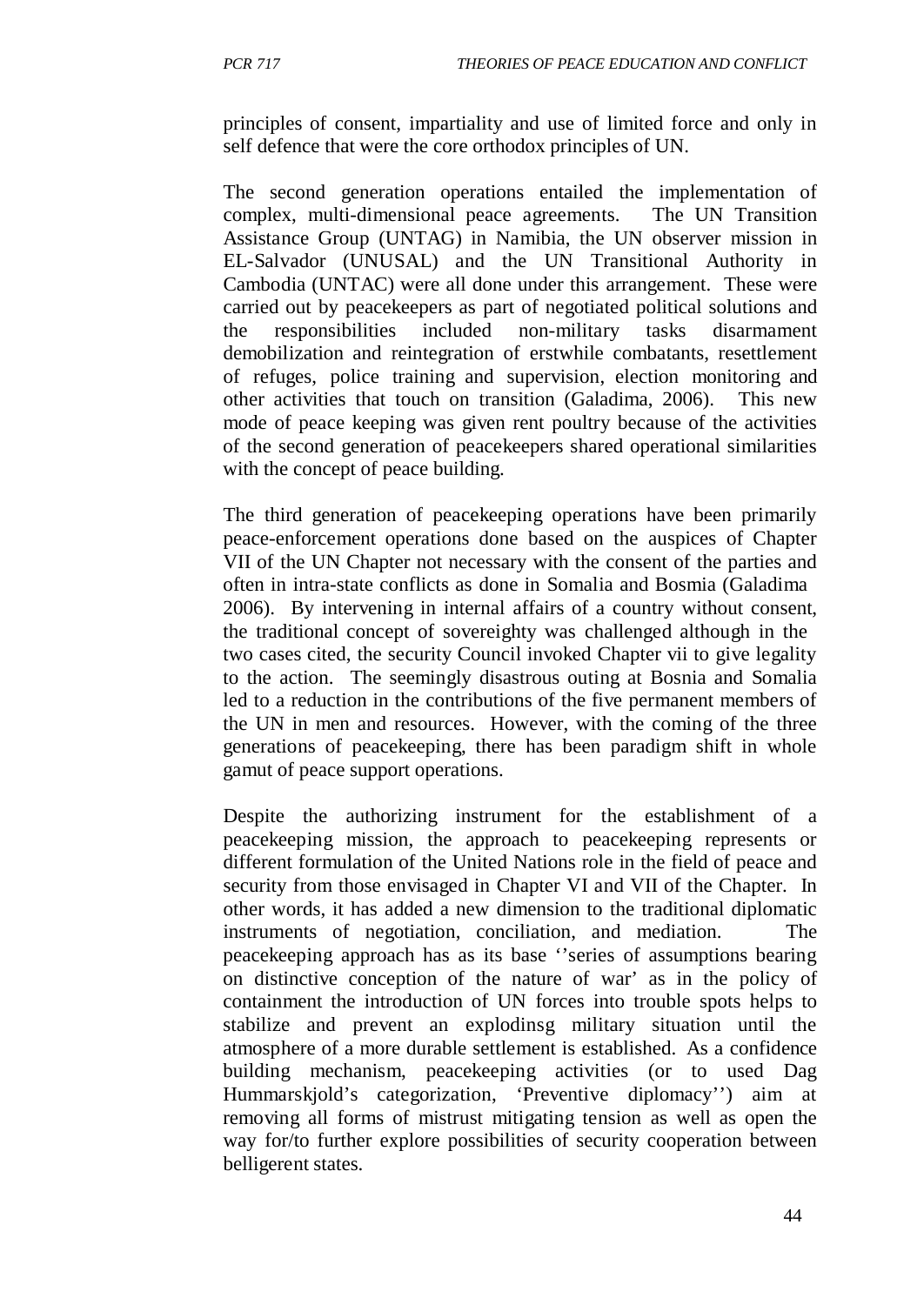Building on this categorization, Johan Holst identifies eight roles of peacekeeping. These are:

| Prevention      | of future conflicts or eruption of cold conflicts: |
|-----------------|----------------------------------------------------|
| Interposition - | by separating contestants and providing buffers    |
| Restoration -   | of a deteriorated situation                        |
| Preservation -  | of a tenuous and threatened peace                  |
| Facilitation    | of political resolution                            |
| Protection      | of law and order, public safety and services       |
| Enforcement -   | of the consensus of the security Council           |
| Punishment -    | of violations of agreements or security Council    |
|                 | Resolution/Decisions.                              |

We will adopt for se ere the definition of peacekeeping as a conflict control mechanism whose principal aims are to difuse tension and to contain international disputes or conflict, or to stop them from escalating into armed confrontation. It is only when such a stabilized atmosphere is provided by a peacekeeping Mission that negotiations through governmental, political and diplomatic machineries can be employed. It is worthy of note that peacekeeping, by the troops, and peacemaking by politicians and diplomats, are complementary. UNIMOG, for instance was able to provide a stable, peaceful environment between Iran and Iraq which facilitated the proximity talks between the Iranian and Iraq; foreign Ministers under the UN auspices. Similarly, UNEF 2 was able to stabilize the Sinai situation and to provide peaceful environment, conducive to the effective implementation of the Camp David Accord and eventual Peace Treaty between Egypt and Israel in 1979. The complimentary nature of the two instruments must be noted as important (i.e. (Peacekeeping & peacemaking) to the extent that peacekeeping mission cannot resolve any conflict by itself. We see, therefore, in peacekeeping a technique that expands the possibilities for both the prevention of conflict and the making of peace.

From the above, it can be inferred that peacekeeping ordinarily should have a positive effect on conflict and aid the transformation of conflicts. It is however, not always the case as peacekeeping gets hindered by some hurdles which sometimes prove insurmountable. This has led to failure of some peacekeeping operations. Most of these problems are political, organizational, constitutional and economic (Gbemisola 2008, Isumonah, 2006). These problems impinge negatively though remotely on conflict transformation.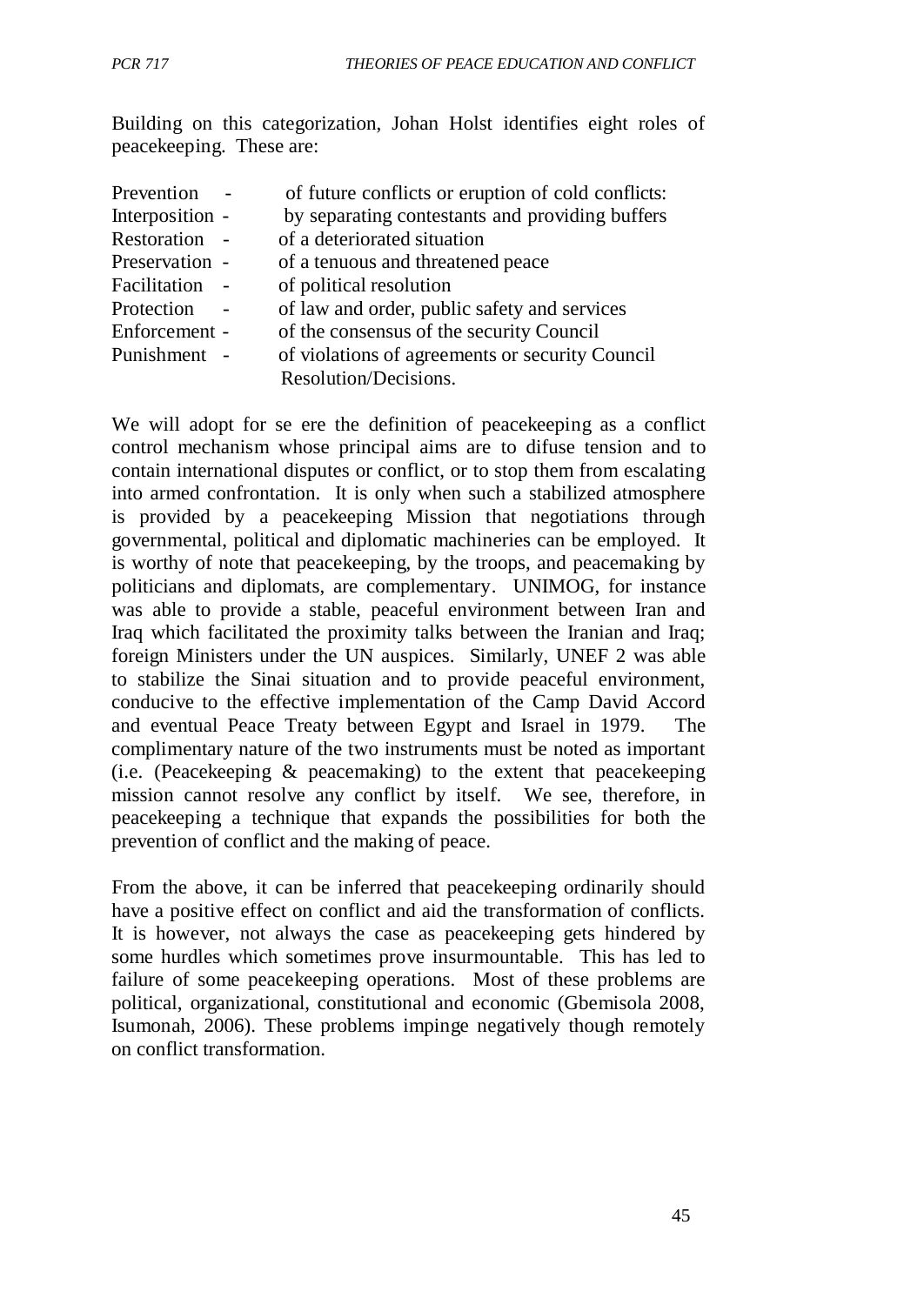# **3.2 History of Nigeria Involvement in Peacekeeping**

Nigeria has an enviable record of assisting in conflict resolution wherever it exists. Nigeria has undertaken peacekeeping assignments both under a multi-lateral umbrella of the United Nations and also under a unilateral decision where it thought it wise to do. For instance, after Nigeria gained Independence in 1960, it sent a battalion under the command of the late Head of State Major General J.T. Aguiyi Ironsi, to Congo to help in quelling the crisis in that country. United Nations records indicated that the Ironsi led peacekeepers performed creditably and the Kantangees uprising was suppressed. Even before independence, Nigeria troops along with those of Ghana, Sierra Leone and the Gambia, participated as member of the West Africa Frontier Force in what was known as Burma Campaign with the Allied Forces.

Nigeria is ranked among contributors to UN peacekeeping effort in Chad, Somalia, Rwanda and Burundi – Nigeria's policemen have also not been left out in the peacekeeping operation. In Rwanda, they mere specifically requested to train and establish the Rwanda police Force to help investigate war criminals. They had also participated in elections in Namibia and Yugoslavian. It is a credit that Nigeria's General Rufus Kupolati the Chief of Staff of the United Nations Troops Supervision Organization (UNTSO) established in 1948, the oldest peace-keeping mission of the United Nations.

Nigeria's initiative in the pacification and enforcement of peace in Liberia remains one of the bold moves undertaken yet in peacekeeping effort. Liberia, a country on the West African sub region had been engulfed in a bitter fratricidal war; Mr. Charles Taylor had compiled together a rag-tag guerilla army which overran Monrovia, Liberia's Capital. The bitter civil war that ensured led to the murder of Samuel Doe, but troops loyal to him refused to be vanquished. As the war raged, it created scores of refugees as inhabitants of Monrovia became target for the perpetrators of the war the chaotic situation in Liberia needed some intervention. The United Nation already engaged in many parts of the world did not have the monetary where withal to embark on a new peacekeeping role. Even the United States that should have undertaken the burden because of the historical and cultural ties with Liberia was reluctant to take up the assignment.

Nigeria's initiative in the peacekeeping in Liberian marks new Foreign policy thrust. Nigeria in the near fifth decades of her existence has made Africa the center peace of her foreign policy, contributing both material and human resources to assist other African countries.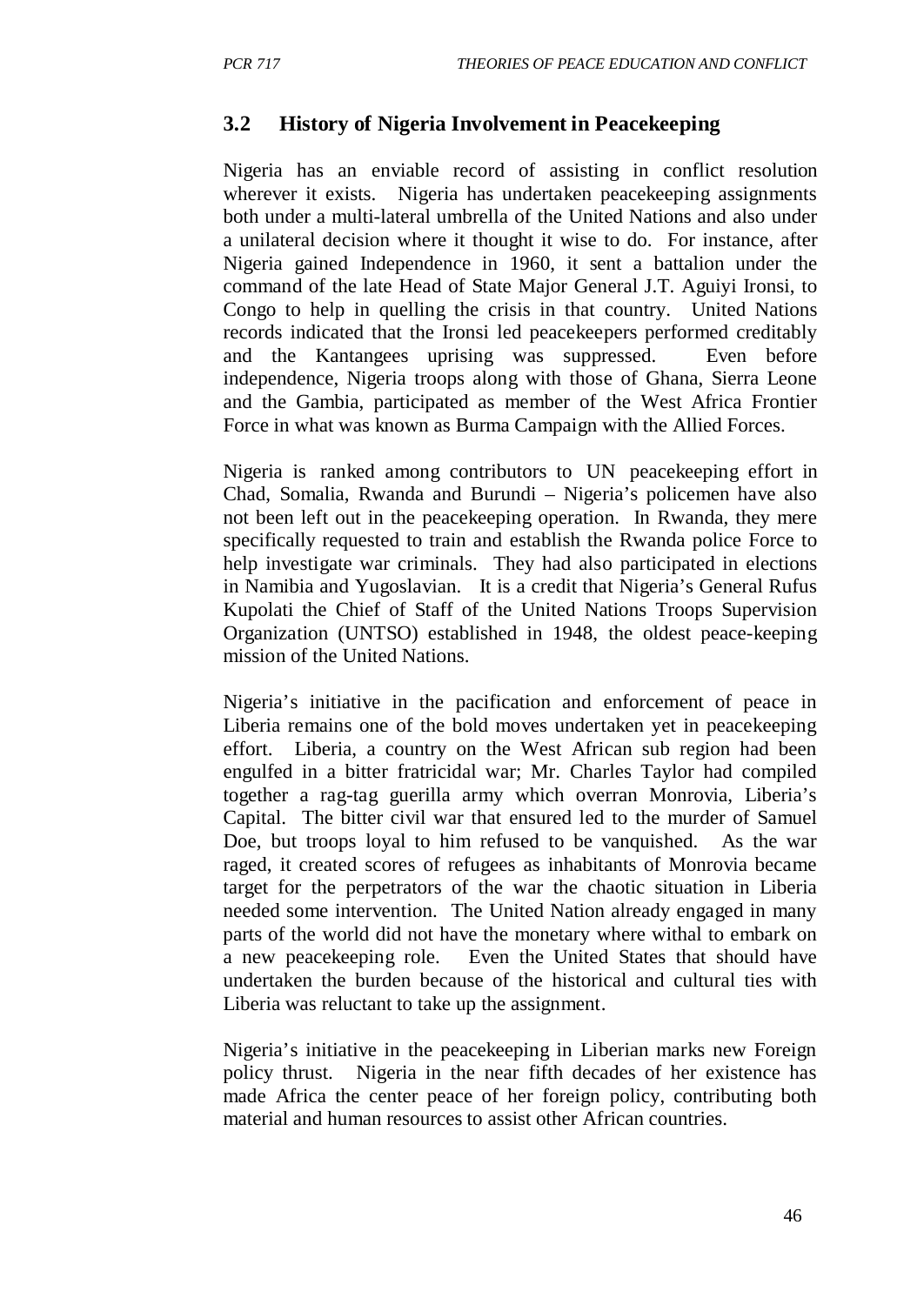# **3.3 Peacemaking**

Peacemaking includes the range of diplomatic actions aimed at establishing a peaceful settlement once conflict is in progress or has resumed. According to (MPSO 2007) the word peacemaking was first used during the Namibia and Central American operation of 1987-1990.

Peacemaking could also be referred to as a diplomatic initiative at bringing to an end any violent attitude that may be dominating the conflict relationship between parties. This is with the view of making the parties in conflict to see reasons on why they should seek for diplomatic means and nonviolent dialogue in the resolution of their conflict resulting ultimately into signing of an agreement for peace. An instance of peacemaking process was the Camp David Accords on Setember17, 1978, which was facilitated by former American President, Jimmy Carter. The Accord was a conflict transformation effort by Mr. Jimmy Carter to commit Mr. Menachem Begin the then Prime Minister of Israel and Mr. Anwar Sadat, the then Egyptian President to the path of enduring peace.

# **3.4 Mediation**

Mediation is a process in which an intervener helps parties to change their position so they can reach agreement. In more elaborated form, mediation is the ''art of changing people's position with the explicit aim of acceptance of a package put together by both sides with the mediator as listener, the suggest or, the formulator of final agreement to which both sides have contributed. The mediator confers with each party before the first meeting, gains the confidence of each party, and learns about the nature of the dispute. The mediator is in change of the arrangements for the meeting and controls the process of negotiation between the parties. The mediator is not just a ''note-taker'' rather, he or she is active in the process, constantly persuading the parties toward agreement of course, sometimes one party is facilitated or listened to, then the other, and the mediator has to be a good listener at all times.(Keither 1983). The mediator is really working for the relationship-trying to bring the parties into accord, saring face for all sides so they can move toward agreement (Prnitt and Johnson 1970).

The process of mediation assumes that conflict is inevitable and resolvable and that parties can be moved to agreement. It further assumes a conflicted relationship has enough common interests for bringing about an agreement and that the parties are ultimately responsible for settling their conflict. It assumed that agreements between parties will be move responsive to their needs than will a settlement imposed by a third party.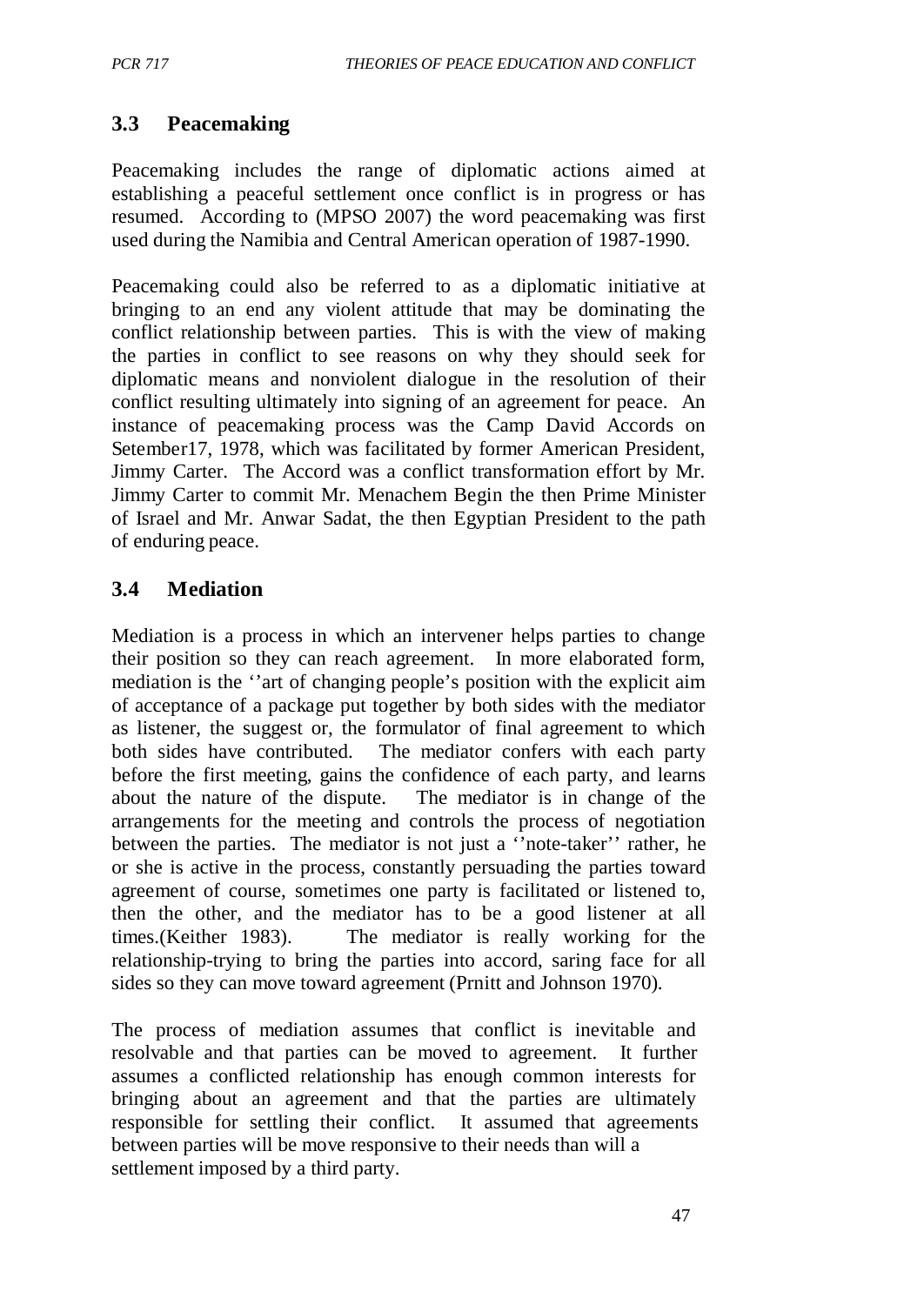Mediation has been employed by the UN from the Arab-Israeli war of 1947 to the conflict in former Yugoslavia from 1991 till 1995. It is therefore the prerogative power of the security Council which it exercises through appropriate United Nations organs especially through the Office of the Secretary-General of the Organisation who on his part delegates the power to an under-secretary, who also might appoint with the approval of the Secretary – General, an eminent person or group of persons to assist him in resolving the conflict at hand.

### **3.5 Negotiation**

Negotiation is a means for regularizing conflict processes so that agreements can be reached between the conflicting parties. We have all heard of contract negotiations between labor and management, collective bargaining for employees in the public sector, and international negotiations over troop withdrawals and related issues-Negotiation occurs in any conflict arena: it is the process of parties interacting to arrive at the settlement of some issue. Rubin and Brown (1975) stated technically ''negotiation is a process by which a joint decision is made by two or more parties''

The negotiation process serves to regulate an exchange between the conflict parties. If you agree to negotiate, you are signaling a desire to work with the other party, though the process itself may involve intensive work, extensive maneuvering, and many trips to the bargaining ''table'' But the conflict parties, by agreeing to negotiate are placing limits on their conflict relationship they open themselves up for an exchange with the other. Whereas coercion in a conflict is characterized by two negative interests connected by a threat bargaining is ''characterized by two positive interests connected by a threat, ''bargaining is characterized by two positive interests connected by a promise'' (Rummel 1976) The promise is to continue working to reach accommodation and agreement on the issues.

## **4.0 CONCLUSION**

Peacekeeping, peacemaking and their attributes has assumed some forms of regional and international response to conflict and forms of conflict handling styles. They are indirectly linked to conflict transformation if seen through the prison of third generation which implies offering assistance to post –conflict states towards democratization. This also falls within the while gamut of conflict transformation. Hence they are intricately linked to the transformation of conflict.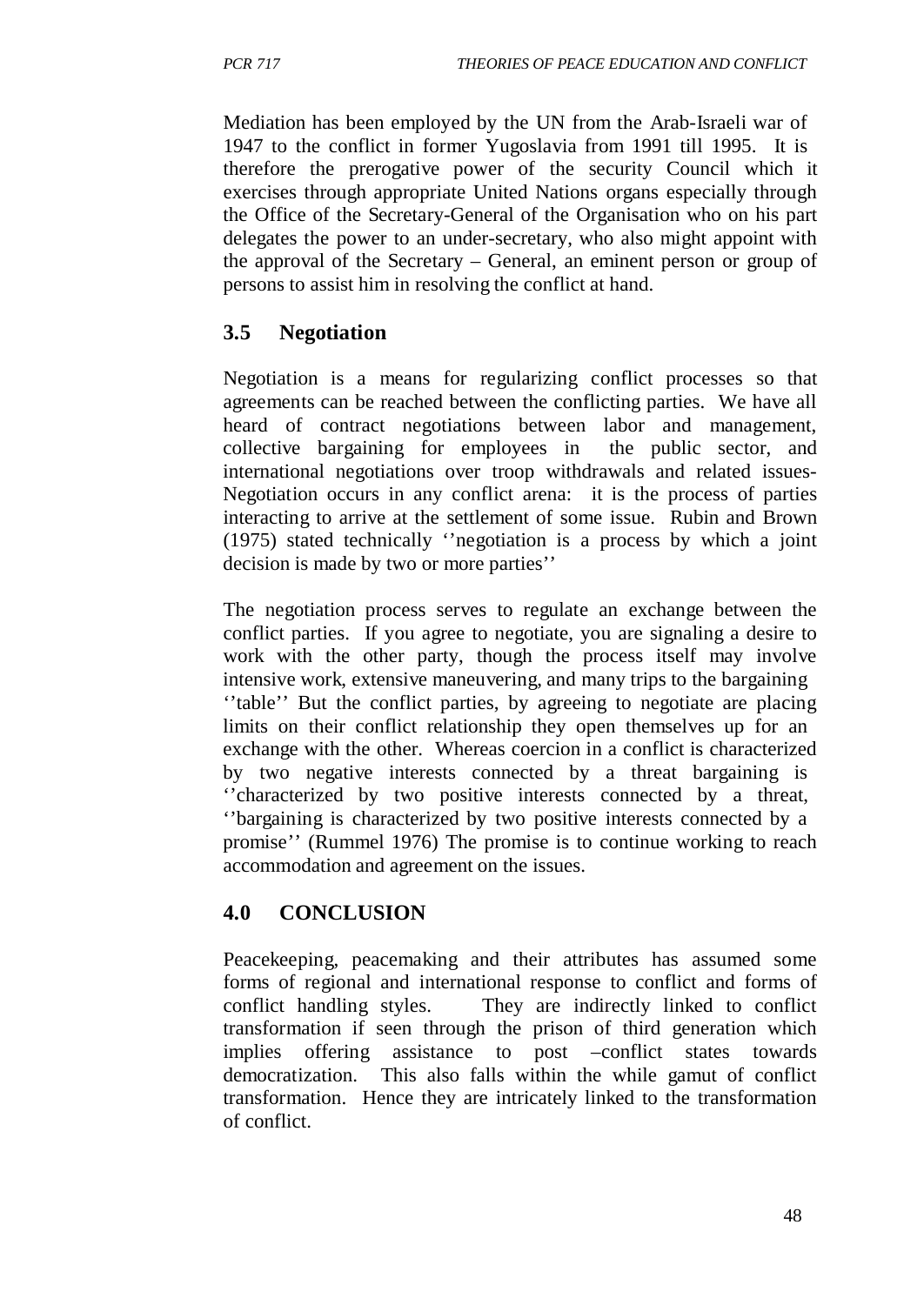### **5.0 SUMMARY**

The unit introduced and discussed peacekeeping as form of conflict handling style without dwelling on efficiency. The application of the concept locally and internationally with its operational link, followed closely by Nigeria involvement in peacekeeping assignment in lateral and multilateral arena. We equally discussed peacemaking as another instrument of UN at bringing about peace. The third party roles of mediation was also elucidated.

#### **6.0 TUTOR MARKED ASSIGNMENT**

- 1. Discuss peacekeeping and Nigeria role in this international assignment?
- 2. Give a brief explanation of the followings:
- (i) Peacemaking
- (ii) Mediation
- (iii) Negotiation

### **7.0 REFERENCES/FURTHER READING**

- Isumonah, V.A (2005). Problems of peacemaking and peacekeeping In Albert, I. O. (Ed.), Perspectives on Peace and Conflict in Africa (pp.198-216). Ibadan: Peace and Conflict Studies Programme
- Onoja, L (1996). Peacekeeping and International Security in a Changing World. Jos: Mono Expressions Ltd
- Hocker, J.L., Wilmot, W.W (1985). Interpersonal Conflict, Dubuque: W<sub>c</sub>h.
- James, Alan (1990), Peacekeeping in International Politics. London: Macmillian
- Boutros –Ghali, B(1992). An Agenda for Peace. New York: United **Nations**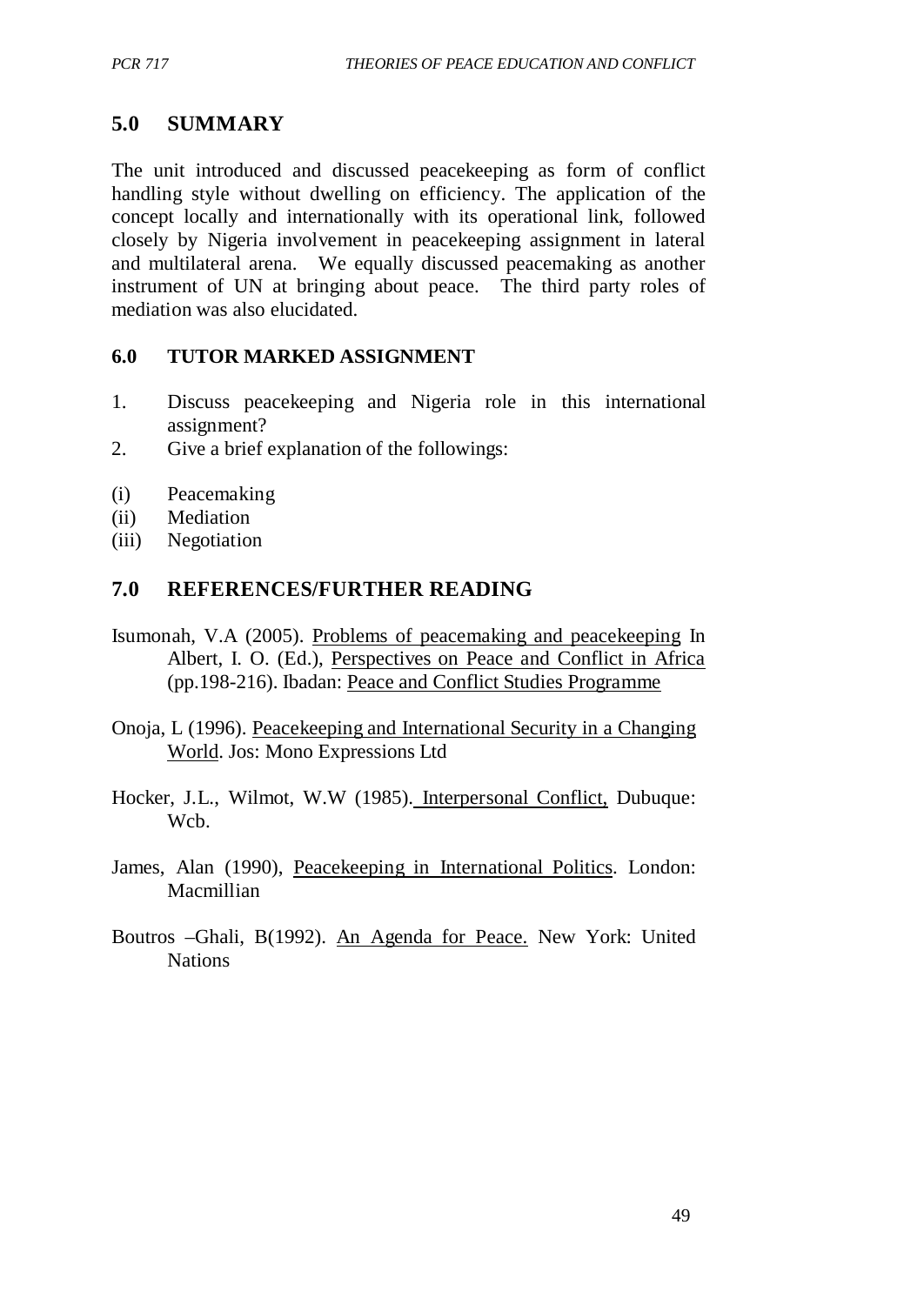# **UNIT 2 PEACE ENFORCEMENT AND PEACE BUILDING**

#### **CONTENTS**

- 1.0 Introduction
- 2.0 Objectives
- 3.0 Main Content
	- 3.1 Description of Peace Enforcement
		- 3.1.1 Use of Force in the Conduct of Peace Support Operation
		- 3.1.2 Fundamentals of Peace Enforcement Operations
	- 3.2 Peace building
- 4.0 Conclusion
- 5.0 Summary
- 6.0 Tutor-Marked Assignment
- 7.0 References/Further Reading

# **1.0 INTRODUCTION**

The unit discusses the relevance of peace enforcement and peace building as concepts to the smooth conduct of conflict transformation. It presents opinions on the concepts while linking to the effective conduct of peace support operation in regions of interact able conflicts.

#### **2.0 OBJECTIVES**

At the end of this units, you should be able to:

- Understand the concepts peace enforcement and peace building.
- Explain the use of force in the conduct of peace support operation
- State some fundamentals of peace enforcement operations

## **3.0 MAIN CONTENT**

## **3.1 Description of Peace Enforcement**

(a) Peace enforcement operation enforces the provisions of a mandate designed to maintain or restore peace and order. Peace enforcement may include the enforcement of sanctions and exclusion zones protection of foreign humanitarian assistance, restoration of order, and forcible separation of belligerent parties. Peace enforcement may be conducted pursuant to a lawful mandate or in accordance with international law and do not require the consent of the host nation or the parties to the conflict, although broad based consent is preferred.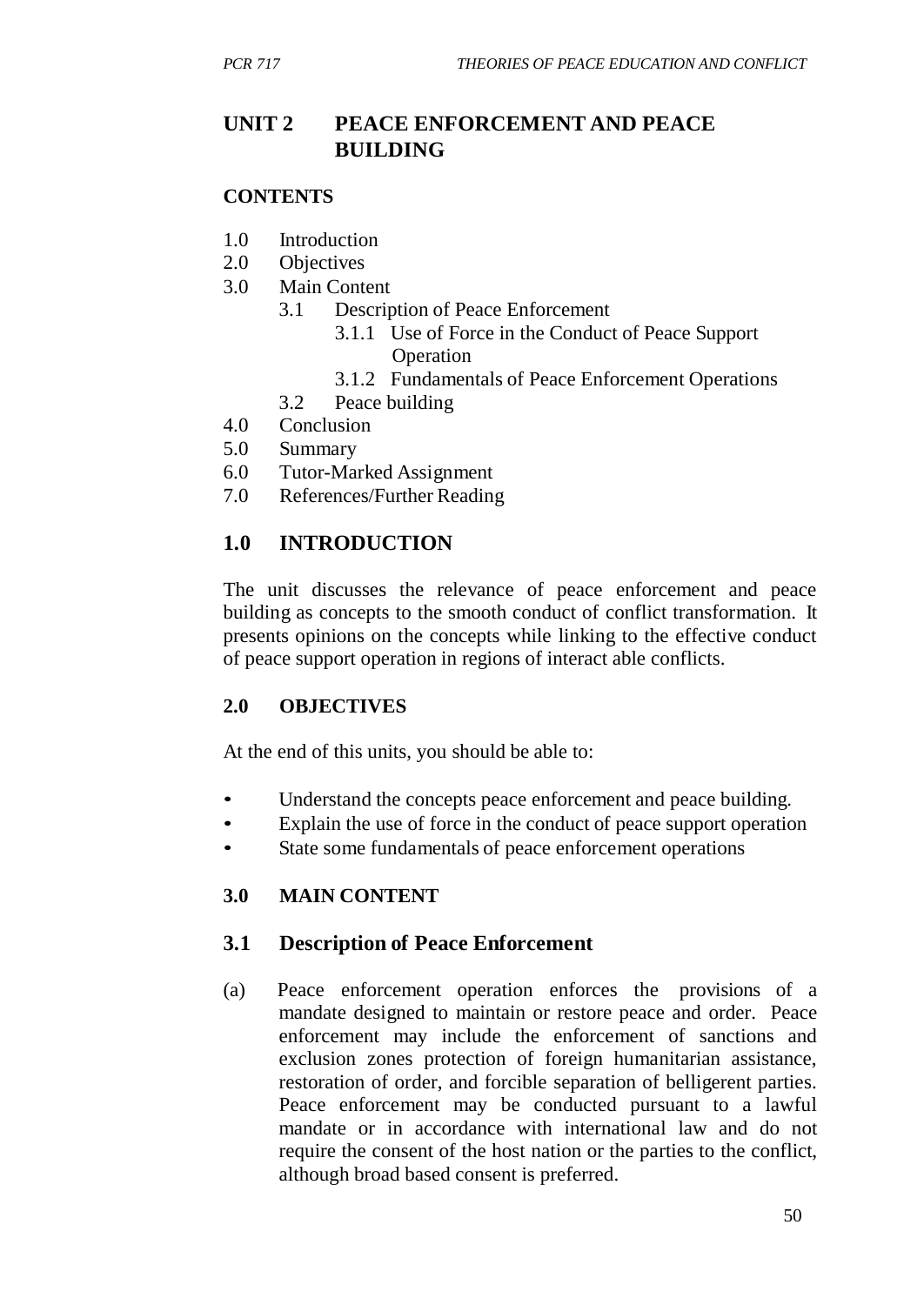Forces conducting peace enforcement operation use force or the threat of force to coerce or compel compliance with resolutions or sanctions.

In peace enforcement operation, force is threatened against or applied to belligerent parties to terminate fighting, restore order, and create an environment conducive to resolving the dispute. Although combat may be required, peace enforcement is not classified as a major operations and normally have more restrictive role of engagement.

Force conducting peace enforcement generally have full combat capabilities, although there may be some restriction on weapons and targeting.

(b) Conduct of peace enforcement operation is normally governed by UN Charter vii (by a regional organization or lead nation designated by the UN), but in rare situations may be conducted under the basis of collective self-defense by a regional organization.

Peace enforcement operations do not require the consent of the host nation or the parties to the conflict and to that end they may appear to disregard state sovereignty. The 2004 UNSG's ''High-level Panel on Threats Challenges and Change, ''cognizant of this issue established an international criteria for such intervention. A state can fail to meet its inherent sovereignty obligation to protect its own people and not threaten as neighbors and the international community.

In such circumstances, the international community can legally use force in accordance with the criteria contained in UN Charter, Chapter VII.

- (c) In a peace enforcement operation the use of force is not limited to self-defense.
- (d) Peace enforcement forces may have to fight their way into the conflict area and use force to separate the combatants physically.
- (e) The operational area will normally include civilians that pose special considerations such as threat identification, collateral damage, civilian casualties, and other issues associated with dislocated civilian.

### **3.1.1 The Use of Force in the Conduct of Peace Support Operation**

The use of military force by the UN for enforcement purposes on seen as deriving legality from Chapter VII of the UN Charter which provides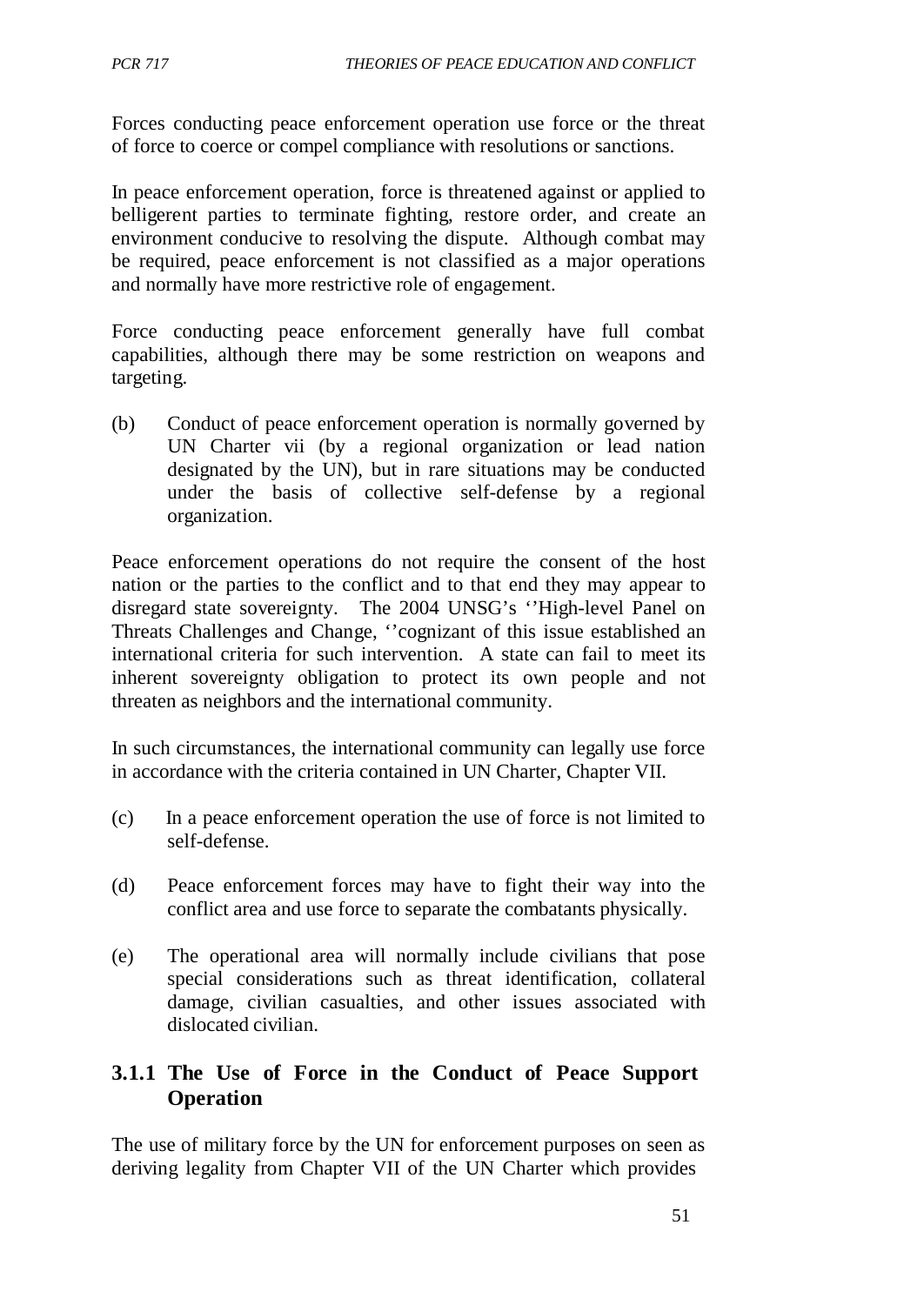that if possible means fail, and on the decision of the Security Council, various means may be used to maintain or restore international peace and security in the face of a ''threat to the breach of the peace, or act of aggression'' (Cilliers, Shaw and Mills, 1999).

This is the Chapter under which the Security Council makes decisions that are enforceable, including the impositions of economic sanctions and the taking military enforceable, including the impositions of economic sanctions and the taking military action. The Charter has given the Security Council means of enforcement and the right to take decisions with mandatory effect. No such authority is given to the General Assembly which can only recommend action to member governments which in turn may follow the recommendations or disregard them (UN Document A/3527: 1757). A chapter VII operation in contrast to Chapter VI may be authorized to use force beyond selfdefense for enforcement purposes. Such operations might be used to induce one or more parties to the agreement previously consented to. Examples where the operations were used to ''enforce the peace'' are UNOSOM II, UNPROFOR, and UNAMIS. The bottom line is that the use of force is governed by the mandate given to the operation by the Security Council. According to Findlay (2000), debates have raged especially over the use of force. There are questions over the amount of force that should have been used or was used in Rwanda, Bosnia or Somalia. It has been described as either too little or too much. Questions have centered on development of norms regarding the use of force and how these norms could be applied in practice. Then of course argues Findlay (2000) there is need to provide a basis for the use of force by the UN missions. It denotes the UN's institutional response and what lessons for the future could be drawn on which type of force might be the most appropriate. This requires that the UN doctrine on the use of force be clearly articulated and clarified. The UN has used its enforcement powers to intervene in the intra-state conflicts through the interpretation of the criteria of threat or breach of peace. This interpretation in regards to internal conflicts has been criticized (Challenges Project:2006).

Peace operations face difficult and intimidating challenges in a turbulent security environment. Whilst many operations are still undertaken under Chapter VI of the UN mandate, almost all peace operations in recent times of post-cold war have been given Chapter VII peace enforcement mandate (Challenges Project:2006).

In recognition of the turbulent environment requiring complex peacekeeping operations with a multiplicity of tasks, UN resolutions have come up with a now familiar formula that UN peacekeepers employ; "all necessary means" to carry out the respective mandates.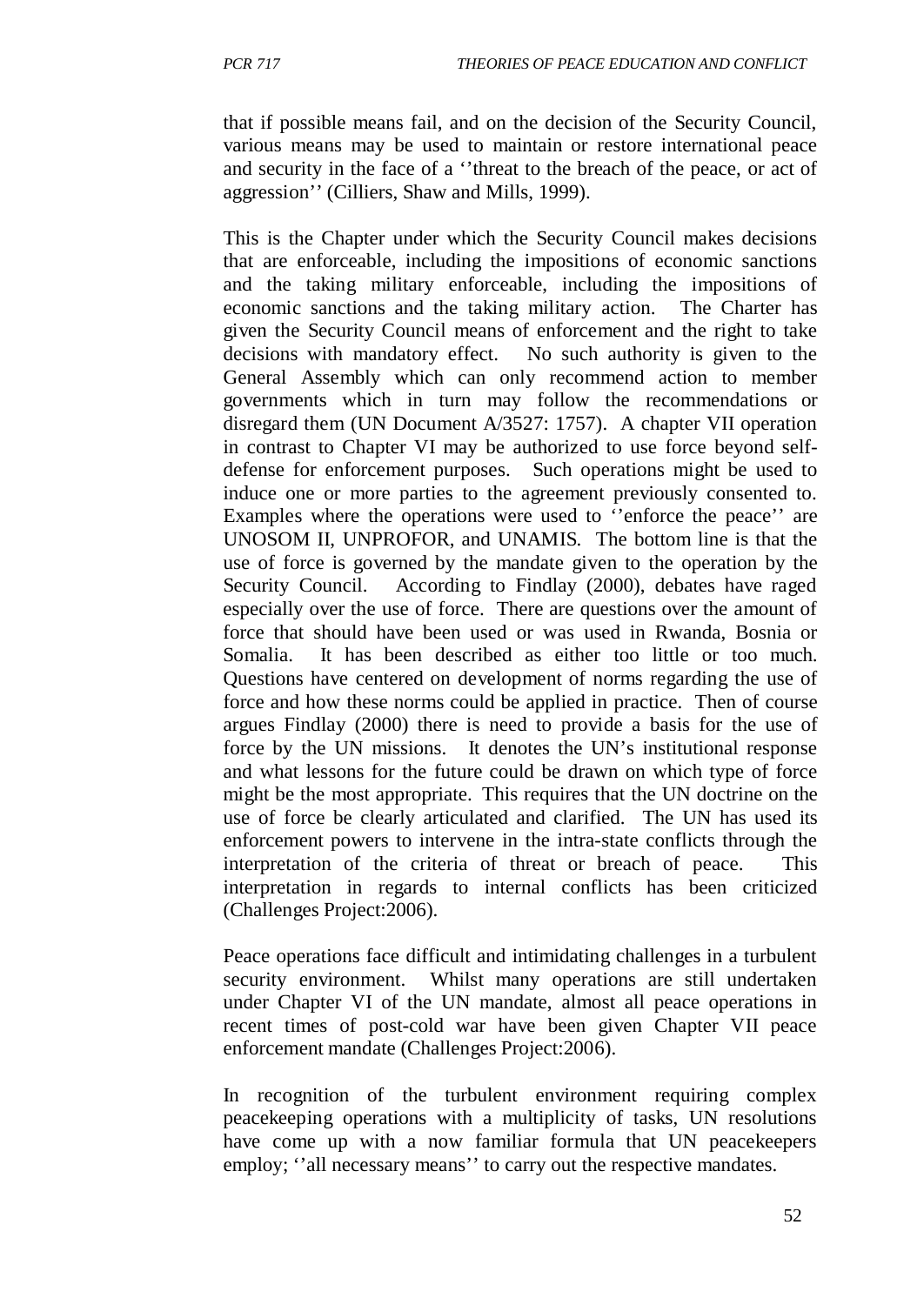It was increasingly becoming clear that peacekeepers needed to have the flexibility to use tactics and techniques to apply force as appropriate to the circumstances. Therefore UN missions required mandates that allowed them to apply proportional force when necessary.

## **3.1.2 Fundamentals of Peace Enforcement Operations**

The following are fundamentals made specifically for Peace enforcement operations (PEO).

- (a) Consent. In PEO, consent of the parties to the dispute is not a requirement although some parties may extend it. At the strategic level, consent should, but may not translate to the tactical level, where local groups could still disagree violently with their leaders.
- (b) In PEO, impartiality still requires the PO force to act on behalf of the peace process and mandate, and not show preference for any faction or group over another. Because PEO will use coercive force and intervene against the will of some, many people may perceive that the PO force is not impartial. Therefore the PO force must focus 10 to counter these perceptions.
- (c) Restraint and Minimum Force. A misuse of force can have a negative impact upon the legitimacy of the PO. On the other hand, the appropriate use of force to prevent disruption of the peace process can strengthen consent. The PO force uses situational understanding to include cultural, sociological, religious, and ethnic aspects to determine bow best to use this force. When used, force (lethal and nonlethal) should be no more than is necessary and proportionate to resolve and defuse a crisis. The force used must be limited to the degree, intensity, and duration required removing the threat and preventing further escalation.

## **3.2 Peace Building**

A great deal of human suffering is linked to violent conflicts, political instability, or unjust policies and practices. Short-term humanitarian relief and crisis intervention, while important, are not enough in conflicted or post-conflict societies. There is increasing awareness of the need for post-conflict reconciliation, development of capacity for conflict resolution, and the building of sustainable peace.

The term' peace building'' came into widespread use after 1992 when Boutros Boutros-Ghali, then United Nations Secretary-General,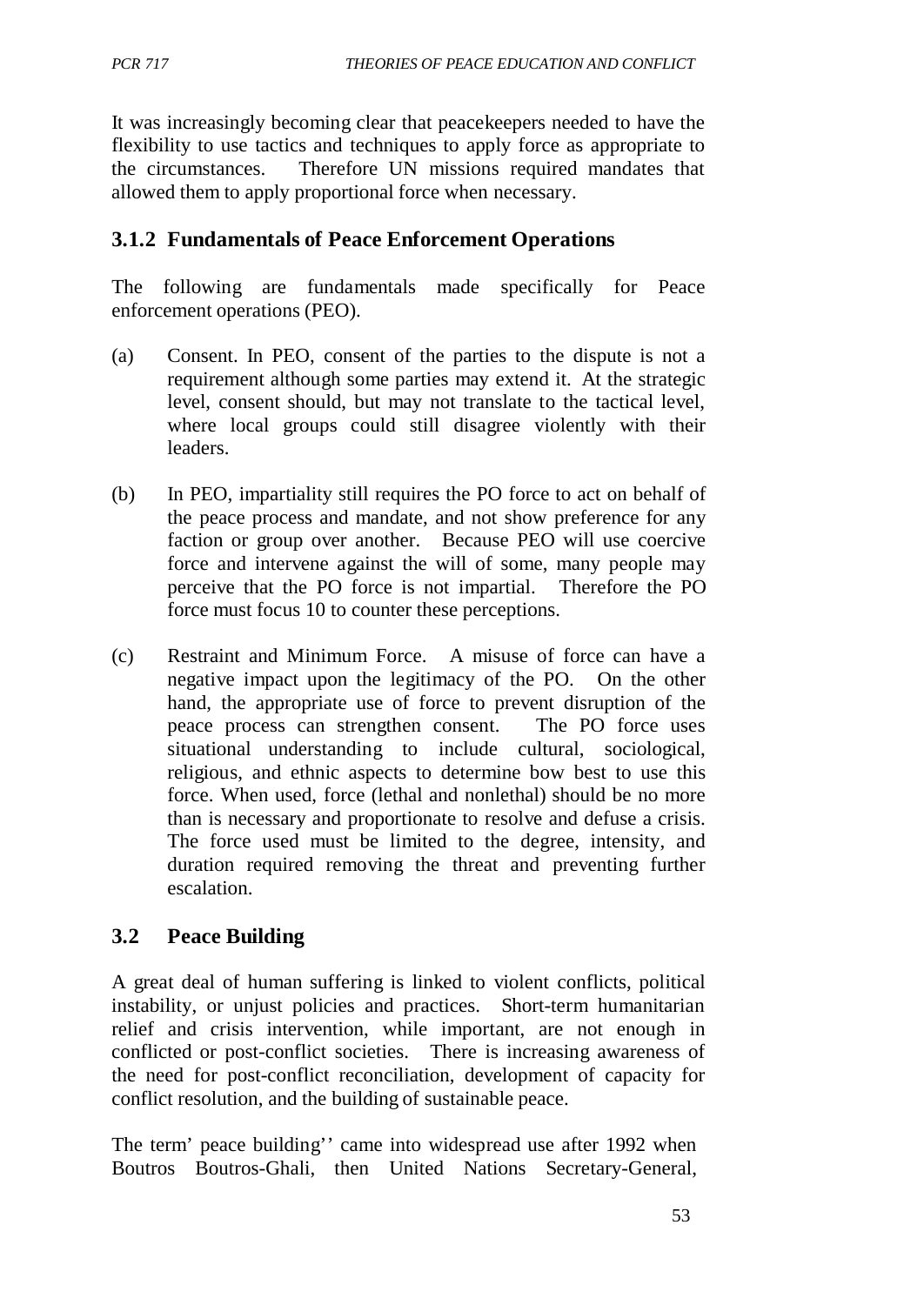announced his Agenda for Peace (Boutros-Ghali, 1992). Since then, ''peace building'' has become a broadly used but often ill-defined term connoting activities that go beyond crisis intervention such as longerterm development, and building of governance structures and institutions. It includes building the capacity of non-governmental organizations (including religious institutions) for peacemaking and peace building. The emphasis of the United Nations has been on structural transformation, with a primary focus on institutional reform.

Peace building involves a full range of approaches, processes, and stages needed for transformation toward more sustainable, peaceful relationships and governance modes and structures. Peace building includes building legal and human rights institutions as well as fair and effective governance and dispute resolution processes and systems. To be effective, peace building activities requires careful and participatory planning, coordination among various efforts, and sustained commitments by both local and donor partners. To summarize a construction metaphor used by Lederach, peace building involves a long-term commitment to a process that includes investment, gathering of resources and materials, architecture and planning, coordination of resources and labour, laying solid foundations, construction of walls and roofs, finish work and on going maintenance. Lederach also emphasizes that peace building centrally involves the transformation of relationships. ''Sustainable reconciliation'' requires both structural and relational transformation (Lederach, 1997. In practice peace building predates the emergence of a clarified concept (Animasawun, 2006:32). A practical demonstration of this is a long-term inter-agency approach to the resolution was the united Nations Development Programme (UNDP) Micosia's Master Plan Project. This is a programme saddled since 1980 with redeveloping the Cypriot capital, divided by conflict into the Greek Cypriot and Turkish Cypriot zones. A 1987 (UNDP) leaflet outlines the objective of the plan: 'to (transcend) immediate political difficulties through technical collaboration designed to find solutions to common socio-economic, physical and environmental problems affecting the city;. Also, an analysis of the UN mission in Congo between 1960 and 1964 and the United States (US) 'nation-building' mission in South Vietnam during the 1960s shows the inter-relatedness between peace building, and conflict transformation.

However, in 1992 former secretary General of the United Nations Boutros-Boutros Ghali (1992) gave clarity and coherence to the concept when he defined it as:

*Action to identify and support structures which will tend to strengthen and solidify peace in order to avoid a relapse into conflict, rebuilding and institutions and*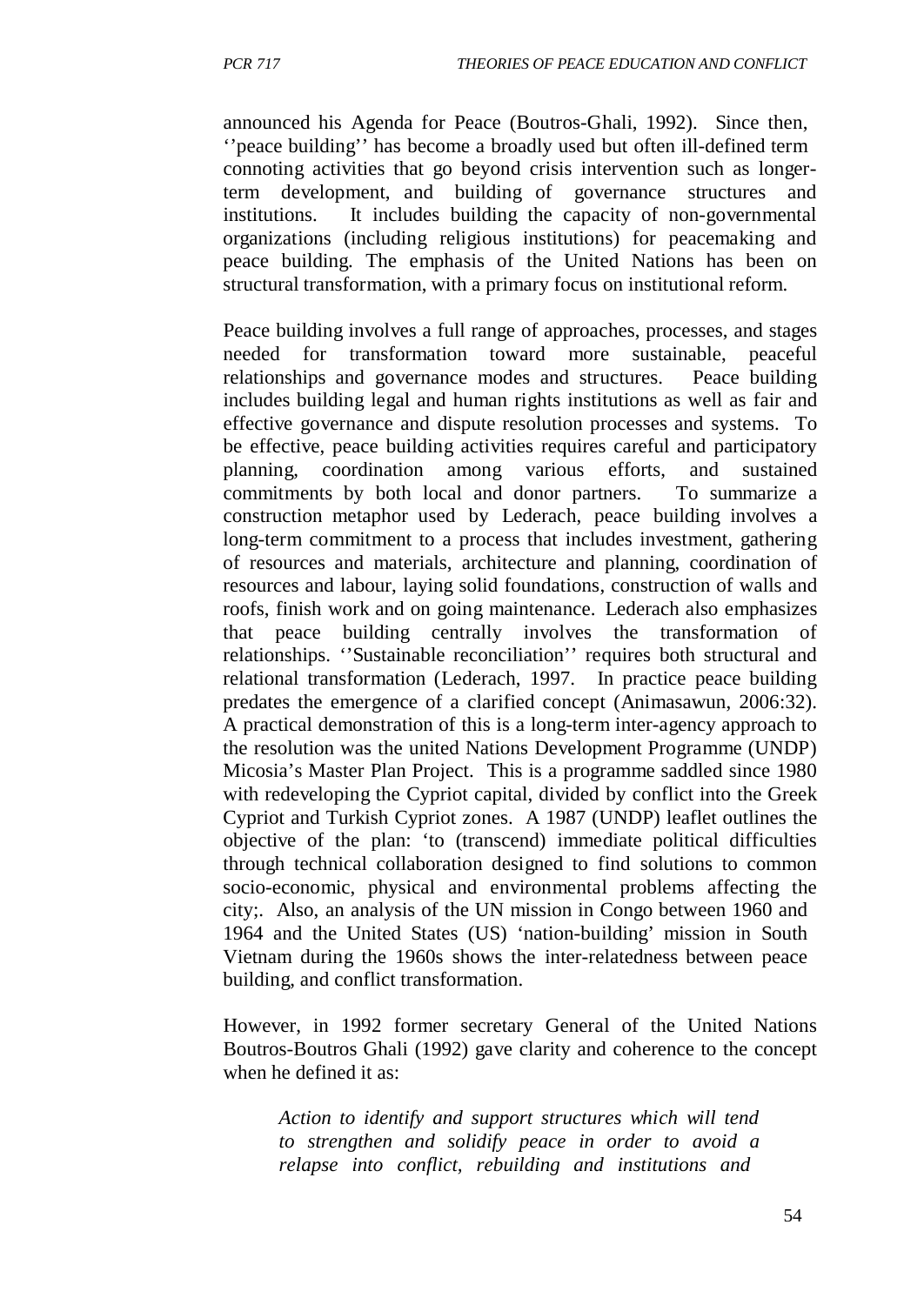*infrastructures of nations form by civil war and strife (and tackling the)deepest causes of conflict: economic despair, social injustice and political oppression.*

This definition came against the background of UN involvement in violent intra-state conflicts prevalent in a number of countries after the end of the cold war. Peace building has also been described by Fisher et, al. (2000:14) as: understanding activities that promote long term stability and justice. It also endeavours to create peace enhancing outcomes with due attention to the processes and outcomes.

Galtung (1996) views peace building as one of the measures of intervening in conflict in order to overcome the contradiction at the root of the conflict formation. In principle, this can be done by anybody; government, (inter government), civil society (inter/nongovernmental), capital (transnational corporations); or by individuals of any kind. This starts by entering into a communication process with the actors involved in the conflict. This can be done at any time provided the positive and negative purpose of conflict intervention can be served. It can take place anywhere not necessarily around a table with everybody together at the same time. The benefits are for all the participants in the conflict and other stakeholders.

There are also schools of thought on peace building. These arose against the background of the three basic features of the concept of peace building as presented by David (1999:). These are:

- (1) The rehabilitation, reconstruction, and reconciliation of societies that have suffered the ravages;
- (3) The creation of security-related, political and/or socio-economic mechanisms needed to build trust between the parties and prevent the resumption of violence;
- (4) An external (foreign) intervention (national multilateral or UN) to create conditions to peace.

The above-enumerated features similarities with development strategies or programmes. This has generated polarization of views on whether peace building and development should go hand-in-gloves. The two different schools of thought on this are known as the 'exclusivist' and the 'inclusivist' schools of thought.

The 'exclusivist' posits that the two concepts should be separated. This is because peace-building is a response to security problems and should not go beyond two to three years. The 'exclusivist' asserts that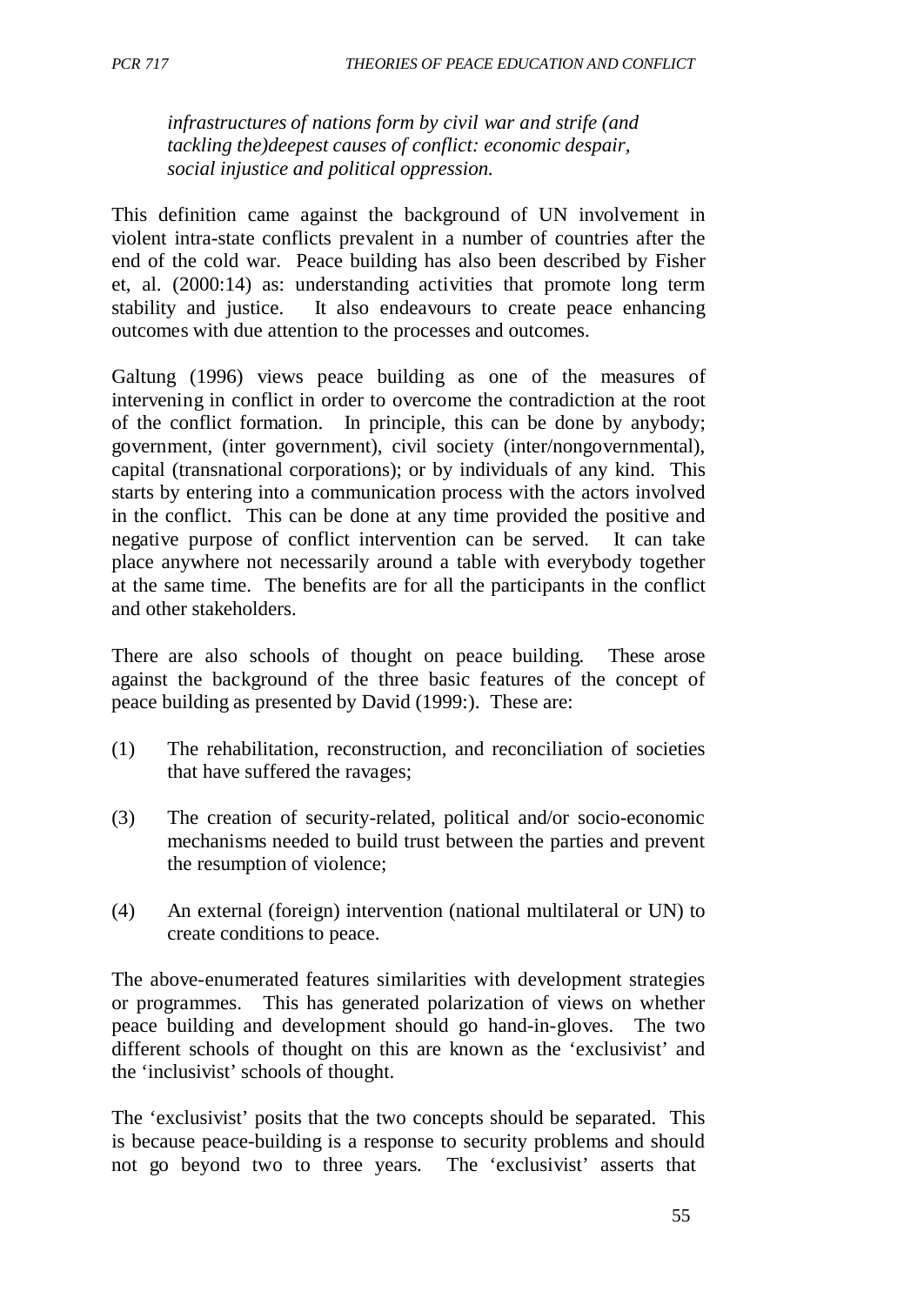development is a long term strategy or programme that is undertaken under generally peaceful conditions.

The 'inclusivist' however opines that it is development that informs and sustains peace building and that peace building would fail in the long run if it were not integrated into a part of grand plan of development. As a result, they assert that it should span periods of seven to eight years.

While a consensus holds between the two schools of thought on the interdependence of the two concepts, it is generally held that peace building is narrower in scope that development. This is because it becomes necessary essentially in one context of security problems or post conflict situations.

The issue of when to start peace building operations also produced two different schools of thought. These are 'gradualists' and the 'synergists'. The 'gradualist' argue that peace building should be the last step after a political settlement might have been reached. The 'gradualists' in a sequential order put peace making, peacekeeping and perhaps peace enforcement before peace building. The 'synergists'. However, argue that, in so far as peace building aids peacekeeping, peace making and peace enforcement, it should be part of activities of preventive diplomacy undertaken before the escalation of conflict. In a similar context, there exist the 'pre-conflict' and 'post conflict' schools of thought on peace building.

Seeking the consents of parties as a condition before embarking on peace-building further widened the gap between the 'gradualists' and 'exclusivists'. The 'exclusivists' and the 'gradualists' propose that consent of the parties must be secured for peace building to be successful, effective and to be insulated from security problems. For the 'inclusivists' and 'synergists', consent of the parties in conflict should not be fundamental criterion, because peace-building is expected to have been integrated with peacemaking, peacekeeping, and peace enforcement. All the schools, however, that peace building is more appropriate and effective after the cessation of hostilities. There also exists divergence of opinions on who should carry out peace building. The 'exclusivists' and 'gradualists' argue that peace building should be a strictly civilian affair. On the other hand, the 'inclusivists' and the 'synergists' posit that in dangerous situations, the military can also participate in peace building activities (Isumonah, 2006 and Albert, 2001).

From the foregoing, it becomes lucidly convincing that for conflict transformation to be well implemented, peace building cannot be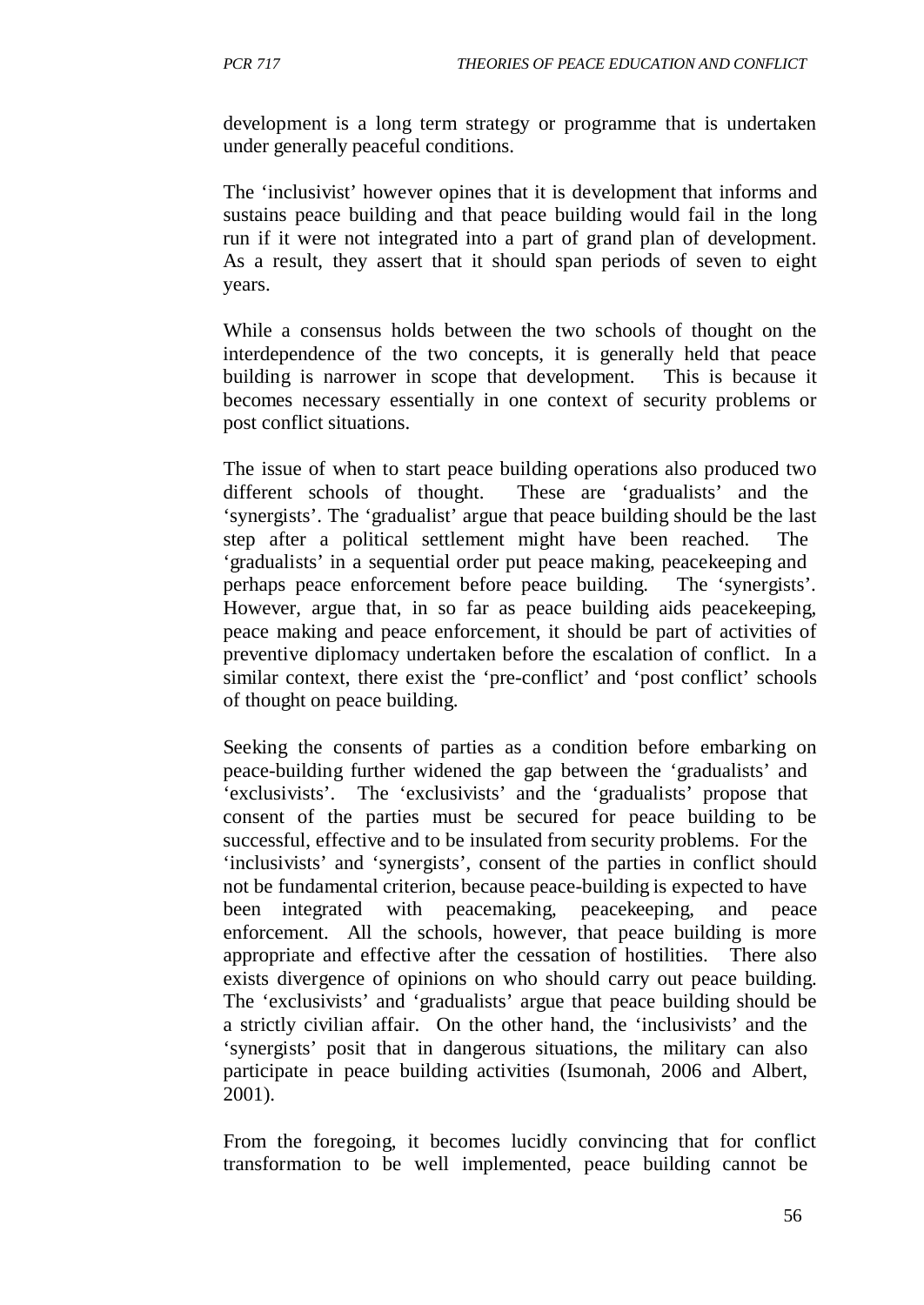neglected. This is because peace building has to be logically followed by conflict transformation *enroute* positive peace. Therefore, knowledge of conflict transformation with a considerable measure of peace building will be inaccurate.

## **4.0 CONCLUSION**

For the process of conflict transformation to yield the desired results at the conduct of peace support operations, it becomes very imperative and important to engage peacekeeping and peace building for security and sustainable development.

## **5.0 SUMMARY**

There exists theoretically and empirically mutually dependent and reinforcing relationship between conflict transformation, peacekeeping, peacebuilding. Therefore, an adept mastery of the basic in these two important peace support operations will immensely aid conflict transformation.

## **6.0 TUTOR-MARKED ASSIGNMENT**

- 1. What is peace enforcement and when does it become inevitable for the use of force in the conduct of peace support operation?
- 2. Explain the following concepts in relation to transformation.
- Peace enforcement
- Peace building

## **7.0 REFERENCES/FURTHER READINGS**

- Boutros –Ghali, B(1992). An Agenda for Peace. New York: United Nations.
- James, Alan (1990), Peacekeeping in International Politics. London: Macmillian
- Miller, Christopher A. (2004). A. Glossary of Terms and Concepts and Conflict Prevention Terms, Forum on Early Warning and Early Response.
- Zartman and J.L. Rasmussen (eds.), Peacemaking in International Conflicts, methods and Techniques., Washington DC: US Institute of Peace press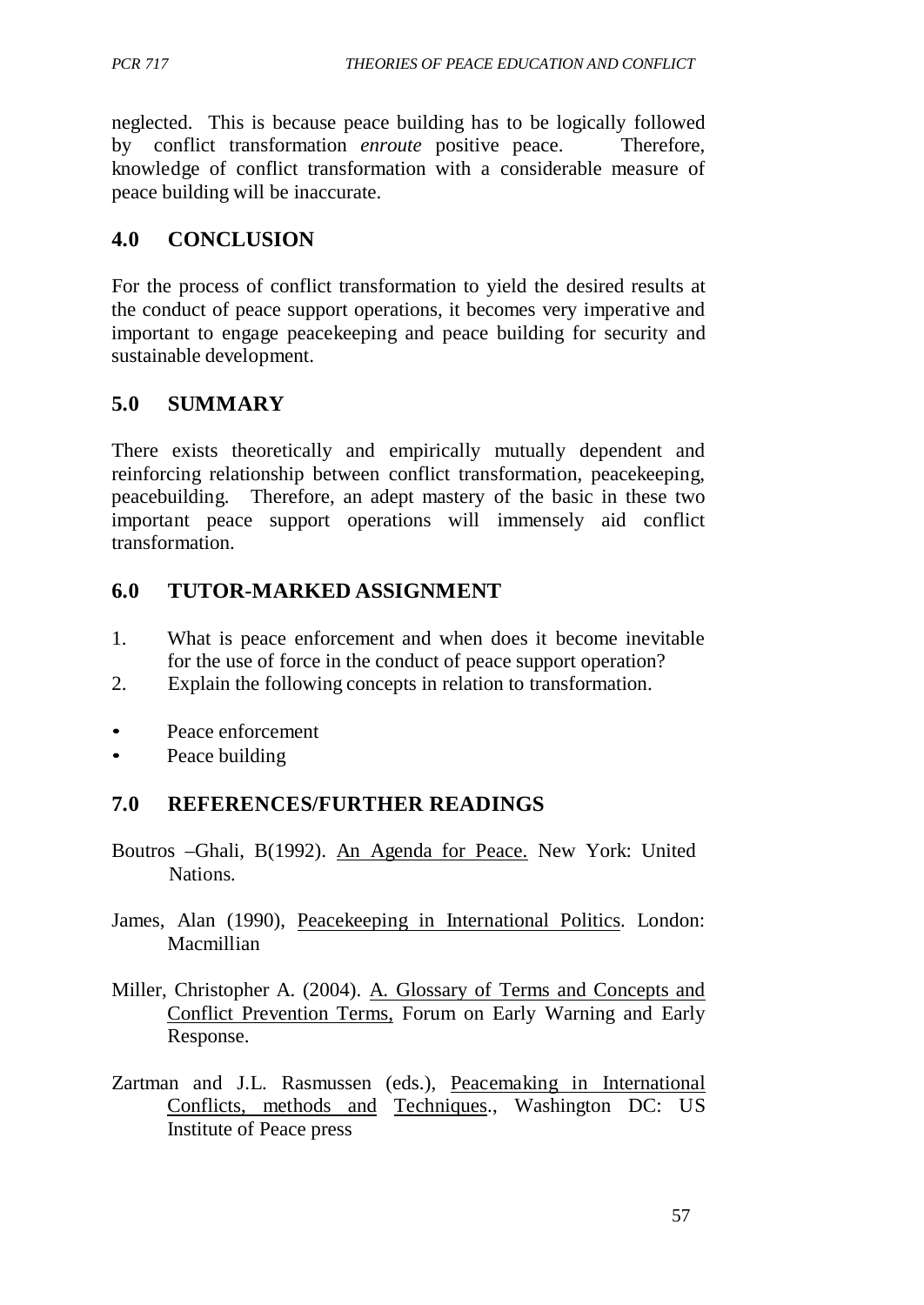## **UNIT 3 THE VISIONS, PARADIGMS AND CONCEPTUAL FRAMEWORKS OF PEACE EDUCATION**

#### **CONTENTS**

- 1.0 Introduction
- 2.0 Objectives
- 3.0 Main Content
	- 3.1 Peace education: A holistic Paradigm
	- 3.2 The Unity Paradigm
- 4.0 Conclusion
- 5.0 Summary
- 6.0 Tutor-Marked Assignment
- 7.0 References/Further Reading

#### **1.0 INTRODUCTION**

In trying conceptualize peace education, it is useful at the outset to acknowledge its complexity and multidimensionality. The complex and multiple meanings, goals and purposes of peace education are rooted in the great variety of sources of inspiration and practices located in specific historical, social, cultural, economic and political contexts.

#### **2.0 OBJECTIVES**

At the end of this unit, student should be able to:

- Technically understand what constitutes a holistic paradigm of peace education.
- Identity and know the unity paradigm of peace education

#### **3.0 MAIN CONTENT**

#### **3.1 Peace Education**

A holistic paradigm, a long-standing expression of educating for more peaceful society is anchored in the concept of human rights. Although, it faces continual elaboration, a significant theory practises gap challenge as to its validity especially in a growing democracy like Nigeria. Human rights first received a strong affirmation of its universality at the 1993 Vienna world conference, while the Declaration noted the need to take into account specific social and cultural conditions, It must be understood that cultural or social practices can not justify human right violations. Peace surely also means that the rights,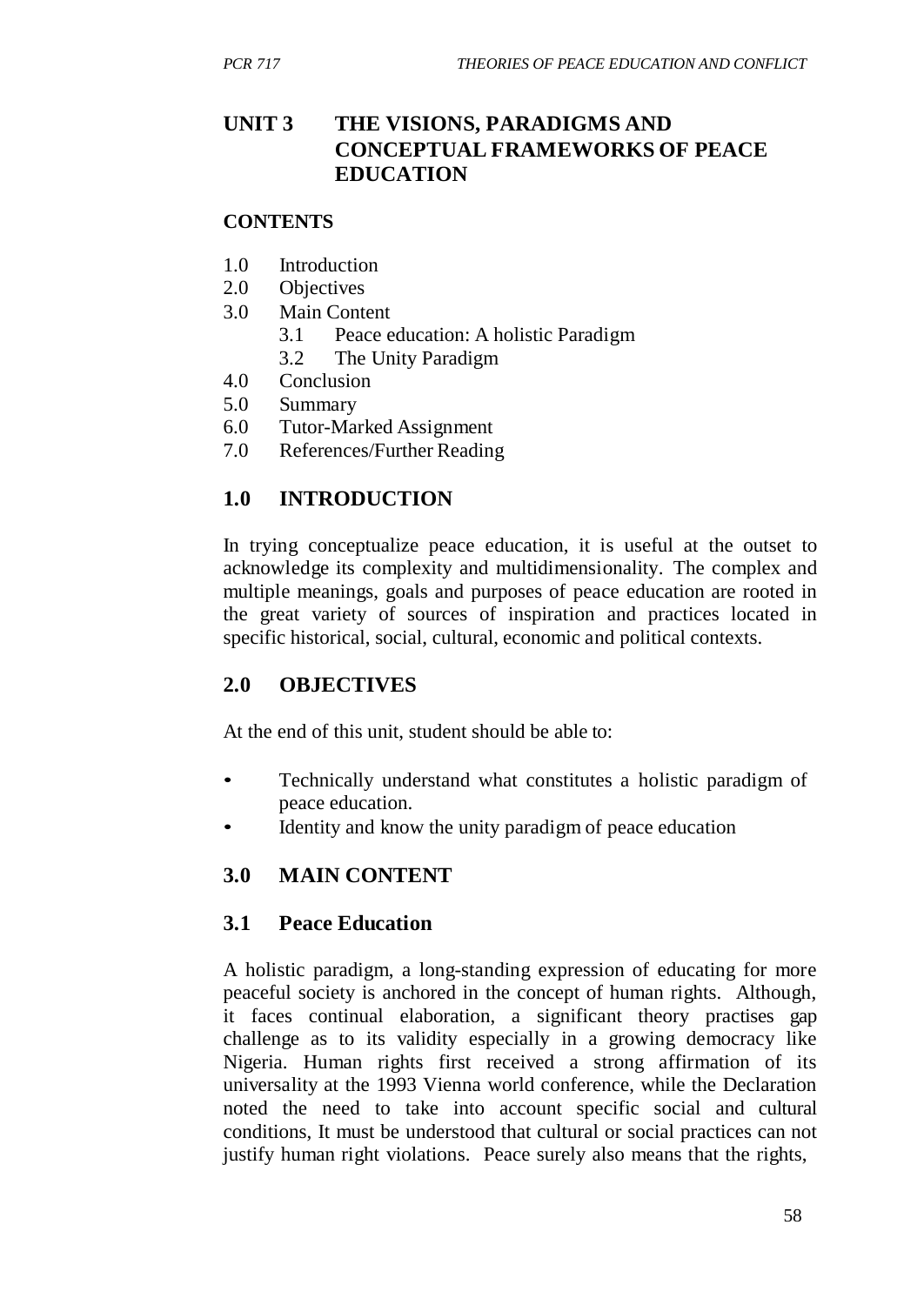dignities and freedoms inherent in all human beings be respected and promoted.

Another substantive inspiration for peace education emerged from the global struggles for peoples against structural violence. Unless the paradigm of development ensures that people's basic needs and quality of life are met under conditions of justice, equity, participation and sustainability, then vast majority human beings will live marginalized and hence non-peaceful existences.

The third general source for peace education theory and practice is found in the broadly labeled field of international education, although a more focused term would be intercultural education. Through the work of United Nations and other educational agencies, the goal of building more peaceful societies and international/global order is in part met by improving under founding and respect between and among diverse cultures and ethnic groups or nations. Eliminating racial, ethnic and cultural descrimination and intolerances lays essential bases for peaceful and harmonious relationships between peoples and nations.

The last but not the least, the vigorous environmental movement since the 1970s has challenged all of humanity to live more peacefully with our natural environment. Personal and social practices that inflict ecological destruction can only undermine human survival in the present and among future generations. Indeed, conflicts arising out of the competitive control, use and distribution of environmental resources potend a new wave of peacelessness in Nigeria and the world today as ruled by the logic of growth and globalizes competition.

Each of these fields or movements dedicated to building more peaceful futures for humanity and mother earth inevitably home their own dynamics and in terms of theory and practice, including an educational dimension. Each clearly has contributed to the overall vision and mission of peace education. However, over time, there is also increasing recognition and consensus-building on the value of sharing ideas and strategies especially given the interconnectedness and interrelatedness of the diversity of problems and issues of violence, conflicts and peacelessness, thus, educating for saving the environment necessarily raises problems of development which not only unsustainably exploits natural resources but also magnifies structural violence against Vulnerable peoples, notably, the poor, women, children and indigenous peoples.

Education for disarmament integrally overlaps with human rights education as militarized contexts usually violates the rights of diverse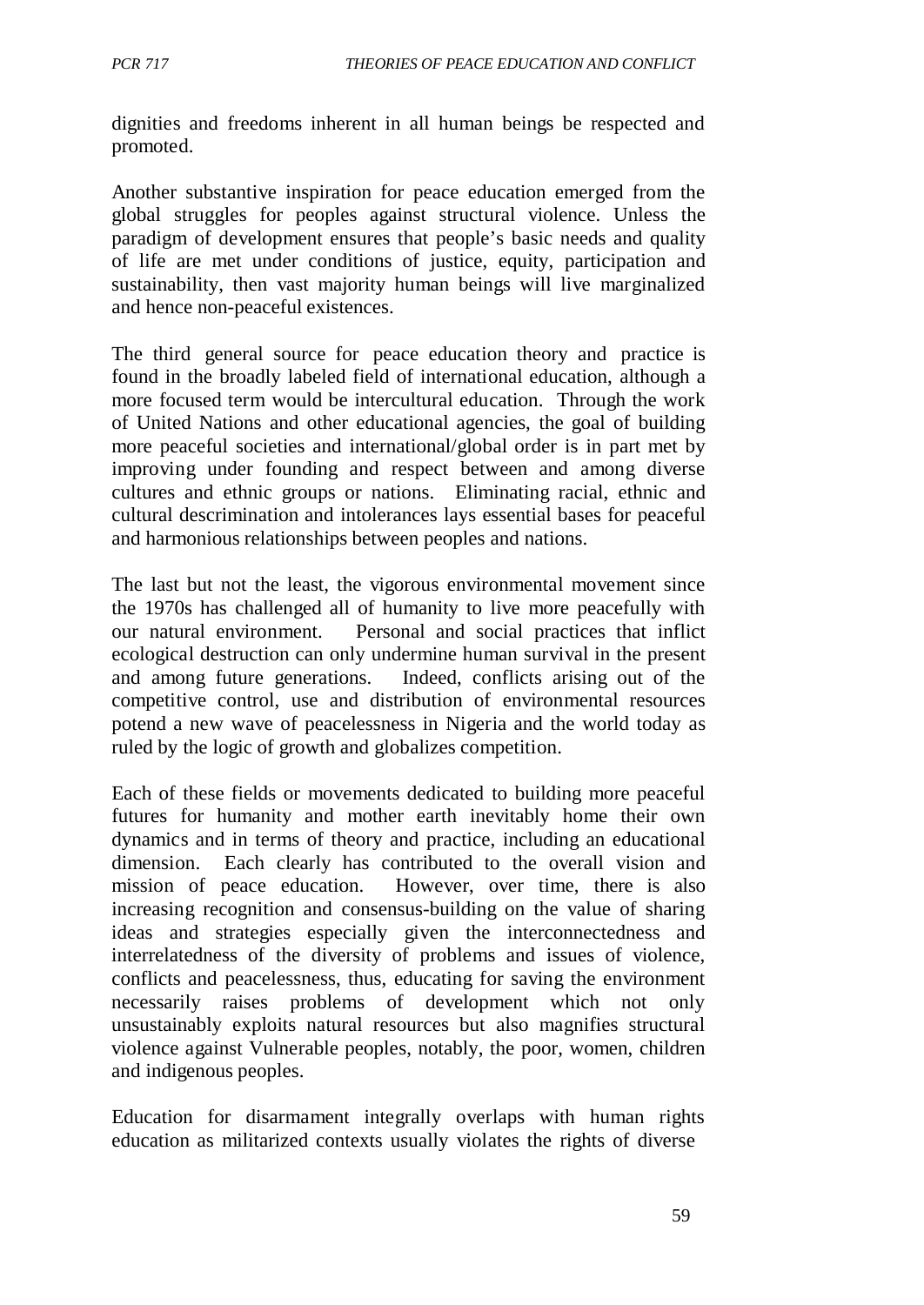groups, not least civilians caught in the middle of armed conflicts or peoples living under repressive regimes. .

Recognizing the interrelatedness and indivisibility of a multidimensional concept of peace education seeks through appropriate educational processes to.

- Promote a critical understanding of the root causes of conflict, violence and peacelessness in the world across the full diversity of issues and problems and from macro to micro levels of life.
- Simultaneously develop an empowered commitment to values, attitudes and skills for translating that understanding into individual and societal action to transform selves, families, communities, institutions, nations and the world from a culture of war, violence and peacelessness to a culture of peace and active non-violence.

Furthermore, peace education like its related movements and sources is being practiced in all contexts and levels of life educating for people is just as relevant and essential in formal classrooms of basic levels schools and tertiary or higher institutions of learning, as in nonformal or community contexts. Indeed, as is argued later, both context and modes of peace education need to be seen as complementary and mutually reinforcing. To express the legitimate wish that today's children should from the earliest age form values and grow up to be adults oriented towards a culture of peace should not however over look the realities that it is today's adults (the parents and elders of our youth) who are making and implementing policies which often lay the seeds of conflicts, violence and peacelessness.

It is also important that peace education be well spread among all sectors and levels of society and the global community if it is to be holistic in advocacy and transformation. It is true that those most mo by violence and peacelessness need empowerment processes to understand their realities and to be motivated to peacefully transform their conditions and lives. Yet, those not so marginalized and even those in position of power need to be also reached by peace education and hopefully their minds, heart and spirit also oriented toward a culture of peace. So with differences among sectors of societies, from women to men, from ethnic minorities to majority cultures and from rural to urban groups, or across societies (north, south, east, west). Increasingly too, peace education would endorse the efforts of non-governmental organizations to engage critically with other official agencies including political and bureaucratic sectors of government from local state and national levels. Such engagement if vigilant against the possibilities of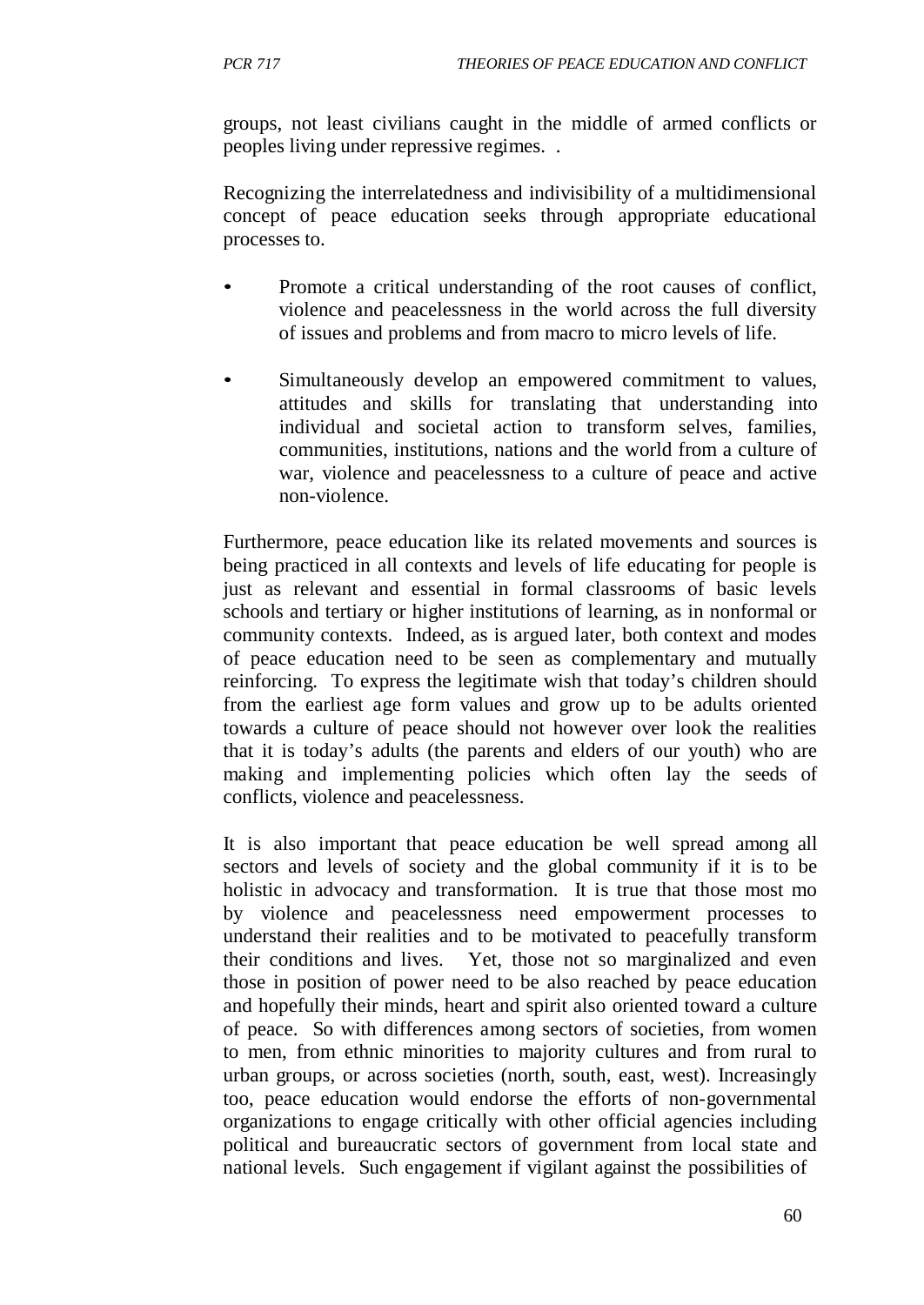co-optation can transform official policies towards supporting a culture of peace.

# **3.2 The Unity Paradigm**

The concept of unity, proposes that unity-not conflicts has an independent reality and that once unity is established, conflicts are often prevented or easily resolved(Danesh & Danesh, Zooza,b,2004) this is similar to the process of creating a state of health, rather than trying to deal with the symptoms of diseases. The unity paradigm provides a developmental framework within which various theories of conflictbiological, psychosocial, economic and political can be accounted for and the diverse expressions of our humanness can be understood. Certain essential lows govern life and their violation makes the continuation of life problematic or even impossible. Among the most crucial laws of life is the law of unity, which refers to the fact of the oneness of humanity in its diverse expressions. Peace is achieved when both the oneness and the diversity of humanity are safeguarded and celebrated.

# **4.0 CONCLUSION**

Finally, conceptualizing peace education need to acknowledge a vital role played by those identified as being in peace research and peace action or work. Through research, important data and analysis can emerge to give peace educators relevant knowledge for the processes by educating peace education research also provides useful understandings for more effective educational work. On the other hand, peace action often does not happen without appropriate educational processes in line with the adage that good practice relies on good theory. In a holistic paradigm, peace education cannot simply divorce itself from active, nonviolent change. It is action by virtue of its role in raising critical awareness in an empowering way. Thinking critically and dialogically is hence seen not as passive learning but as am active reconstruction of one's understanding or the world and as a prelude to transformation.

# **5.0 SUMMARY**

This unit has presented insight into the visions, paradigms and conceptual frameworks of peace education. The highlight of this exercise has arise from the following:

Substantive inspiration for peace education emerged from the global struggles for people against structural violence and the need for people to meet their essential basic needs.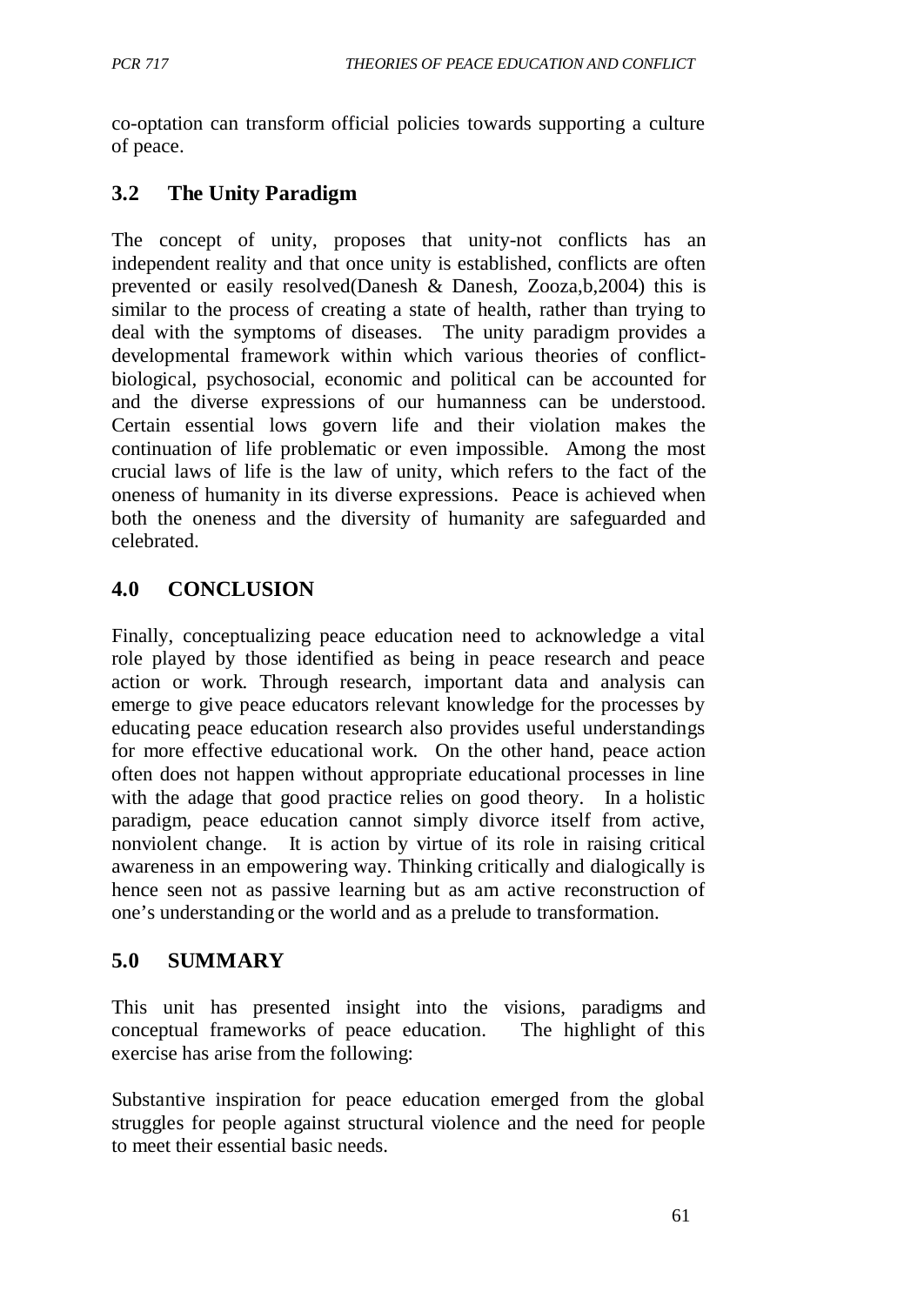#### **6.0 TUTOR-MARKED ASSIGNMENT**

- 1. What are the vision paradigm and conceptual framework of peace education?
- 2. Explain the visions, paradigms and conceptual frameworks of peace education and its relationships to a peaceful society.

#### **7.0 REFERENCES/FURTHER READING**

- Bartlett, S., Burton, D., Peim, N. (2001). Education Studies London: Paul Chapman.
- Gould, C.C.(2004) Globalizing Democracy and Human Rights. New York: Cambridge
- Toh Swee Hin (1997) Education for peace: Towards a milleunium of well-being. Proceedings from International Conference on Culture of peace and governance, Mozambique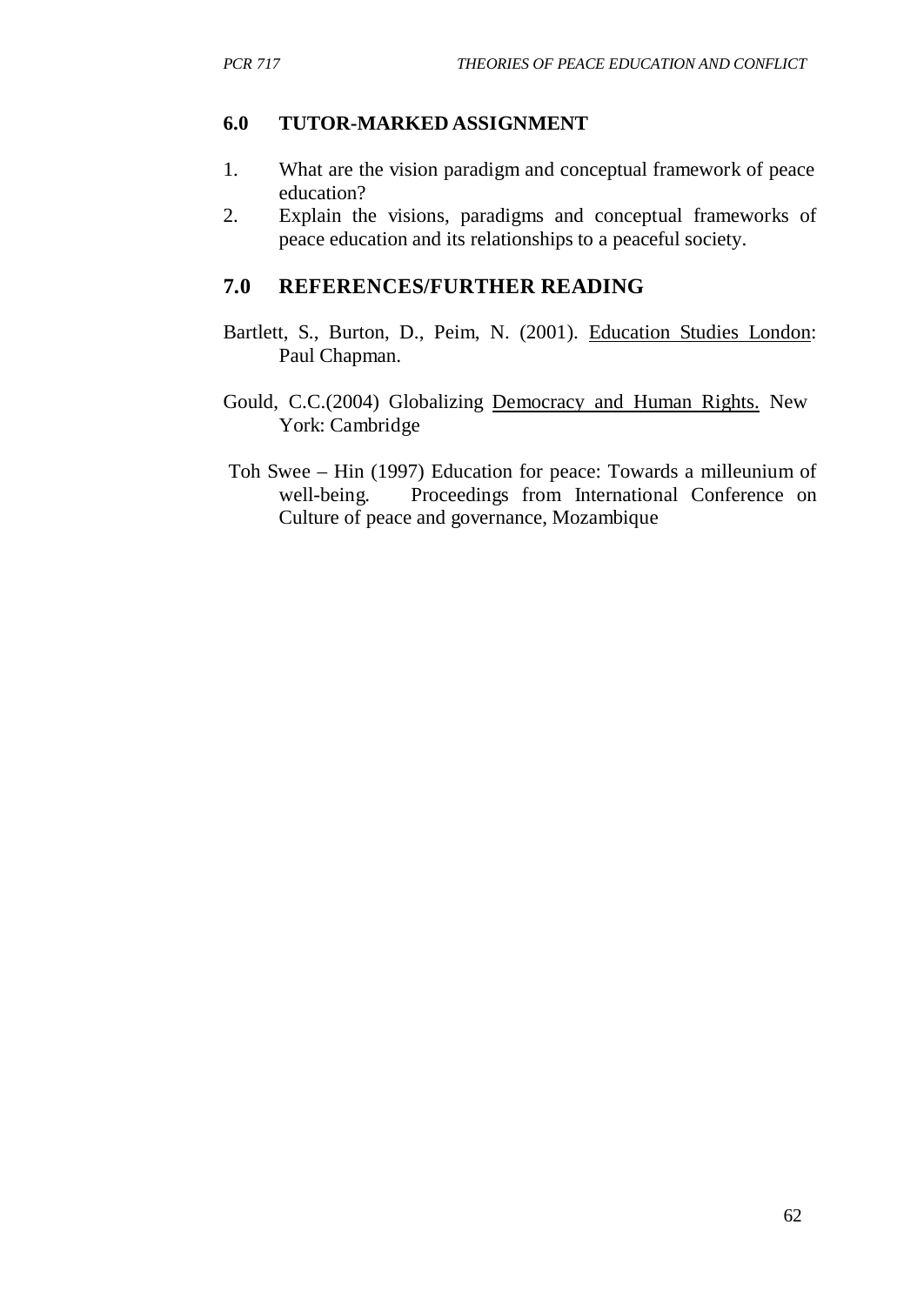# **UNIT 4 EDUCATIONAL MOVEMENT FOR PEACE AT ALL LEVELS, HOLISM, DIALOGUE AND VALUE FORMATION**

#### **CONTENTS**

- 1.0 Introduction
- 2.0 Objectives
- 3.0 Main Content
	- 3.1 Holism
	- 3.2 Value Formation
	- 3.3 Dialogue
- 4.0 Conclusion
- 5.0 Summary
- 6.0 Tutor-Marked Assignment
- 7.0 References/Further Reading

## **1.0 INTRODUCTION**

As peace education is practiced through the multiple specific dimensions as well as in integrated frameworks worldwide, lessons are leant in terms of what might can be considered appropriate and effective methodologies and procedures. There needs to be sensitivity to local indigenous social and cultural conditions in the implementation of peace education programs, especially in the population people's voices on priorities for peace building in Nigeria and drawing or the wisdom and strengths of indigenous conflict resolution strategies. Some common pedagogical principles tend to be salient in educating for peace in its multiple dimensions, regardless of whether it is in formal or non-formal education modes.

## **2.0 OBJECTIVES**

At the end of this unit you should be able to:

- Explain peace as holistic paradigm
- Discuss violence formation as a theme of peace education.
- Use dialogue as an important pedagogical tool for peace education theory and practice.

## **3.0 MAIN CONTENT**

#### **3.1 Holism**

The principle of holism derives from an assumption regarding the unity of the planetary system and an essential and integral interrelationship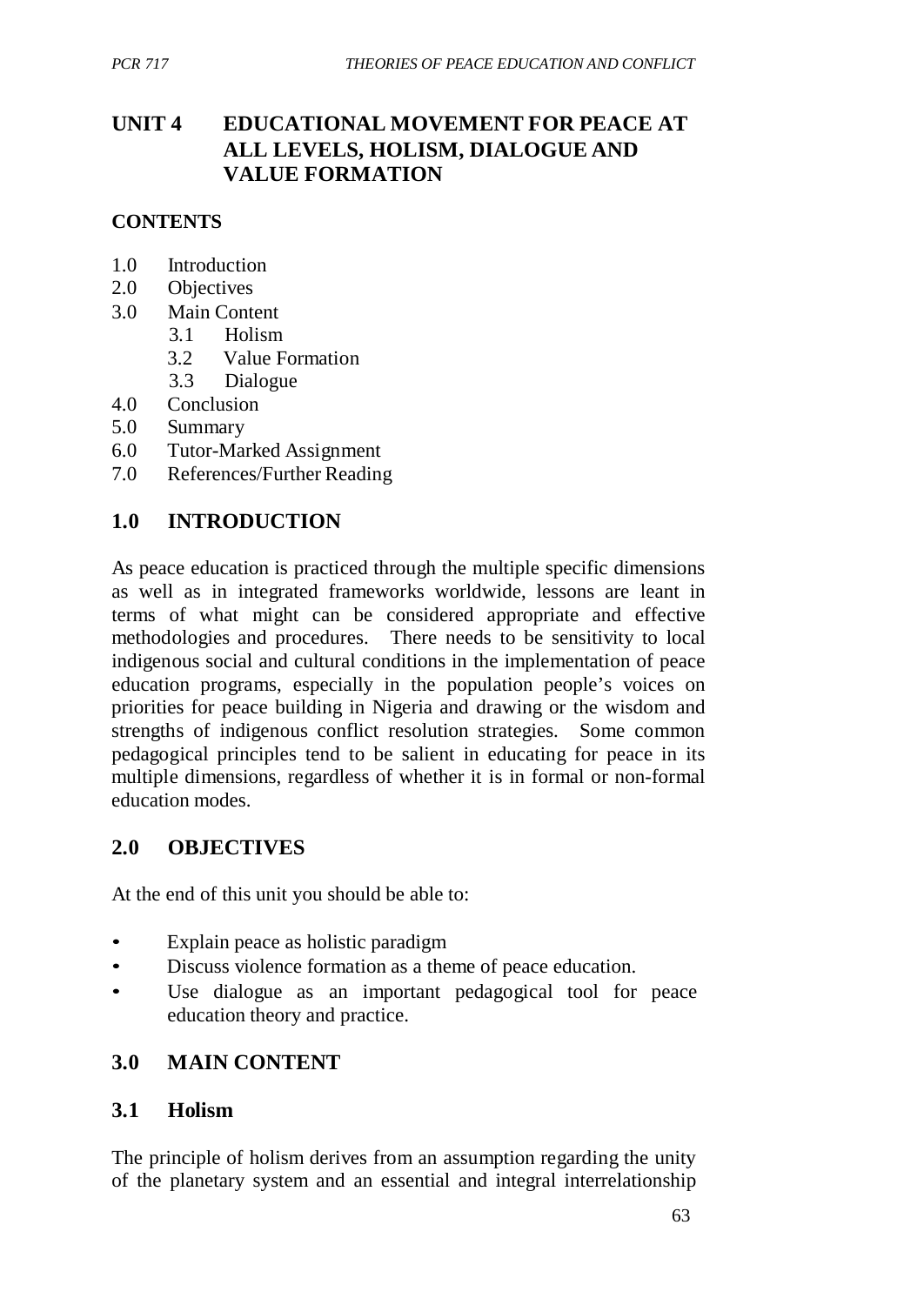among and between all spheres of human experience, as well as levels and areas of social organization. It asserts that peace education should be presented so as to illuminate interconnections among various knowledge concepts and pedagogical practices, particularly as they relate to the various forms of violence that comprise the substantive focus of study.

Holism constitutes a first essential pedagogical principle. As holistic framework always tries to clarify possible inter-relationships between and among different problems of peacelessness, conflict and violence in terns of root causes and resolutions. Holism also applies in not isolating various levels and modes of peace education as being more superior or inferior. All modes and levels are equitable valuable (e.g. formal, non formal, children to adults, social, economic and cultural groups) and most importantly, complement, sustain and support each other for instance, formal peace education is strengthened by linking students understanding to concrete realities and practices of peacelessness and peace building in the community and non formal sectors. Alternatively, non formal peace education is facilitated if students in schools are empowered to show solidarity for societal transformation while in the longer term, the present children and youth graduate from formal institution to assume positions of influence in society with altitudes, knowledge and skills supportive of peace building. Peace education cannot also be limited to the very marginalized and oppressed by reading out to the non-poor advantaged, governing and elite class of the society, it may be possible to develop allies for transformation and reveal points of potential influence. The centrality of holism as pedagogical principle lies its dynamic interrelated linkages while making critical analysis of issues.

The realities and voices of learners in this situation will yield essential inputs into the learning process, and collaborative analysis between and among teachers and learners occasions like this will create opportunities for critical reflection that will lead to self-reliance political position in relation to peaceful transformation. Among even peace educators, and peace builders, the processes of dialogue are crucial to build stronger positions on the whys, whats and hows of transforming towards a culture of peace. Dialogue is also very necessary in the efforts of peace educators to influence especially official and powerful private agencies and institutions.

Expenses in Nigerian contexts demonstrate, creating and sustaining dialogue with state, political and bureaucratic representative is never an easy task, for example ASUU (Academic Staff Union of Nigerian Universities) involved in morning government to agree to a reform in educational sector, recently had to resort to strike to press home the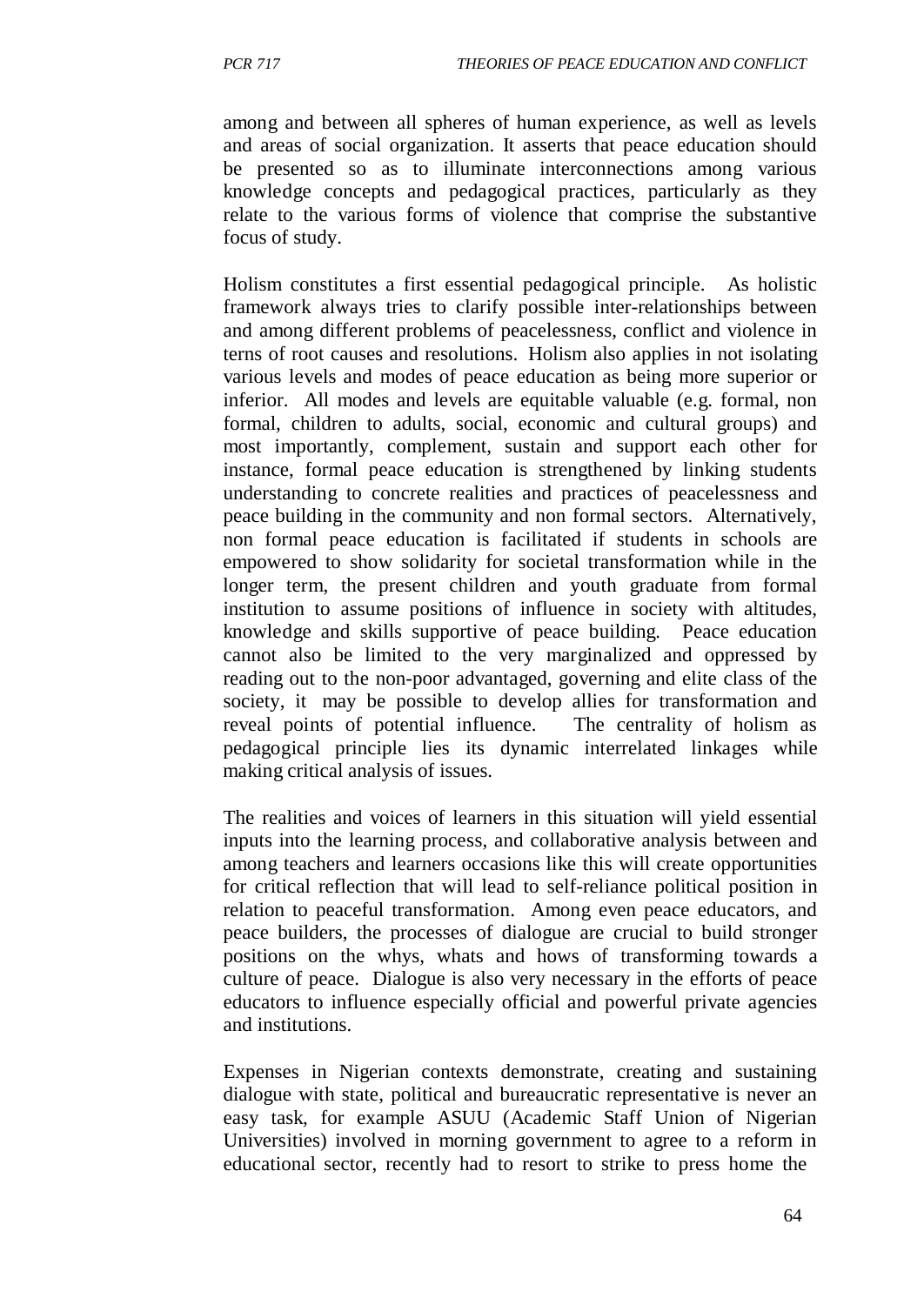initial agreed implantation of the reforms whilst still willing to engage in critical dialogue with government about the way out of the strike. At the global level, concerns have been raised about the sincerity of international agencies (e.g. World bank, IMF)in implementing outcomes of dialogue between them and NGOs as in the consultative working committees. The access of formal peace educators in integrating peace and development education in Africa higher institution system may be attributed in part to their patient lobbying of government departments and authorities.

## **3.2 Value Formation**

All forms of education are intrinsically values base, although in many circumstances values are part of the mythical hidden curriculum. Peace education, on the other hand, is overt about its intentions to educate for the formation of values consistent with peace and the norms that uphold it. it assumes that our social problems, at all levels, local through global, are as much a matter of ethics as they are of structures.

Peace education emphasizes the crucial role of values formation through its Pedagogical processes. Recognizing that all knowledge is never free of values, the peace educator constantly encourages learners to surface innermost values that shape their understanding of realities and their actions. Clearly, peace education needs to be very explicit about preferred values, such as compassion, justice, equity gender-fairness, caring for life, sharing reconciliation, integrity, hope and active nonviolence. Commitment to nonviolence needs to be active, not passive, so that we are indeed moved to transform a culture of violence. Hope is vital, otherwise we can begin to feel overwhelmed into a sense of hopelessness or helplessness or powerlessness as we confront the massive problems of peacelessness and structural violence within our endemic body polity. A strong indicator of peaceful pedagogy is that its stirs hopefulness, a faith that ordinary peoples can exercise patience, commitment and courage in transforming their realities. In this regard, the interest and support of Nigerian government in a values education emphasis creative strategy for building a culture of peace in political zones that how witnessed sporadic conflict on youth violence.

## **3.3 Dialogue**

Another important pedagogical principle of peace education is dialogue. In peace education classes, a situation of dialogue are reacted through active teaching and learning strategies in which the personal realities and understanding of learners may be brought to the surface and shared for cooperative reflection. It would be contradiction if educating for peace becomes an exercise in "banking'', as teachers assume the role of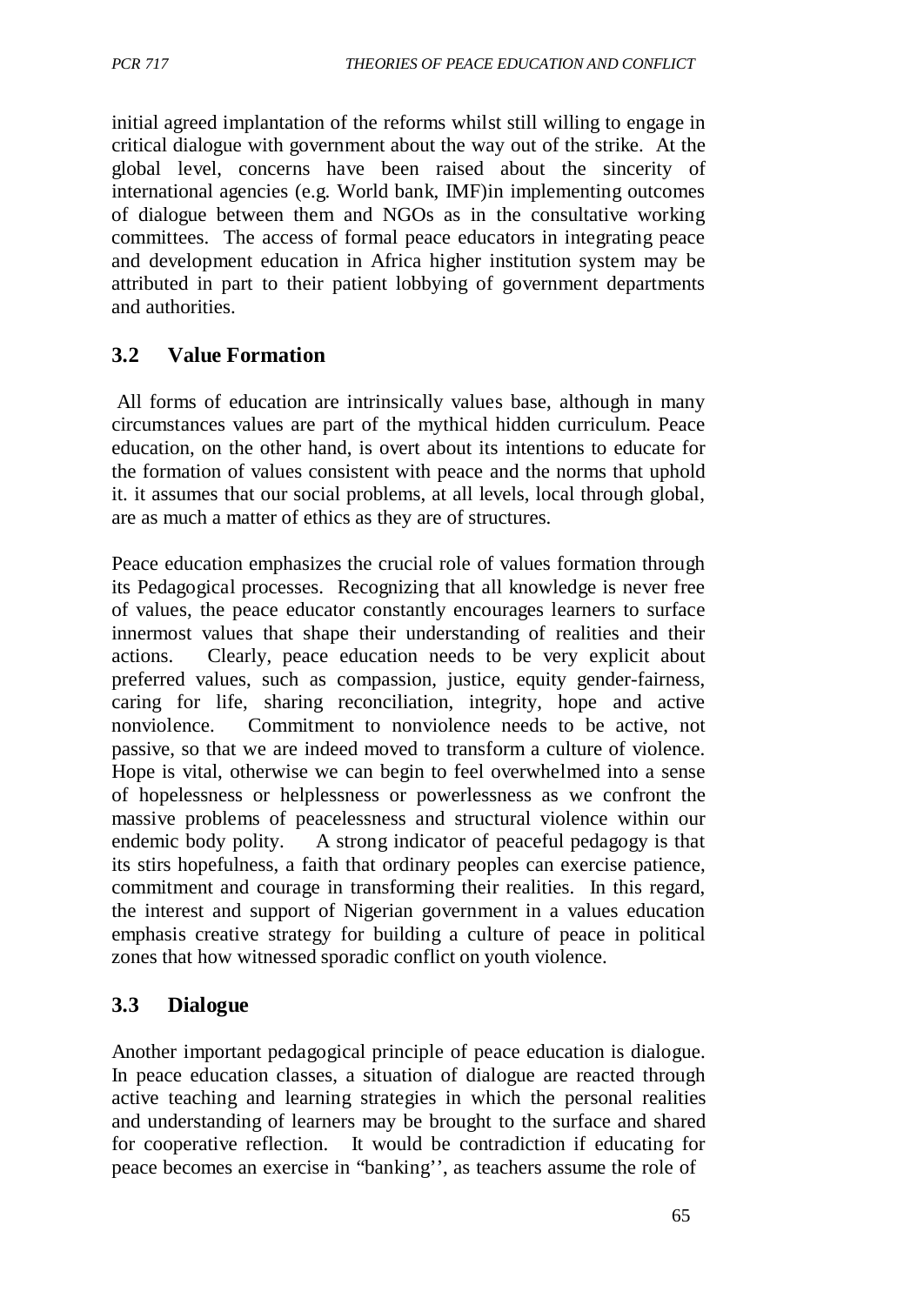authoritarian "experts' and learners become passive imbibers of peace knowledge. A dialogue all strategy however cultivates a more horizontal teacher –learner relationship in which both dialogically educate and learn from each other.

# **4.0 CONCLUSION**

As the foregoing discussion maintains, peace education can find expression through specific movements to transform problems and issues of peacelessness, conflicts and violence. However, an integrated or holistic framework of peace education which links together the broad range of issues has the advantage of not only drawing on the strengths of specific movements, but reflects the realities of inter-relatedness of different problems of peacelessness.

# **5.0 SUMMARY**

The followings are highlight of the sum-up of this unit:

- First is the principle of holism, which suggests that no hierarchy is intended among issues and, according to the learners local realities, one or more may be seen as most relevant immediately. These issues are dynamically inter related such linkages must be taken into consideration in making a critical analysis of the issues.
- The second educational movement or pedagogical principle highlights the centrality of critical values formation to the process of peace education. The values of justice, compassion, caring for life, spirituality and active nonviolence were identified as central values that must be inculcated in our learners.
- The third educational movement is dialogue. In peace education classes, a situation of dialogue is created through active teaching and learning strategies in which the personal realities and understanding of learner's may be brought to the surface and shared for cooperative reflection.

# **6.0 TUTOR-MARKED ASSIGNMENT**

- Discuss dialogue as important pedagogical tool in peace education theory and practice
- What do you understand as holism or holistic paradigm in peace education?
- What are the emphases of value formation?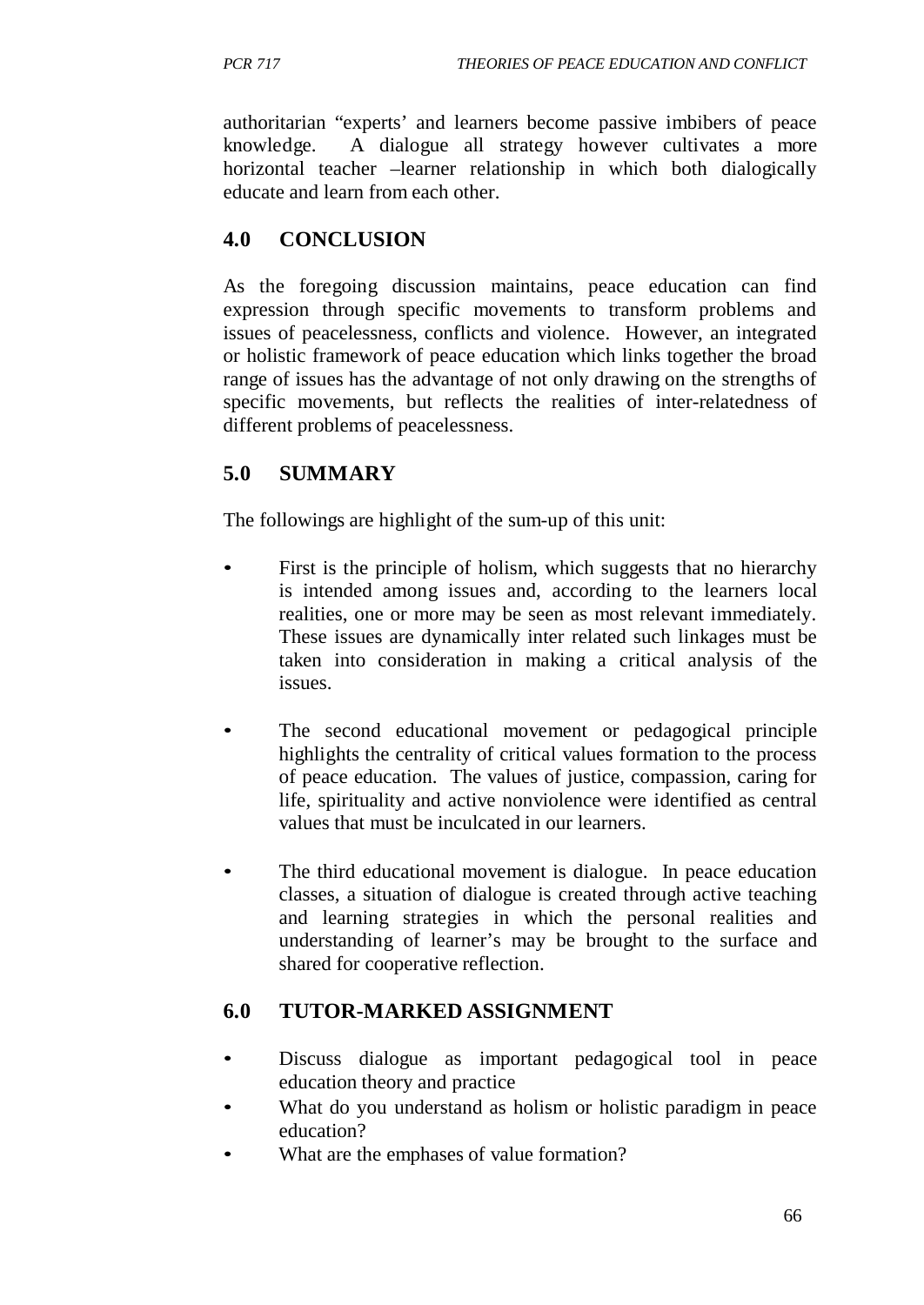## **7.0 REFERENCES/FURTHER READING**

- Maputo Toh Swee Hin (1997) Education for peace: Towards a milleunium of well-being. Proceedings from International Conference on Culture of peace and governance, Mozambique
- Ashton, C. V. (2007) using theory of change to enhance peace education evaluation. Conflict Resolution Quarterly 25 (i) 1-11.
- Bacani, B. R. (2004) Bridging theory and practice in peace education: The Doune University peace education experience. Conflict Resolution Qarterly.  $21(4)$  1 –15
- Gassin, E. A.(2006) Bringing peace to the central city: forgiveness education in Milwankee. Theory into practice. 44(4), 319 – 328.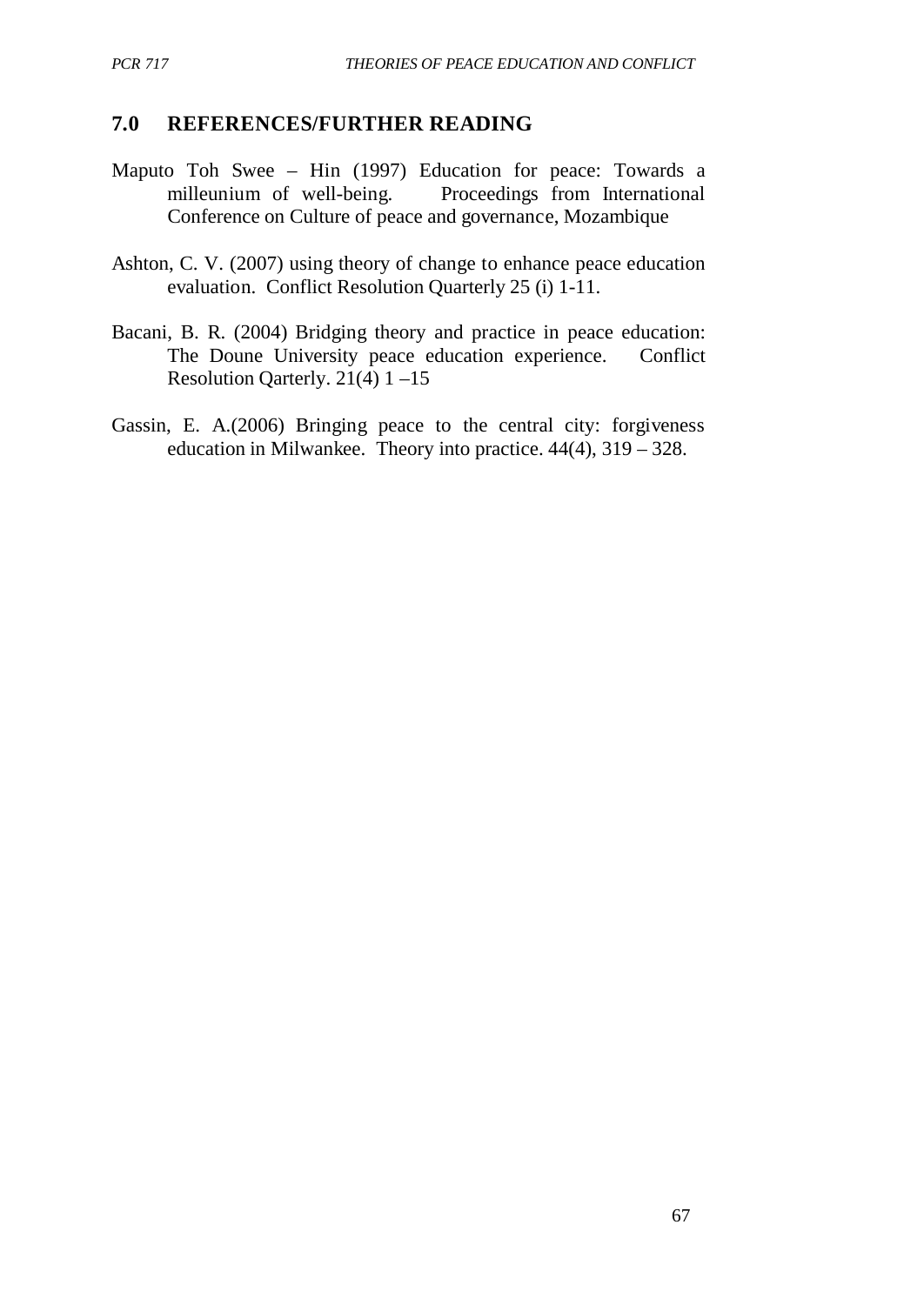# **UNIT 5 CRITICAL EMPOWERMENT OR CONSCIENTISATION**

#### **CONTENTS**

- 1.0 Introduction
- 2.0 Objectives
- 3.0 Main Content
	- 3.1 Empowerment
	- 3.2 Gender and Peace Promotion
- 4.0 Conclusion
- 5.0 Summary
- 6.0 Tutor-Marked Assignment
- 7.0 References/Further Reading

# **1.0 INTRODUCTION**

Empowerment strategies are used for power building purposes in the contexts of exclusion, marginalization, discrimination and violence. The long-term aim of empowerment processes in a society in which exclusion, marginalisation, discrimination and violence no longer exist and infact, it all boils down to dismantling existing structures that are based on violence and domination. Empowerment strategies wherever, adopted usually start with an analysis of power relationships and then try to intervene wherever, exclusion and violence occur.

## **2.0 OBJECTIVES**

At the end of this unit, student should be able to:

- Explain empowerment
- Discuss consientisation in relation to peace promotion

# **3.0 MAIN CONTENT**

#### **3.1 Educating for Gender Equality**

Peace education for gender equality focuses on injustice and violence experienced by women and girls in interpersonal, community, institutional, and societal contexts. Gender-related injustice can be a pervasive yet invisible problem in oppressive, violent, and exploitative relationships at home, at work, and in the larger community. International lit includes female infanticide (Sen, 1999), trafficking of women and girls in the sex trade (Shahinian, 2002), and the intentional use of violence and rape in war (McKay, 1998). Gender inequality and violence excludes or diminishes the participation of half of humanity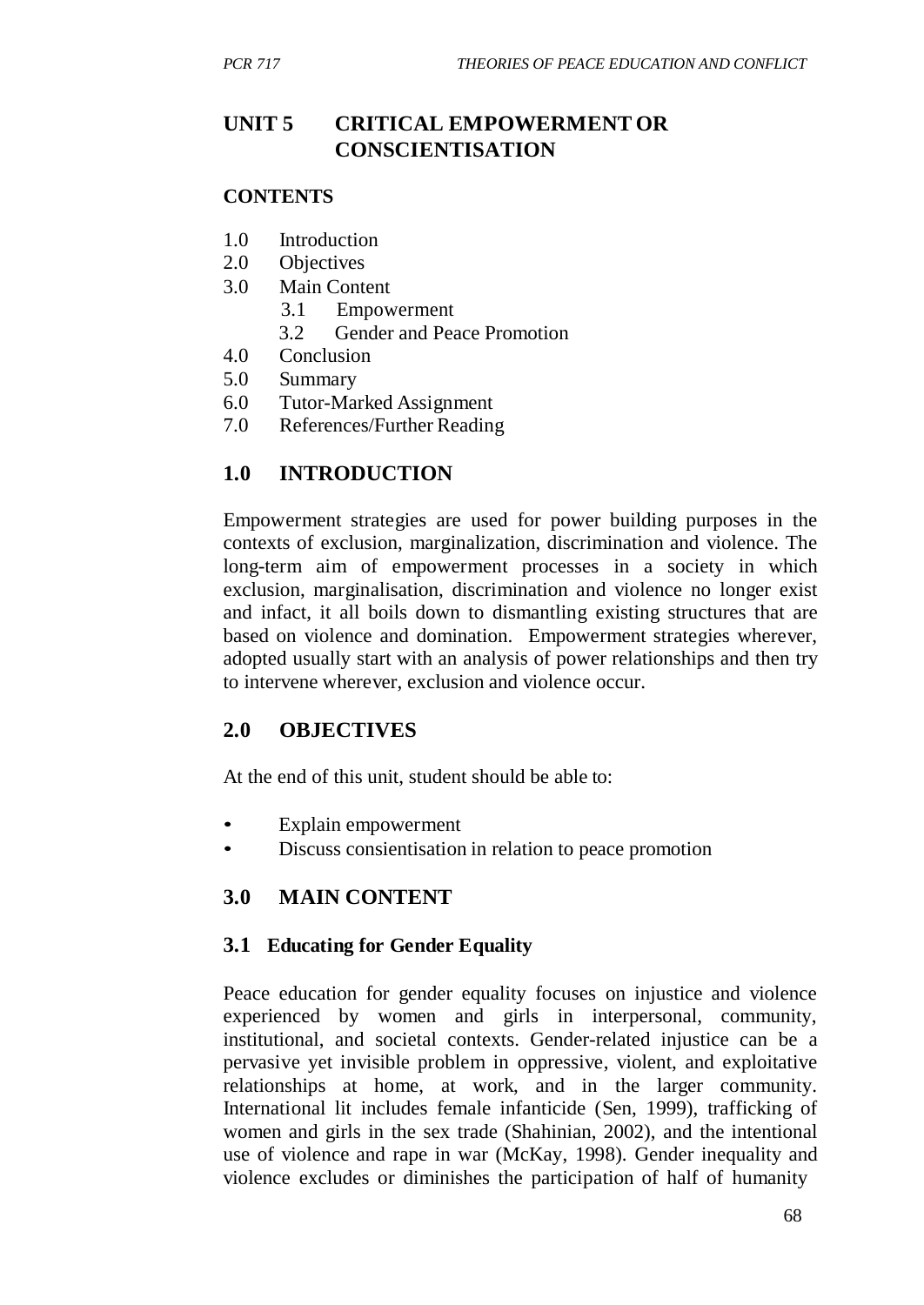from economic, political, legal, and social affairs. Throughout the world, women are poorer and are less likely to be educated than men. In many countries, women may not inherit family wealth or own land, perpetuating their disadvantage and dependence. Women experience discrimination in societies characterized by violations of the basic human rights to self-determination and misogyny, but they also experience discrimination in more egalitarian societies when women work longer hours than men, earn lower wages, and carry a larger share of housework [\(http://www.esrc.ac.uk/ESRCContent/news/feb05–5.asp\).](http://www.esrc.ac.uk/ESRCContent/news/feb05%E2%80%935.asp)) Even among children, boys have more leisure time whereas girls do more household chores (Unger Crawford, 1992). Women are disadvantaged in peace and are even more disadvantaged at war.(Denmark, Rabinowitz, Sechzer, 2000), They are overrepresented among victims of conflict, and, in post conflict reconstruction efforts, they are underrepresented as decision-makers, administrators, and judges (McKay, 1998; Morris, 1998). Rape as a tactic of war (e.g., in Bosnia, Rwanda, Sierra Leone, and Indonesia) has long-lasting negative squallier for victims who survive and are then ostracized by families or communities (Swiss &Giller,1993)Poverty, an inadequate diet, a heavy workload made heavier by family deaths, unresolved grief, continuous harassment, and fear of further violence also compromise women's physical and mental health as a result of war (Zur,1996).Peace education for gender equality focuses on disparities (e.g., income, health, and decision making responsibility) between men and women and examines the assumptions, traditions, and oppressive structural arrangements that systematically disadvantage women. Students learn to critically examine a variety of social contexts and to question who speaks, who decides, who benefits, who is absent, and who is expected to make sacrifices. These critical analyses can reveal gender inequalities and moral exclusion that permeate daily life locally, nationally, and globally, and suggest ways to increase moral inclusion. As the result of persistent and collaborative activism, moral inclusion of women has increased and, to some extent, been institutionalized throughout the world in governmental policies, national and international laws, and in more accurate reporting of violations. These structural changes build on one another and offer students hope for furthering gender balance and social justices.

The concept of women's empowerment emerged from critiques and debates generated by the women's movement during the 1980s when feminists, particularly in what was then known more widely as the "third world'' were growing discontent with the largely apolitical and econometric models in prevailing development interventions.

There was at the time growing interaction between feminism and the "concientisation'' approach developed by Paulo Freire in Latin America.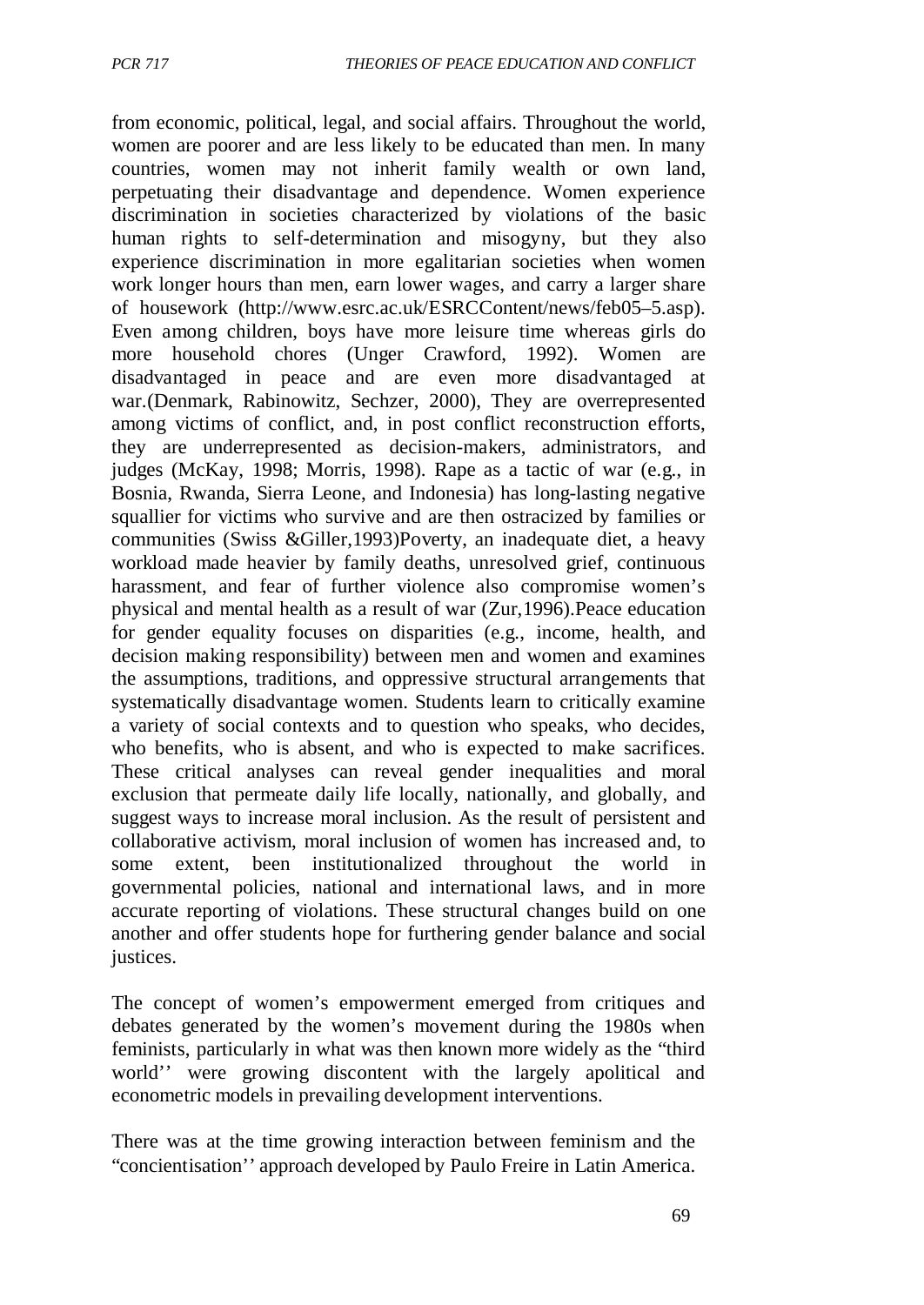But where Freire ignored gender and the subordination of women as a critical element of liberation, there were other important influences on activists and nascent social movement at this time: among them the discovery of Autonio Gramscis"subalterns'' embodying and the hegemonic role of dominant ideologies, the emergence of social construction theory and post-colonial theory.

The interplay of these powerful new discourse led, by the mid-1980s, to the spread of "women's empowerment'' as a more political and transformatory idea for struggles that challenges not only particularly, but the mediating structures of class, role, ethnicity and religion. Feminist movements in developing nations of Africa and especially in Nigeria have evolved their own distinct approach, pushing consciousness-raising into the realm of radical organizing and movement-building for gender equality (35% affirmative action). All efforts to more clearly conceptualise the term stressed that empowerment was a socio-political process, and that the critical operating concept within empowerment was power, and that empowerment was about shifts in political, social, and economic power between and across both individuals and social group.

By the beginning of the 1990s, empowerment held pride of peace in development jargon. And though it was applied in a broad range of social change processes, it was most widely used with reference to women and gender equality prevention, access to resources, conscientisation and Networking.

## **3.1.1 Empowerment Gender and Peace Promotion**

Concept environments are generally marked by violence, a lack or unfair distribution of resources and a general climate of insecurity. Such circumstances hinder both individual/collective and socio-structural empowerment. The results are discrimination and exclusion (disempowering context). Logically, the starting point for any empowerment project as with most international cooperation (IC) projects is the conflict environment concerned, which needs to be analysed from the gender perspective.

Empowerment acts against exclusion and violence of all kinds. Empowerment processes thus play an important role in violence prevention, conflict resolution and peace promotion. Lasting peace and justice with freedom from violence cannot be achieved as long as individual persons and for groups are excluded and maginalised.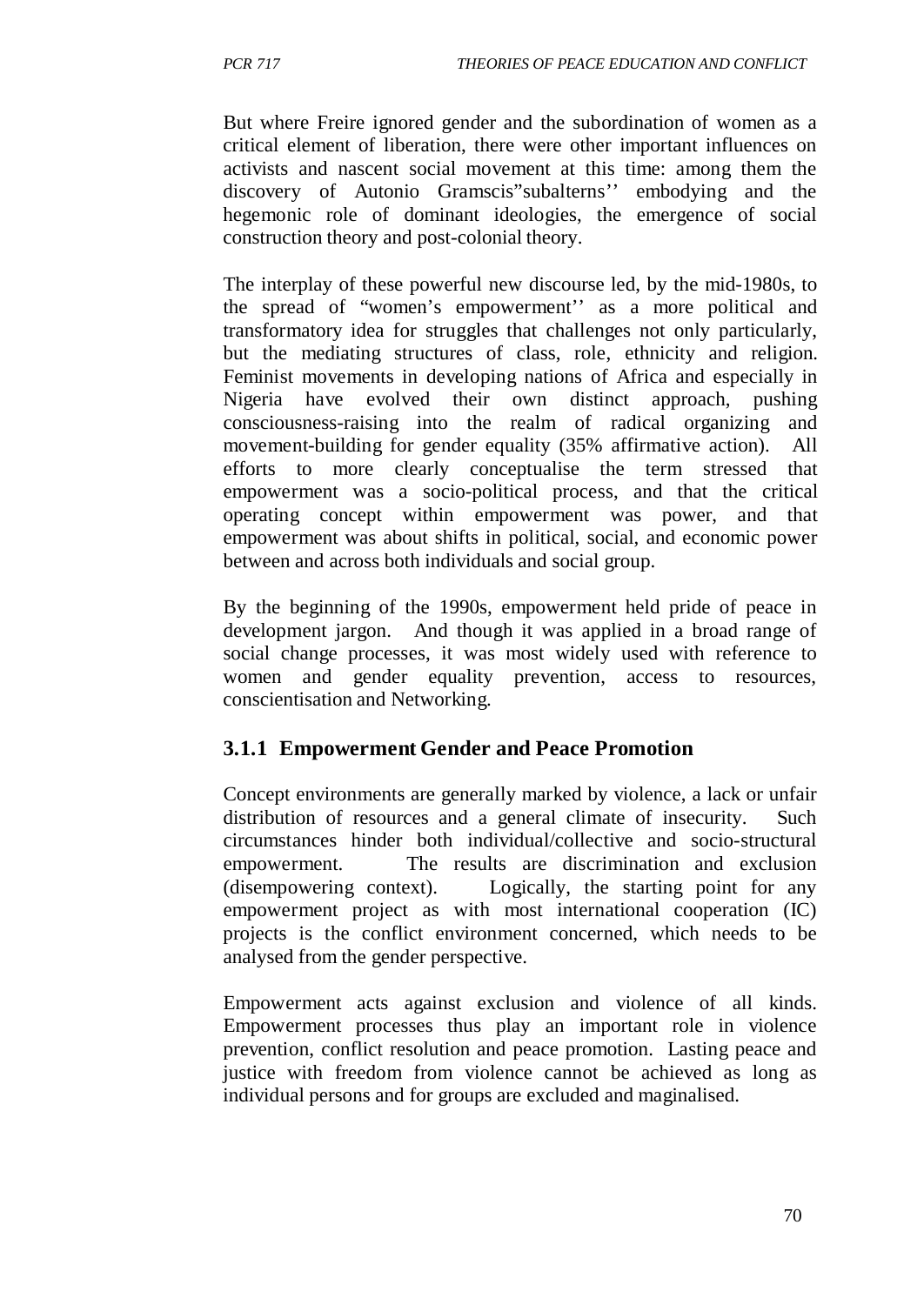## **3.1.2 Women Empowerment and Peace Promotion**

The factors of physical and psychological violence, insufficient personal and collective security, and the denial of access to resources are interwoven to form a behaviour that hinder people – women-from participating in the social political and commercial life of their community. In such circumstances, support and empowerment for women are consciously used to create the best possible conditions for the equal participation of men and women in violence's precaution and peace promotion. Women's empowerment is a collective power building strategy that enables women to develop make known and realize their own concepts and ideas of peace, security, justice and good living condition standard. Women should not merely "participate'', but have a direct influence on peace and seemingly policies or peace promotion and violence prevention measures. They should decide, too, which issues are important and when, where and with whom discussion, should be held, how much money should be spent, e.t.c. in this way, they will gain definitional power.

Development assistance agencies (multilateral, bilateral and private), eternally in search of sexier catchphrases and magic bullets that could somehow fast-track the process to use it to replace their earlier terminology of "people's participation'' and "women's development''. The Fourth world Conference on Women in Beijing (1995) played a critical role in introducing the "e" word to state actors and governments anxious to demonstrate a progressive approach to gender quickly adopted the catch phrase of women's empowerment.

## **3.1.3 Empowerment**

The expression "empowerment'' is based on the concept of power, when speaking of empowerment we understand power as "the power within'', i.e. the power to act and take decisions of one's own accord. Power thus, means the actual possibility for an individual or a group of people to act independently. Power should not be interpreted as domination over others. It follows that empowerment cannot have a vertical hierarchical structure.

Individual/collective empowerment aims to strengthen individual men and women, groups, organizations and civil society. This means curbing the violence with which individuals and groups are often confronted. socio-structural empowerment aims to restrain structural violence (e.g. in political, legal or economic systems) and promote fair structures and living circumstances.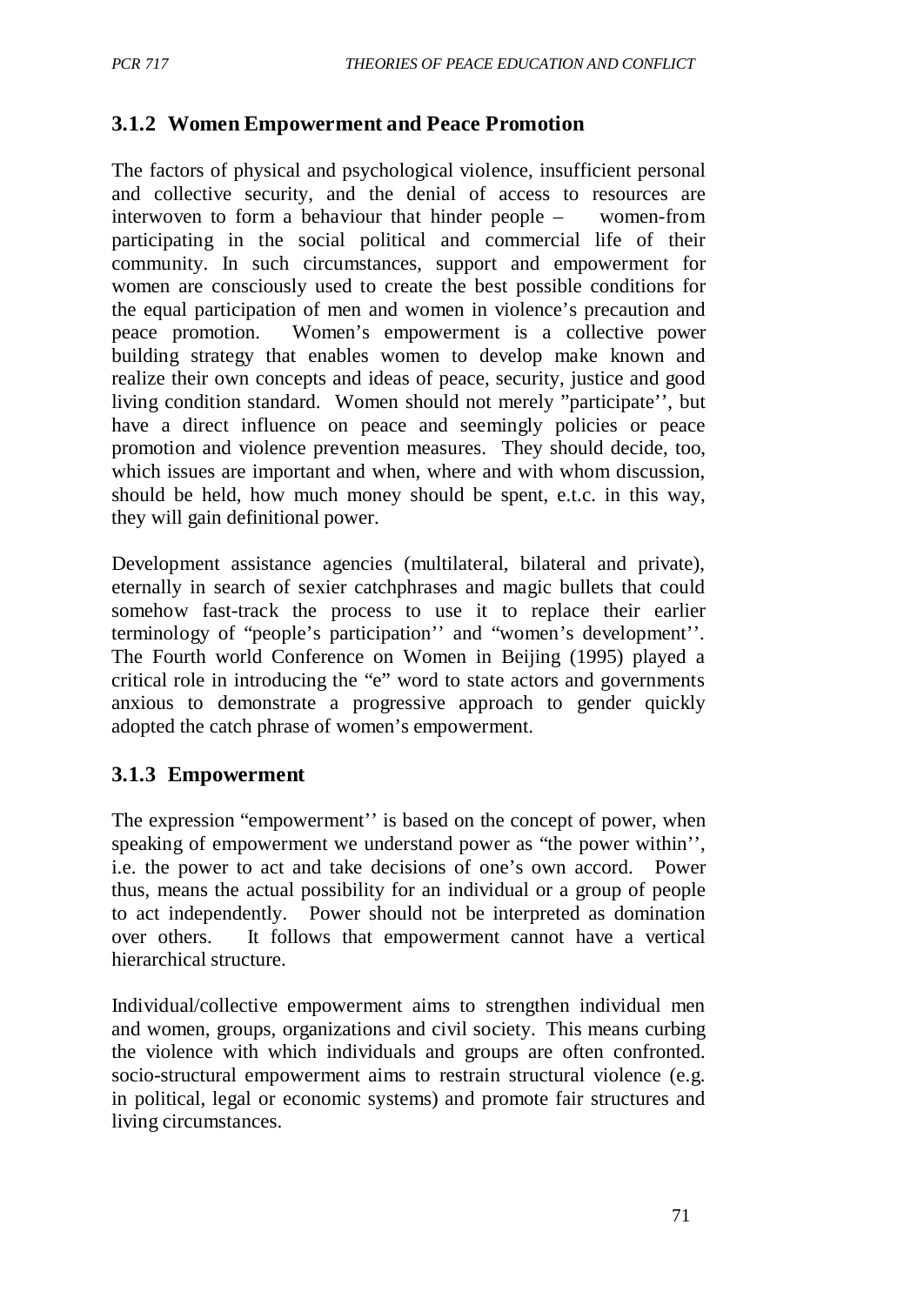Individual/collective and socio-structural empowerment depend on each other and are infact inseparable. According to the context and the existing power structure empowerment project in any context will address the needs of different groups of people, e.g. women, working under precaution conditions, victims of violence or men and women who are exclude from decision-making processes and have no access to resources such as education, health come or income.

Empowerment may not be universal but it needs to take place according to the individual context and it can be realized in such areas as violence.

# **3.2 Using Conflict Environment to Bring About Changes**

Empowerment processes intervene in unjust power relationships, for example between the sexes. This can cause tension and conflicts, for instance between men and women. It is therefore, important to be aware of potential conflicts that may arise from failing to include them in the planning, implementation and monitoring of empowerment activities. Existing and newly-arising conflicts between men and women must be resolved without violence, with the ultimate goal of an evolution of the power relationship between the sexes in the direction of equal rights. Such conflicts often act as a catalyst for example, it becomes necessary to increase the conflict competence of women, or to include men, family and community/society in the empowerment process and sensitization efforts.

## **3.3 Inclusion of Men in Women's Empowerment Processes**

Empowerment projects are always based on an analysis of existing power structures, which include the relationship between the sexes. It is important to include all the players in specific power relationships and to consider gender images and roles. In patriarchal societies, domestic violence is often seen as a normal way of dealing with conflicts and stress. While many women accept such violence often because they have no other alternative others try to escape.

During owned conflicts, gender roles also undergo a change: this must be considered and used for empowerment processes. Often women are not allowed to participate in public life and their scope of action is limited (e.g. through stricter controls) at the same time their responsibilities and workload increase (e.g. feeding the families). In terms of war the male image becomes militarized, while the breadwinner role becomes obsolete, due to the widespread unemployment. Often, men react to such developments with violence against their wives and children. In view of such gender-specific changes women and men need separate empowerment strategies.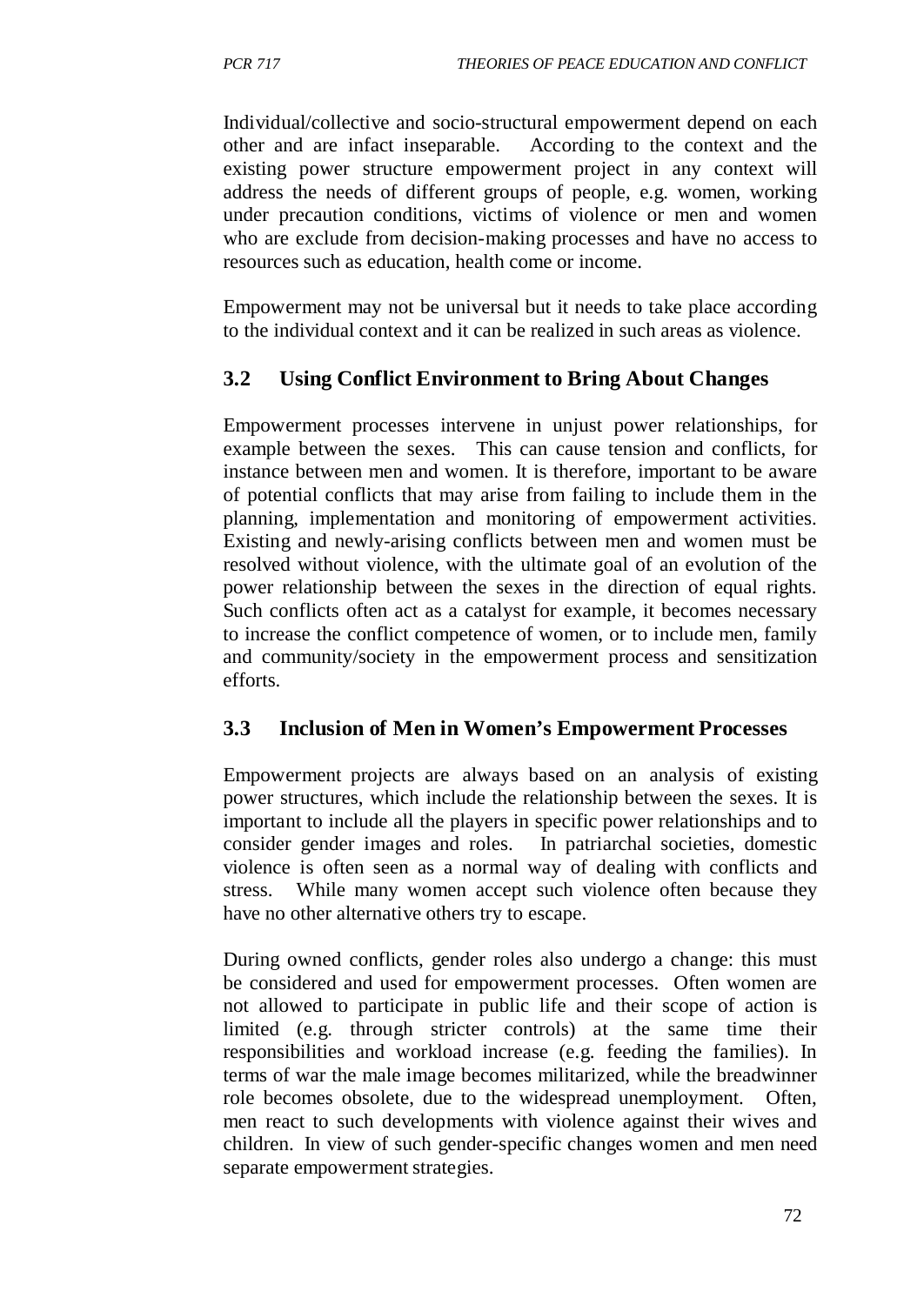One of the most important aspects of empowerment is consciensation, as well as the critical examination of behaviour that is deemed normal.

The modification of established gender roles, e.g. when women become jointfully employed, can help people to experience other roles for men and women, which will finally become accepted and even encouraged. Men women's empowerment to succeed, need to be included in the social process, men need to understand that such of evolution towards equal rights.

## **3.4 Empowerment in Nigerian Polity?**

Although virtually every government policy claims to support women's empowerment, a deeper scrutiny of both policy and implementation strategies reveals that the broad-based, multifaceted and radical consciousness raising approaches fostered in programmes of equal participation of 35% affirmative action have more or less disappeared-or non existing. Every department's narrow-bandwidth intervention, in the era of increasing divestment and privatization, is packaged in the language of empowerment. Nigeria's rural development policy describes its objectives as poverty alleviation and empowerment, and that these will be achieved through the strategies of self-help and strengthening local governments, the sites of empowerment.

In the longer Nigeria political arena, there has been an equally disturbing trend where the ideological frameworks of the religions fundamentalism that has become deeply entrenched in Nigerian politiesthe status of women in certain groups and their need for "empowerment'' has been a key component of NGOs and women pressure groups.

Both positions are described as "women's empowerment'' approaches, though there is little evidence that wither result in sustained changes in women's position or condition within their families, communities, or society at huge. Indeed, there is a growing body of analysis that the empowering effects of these interventions are complex, and that they can consolidate existing power hierarchies as well as create new problems, including manipulation and co-option by dominant political interest, growing indebtedness, doubting and tripling of women's workloads, and new forms of gendered violence.

## **4.0 CONCLUSION**

Educating for peace in a general sense is educating for critical empowerment through which we develop a critical consciousness that actively seeks to transform the realities of a culture of war and violence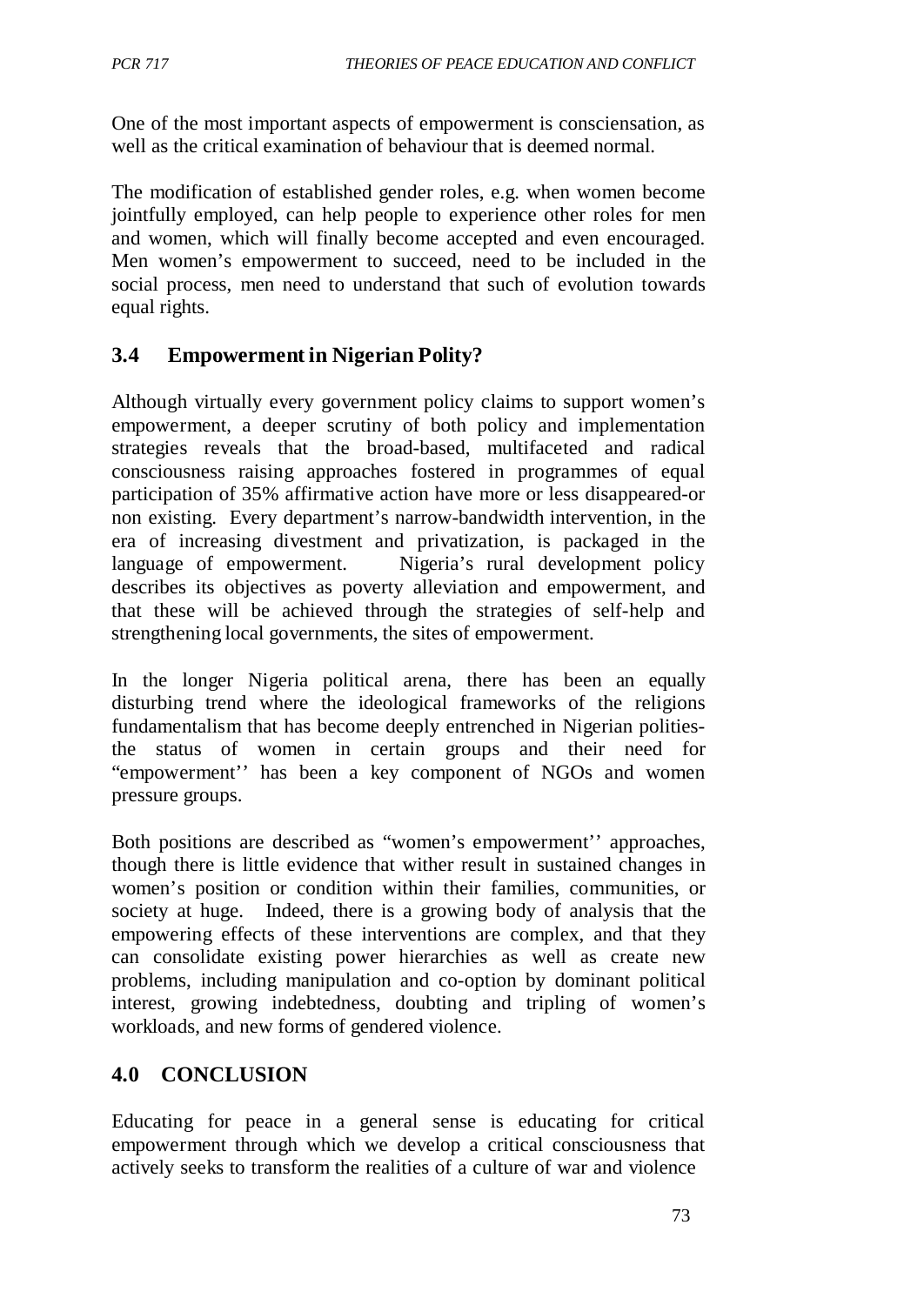into a culture of peace and nonviolence and by rendering the misdeed of the past towards transformation.

# **5.0 SUMMARY**

This unit has exposed you to salient analysis of the term empowerment and conscientisation as an actual possibility of an individual or a group of people to act independently and to create best possible conditions for equal participation of men and women in violence prevention.

We have equally discussed; empowerment, gender and peace promotion where we have make a case for equal inclusion of all gender if lasting peace and justice are to be achieved in the society. Empowerment situation in Nigeria polity was also x-rayed.

#### **6.0 TUTOR-MARKED ASSIGNMENT**

- What do your understand by the term empowerment and how has it fair in Nigerian political landscape?
- Discuss empowerment and its relationship to gender and peace promotion in Nigeria.
- Inclusion of men in Women's empowerment process is a necessary toll for peace promotion – Discuss.

## **7.0 REFERENCES/FURTHER READING**

- Bathinal, S. (2007) putting Power back into empowerment. Open Democracy News Analysis 3(20)
- DAWN(Development Alternatives with women for a New Era)http:www.down.org.fj(English).
- Oxaal, Zoe., Bawen, Salty: Gender and empowerment: Definitions, Approaches and Implications for policy(Bridge Report No. 40), 1997: ://www.bridge.ids,ac.uk/Report/re 40crpdf

#### WEP(Women's Empowerment

[Project\)http://www.g](http://www.gcmph.net/women.htm)cmph[.net/women.htm](http://www.gcmph.net/women.htm)

Women Waging Peace: Preparing for Peace: the Critical Role of Women in Colombia. Conference Report, May 9-14, 2004[;](http://www.womenwagingpeace.net/content/articles/colombiaconf) [http//www.w](http://www.womenwagingpeace.net/content/articles/colombiaconf)o[menwag](http://www.womenwagingpeace.net/content/articles/colombiaconf)i[ngpeace.net/content/articles/colombiaconf](http://www.womenwagingpeace.net/content/articles/colombiaconf) erenceReport.pdf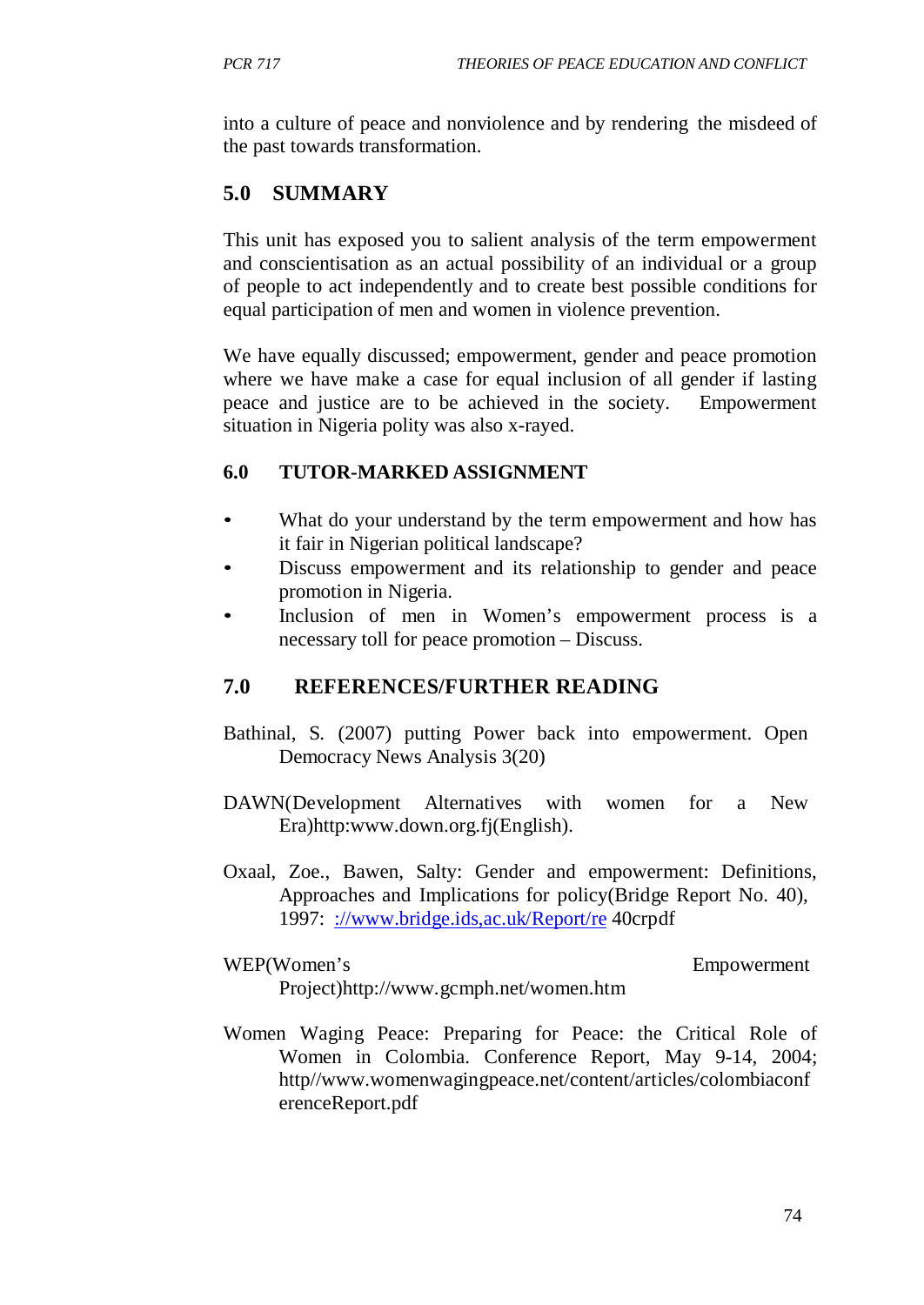# **MODULE 3**

- Unit 1 Educating for Dismantling a Culture of War
- Unit 2 Educating for Human Rights and Responsibilities
- Unit 3 Educating for Living with Justice and Compassion
- Unit 4 Educating for Intercultural Solidarity whereby Cultural Diversity is respected
- Unit 5 Educating for Environmental Care

# **UNIT 1 EDUCATING FOR DISMANTLING A CULTURE OF WAR**

## **CONTENTS**

- 1.0 Introduction
- 2.0 Objectives
- 3.0 Main contents
	- 3.1 Culture of Peace
	- 3.2 Dismantling a Culture of War
- 4.0 Conclusion
- 5.0 Summary
- 6.0 Tutor-Marked Assignment
- 7.0 References/Further Readings

# **1.0 INTRODUCTION**

In post-cold war era, where a peace divided was supposedly to be reaped from reduction in super-power tensions and arm race, tragic symptoms of a culture war still abound and it is yielding untold suffering, hardships, pain and death on vonurables. For instance, countries like Bosnia, Rwanda, Somalia, Sudan, Liberia, Sierra Leone, Afghanistan, and Nigeria are but some grim reminders of the willingness and ease by which nations and especially groups within nations resort to armed violence to settle conflicts and disputes

# **2.0 OBJECTIVES**

At the end of this unit, student should be able to:

- Explain what is meant by a culture of peace
- Discuss some instances and actions at dismantling a culture of war.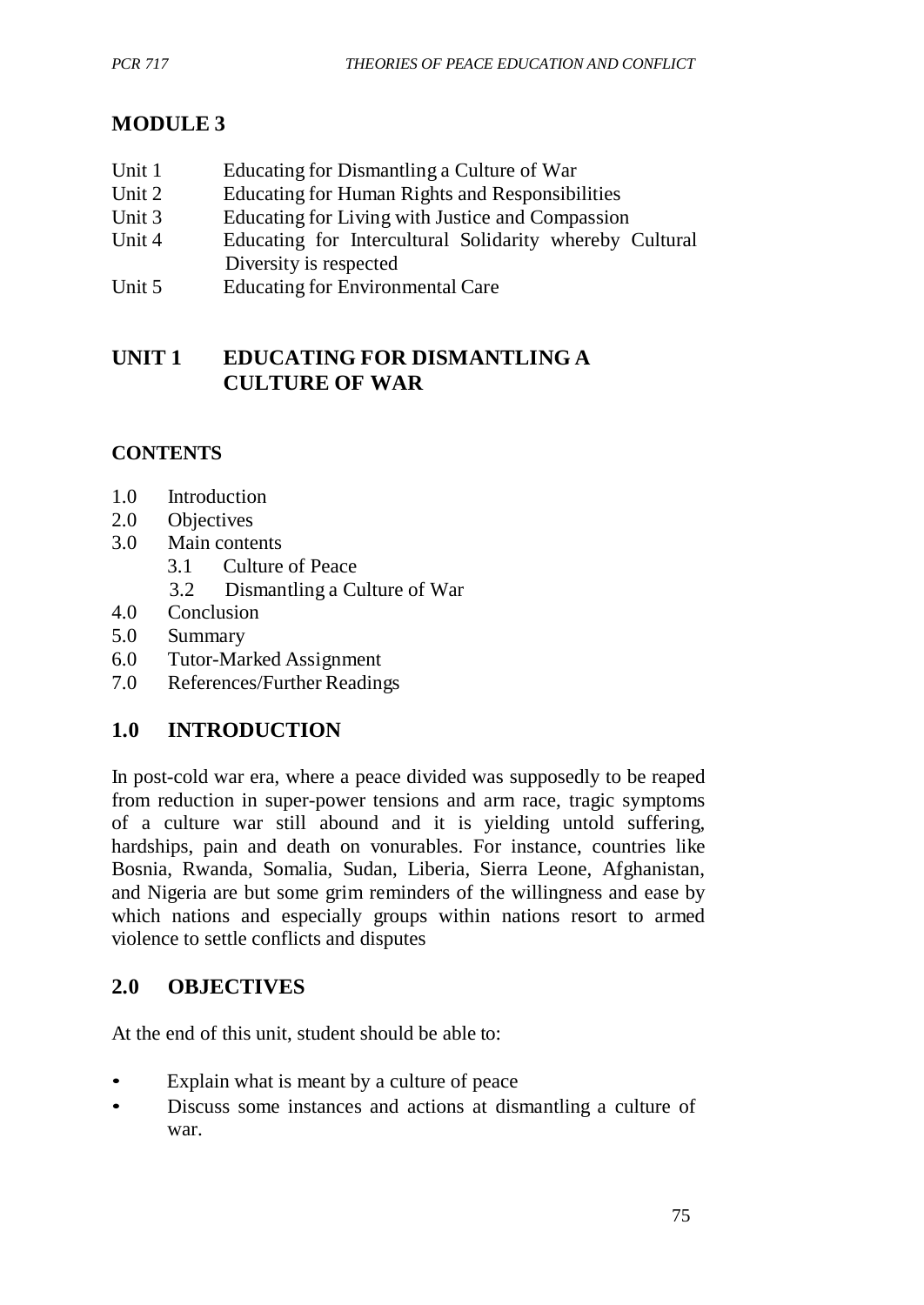## **3.0 MAIN CONTENT**

#### **3.1 Culture of Peace**

A culture of peace is built from values, attitudes, behaviors and ways of life based on non violence, human right, equality of sexes, appreciation of cultural diversity and respect for others. In a culture of peace, power grows not from the barrel of a gun but from participation, dialogue and cooperation. A culture of peace rejects violence in all its forms, including war and culture of war. It replaces domination and exploitation by the strong over the weak with fairness through respect for rights of everyone both economically and politically.

This movement has brought together the rich diversity of lives together in an atmosphere that is marked by intercultural understanding tolerance and solidarity. When necessary issues like Xenophobia, racism etc are resolved through non-violence means without a war in violence conflict.

Culture of peace cannot be imposed from outside but rather it is in most occasion a unique responsibility from within that grows out of the beliefs and actions of the people themselves. It is developed differently in each country and region, depending upon its history, culture and traditions (Gumut, Fish, Abdi, Ludin, Smith, Williams and Williams 2000)

Culture of peace will be achieved when citizen of the world understand global problems, have skills to resolve conflicts, struggle for justice and non-violence, live by international standards of human rights.

## **3.2 Dismantling a Culture of War**

Wars and armed conflicts have caused the death of one million people in the past five years and of some 2 million children in the past decade and hundreds of millions of displaced people. Furthermore, 110 million deadly landmines remain undetonated in 68 countries. Slowly, some societies are also painfully recovering from ravages of internal wars and armed conflicts settled through negotiation and political settlement.

Clearly, in the face of these ongoing manifestations of a culture of war, there continues to be a great need for peace education that focuses on non-violent resolution of armed conflicts and disputes. A specific dimension of such disarmament education and advocacy lies in the campaign to abolish the arms trade that fuels the engines of wars while diverting scarce national resources into weapons instead into meeting basic human needs.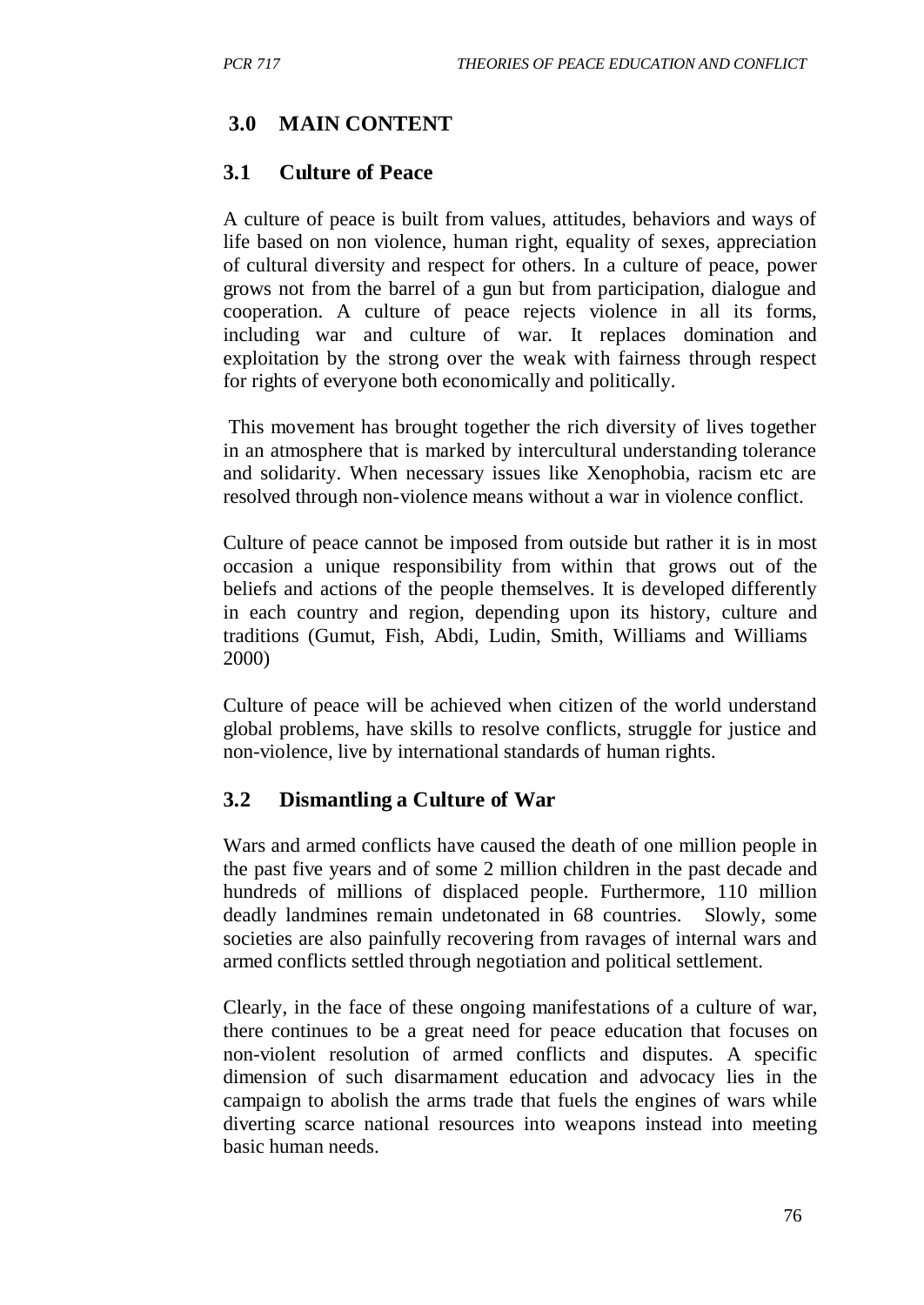Culture of war does not only persist in macro contexts, but also in the more micro spheres of life in all our societies. Domestic violence and physically harmful practices at interpersonal, familiar, institutional and community levels have also been challenged by non-formal and formal educational campaigns and programs by relevant institution to continue and attempt at putting an end to proliferation of gun ownership and vigilante mentality in many societies.

The role of media, other cultural and social agencies (e.g. entertainment, schooling) and even the toy industry likewise are demystified by peace educators and researchers for their explicit or indirect support of a culture of war and physical violence.

In Nigeria while government and Niger-Delta militant have shown some willingness to negotiate peace settlements to end armed conflicts, the increasing role of citizen peace makers in the peaceful resolution and possibility transformation of conflicts needs to be acknowledged at inspiring role-models in peace education. Whether the IPCR (Institute for peace and conflict Resolution or other institutional NGOs for peace and reconciliation in Niger-Delta to empower Niger-Deltas to work towards a peaceful Disarmament and armnesty has been vital in the successful steps forwards building a non-violent society.

Project Ploughshares and other NGO-led complains to abolish the arms trade have educated and also mobilized citizens in some arms producing societies to demand policies from their governments and industries for reducing and eliminating the sale of weapons across borders. Rather than reinforce a culture of death and violence countries should be investing in life and nonviolence e.g. conversion of arms industries to civilian production; total ban on production and sale of landmines; other arms reduction traits; control of horizontal nuclear proliferation.

As armed conflicts and wars are being waged and even after cessation of hostilities, there is little doubt the one most serenely affected are the children, innocently caught not only in the middle but increasingly are recruited as child soldiers. A post-armed conflict challenge for peace education is therefore not just the physical rehabilitation of traumatized and scarred children but also their psychological and emotional healing. In several war and armed conflict situation NGO run children rehabilitation centers seeking to gently help children regain trust and faith in a culture of peace. On the other hand, armed forces personnel are increasingly educated to empathize with the suffering of children in the situation of armed conflict.

In many formal schooling systems the integration of nonviolence principles in policies, programs, curricular and teaching-learning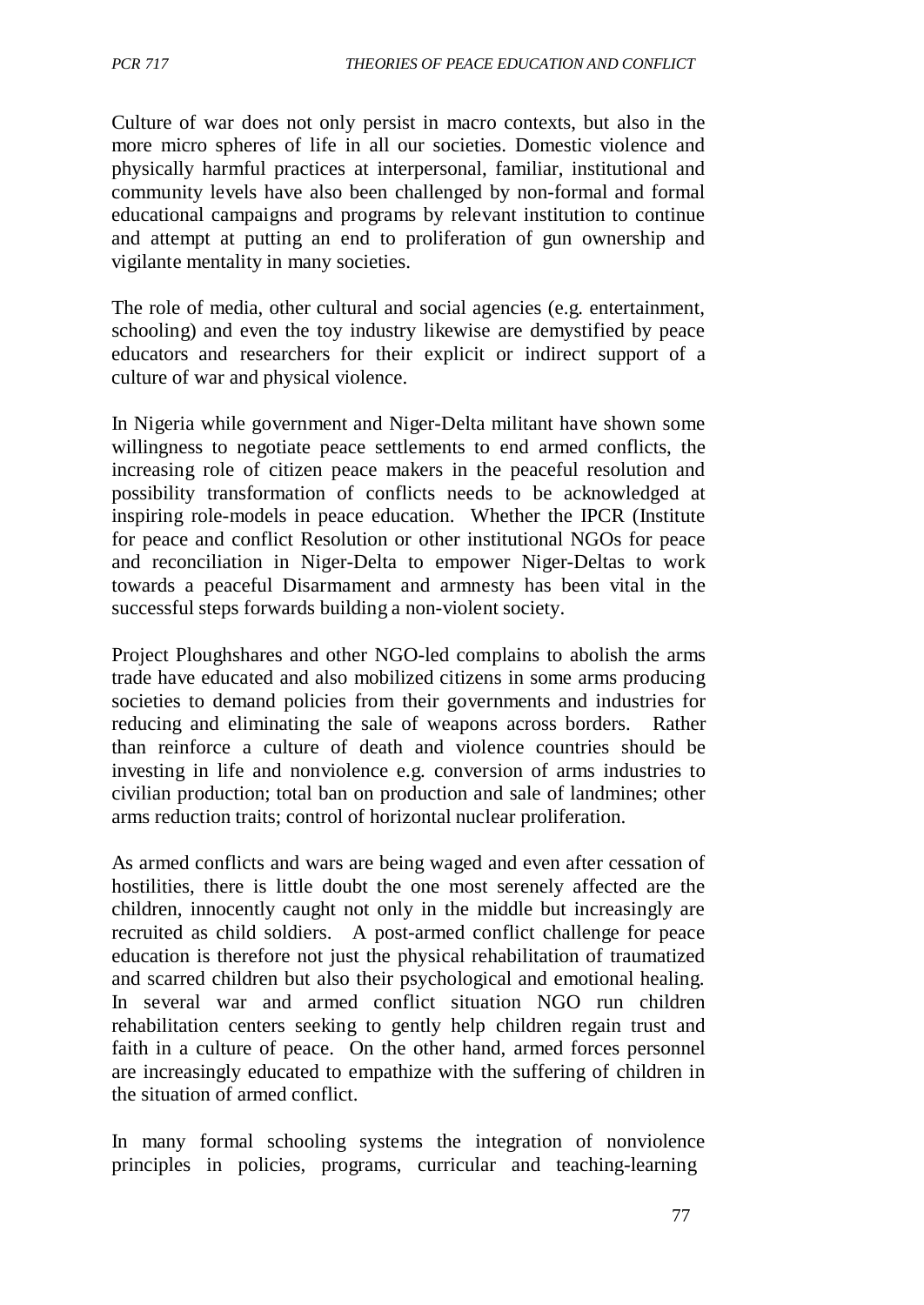environments has expanded in recent decades. Responding to heightened concerns over attitudes, conduct and relationship among members of school communities sanction a culture of violence (e.g. bulling, activities, teacher or lecture victimization), these programs essentially promote values and practices of conflict resolution and violence prevention (e.g. student skilled in peer mediation and conflict resolution intervention school discipline, code of behavior, pedagogical and other institutional policies that reflect nonviolent relationships among students teachers and administrators; collaboration between schools and external agencies like police, justice, legal and social services, teacher intervention in domestic violence against children.

Apart from the short-term outcome of schools becoming more peaceful and safe environments, the success of such school-based programs of education for non-violence and conflict resolution in turn hold positive implications in years ahead. Hopefully, children and youth will join the next generation of adults with internalized values and practices rooted in principles and norms of nonviolence.

The intersection of wider societal and institutional endeavours for dismantling a culture of war and violence is also seen in campaigns worldwide geared towards transforming the production and distribution of cultural, leisure and recreation products/services (Media, toys, entertainment). Through public and school-based critical literacy, adults and children are empowered to not consume media violence or war toys, while pressuring governmental and private sector to enforce relevant policies and regulations.

## **4.0 CONCLUSION**

Culture of peace can only offer hope for a better quality of life. Peace makes sustainable development a reality through dismantling a culture of war. Demilitarization and cut in defense expense can not only provide opportunities for conversion of such funds to welfare scheme but would help to save and sustain environment and harmony.

## **5.0 SUMMARY**

In this unit you have learn that a culture of peace is built from values, attitudes, behavior and ways of life based on non-violence, equality, and am appreciation of cultural diversity and respect for others. When there are contradictions such as xenophobia, racism or designating others at enemies, they are resolved through Non-violent means and that way the society would have successfully dismantle a culture of war.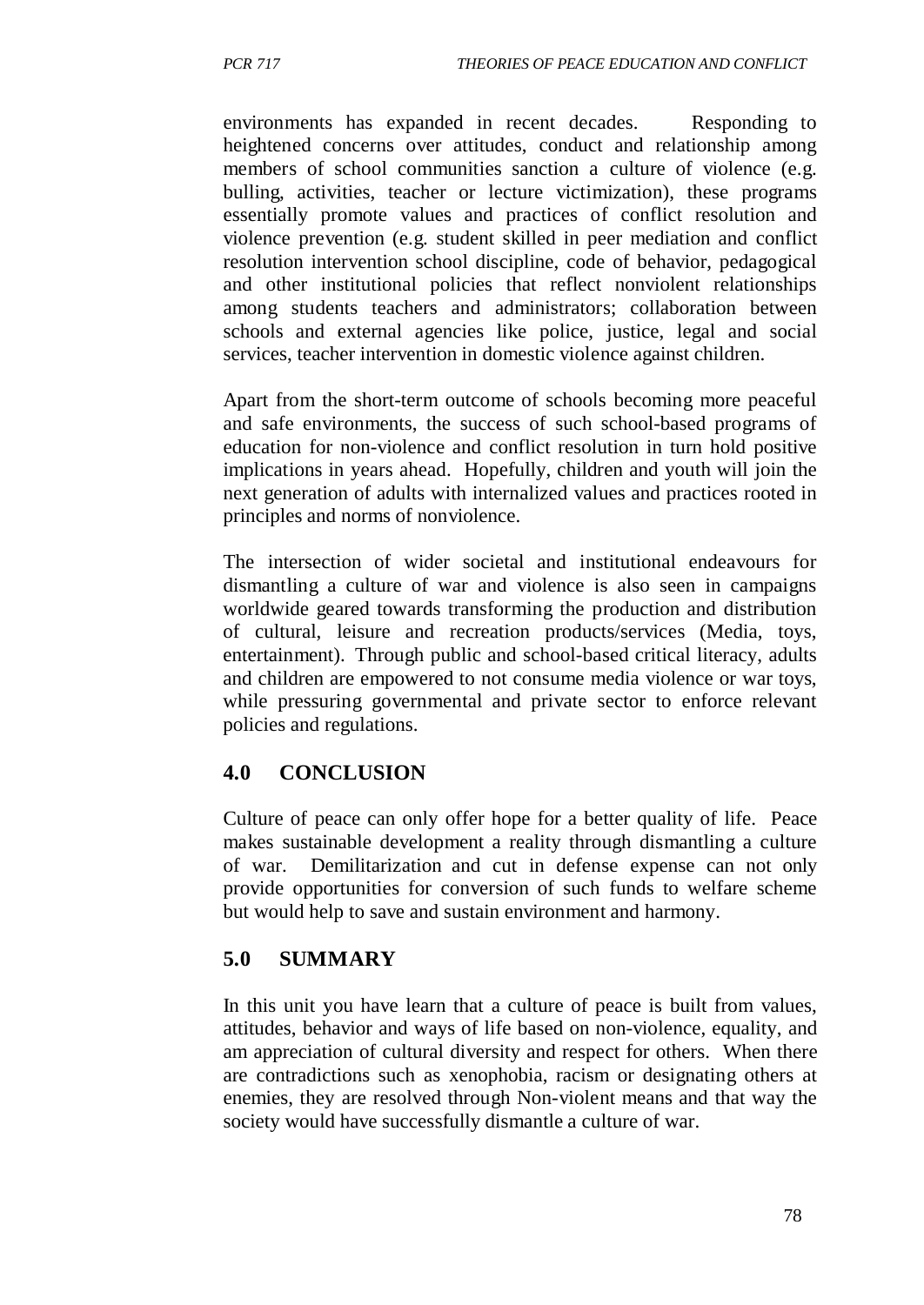# **6.0 TUTOR-MARKED ASSIGNMENT**

What do you understand by the terms culture of peace and dismantle culture of war.

## **7.0 REFERENCES/FURTHER READING**

- Toh Swee Hin (1997) Education for peace: Towards a milleunium of well-being. Proceedings from International Conference on Culture of peace and governance, Mozambique
- Bretherton, D. Weston, J. Zbar, V (2007) Peace education curriculum development in post –conflict contexts: Sierra Leone. The University of Melbourne, Parkville: International Conflict Resolution Centre
- Miller, Christopher A. (2004). A. Glossary of Terms and Concepts and Conflict Prevention Terms, Forum on Early Warning and Early Response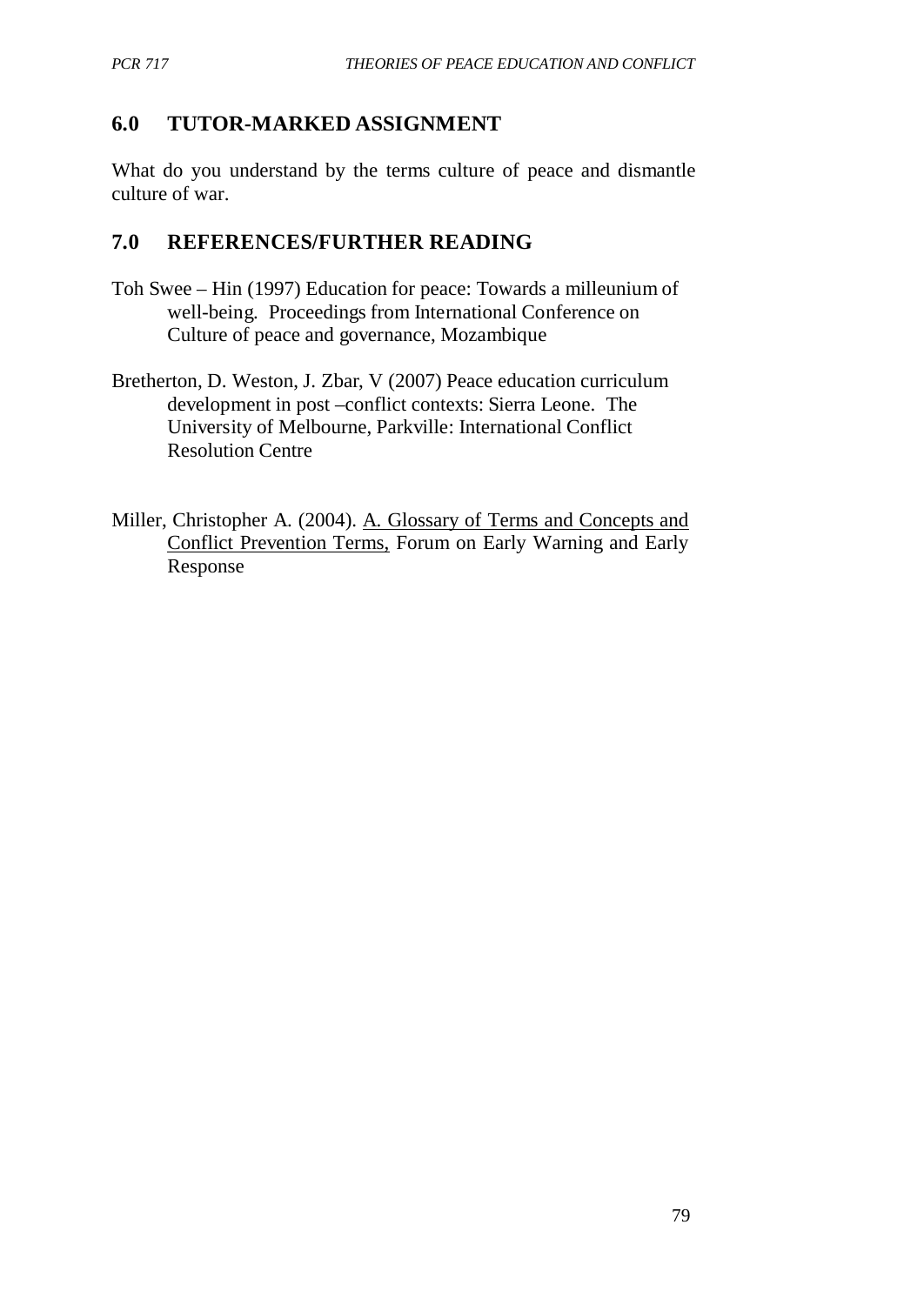## **UNIT 2 EDUCATING FOR HUMAN RIGHTS AND RESPONSIBILITIES**

#### **CONTENTS**

- **1.**0 Introduction
- 2.0 Objectives
- 3.0 Main Content
	- 3.1 Educating for Human Rights
	- 3.2 Development of the Concept
	- 3.3 Subjects of the State or Parties to a Contract
	- 3.4 International Human Rights
	- 3.5 Rights, Crime, and Punishment
	- 3.6 Are Human Rights Universal?
- 4.0 Conclusion
- 5.0 Summary
- 6.0 Tutor-Marked Assignment
- 7.0 References/Further Reading

## **1.0 INTRODUCTION**

Human rights are those rights that belong to all human beings simply as a consequence of being human, regardless of citizenship in a particular or membership in a particular religious, ethnic, racial, gender, or classbased group. Because groups with power have often tried to deny these rights to those without power, a movement has emerged to enshrine human rights in law and to protect them with national and international legal processes.

## **2.0 OBJECTIVES**

At the end of this unit, you should be able to:

- Explain human right and it's origin
- Discuss international human right.
- Explain the relationship between rights, crime and punishment
- Discuss whether human right is universal

# **3.1 Educating for Human Rights**

Blatant examples of human rights violations include "extrajudicial killing, genocide, disappearance, rape, torture, and severe ill treatment"(Crocker, 2000, p. 99). These violations of civil and political rights are one of three categories of human rights ( [://www.abc.net.au/civics/rights/what.htm\)](http://www.abc.net.au/civics/rights/what.htm):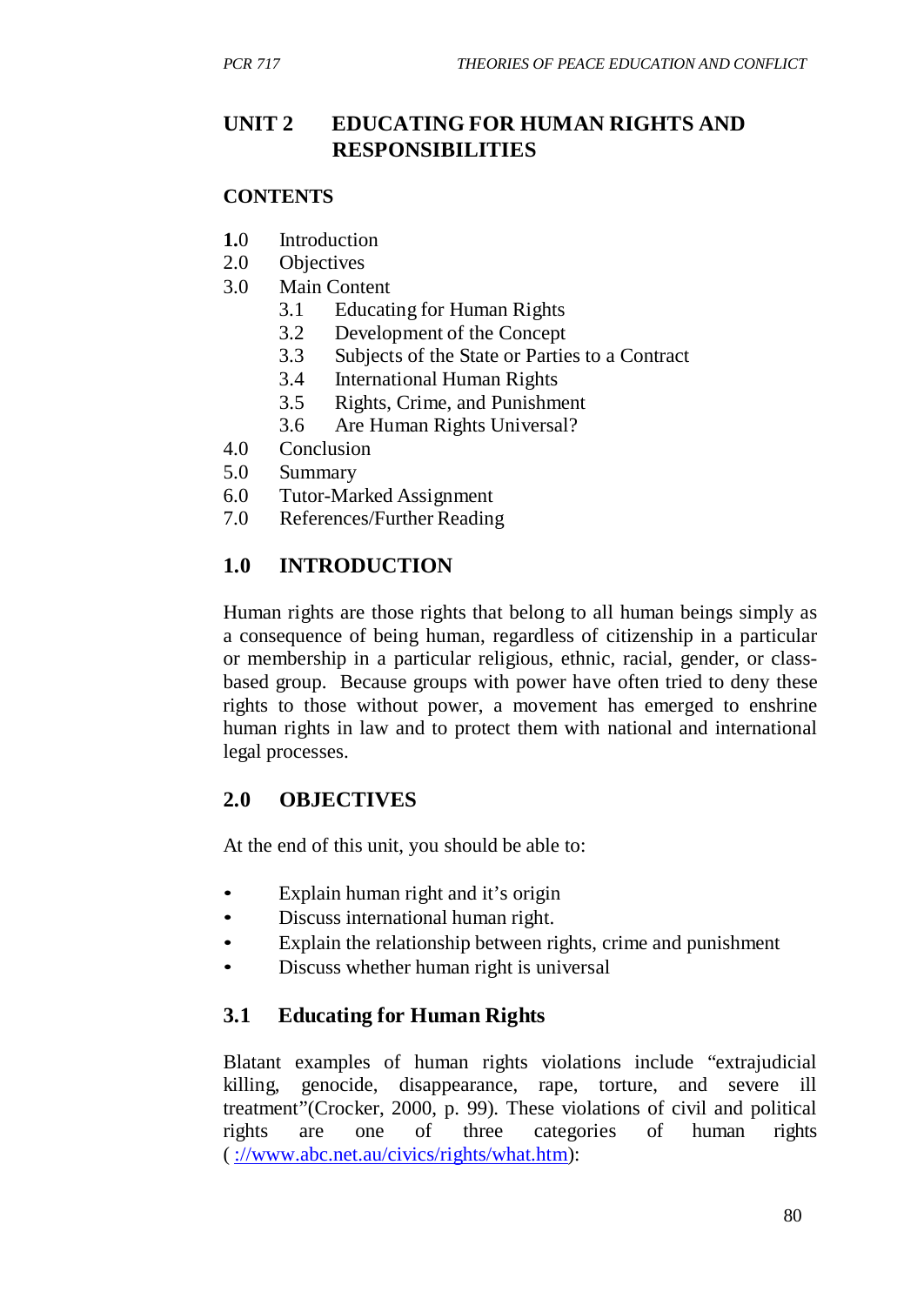- 1. *Civil and political rights*, including the right to life, liberty, and security; political participation; freedom of opinion, expression, thought, conscience, and religion; freedom of association and assembly; and freedom from torture and slavery.
- 2. *Economic and social rights*, including the right to work; education; a reasonable standard of living; food; shelter and health care.
- 3. *Environmental, cultural, and developmental rights*, including the right to live in an environment that is clean and protected from destruction and rights to cultural, political, and economic development.

Human rights are universal and inviolable. This means that they apply to everyone regardless of gender, age, ethnicity, religion, nationality, and political or other beliefs, and they cannot be taken away, as described in the *Universal Declaration of Human Rights*  [\(http://www.u](http://www.un.org/Overview/rights.html).1)n[.org/Overview/rights.html\).1](http://www.un.org/Overview/rights.html).1) Peace education for human rights not only studies violations, but it also studies standards delineated in such documents as the *Universal Declaration of Human Rights,*  international treaties negotiated through the United Nationssystem,2 and statutes of international courts. Human rights, as detailed in these documents, may seem abstract, but they come alive when students study the genocide in Rwanda, civilian deaths in Iraq, and torture of prisoners in Abu-Ghraib and prisons throughout the world. Students, their families, and members of their communities may themselves have experienced human rights violations resulting from racism, apartheid, or political, ethnic, religious, or gender violence. In addition to learning from vivid, powerful historical and contemporary examples of human rights violations and from personal experiences, educating for human rights promotes moral inclusion when students learn to recognize less obvious aspects of human rights—the politics that devise, support, and conceal human rights abuses (Opotow, 2002). Students learn to recognize contradictions between a rhetoric supporting human rights and the failure to protect victims or punish violators. These gaps identify opportunities for bystanders-individuals, groups, communities, and nations-to act for social justice

# **3.1 Development of the Concept**

Judaism, Christianity, Islam, and Buddhism have all produced writings suggesting that divine order imposes certain duties on believers in their treatment of other people. Many human rights scholars, however, find the origin of the concept in Greek stoicism, particularly the work of Epictectus, who held that a divine force pervades all creation and that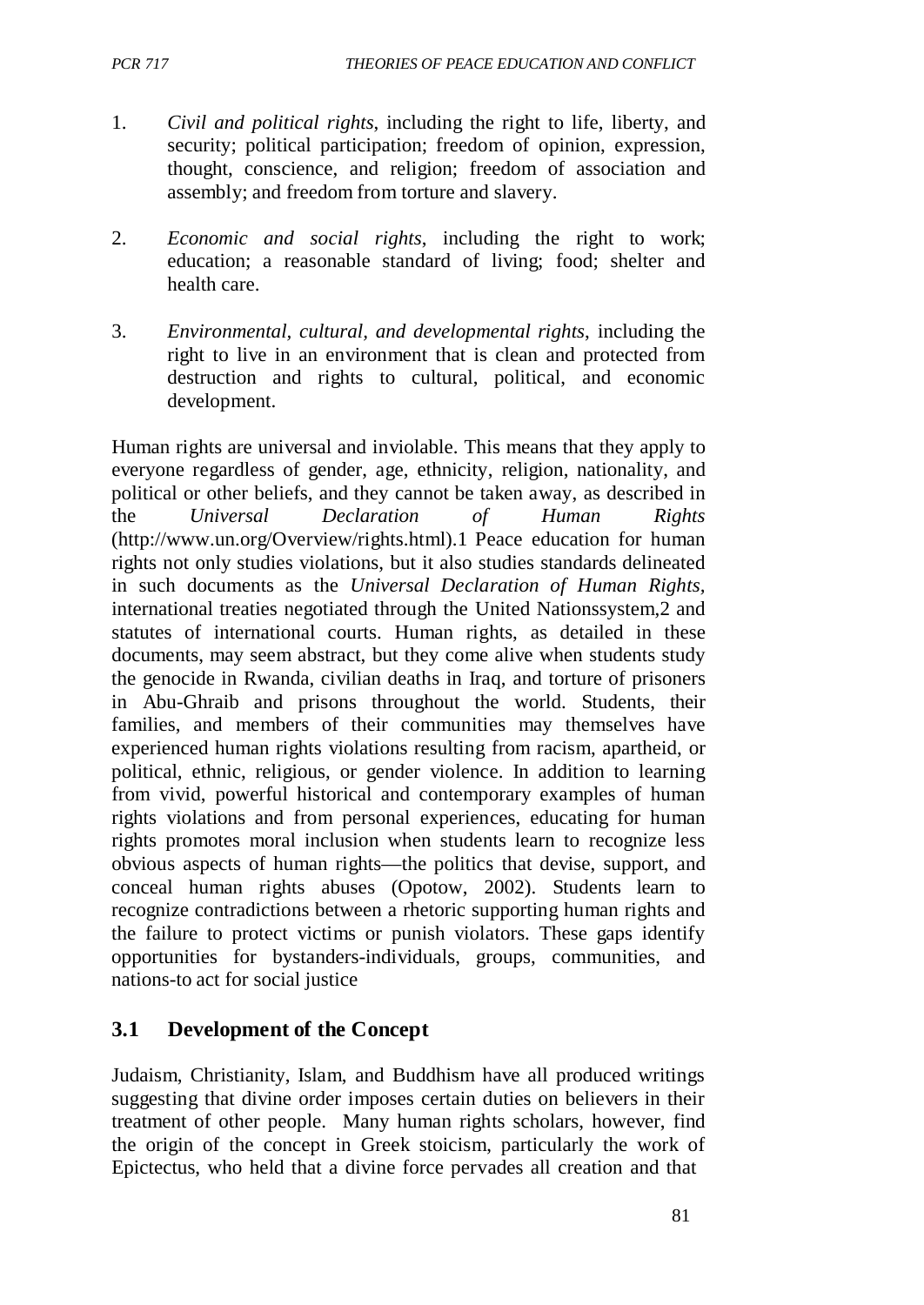human conduct should therefore be judged by the extent to which it was in harmony with this force. From this, it was a short step to the idea of a 'law of nature'' or ''natural law,'' which is a system of justice derived from nature that transcends the law of any one nation and that applies to all human beings. Through the Middle-ages, the concept of natural law informed the thinking of political and religious writers who tried to discover its essence so that secular law could be crafted in a way that reflected this natural law. The resulting secular laws often concerned the duties of various socially unequal parties toward each other (e.g., ruler and subject, lord and peasant); they also accepted the institutions of serfdom and slavery. Nevertheless, laws that set limits to governmental exercise of power over the governed set valuable precedents. The most famous example is England's Magna Carta (1215) which, among other things, forced King John to acknowledge the right of every freeman to own property, to leave and return to the kingdom, and not to be ''arrested or detained in prison, or deprived of his freehold, or outlawed, or banished, or in any way molested… unless by the lawful judgment of his peers and by the law of the land. 'The ''liberties, rights, and concessions'' listed in the Magnacarta were considered fundamental enough to be cited by other and later documents declaring human rights, such as England's Petition of Right (1628) and the Habeas Corpus Act (1679), as well as the national and several state constitutions of the United States.

It was during the Renaissance that the gradual decline of feudalism and the surge of new ideas provided the context for a concept of human rights that rested on the notions of equality and liberty. Humanism, with its central emphasis on the individual, supported the shift from natural law as specifying duties to natural law as identifying rights. It encouraged a view of each person as being created with certain ''inalienable'' rights that were not diminished by membership in a particular class or group and that could not be weakened by the power of a ruler. This view was put to the test by fifteenth-and sixteenth-century discoveries of people who differed greatly from Europeans in their appearance, living conditions, and religion. The desire to exploit or convert these peoples made it tempting to define them as less than human and therefore not endowed with the rights of humans. A vocal minority, however, courageously asserted the universality of the human ability to reason and therefore to be possessed of the right to freedom and equality. Foremost among these was Bartolome de Las Cassa, a Spanish Dominican missionary in the Americas. In his In Defense of the Indians'' (c.1548), he called upon the emperor Charles V to recognize that God had endowed the inhabitants of the New World with ''the natural light that is common to all peoples'' and therefore to protect them against the depredations of the conquering Spanish soldiers and priests.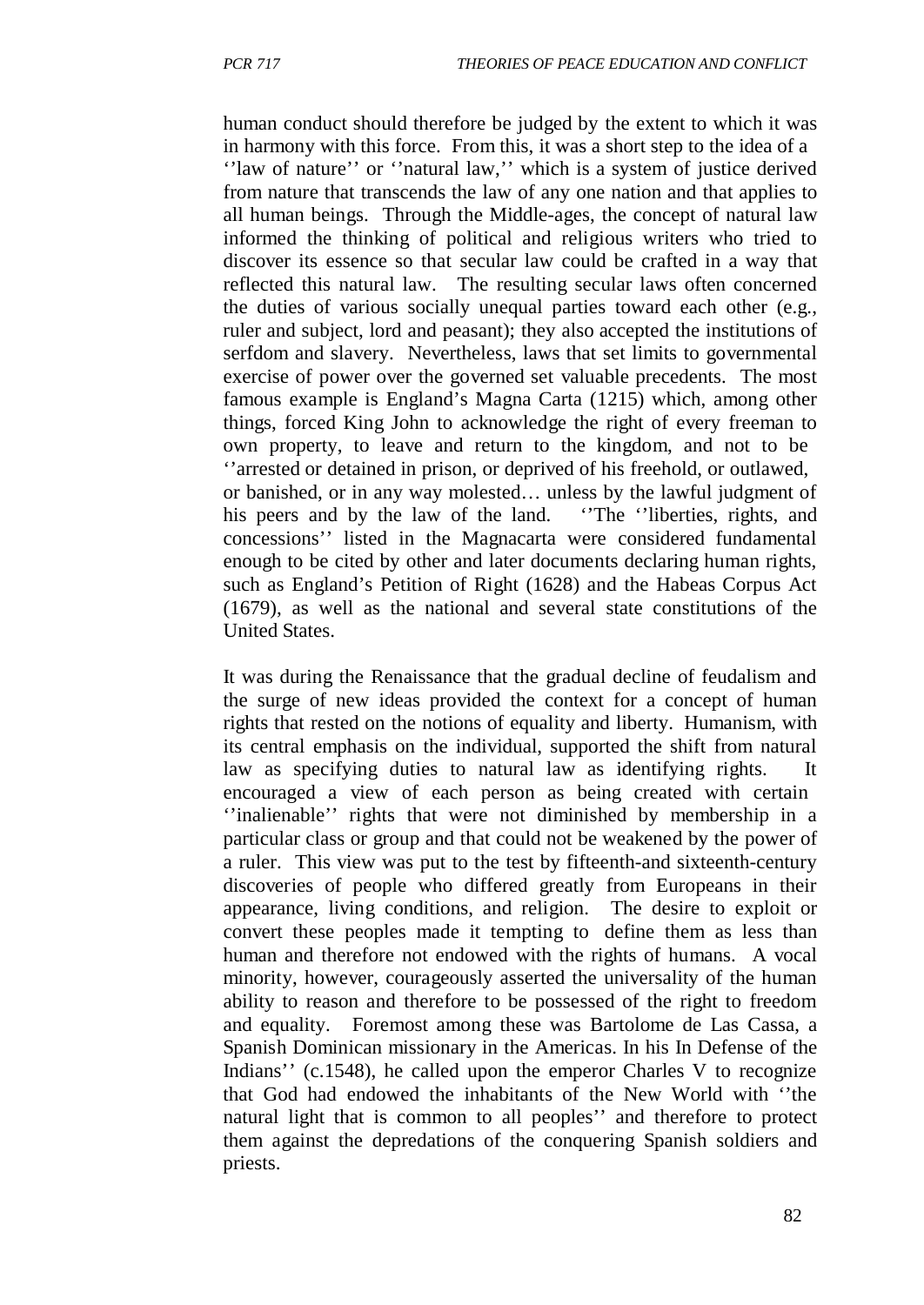This growing confidence in human reason as the foundation for human rights flourished in the eighteenth century, the so-called Age of Enlightenment. The discoveries of scientists such as Sir Isaac Newton and Galileo inspired enlightenment thinkers in the belief that there was order and law in the universe and that human reason could discover them. Dutch scholar Hugo Grotius (1625), in a plea for the universal nature of natural law, suggested that just as rulers must recognize the rights of their subjects, nations must recognize the rights of other nations. In England, philosopher John Locke argued (1690) that man had possessed certain rights in the state of nature and that when individuals formed a ''social contract'' to live together in civil society, they did not surrender these rights to the state but, on the contrary, gave the state the power to enforce them. Chief among the rights recognized by Locke were life, liberty, and property. Locke's ideas were taken up by the French philosophies Montesquieu, Voltaire, and Rousseau, who used their faith in reason and science to attack bigotry, dogmatism, censorship, and discrimination based on socioeconomic class. They based their political theories on the recognition of the basic ''rights of man'', a phrase that would echo through the following centuries.

#### **3.2 Subjects of the State or Parties to a Contract**

The theory that the social contract gave the state the duty to enforce the rights of its citizens produced the logical conclusion that those citizens had the right to revolt when the state failed in its duties. This was the philosophy behind the American Revolution. Thomas Jefferson asserted that the colonists held their rights by the ''laws of nature'' and in 1776 summed up the ideas he had gathered from his study of the natural law philosophers in the Declaration of Independence: ''We hold these truths to be self evident, that all men are created equal, that they are endowed by their Creator with certain inalienable Rights, that among these are Life, Liberty and the pursuit of Happiness.'' These words and the philosophy behind them appear again in the French Declaration of the Rights of Man and of the Citizen (1789), which asserts that the French Revolution was justified by the statement that ''ignorance, forgetfulness, or contempt of the rights of man are the sole causes of public misfortunes and of the corruption of governments.''

Although the idea of natural law and natural rights gained currency through the early nineteenth century, it was never without its detractors. It became clear that observers could interpret natural law in different ways; slavery, religious discrimination, the oppression of women, and wars of colonialism were all seen as "natural'' at one time or another. Conservatives were afraid that the doctrine of natural rights would bring about social turmoil, while liberals felt that simple declarations of natural rights would lead to the belief that the labor of enacting rights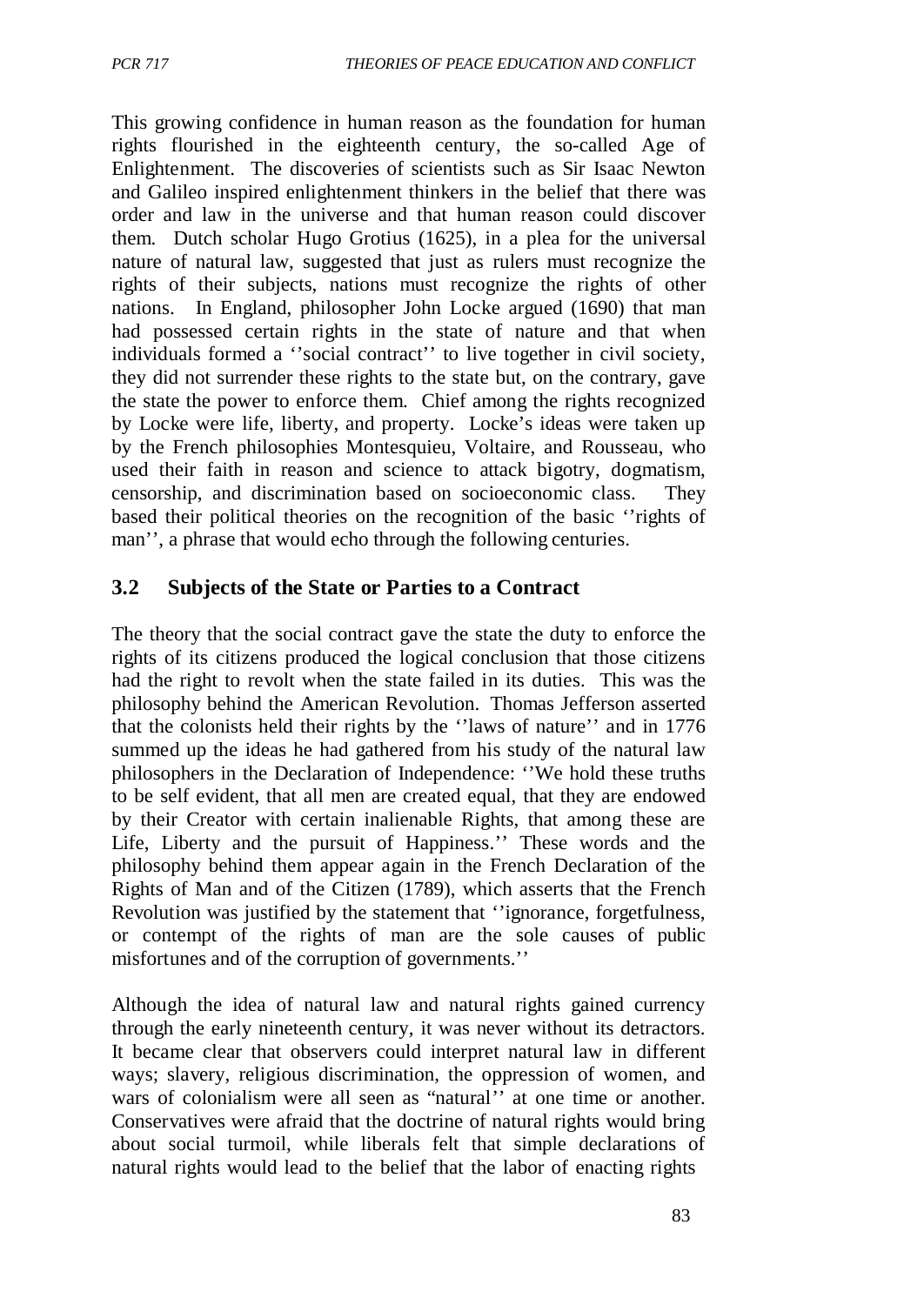through the laws of society was unnecessary. Students of comparative law noted that rights seemed to be a product of the culture that proclaimed them. Legal realists insisted that the only meaningful law was that supported by the powerful while philosophical empiricists held that natural law could not be discovered by logic, because the only real truth was that which could be verified by experience.

# **3.3 International Human Rights**

During the late nineteenth and early twentieth centuries, the gradual abolition of slavery, the extension of the suffrage, worker protection legislation, and other movements established that the idea of individual rights was still powerful, even if it was not supported by the concept of natural law. Several nations under-took diplomatic and military operations on behalf of persecuted ethnic and religious minorities in the Ottoman Empire, Eastern Europe, and the Middle East. Such ''humanitarian intervention'' reflected a doctrine of customary international law asserted that people had intrinsic rights independent of those bestowed by a government. Nevertheless, it took the shock of Nazi atrocities in World War II to force the world to recognize and articulate the fundamental rights of each individual, rights that insured dignity and human worth. The Charter of the United Nations (1945) established some important human rights provisions, such as ''promoting and encouraging respect for human rights and for fundamental freedoms for all without distinction as to race, sex, language or religion. " The charter use actually international law because it is a treaty and legally binding upon those nations that signed it; however, although it declared universal respect for human rights, the charter never spelled out exactly what those rights were. Realizing the need to give content to its proclamation, the United Nations created a Commission on Human Rights, and in 1984, member nations without dissent adopted the Universal Declaration of Human Rights. The Universal Declaration is not a treaty and does not have the force of law; it merely sets forth a ''common standard of achievement for all peoples and all nations.'' Since its adoption, however, member states have used it, both domestically and internationally, as a standard for judging compliance with the human rights obligations of the UN Charter and it is often considered part of international common law.

Two international covenants guarantee most of the rights enumerated in the Universal Declaration of Human Rights. The International Covenant on Economic, Social and Cultural Rights describes the basic social, economic, and cultural rights of individuals and nations, including the right to work; to reasonable standards of living, education, health, social security, and family life; and to freedom of cultural and scientific practice. The International Covenant on Civil and Political Rights,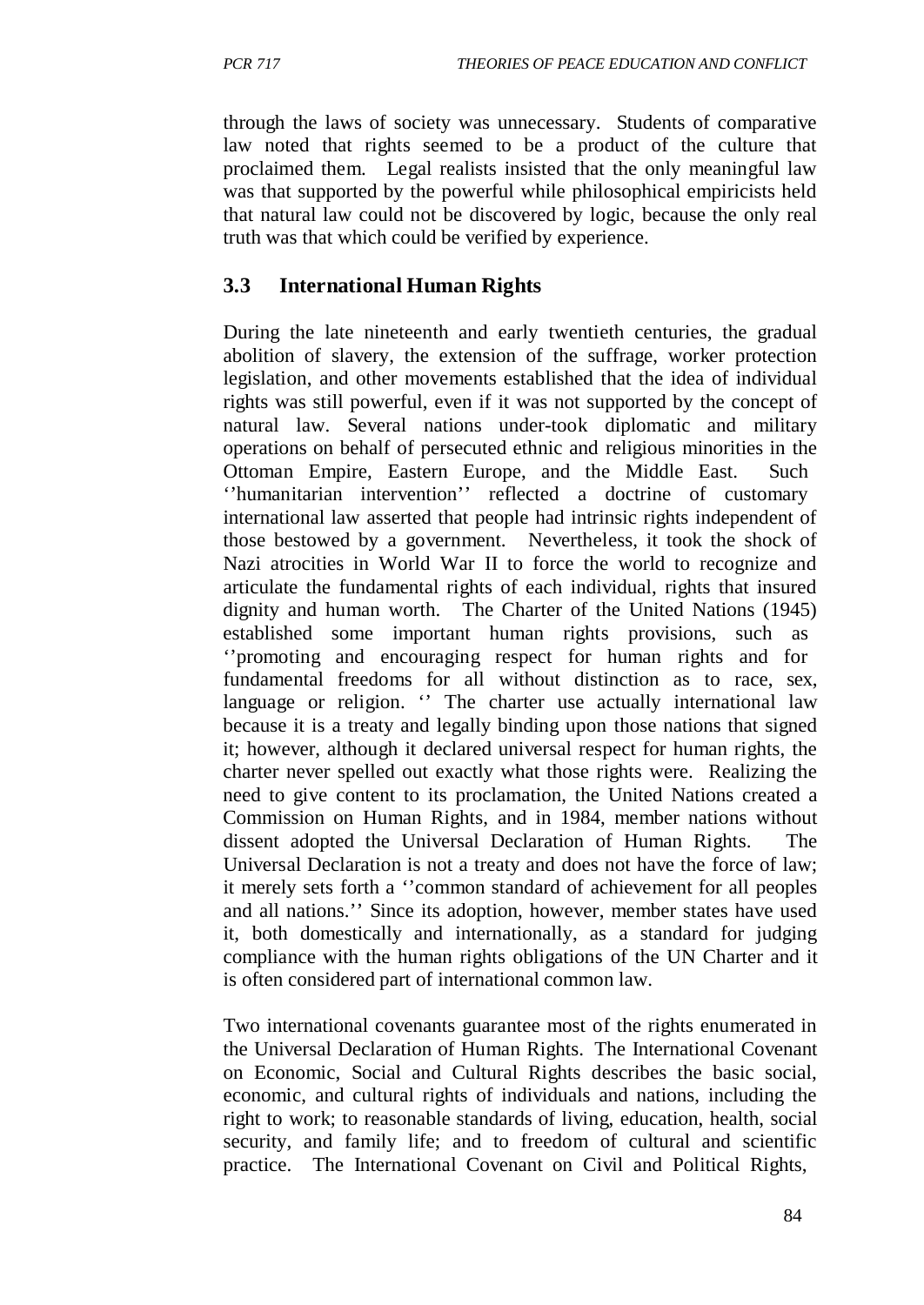which went into force in 1976, includes freedoms of thought, conscience, expression, opinion, and religion; the right to free association and peaceable assembly; the right to own and dispose of property; the right to seek asylum from persecution; and a number of rights pertaining to the criminal justice system. The latter include protection from arbitrary arrest or detention, equality before the law, the right to a fair trial, freedom from torture and slavery, and freedom from ex post facto laws.

The covenants are treaties and are thus legally binding upon the countries that sign them. Signatories to the second covenant undertake to respect the listed rights of all people ''within its territory and subject to its jurisdiction. without distinction of any kind, such as race, color, sex, language, religion, political or other opinion, national or social origin, property, birth, or other status.'' The covenant departs from the Universal Declaration of Human Rights in not including the right to own property and the right to asylum, but adds the right of self-determination and the right of minorities to enjoy their own cultures, religions, and languages. It also establishes an elected Human Rights Committee to study signatories' reports on what they have done to guarantee the enumerated rights. An Optional Protocol accompanied the covenant; signing the protocol gives the Human Rights Committee the right to investigate and act upon individual's claims to be victims of human right abuse.

## **3.4 Rights, Crime, and Punishment**

The concept of human rights developed as a way to limit the power of the state against its citizens, but, as Locke pointed out, the state also has the duty to protect its citizens against the transgressions of other citizens – and it must do so without abusing the rights of any of the parties involved. There are three ways in which the criminal justice system may become involved in the abuse of human rights. The first is when it enforces laws that are themselves abusive, such as laws of apartheid or racial segregation. The second is when it does not protect some of its constituents against abusive acts by others. The third is when employees of the criminal justice system carry out their mission using tactics that violate human rights.

Among the first to address directly the delicate balance demanded was the Italian criminologist Cesare Beccaria, author of Treatise on Crimes and Punishments (1766). He acknowledge his debt to Montesquieu (''Every punishment which is not derived from absolute necessity is tyrannous''), Beccaria maintained that punishments should be related in degree to the severity of the crime, be no harsher than what was minimally necessary to promote social order, and imposed only when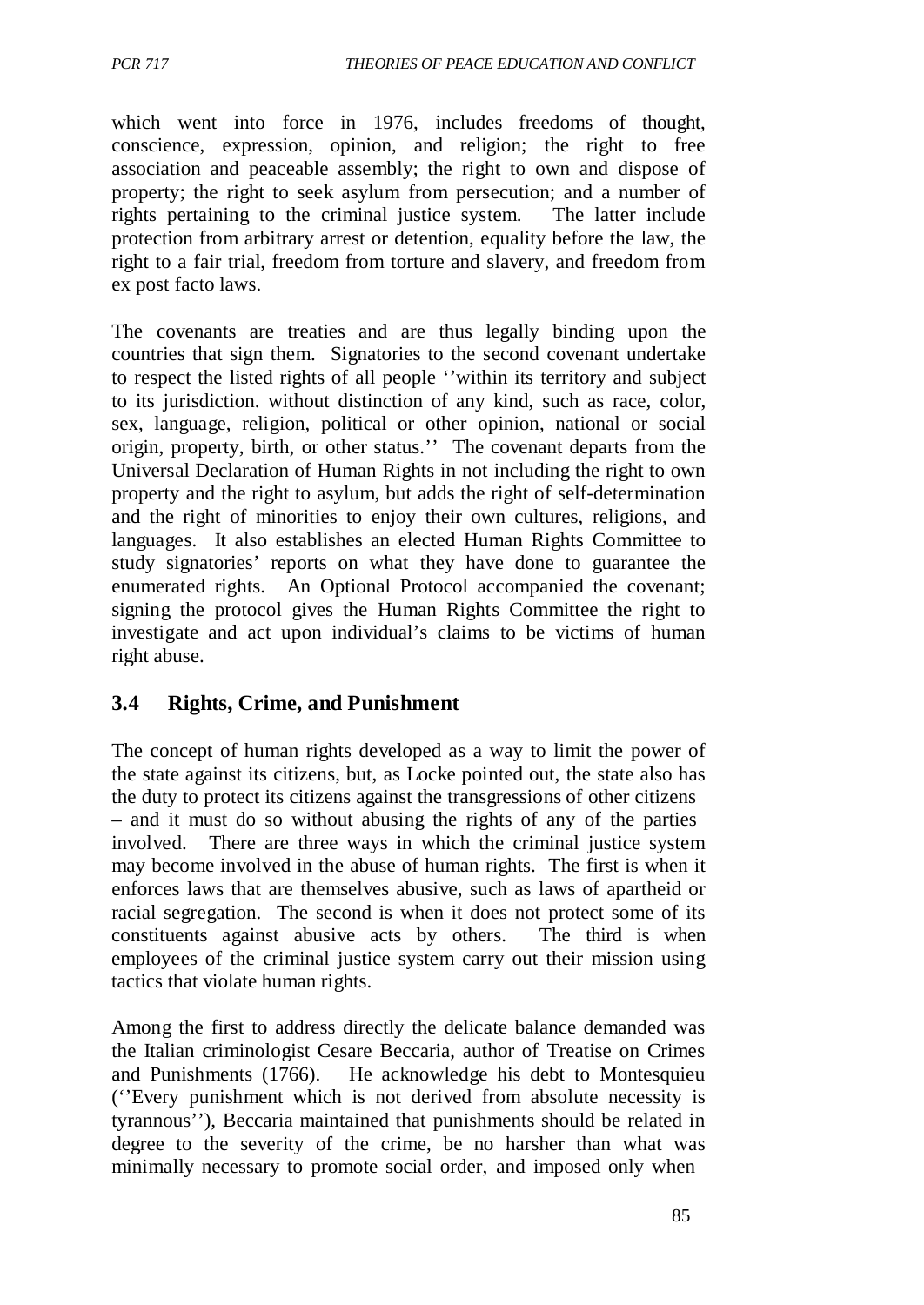the defendant's guilt was certain; her thus rejected the common practice of using torture to gain a confession. Beccaria was among the first to advocate the abolition of the death penalty, arguing that capital punishment ''is not a matter of right…but an act of war of society against the citizen.

The French Declaration of the Rights of Man also recognized the criminal justice needs of a society that respected individual rights. It did so by concentrating on what would come to be referred to as ''due process''. It stated, ''no man may be accused, arrested, or detained except in the cases determined by law, and according to the forms prescribed thereby. Whoever solicit, expedite, or execute arbitrary orders, or have them executed, must be punished.'' It followed Beccaria by establishing proportional penalties and it forbade ex post facto laws. Since, it affirmed, everyone was presumed innocent until proven guilty, arrest and detention must be carried out with only that severity deemed necessary. Some of these provisions evoke the Magna Carta and many would be adopted in the first ten amendments (Bill of Rights) to the Constitution of the United States.

Aware that criminal justice systems were uniquely prone to civil rights violations, the United Nations has issued a number of documents specifically addressing such violations. Relying on the moral authority of the Universal Declaration of Human Rights and the treaty status of the International Covenant on Civil and Political Rights, various U.N. bodies have concerned themselves with the duties and limitations of the agencies that comprise such systems. Among the earliest (1979) is the Code of Conduct for Law Enforcement Officials, adopted by the General Assembly with the recommendation that governments use it as a framework for national legislation. The code calls upon law enforcement officials to protect the human dignity and uphold the human rights of all persons; to limit the use of force; to maintain confidentiality; to prohibit the use of torture or other cruel and degrading treatment; to protect the health of those in their custody; to combat corruption; and to respect the law and the code.

In 1988, the General Assembly adopted a more detailed document addressed to corrections officials, called The Body of Principles for the Protection of All Persons Under Any Form of Detention and imprisonment. This document contains 39 principles, most of which can be seen as elaborations of Principle I, ''All persons under any form of detention or imprisonment shall be treated in a humane manner and with respect for the inherent dignity of the human person.'' Other principles specifically call for all arrests, detentions or imprisonments to be carried out in strict accordance with the law and under proper authority; without discrimination; with special status given to the needs of women,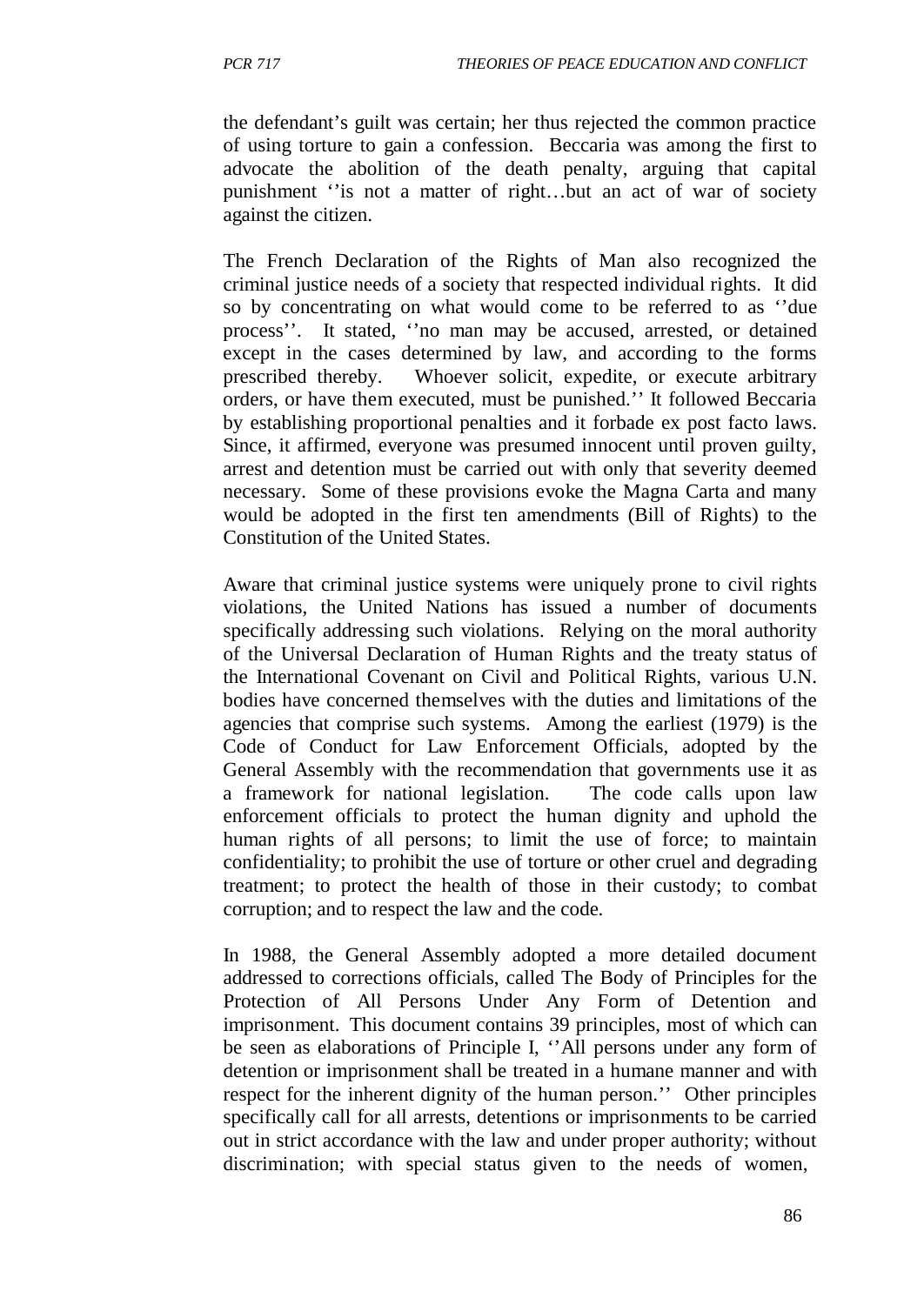children, the elderly, and the handicapped; without torture or curel, inhuman, or degrading treatment, or punishment under any circumstances; the accused to be informed of the charges and for relatives or others to be informed of the arrest and place of detention; communication with legal counsel; the prohibition of forced confession or self-incrimination; a presumption of innocence for detainees; and entitlement to trial within a reasonable length of time or pending trial. The World War II origin of the contemporary human rights concept can be gleaned from Principle 22, which states, ''No detained or imprisoned person shall, even with his consent, be subjected to any medical or scientific experimentation which may be detrimental to his health.''

These principles, which enjoined governments not to interfere with a prisoner's rights, were supplemented in 1990 when the General Assembly adopted the Basic Principles for the Treatment of Prisoners. These latter principles ask prison officials to take positive actions for the well-being of prisoners and begin with the observation that the ''Function of the criminal justice system is to contribute to safeguarding the basic values and norms of society.'' After restating that all prisoners should be treated with respect due to their inherent human dignity and value, the document asks member states to recognize prisoners' religious beliefs and cultural precepts; to acknowledge their right to take part in cultural activities and education aimed at ''full development of the human personality'', to encourage the abolition of solitary confinement as punishment; to enable prisoners to undertake meaningful remunerated employment that will facilitate their reintegration into the labor market; and to work with the community to create conditions for the reintegration of former prisoners into society. Other U.N. documents bearing directly on criminal justice issues are the Declaration of Protection of All Persons from Enforced Disappearances (1992), the Principles on the Effective Prevention and investigation of Extra-legal, Arbitrary and Summary Executions (1989), the Convention Against Torture and Other Forms of Cruel, Inhuman or Degrading Treatment or Punishment (1987), and the United Nations Standard Minimum Rules for the Administration of Juvenile Justice (Beijing Rules; 1985). Especially pertinent is the U.N. Declaration on Human Rights Defenders (1988), which calls on states not to harass those who criticize governments for their shortcomings in dealing with human rights abuses. These declarations, principles, and rules do not have the force of international law; they rely on moral suasion and the pressure of public opinion within signatory states.

Although the courts of individual nations handle most human rights abuses, the 43 member states of the Council of Europe have established machinery for ''the collective enforcement of certain of the rights stated in the Universal Declaration'' (Preamble to the European Convention on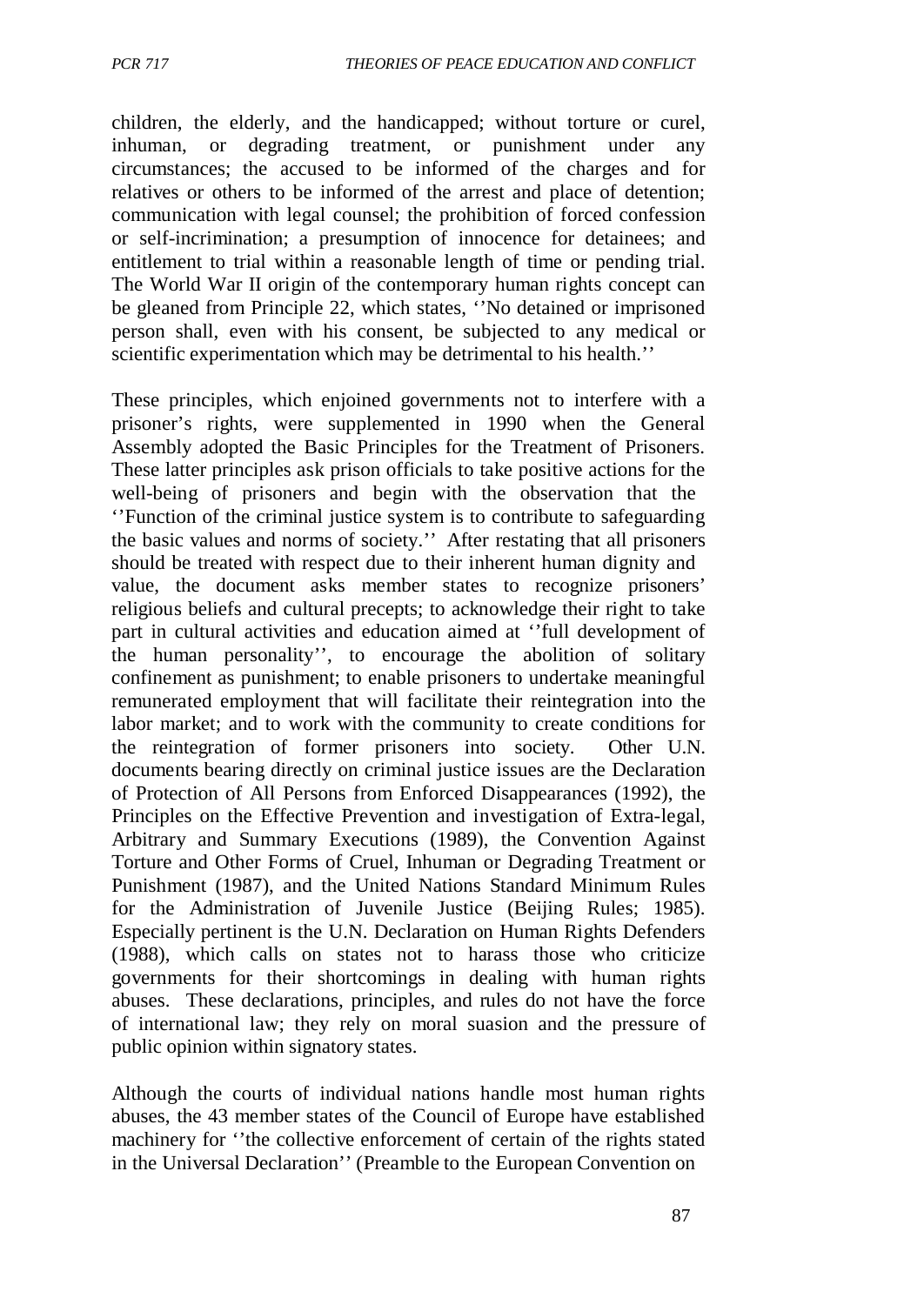Human Rights, 1953). The council has promulgated its own specific and detailed Declaration on the Police and Minimum Standards for the Treatment of Prisoners. Individuals claiming mistreatment under the council's standards may petition the European Commission of Human Rights, which, after investigation, may refer the petition to the European Court on Human Rights. In 1998, the United Nations completed the Rome Statute of the International Criminal Court, another tool for an international enforcement of human rights. In it the United Nations laid the groundwork for an international criminal court for trying and punishing individuals accused of genocide and other crimes against humanity. Once this statute is ratified by 60 signatories, the court will have the power to investigate and bring to justice those accused of such crimes in cases where a states is unable or unwilling to try its own nationals.

## **3.5 Are Human Rights Universal?**

Although the concept of human rights tends to elicit general approval, the enumeration of particular rights does not. There has been and continues to be debate over whether rights actually are universal or whether they are culturally based and, therefore, vary with time and place. One approach to this debate is the model of ''generations of human rights,'' advanced by the French jurist Karel Vasak. The first generation of rights was meant to set limits to the power of the state visà-vis its citizens. These political and civil rights of individuals clearly reflect secular Western values such as liberal individualism and laissezfaire economics. They are phrased largely-although not entirely – in terms of what the government must not do. The assumptions and concepts of the socialist and welfare states added a second generation of socioeconomic and cultural rights. These include rights to employment and fair working conditions, a standard of living that guarantees health as well as social security, education, and special rights for women and children. Most-again, not all – second generation rights favor affirmative duties of the state, requiring that the state implement certain rights for its citizens rather than simply refrain from interfering in their lives. A third generation is sometimes referred to as solidarity or development rights and these are eloquently captured in the African Charter on Human and People's Rights (adopted in 1981), which asserts that the state has an obligation to pursue goals of human betterment and public good above and beyond the protection of the individual. Some of these rights are based on the manifestation of Third World nationalism: these include the right to political, social, cultural, and economic selfdetermination; the right to economic and social development; and the right to participate in and benefit from ''the common heritage of mankind,'' including scientific and technical information. Other third generation rights suggest that if state power sometimes needs restraint,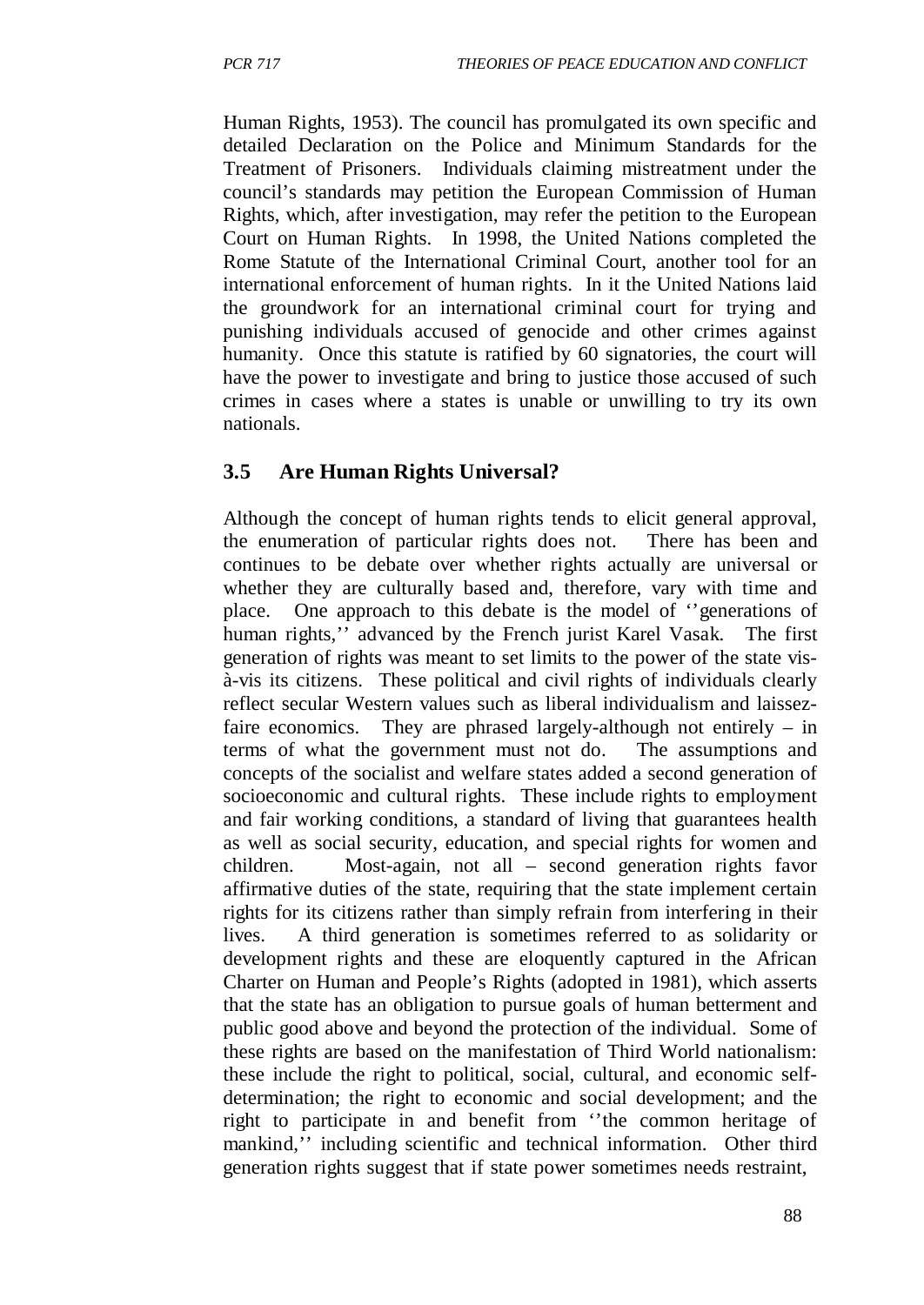there are other times when the power of one state is insufficient; included here are the right to peace, to a healthy environment, and to humanitarian relief in times of disaster. The charter specifically recognizes the virtues of Africa's historical tradition and the values of African civilization and it lists duties as well as rights, including duty to family, community, national solidarity, African cultural values, and African unity. Indigenous peoples in many parts of the world may be adding a fourth generation of rights-that of indigenous rights. These are to protect their right to political self-determination and control over socioeconomic development, rights that may be threatened by the state or multinational economic interests. These rights are expressed as belonging to indigenous groups, not to individuals and explicitly reject the ''orientation of earlier standards.'' Although it is possible to look upon these succeeding generations of rights as simply expanding the concept of human rights, it is impossible to ignore that they shift the locus of rights among the individual, the community, and the state; that they challenge the notion of universality; and that they are at times mutually exclusive.

## **4.0 CONCLUSION**

Although there may be occasional disagreement over the priority or the judicablity of specific rights, there is wide international agreement on their moral status. The concept of human rights has provided a language in which all the peoples of the planet can express their highest aspirations for a better world.

## **5.0 SUMMARY**

In this unit, we have taken a global look at the concept of human right, origin of the concept, rights, crime and punishment, universal nature or otherwise of human rights.

## **6.0 TUTOR-MARKED ASSIGNMENT**

- 1 Explain the origin of human rights
- 2. Give a vivid explanation of the following terms with relation to human rights: (i) Crime (ii) Punishment
- 3. Are human rights universal Discuss

## **7.0 REFERENCES/FURTHER READING**

Adapted from: Bracey, Dorothy H. ''Human Rights.'' Encyclopedia of Crime and Punishment. 2002. SAGE Publication. 10 Mar. 2009. [://www.sage-ereference.com./crimepunishment/Article](http://www.sage-ereference.com./crimepunishment/Article%20n220.html) [n220.html](http://www.sage-ereference.com./crimepunishment/Article%20n220.html)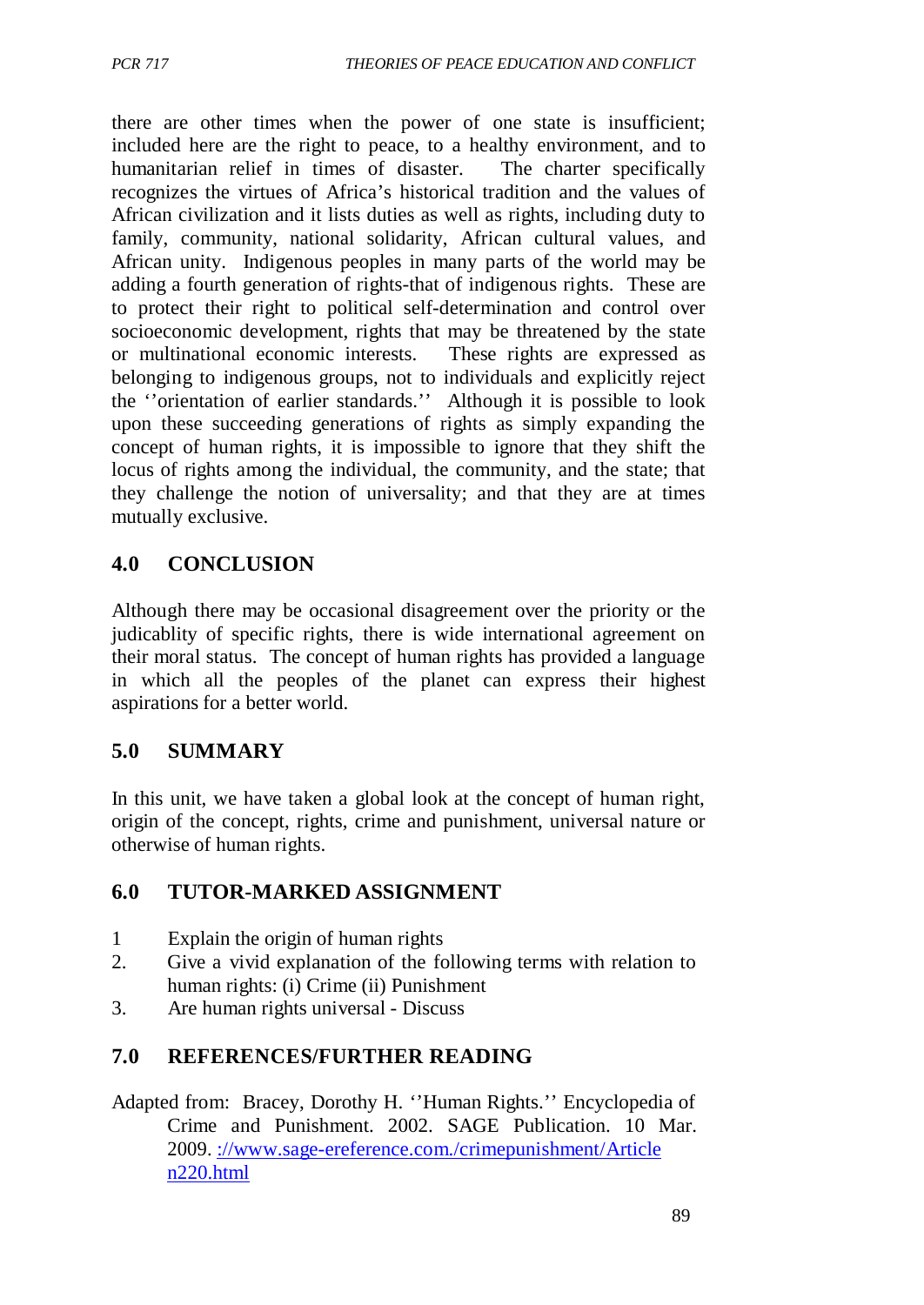# **UNIT 3 EDUCATING FOR LIVING WITH JUSTICE AND COMPASSION**

#### **CONTENTS**

- 1.0 Introduction
- 2.0 Objectives
- 3.0 Main Content
	- 3.1 Power of Contribution
	- 3.2 Educational curriculum Peace and Justice education.
	- 3.3 Processes or Methods in peace and justice education
	- 3.4 Handling controversial issues.
- 4.0 Conclusion
- 5.0 Summary
- 6.0 Tutor-Marked Assignment
- **7.0** References/Further Reading

#### **1.0 INTRODUCTION**

Educating for living with justice and compassion constitutes a multidisciplinary academic and moral quest for solutions to the problems of war and injustice with the consequential development of institutions and movements that will hopefully, contribute to peace based on justice and reconciliation.

#### **2.0 OBJECTIVES**

At this end of this unit, student will be able to:

- Explain the power of education
- Discus educational curriculum in peace and justice education.
- States some processed an methods in peace and justice education.
- Discus the process involved in handling controversial issues.

## **3.0 MAIN CONTENT**

#### **3.1 Power of Education**

Education for peace and justice draws on the power of education to help students understand, appreciate, and act. Education has the power to contribute to efforts for advancing peace and justice in the world. Education can enable students to understand the causes of injustice and violence in the past history and in present situations through a careful study of history and the social sciences. It can assist students through the study of theology, philosophy, psychology, and the social sciences to understand what it is about human nature and human institutions that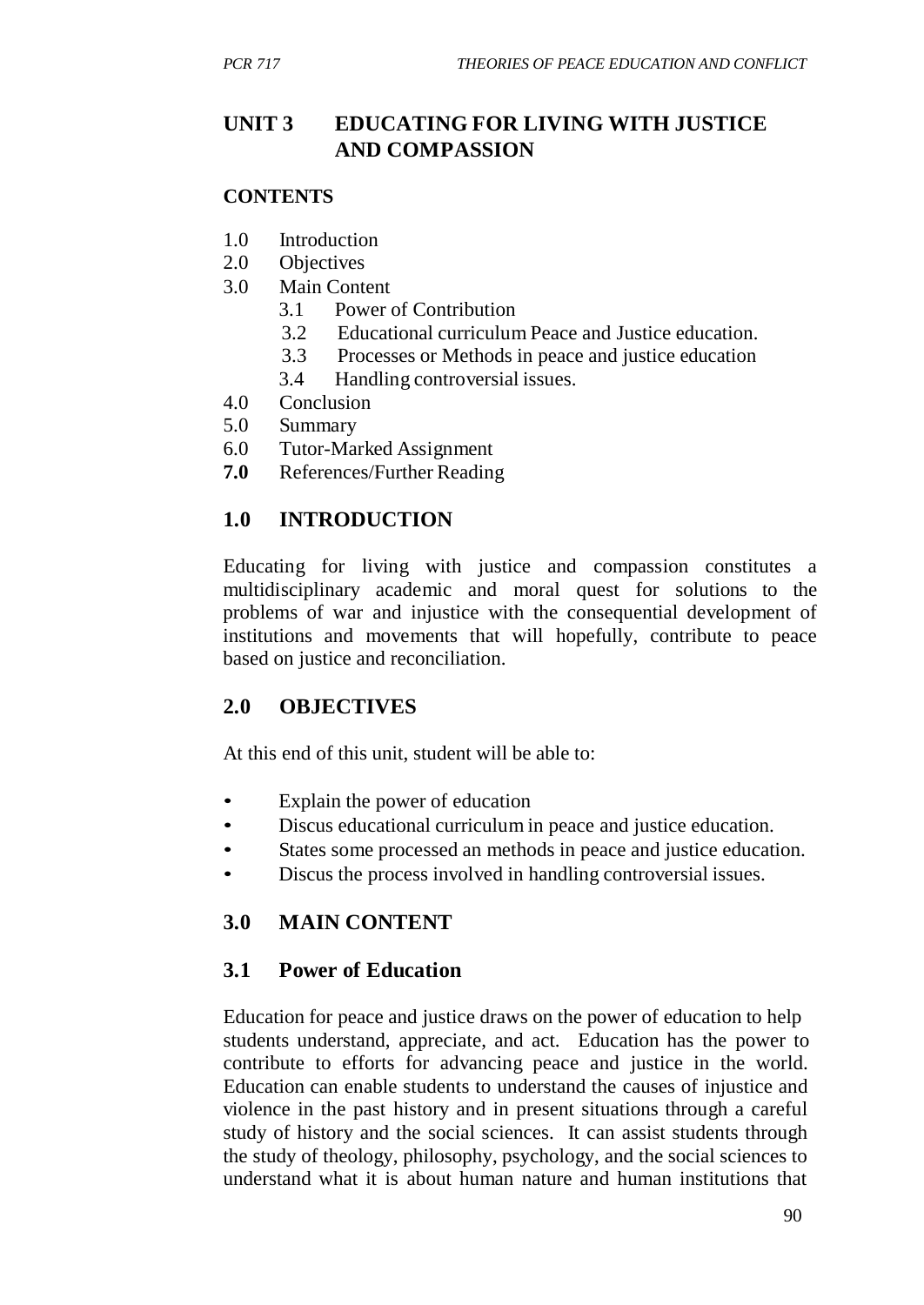causes violence and injustice. Education has the capacity to aid in understanding the strategies or remedies that have helped to overcome injustices (e.g. Legal actions, lobbying, reforms and even revolutions). Thus, all academic disciplines have their contribution to make to peace and justice education, as made clear by Johnson (1988).

Peace and justice education has the capacity to go beyond intellectual understanding to enable us to feel, appreciate, sense perceive and imagine the evil of injustice and violence in the world''. It can be stressed that understanding needs to be accompanied by a deep sense of anger, enrage, and indignation about injustice. Understanding is valuable but in itself many not be sufficient to more people to action. Education can also give students an inner feeling for the motivations and personal power of individuals who have struggled to work against injustice and violence in its forms i.e. the agitation for resource control. Thus education for justice and compassion through the humanities and history, and especially literature and the graphic arts, is powerful in evoking feelings and sensitivities about injustices and motivating them to work for justice.

Certain forms of peace and justice education include acting politically to combat injustice and violence. Education for reconstruction, and service-learning can involve students in concrete actions of an individual or command nature. Students can also be involved through letter writing, lobbying, demonstrations, community action, and so forth. Education for peace and justice that does not lead to some personal or command action is actually inadequate, incomplete, or purely idealistic.

The power of peace and justice education in revealed in principles drawn by Bukkns (1983) from the work of Deivey and Fierrer "the concern of peace education should be a democratically structured community that commits itself to the values of equality mutual respect and cooperation." The primary educational method should be dialogue in which all parties listen and participate.

## **3.2 Educational Curriculum in Peace and Justice Education**

Over the years, many approaches have been developed to organize curriculum in schools and adult education on ways to foster a workable system of peace and justice education. Each of the major curriculum approaches can be used to deal with issues of peace and justice. Behavioral approaches to education are designed to affect the habit and behaviour by promoting pro-social behaviour and removing aggressive tendencies. The development of cognitive processes clarifies the key ideas that are involved in recurring debates over peace and justice issues. Academic rationalism seals with relevant educators of the past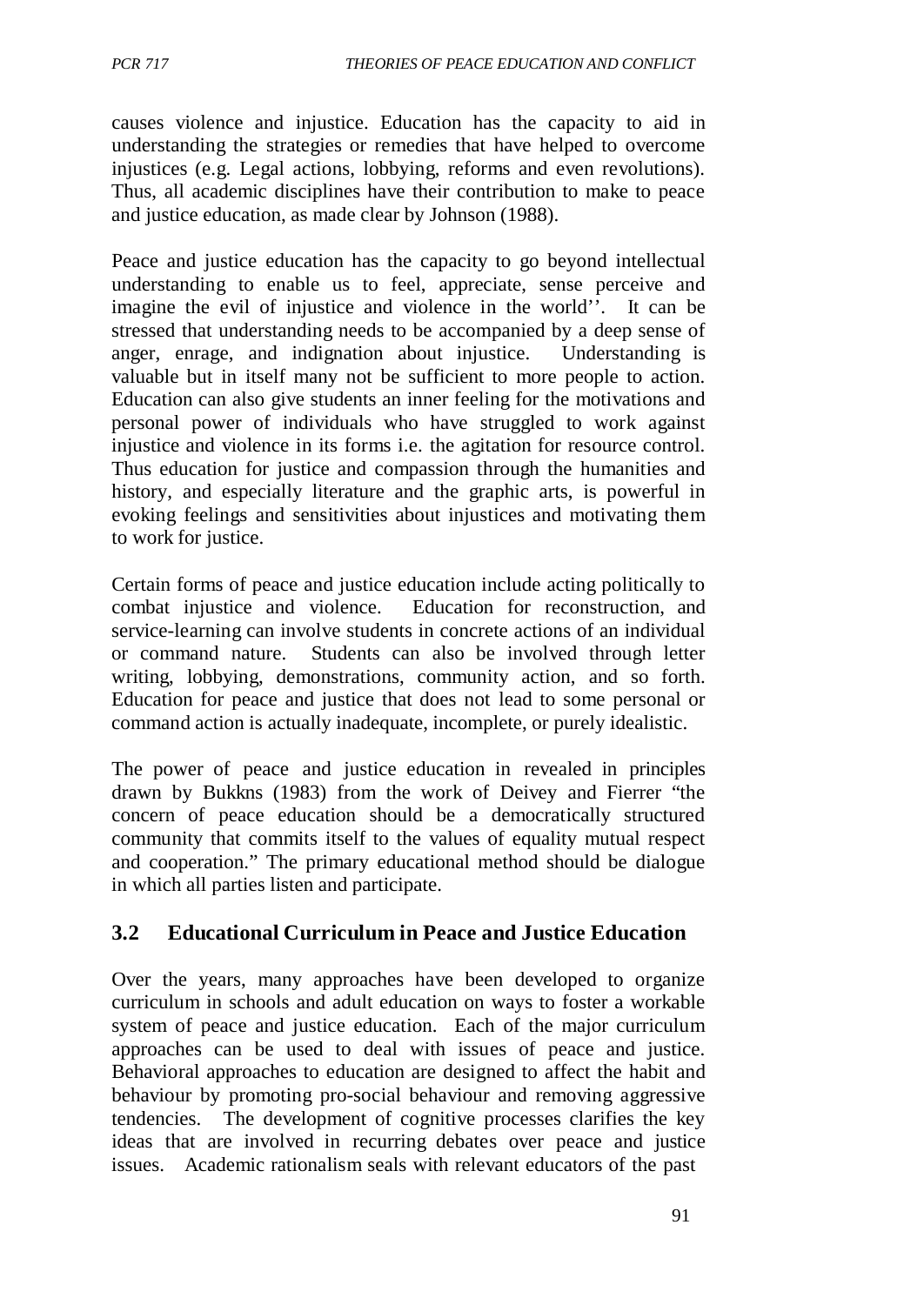and present who bring classical ideas to bear on present discussion. Educators committed to furthering personal relevance begin with the resolution of personal conflicts and more to issues of local, national and international significance. Education concerned with social reconstruction and social adaptation has been at the forefront of peace and justice studies.

Thus various forms of curricular development can be utilized in planning for peace and justice education; behaviour objectives, concept learning, disciplinary approaches, personal growth, and social reconstruction. Complete educational approaches will incorporate two or more of these approaches.

If one takes a concept approach to peace and justice curriculum, it is clear that the concepts that need to be treated throughout the curriculum are human identity, whereby individuals may have a sense of emotional security; human fellowship, to provide a sense of compassion and of caring relationships, cooperation and trust as opposed to competition and fear, reconciliation and resolution of conflict, including mathematical formulations; and beauty; including how many with nature and the aesthetic values of different cultures.

Curriculum areas for peace and justice education include understandings, fulfillment, violence and non-violence; conflicts, conflict management, and conflict resolution; war and human aggression; nuclear issues; peace and human right; peace and development issues: environmental concerns; and visions of transformation.

Various approaches are presented for putting peace studies into the curriculum integration into existing academic subjects, a broadly based integrated or intent disciplinary approach: informal learning by the hidden curriculum; extracurricular activities; topic work which is particularly applicable to school and students need.

## **3.3 Processes or Methods in Peace and Justice Education**

One approach to peace and justice education is based on see, Judge, and Act method developed by the Young Christain Workers Movement and Common Cardiju of Belgium in the 1940s. This approach was used extensively in Catholic action groups throughout the world and can be adopted in Nigeria schools. Through this method, we establish our own system of peace and justice values in our behaviour through a continuing program involving experience, study, decision making and action.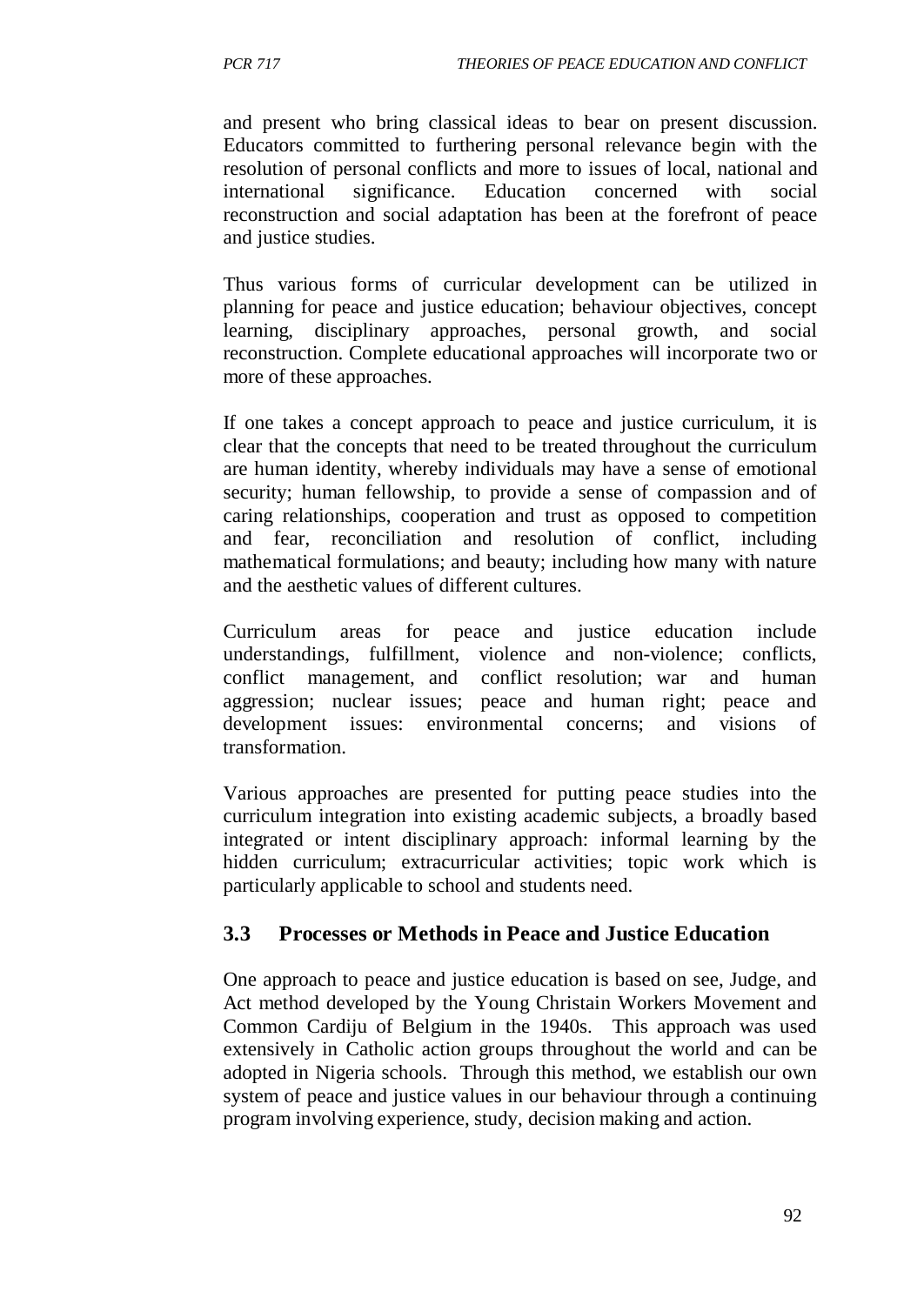See Peace and justice entails dealing with consciousness and experience, thus going beyond objective inquiry to confront our negative feelings and fears and to trust and be guided by our positive emotions and hopes. We see by reflecting on our experience by showing a readiness to modify and enlarge our understanding of the principles and means of creating peace.

Peace and justice education enters into a second state, a state of involvement and decision making either alone or with others- This entails showing a concern for real-life situations of conflict and violence within our various communities. It also entails showing concern beyond our self awareness and an understanding of the likely emotions of other actors in the conflicts. We make judgments about factors involved in a conflict, the root and causes of conflicts. Decisions can also be made about appropriate strategies of peace and justice making for those involved in conflicts. Our analyses can be communicated to others in various ways, once we have justified them on Moral grounds.

Act, the third stage is one of action in order that we might move beyond biases in a balanced manner. Actions also injustice: a readiness to cooperate with others but also, if necessary, to act alone, patience and restraint knowing the value of compromise and its limits; flexibility of mind and approach but employing means that are appropriate to the end; persuasiveness and tact; and a sense of perspective and humour.

A second process that might be used in peace and justice education is actually a variation of the See, Judge and Act method. It is the means of social analysis presented by Holland and Henriot in their influential book. Social Analysis; Linking Faith and Justice (1986). The analysis proceeds by means of a pastoral circle that includes four movements. This approach is most suitable in communities engaged in reflection and action.

First, the educators or pastoral planners inset themselves into a situation by identifying the experience of individuals who are living any form of injustice or violence. Students may study such issues as gang violence, militancy, kidnapping, pollution, environmental degradation, inadequate housing and job discrimination among others.

Second, the group then does social analysis by probing the causes and consequences of the unjust or violent actions that are taking place. This is the study part of the process of peace and justice education. Students may also interview people involved in unjust and violent situations or governmental officials that deal with these problems.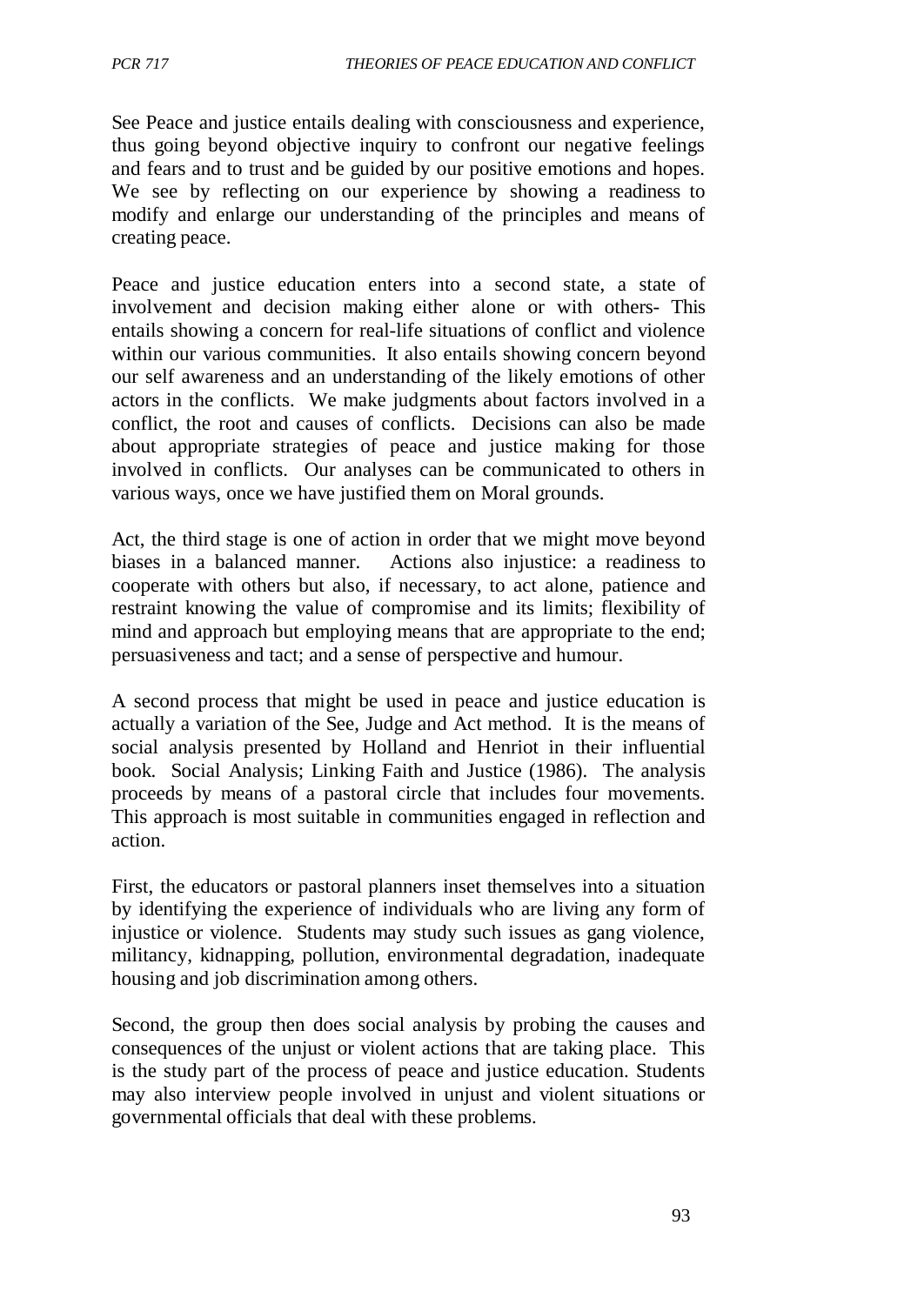Third, the group engages in theological reflection on the situation and their analysis of the situation in light of the scriptures, tradition and theology. The teacher can be of assistance in providing leads for student study and reflection for this step in the process.

Fourth, the group makes a decision about what the situation calls from people of religions faith. Problems relating to injustice and violence can be addressed in many ways. Groups of adults have many avenues of social and political action open to them. For example, interfaith Groups.

There are many actions appropriate for students in school settings. One valuable method in teaching about peace and justice is the way of case studies. Case studies have the potential of engaging students in real life issues. Hicks (1988) has gathered well thought out cases that can be used with secondary students and in adult education programs. Cases are given in the following areas; environment and futures. In the hands of a skillful teacher, cases can reinforce in students valuable principles relating to peace and justice.

# **3.6 Handling Controversial Issues in Peace and Justice Education**

In education for peace and justice there is no way to avoid dealing with controversial issues. People of good faith have honest differences of opinions about what constitutes an unjust situation and about what actions are appropriate in given situation. The question arises about what stance teachers in a classroom should take on controversial issues relating to peace and justice. Because of the stature of the teacher in the classroom, there is always danger of indoctrination or manipulation of students to accept the views of teachers in controversial issues have been presented by Stradling, Nocton and Baines (1984) Teachers can adopt the role of an impartial judge in a discussion group. This approach has the potential of minimizing the teachers bias, freeing everyone to take part in the discussion, bringing up issues that the teacher did not think of raising and allowing students to use their communization skills. Some limitations of this approach are that it might weaken rapport between students and teachers if it does not work effectively. It might be difficult to get students used to the approach. The approach may also reinforce existing attitudes and prejudices and may not work well with all students.

A fuller treatment of the issue of dealing with controversial issues has been presented by Hill (1982) who presents four possibilities with regard to teacher's viewpoints. Teachers may maintain an exclusive partiality in which they present views in a way that they preclude any challenge from the students since they present only one opinion on a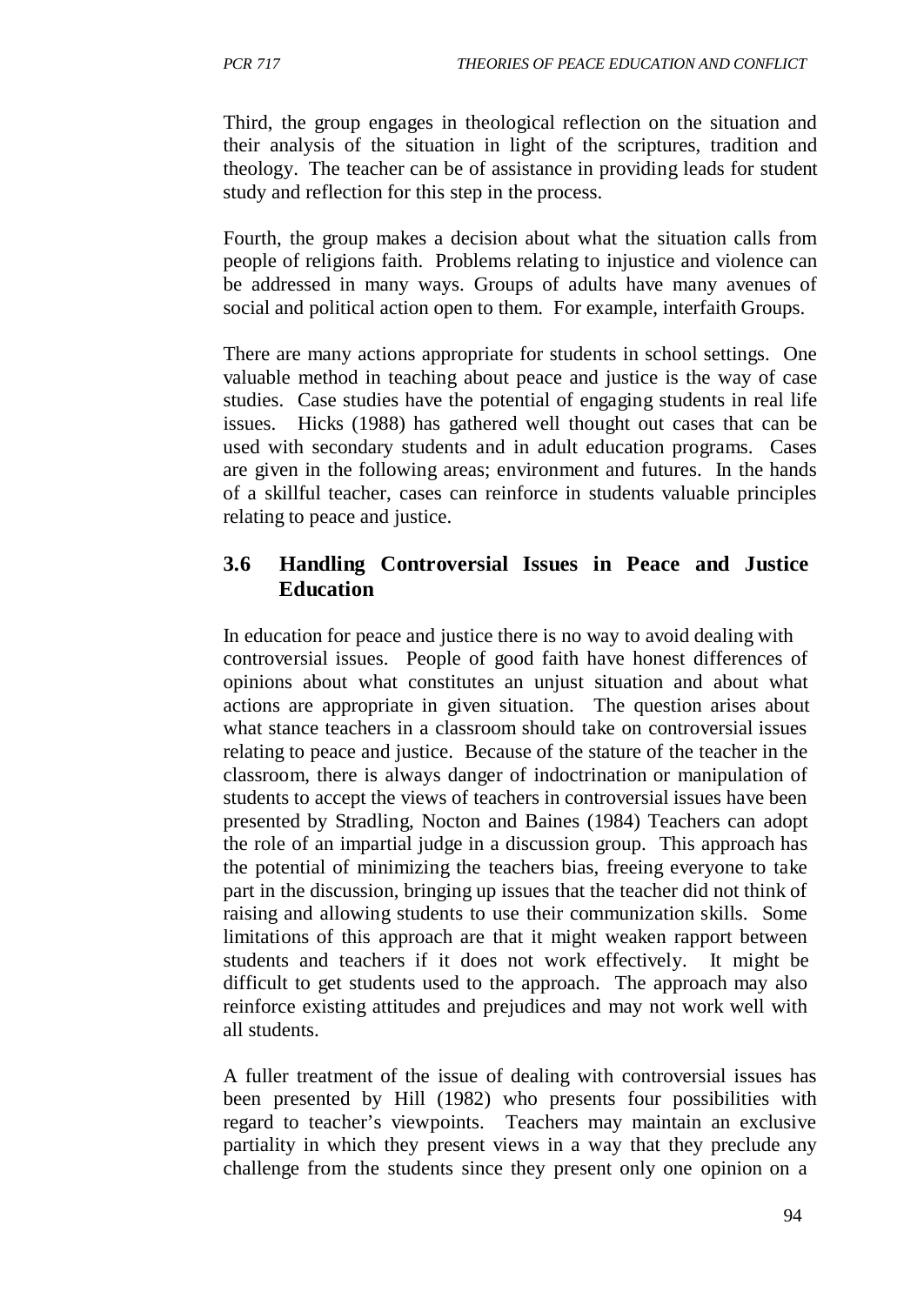controversial issue, their own position amounts to an unwarranted indoctrination. Second, teachers may maintain exclusive neutrality in which they keep controversial issues outside the educational setting. This does not appear to be wise or even a possible stance especially where students are probing and questioning issues of the day. Third, teachers may attempt neutrality in which they treat all points of view and allow students to come to their own conclusion and clarify their own values, without giving their own views. While this stance appears to be pedagogically sound, one wonders if it is possible or even wise not to share views on matters of controversy. Finally, what Hill advocates is that teachers strive to exhibit committed impartiality in which they fairly present all point of view and also give their own personal beliefs relevant to the controversial issue.

Thus, a thorny, issue in peace and justice education is the ideology or belief system of teacher. Educators have to be aware of their own social and political ideologies and how these have come to bear in educational settings.

It is now generally accepted that educators cannot be totally valueneutral in their teaching. What, however, is a democratic socialist a marxist, an anarchist, a democratic capitalist to do with political and economic ideologies in the context of the classroom when these ideologies bear on issues relating to peace and justice education?

The ideological issue is a brand one, but the issues arise with regard to one's views on particular political parties, policies, programs, and projects. Sound education demands that one does not present merely one's own views but try to present legitimate and respectable views and ideologies. A person can make known his or her positions but must avoid any form of indoctrination or manipulation.

The indoctrination issue is connected with the age and maturity of students. Education for peace and justice with school age students' presents particular difficulties because of students lack of knowledge of alternative viewpoints, with adults, one can expect that a group will hold a wide range of views and possess various beliefs, a fact that outs as a check.

Education thus, has a twofold, task when it comes to ideology. Teachers must educate students to critique and be suspicious of the ideologies that are dominant in society, which is the false consciousness that prevails. Teachers also have the task of educating students for commitment to ideologies and belief systems that are powerful enough to encourage them to act in the name of justice.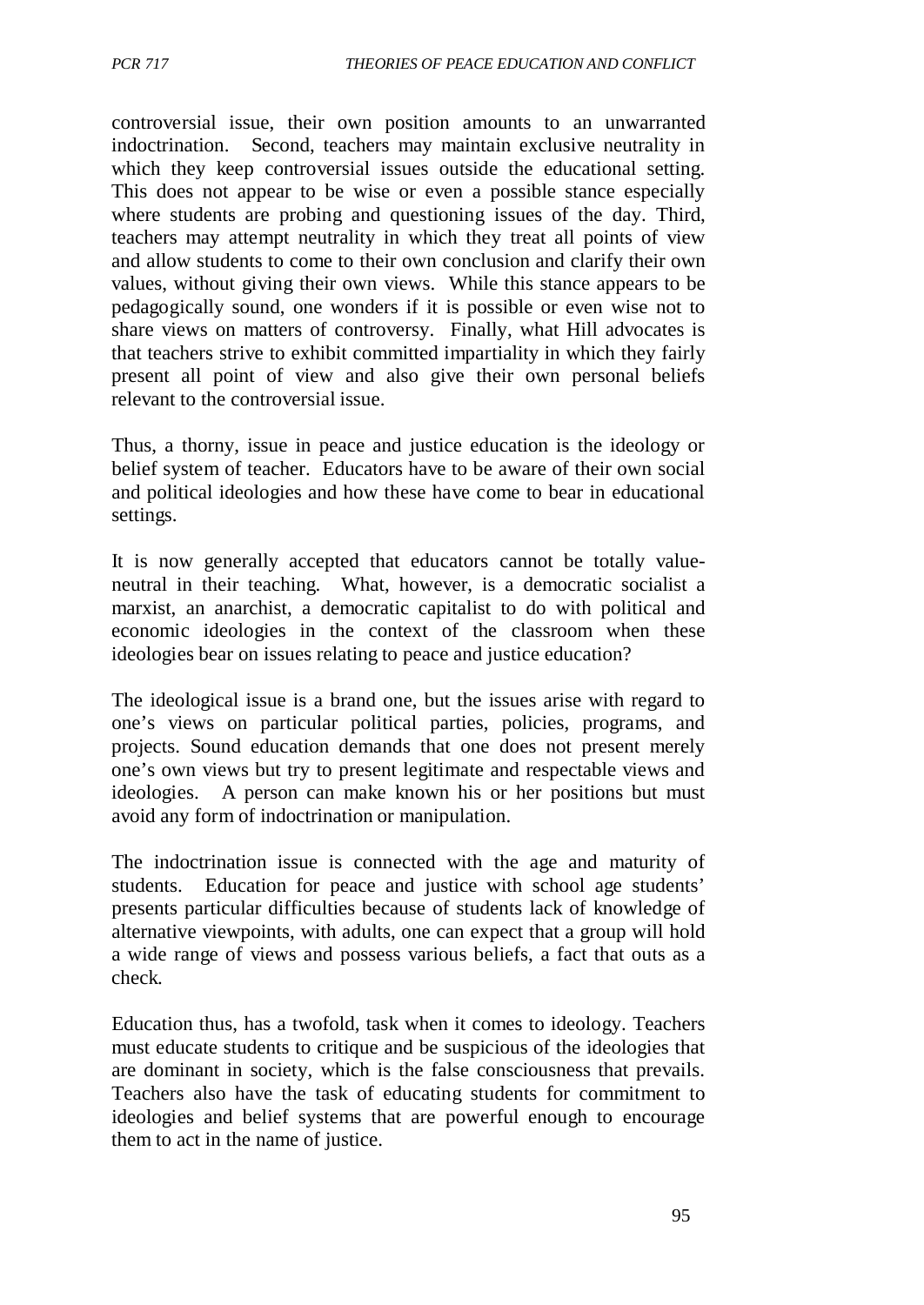# **4.0 CONCLUSION**

Education for peace and justice may deal with broad subjects or with specific

subjects, it proceed from dealing with concepts of peace and justice to the various forms of justice and violence and how a thorough study of it involves one in many issues that are closely related to peace and justice in the world. There is a short term goal of giving valuable information in classes for youth and adults and a long term goals of changes involves and attitudes when student in values and attitudes when student are engaged in peace and justice education.

# **5.0 SUMMARY**

This must have discussed educating for living with justice and compassion in through a deeper analysis of peace and justice education. It has exposed you issues in power of education; educational curriculum in peace and justice education; Processes or methods in peace and justice education and how to handle controversial issues in peace and justice education.

# **6.0 TUTOR-MARKED ASSIGNMENT**

- 1. How important is power of education to educational curriculum on peace and justice education?
- 2. Make an analysis of the processes involved in handling controversial issues.

## **7.0 REFERENCES/FURTHER READING**

- Bacani, B. R. (2004) Bridging theory and practice in peace education: The Doune University peace education experience. Conflict Resolution Qarterly. 21(4) 1 –15
- Hocker, J.L., Wilmot, W.W (1985). Interpersonal Conflict, Dubuque: Wcb

Ross, M. (1993). The Management of Conflict: Interpretations and Interests in Comparative Perspective. New Haven: Yale University Press

Bacani, B. R. (2004) Bridging theory and practice in peace education: The Doune University peace education experience. Conflict Resolution Qarterly. 21(4) 1 –15s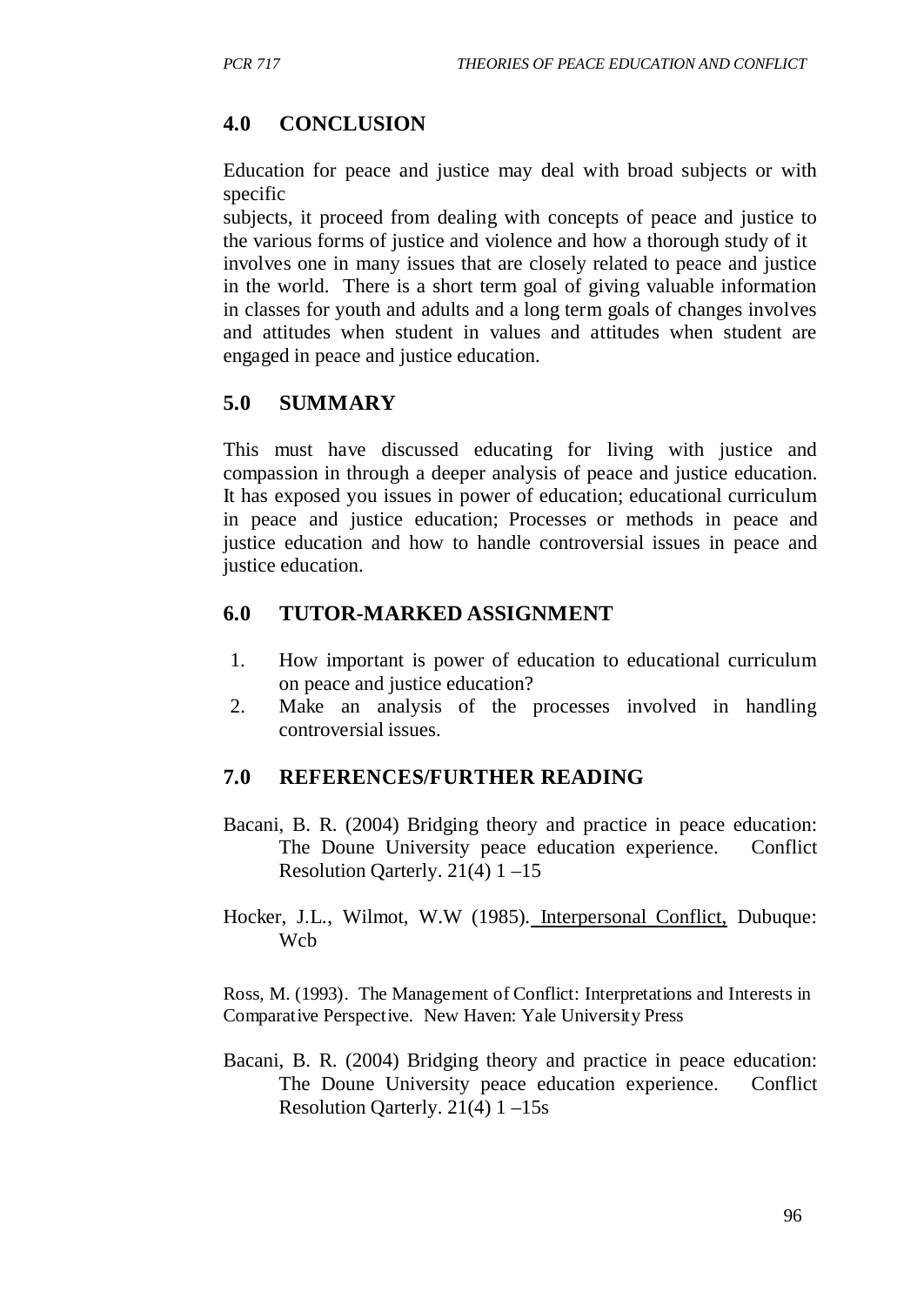#### **UNIT 4 EDUCATING FOR INTERCULTURAL SOLIDARITY**

### **CONTENTS**

- 1.0 Introduction
- 2.0 Objectives
- 3.0 Main content
	- 3.1 Ethnicity,
		- 3.1.1 Definition of Ethnicity
	- 3.2 Redefining Ethnic Conflict in Nigeria
		- 3.21 Intercultural Peacebuilding
		- 3.2.2 Peace Education as Panacea for Intercultural Harmony in Nigeria
- 4.0 Conclusion
- 5.0 Summary
- 6.0 Tutor-Marked Assignment
- 7.0 References/Further Reading

## **1.0 INTRODUCTION**

Conflicts between peoples of different cultures, ethnic or racial identities are not new in human history and are posing major problems of peacelessness and tragic violence in the context of militarized and structurally violent political scenario in Nigeria Polity. Often contestations for resource control or reasources and territories and for redressing historical injustices are some of the underlying courses of conflicts than cultural differences.

## **2.0 OBJECTIVES**

At the end of this unit you should be able to:

- Define ethnicity
- Explain its phenomena's in Nigeria
- Understand intercultural harmony in the present dispensation.

## **3.0 MAIN CONTENT**

#### **3.1 Ethnicity**

Scholars have tried to define and analyze the concept of ethnicity, agreeing on a precise acceptable definition has been a problematic endeavor. Ethnic according to Webster dictionary is "a population subgroup having a common cultural heritage or nationality, as distinguished by customs, characteristics, language, common history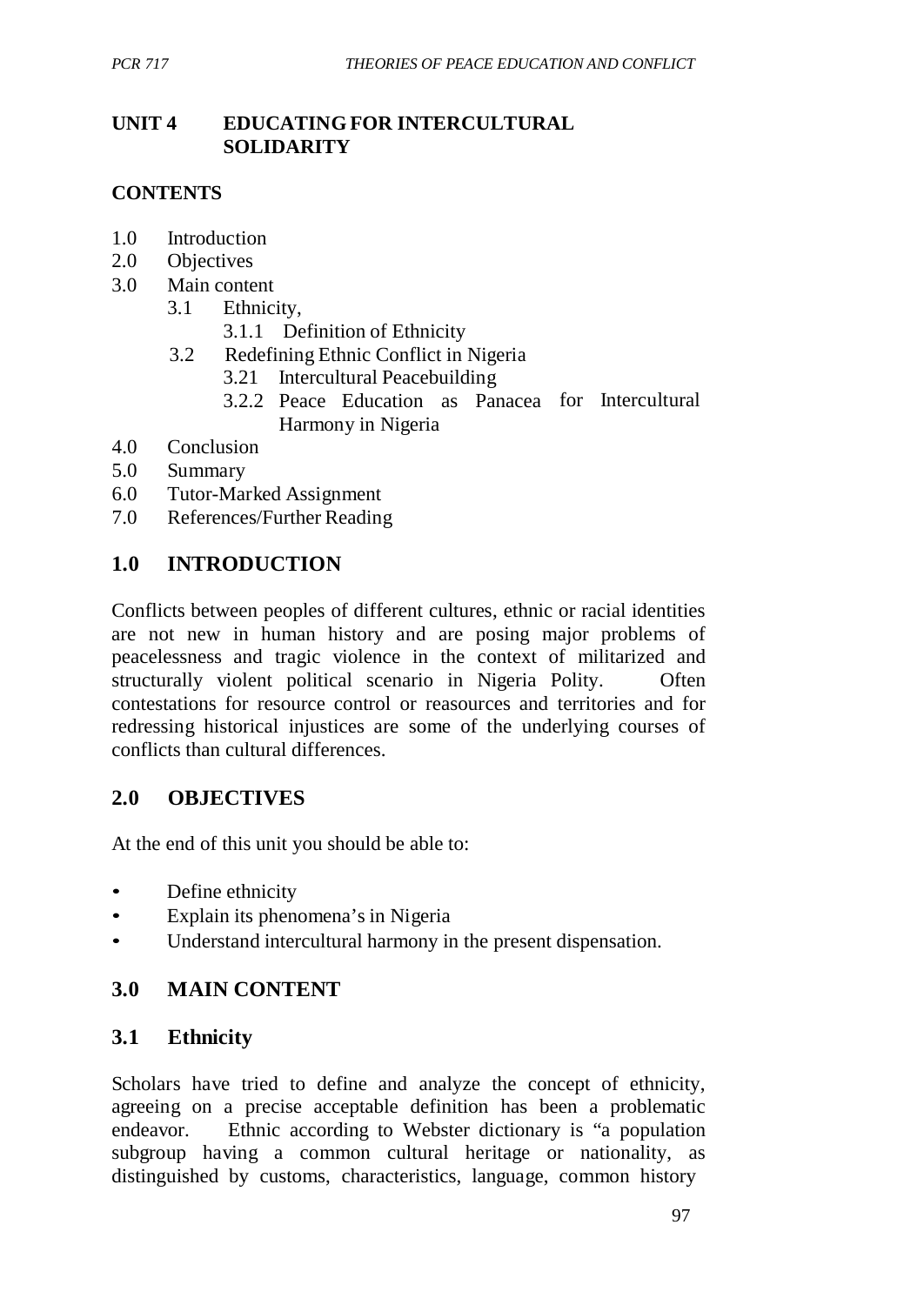e.t.c.''while, Nnoli in Imobighe (2003) refers to ethnicity as "a social phenomenon associated with interactions among members of different ethnic groups'' To him, ethnic groups are "social formations distinguished by the communal character (i.e. Language and culture) of their boundaries''. Ethnic group according to Otite represent "categories of people characterized by cultural criteria of symbols including language, value systems and normative behaviour, and whose members are anchored in a particular point of the new state territory.''

Obvious from this definition is the fact that ethnicity has been made to serve particularity interests and are thereby undermine national cohesion and integration in many countries.

A critical look at Otite's definition for instance, portrays the fact that he was operating within the Nigeria environment that has witnessed more of the negative than the positive aspects of ethnicity. Nigeria has tried since independence to combat ethnicity, mitigate the negative manifestation within her polity. The country once legislated against ethnicity at a time during the Military era. This is why Otite affirms in his publication that "ethnicity has the properties of common group consciousness and identity and also group exclusiveness on the basis of which social discriminations are made''.

This negativistic view may not be acceptable because ethnic exclusiveness is not part of the normal process of inter-communal interactions in Nigeria. If it were so, it would have been difficult for ethnic groups to welcome the arrival of other ethnic groups within their midst in the country.

## **3.1.1 Definition of Ethnicity**

In the light of the above discussion ethnicity may be defined as the tendency of human beings to associate with one another around shared religion, sect, language, cultural tradition belief in common ancestry and a host of other particularistic ties.

A feeling of belonging together, of sharing common symbols and a structure of discourse is usually multidimensional, constituted by more than one objective characteristic. Ethnic identity therefore usually facilitates adjustment to varying situations and contexts. It is a feeling of solidarity and loyalty towards fellow members and, by that token, of detachment and indifference it is not hostility towards other. Often ethnicity derives from some real or felt sense of deprivation and denial.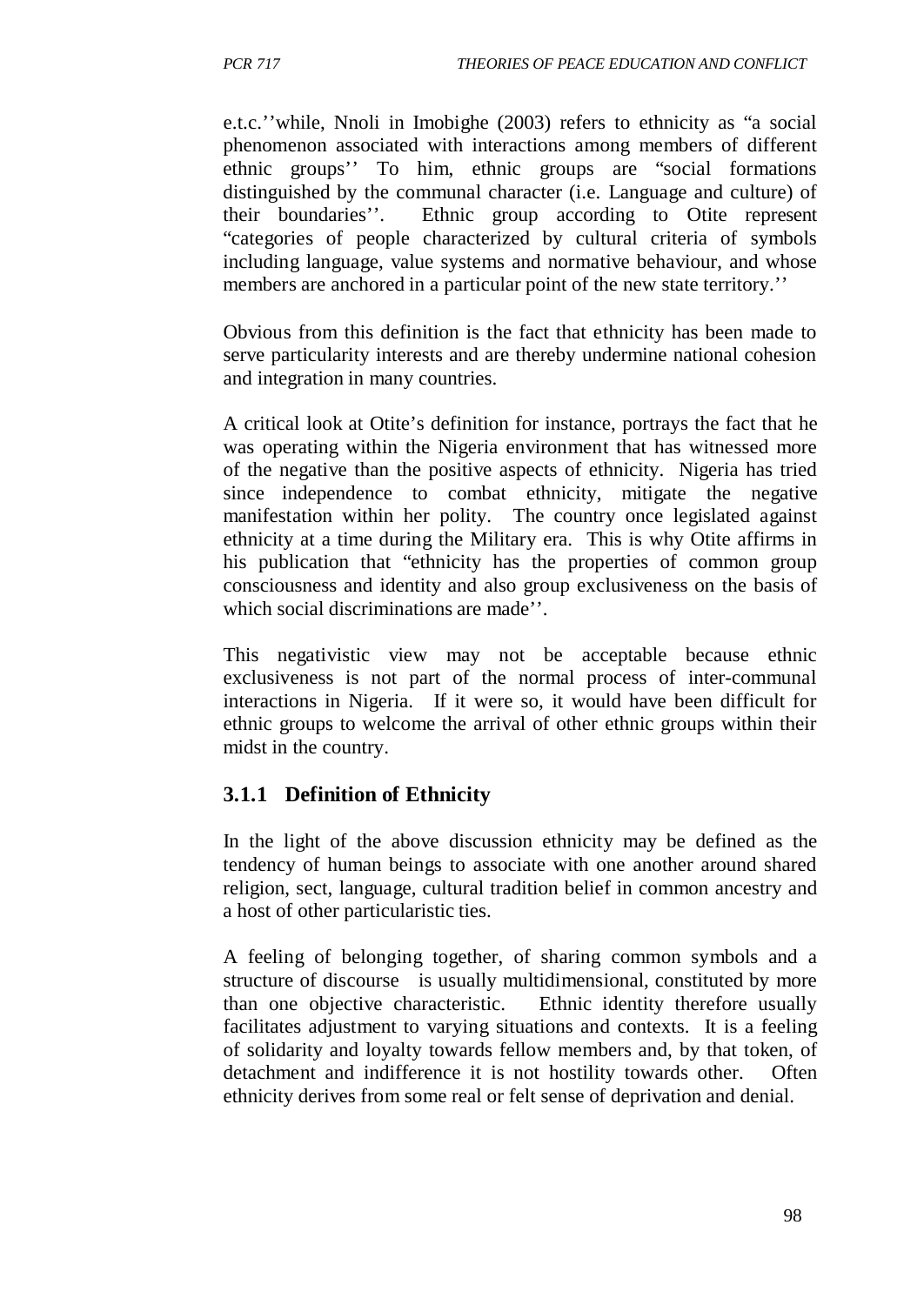Terms like ethnics group, cultural group and communal group will be adopted in this unit as they represent the same sort of group feeling deriving from primordial ties.

Nigeria had enjoyed a free admixture of its diverse ethnic groups in various parts of the country but recent development in the work of interethnic hostilities in different parts of the country had betrayed this belief. The admixture is credence in the free mixing and inters mingling of different ethnic groups within the country. This explains why there are many ethnic Yorubas and Igbos in several of Nigeria's northern cities like Kano, Kaduna, Jos and Maduguri. The same explains the presence of Huasa settlements in the Country's southern cities like Ibadan, Lags, shagamu, Onitsha, and enugu. These migrations are indicative of a flourishing tradition of harmonious inter-ethnic interaction in Nigeria. In essence, while socio-political stress might tend to create pockets of inter-ethnic fictions, the necessity of daily economic life continues to bring Nigeria's different ethnic groups together.

# **3.2 Redefining Ethnic Conflict in Nigeria**

Most conflict that are generally referred to as ethnic conflicts in Nigeria have little or nothing to do with ethnicity. Most conflicts in Nigeria do not arise simply from the fact that parties belong to different ethnic groups. Conflict in this scenario are brought about by other factors, often as a result for contestation for resources and territories, religious differences, demographic explosion and for redressing historical injustices. Such struggle usually results in accusations and counteraccusations of denial of opportunities for effective participation in political and economic affairs of the country or what is more commonly referred to as political and economic marginalization. This so called ethnic conflict could as well be called religions, political, resource or migration conflicts. The only claim that could attribute these conflicts as ethnic is the fact that contestants belong to different ethnic or subethnic groups. In this sense, the issue of the ethnic background of the contestants is incidental and not central to the outbreak of these conflicts. In fact, studies have proven that in a number of cases, individuals rather than a whole ethnic group are involved in these conflicts from the start. It is usually when escalation takes place that close ethnic members are involved.

A typical example of this type of conflict is one in Lagos (an urban city) where quarrels between individuals of different ethnic backgrounds spread into confrontation between whole ethnic communities within the area - The February 2002 mayhem that took place between the Hausa resident community and Yoruba in Idi Araba. The cause of the fracas was a simple disagreement over the use of a public utility, which led to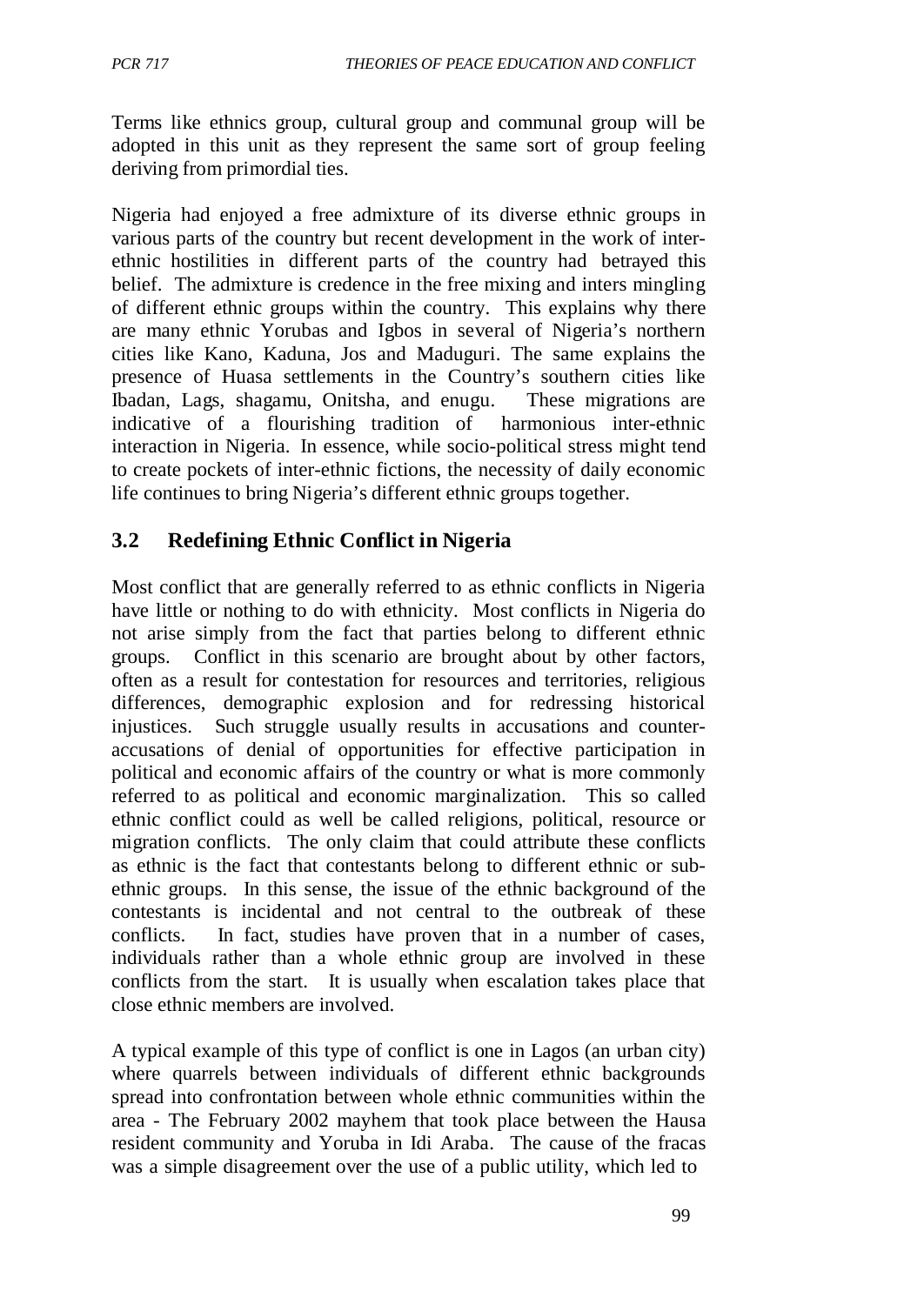an alleged manhandling of a member of one of the ethnic groups by some individuals from the other ethnic group, in its logical conclusion this is a resource conflict.

Even those conflicts that seem to fall within the category of ethnic conflict proper, that is, those that involve the spontaneous rising of a whole community of one ethnic group against another, could also be traced to factors other than ethnicity.

## **3.2.1 Intercultural Peacebuilding**

Intercultural peacebuilding efforts are important for multicultural schooling contexts in pluralistic societies. 'Intercultural understanding' can be understood as the shared symbolic and interactive meanings people or among groups of people with distinctive primary cultures (a primary culture is the in-group that one identifies with most, usually the ascribed culture at birth); it is in the shared space in-between, on the borders and frontiers, that the 'intercultural' emerges. Alred, Byram and Fleming (2003) write about 'being intercultural':

The locus of interaction is not in the centripetal reinforcement of the identity of one group and its members by contrast with others, but rather in the centrifugal action of each which creates a new centre of interaction on the borders and frontiers which join rather than divide them.

This fluid conception of 'being intercultural' positions the generative aspects of cultural change as hopeful and urges the forging of community through building intercultural borderlands. In this conception, borderlands are not rigid demarcations that need to be fortified with figurative walls, barbed wire and sandbags, but rather luminal spaces of intercultural opportunity. How should the creation of new centers of interaction along cultural borderlands be pursued in a pluralistic world? Intercultural peacebuilding efforts that focus on building shared understandings in contexts of cultural differences are a potential answer. Importantly, the term 'intercultural' has a bias toward that which is shared, but it does not neglect difference. The intercultural Bennett (1998, p. 196) asserts the necessity of diversity affirmation as a prerequisite for intercultural understanding:

Unless we can accept that other groups of people are truly different—that is, they are operating *successfully*  according to different values and principles of reality then we cannot exhibit the sensitivity nor accord the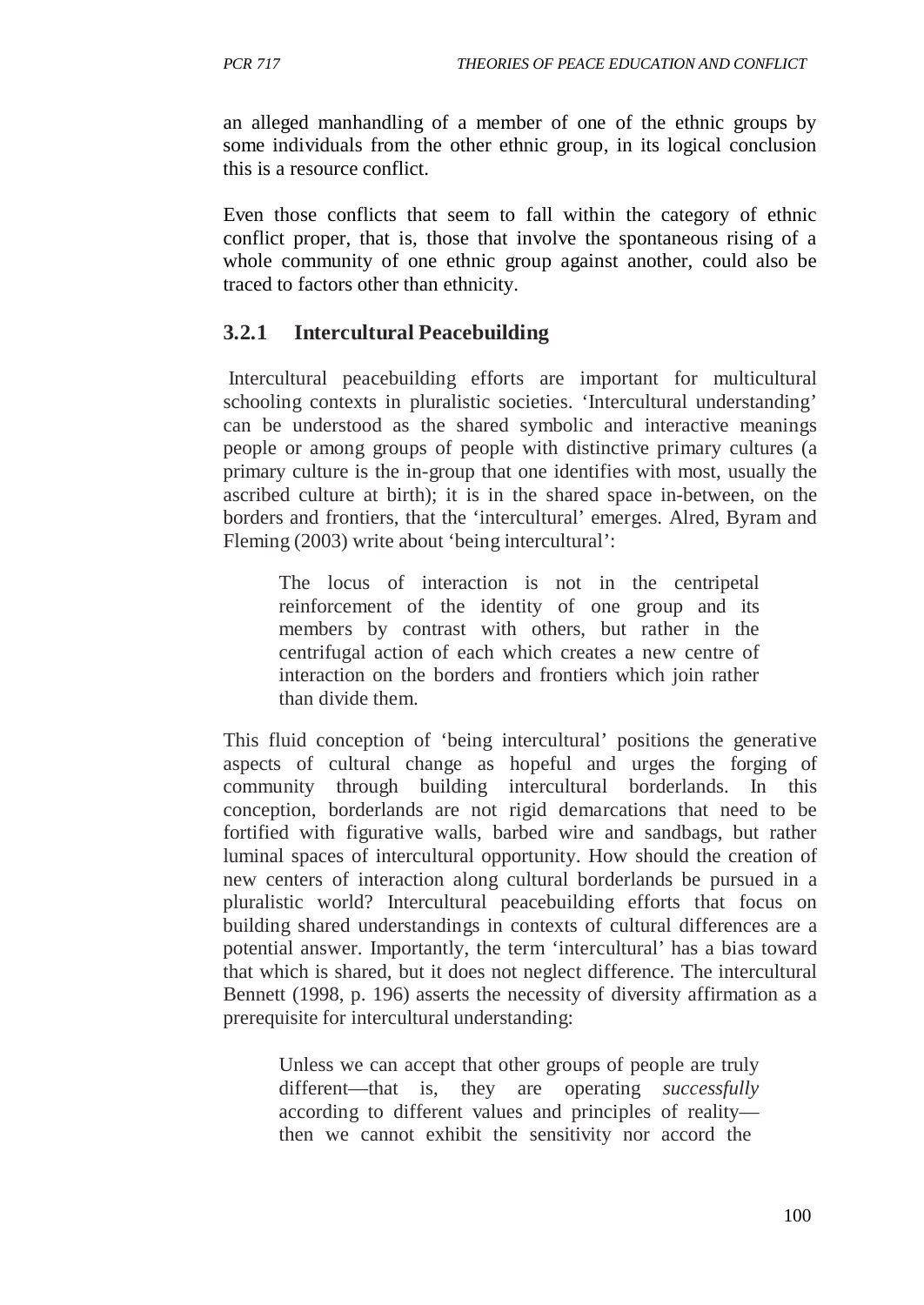respect to those differences that will make intercultural communication and understanding possible.

According to Bennett, recognition of difference is essential for intercultural understanding. Diversity affirmation provides a foundation for building mutual understanding. Building relationships with empathy, trust, mutual understanding, and diversity affirmation seems imperative in a multicultural world. In its ideal conception, intercultural peace can be understood as both a mode of interacting and a condition of mutual understanding with the absence of direct and indirect violence. However, our intercultural peacebuilding efforts at Junction High School did not realize this ideal. The intention to build intercultural peace was met with considerable constraints and attitudinal resistance.

## **3.2.2 Educating for Coexistence**

Educating for coexistence (also called *diversity education* and *multicultural education*) addresses acute and chronic between-group tensions fostered by religious and ethnic intolerance. Consistent with research on ethnocentric conflict (Stephan & Stephan, 1996), groups in conflict have derogatory stereotypes about each other that justify excluding members of opposing groups from their scope of justice. Due to self-serving biases, violent behavior of one's own group is seen as appropriate and fair whereas analogous behavior by an opponent is seen as abhorrent and provocative (Opotow, 2001; White, 1984).Educating for coexistence seeks to replace dehumanizing stereotypes, chronic distrust, hostility, violence, and moral exclusion with, first, tolerance and minimal cooperation and, ultimately, with moral inclusion increasing the applicability of justice, sharing of resources, and making sacrifices that could foster joint well-being. Dialogue groups, sharing personal narratives, and collaborating on mutually beneficial projects are methods that promote coexistence by increasing trust and cooperation through positive contacts among members of conflicting groups (Maoz, 2005).Coexistence education can be a learning experience. However, because one party in conflict often has more power than the other, coexistence education may have different meaning for groups with more and less power (Gerson & Opotow, 2004). Due to conventional economic and political arrangements, members of low-power groups within social structures often serve and observe members of high-power groups and therefore have an expert understanding that helps them to survive (Kidder, 2000). Coexistence education can be an opportunity for this awareness to become mutual. If members of high-power groups can learn to humanize rather than ignore or disparage members of lowpower groups and then come to see the inequitable distribution of privilege and disadvantage within their society, it can stimulate an understanding of how moral exclusion is normalized by existing power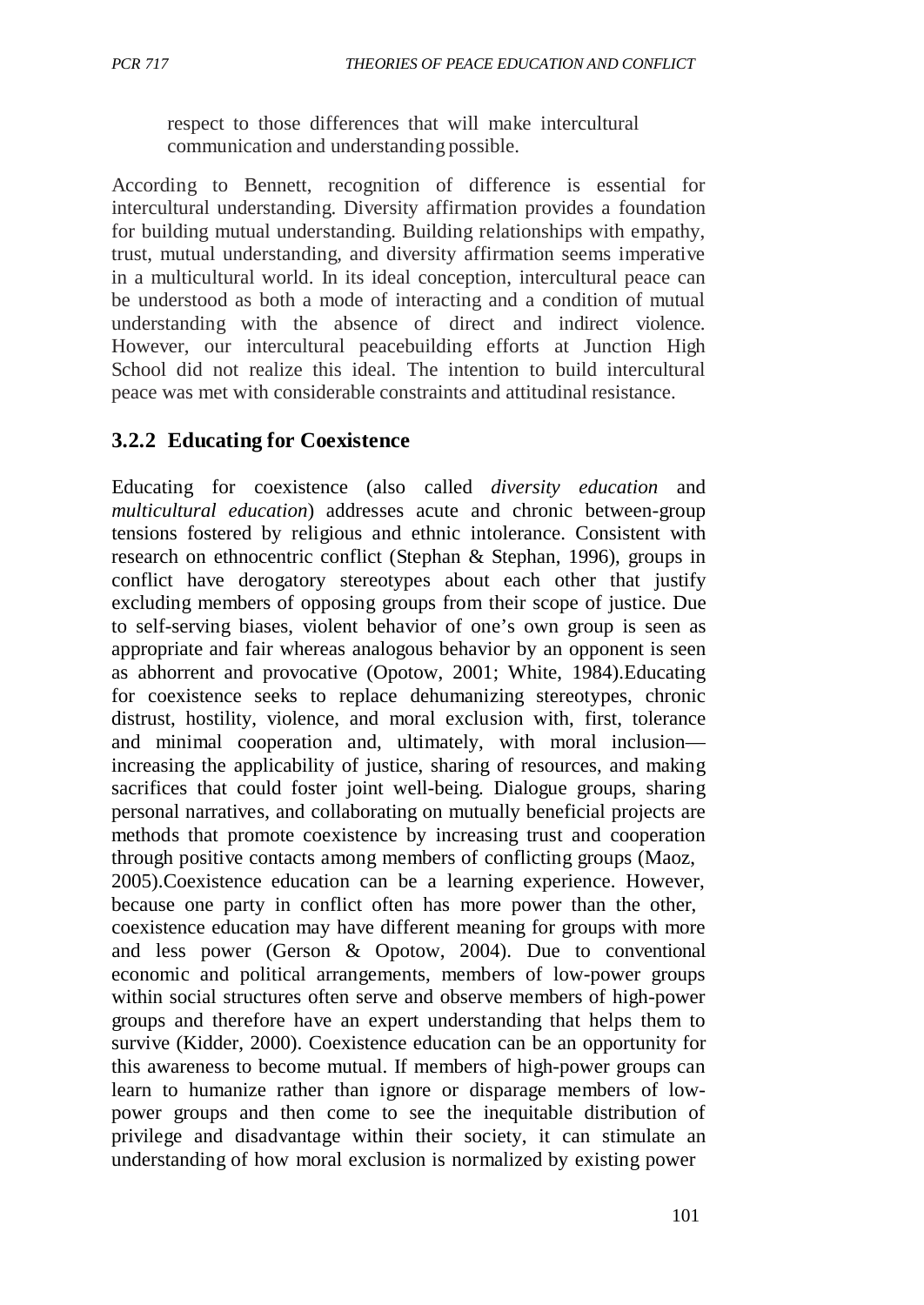arrangements and the long-term negative effects of these arrangements on individuals, families, communities, and nations. In spite of positive changes that can result from coexistence education, however, betweengroup ten-ions may remain when coexistence efforts that occur at the micro-level do not translate into macro-level structural change (Bar-On, 2000).

# **3.3 Peace Education as Panacea for Intercultural Harmony in Nigeria**

With evidence from various studies in Nigeria facial political scenario it is evident that most conflict in Nigeria are as a result other than ethnic conflict. Peace education hence needs to grapple with the challenge of promoting cultural solidarity through critical dialogue and collaborative activities, where conflict or divided cultural, ethnic groups or communities are able to understand the root causes of their divisions, to cultivate respect of each other beliefs and traditions, and seek reconciliation.

Peace education will not only help in building societal and global harmony, but will simultaneously promote culture-related provisions in human right conventions. It well, it will also contributes to a culture of nonviolence as it prevents cultural conflicts from escalating into violence resolution.

In many Northern states in Nigeria, NGOs are actively engaged in values and strategies of cultural harmony. Through intercultural education, groups will become informed about inter-religious education that will raise consciousness in faith and cultural differences. There is also the need for all groups to receive equitable and non-discriminatory skills and training to reconcile existing intercultural conflict nonviolently.

Increasingly, representatives of diverse faiths, religions are meeting under this circumstance to promote inter faith, inter-religions dialogue which is deemed crucial to Nigerian development and an enhance harmony of peoples.

While the Muslim-Christian conflict in the north stems more from economic, political and social cause and structural violence, there is also a need today to build harmony from faith perspective, so that religious beliefs do not become a motivating force for further violent divisions in Nigeria. Likewise, on a global level the world conference on Religious and Peace provide an educational and empowering forum for diverse faith tenders and followers to work for nonviolence and just interfaith and intercultural relationship.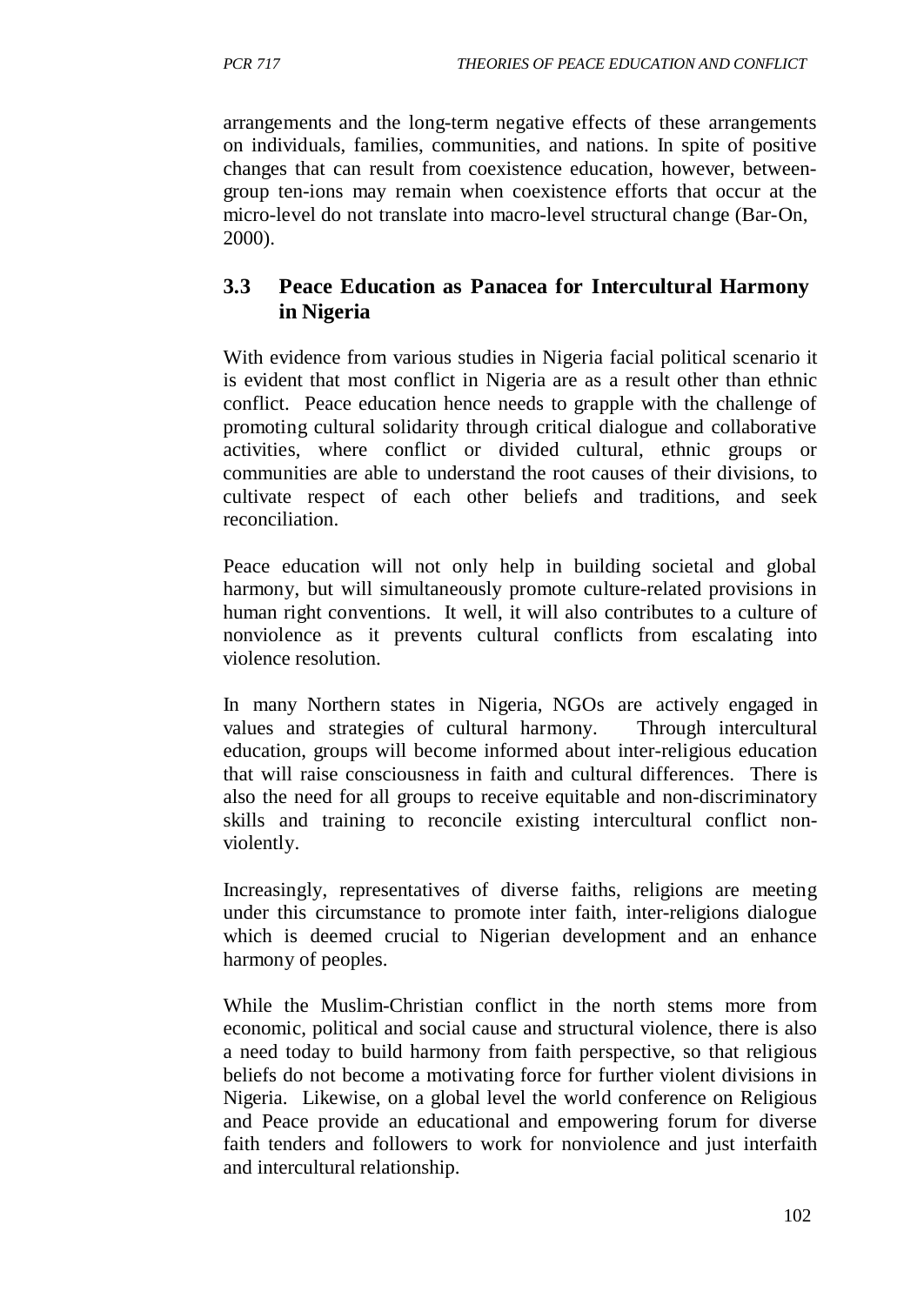Peace educators focusing on intercultural harmony are also acknowledging the vital role of indigenous or traditional democratic and social-cultural ways of resolving conflicts. The institutionalization of peace and conflict studies in Nigeria has led to the emergence of a peace industry with a variety of both African and western-based institutions marketing their expertise on peace and conflict studies capacity building. Evidence across Nigeria suggests that civil society organization and NGO's have been in the vanguard promoting and implementing capacity development programmes in peace and conflict studies.

# **4.0 CONCLUSION**

Peace education hence needs to grapple with challenge of promoting cultural solidarity and social harmony of peoples within and across societies, so that ethnic or religions beliefs or sentiments do not become a motivating force for violence and social dislocation. Mutual leanings and adaptation of indigenous values and strategies can be most constructive to building a culture of peace.

# **5.0 SUMMARY**

If ethnicity will be turned into basis of improved relationship and development in multicultural multiethnic society, there is need for all ethnic groups regardless of their culture to re-define their relationship through intercultural education, inter-religions education to raise consciousness in faith and cultural differences. This has been our exercise in this unit in creating cultural harmony.

## **6.0 TUTOR-MARKED ASSIGNMENT**

- 1. What is ethnicity and how has cultural differences affected peace and harmony in Nigeria?
- 2. Make a case for intercultural solidarity in Nigeria polity

# **7.0 REFERENCES/FURTHER READING**

Toh Swee-Hin (1997) Education for peace towards a mulliennium of well-being. Proceedings from International Conference on Culture of peace and governance Maputo, Mozambique.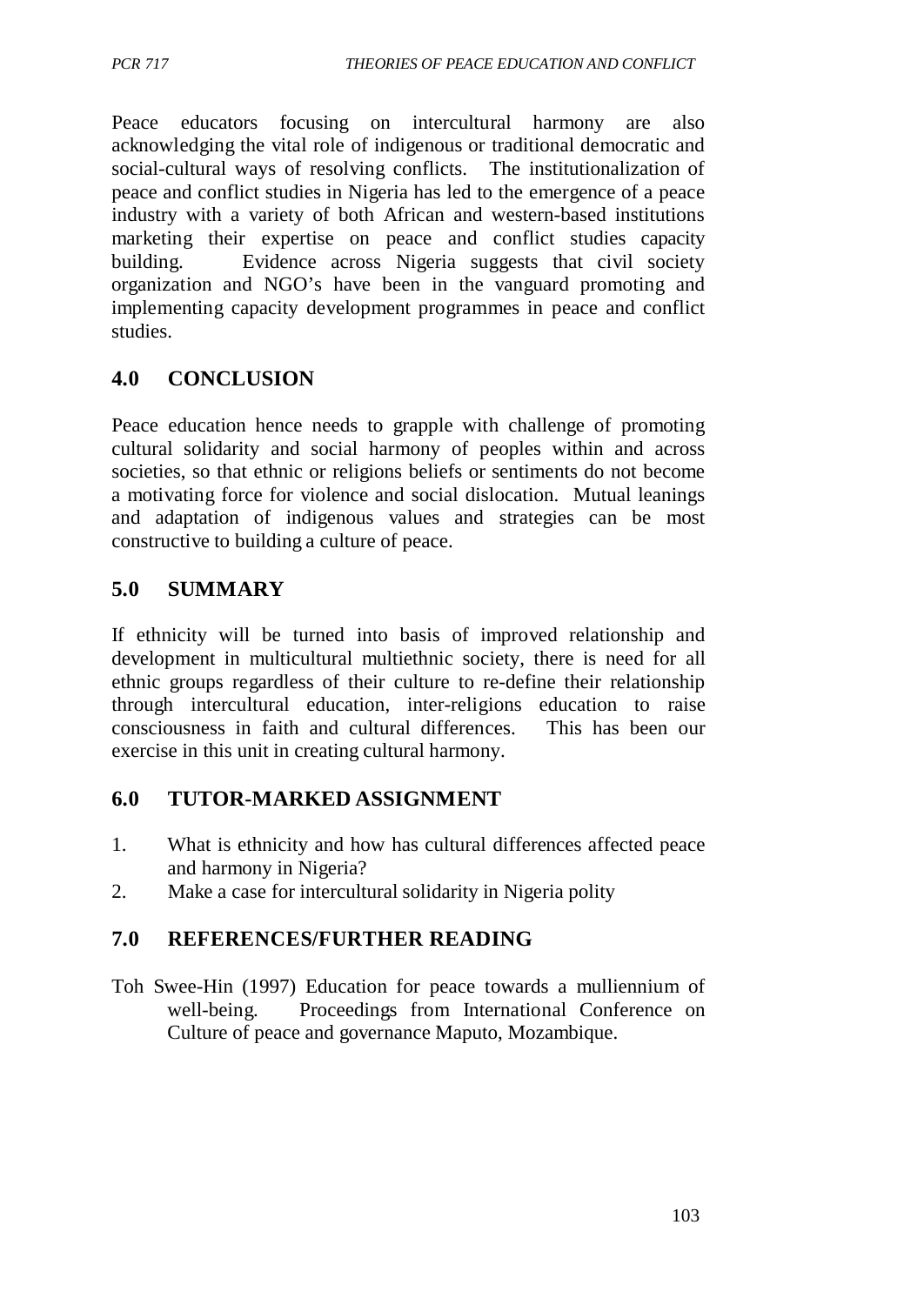# **UNIT 5 EDUCATING FOR ENVIRONMENTAL CARE**

#### **CONTENTS**

- 1.0 Introduction
- 2.0 Objectives
- 3.0 Main Content
	- 3.1 Education for Environmentalism
		- 3.1.1 Environmental Degradation
			- 3.1.2 Global Warning
			- 3.1.3 Deforestation
			- 3.1.4 State of Nigerian Environment
			- 3.1.5 Causes of Nigeria's Environmental Problem
- 4.0 Conclusion
- 5.0 Summary
- 6.0 Tutor-Marked Assignment
- 7.0 References/Further Reading

# **1.0 INTRODUCTION**

Educating for environmental care will take a fresh view of the world about us, looking at ways in no have impact the planet earth and how we can all help to make it a better place. The exciting thing now is that we are beginning to understand the way our activities change the world, and to work out new ways to make the world a better, cleaner, healthier place to live for ourselves and those around us.

## **2.0 OBJECTIVES**

At the end of this unit you should be able to

- Explain ways by which environment affect peace
- Discus environmental degradation
- Explain pollution
- Disuse ways to bring about changes in environmental exploitation

# **3.0 MAIN CONTENT**

## **3.1 Educating for Environmentalism**

Environmental issues present an urgent challenge throughout the world. Air, water, and land pollution, and the overuse of natural resources continue at alarming rates, increasingly straining the Earth's capacity to sustain healthy ecosystems and human life. Damage to the natural world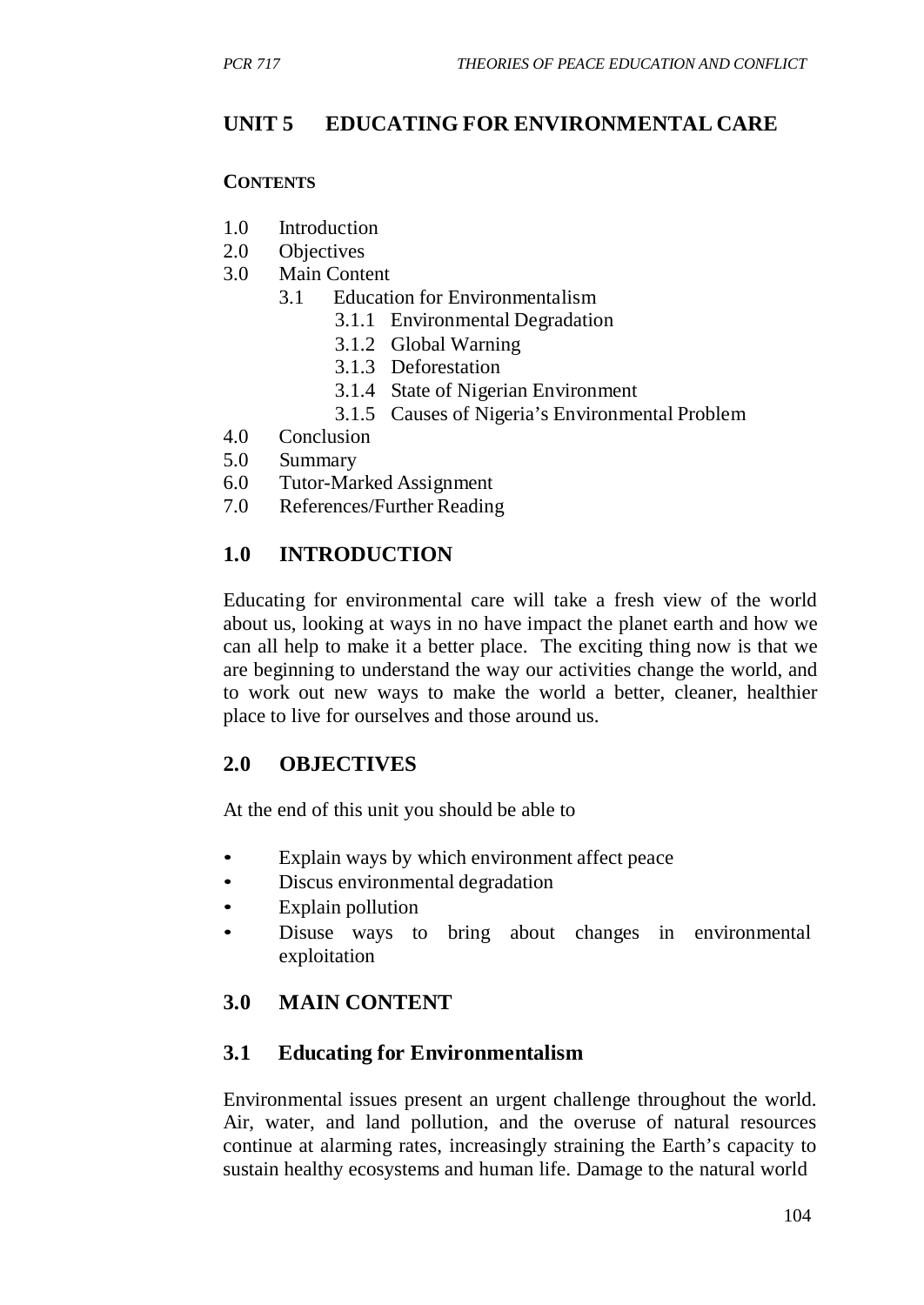results from the way we go about our daily lives, commercial uses of natural resources and byproducts of industry, as well as war and military activities (e.g., nuclear testing). Environmental degradation is often viewed as a technological problem with technological solutions (e.g., the development of renewable energy resources), but it is also a psychological problem because it results from the way we understand our relationship to nature (Clayton & Opotow, 2003). Environmental protection is less likely when we see ourselves as unconnected to and outside of nature. When nature is excluded from our scope of justice we can deny the severity, extent, and irreversibility of environmental destruction, deny the entitlements of other people, future generations, and nonhuman entities to natural resources, and deny our own role—as individuals and collectives—in advancing environmental degradation.

*Environmentalism* refers to environmentally protective attitudes, positions, and behavior. Educating for environmentalism focuses on the exploitation and degradation of the natural world as critical problems. It extends peace education beyond human groups to the inclusion of the Earth, its animals, plants, inanimate habitats, and commons(e.g., air, rivers, oceans) within the scope of justice (Leopold, 1949). Environmentalism promotes moral inclusion when it prompts a rethinking of our relationship with and responsibility toward diverse aspects of nature. Environmental conservation is more complex than simply protecting nature. To be effective it requires recognizing the needs, interests, and perspectives of a variety of people. Considering other environmental stakeholders (human and nonhuman) within the realm of what matters to us can offer broad-based and long-term support for environmental conservation (Opotow & Brook, 2003). Internationaltreaties4 stress ecological awareness and cooperation to deter environmental degradation and promote conservation. The Living Systems Model, developed by ecologists and used in peace education, emphasizes the interdependence and vulnerability of living systems and the importance of caring for all living beings and systems, including those that cannot act on their own behalf. This model challenges the idea of security as military force and argues for security that depends on interdependence and caring for those who are vulnerable (Gerson et al., 1997). Children throughout the world, from urban and rural communities and from well-to-do and poor families, have participated in educational projects in schools. These projects promote environmentalism through studying and advocating for recycling, composting, and wise disposal of waste. Students have also mapped their community's ecological and cultural resources as a learning and activist project that emphasizes the connection between local environmental issues and the development of sustainable communities (Hart,1997).In summary, when moral exclusion and moral inclusion are core components of educating for coexistence, human rights, gender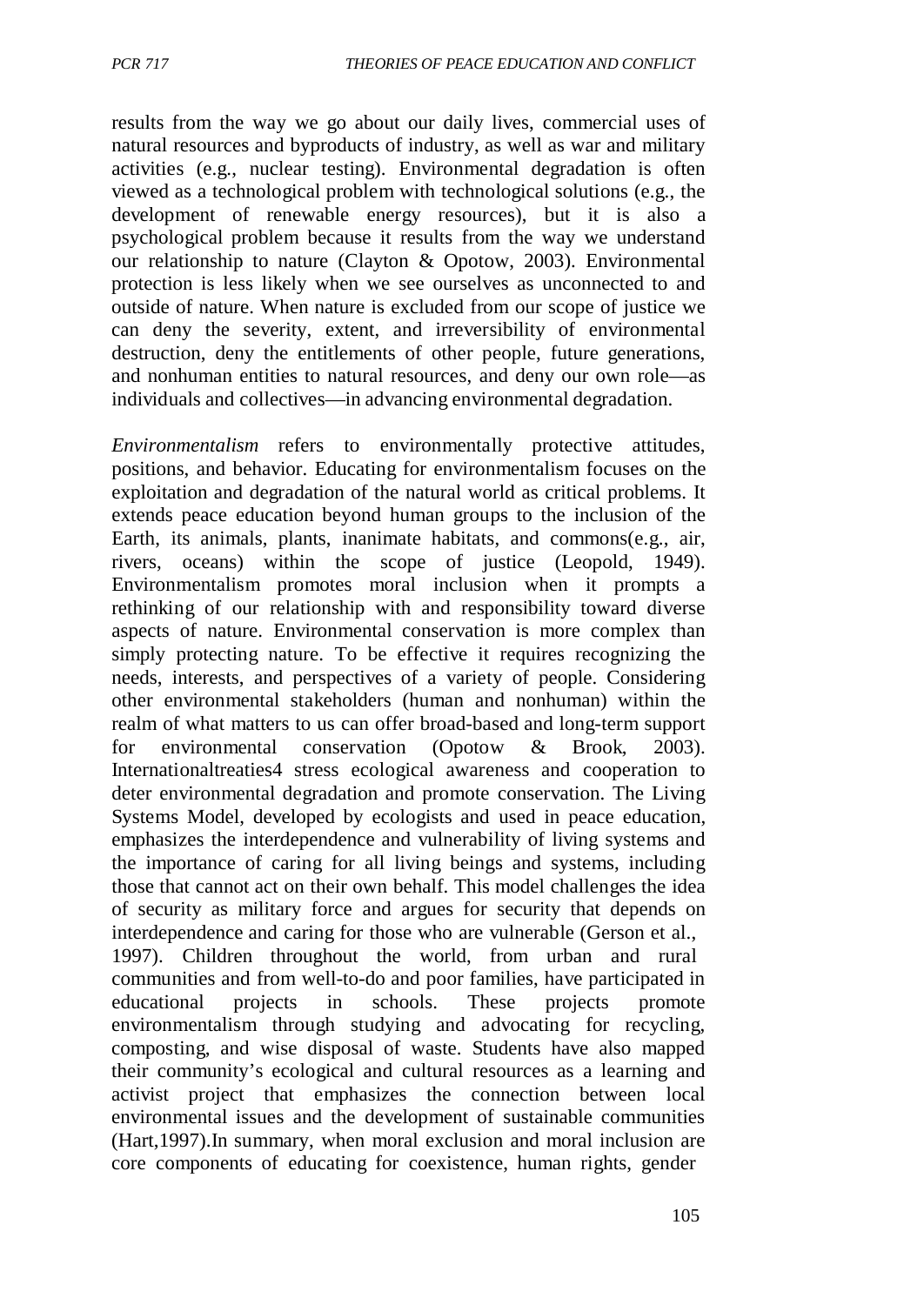equality, and environmentalism, they direct students' attention to assumptions, stereotypes, and societal arrangements that fuel destructive conflict and war. A peace education pedagogy that exposes moral exclusion and promotes moral inclusion will encourage critical inquiry and experiential learning as the forerunner of constructive societal change

## **3.1.1 Environmental Degradation**

In the past human beings have regarded the natural world as a resource to be exploited. Animals and peoples living in natural systems have often been limited to the point of extinction, or land has been cleared, which has had an even more devastating effect. These attitudes and actions, more than anything, led to the destruction of many natural systems. Environmental degradation is the processes by which the lifesustaining functions of the biosphere are disturbed. It involves the totality of a wide range of interdependent processes (Ozone layer depletion, global warning, deforestation, desertification, and so on) occurring at a range of scales and different places to differing degrees.

There are two aspects to the problem of environment degradation. First, there are some problems which arise when the supply of natural resources of direct use to humans decreases and resources of direct use to humans decreases and resource scarcities occur. This supply of materials problem is fundamental to Malthusian theories and was the most popularly interpreted message of the limit to Growth (Meadows et al in Barnet 2001). This aspect is as much economistics as ecological in that it concerns scarcity of natural capital contributions to the economy. There is another, more complex aspect to the problem of environmental degradation which is overloading of planetary sinks (Mc.Michael 1993) This refers to the accumulation of wastes emitted from dispensed sources and the biosphere's decreasing capacity to absorb these wastes, which accumulate in hydrological, soil and food cycles until both incremental and suddenly hazardous effects result. These problems with zinks are arguably the more critical environmental issue, suggesting that there might be a threshold beyond which essential life support systems are no longer able to sustain certain forms of life. This is an ecological understanding of the problem of environmental degradation.

Most human-induced environmental damage is believed to have occurred since 1950. It is thought that some 40 percent of the comet's surface used to be covered with forests, whereas this figure according to expert is now 27 per cent and still falling. One fifth of all tropical forests were lost in the thirty year 1960 – 1970. This deforestation strongly implies declining biodiversity, although figures for this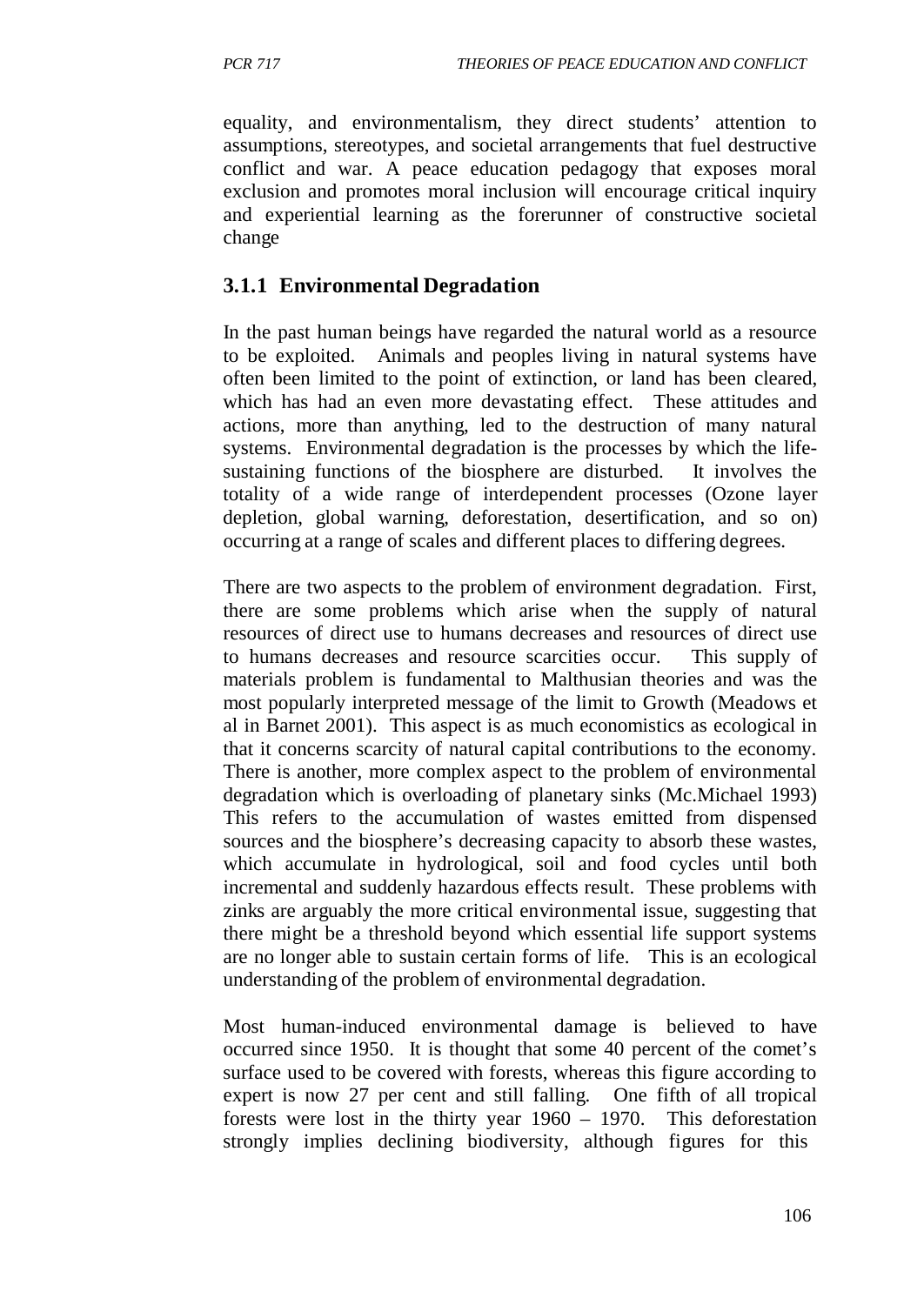according to expert are difficult to produce as only 13 per cent of an estimated 13 million species have been scientifically described.

# **3.1.2 Global warning**

The main cause of global warning or global climate change is the mass or huge increase in the emissions of gasses into the atmosphere from the burning of fossil fuel. Since almost all activity in industrialized society, such as transport and industrial production, relies on burning fosse fuels; uses of oil, coal, wood. The gases that cause global warning are known as greenhouse gases, because they reflect long so warn he earth from the earth's surface, and rather like the glass in a greenhouse. The most important is carbon dioxide or Co2, but other includes water vapour, methane, nitrogen oxide and CFs. To some extent, these gases are essential to our atmosphere. If they were all removed, the earth would be a frightening 30C cooler than is now, and life as we know it could not exist. The problem we face now, however, is that so many greenhouse gases are being emitted that the atmosphere's natural self-regulatory mechanism cannot cope with them. The result is likely to be a net increase in global temperatures.

Global warning is therefore a common threat to all countries of the world and needs to be tackled globally as common crisis. An important danger that is associated with global warning is that, while the world is warning up in general, due to human emission of Co2 the effect will be the climatic changes and substantial rise in sea level, that may eventually leads to serious consequences for food production, housing, flood and communication e.t.c.

# **3.1.3 Deforestation**

Tropical rainforests cover only 7 per cent of the earth's surface yet contain an estimated 50 per cent of plant and animal species, so their decline has reduced biodiversity substantially. Every year some 20 million hectares of tropical rainforests are grossly degraded or completely destroyed (UWDP 1996). It is thought that up to fifty plant species become extinct every day, while coastal flora are also being cleared rapidly. One of the most tragic environmental consequences of this process is deforestation.

Land cleaning by farmers, individuals and cooporate entities, and the exportation of timber play their part in deforestation. Construction of roads and implementation of developmental projects such as hospitals, schools, factories and model town or estates are contributive to destruction of forests in Africa.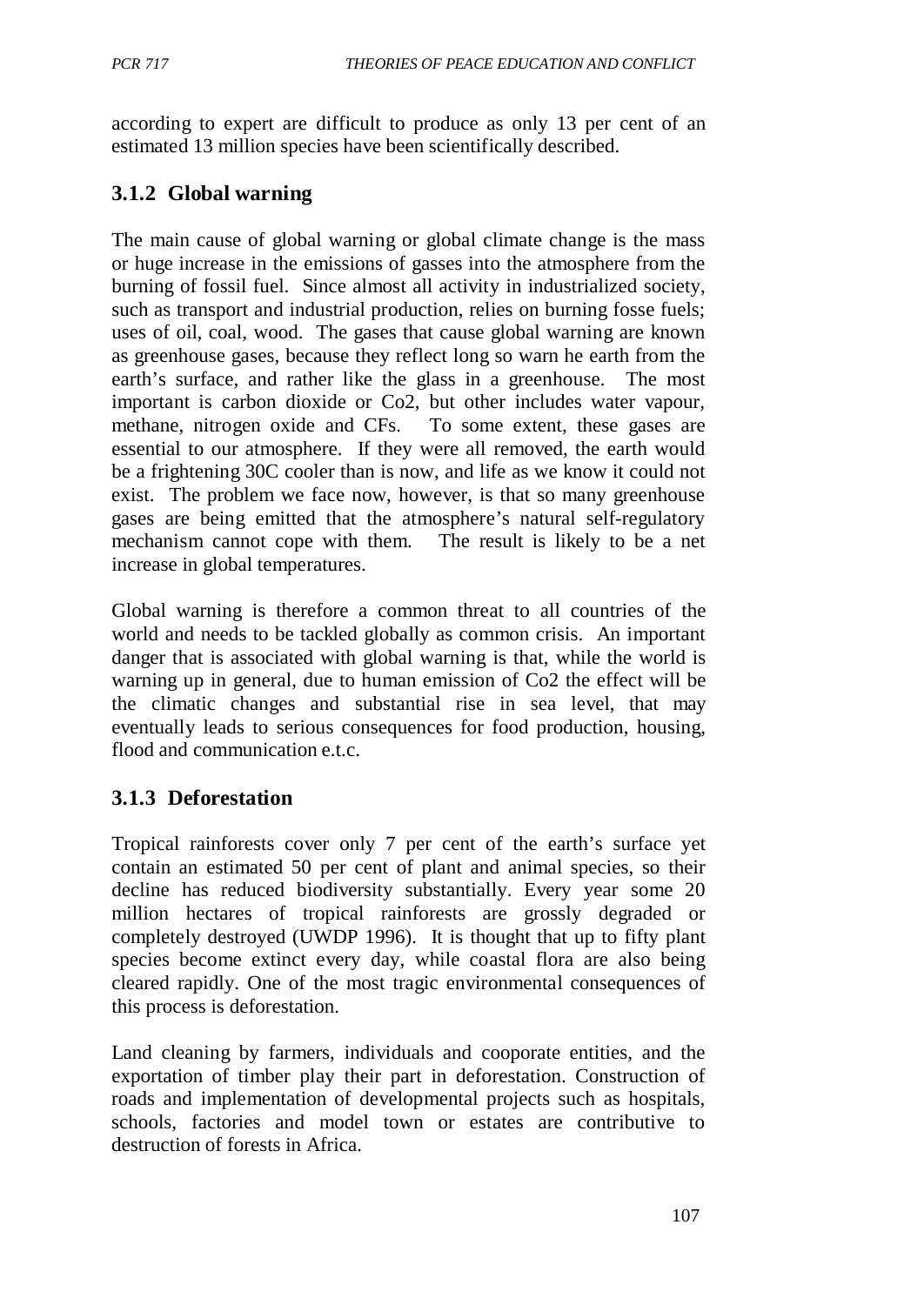Oyesola (2005) listed the followings as major effects that are commonly associated with the loss of valuable forest tree:

- (i) gully erosion and loss of topsoil to wind and rain; greater surface evaporation and reduced moisture content of the soil as surface wind velocities increase;
- (ii) greater surface run-off and adverse changes in the water table which also increase the stress on existing trees; and
- (iii) the soil nutrients of dung and crop residues are consumed as an alternative fuel when firewood become scarce.

## **3.1.4 State of the Nigerian Environment**

In general, the environment provides all life support systems in the air, on water and on land as well as the materials for fulfilling all developmental aspirations. However, the Nigerian environment today presents a grim litany of woes across the length and breadth of the country. Environmental problems manifest in the following forms:

- **(a) Sheet erosion** is a phenomenon whereby a large area of surface soil is lost by almost even 'blanksheet' flows of surface or near surface water. Sheet erosion occurs nation-wide, but it is least perceived because of its ''deceitful'' slow progress. Sheet erosion slowly removes the surface soil layers by rainfall runoff down slopes, producing a devastating effect on agriculture.
- **(b) Gully erosion,** in contrast to sheet erosion, is very obvious because of its disastrous nature and rapid progress. It is particularly severe in Abia, Imo, Anambra, Enugu, Ondo, Edo, Ebonyi, Kogi, Adamawa, Delta, Jigawa and Gombe States. Anambra and Enugu States alone have over 500 active gully complexes, with some extending over 100 metres long, 20 metres wide and 15 metres deep.
- **(c) Coastal and marine erosion and land subsidence occur particularly** in the coastal areas of Ogun, Ondo, Delta, Rivers, Bayelsa, Akwa Ibom and Cross River States. The most celebrated case of the effects of coastal erosion is the over-flow of the Bar Beach in Lagos by the surging waves of the Atlantic Ocean now a regular feature since 1990, threatening the prime property areas of the Ahmadu Bello Way, Victoria Island, Lagos.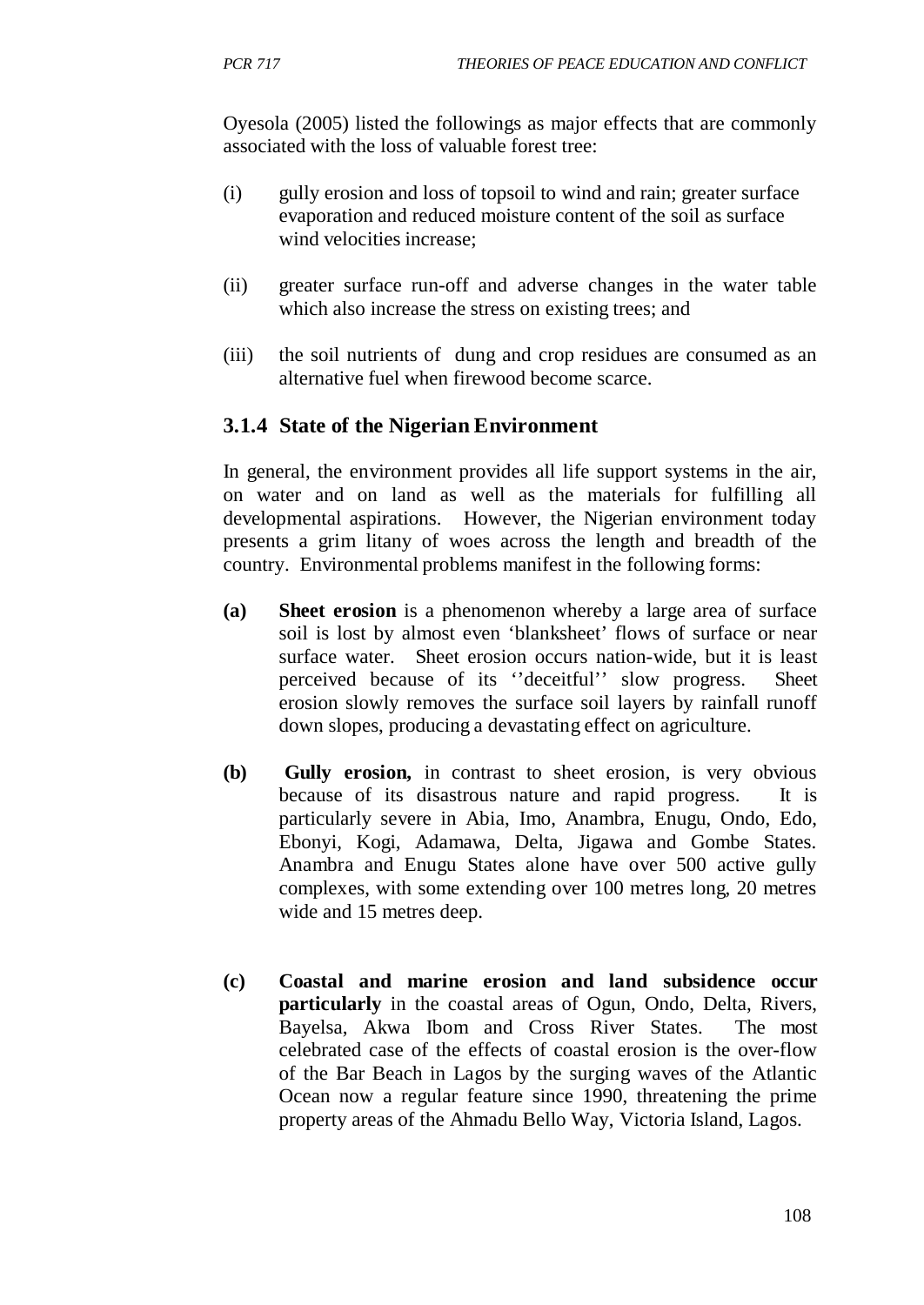- **(d) Flooding** occurs throughout Nigeria in three main forms; coastal flooding, river flooding and urban flooding.
- (i) **Coastal flooding** occurs in the low-lying belt of mangrove and fresh water swamps along the coast.
- (ii) **River flooding** occurs in the flood plains of the larger rivers, while sudden, short-lived flash floods are associated with rivers in the inland areas where sudden heavy rains can change them into destructive torrents within a short period.
- (iii) **Urban flooding** in towns located on flat or low-lying terrain especially where little or no provision has been made for surface drainage, or where existing drainage has been blocked with municipal waste, refuse and eroded soil sediments. Extensive urban flooding is characteristic of the annual rainy season in Lagos, Maiduguri, Aba, Warri, Benin and Ibadan.
- **(e) Drought and Desertification** remain very serious ecological and environmental problems, affecting about 15 states in the northern-most part of the country. Currently, it renders the areas north of Latitude 15 either desertified or highly prone to desertification. The persistence of the problem continues to cripple the socio-economic life of the areas.

### **Climatic Change/Ozone Layer Depletion**

1. Nigeria also has had to contend with global environmental issues such as climatic change and ozone layer depletion. Climatic change or global warming is due to the increasing concentrations of atmospheric warming gases or green house gases (GHG), especially carbon dioxide (CO) whose concentration have increased from 280 parts per million (PPM) in the 1800s to about 370 PPM now.

#### **Oil Pollution**

- 2. Pollution from spills, oil well blow-outs, oil ballast discharges and improper disposal of drilling mud from petroleum prospecting have resulted in problems such as:
- (a) the loss of the aesthetic values of natural beaches due to unsightly oil slicks; and
- (b) damage to marine wildlife, modification of the ecosystem through species elimination and the delay in biota (fauna and flora succession; and)
- (c) decrease in fishery resources.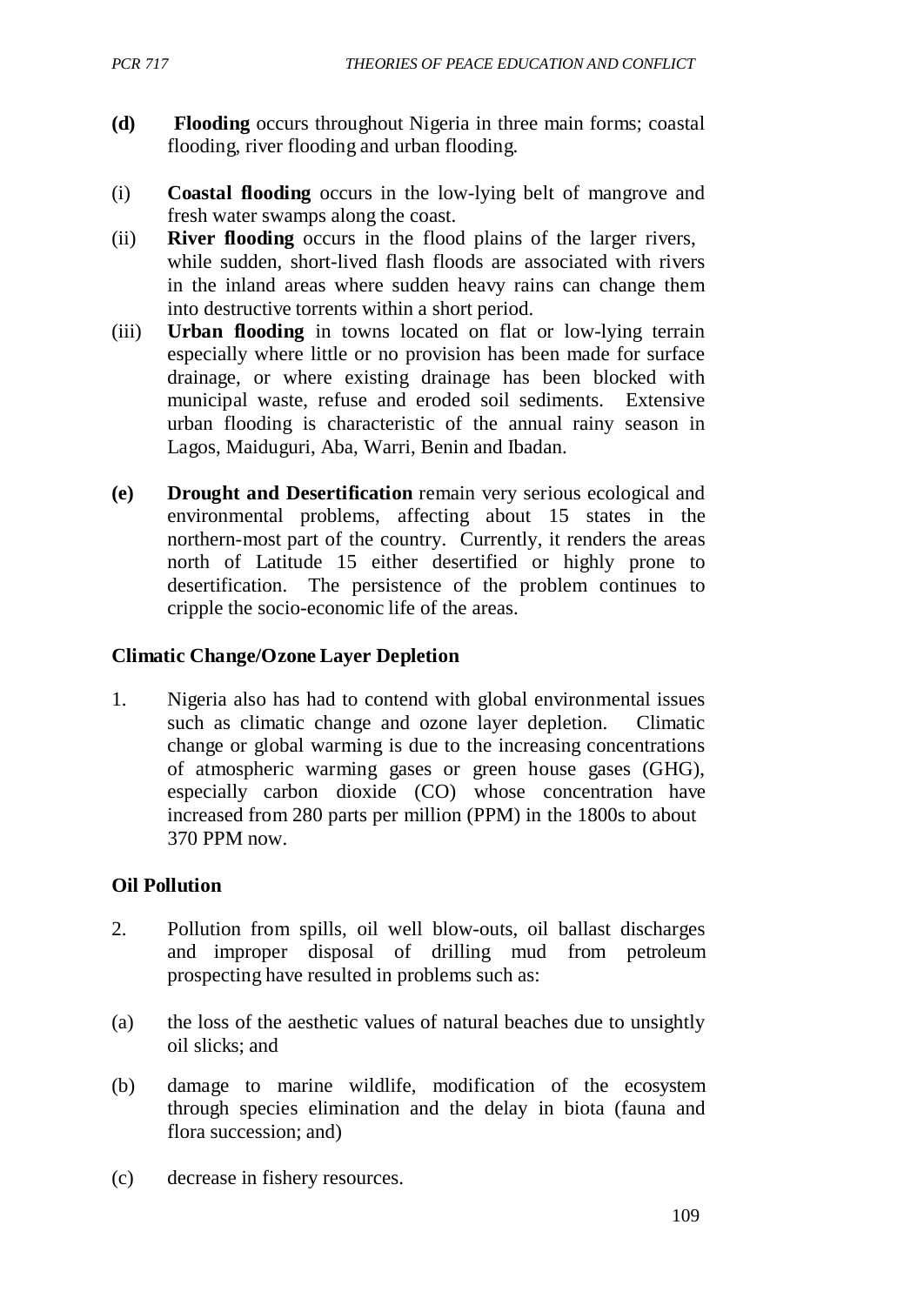#### **Urban Decay and Squatter Settlements**

3 There is excessive pressure on available urban resources, infrastructure and space evident in cities such as Lagos, Port Harcourt, Ibadan,Umuahia, Kano, Kaduna, Maiduguri and, of recent, Abuja and its satellite towns.

#### **Industrial Pollution and Waste**

4. Industrial pollution from the over 5,000 industrial facilities and perhaps another 10,000 small-scale industries, some operating illegally within residential premises, is a growing problem in Nigeria. In places like Kano, Kaduna, Port Harcourt, Warri and Lagos. Hot and heavy metal-laden materials, especially those from the textile, tannery, petrochemicals and paint industries, are discharged directly into open drainages and channels, constituting severe dangers to water users downstream. Also disturbing is the practice where some industrial facilities bury their expired chemicals and hazardous waste in their backyards, threatening the water quality of innocent neighbours who rely on their dug-out wells for drinking water.

#### **Municipal Solid Waste**

- 5. Municipal solid waste heaps dot several parts of Nigerian major cities, blocking motorways and making passage along alleys and pavements difficult. Municipal waste disposal and sewage problems are particularly serious in all urban centers. Specifically, the following characterize the major urban centers:
- (a) the various non-biodegradable household petrochemical products such as polythene bags, plastic containers, Styrofoam packages and tyres which litter Nigerian cities; and
- (b) the about 80 million litres of crankcase oil disposed from mechanic workshops, industries, power stations and commercial houses, discharged carelessly into drains and ground surfaces in the cities.

## **Concrete Jungles**

6. In many cities, plants are no longer used for home landscaping. High rise buildings and other commercial centers have displaced areas earlier earmarked as low density residential areas in Ikoyi and Victoria Island. The country's showcase capital city of Abuja is a pathetic example of this development where insufficient efforts are made to ensure adherence to the provisions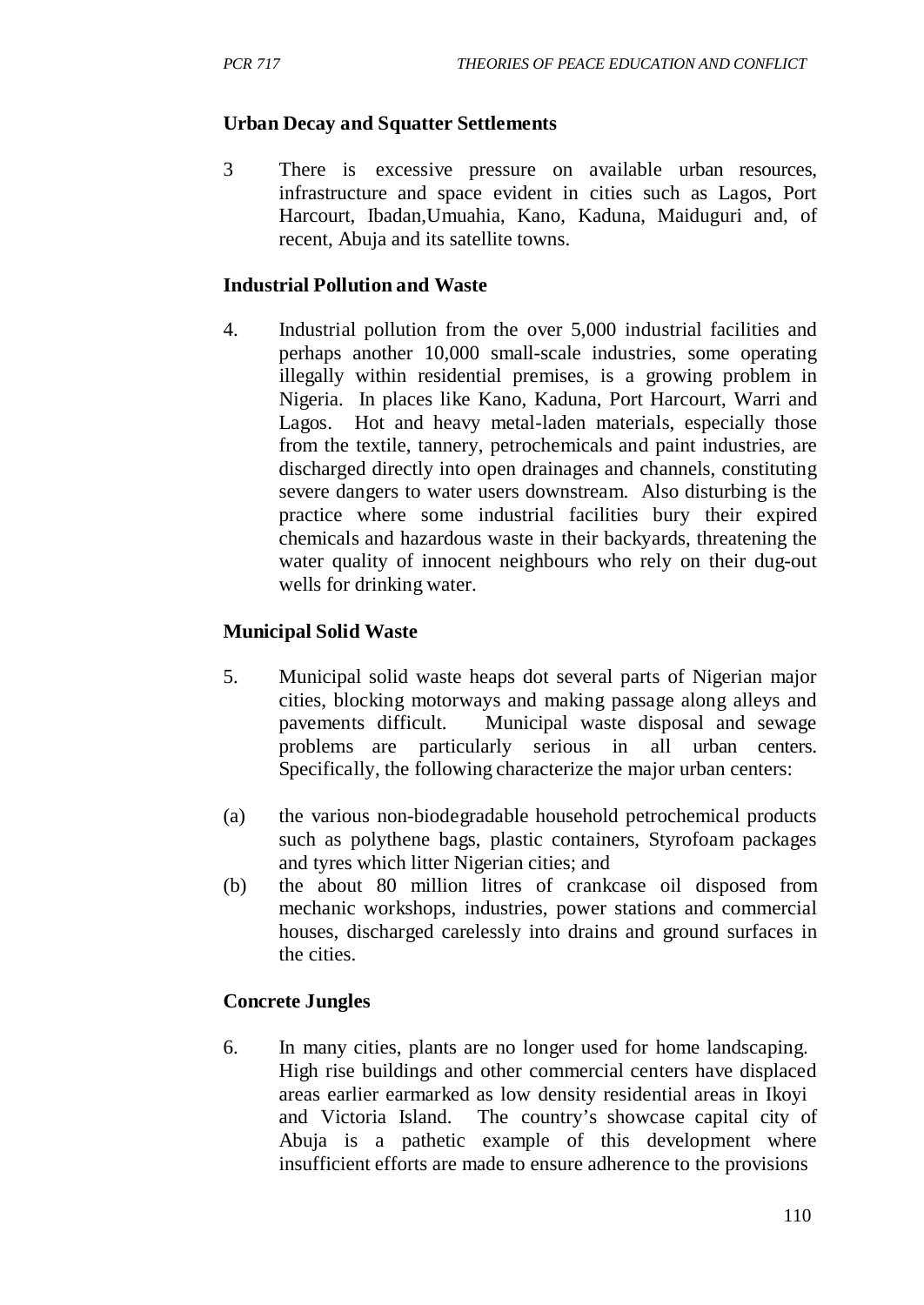of the Master Plan. The areas earmarked for green belts are being taken over by corner shops.

#### **Loss of Fauna and Flora**

7 Nigeria's wildlife is rapidly disappearing due to various environmental malpractices. Animals that have disappeared from Nigeria in recent times include the cheetah, the pygmy hippotamus, the giraffe, the black rhinoceros and the giant eland. An estimated 484 plant species in 112 families, including many medicinal and fruit trees, are also threatened with extinction because of habitat destruction and deforestation.

#### **3.6.1 Causes of Nigeria's Environmental Problems**

There are several factors responsible for the several environmental problems in Nigeria. These are:

- (a) a general inability of the agencies responsible for the environment to enforce laws and regulations, particularly with respect to urban planning and development, prospecting for minerals and adherence to industrial standards, sitting of public buildings and residential quarters in flood-prone areas, unsettled dump sites improperly reclaimed and converted to plots for erection of residential quarters, public buildings and market stalls in ecologically sensitive areas;
- (b) inappropriate agricultural practices, the destruction of watersheds, and the opening up of river banks and other critical areas leading to silting of river beds and loss of water courses;
- (c) uncontrolled logging, accentuated by lack of re-stocking in many parts of the country. This practice carries with it loss of precious biological diversity: nature's gene bank of raw materials for future development;
- (d) bush burning for farming and ever-increasing depletion of young forests for fuel wood;
- (e) gas flaring and the resultant problems of ecosystem destabilization, heat stress, acid rain and the acid precipitationinduced destruction of fresh water fishes and forests in the coastal areas of the country: global estimates indicate that the flaring of petroleum associated gas in Nigeria alone accounts for 28 per cent of total gas flared in the world;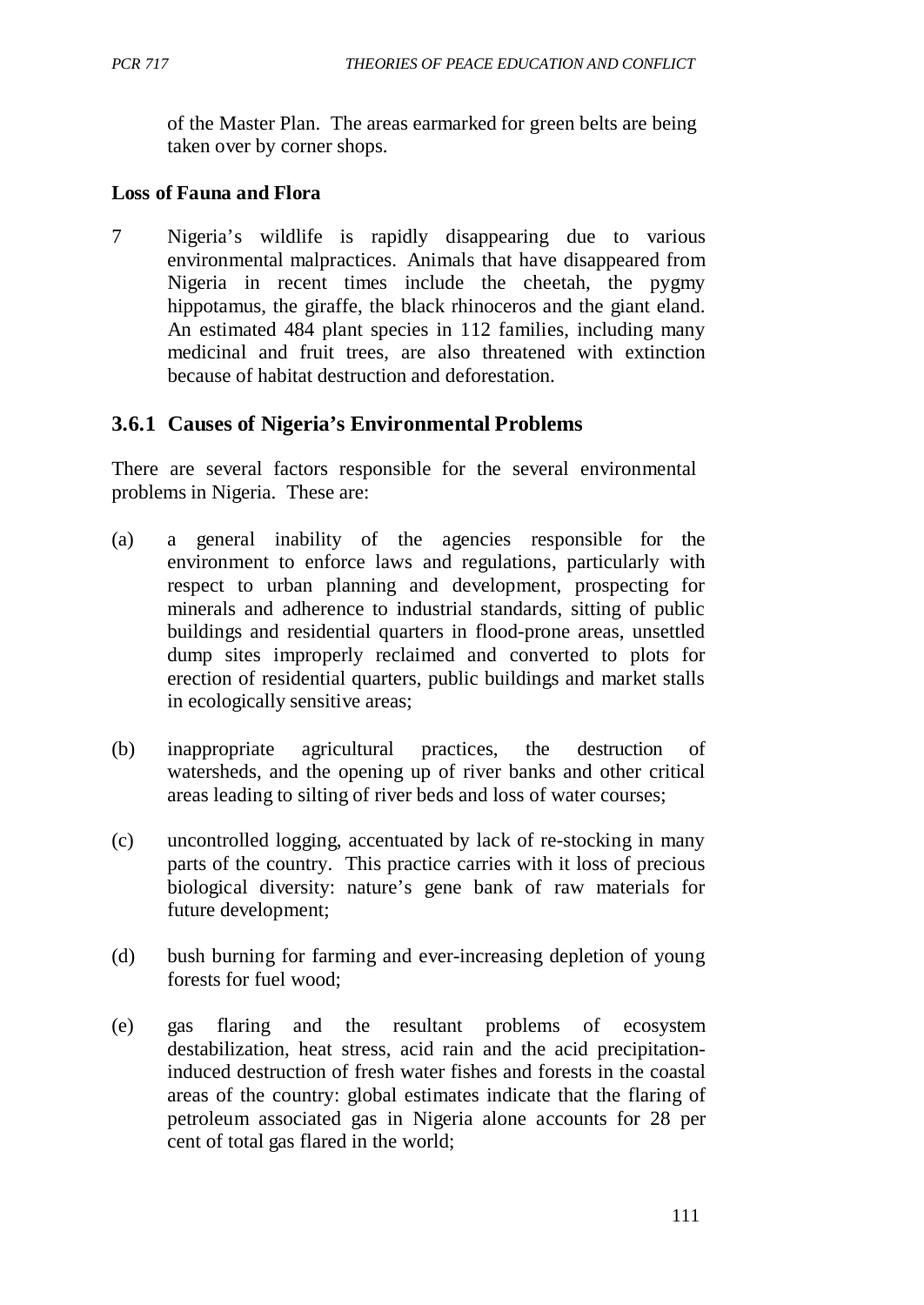- (f) mining waste land and mining pits without addressing reclamation as provided for in the Minerals Acts, as in the minefields of Nasarawa, Jos, Ilesa and Enugu;
- (g) poverty as a cause and consequence of environmental degradation, with the poor scavenging marginal lands to eke out a living;
- (h) invasive plants and animals: locust and quela birds which seasonally devastate production and farm harvest in the north, water hyacinths impede fishing and transportation in the coastal areas;
- (i) uncontrolled use of agro-chemicals and the resultant problems of chemical persistence in the soil in humid areas and soil-crust formation in arid climates leading to destruction of vast agricultural lands.

# **3.6.2 Response To Environmental Problems in Nigeria**

1. Government efforts and responses to these problems may be classified into four main categories, namely:

#### **(a) Legal and Institutional Policy Framework**

Government took a bold step in 1984 to introduce the monthly Environmental Sanitation Day and in 1988 the Federal Environmental Protection Agency (FEPA) was established. In 1992, FEPA's mandate was expanded by Decree 59 to cover conservation of natural resources and biological diversity.

#### **(b) Capacity Building and Institutional Strengthening**

Capacity building in the area of environment was pursued in a number of initiatives on public awareness, training, institutional strengthening and infrastructural development and through the establishment of nongovernmental organizations concerned with the environment.

FEPA;s capacity building initiatives have included:

(i) assistance to all states of the federation for the establishment and strengthening of State Environmental Protection Agencies (SEPAs), initiation and co-ordination of the development of State Environmental Action Plans (SEAPs);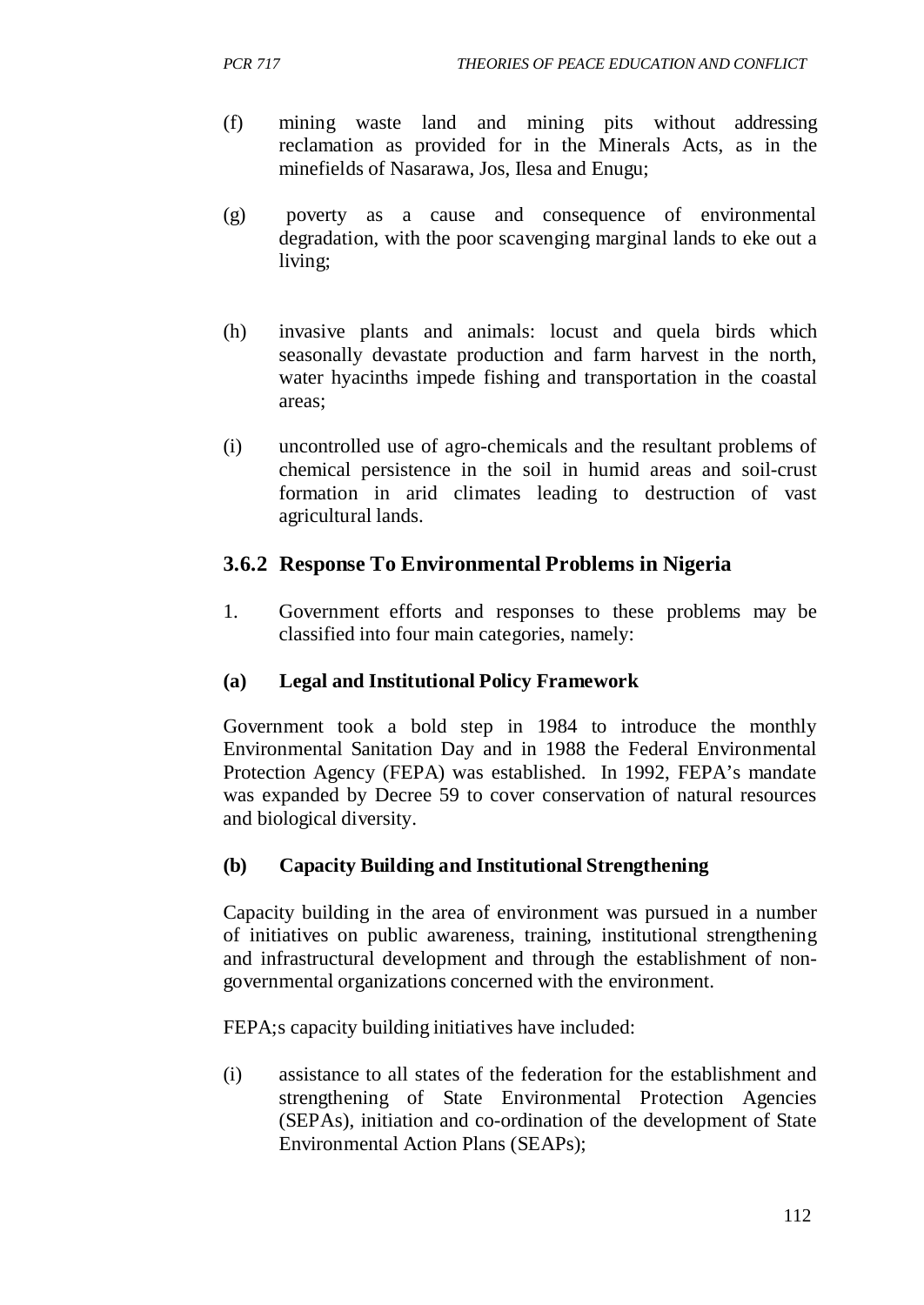- (ii) training of state environmental managers on specific environmental management issues;
- (iii) institutional strengthening of selected universities to serve as Centres of Excellence on specific environmental management; and
- (iv) organisation of various sectoral workshops, seminars for other agencies, non-governmental organisation (NGOs) and community based organizations (CBOs)

#### **(c) Private Initiatives**

Over the past 15 years, there has been a welcome development of several local NGOs active in environmental and ecological conservation. They include the National Conservation Fund (NCF) which is affiliated to World Wildlife Foundation International (WWF), Friends of the Environment (FOE) and Forestry Association of Nigeria. These organizations have been able to attract considerable inflow of counterpart funds to support environmental projects in Nigeria.

#### **(d) Collaboration with International Organisations**

In recognition of the importance of co-operation with other nations of the world for the effective protection of the global environment, the government has over the years ensured collaboration with the international community in the area of the environment. Such collaborative efforts have resulted in positive contributions to the development of appropriate policies, legislation, action plans and programmes at regional and international levels.

A number of international environmental conventions have been signed and /or ratified as a result.

#### **(f) Funding**

There are several sources of funds for environmental protection activities. These include:

- (i) The Ecological Fund: One per cent of the Federation Account is set aside for the amelioration of ecological problems such as soil erosion and flood control, desertification, drought and general environmental control (refuse, solid waste, water hyacinth, industrial waste). This amount was recently increased to 2 per cent and paid into a Special Ecological Fund.
- (ii) Funding from Crude Oil Revenues: The government has established a 3 per cent of the revenue accruing from crude oil in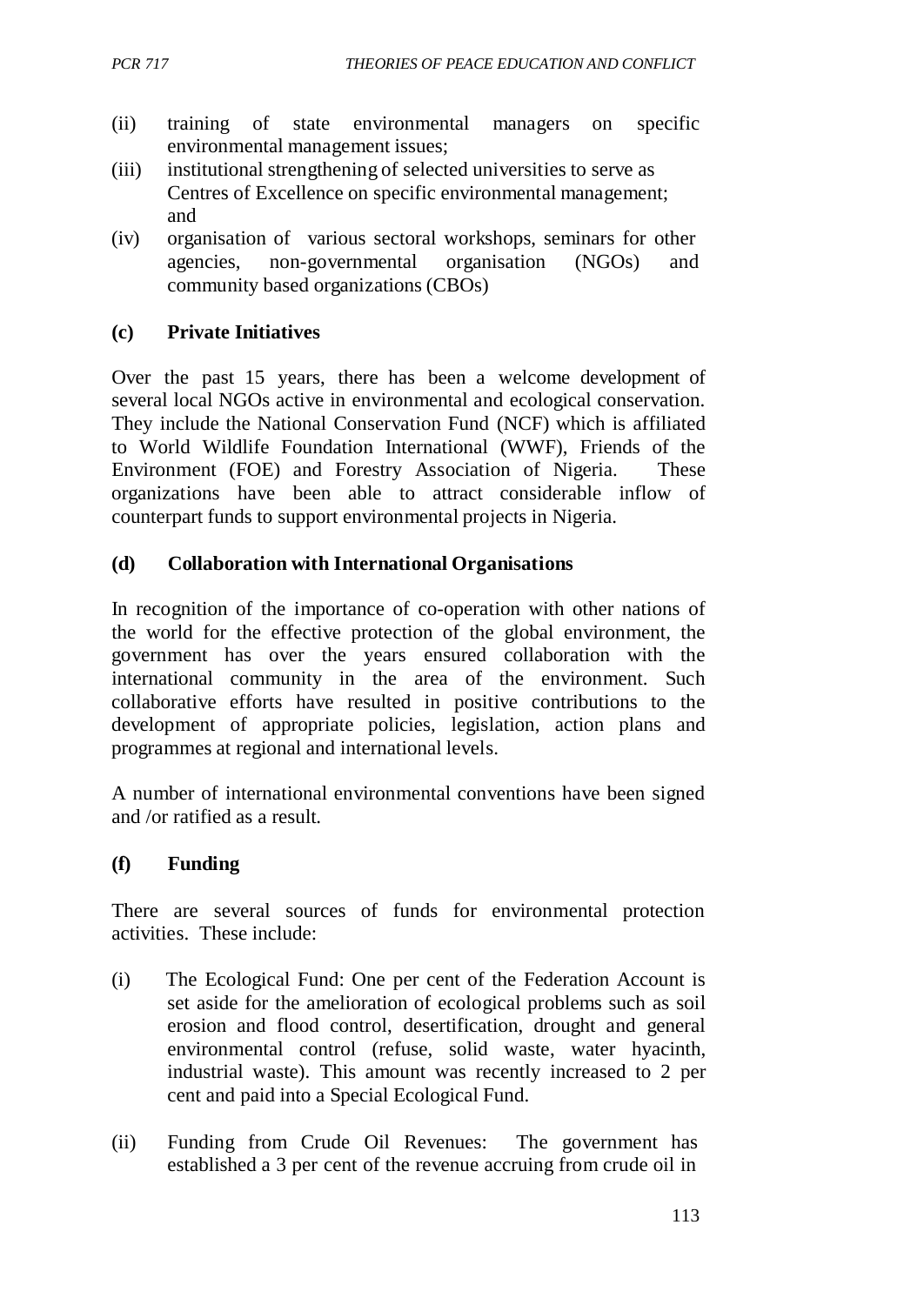the country of tackle some ecological problems through the Oil Minerals Producing Areas Development Commission (OMPADEC).

- (iii) Financial Contributions from Non-governmental Organisations: Non-governmental organizations and the private sector also provide financial assistance for conservation efforts.
- (iv) Bilateral and Multilateral Financial Assistance: Several environmental financial assistance initiatives from such agencies like the World Bank, UNDP, UNEP,FAO, IUCN, UNICEF and ADB cover such problems as desertification control, capacity building and so on.

# **3.2 Military –Induced Degradation**

In the name of national security, a basic lesson is often forgotten. War leads to environmental degradation, which is more fundamental, may be more subtle, threat to the security of virtually all nations.

The expenditure on military purposes will show an ever increasing upspring since World War II. An estimated according to Glowsh (2007) claimed that annual expenditure reached & 825 million by mid 1980s. In the rat race, third world centuries increased military expenditure mainly six folds between 1940's and 1980s'. The developments of more deadly and more effective weapons by mens destruction (WAID) surpassed all other peacetime development efforts. As a result, besides military casualties, civilians constituted 52 percent of all war death in 1950's and by 1980's it reached 85 percent. The price of such armed conflicts invariably reduce allocations for basic and vital services viz, health, education, housing and every.

Here in Nigeria, the social impact of the Biafran Civil War is its implication on ecological resources.

The environmental cost of any conflict can be at two levels, one reallocation of resource more generously for defense, thereby depriving a better quality of life through better environment and second, the direct and indirect impacts, both short and long, reversible and irreversible on ecological resources.

To contain communism in the Asian region, Korean and Vietnam wars were launched by the US superpower in 1950's and 1960s. The military interventions not only witnessed death and misery in the civil society, it also led to loss of fertile cropland and pollution of freshwater resources.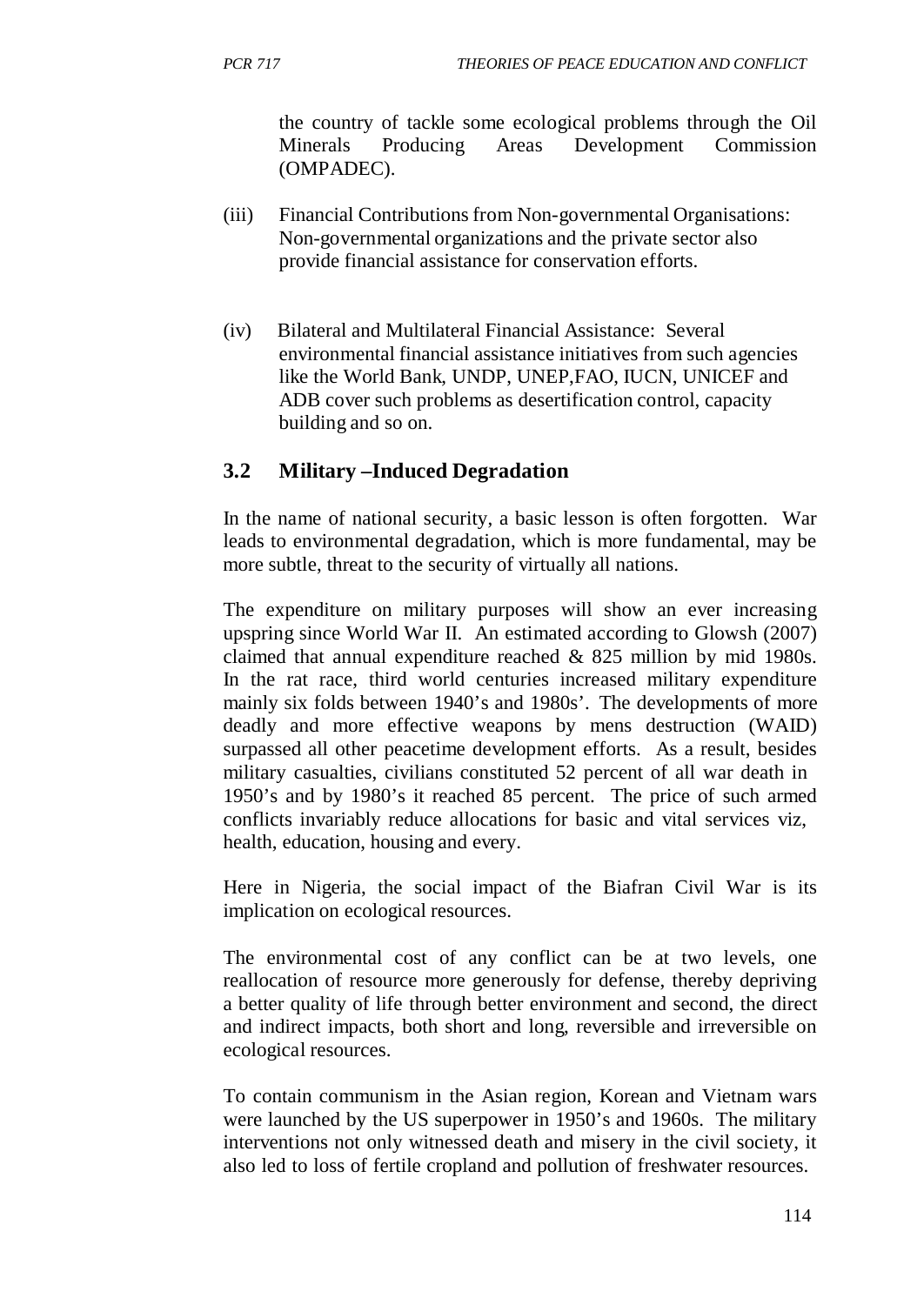The Nigeria Civil war of 60s caused so much destruction in the ecosystems and social imbalance. Armed activities that become a social problem after the civil war was as a result of an improper disarmament and re-integration of the ex-combatant who are parties in the conflict.

The Research Institute for Peace and Policy in Starnberg, Germany estimated that 10-30 percent of all global environmental degradation can be ascribed to military related activities. A late 1980's estimate shows that globally 8,65,000 tonnes of Carbon monoxide, 1,78,000 tonnes of Hydrocarbons, 3,57,000 tonnes of Nitrons Oxide and 41,000 tonnes of surphur dioxide are released to atmosphere by military air crafts (Renner 1991).

The material utilized for military activities function shows the significant use by all heavy metals viz; copper, Lead, Aluminum. Nickel, Silver, Zinc, Iron, Mercury, Chromium etc, the percentage according Ghosh (2007) vary between 3,6 to 11.1 percent of global use of such minerals.

Heavy metal toxicity of land and water are known to have significant impacts on air, water and land system.

Hazardous waste is yet another fall out of preparation of war. Military toxics are known to contaminate drinking water, kill fish, befoul air and render vast tracts of land mutable for generations to come.

The superpower can be ranked as the worst offenders in such violations. Sites left by USSR in Easter Empire present a critical profile of contamination of land and water.

The nuclear weapons programmes since 1950's have caused uncounted environmental damages across the world. Scientists have pointed out that while toxic wastes can have localized effects, the spread is global and its impact may be long lasting.

The developed nations are the largest polluters in the world today. They must greatly reduce their over consumption, if we are to reduce pressures on resources and global environment. The developed nations also have the obligation to provide aids and support the developing nations, because only the developed nations have the financial resources and the technical skills for these tasks.

Success in this national and global endeavour will require a great reduction in violence and war. Resources now devoted to the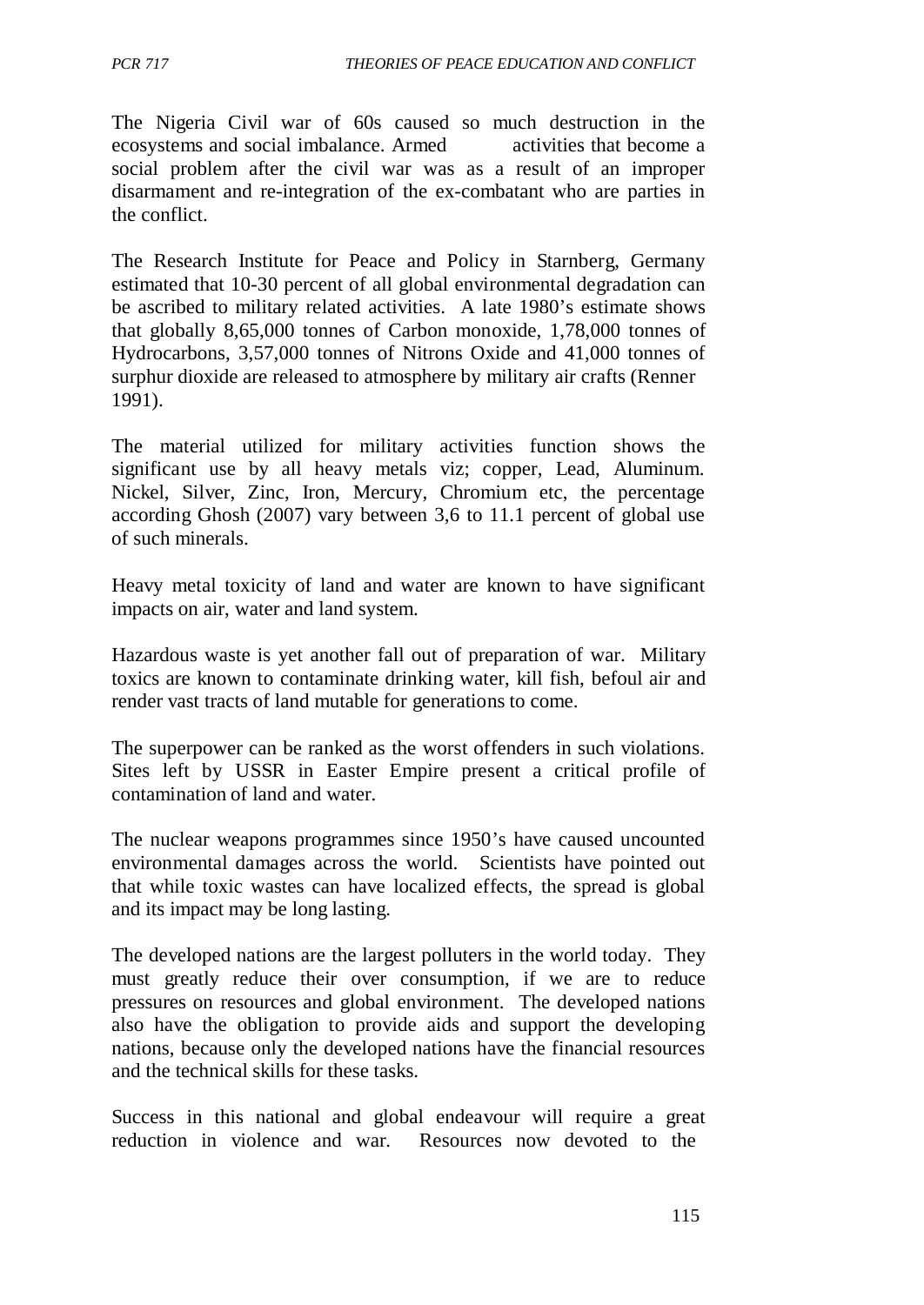preparation and conduct of war – amounting to over  $\&$  1 trillion annually will be badly needed in the new tasks and challenges.

# **4.0 CONCLUSION**

Acting on the above recognition is not altruism but enlightened selfinterest, whether developed or developing nation a fact of the case is that we all have but one lifeboat. No nation can escape from injury when global biological systems are damaged. No nation can escape from conflict over increasingly scarce resources. In addition, environmental and economic instabilities as consequence of our nations will cause mass migrations with incalculable consequences for developed and underdeveloped nations alike.

## **5.0 SUMMARY**

In this unit we have taken a look at some key issue in educating for environmental care, facts that energy from this are;

- Environmental degradation is the process by which the life sustaining functions of the biosphere are disturbed and as result stratospheric ozone depletion threatens us with enhanced ultra violent radiation, which can be damaging or lethal to many life forms.
- Before station has eliminated the wildlife of the tropical rainforest through the activities of land clearing by farmers, individuals and corporate entities and the exportation of timber play their major part in this act.
- While military induced degradation is the witnessed in the pace of developments of more deadly and more effective weapon of mans destruction (WMD).
- And finally some suggestions for environmentally sustainability are outlined for possible action.

#### **6.0 TUTOR-MARKED ASSIGNMENT**

- 1. Pollution in what ever form is an environment issue in Nigeria, discuss this with relation to Niger-Delta Resources exploitation or exploration?
- 2. Which agency is responsible for equitable management of Nigeria Environment and what are it's function for environmental protection?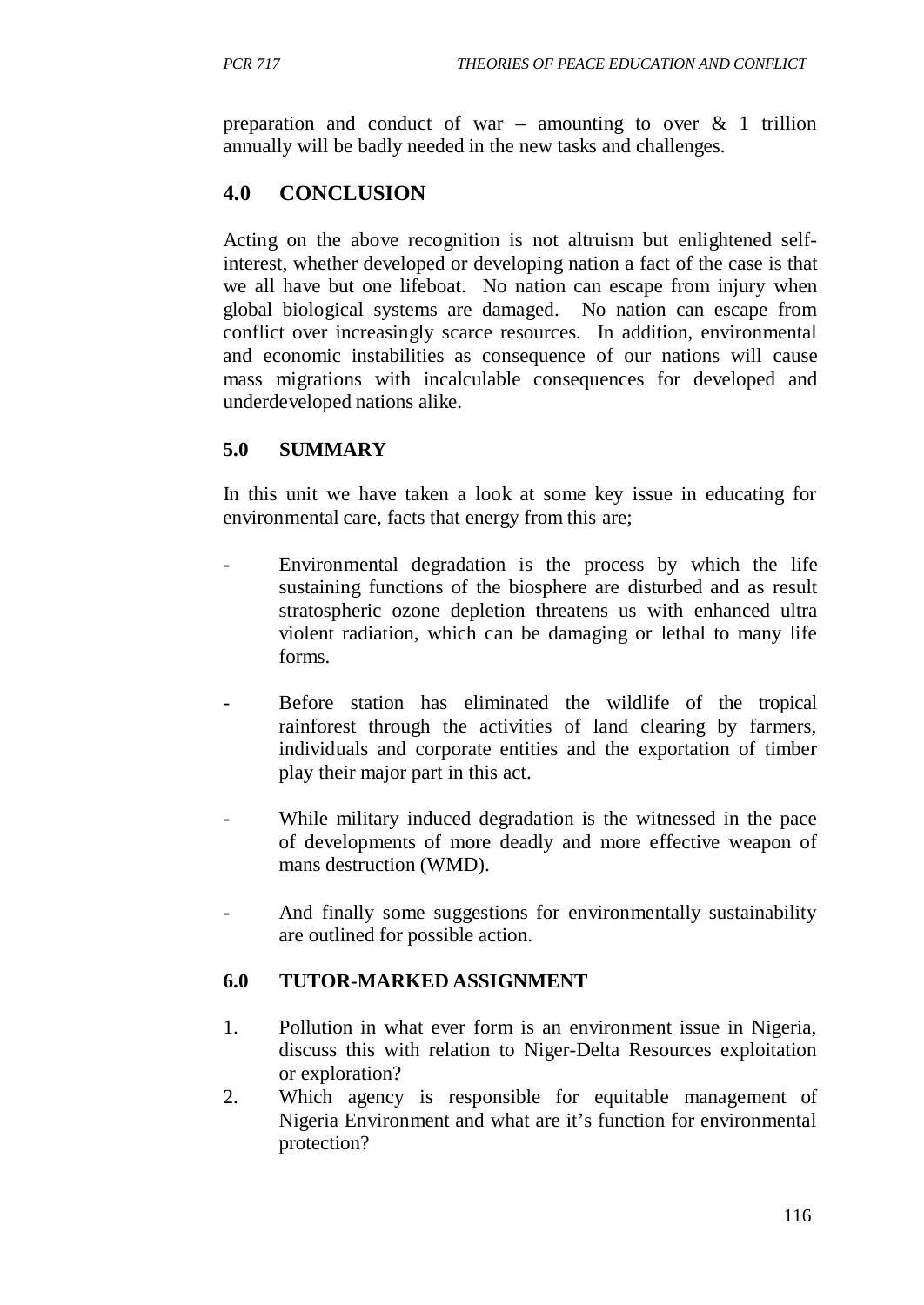## **7.0 REFERENCES/FURTHER READING**

- Amoo Sam G. (1997) The Challenge of Ethnicity And Conflicts In Africa: The Need For A New Paradigm. Emergency Response Division United Nations Development Programme. New York
- Oyesola, D.(2005). Environmental Degradation and Peace Studies. In Albert, I. O.(Ed.), Perspectives on Peace and Conflict in Africa (pp.253-267). Ibadan: Peace and Conflict Studies Programme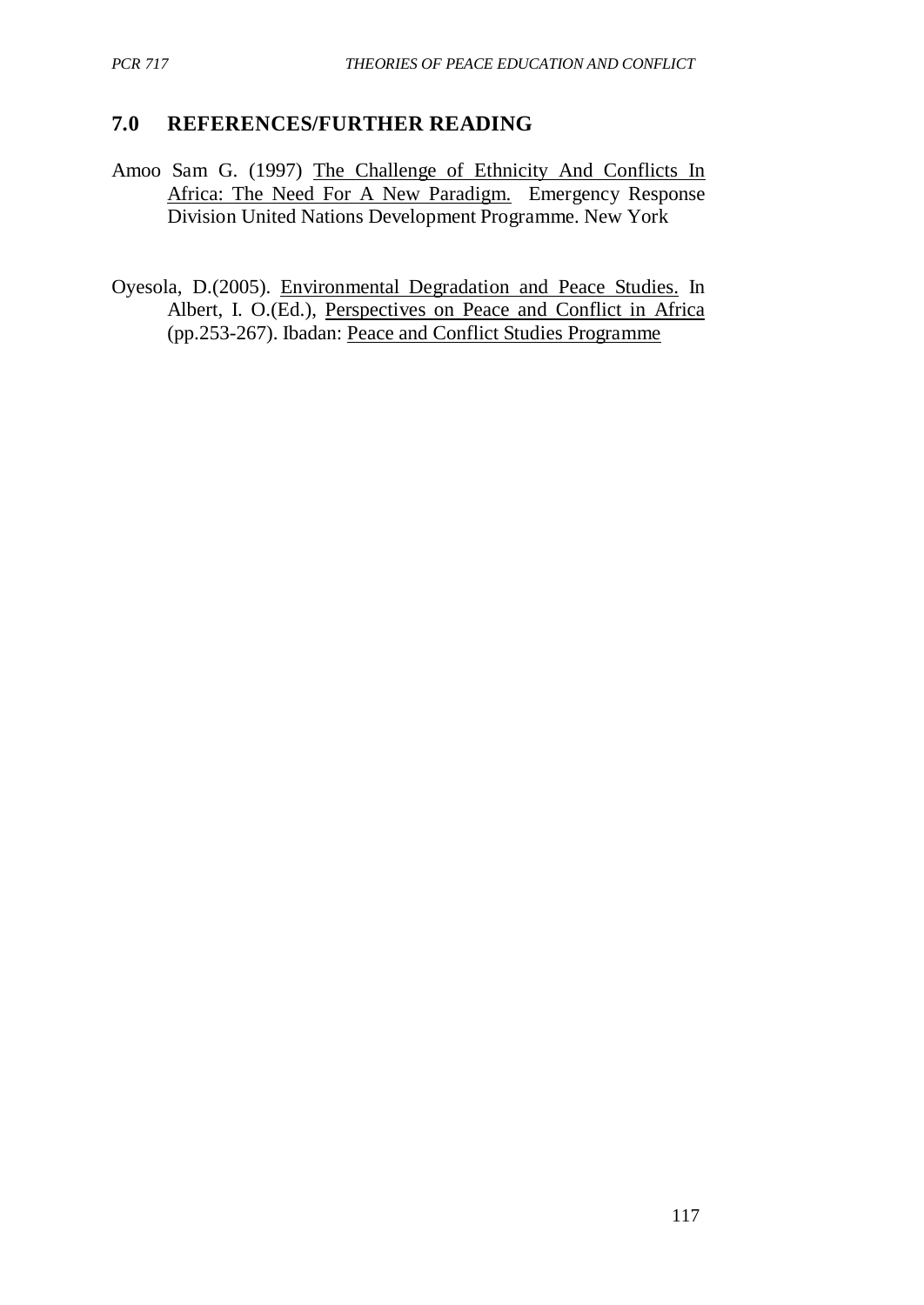# **MODULE 4**

| Unit 1 | <b>Educating for Personal Peace</b> |
|--------|-------------------------------------|
|--------|-------------------------------------|

- Unit 2 Range of Creative and Participatory Teaching Learning
- Unit 3 Strategies and Curriculum Material Development Project in Peace Education
- Unit 4 Inter-Faith Dialogue for Religions Education and Harmony

# **UNIT 1 EDUCATING FOR PERSONAL PEACE**

## **CONTENTS**

- 1.0 Introduction
- 2.0 Objectives
- 3.0 Main Content
	- 3.1 Forgiveness Education
	- 3.2 Process of Forgiveness Education

3.3 The Phases and Units of Forgiveness (Enright &

Fitzgibbons 2000)

- 4.0 Conclusion
- 5.0 Summary
- 6.0 Tutor-Marked Assignment
- 7.0 References/Further Reading

# **1.0 INTRODUCTION**

While the multiple dimensions of educating for peace explored thus for focuses on visible relationships and structures of human life and environment, this is a growing consensus that the inner dimensions and sources of peaceful values and practices should not be ignored.

# **2.0 OBJECTIVES**

At the end of this unit you should be able to

- Know and cultivate an attitude that bring about inner peace.
- Know and utilize forgiveness education in your interpersonal relationships.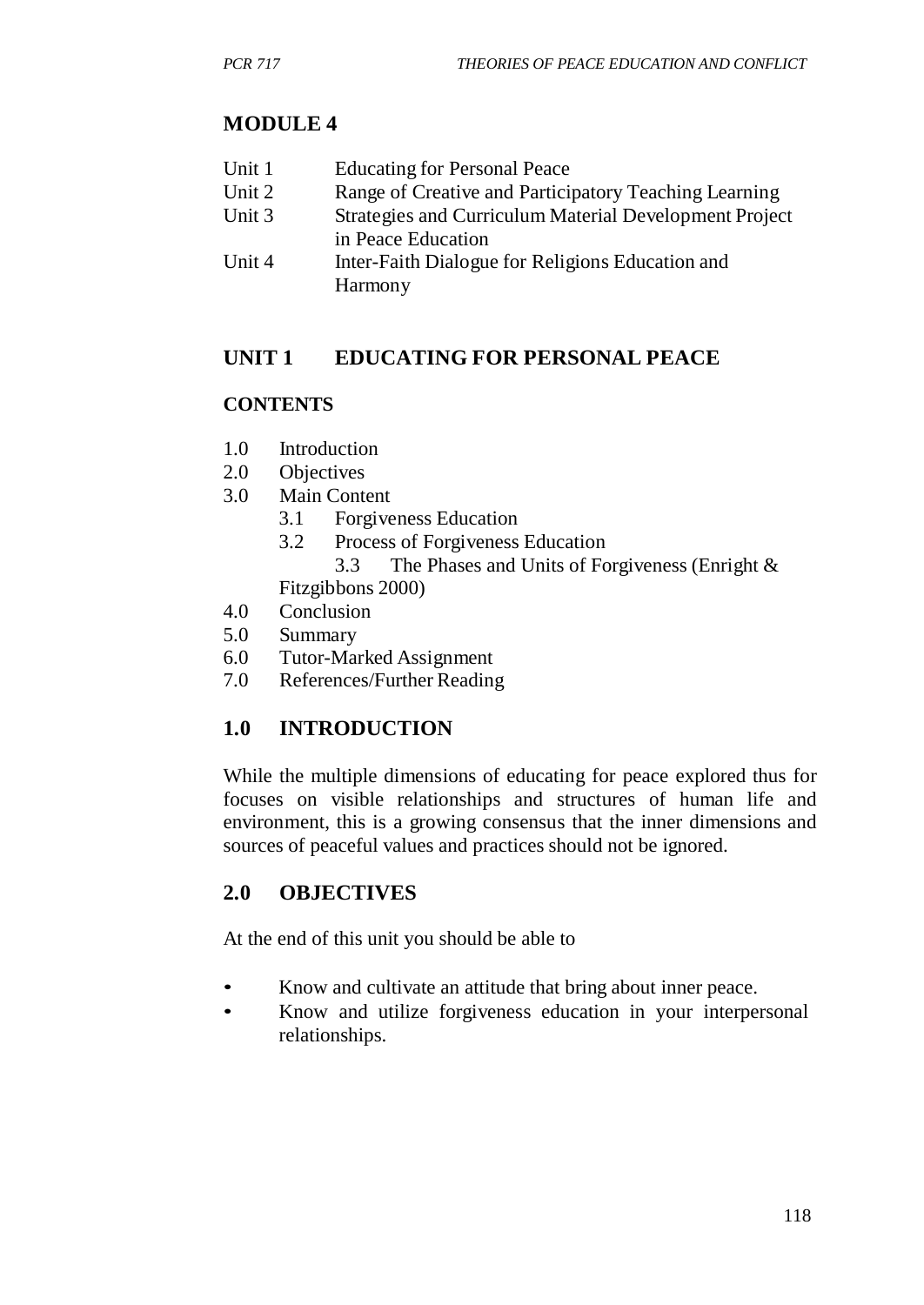# **3.0 MAIN CONTENT**

# **3.1 Educating for Inner Peace**

In cultivating inner peace, people from diverse traditions, faiths and cultures are better prepared ethically emotionally and spiritually to work for outer or societal peace. There is a basic assumption here that core values and root principles of diverse cultures and faiths provide guidance and aspiration for developing a culture of inner peace. As reflected in the holy texts i.e. the Bible and Quran, doctrines, oral wisdom and body of practices across many believe systems.

It is through constant cultivation and renewal of such roots of inner peace that individuals can grow spiritually.

Whether through praying, meditating or other faith or spirituality activities, the yardstick of this paradigm of Peace education is an individual's or group's feeling of having attained greater personal peace, and of closer communion with one's creator or God. But from a holistic peace education framework, is it meaningful or authentic to feel inner peace divorced from the multifold problems of outer peacelessness and violence? Would this not then reduce inner peace to a self-centered over individualistic satisfaction, instead of an inner peace that interacts dialogically with an aspiration to work simultaneously for societal and global peace?

One of the yardsticks and a useful tool in the attainment of inner peace is forgiveness education.

# **3.2 Forgiveness Education**

Forgiveness is defined as follows:

People, on nationally determining that they have been mutually treated, forgive when they willfully abundant resentment and related responses (to which they have a right) and endeavour to respond to the wrongdoer based on the moral principle of beneficence, which may include compassion, unconditional worth, generosity, and moral love (to which the wrongdoer, by nature of the hurtful act or acts has no right).

A definition that is more amenable to psychological study construes forgiveness as overcoming negative thoughts, feelings, and behaviour directed at an offender and developing positive thoughts, feelings, and behaviors vis-a vis the same (Euright  $\&$  the Human Development Study Group, 1991)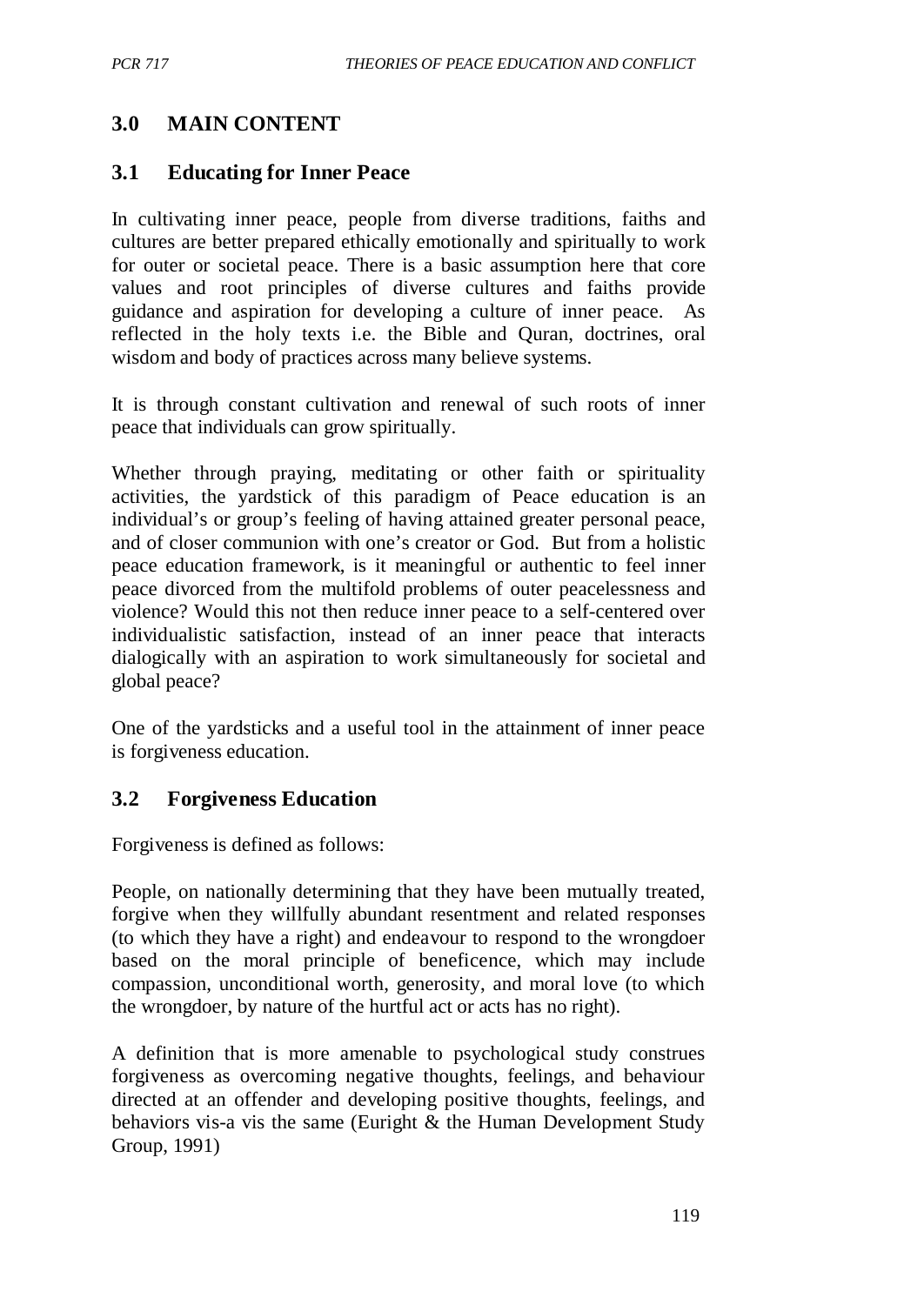Forgiveness according them is offered from a position of strength and does not make the individual who has offer to forgive a weakling or vulnerable; forgiveness should neither be confused with condoning (e.g. ignoring or subtly approving an offense, nor with reconciliation (re establishing a relationship with an offender).

Forgiveness does not preclude modulate, limited expressions of anger or a search for reasonable redress of injustice. Because forgiveness is a specific personal to injustice appear to be at the root of some unhealthy psychological and relational patterns, it follows that forgiveness intervention should be appropriate in context where such negative experiences prevail.

Youths in most urban cities in Nigeria are exposed to at least some factors that put their ability to maintain internal and rational peace at risk (i) poverty (ii) Discrimination (iii) Exposure to violence. These factors increase the (relihood that a child will experience problems in regulating emotional states such as depression, anxiety, and angers. Moreover, overtime these negative emotions can give rise to psychological disorders an inclination toward interpersonal violence.

Research shows that forgiveness can be an antidote to these negative experiences, especially excessive anger. Based on such findings, imagine a case study in which one growing up in a family that experiences chronic financial need a situation that is deleterious to development. In general, data has demonstrated that poor children have more mental health and social problems than children who are not poor, regardless of whether one consider internalizing problems(such as anxiety or depression) or external problems (such as antisocial behavior). Those disadvantages increase in proportion to amount of time a child spend in poverty.

The child or individual raised in poverty is likely to be exposed to angerproducing interpersonal injury on several levels. First, by its nature, poverty creates a sense of injustice; The poor person has much less than one who is more affluent. Second, studies consistently indicate that parents living in poverty tend to be more depressed and display more negative parenting behaviors (e.g. rejection of child and excessive physical punishment; Brody & Flor 1998; recent work has shown that mother's psychological health and parenting skills are partial mediators of poverty's deleterious effect on children. Therefore, it is likely that many poorer children struggle with issues of injustice committed within the family.

Finally, living in poverty increase the likelihood of being exposed to criminal acts. Forgiveness can play a protective role in promoting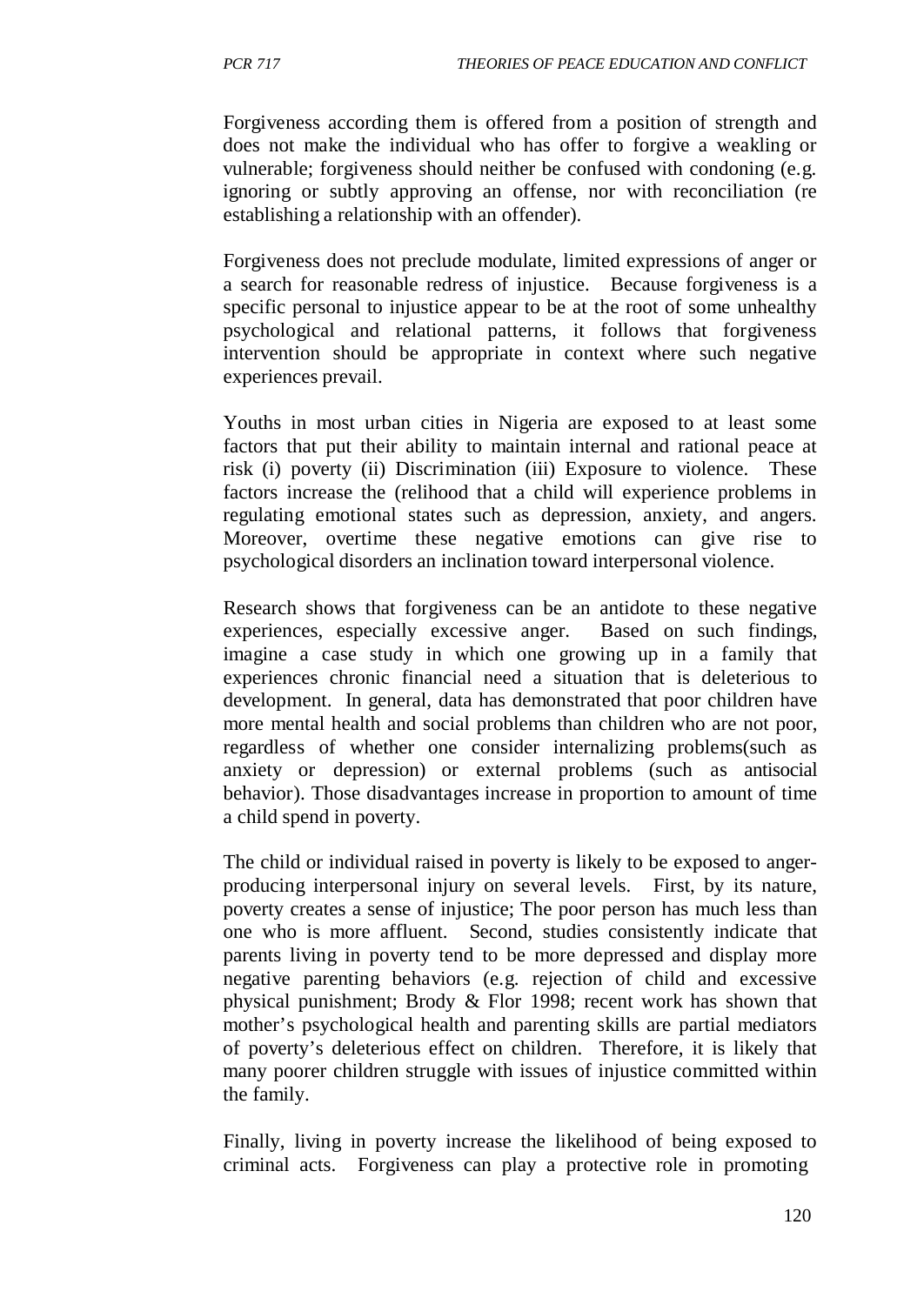children's resilience and commitment to living an internal and externalize peaceful lives, in part by helping children cope with the anger that naturally arises in such situations.

#### **(b) Effects of Discrimination**

Another risk factor potentially affecting inner dimension of educating for peace is the experience of discrimination. A variety of studies demonstrate the link between exposure of various forms of discrimination and mental health among adults.

Studies by Klonoft, Landrine and Ullman (1999) has shown that, of several different predictor variables, racial discrimination (a) was the best predictor of physical complaints anxiety, and overall psychiatric symptom scores and (b) remained a significant predictor of other mental health variables after other predictor variables were controlled.

Nyborg and Curry (2003) also provided a more detailed pictum of the processes underlying the link between exposure to discrimination and mental health among ethnic minority youth. Their research with some African American early adolescent male demonstrated that the relationship between experience of various forms of racism (personal and institutional) and various mental health outcomes (externalizing and internalizing symptoms as reported by self and parent and self concept) was usually fully mediated by trait (pervasive ongoing) anger. Research shows that forgiveness education is effective in reducing trait anger in particular.

#### **(c) Effects of Exposure to Violence**

The development of children is also threatened due to exposure to violence. Data from a subject of Urban cities show that 75% -90% of children in the inner city have been exposed to or directly victimized by crime (kuttery Wallace, 2003).

Recent qualitative and quantitative various of psychological correlates of exposure to community violence have demonstrated that children who are exposed to or in some cases only hear about community violence are at risk for elevated levels of depression, anger, anxiety, deep problems, behavior problems, and symptoms that parallel those of post traumatic stress disorder.

The link claimed Garbario, Dubrow, Kostelny (2002) between victimization and depression has established empirically among African American youths in particular. Other empirical work with this subgroup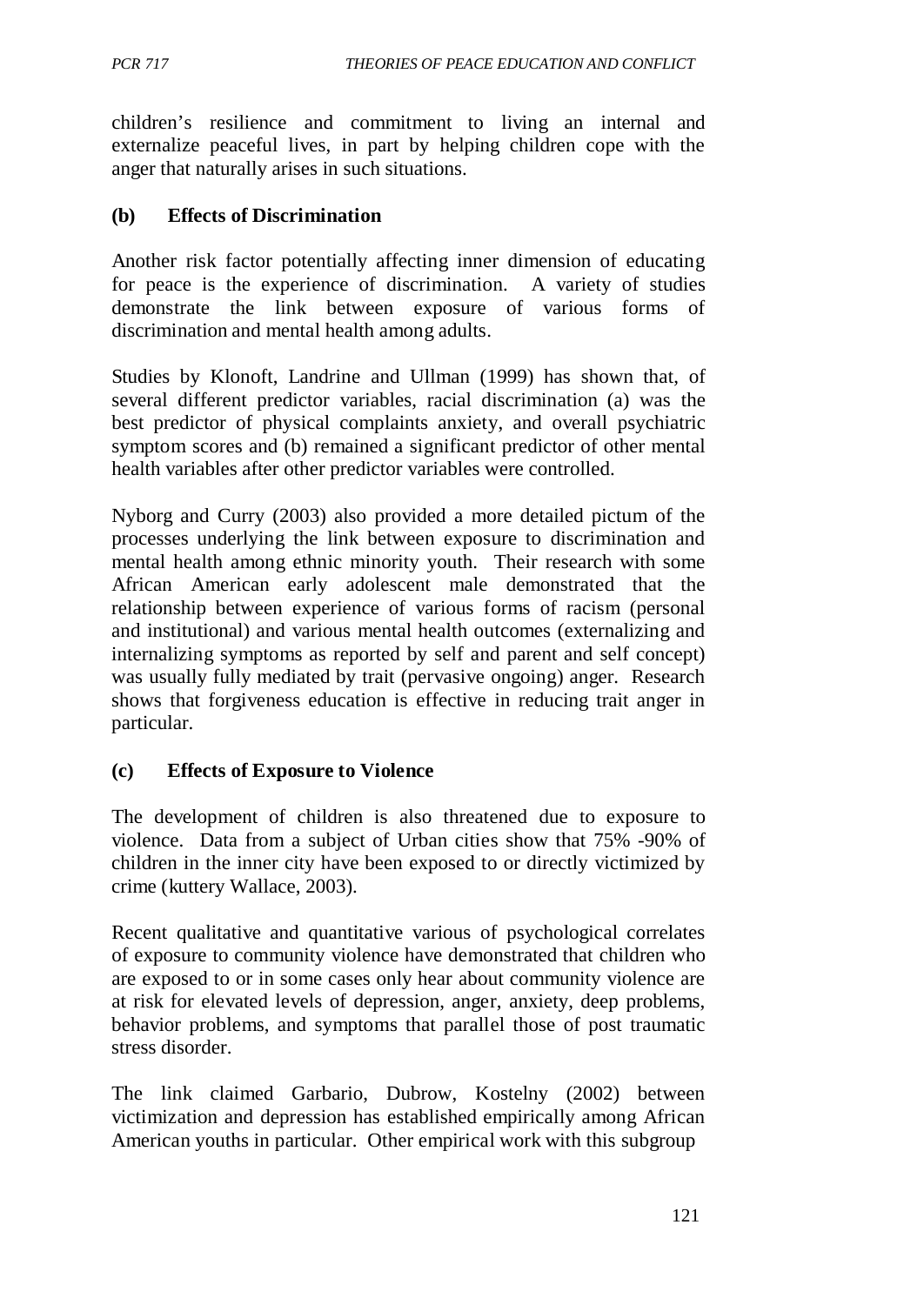has suggested that negative coping skills mediate the relationship between violence and menthol health.

The impact of direct and indirect exposure to violence on African American children's socio-moral development the argument can probably be extended to youth and children of other ethnic groups as well. Not surprisingly, academic problems are also common and many well be caused at least in part by the emotional consequences described earlier.

The importance of Targeting Anger given the multiplicity of injustices that youth in the inner city face, it is reasonable to assume that anger is a relatively common experience among them. Recent evidence suggests that anger interferes with adequate solution of the two main developmental task of children: establishing positive peer relationships and achieving academically. Anger is linked to aggression in general and, in particular, to reactive aggression.

Reactive aggression involves responding with hostility and defensiveness to another's behavior. It can be contrasted with proactive aggression are at risk for poor peer relationships and a variety of other social and psychological problems.

Forgiveness education is based on the connection that anger reduction is the fundamental salutary effect of forgiveness, and that a decrease in anger leads to less depression and anxiety.

## **3.1 Process of Forgiveness Education**

The process of forgiveness education to achieve inner peace can be broken down in 20 units.

Individuals need not progress through all units in order but may flow between units as they forgive. These units can be generalized into the uncovering phase (admitting the fact of the offense and experiencing its negative consequence) the decision phase (feeling a need for change and deciding to forgive). The work phase (trying to see the offender through different eyes and with a softened heart) and the deepening phase (Finding meaning and purpose in the offense and experiencing the benefit by forgiveness)

The phases and units of forgiveness (Enright & Fitzgibbons, 2000, p. 68)

Uncovering phase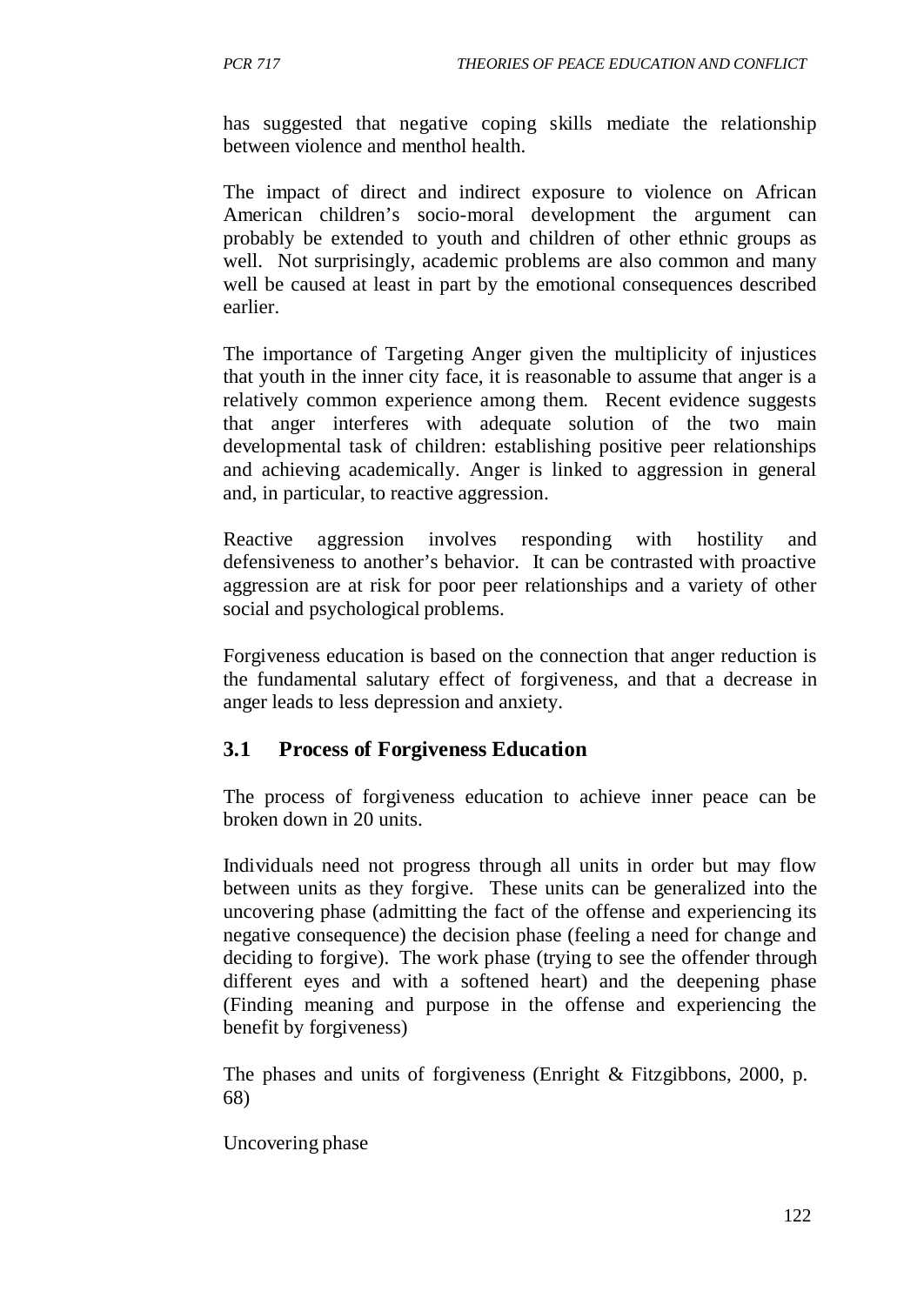- 1. Examination of psychological defenses
- 2. Confrontation of anger; the point being to release, not harbor, the anger
- 3. Admittance of shame, when this is appropriate
- 4. Awareness of depleted emotional energy
- 5. Awareness of cognitive rehearsal
- 6. Insight that that the injured party may be comparing self with the injurer
- 7. Realization that oneself may be permanently and adversely changed by the injury.
- 8. Insight into a possibly altered just world view decision phase
- 9. A change of hear/conversion/new insights that old resolution strategies are not working.
- 10. Willingness to consider forgiveness as an option
- 11. Commitment to forgive offender work phase
- 12. Reframing, through role taking, who the wrongdoer is by viewing him or her in context.
- 13. Empathy and compassion toward the offender
- 14. Bearing/accepting the pain
- 15. Giving a moral gift to the offender deepening phase
- 16. Finding meaning for self and others in the suffering and in the forgiveness process
- 17. Realizing that self has needed others' forgiveness in the past
- 18. Insight that one is not alone
- 19. Realization that one may have a new purpose in life due to the injury
- 20. Awareness of decrease negative affect and, perhaps, increased positive affect, if this begins to emerge toward the injurer; awareness of internal, emotional release.

Note. The material in this table is explained for the general public in Enright (2001)

# **4.0 CONCLUSION**

Children in urban areas or cities are faced with injustice on personal, institutional, and systemic levels. Anger arising from such experiences contributes to psychological and social conflict. Forgiveness education as proposed by exports will services as remediation for children already suffering from excessive anger and its consequences and prevention for all psychological and relational problems that is related to toxic levels of inner emotion. As a result, one who impute forgiveness education, should have the knowledge and skills to embody peace in their own lives and eventually to promote of within and between persons and communities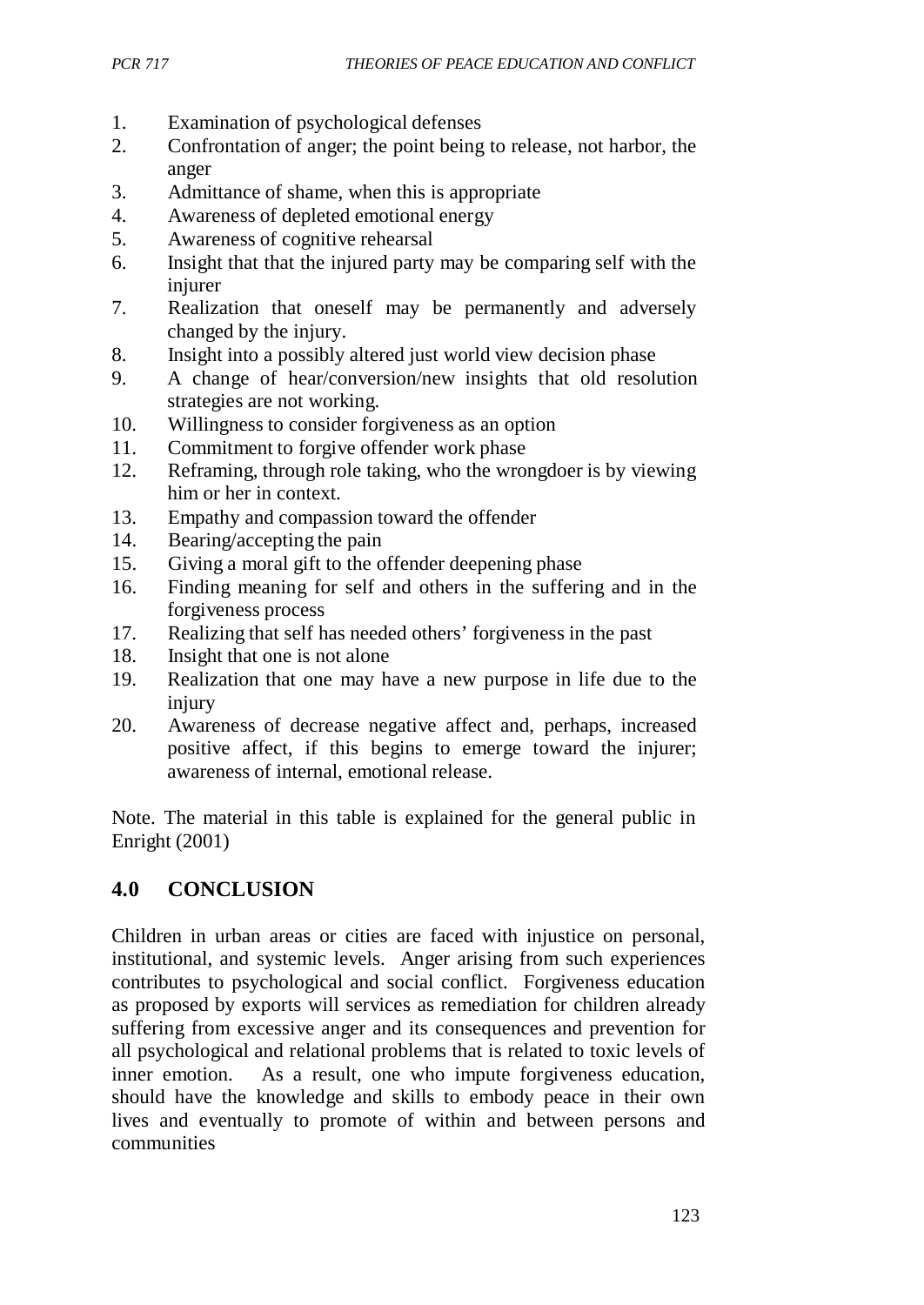# **5.0 SUMMARY**

This exercise is with the notion that, having learned well the process of forgiveness in childhood, these people as adults may be better equipped than their forebears to see the enemy as a genuine human being working on respect.

Forgiveness within individuals' hearts and minds may change communities that have not known peace for many decades. In other words, forgiveness education, though it has immediate benefits of improved emotional health, may have even wider benefits as more psychologically healthy adults are able to sit down together for mutual benefits, as well as gain to the entire community.

## **6.0 TUTOR-MARKED ASSIGNMENT**

- 1. List the phases and units of forgiveness?
- 2. How will you use forgiveness education in resolving an interpersonal conflict?

## **7.0 REFERENCES/FURTHER READING**

Toh Swee – Hin (1997) Education for peace: Towards a milleunium of well-being. Proceedings from International Conference on Culture of peace and governance, Mozambique.

Wikimedia Foundation Inc. (2009) Social conflict theory.

Retrieved May 25, 2009 form hhp: /len-wikipedia org/wiki/social conflict theory.

- Gassin, E. A.(2006) Bringing peace to the central city: forgiveness education in Milwankee. Theory into practice.  $44(4)$ ,  $319 - 328$
- Jackona, R., Fujiwarab, S (2007) Towards religious education for peace. British Journal of Religions Education. 29 (i) 1-14.
- Tyler, M.C., Bretherton, D. (2006) Peace education in higher education:using internships to promote peace Journal of peace Education 3 (2) 127 – 145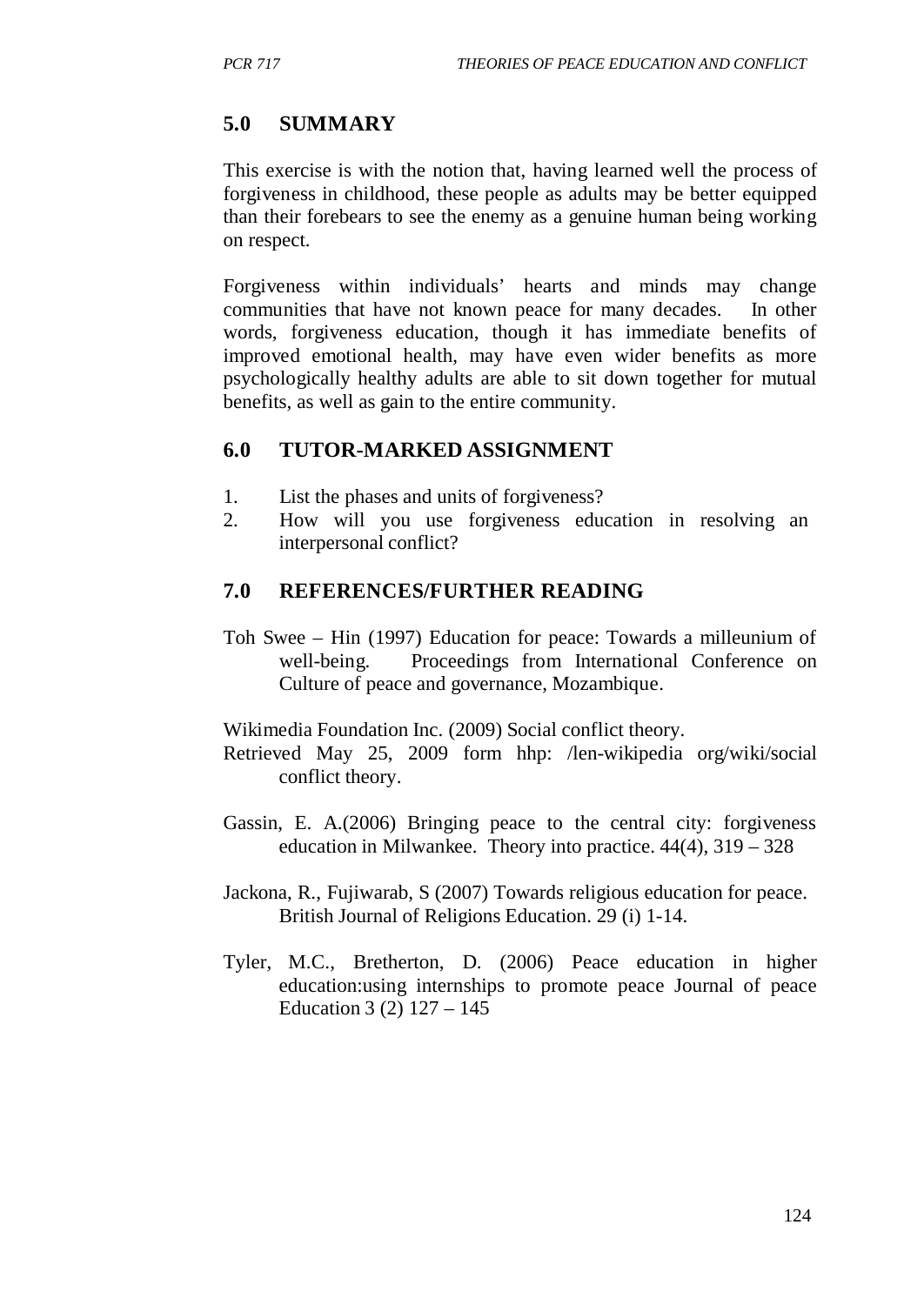# **UNIT 2 RANGE OF CREATIVE AND PARTICIPATORY/TEACHING LEARNING**

#### **CONTENTS**

- 1.0 Introduction
- 2.0 Objectives
- 3.0 Main Content
	- 3.1 Creative and Participatory Teaching Learning
	- 3.2 Education in Post –Conflict Setting
	- 3.3 Institute for Peace and Conflict Resolution (IPCR)
- 4.0 Conclusion
- 5.0 Summary
- 6.0 Tutor-Marked Assignment
- 7.0 References/Further Reading

# **1.0 INTRODUCTION**

Peace can be taught in many and varied ways but, even more importantly, peace can be learned. Peaceful behaviour can be learned when children have the opportunity to develop and practice what they have earn through properly structured tasks of creative participatory teaching-learning strategies.

## **2.0 OBJECTIVES**

At the end of this unit, student will be able to:

- Explain creative and participatory teaching learning strategies in peace education
- Discuss education in a post conflict setting.
- State objectives of Institute for peace and conflict Resolution (IPCR)

## **3.0 MAIN CONTENT**

## **3.1 Creative and Participatory Teaching Learning**

This is a mode of teaching-learning that optimizes cooperative opportunities for learner to first voice their realities, experiences understandings, biases, commitments, hopes, despairs and dreams, which are often facilitated by the teachers to critically engage with a range of alternative paradigms or perspectives on issues under consideration.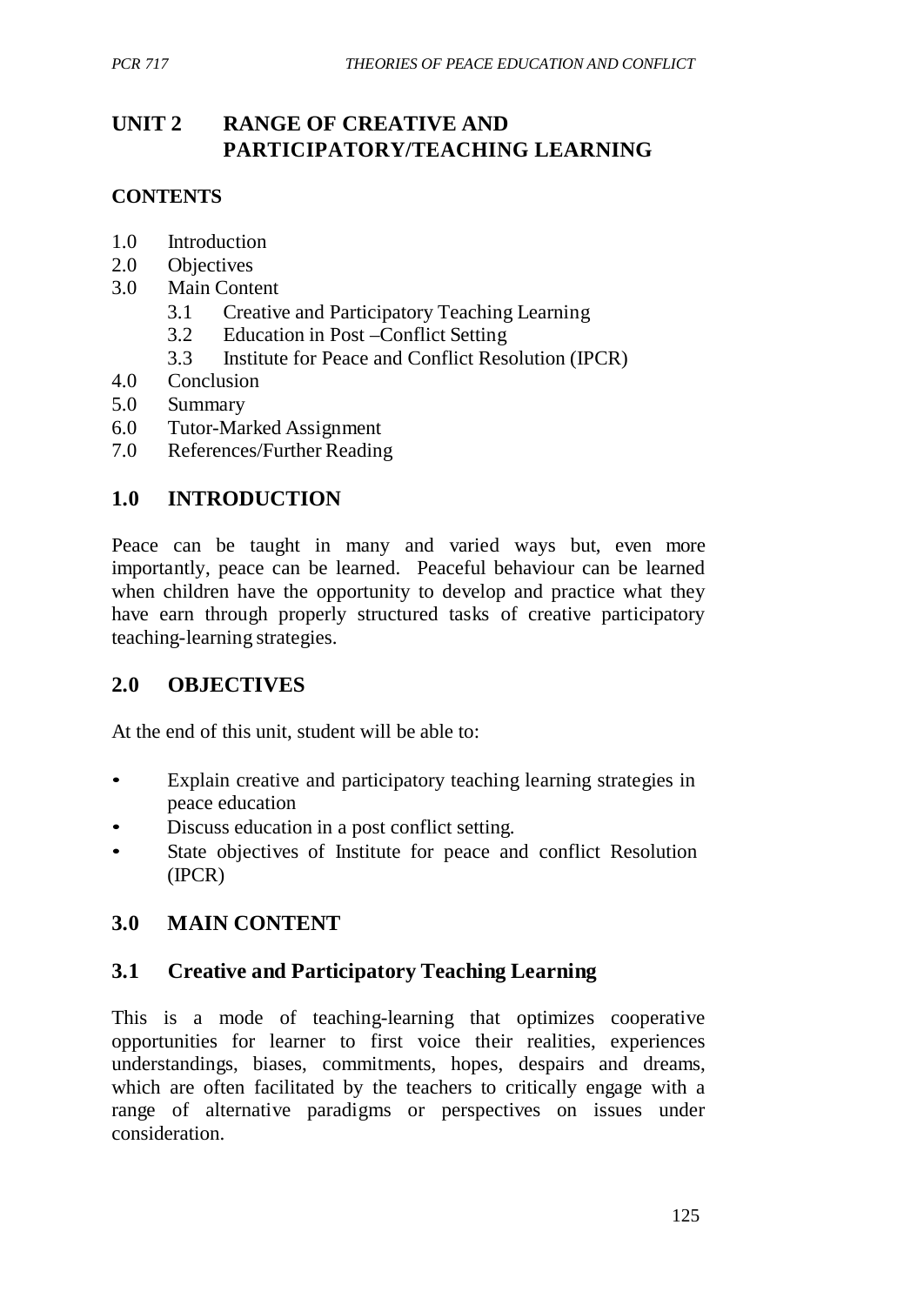Peace education can be introduced as a separate subject, or spread across the curriculum, or be a whole-school approach. While a more holistic approach is to be preferred, the lack of a whole-school commitment in Nigeria should not stop individuals doing what they can towards making school a more peaceful place. Also, it is probably best to have a particular subject to start with so teachers and children subject to start with so teachers and children can get a flavour of what specific skills knowledge and experience are needed.

The aim of peace education is to draw out, enrich deepen and place in context students' thinking about the concept peace. The lesson to be learnt is not only the content of the concept but also its enticement and doing – that is the methodology of peace. Given that peace is active and participatory pedagogy of peace education is crucially important. Peace is not only what is done but also a quality of the way in which it is done. While text are important, the peace education curriculum will also use role plays, game and collaborative learning projects. Group activities provide opportunities to learn about negotiation, cooperation and working together.

The learning processes thus simultaneously surface personal commitments and state of awareness, while offering possibilities for dialogue with a learning community and critical analysis leading to selfreliant choice about peaceful transformation. Examples of such participatory teaching – learning, strategies include; Popular theatre, and other role playing or simulation techniques; webcharting and brainstorming methods, song and dance compositions, poetry and story writing, imaging and other futures exercises, poster drawing, participatory action research projects, dialogical lectures, media and textual content analysis political and social advocacy protects, non violent civil disobedience, field exposures, peace conference workshop fora.

Galtung (1996) warns against the idea that teachers can transmit a culture of peace. Few, any have internalized a culture of peace. We must distinguish between a potential peace culture that has not entered and configured our mind sets and an actual/actuated peace that has been enacted. If educators try to trays to transmit culture across this gap, then education itself may contribute to the detachment of rhetoric and representation from reality. The teacher and representation from reality. The teacher or facilitator who tries to convey peace culture without some practice, including peace action, is like a moral rascal teaching ethics'.

The teacher/Facilitator is important as a model of peaceful behaviour and his or her relationship with students is a powerful enacting the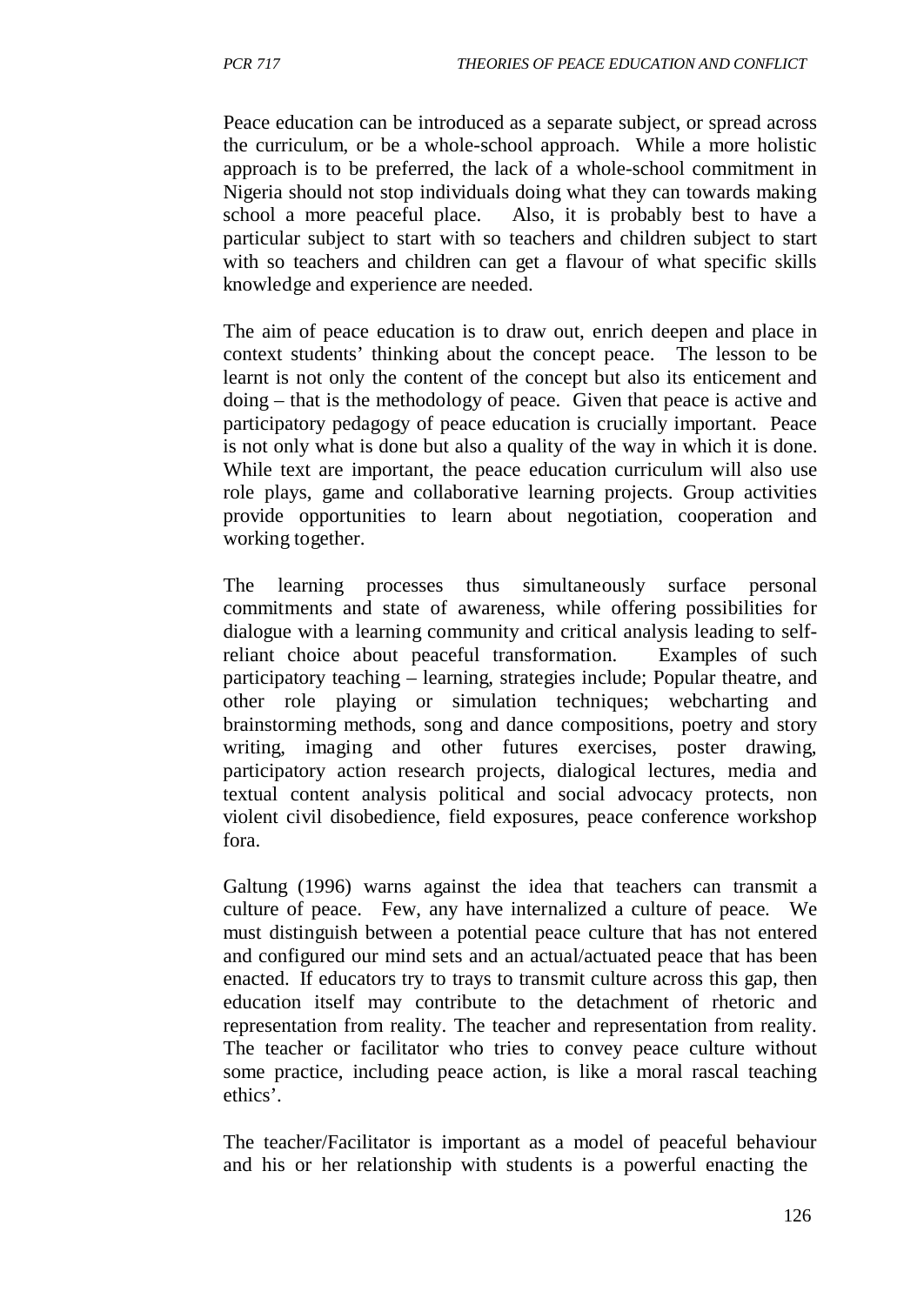values of peace in relationship to the teacher, the students can experience actual/actuated culture of peace.

Reflective discussions about the activities deepen understanding and give greater meaning to the concepts. The repetition of cooperative activities will help build trust and enjoyment, but will not in itself deepen children's or students' concepts of peace. Sharpening students' powers of analysis and deepening their understanding will depend on the more discriminating educational use of the participatory teaching – leaning strategies. For instance, the teacher can draw out observations about role-plays, encourage the exploration of different viewpoints through role – reversals, and challenge the children to create different endings, or ask judicious questions about the feelings of other characters. It is often in the de-briefing of the activity and the ensuring discussion that the full meaning and relevance of concepts can be realized. As well as using active leaning methods, the teacher needs to be effective in managing the emotional climate. Learning occurs in one atmosphere of trust that paradoxically builds the freedom to challenge and contradict.

An important issue for facilitator/teachers is the extent to which war, trauma, injury and weapons are discussed. An unrealistic denial of the darker side of life will not result in a credible peace education program however, sensitivity is needed to ensure that material is appropriate to the age of the children. When peace education was introduced into Australian schools in the 1980s, there were debates about the ethics of discussing way and violence with children. However, the concern was based on an assumption that children could be sheltered from knowledge. Nowadays, most people accept that information about war and violence is readily available to young children through television. Further, many children around the world know about armed conflict from direct experience of it, Even in communities at peace, the movement of refuges around the world increases the probability that children will learn from other children who have had direct experience. Thus talking about war and conflict can be seen not as an introduction to war and violence but rather a chance to discuss, clarify and correct what is already known. Discussion with adults can mitigate the harmful effects of viewing violence. The problem with introducing material on the darker side of peace is not just that the children might be sensitive to it. Violence and weapons have their own fascination and interest. Children, particularly boys, can become fascinated with the capacities of weaponry, so that while the rhetoric is peace education, the actuality is war education.

**Participatory teaching** – learning strategies in peace education will only be useful when it has relevance to specific social and cultural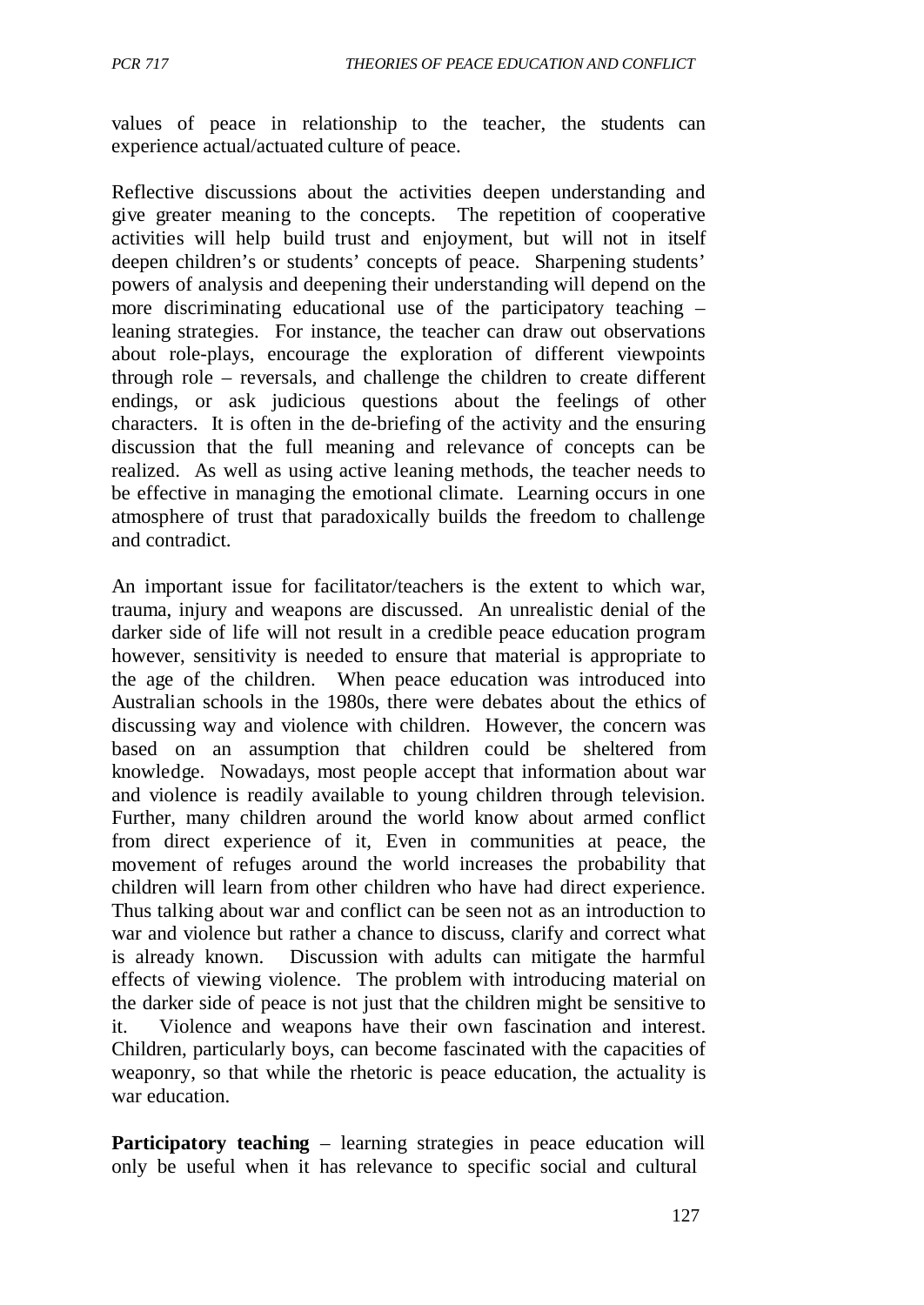condition and, global evidence has indicated that they work across many different regions and cultures. Quite often, the constraints against their use seems to be less in cultural differences as in some mainstream norms about good teaching practices in the dominant modernized educational systems.

Apart from the requirement of educating for peace in pedagogically consistent ways, there is of course the basic challenge of educating the peace educators, or peace promoters. In this regard, there are some differences in needs and outcomes for peace educator/promoters in formal and contexts. For peace education work in non formal environments, there is already an advantage in that institute for Peace and Conflict Resolution (I.P.C.R) Abuja, and grassroots NGO, PO organizers and workers often already have values, skills and critical awareness appropriate for empower community citizens.

## **3.2 Education in Post-Conflict Settings**

During violent conflict it is likely that education system will experience a number of problems such as dislocation of children and teachers, damage to schools and breakdown of infrastructure, leading to nonpayment of teachers. Hence, post conflict education programs need to take into account the fact that children may not be in school at all, and be flexible enough to work in a variety of settings with a minimum of material resources. Social as well as physical structure will be in need for repair and programs will need to build trust, think of what the situation will be when Joint Task Force (JTF) of the Federal government attack militants in Niger Delta. It is difficult, if not impossible, to find a child that has not seen, heard or been pent of atrocities committed in the aforementioned conflict.

Dealing with trauma is a core issue in any peace education programme. Teacher or facilitator must be able to strike a fine balance between grounding their program in reality, which is grim, and yet rebuilding community idealism and whole. People who have been subject to trauma may not find group work supportive and may find that listening to the troubles of others, far from being a warm sharing experience, overloads them with pain. Activities that are fun and icebreakers in a peaceful context may suddenly take on a deeper aspect in a war or conflict zone. For instance, a blindfold trust game might evoke image of checkpoint searches and being taken hostage by kidnaps.

It will be important for peace educators to draw-upon systemic experiences of local agencies and educators to be success in and peace education endeavour in a part conflict setting, thus cooperative rather than imposition of ideas will be a useful participatory pedagogy.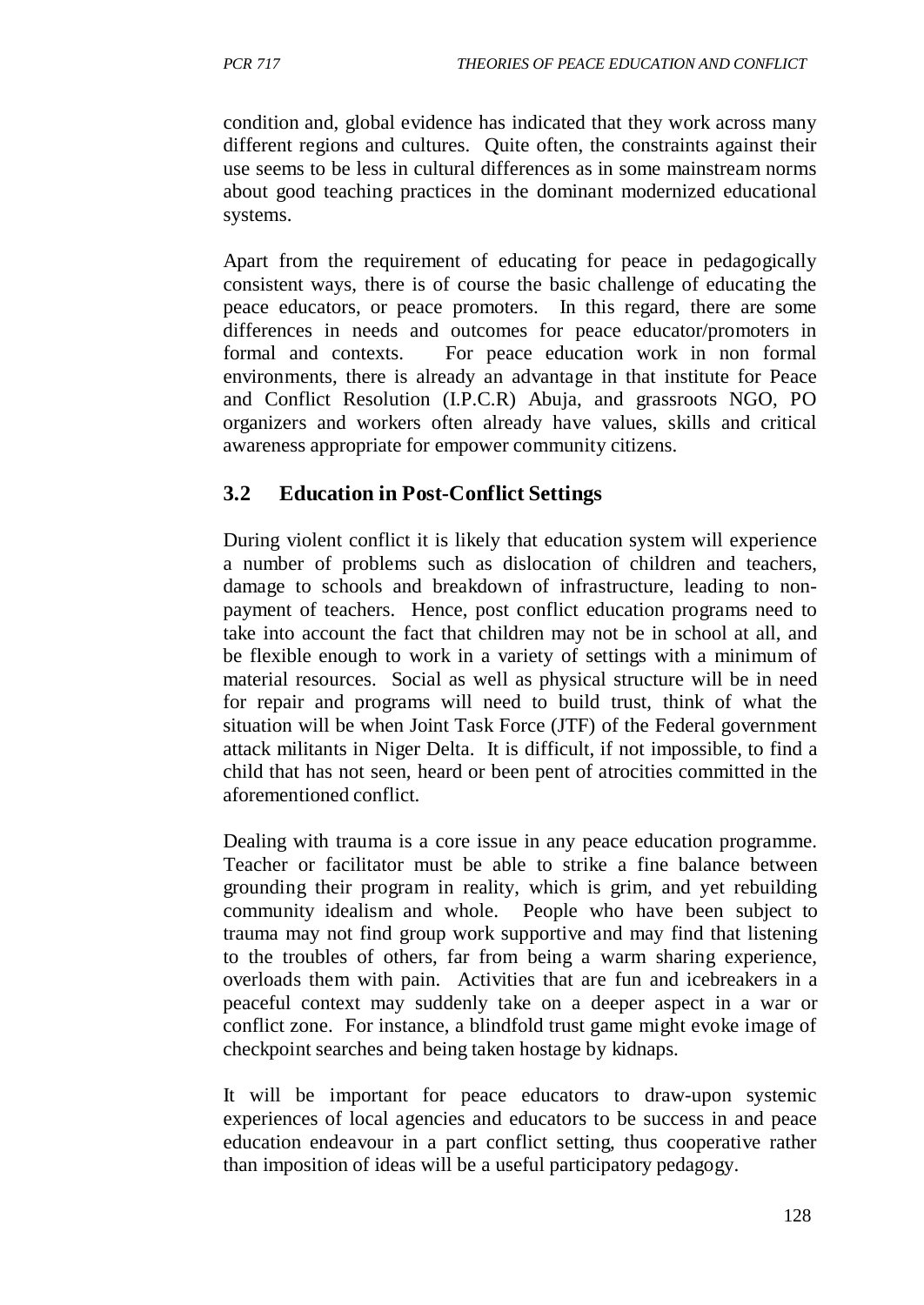## **3.3 Institutes for Peace and Conflicts Resolution (I.P.C.R.)**

This is an institute of the Federal government of Nigeria and an arrow head of the Government Policy Development in the area of peacemaking, peace-keeping and peace-building.

The pursuit of peace and stability through effective conflict prevention, management and resolution is central to any development strategy, hence the establishment of the institute.

Among others, the followings are the main objectives of the institute

- (a) To carry out in depth research into the causes patterns dynamics, factors and forces behind conflicts.
- (b) To identify the actors, the capacities and the balance of power of different groups in a conflict situation.
- (c) To provide Government with policy-relevant options on fundamental issues to be taken into full account in designing an effective and durable peace process.
- (d) To promote a culture of peaceful, transparent and credible democratic succession as a mechanism for conflict prevention.
- (e) To generate creative scenarios and a wide range of practical options for sustainable peace and democracy in post-conflict societies.
- (f) To design strategies for funding people-oriented development programmes to support peace.
- (g) To organize courses, seminars, conferences and capacity-building programmes on international negotiation skills for peace-making, peace-keeping and peace building;
- (h) To carry out any other relevant activity that may be assigned to it by the president of the Federal Republic of Nigeria.

# **4.0 CONCLUSION**

The aim of peace education is to draw out enrich and place in context students thinking about the concept peace through enactment and this way peace became active and participating pedagogy.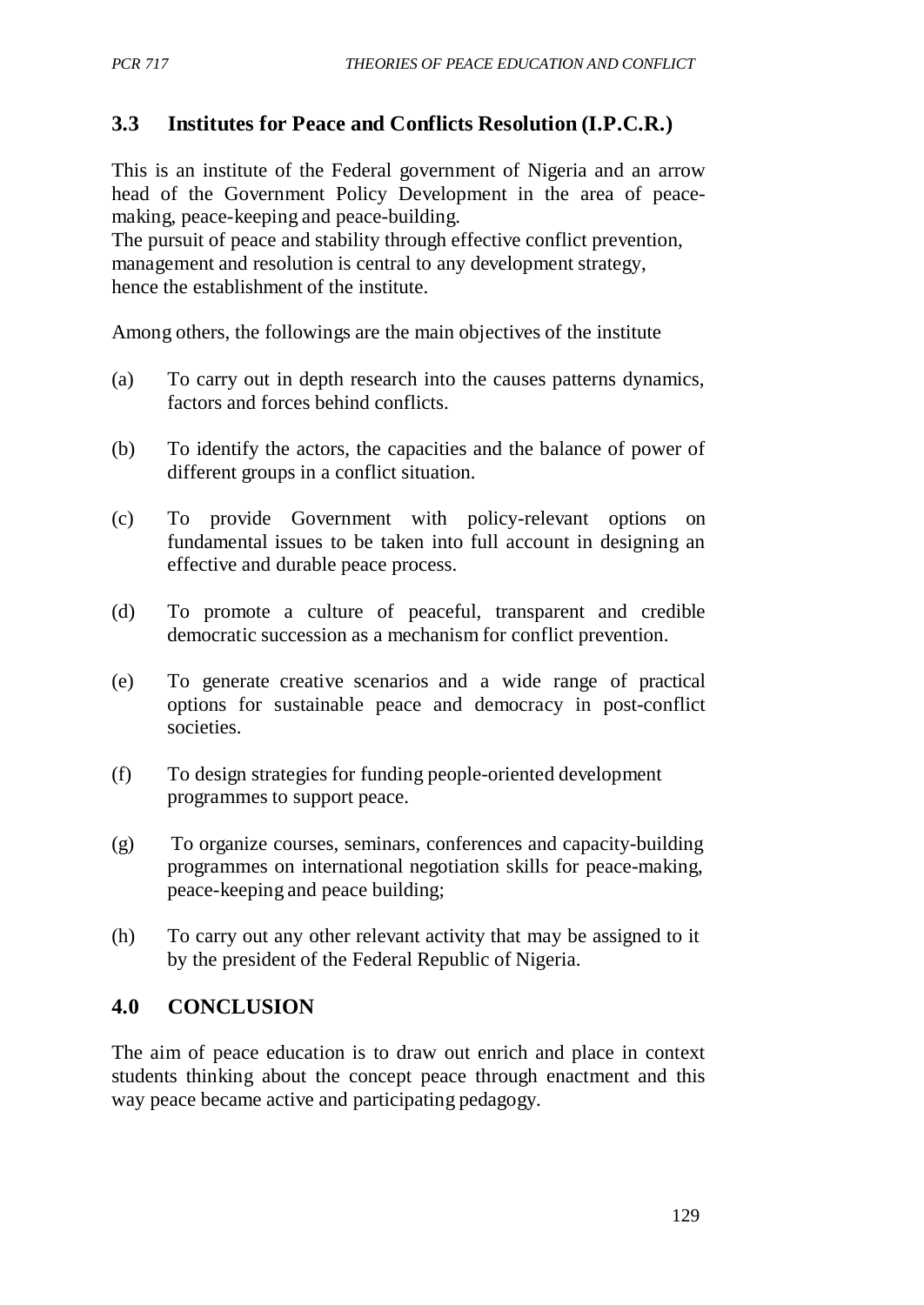# **5.0 SUMMARY**

In this unit you have learnt that peace education can be introduced as a separate subject, or spread across the curriculum, or be a whole school approach. The aim of peace education is also to stimulate dialogue within a learn community that will make for critical analysis and self reliance choices about peaceful transformation through popular theatre and other role playing or simulation techniques.

## **6.0 TUTOR-MARKED ASSIGNMENT**

- 1. Explain the processes involved in creative and participatory teaching and learning in peace education?
- 2. Discuss the process of peace education in Post conflict setting?

## **7.0 REFERENCES/FURTHER READING**

- Katz, N. H. (1989) Conflict resolution and peace studies. Program on the Analysis and Resolution of Conflicts. 504
- Bretherton, D. Weston, J. Zbar, V (2007) Peace education curriculum development in post –conflict contexts: Sierra Leone. The University of Melbourne, Parkville: International Conflict Resolution Centre.
- Hocker, J.L., Wilmot, W.W (1985). Interpersonal Conflict, Dubuque: **Wch**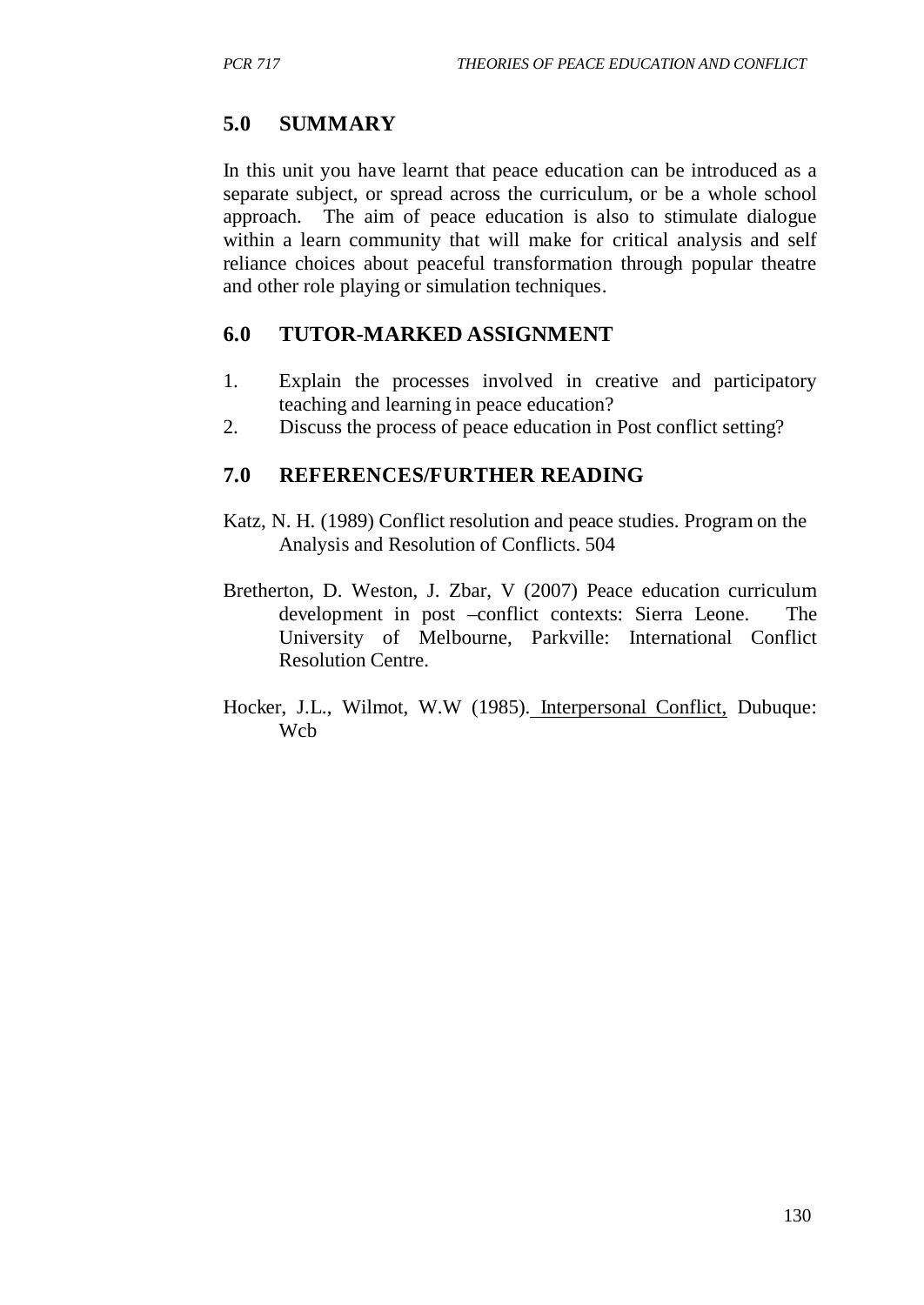# **UNIT 3 STRATEGIES AND CURRICULUM MATERIAL DEVELOPMENT PROJECT IN PEACE EDUCATION**

### **CONTENTS**

- 1.0 Introduction
- 2.0 Objectives
- 3.0 Main content
	- 3.1 Philosophy Guiding the Writing
	- 3.2.1 Development of Unity-Based Worldview
	- 3.2.2 Creating a Culture of Peace
	- 3.2.3 Creating a Culture of Healing
	- 3.2.4 Using Peace Education as the Framework for all Educational Activities
- 4.0 Conclusion
- 5.0 Summary
- 6.0 Tutor-Marked Assignment
- 7.0 References/Further Reading

### **1.0 INTRODUCTION**

Strategies and curriculum material development project in peace education is designed to meet, within the requisite conditions as posted by Dauesh (2006) for the successful implementation of any peace education program; development of unity-based worldview; creating a culture of peace; creating a culture of healing; and using peace education as the framework for all educational activities.

#### **2.0 OBJECTIVES**

At the end of this unit, student will be able to:

- Discuss the philosophies guiding the Post conflict peace education curriculum
- Explain strategies for a post conflict education curriculum.

#### **3.0 MAIN CONTENT**

#### **3.1 Philosophy Guiding the Writing**

The writing of this curriculum material in a post conflict situation was predicated on the premise that:

Peace can be taught in many and varied ways, even more importantly, peace can be learned. Peaceful behaviours can be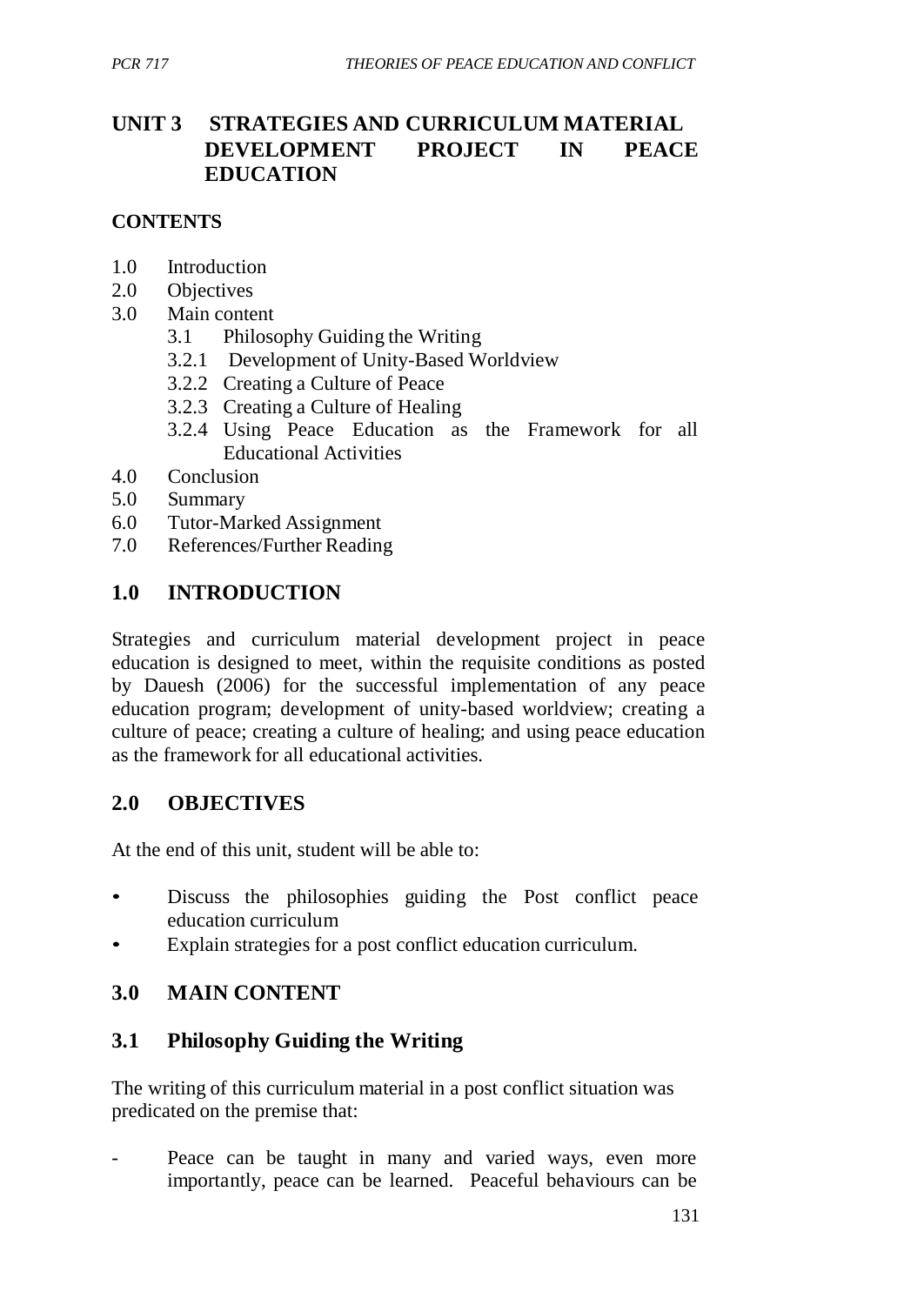learned when children and youths have the opportunity to develop and practice them through properly structured units and tasks and when they see behaviours modeled by others around them.

- Rather than seeking to champion one of the requisite conditions for peace education discussed that is as a separate entity in the curriculum, it is better to go all hog in embracing all the four conditions; development of unity-based worldview; creating a culture of peace; creating a culture of healing; and using peace education at the framework for all educational activities.
- To be successful the post-conflict peace education curriculum would need good teaching. More specifically, the units that are to be provided would, in order to work, require teaching which engages a creative and participatory teaching learning and that which engages the students in worthwhile activities and provides them with the opportunity to acquire new attitudes and to learn new behaviours and skills. i.e. content and pedagogy must be combined.
	- Trauma has to be acknowledged. Teachers/experts will used to show empathy and patience with children and youth who have been traumatized by war or violence action and encourage them to talk openly about their experiences as part of helping them to deal with their stress. Since teachers themselves will likely have been affected by war, they may used to acknowledge their own trauma and deal with it as well. Some of the techniques that have been proven effective in dealing with trauma and promoting healing, and which therefore are included in the design, are games, the arts, relaxation and group activities (creative participatory teaching-learning). Regardless of the technique adopted, the most important thing is to urge teachers to show love and care and to provide security for each child or pupils by making time for them to talk and feel they are listened to.
- It is important to involve the affected community. Peace education in schools can contribute to the creation of a more peaceful community. By the same token, more peaceful schools can only be built and sustained in the context of a more peaceful community. Thus, an important focus of any peace education curriculum must be the promotive of stronger links between the school and its community and in particular the engagement of parents, and other stakeholders in the education of their children and the life of the school.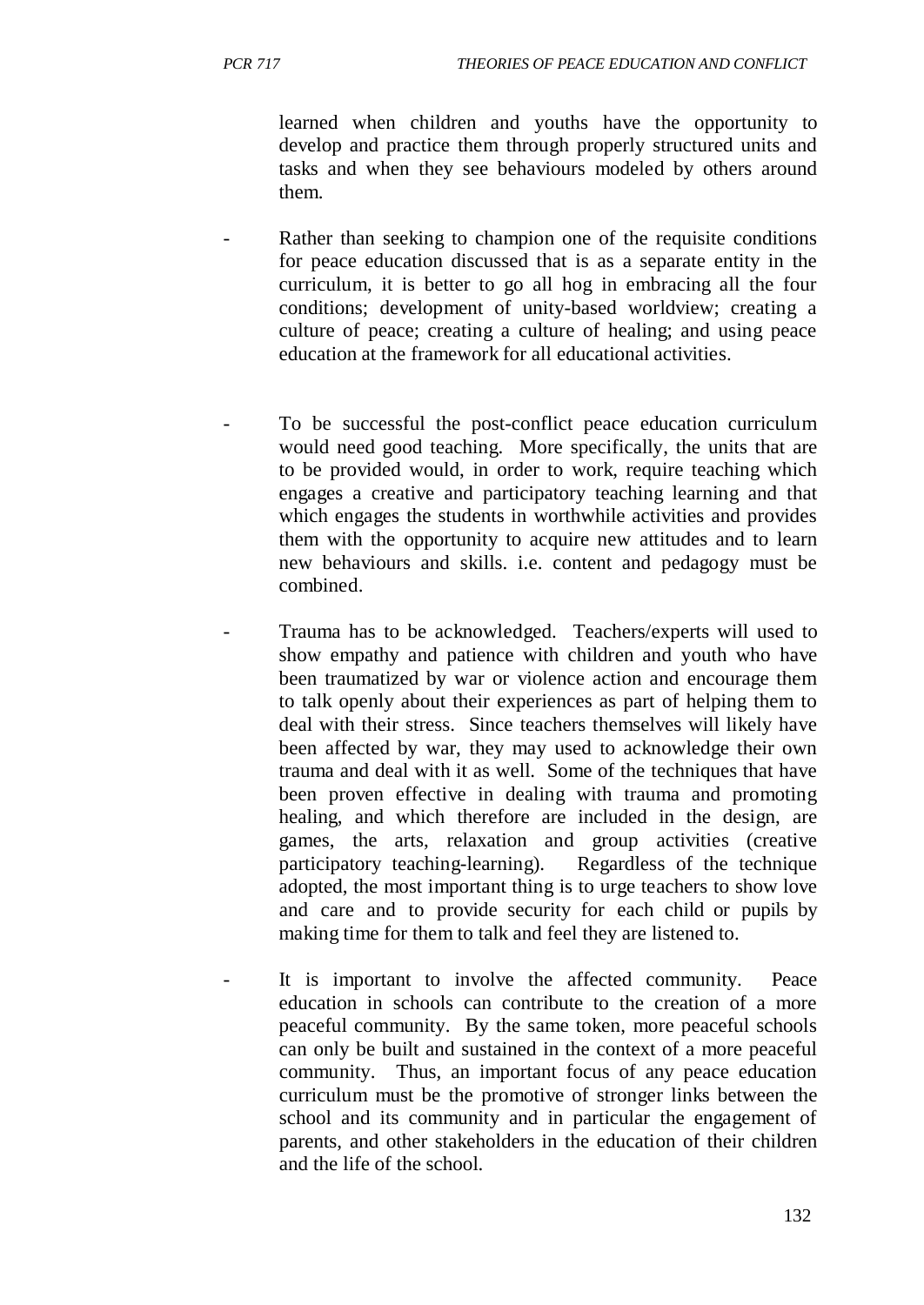## **3.2.1 Development of Unity-Based Worldview**

Education for peace curriculum must achieve this objective by ensuring that all learning processes and discourse in the school communityteacher-teacher, student - teacher, student-student, student-parent and teacher-parent would take place within the framework of a unity-based worldview. This goal requires that all members of the school community become fully conversant with the concept of worldview and its different expressions. It also needs to create a safe media for everyone to explore their own respective worldview without any hindrance or pressure and to understand the singular role of the unitybased worldview in creating a culture of peace in and between their respective communities. This is an all-inclusive process and all participants, particularly teachers and students and, to the extent possible, their parents are focused on the impact of various worldviews on issues of peace and conflict and how as individuals we can review and modify our own worldviews. It is through this process that education at home, in the school and within the community becomes the primary medium for the formation of a unity-based worldview in children and adults.

## **3.2.2 Creating a Culture of Peace**

The second important objective of education for peace curriculum is to help members of the participating school communities, together, create a culture of peace in and between their schools. The first and the most crucial step towards achievement of this goal is to create an atmosphere of trust among all participants in

# **3.2.3 Creating a Culture of Healing**

The third objective of EFP is the creation of a culture of healing in and between the participating schools. During the first year of the implementation of the EFP programme, while we were focused on the task of creating a culture of peace through worldview transformation, it became evident that this process also helps to create the third prerequisite for effective peace education: creating a culture of healing.

The concept of culture of healing refers to the creation of environments in which the psychosocial, moral and spiritual wounds and trauma sustained as a result of severe conflict, violence and war are gradually healed.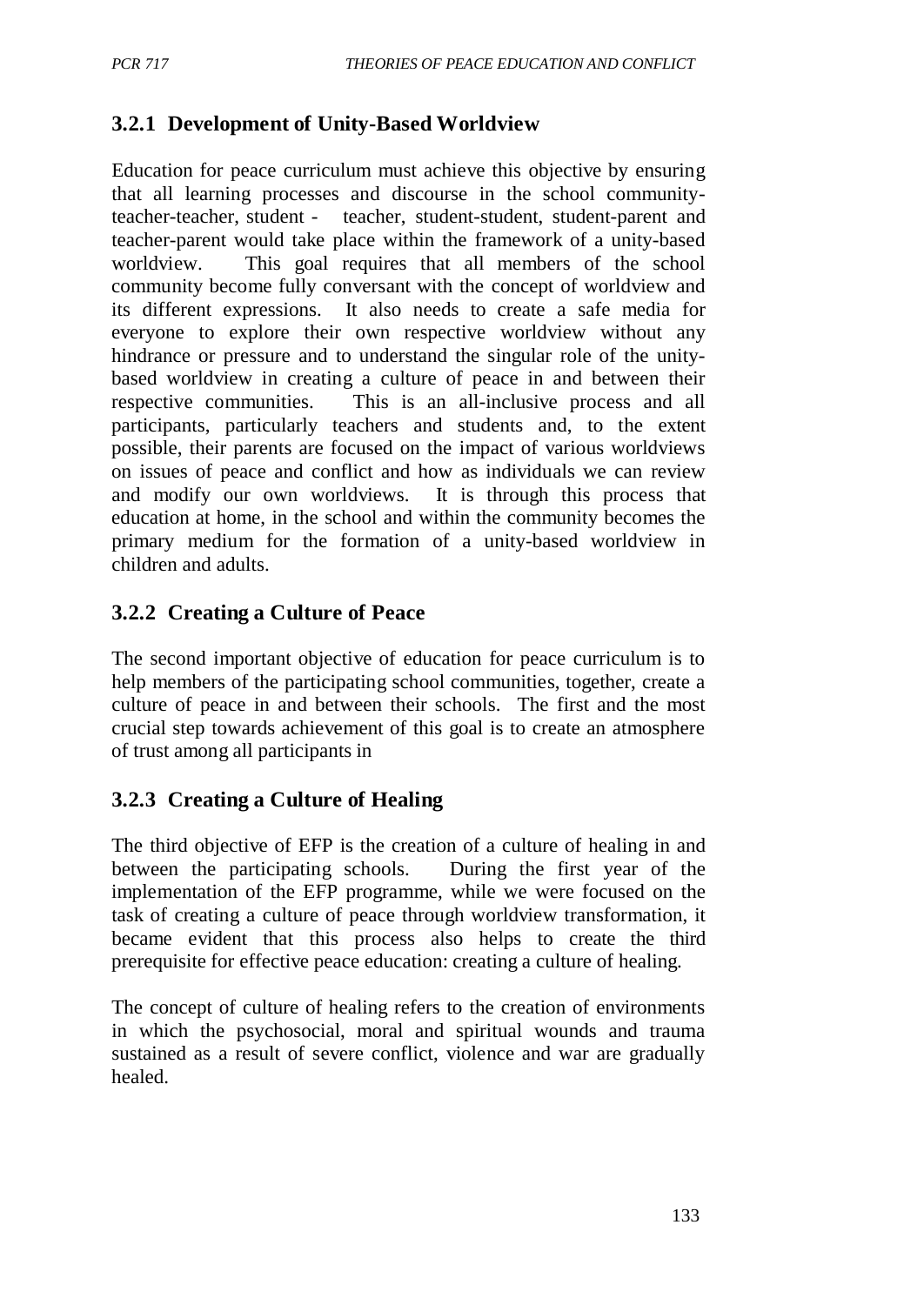### **3.2.4 Using Peace Education as the Framework for all Educational Activities**

This fourth aspect of the EFP curriculum calls for a fundamental shift in our philosophy of education. Earlier in this paper I addressed the fact that, deliberately or inadvertently, most children around the world, including those in BIH, are educated within the framework of conflictbased worldviews. To address this highly consequential issue, the EFP curriculum is designed within the parameters of the unity-based worldview. Among specific aspects of this orientation is the requirement for the active and sustained involvement of the whole school community-teachers, administrators, support staff and parents-in this peace-oriented education for their students and children. Further, EFP indirectly engages the wider society, chiefly through organization and presentation of regional and national peace events and coverage by the media. Through these activities EFP aims to create a lively, positive and thoughtful discourse on peace, rather than the normal discussions of anger, resentment, blame and accusation that abundantly exist, particularly in post-conflict societies.

## **4.0 CONCLUSION**

The aims of education for peace curriculum and in particular this unit has been that of helping participant in a post conflict educational setting to create a healing and peaceful culture out of the runs of conflict, violence and war. The skills that will become an outcome of this endeavour are primarily about how to create peace without ourselves, between us and other individuals, in our families, in our place of work, in our communities and finally in the context of a whole nations.

The curriculum also aims at teaching participants how to create a culture of peace and a culture of healing in and between their respective communities and how to resolve conflicts without creating new ones.

## **5.0 SUMMARY**

The highlight of this units is the view that curriculum material development project in peace education are designed to meet the four requisite conditions for the successful implementation of any peace education program. These four conditions are: Development of unitybased worldwide creating a culture of peace, creating a culture of healing and using peace education as the framework for all educational activities.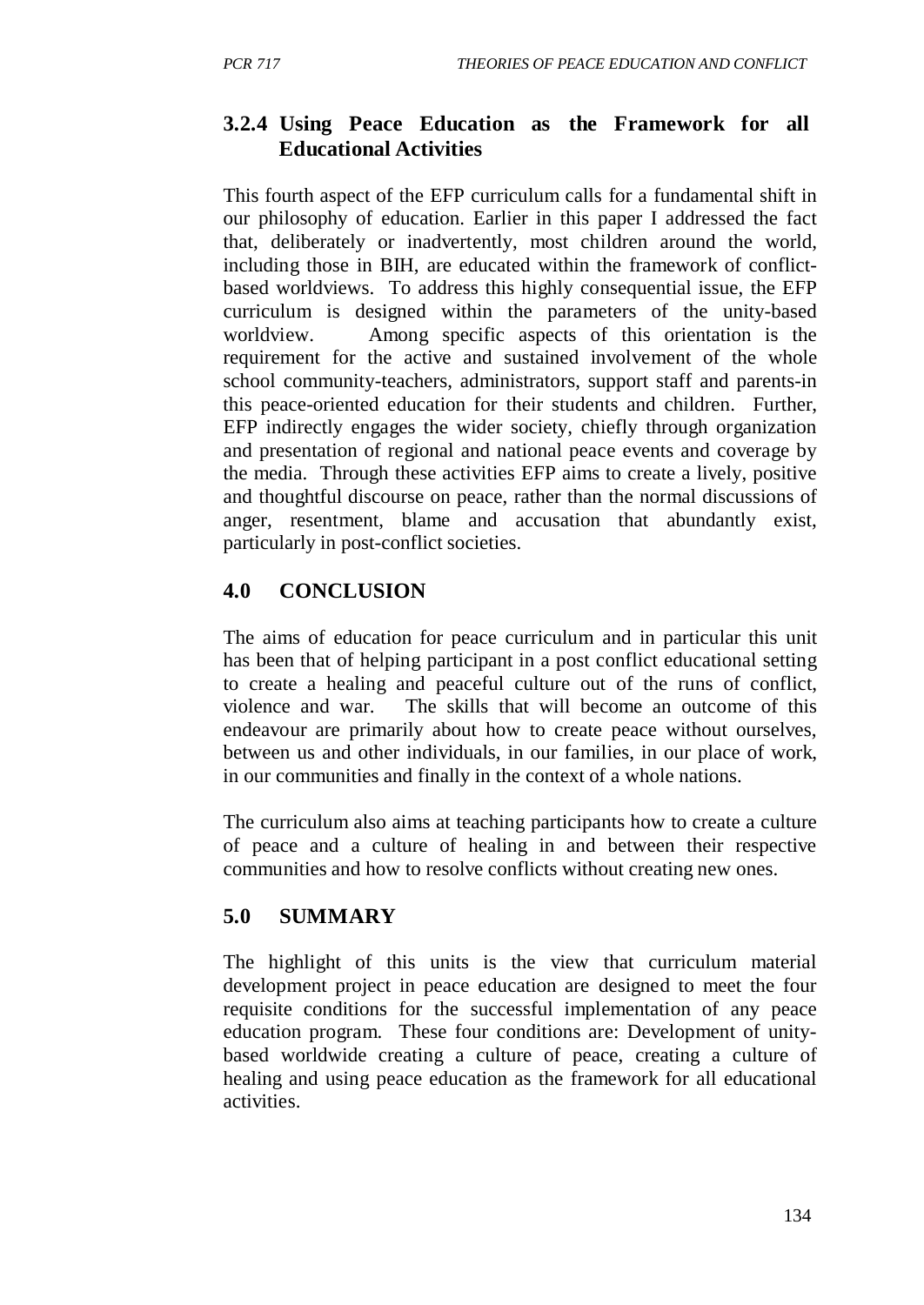### **6.0 TUTOR-MARKED ASSIGNMENT**

- 1. What are the philosophies guiding post conflict peace education curriculum?
- 2. Explain the strategies for a post conflict education curriculum?

## **7.0 REFERENCES/FURTHER READING**

- Toh Swee Hin (1997) Education for peace: Towards a milleunium of well-being. Proceedings from International Conference on Culture of peace and governance, Mozambique
- Katz, N. H. (1989) Conflict resolution and peace studies. Program on the Analysis and Resolution of Conflicts. 504
- Bartlett, S., Burton, D., Peim, N. (2001). Education Studies London: Paul Chapman.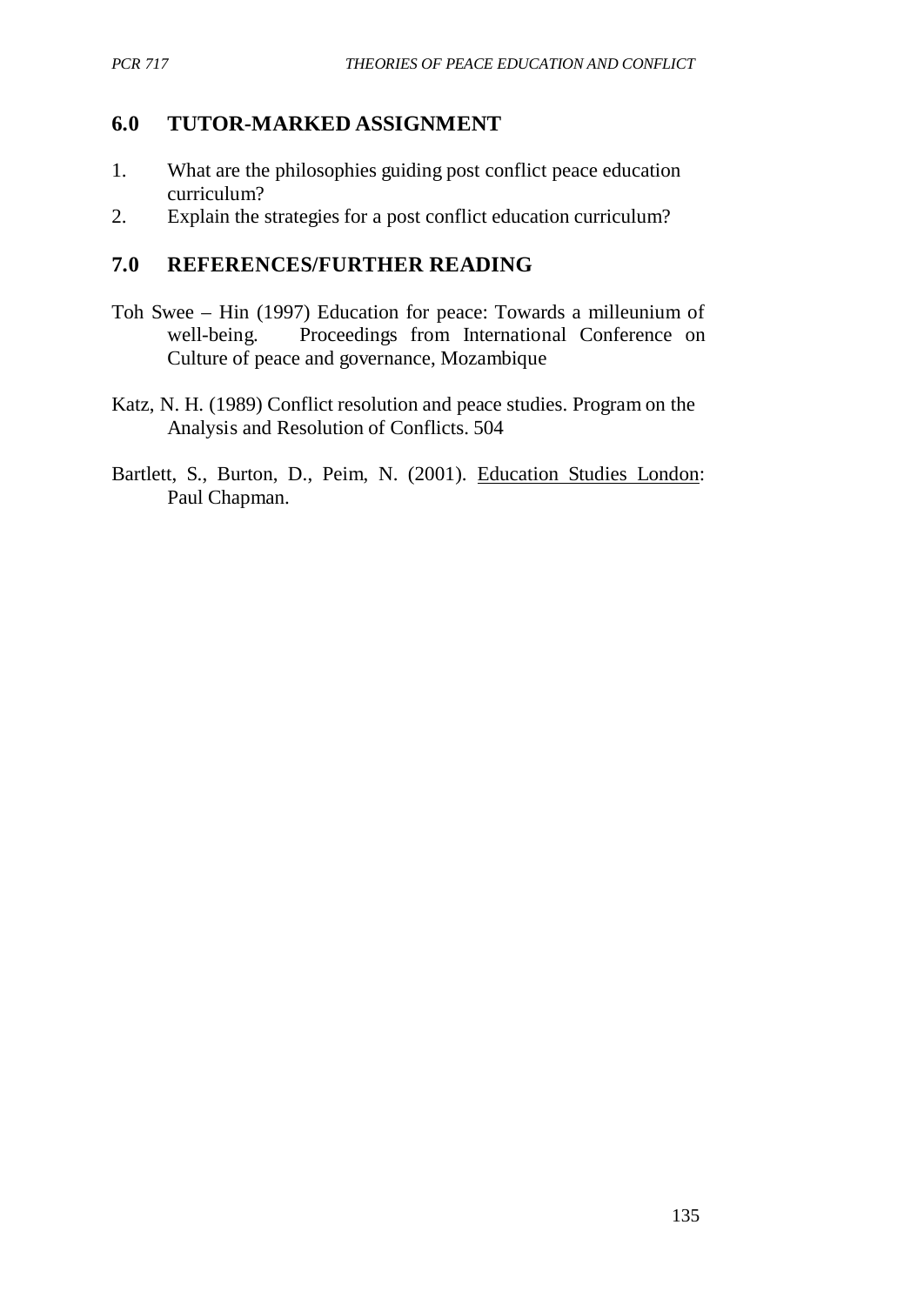## **UNIT 4 INTER-FAITH DIALOGUE FOR RELIGIOUS EDUCATION**

#### **CONTENTS**

- 1.0 Introduction
- 2.0 Objectives
- 3.0 Main Content
	- 3.1 Tradition, Authority and Dialogue
	- 3.2 Inter Faith Dialogue (i) Doctrine and beliefs
	- 3.2 (ii) Ethical and Social practices
- 4.0 Conclusion
- 5.0 Summary
- 6.0 Tutor-Marked Assignment
- 7.0 References/Further Reading

## **1.0 INTRODUCTION**

We assume inter-faith dialogue to be an activity in which at least two persons from different religions take part, in a healthy discussion which is not explicitly violent destructive and negating of one and the other and where there is a genuine attempt to listen to the other person.

#### **2.0 OBJECTIVES**

At the end of this unit student will be able to:

- Discuss interconnectedness between tradition authority and dialogue
- Engage in inter-faith dialogue
- Discuss some ethical and social practices in both Christian and Islamic religions.

## **3.0 MAIN CONTENT**

#### **3.1 Tradition –Authority and Dialogue**

Peace studies experts re of the view that students need to have knowledge and understanding of traditions other than their own and that for them to do this they need to deepen their understanding of their own background traditions as well as learning to interpret the meaning of others. Contributors to this position, share the view that religious traditions themselves are plural, offering a range of spiritual and moral resources, expressed through traditional concepts thus an understanding of plurality is a condition for overcoming stereotypes. Zakiyuddin Baidhavy, writing as a Muslim through Indonesia, argues that Islam, on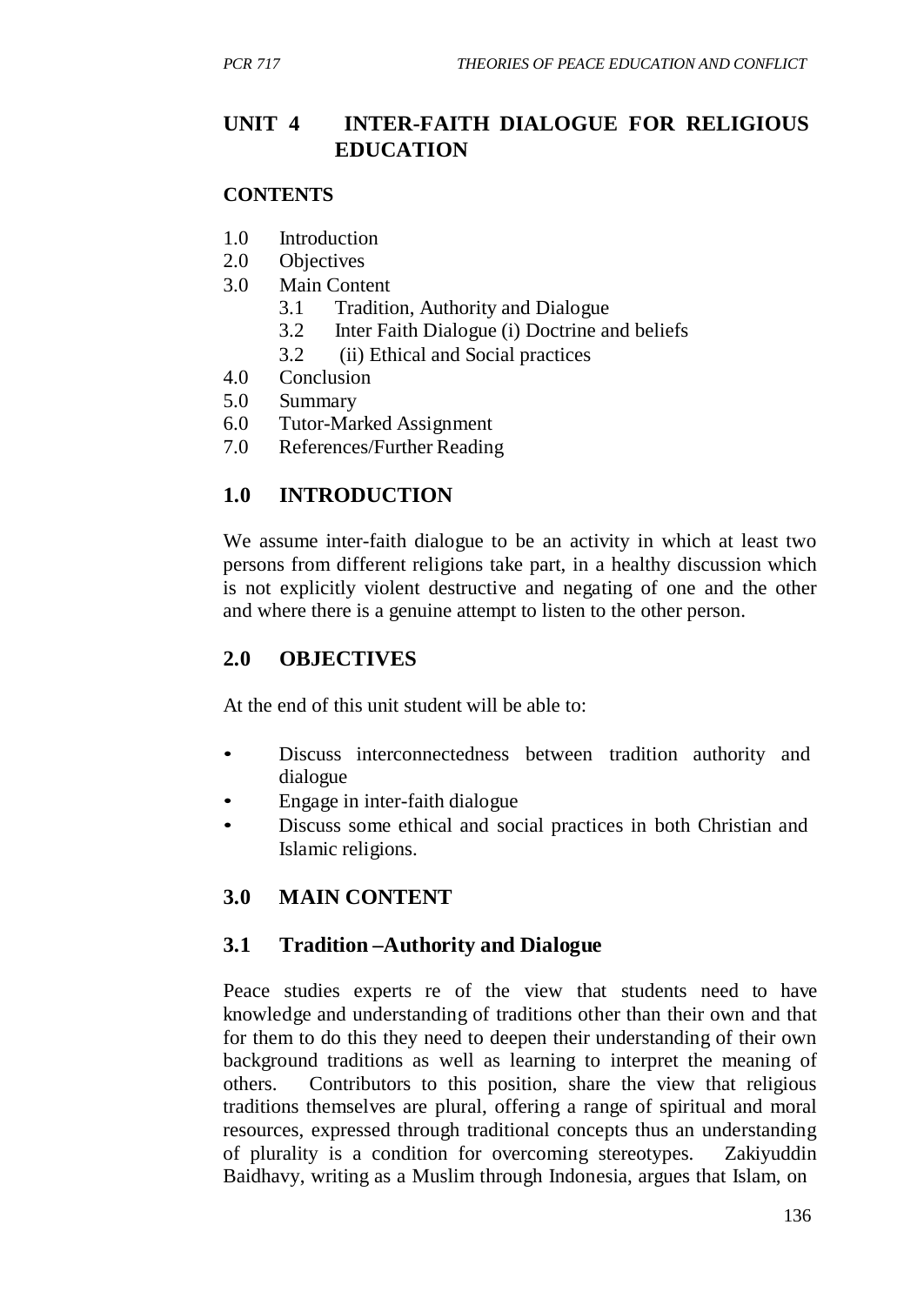the basis of its own cultural diversity, should develop a multiculturalist theology ready to respect religions differences within educational practice.

Religion education, in the context of plurality needs to emphasis dialogue and be supported by educational materials that is reflecting and supporting pupils' and teacher's diverse religious beliefs and practices.

Another contributor (Friedrich Schweitzer) is also concerned with tradition, being especially concerned to assist young people who have formed an elective religious or spiritual identity to engage in dialogue with others. In this context, he observed that religious individualization, which has been taking place among young people has lower the barriers between Christianity and Islam. This empirical research shows that, despite the eclecticism, such young people tend to be intolerant and ignorant of Islam. For Schweitzer, the creation of a dialogue between these young people and Islam, in order to promote understanding and harmony, requires a deepening of their understanding of and engagement with, their own background Christian tradition.

## **3.2 Inter-Faith Dialogue in the Global Village**

#### **Doctrines and Beliefs**

What sorts of issues constitute inter-faith dialogue? First, one may note dialogue about doctrines and beliefs. Here, dialogue can be about either perceived differences or commonalties. I use 'perceived', as it is often the case that what at first sight seem to be conflicting differences turn out to believe in God. But in conversation it may be discovered that what one person understands 'God' to be is not at all what the disbeliever takes'God' to be. All that follows must allow for this hermeneutic ambivalence. Let us look at some examples of commonalties and differences regarding belief about God.

Between Christain and Muslim there may be a common belief in a personal, all-powerful creator-God. There is further commonality in the traditions of worship and praise of such a God and in the attempt to live one's life in community in accordance with the will of God. There is commonality in the way such worship and action forms the social basis of a highly defined community, with various rites of initiation and ritual. All this can be a source for mutual respect and toleration, as well as allowing the traditions to learn much from each other. But there are also major points of difference regarding God which embrace questions of history, theology and philosophy (although these cannot easily be separated). For example, most Christians and Muslims would agree that Jesus of Nazareth existed and lived and taught in Palestine in the 1<sup>st</sup>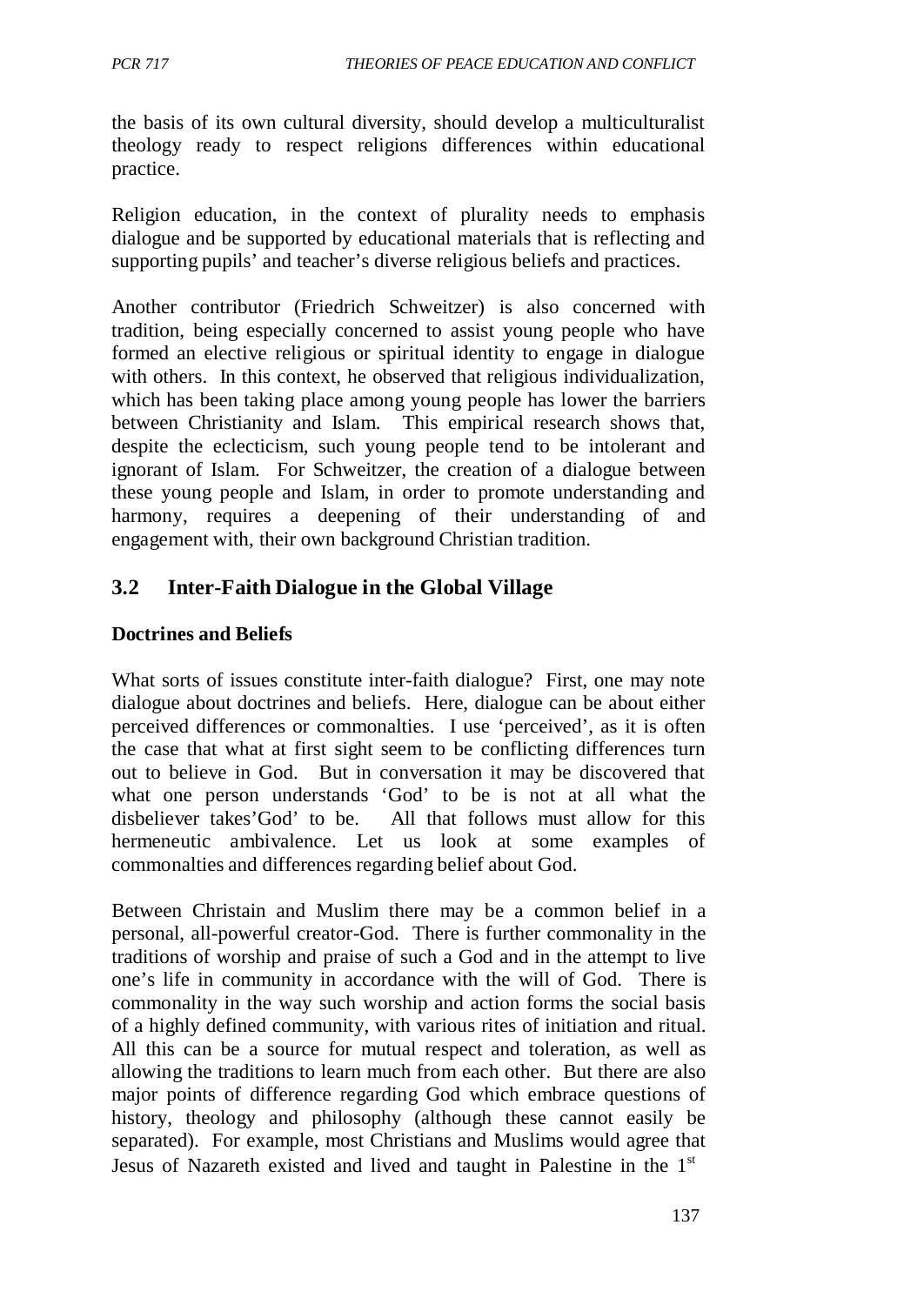century (Christian calendar).But even at this historical level, there are conflicts, with some Muslim believing that Jesus did not die on the cross – a belief which is central to Christianity and pivotal for theologies of atonement. Here dialogue may centre around verses in the Quran and the New Testament regarding Jesus' death. But there is also a wider issue at stake: many Muslims may regard the identification of a human as God (in some way or another) as idolatry, while, curiously, Christians who hold a trintarian belief also claim to be critical of idolatry. Within such dialogue would be questions of the status of scriptures, methods of interpretation and theological-philosophical presuppositions regarding the nature of divinity. In some forms of dialogue these background issues may be addressed; in others, only the questions in the foreground may be tackled.

It can be argued that discussion of such differences will help each person to understand the other more fully and, in some cases, cause one or other party to re-think central doctrines and beliefs. This encounter is one of the most exciting aspects of inter-faith dialogue. Hence in Christian-Muslim dialogue there have been important clarifications regarding the Trinity, so that some Muslims can see that idolatry is not the central problem. Some Christians have themselves come to abandon the notion of Trinity as indefensible, and have instead taken up categories of 'inspiration', seeing analogies between the status of the Quran and the role of Jesus as word/Word of God. Or again, in Christian-Jewish dialogue, some Christians have come to see the Jewishness of Jesus in a new light and have sometimes argued that the divina of Jesus falsely followed a Greek and not Jewish trajectory. Others, while retaining the divinity of Jesus, have come to appreciate the Jewsih objection that Jesus simply did not qualify for messiah status. After all, the world is still in a mess, and far from redeemed. Some Jews have come to regard the claims of incarnation as credible, but stress that Israel is also heir to the covenant of God.

One can immediately see the complexity and open-ended nature of dialogue, even from this cursory look at the three semitic faiths in dialogue. To stay with this 'God' theme, when we look at, say, Christain-Buddhist dialogue, the very issue of God is in question, let alone the incarnation claims of God is far from problematic: it sis the claim that he was the only incarnation of God that causes difficulty. One thing I hope is evident: that commonality and difference exist side by side, and exist at numerous levels of complexity. Any proposal to side-step such central, life-giving beliefs because of the seemingly intractable nature of disagreements are doomed to falter, as it fails to take seriously the religions as they are.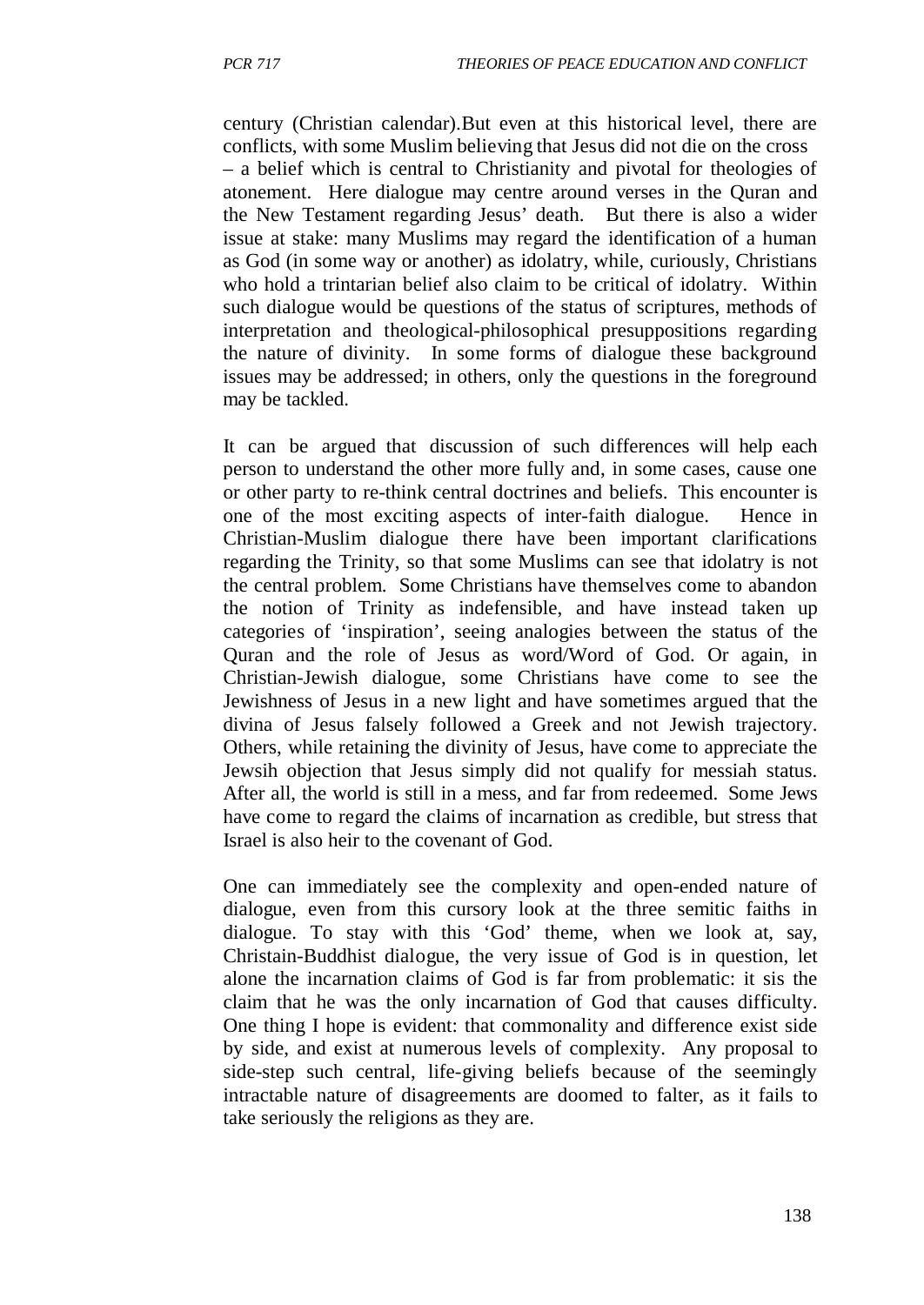## **3.3 Ethical and Social Practices**

Another level of dialogue can be that regarding ethical and social practices. It would be difficult to distinguish between doctrine and beliefs and ethical and social practices, because most religions hold these two in close and indivisible unity, each continuously shaping the other. But it is worth distinguishing these aspects, for in practice dialogue can operate with a very limited ethical and social agenda, which will not require resolution of doctrinal differences, but will, perhaps, aim at some limited social goal. For example, religious groups have come together to oppose possession of nuclear weapons in Britain, for some within each faith have regarded this as incompatible with its ethical precepts. Other examples can be found regarding legislation over issues like abortion, religious education, freedom of worship and religious adherence. Such coalitions have been formed by the faith traditions in dialogue over a perceived common problem. This cooperation also stems from the conviction that a united front will be politically and socially more effective. Clearly, in such situations, there may still remain substantial ethical and social differences as well as doctrinal differences, but these will not obstruct a limited common goal. It is also the case that working together in dialogue over such issues can often lead adherents of one faith into a deeper appreciation of another, and give access to understanding doctrines and beliefs in a fresh and fruitful manner. For example, while Buddhists may not profess belief in God, some Christians have come to discover the depths and significance of Buddhist against nuclear weapons. This has caused a reconsideration of the ethical and social significance of Anatta (the doctrine of no-self), which has often been seen as nihilistic and ethically fruitless.

However, in the same way that such ethical and social concerns may unite religions in dialogue, they can also be the cause of deep division and criticism between religious persons in dialogue. Two examples will suffice. For some Buddhists, Jains and Hindus, the meat-eating habits of most Western Christians amount to species genocide. Christians in dialogue with such people (often over very different issues) have been confronted with this implicit critique when it comes to lunch time! And among the meat-eating religions, there are instances where, for example, Christians have accused Muslims of barbaric treatment in the ritual killings of animals.

Another example comes from Christian feminists, who have criticized the oppressive patriarchal structures and ethos of Christianity. In dialogue with others they may find similar structures which they feel duty bound to criticize. Here an interesting ambivalence can be present. Some Jewish writers have warned about the anti-Jewish polemic concealed within certain Christian feminist critiques of Christianity,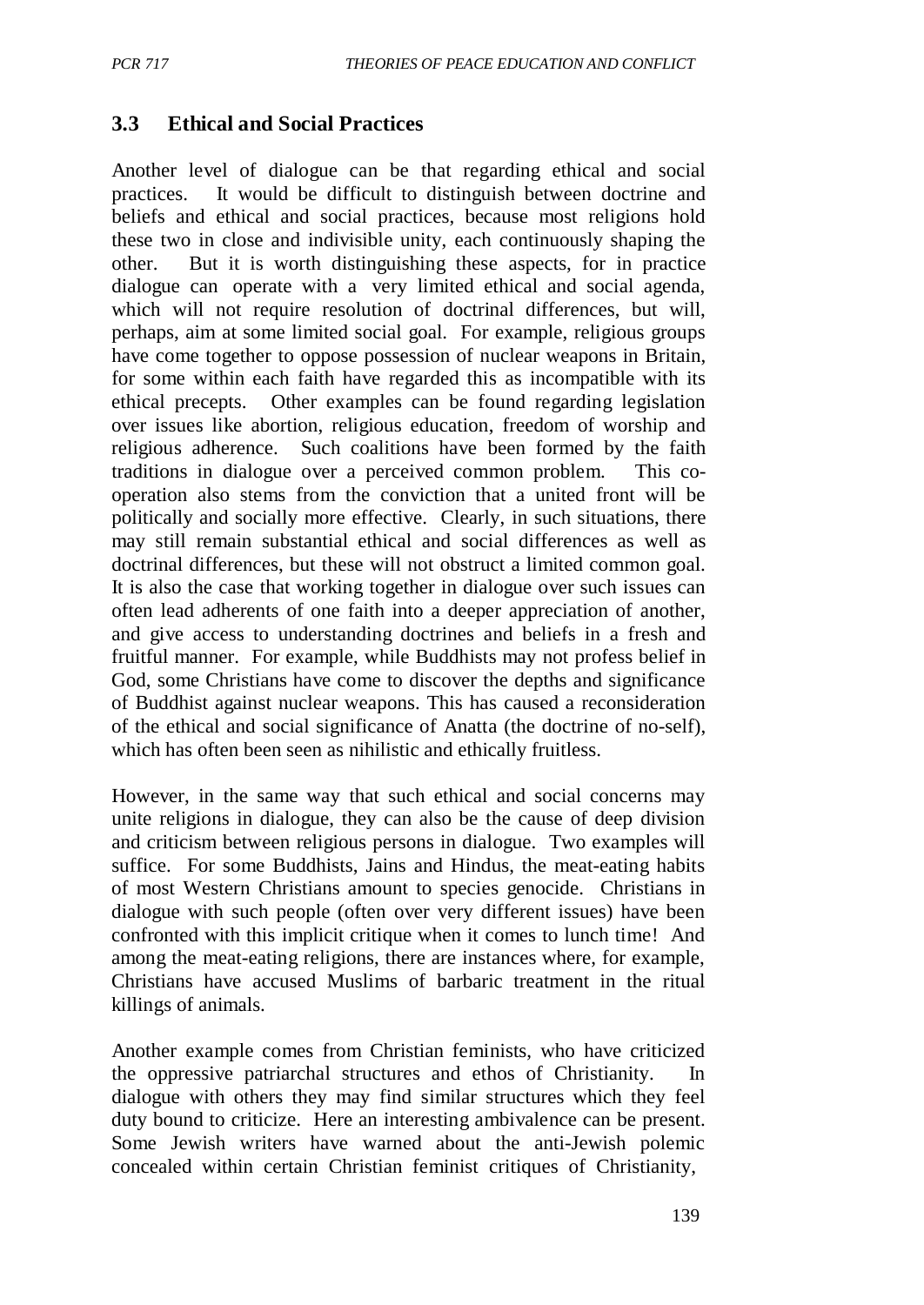where Judaism in the time of Jesus is constantly and uncritically portrayed as irredeemably patriarchal in contrast to Jesus' egalitarian outlook. Some Muslim women have criticized the universalizing imperialism of feminist ideology which respects no differences of context and culture-or choice. While it may be appropriate to argue for feminism from a Christian starting point, it might not be from another starting point. Furthermore, some critics have argued that feminism itself arises not from within Christianity but out of a secular ideology which is now firmly embedded in Western Christian intellectual circles. This ambivalence once again indicates the difference between foreground and background when dialogue takes place. Here we have questions of commensurability, translatability and relativism-questions which, in the long run, must also be addressed if any sustained, satisfactory dialogue is to take place.

Under the heading of ethical and social practices one might also group a wide variety of day-to-day problems which occur in modern, pluralist Britain. Mixed marriages pose a host of complex questions regarding dialogue. Is it permissible for a Hindu wife to share Holy Communion with her Christian husband? She may have consented that their children be raised as Christians, and she may actively help in their Christian education at home, and subsequently feel deeply excluded from fellowship with her own family by prohibition from this one act of worship.

Then again, there are questions as to which religion children should follow, and whether it is fair that some groups stipulate themselves as the only answer, regardless of similar claims from the partner's own religion. The issue here is how far one can go in interfaith dialogue. When does inter-faith dialogue especially in marriage, inevitably turn into inter-faith prayer and worship? This raises the whole question of dialogue as the sharing of spirituality, and some may class this separately.

## **4.0 CONCLUSION**

Dialogue in the modern age has been the source of great inner renewal and transformation amongst religions, as well as a great source of criticism, caution and conflict. It has also been the basis for hope, with religions coming together in a tragically divided, brutal and unjust world. It remains to be said that there is certainly little hope for humans if they cannot speak with one another about what really matters most to them. Perhaps through this dialogue people will begin to understand the 'other' and themselves just a little more. This may be the most that inter-faith dialogue can deliver at the present time – and even this will be a major achievement.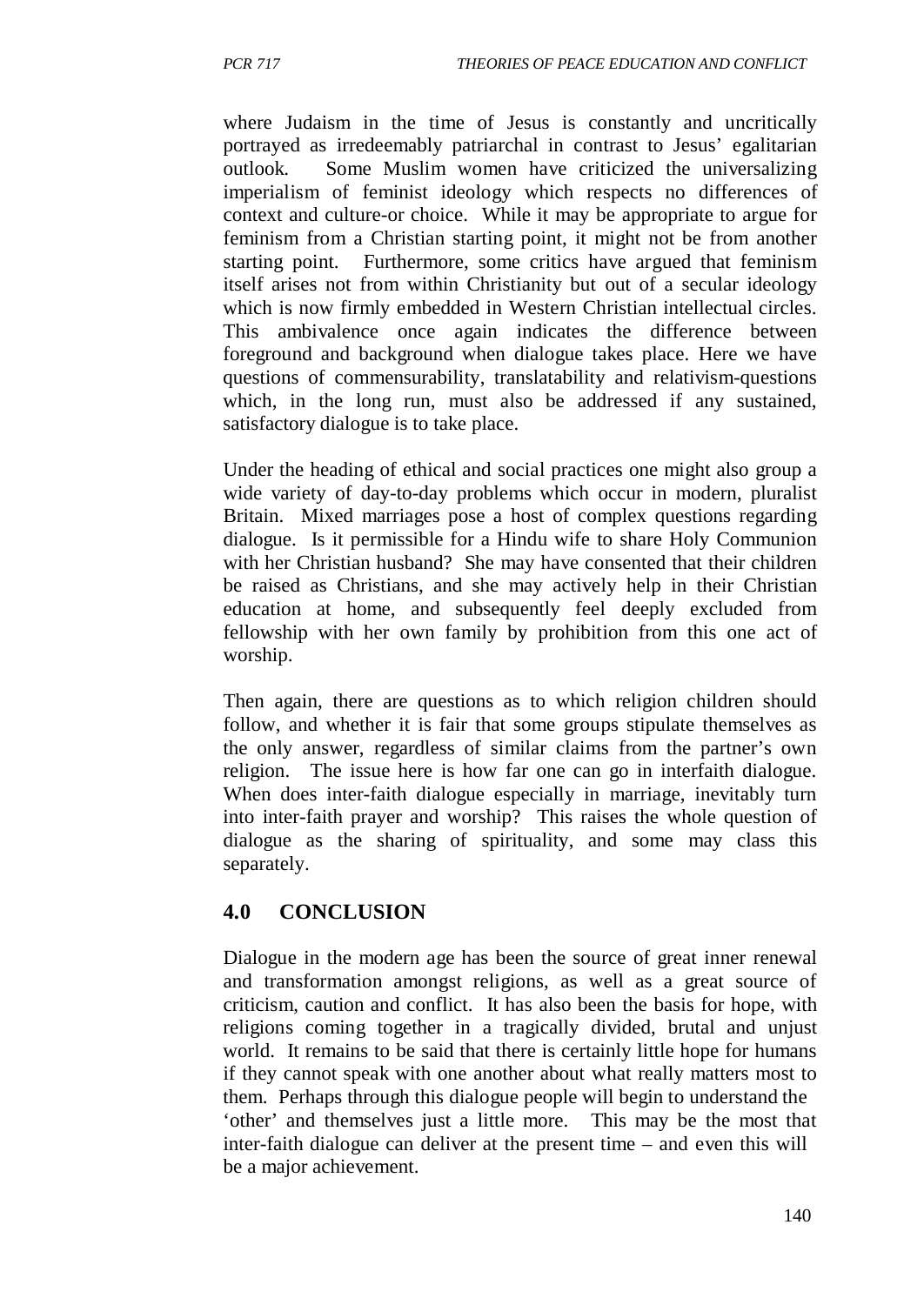## **5.0 SUMMARY**

It may be useful to recall here for the purpose of emphasis, some of the issues that had been raised for successful harmony of inter-faith harmony and peace that: Dialogue or inter-faith dialogue is a key theme against a background of increasing polarization between adherents of different religions. A synthesizes ideas from inter-faith dialogue will enable students to tranracial, ethnic and religions barriers and develop an understanding and acceptance of ''otherness''.

## **6.0 TUTOR-MARKED ASSIGNMENT**

What is dialogue and inter-faith dialogue and how are these useful for religions harmony?

# **7.0 REFERENCES/FURTHER READING**

- Inter-faith dialogue in the global village. In Erricker Clive (Ed). Teaching world religions. A teachers handbook. (PP.117 – 120). Oxford: Heinemann Educational
- Cocohran, C. E. (1990) Religion in public private life. London Routledge
- Jackona, R., Fujiwarab, S (2007) Towards religious education for peace. British Journal of Religions Education. 29 (i) 1-14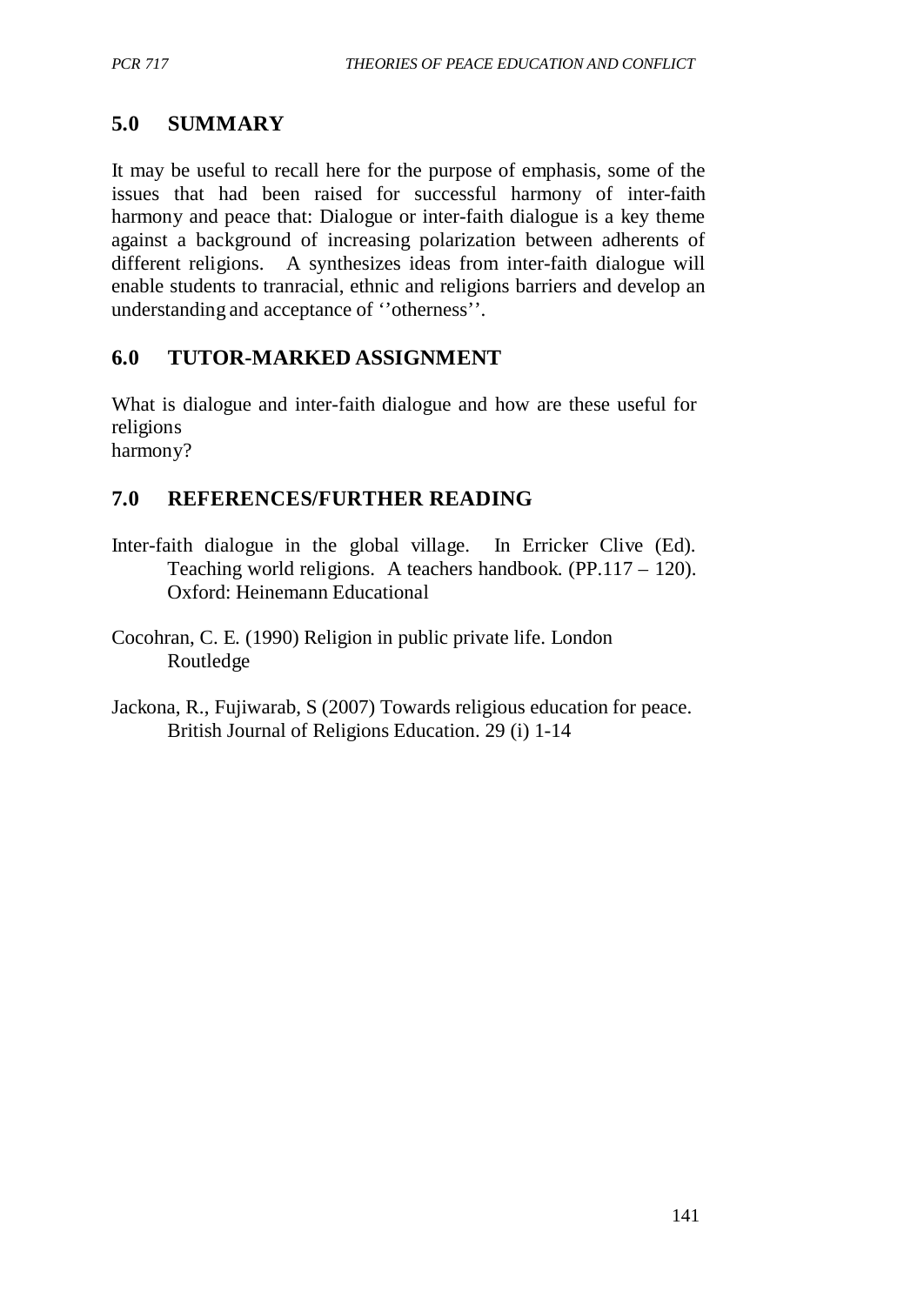## **UNIT 5 WORLDVIEW PEACE EDUCATION AND POWER**

#### **CONTENTS**

- 1.0 Introduction
- 2.0 Objectives
- 3.0 Main Content
	- 3.1 Worldview and Education
	- 3.2 Worldview and Power
	- 3.3 Three Categories of Worldview
		- 3.3.1 Survival-Based Worldview
		- 3.3.2 Identity-Based Worldview
		- 3.3.3 Unity-Based Worldview
- 4.0 Conclusion
- 5.0 Summary
- 6.0 Tutor-Marked Assignment
- **7.0** References/Further Reading

## **1.0 INTRODUCTION**

The foundation of every Culture is its worldview, a concept that Danesh in Moscovic (1993) calls social representations' describes as' cultural fabric,' worldviews according to them constitute discursive complex of norms, values, beliefs, and knowledge, adhered to various phenomena in human beings lives.

It is usually expressed at a subconscious level and there is ample evidence that most people of the world and especially in Nigeria live with conflict oriented worldviews, whether ethnically, religiously or environmentally based. It is at the core of some of the current peacerelated concepts and approaches such as storytelling, contact theory, collective narrative, and dialogue.

## **2.0 OBJECTIVES**

At the end of this unit you should be able to:

- Explain the relationship between worldview and conflict
- Discus categories of worldview
- State the relationship between worldview and education
- Explain how worldview has influence your relationship with your environment.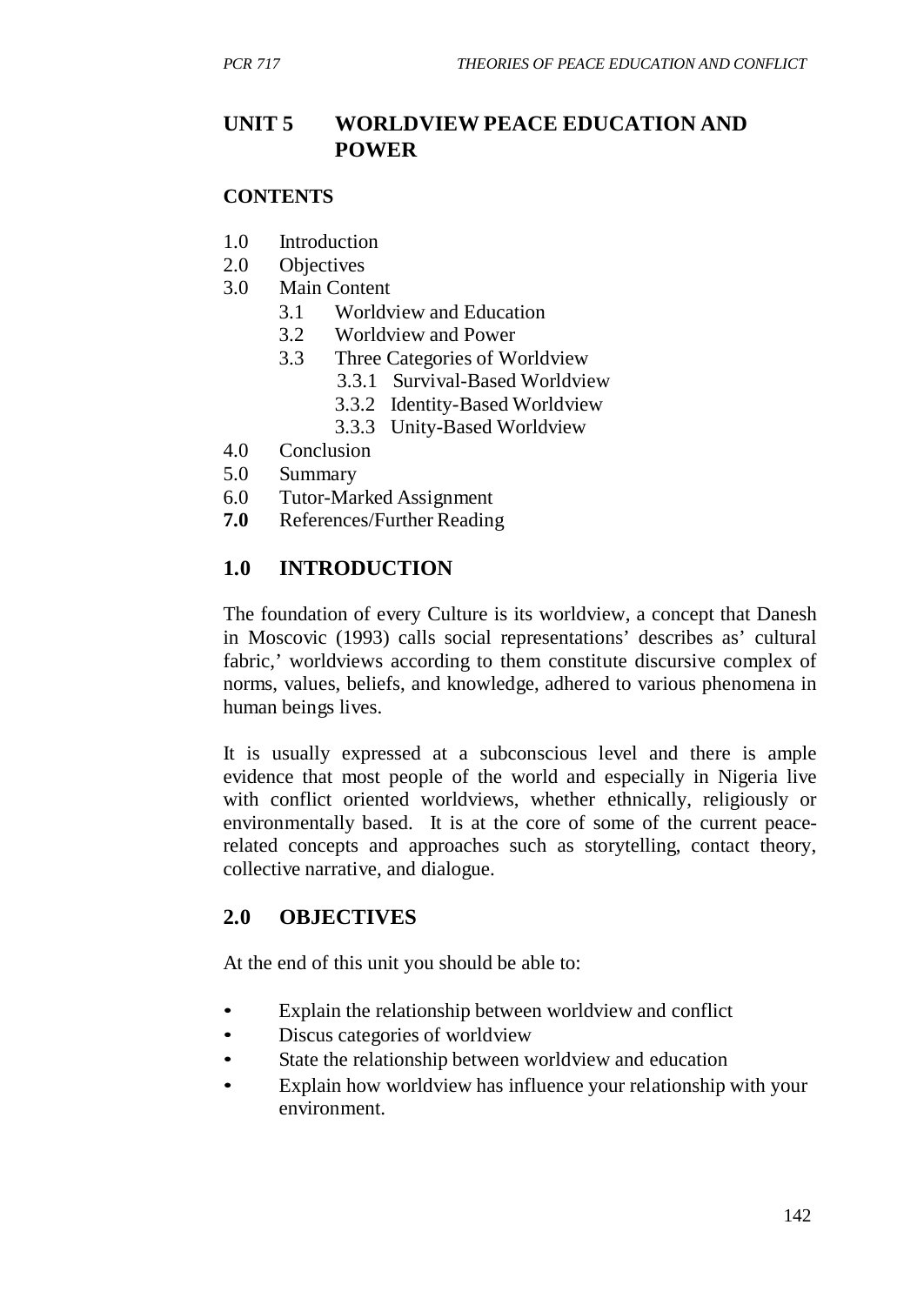## **3.0 MAIN CONTENT**

#### **3.1 Worldview and Education**

One of the main functions of education is its considerable contribution to the formulation of our worldview, which in turn provides the necessary framework for all our life processes-our thoughts, feelings, choice and actions. Worldview construction is an inherent aspect of the development of human consciousness and is therefore an inevitable and essential aspect of development of human individuals and societies alike. Every individual and every society has a worldview shapes by religious beliefs, philosophical concepts, political ideologies and particular life experiences and environmental characteristics. In all societies, the main vehicle for both transfer and formation of worldview is education (formal as well as informal), However, this process has frequently been manipulated and abused by leaders in all sectors of human society. History provides many examples of imposition of worldview on citizens and strangers alike in the name of a religion, an ideology, a scientific of pseudoscientific theory, a political persuasion, a popular philosophy or economic necessity.

To prevent such an abuse, much effort is expended by progressive elements in various communities to create opportunities for free investigation and adoption of worldviews on the part of children, youth and adults alike, preferably without any imposition or influence from others. This objective, however, is very difficult to achieve. From the earliest days of life we are engaged, usually not in a deliberate or systematic manner, in the formulation of our worldviews through our life experiences and lessons we learn from our parents, teachers and classmates, as well as from accurate or inaccurate concepts and ideas we adopt from our exposure to various scientific theories and historical accounts, belief systems, ideologies and media presentations in our respective cultural milieu.

#### **3.2 Worldview and Power**

A significant and closely related element in the development of worldview is power. Central to the development of a worldview, in addition to the inevitable development and expansion of human consciousness, is the role of power in the formation of worldview, which is due to (1) the ubidquitous attraction to power in all human relationships in the earlier stages of development of both the individual and the society, and (2) power's intimate relationship to issues of survival, security and identity formation. All these issues-survival, security, identity-have direct relationship with subjects of conflict, war and peace. Power gives the illusion of security and supremacy and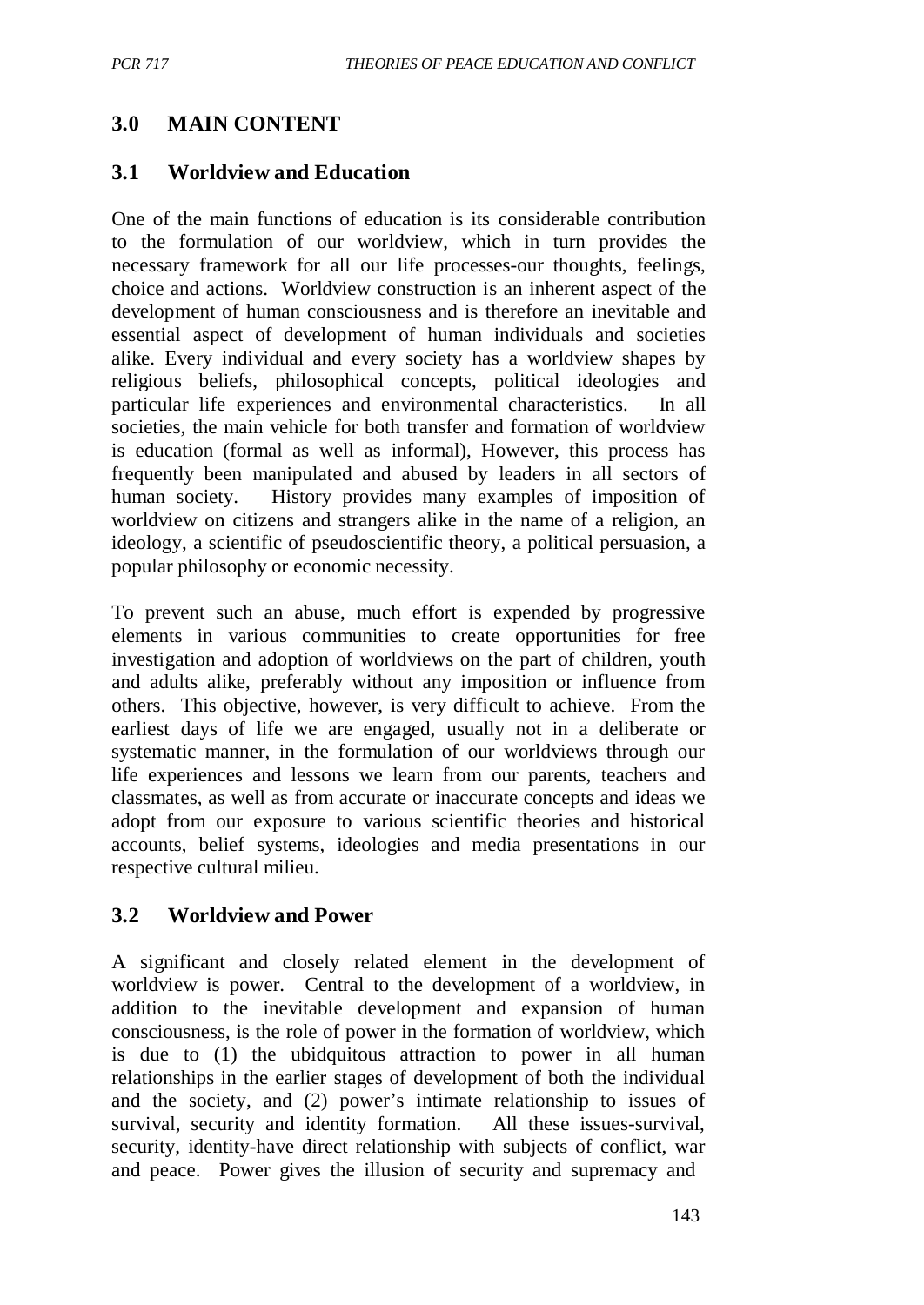consequently is both the most sought after and the most abused element in human interactions.

Power is sought to ensure safety and peace for oneself and one's group. However, because power at best provides limited peace based on the dichotomous concepts of otherness and contention, it is usually open to abuse and give rise to new conflicts and wars. Thus, every occasion of limited-peace-for oneself and one's group-is punctuated by periods of conflict and war with others, and a durable peace is a relatively rare occurrence in human history.

Power is also sought as the main vehicle for establishing one's individual and group identity, particularly in the earlier stages of the development of human individuals and societies. Under these conditions, the main expression of identity formation is in the form of power struggle in all departments of human life-physical, economical, social, political, intellectual, artistic and religious-which in turn gives birth to conflicted rivalries and highly competitive and aggressive practices.

### **3.3 Three Met Categories of Worldview**

The concept of worldview, as formulated in ITP, encompasses of (1) reality, (2) human nature, (3) the purpose of life, and (4) approach to all human relationships. Worldviews evolve in direct response to the development of human consciousness which, in turn, is shaped by the aggregate of life experience. As such, our worldviews are shaped by our individual life stories in the context of our collective cultural histories. Because all individuals and societies are subject to the universal laws of life-unity, development, creativity- we are able to find fundamental similarities and patterns in worldviews that cut across cultural, linguistic, religious and ideological boundaries. By taking into consideration the dynamics of development of individual and collective consciousness, we can identify three distinct met categories of worldview that are, to varying degrees, present in all human individuals and societies. These worldviews reflect the particular characteristics of three distinct aspects and phases in the development of every individual and society, respectively designated as survival-based, identity-based and unity-based worldviews. (Danesh, 2002).

#### **3.3.1 Survival-Based Worldview**

The survival-based worldview is normal during infancy and childhood and corresponds to the agrarian and pre-industrial periods of societal development. This worldview can also develop under conditions of poverty, injustice, anarchy, physical threat and war at any time and in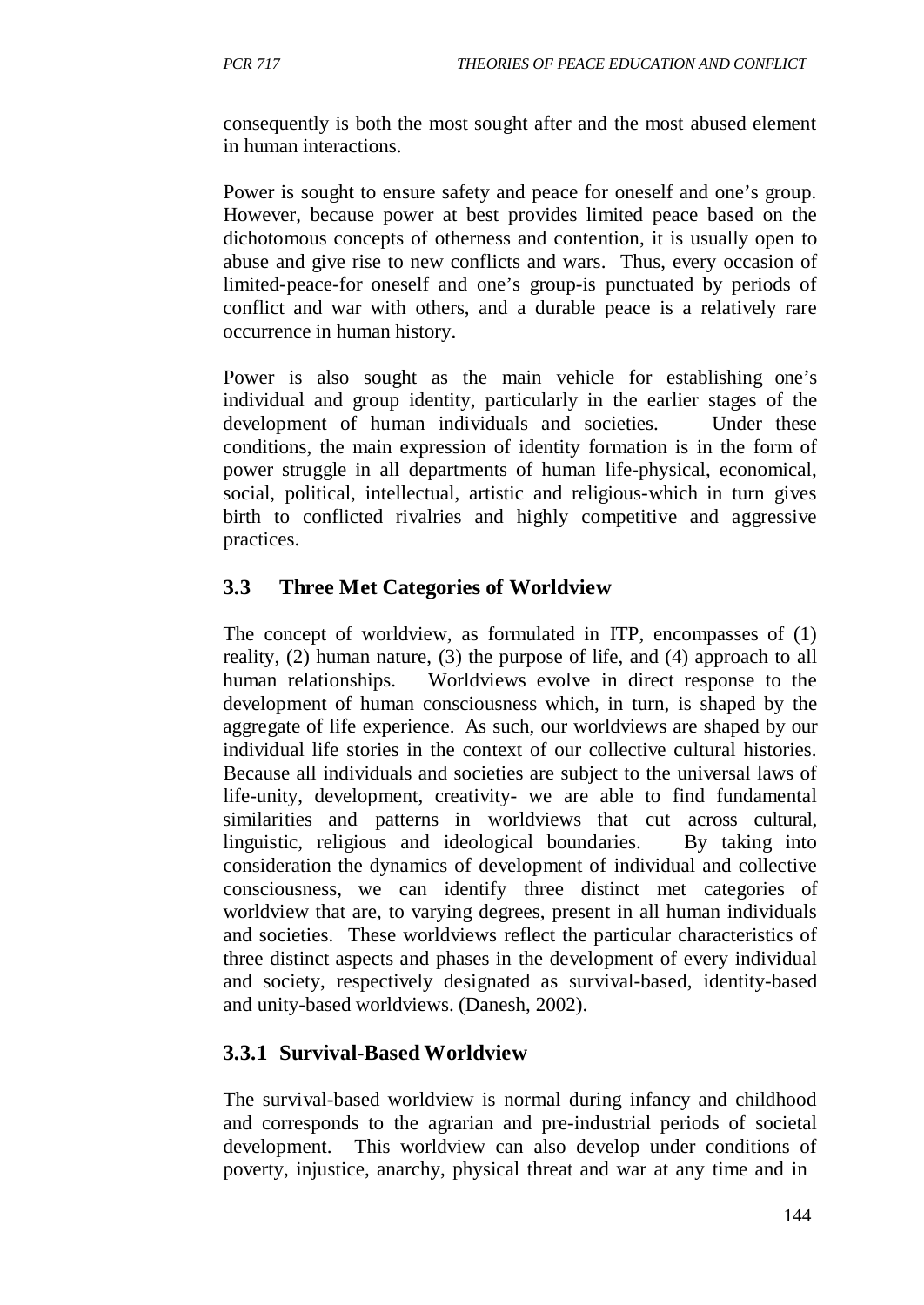any cultural setting or age group. These circumstances can jeopardize the very survival of both individuals and groups and predispose them to seek power in their quest for security. However, the distribution of power and the nature of relationships during this phase are unequal and proclivity to use force and/or conformity to achieve one's objectives is strong. Under these conditions usually one person or a small number of individuals hold the reins of power and assume a position of authority. The remaining members of the group become appeasing conformists, withdrawn pessimists, or subversive activists. These dynamics apply to both small groups such as the family, school and the workplace and to large groups such as nations and religions. The use of power in the survival phase is in the form of 'hierarchical power structure' with a considerable proclivity to conflict and violence because within this mindset the world is viewed as a dangerous place, operating on the principles of force and control, with the twin ultimate aims of survival and security for oneself and one's group. In the survival-based worldview authoritarian and dictatorial practices are common and deemed justified.

This worldview is not conductive to the creation of lasting peace in the context of 'unity in diversity'. It demands conformity, blind obedience and passive resignation. It systematically puts women, children, minorities, foreigners and others devoid of power and wealth in a condition of disadvantage, neglect or abuse. Thus the peace and order created by an authoritarian system are illusory, lasting only as long as the balance of power favours rulers and the ruling class, enabling imposition of an arbitrary peace on their subjects. One recent example is the former USSR's state of enforced peace that has been replaced by sporadic devastating periods of conflict since the regime collapsed.

# **3.3.2 Identity-Based Worldview**

The identity-based worldview corresponds to the gradual coming of age of both the individual and the society. Development of new ideas and practices, intensity of passions and attitudes and extremes of competition and rivalry characterize this phase. Identity development, though a lifelong process, attains its highest level of expression in adolescence and early adulthood in the individual and, correspondingly, for societies at the time of their emergence from authoritarian environments and attempts to create democracy. It is a phase in which physical, emotional and mental power begin to blossom, bringing a new level of dynamism and extremism to the life of the individual and society alike (see Erikson, 1968; Hogg et al., 1995; Rothman, 1997).

This phase typically corresponds with the period of scientific/technological advancement and democratization of the society,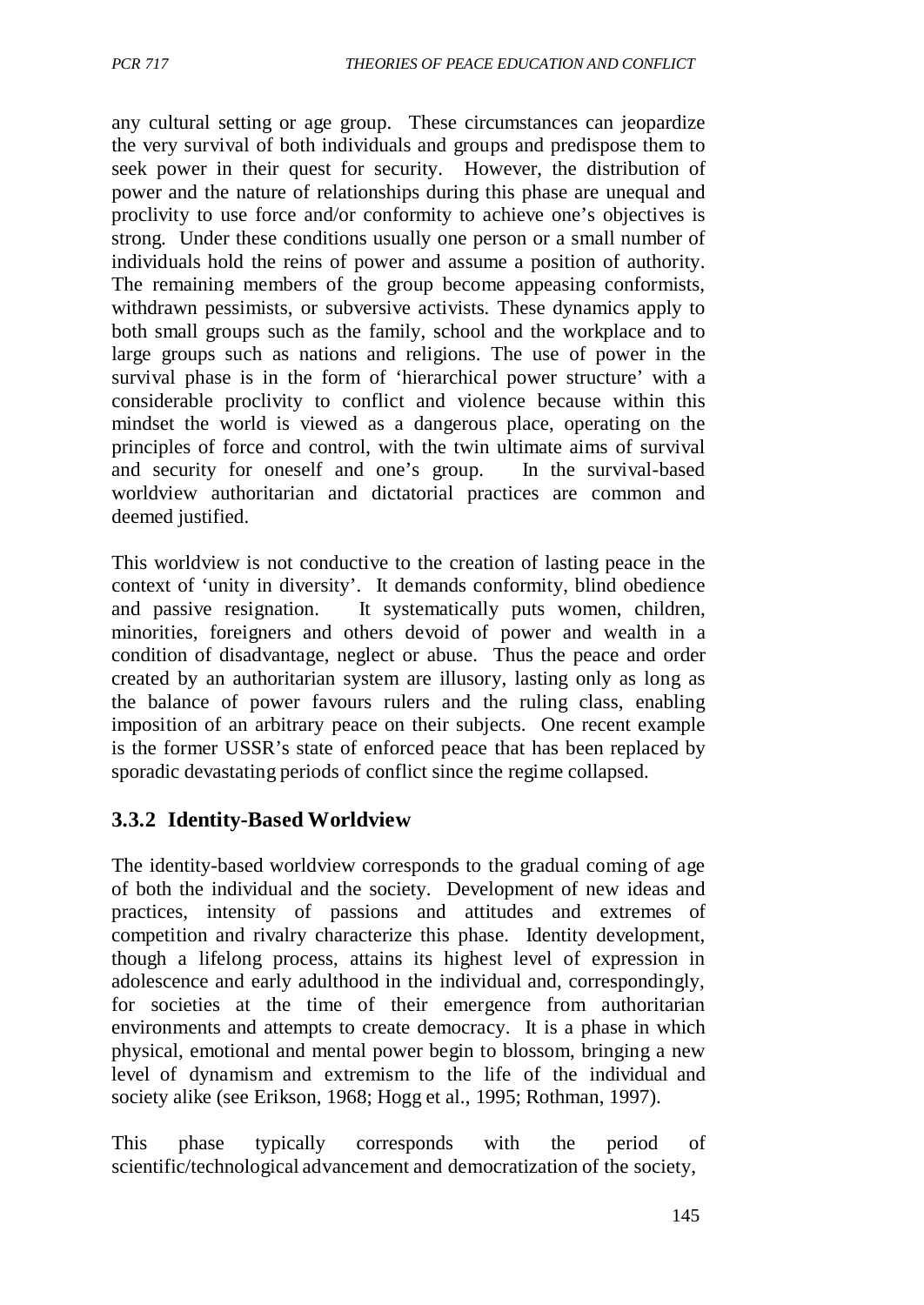usually within the framework of adversarial power structure. Extreme competition and power struggle are the main operating principles at this stage of development, and the political, economic and social processes are shaped by the concept of the survival of the fittest. The ultimate objective of individuals and group operating within the framework of the identity-based worldview is to prevail and win-an objective that often adversely affects the manner in which such important issues as the rule of law, regard for human rights, and respect for democratic practices are approached.

It is important to note that all aspects of human culture such as science, religion, governance, technology, marriage, family and business practices are subject to abuse and misuse within both the survival-based and identity-based worldviews. A cursory review of contemporary approaches to human and social relationships demonstrates the prevalence of these two worldviews, which are also reflected in the two main approaches to governance (authoritarian and adversarial democracy (and the two dominant economic philosophies (Marxist socialism and individualistic capitalism)that have dominated the world political and socio-economic landscape for the past one and a half centuries. We are still using scientific knowledge, technological expertise, religious affiliation and ethical concepts in the limited, conflict-ridden and conflict-prone survival-based and identity-based worldviews. Consequently, both science and technology, and religion and morality, have been used for the good of humanity and also abused in the name of humanity. However, a new level of consciousness, characterized by a new worldview, is gradually emerging, pointing to the fact that humanity is entering a new phase in its progress toward the creation of a civilization of peace. Humanity is now becoming aware of its fundamental oneness.

## **3.3.3 Unity-Based Worldview**

The unity-based worldview characterizes the age of maturity of humanity and is based on the fundamental issue of the consciousness of the oneness of humanity. Within the parameters of this worldview, society operates according to the principle of unity in diversity and holds as its ultimate objective the creation of a civilization of peace –equal, just progressive, moral, diverse and united. The unity-based worldview entails the equal participation of women and men in the administration of human society. It rejects all forms of prejudice and segregation. It requires the application of universal ethical principles at all levels of government and leadership. It ensures that the basic human needs and rights-survival and security; justice, equality and freedom in all human associations; and the opportunity for a meaningful, generative life-are met within the framework of the rule of law and moral/ethical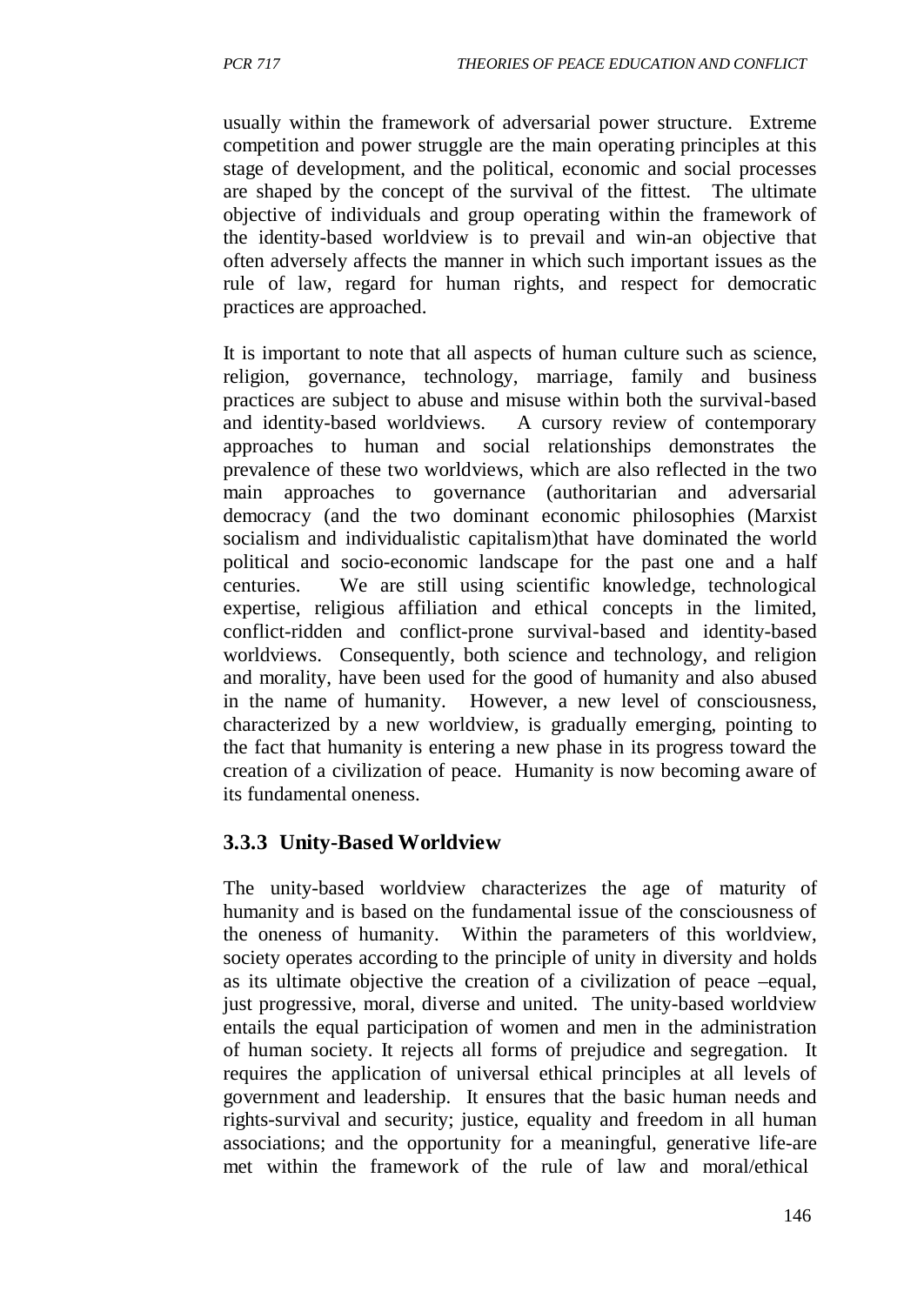principles. A consultative, cooperative power structure characterizes the unity-based worldview and creates conditions in which the legitimate exercise of power and facilitation of empowerment-both necessary for survival and identity formation-take place within the framework of unified, caring interpersonal and group relationships. The unity-based worldview is at the core of the EFP curriculum and is based on the allimportant yet little-understood concept of unity.

## **4.0 CONCLUSION**

Worldview construction as an inherent aspect of development of human consciousness is inevitable it is an essential aspect of development of human individuals and societies alike and it constitute discursive complexes of norms, values, beliefs and knowledge.

## **5.0 SUMMARY**

This unit has discussed worldview peace education and power. In all societies the main vehicle for both transfer and formation of worldview is education which formal or informal. Central to the development of a worldview in addition to development of human consciousness is the role of power which is due to the iniquitous attraction to power in all human relationships and issues of survival security and identity formation.

The ultimate objective of individuals and groups operating within the framework of the identity based worldview is to prevail and win through an extreme competition and power struggle and the ultimate objective of individuals are shape by the concept of the survival of the fittest.

- The age of maturity of humanity based on the fundamental issue of the consciousness of the oneness of humanity based on the principles of unity in diversity.

## **6.0 TUTOR-MARKED ASSIGNMENT**

- 1. Explain various categories of worldviews and their impact on peace education?
- 2. Explain worldview within the frameworks of power and education?